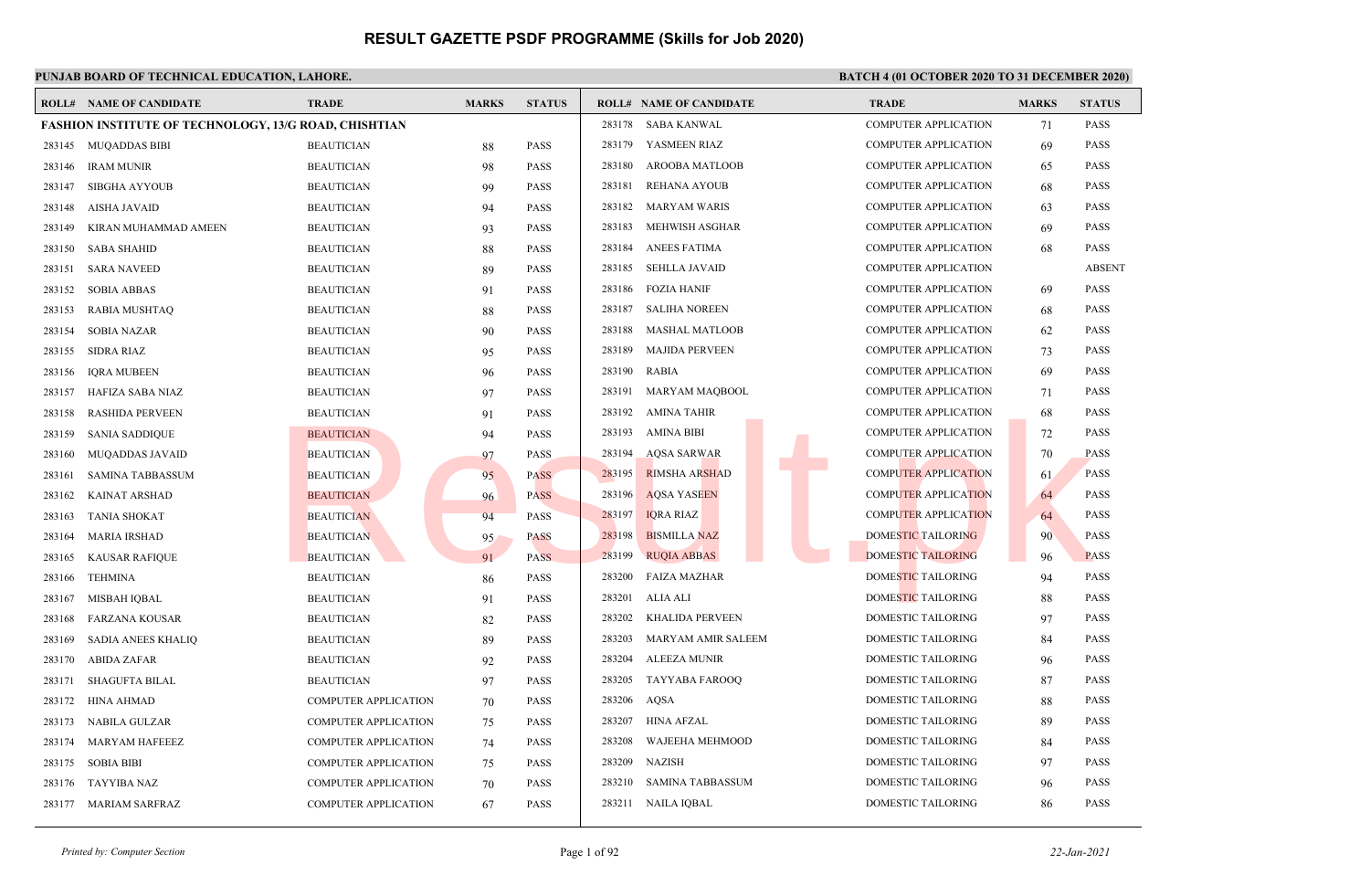|        | <b>ROLL# NAME OF CANDIDATE</b> | <b>TRADE</b>                       | <b>MARKS</b> | <b>STATUS</b> |                  | <b>ROLL# NAME OF CANDIDATE</b>                                     | <b>TRADE</b>                       | <b>MARKS</b> | <b>STATUS</b> |
|--------|--------------------------------|------------------------------------|--------------|---------------|------------------|--------------------------------------------------------------------|------------------------------------|--------------|---------------|
| 283212 | ISRA ZAHID                     | DOMESTIC TAILORING                 | 87           | <b>PASS</b>   | 283243           | ABIHA ARSHAD                                                       | PATTERN MAKING &                   | 93           | <b>PASS</b>   |
|        | 283213 SAIRA MUNIR             | DOMESTIC TAILORING                 | 90           | <b>PASS</b>   | 283244           | SYEDA AMINA SHABBIR                                                | <b>CUTTING</b><br>PATTERN MAKING & | 92           | PASS          |
| 283214 | NARMEEN TABBASUM               | DOMESTIC TAILORING                 | 83           | <b>PASS</b>   |                  |                                                                    | <b>CUTTING</b>                     |              |               |
|        | 283215 MEHREN AHMAD            | DOMESTIC TAILORING                 | 93           | <b>PASS</b>   |                  | 283245 AYESHA RAMZAN                                               | PATTERN MAKING &                   | 85           | <b>PASS</b>   |
|        | 283216 ZEENAT SHEHZADI         | DOMESTIC TAILORING                 | 92           | <b>PASS</b>   | 283246           | SUQAINA SALEEM                                                     | <b>CUTTING</b><br>PATTERN MAKING & | 90           | PASS          |
|        | 283217 JAVAIRA CHAUDARY        | DOMESTIC TAILORING                 |              | <b>PASS</b>   |                  |                                                                    | <b>CUTTING</b>                     |              |               |
|        |                                |                                    | 89           |               | 283247           | MUQADDAS PERVEEN                                                   | PATTERN MAKING &                   | 90           | <b>PASS</b>   |
| 283218 | HUMAIRA NAZ                    | DOMESTIC TAILORING                 | 93           | <b>PASS</b>   | 283248           | RABIA YAQOOB                                                       | <b>CUTTING</b><br>PATTERN MAKING & | 93           | <b>PASS</b>   |
| 283219 | ZANAB MURTAZA                  | HAND EMBROIDERY                    | 83           | <b>PASS</b>   |                  |                                                                    | <b>CUTTING</b>                     |              |               |
| 283220 | <b>SAIMA IRSHAD</b>            | <b>HAND EMBROIDERY</b>             | 81           | <b>PASS</b>   | 283249           | MUSFIRA ABDULLAH                                                   | PATTERN MAKING &                   | 97           | PASS          |
| 283221 | KUBRA ZAFAR IQBAL              | <b>HAND EMBROIDERY</b>             | 80           | <b>PASS</b>   | 283250           | SAMREEN HANIF                                                      | <b>CUTTING</b><br>PATTERN MAKING & | 95           | PASS          |
| 283222 | AYESHA SADEQA                  | <b>HAND EMBROIDERY</b>             | 82           | <b>PASS</b>   |                  |                                                                    | <b>CUTTING</b>                     |              |               |
| 283223 | <b>SIDRA ANWAR</b>             | <b>HAND EMBROIDERY</b>             | 83           | <b>PASS</b>   | 283251           | <b>UME RUBAB</b>                                                   | PATTERN MAKING &                   | 93           | <b>PASS</b>   |
| 283224 | <b>KASHIF AMEEN</b>            | HAND EMBROIDERY                    | 84           | <b>PASS</b>   | 283252           | AYMEN NADEEM                                                       | <b>CUTTING</b><br>PATTERN MAKING & |              | PASS          |
| 283225 | MARIYAM SARWAR                 | HAND EMBROIDERY                    |              | <b>PASS</b>   |                  |                                                                    | <b>CUTTING</b>                     | 92           |               |
|        |                                |                                    | 82           |               | 283253           | <b>MAHNOOR MATLOOB</b>                                             | PATTERN MAKING &                   | 90           | <b>PASS</b>   |
| 283226 | ASIA PERVEEN                   | HAND EMBROIDERY                    | 86           | <b>PASS</b>   |                  |                                                                    | <b>CUTTING</b>                     |              |               |
| 283227 | <b>BALQEES BIBI</b>            | <b>HAND EMBROIDERY</b>             | 81           | <b>PASS</b>   | 283254           | AADIA ISLAM                                                        | PATTERN MAKING &<br><b>CUTTING</b> | 91           | <b>PASS</b>   |
| 283228 | KOUSAR BIBI                    | <b>HAND EMBROIDERY</b>             | 90           | <b>PASS</b>   | 283255           | <b>SABA SATTAR</b>                                                 | <b>PATTERN MAKING &amp;</b>        | 95           | <b>PASS</b>   |
| 283229 | <b>KIRAN SHEHZADI</b>          | <b>HAND EMBROIDERY</b>             | 87           | <b>PASS</b>   |                  | 283256 HIBA MUKHTIAR                                               | <b>CUTTING</b>                     |              | <b>PASS</b>   |
| 283230 | <b>ISHRAT HANEEF</b>           | <b>HAND EMBROIDERY</b>             | 88           | <b>PASS</b>   |                  |                                                                    | PATTERN MAKING &<br><b>CUTTING</b> | 93           |               |
| 283231 | FOZIA BIBI                     | <b>HAND EMBROIDERY</b>             | 94           | <b>PASS</b>   |                  | <b>HERITAGE INTERNATIONAL COLLEGE, BILAL COLONY, HIGHWAY ROAD,</b> |                                    |              |               |
|        | 283232 ASIA IJAZ               | <b>HAND EMBROIDERY</b>             | 85           | <b>PASS</b>   | <b>CHISHTIAN</b> |                                                                    |                                    |              |               |
| 283233 | NAEEMA ZULFIQAR                | <b>PATTERN MAKING &amp;</b>        | 99           | <b>PASS</b>   | 283257           | <b>MUHAMMAD TALHA</b>                                              | <b>COMPUTER APPLICATION</b>        | 80           | <b>PASS</b>   |
|        |                                | <b>CUTTING</b>                     |              |               | 283258           | <b>KANEEZ FATIMA</b>                                               | <b>COMPUTER APPLICATION</b>        | 83           | <b>PASS</b>   |
| 283234 | <b>SONIA ASHRAF</b>            | PATTERN MAKING &                   | 95           | <b>PASS</b>   | 283259           | <b>ISHRAT FATIMA</b>                                               | <b>COMPUTER APPLICATION</b>        | 83           | PASS          |
| 283235 | RUSHINA MUKHTAR                | <b>CUTTING</b><br>PATTERN MAKING & | 98           | <b>PASS</b>   | 283260           | MUBEEN IQBAL                                                       | <b>COMPUTER APPLICATION</b>        | 81           | PASS          |
|        |                                | <b>CUTTING</b>                     |              |               | 283261           | <b>HUMNA MALIK</b>                                                 | <b>COMPUTER APPLICATION</b>        | 77           | PASS          |
| 283236 | <b>SHAMA BIBI</b>              | PATTERN MAKING &                   | 85           | <b>PASS</b>   | 283262           | MUHAMMAD SHAHZAD ABBAS                                             | <b>COMPUTER APPLICATION</b>        | 76           | PASS          |
| 283237 | KHADIJA ALI                    | <b>CUTTING</b><br>PATTERN MAKING & | 99           | <b>PASS</b>   | 283263           | MUNIBA JABEEN                                                      | <b>COMPUTER APPLICATION</b>        | 79           | <b>PASS</b>   |
|        |                                | <b>CUTTING</b>                     |              |               | 283264           | MUHAMMAD TAYYAB                                                    | <b>COMPUTER APPLICATION</b>        | 76           | PASS          |
| 283238 | NAHEED AKHTAR                  | PATTERN MAKING &                   | 93           | <b>PASS</b>   |                  |                                                                    |                                    |              |               |
| 283239 | <b>KAINAT ARSHAD</b>           | <b>CUTTING</b><br>PATTERN MAKING & | 92           | <b>PASS</b>   | 283265           | MOHSAN AMIN                                                        | <b>COMPUTER APPLICATION</b>        | 76           | <b>PASS</b>   |
|        |                                | <b>CUTTING</b>                     |              |               | 283266           | MUHAMMAD AFAQ                                                      | <b>COMPUTER APPLICATION</b>        | 82           | <b>PASS</b>   |
| 283240 | <b>SAMINA YOUNAS</b>           | PATTERN MAKING &                   | 92           | <b>PASS</b>   | 283267           | <b>ISHRAT ANWAR</b>                                                | <b>COMPUTER APPLICATION</b>        | 78           | PASS          |
| 283241 | <b>HINA YOUNAS</b>             | <b>CUTTING</b><br>PATTERN MAKING & | 85           | <b>PASS</b>   | 283268           | HIRA NAWAZ                                                         | COMPUTER APPLICATION               | 78           | PASS          |
|        |                                | <b>CUTTING</b>                     |              |               | 283269           | <b>SHEEZA RASHID</b>                                               | <b>COMPUTER APPLICATION</b>        | 77           | <b>PASS</b>   |
|        | 283242 ANEELA HANIF            | PATTERN MAKING &<br><b>CUTTING</b> | 92           | <b>PASS</b>   |                  | 283270 USWA BARKAT                                                 | <b>COMPUTER APPLICATION</b>        | 78           | <b>PASS</b>   |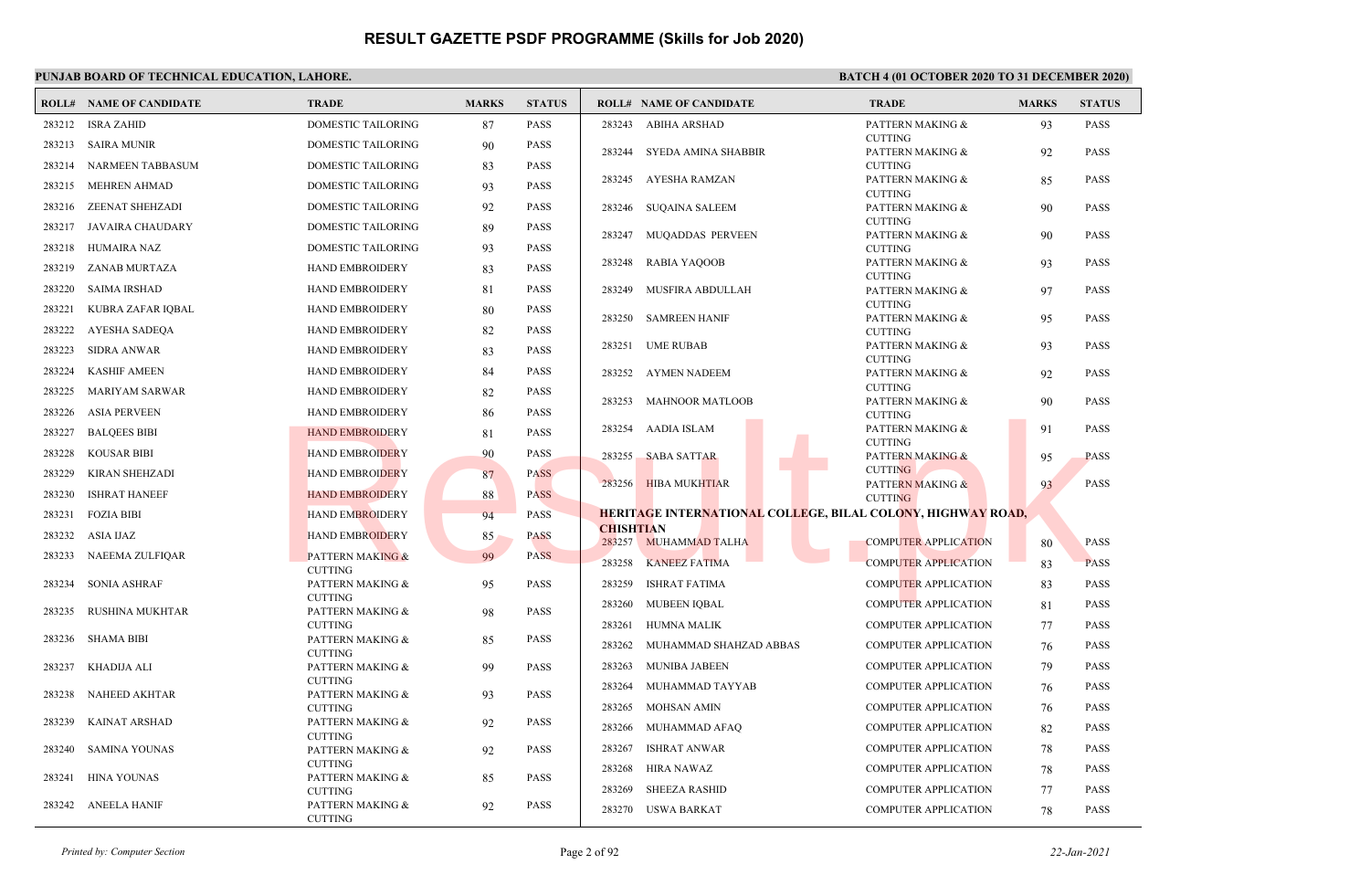|        | <b>ROLL# NAME OF CANDIDATE</b>                                    | <b>TRADE</b>                | <b>MARKS</b> | <b>STATUS</b>              | <b>ROLL# NAME OF CANDIDATE</b>   | <b>TRADE</b>              | <b>MARKS</b> | <b>STATUS</b> |
|--------|-------------------------------------------------------------------|-----------------------------|--------------|----------------------------|----------------------------------|---------------------------|--------------|---------------|
| 283271 | <b>IRAM SHAHZADI</b>                                              | <b>COMPUTER APPLICATION</b> | 82           | <b>PASS</b>                | <b>RIMSHA ABID</b><br>283303     | <b>BEAUTICIAN</b>         | 79           | <b>PASS</b>   |
| 283272 | MUHAMMAD JAFAR                                                    | <b>COMPUTER APPLICATION</b> | 73           | <b>PASS</b>                | 283304<br>NAHEED KOUSAR          | <b>BEAUTICIAN</b>         | 70           | <b>PASS</b>   |
| 283273 | <b>FAKHIRA RIAZ</b>                                               | <b>COMPUTER APPLICATION</b> | 86           | <b>PASS</b>                | 283305<br>MAHAM SARWAR           | <b>BEAUTICIAN</b>         | 64           | <b>PASS</b>   |
| 283274 | <b>MUQADAS AMEEN</b>                                              | <b>COMPUTER APPLICATION</b> | 77           | <b>PASS</b>                | 283306<br><b>MUSFIRA SHABBIR</b> | <b>BEAUTICIAN</b>         | 68           | <b>PASS</b>   |
| 283275 | <b>RABIA YAQOOB</b>                                               | <b>COMPUTER APPLICATION</b> | 83           | <b>PASS</b>                | 283307<br><b>KAYNAT PERVEEN</b>  | <b>BEAUTICIAN</b>         | 86           | <b>PASS</b>   |
| 283276 | MUHAMMAD ARSLAN                                                   | <b>COMPUTER APPLICATION</b> | 74           | <b>PASS</b>                | 283308<br><b>SIDRA FATIMA</b>    | <b>BEAUTICIAN</b>         | 87           | PASS          |
| 283277 | MUHAMMAD ASHARAB AKHLAQ                                           | <b>COMPUTER APPLICATION</b> | 78           | <b>PASS</b>                | 283309<br><b>GHULAM FATIMA</b>   | <b>BEAUTICIAN</b>         | 81           | <b>PASS</b>   |
| 283278 | HUMA KHALIQ                                                       | <b>COMPUTER APPLICATION</b> | 81           | <b>PASS</b>                | ALINA SADIQUE<br>283310          | <b>BEAUTICIAN</b>         | 79           | <b>PASS</b>   |
| 283279 | ALESHA NASIR                                                      | <b>COMPUTER APPLICATION</b> | 76           | <b>PASS</b>                | 283311<br>TAYYABA SHAHEEN        | <b>BEAUTICIAN</b>         | 76           | <b>PASS</b>   |
| 283280 | <b>AYESHA JABIN</b>                                               | <b>COMPUTER APPLICATION</b> | 77           | <b>PASS</b>                | 283312<br>ANEESA FATIMA          | <b>BEAUTICIAN</b>         | 84           | <b>PASS</b>   |
| 283281 | MUHAMMAD NOMAN                                                    | <b>COMPUTER APPLICATION</b> | 70           | <b>PASS</b>                | 283313<br>HUMAIRA MUKHTAR        | <b>BEAUTICIAN</b>         | 82           | <b>PASS</b>   |
| 283282 | NIDA PARVEEN                                                      | <b>HAND EMBROIDERY</b>      | 89           | <b>PASS</b>                | <b>TASLEEM AKHTAR</b><br>283314  | <b>BEAUTICIAN</b>         | 80           | <b>PASS</b>   |
| 283283 | <b>TANZILA NAZIR</b>                                              | HAND EMBROIDERY             | 89           | <b>PASS</b>                | 283315 MUQADDAS ASLAM            | <b>BEAUTICIAN</b>         | 78           | <b>PASS</b>   |
| 283284 | <b>MAVIA NOREEN</b>                                               | HAND EMBROIDERY             | 88           | <b>PASS</b>                | 283316<br>IQRA SAFDAR            | <b>BEAUTICIAN</b>         | 83           | PASS          |
| 283285 | <b>IRAM AKRAM</b>                                                 | <b>HAND EMBROIDERY</b>      | 90           | <b>PASS</b>                | 283317<br>UMAY AMARA             | <b>BEAUTICIAN</b>         | 68           | <b>PASS</b>   |
| 283286 | <b>TEHNIAT YOUSAF</b>                                             | <b>HAND EMBROIDERY</b>      | 91           | <b>PASS</b>                | 283318<br><b>RAZIA BIBI</b>      | <b>DOMESTIC TAILORING</b> | 87           | <b>PASS</b>   |
| 283287 | <b>FOZIA BIBI</b>                                                 | <b>HAND EMBROIDERY</b>      | 88           | <b>PASS</b>                | 283319<br><b>HAFSA BIBI</b>      | <b>DOMESTIC TAILORING</b> | -89          | <b>PASS</b>   |
| 283288 | SHAGUFTA BIBI                                                     | <b>HAND EMBROIDERY</b>      | 92           | <b>PASS</b>                | 283320<br><b>FANILA AMJAD</b>    | <b>DOMESTIC TAILORING</b> | 79           | <b>PASS</b>   |
| 283289 | AYESHA ARSHAD                                                     | <b>HAND EMBROIDERY</b>      | 87           | <b>PASS</b>                | 283321<br><b>UME KALSOOM</b>     | <b>DOMESTIC TAILORING</b> | 81           | <b>PASS</b>   |
| 283290 | SABA ALI                                                          | <b>HAND EMBROIDERY</b>      | 86           | <b>PASS</b>                | 283322<br><b>RAMZAN BIBI</b>     | DOMESTIC TAILORING        | 85           | <b>PASS</b>   |
| 283291 | <b>ASIFA PERVEEN</b>                                              | <b>HAND EMBROIDERY</b>      | 87           | <b>PASS</b>                | 283323<br><b>SAMIA PERVEEN</b>   | DOMESTIC TAILORING        | 89           | <b>PASS</b>   |
| 283292 | <b>KINZA AKRAM</b>                                                | <b>HAND EMBROIDERY</b>      | 94           | <b>PASS</b>                | 283324<br><b>AQSA RAY</b>        | <b>DOMESTIC TAILORING</b> | 82           | <b>PASS</b>   |
|        | ITTEFAQ COLLEGE OF TECHNOLOGY, NATIONAL COLLEGE OF SCIENCE AND    |                             |              |                            | 283325<br><b>KIRAN PARA</b>      | DOMESTIC TAILORING        | 78           | <b>PASS</b>   |
| 283293 | TECHNOLOGY, FORT ABBAS ROAD,, HAROONABAD<br><b>BEENISH FATIMA</b> | <b>BEAUTICIAN</b>           |              | <b>PASS</b>                | 283326<br><b>MAFIA IOBAL</b>     | <b>DOMESTIC TAILORING</b> | 89           | <b>PASS</b>   |
| 283294 |                                                                   |                             | 78           |                            | 283327<br>ALEESHA SADIO          | DOMESTIC TAILORING        | 83           | <b>PASS</b>   |
|        | <b>SUMAIRA SARWAR</b>                                             | <b>BEAUTICIAN</b>           | 81           | <b>PASS</b>                | 283328<br><b>SHAHREEN TARIO</b>  | <b>DOMESTIC TAILORING</b> | 84           | <b>PASS</b>   |
| 283295 | KIRAN JAVED                                                       | <b>BEAUTICIAN</b>           | 72           | <b>PASS</b>                | 283329<br>EMAN RAY               | <b>DOMESTIC TAILORING</b> | 80           | <b>PASS</b>   |
| 283296 | <b>SABA NOOR</b>                                                  | <b>BEAUTICIAN</b>           | 82           | <b>PASS</b>                | <b>ZAINAB BIBI</b><br>283330     | <b>DOMESTIC TAILORING</b> | 79           | <b>PASS</b>   |
| 283297 | <b>ROBINA BAGUM</b>                                               | <b>BEAUTICIAN</b>           | 79           | <b>PASS</b><br><b>PASS</b> | 283331<br>ZAHRA BATOOL           | DOMESTIC TAILORING        | 87           | <b>PASS</b>   |
| 283298 | YASMEEN BIBI                                                      | <b>BEAUTICIAN</b>           | 68           |                            | 283332<br>ASIA BIBI              | DOMESTIC TAILORING        | 82           | <b>PASS</b>   |
| 283299 | <b>ESHA FATIMA</b>                                                | <b>BEAUTICIAN</b>           | 77           | <b>PASS</b>                | 283333<br><b>SHAMEEM BIBI</b>    | DOMESTIC TAILORING        | 85           | <b>PASS</b>   |
| 283300 | KAYNAT AKHTAR                                                     | <b>BEAUTICIAN</b>           | 83           | <b>PASS</b>                | 283334<br>AQSA BIBI              | DOMESTIC TAILORING        | 78           | <b>PASS</b>   |
| 283301 | <b>KIRAN FATIMA</b>                                               | <b>BEAUTICIAN</b>           | 80           | <b>PASS</b>                | 283335<br>HIRA RAY               | <b>DOMESTIC TAILORING</b> | 80           | <b>PASS</b>   |
| 283302 | <b>SANIA NAEEM</b>                                                | <b>BEAUTICIAN</b>           | 74           | <b>PASS</b>                | 283336<br>IQRA NAZ               | <b>DOMESTIC TAILORING</b> | 81           | <b>PASS</b>   |
|        |                                                                   |                             |              |                            |                                  |                           |              |               |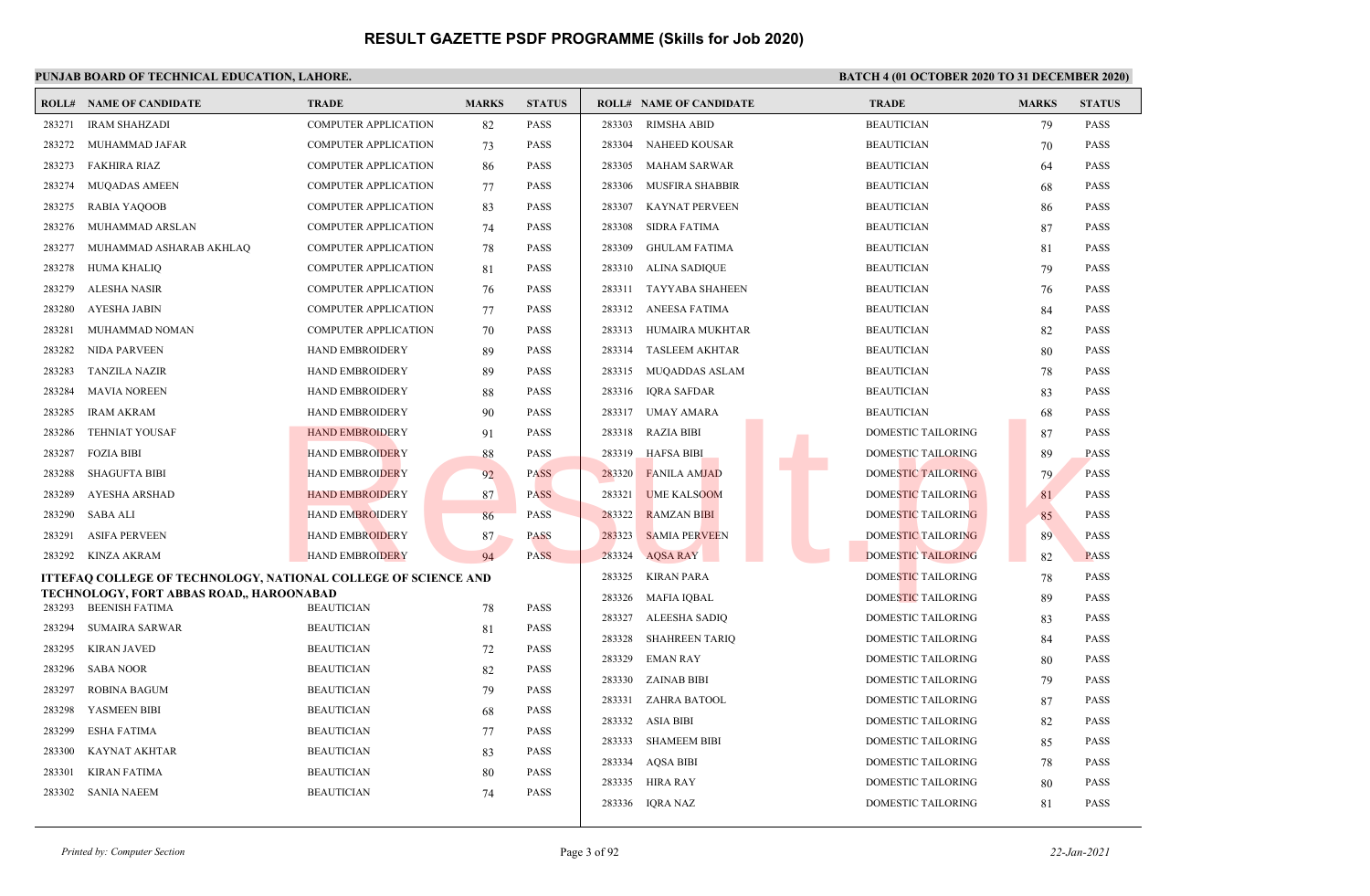|        | <b>ROLL# NAME OF CANDIDATE</b>                                   | <b>TRADE</b>                 | <b>MARKS</b> | <b>STATUS</b> |        | <b>ROLL# NAME OF CANDIDATE</b>                                    | <b>TRADE</b>                         | <b>MARKS</b> | <b>STATUS</b> |
|--------|------------------------------------------------------------------|------------------------------|--------------|---------------|--------|-------------------------------------------------------------------|--------------------------------------|--------------|---------------|
| 283337 | <b>MARIA TARIO</b>                                               | <b>DOMESTIC TAILORING</b>    | 89           | <b>PASS</b>   | 283369 | UMMEYA SHOUKAT                                                    | <b>FABRIC CUTTING EXPERT</b>         | 91           | <b>PASS</b>   |
| 283338 | MAHPARA                                                          | DOMESTIC TAILORING           | 86           | <b>PASS</b>   |        | 283370 ROMAN MUSTAFA                                              | 2016<br><b>FABRIC CUTTING EXPERT</b> | 98           | <b>PASS</b>   |
| 283339 | GHAZALA KOUSAR                                                   | DOMESTIC TAILORING           | 77           | <b>PASS</b>   |        |                                                                   | 2016                                 |              |               |
| 283340 | SABEEHA MURTAZA                                                  | DOMESTIC TAILORING           | 79           | <b>PASS</b>   |        | 283371 TEHMINA BASHIR                                             | <b>FABRIC CUTTING EXPERT</b><br>2016 | 98           | <b>PASS</b>   |
| 283341 | NIMRA TARIQ                                                      | DOMESTIC TAILORING           | 86           | <b>PASS</b>   | 283372 | SHUMAILA NOREEN                                                   | <b>FABRIC CUTTING EXPERT</b>         | 97           | <b>PASS</b>   |
|        | 283342 RUKSANA BIBI                                              | DOMESTIC TAILORING           | 84           | <b>PASS</b>   |        | 283373 HINA AKHATER                                               | 2016<br><b>FABRIC CUTTING EXPERT</b> |              | <b>PASS</b>   |
|        | NICE VOCATIONAL TRAINING CANTER, 80 Y HOUSING COLONY, HAROONABAD |                              |              |               |        |                                                                   | 2016                                 | 92           |               |
| 283343 | LAIBA DILSHAD                                                    | <b>BEAUTICIAN</b>            | 93           | <b>PASS</b>   | 283374 | QURATULAIN                                                        | <b>FABRIC CUTTING EXPERT</b><br>2016 | 93           | PASS          |
| 283344 | <b>MISBAH MATLOOB</b>                                            | <b>BEAUTICIAN</b>            | 90           | <b>PASS</b>   |        | 283375 ASRA PARVEEN                                               | <b>FABRIC CUTTING EXPERT</b>         | 98           | <b>PASS</b>   |
| 283345 | SHUMAILA SATTAR                                                  | <b>BEAUTICIAN</b>            | 95           | <b>PASS</b>   |        | 283376 FAIZA SHAKIL                                               | 2016<br><b>FABRIC CUTTING EXPERT</b> | 95           | <b>PASS</b>   |
| 283346 | HAFIZA IQRA IQBAL                                                | <b>BEAUTICIAN</b>            | 93           | <b>PASS</b>   |        |                                                                   | 2016                                 |              |               |
| 283347 | SANIA SALEEM                                                     | <b>BEAUTICIAN</b>            | 94           | <b>PASS</b>   |        | 283377 NABILA ASLAM                                               | <b>FABRIC CUTTING EXPERT</b><br>2016 | 95           | PASS          |
| 283348 | RASHIDA ARSHAD                                                   | <b>BEAUTICIAN</b>            | 92           | <b>PASS</b>   |        | 283378 MADIHA PARVEEN                                             | <b>FABRIC CUTTING EXPERT</b>         |              | <b>ABSENT</b> |
| 283349 | AYESHA JAVEED                                                    | <b>BEAUTICIAN</b>            | 94           | <b>PASS</b>   | 283379 | ASIA MURTAZA                                                      | 2016<br><b>FABRIC CUTTING EXPERT</b> | 93           | <b>PASS</b>   |
| 283350 | <b>AMBREEN YASIN</b>                                             | <b>BEAUTICIAN</b>            | 94           | <b>PASS</b>   |        |                                                                   | 2016                                 |              |               |
| 283351 | RIMSHA RAZZAQ                                                    | <b>BEAUTICIAN</b>            | 93           | <b>PASS</b>   | 283380 | HUMAIRA FARZAND                                                   | FABRIC CUTTING EXPERT<br>2016        | 92           | PASS          |
| 283352 | FAIQA                                                            | <b>BEAUTICIAN</b>            | 95           | <b>PASS</b>   | 283381 | <b>AMBER MAQSOOD</b>                                              | <b>FABRIC CUTTING EXPERT</b>         | 90           | <b>PASS</b>   |
| 283353 | <b>SIDRA BIBI</b>                                                | <b>BEAUTICIAN</b>            | 94           | <b>PASS</b>   |        |                                                                   | 2016                                 |              | <b>PASS</b>   |
| 283354 | <b>HUMAIRA BIBI</b>                                              | <b>BEAUTICIAN</b>            | 93           | <b>PASS</b>   |        | 283382 MARYAM SHAFIQ                                              | <b>FABRIC CUTTING EXPERT</b><br>2016 | 97           |               |
| 283355 | <b>SAJIDA NOREEN</b>                                             | <b>BEAUTICIAN</b>            | 91           | <b>PASS</b>   |        | 283383 AYESHA                                                     | <b>FABRIC CUTTING EXPERT</b>         | 90           | PASS          |
| 283356 | KIRAN FATIMA                                                     | <b>BEAUTICIAN</b>            | 93           | <b>PASS</b>   | 283384 | <b>SIDRA JAMEEL</b>                                               | 2016<br><b>FABRIC CUTTING EXPERT</b> | 91           | <b>PASS</b>   |
| 283357 | <b>TOUBA MANZOOR</b>                                             | <b>BEAUTICIAN</b>            | 94           | <b>PASS</b>   |        |                                                                   | 2016                                 |              |               |
| 283358 | <b>AZRA NOREEN</b>                                               | <b>BEAUTICIAN</b>            | 94           | <b>PASS</b>   |        | 283385 SHAMIM AKHTAR                                              | <b>FABRIC CUTTING EXPERT</b><br>2016 | 92           | PASS          |
| 283359 | WAJEEHA                                                          | <b>BEAUTICIAN</b>            | 94           | <b>PASS</b>   | 283386 | <b>SAMIA TAJ</b>                                                  | <b>FABRIC CUTTING EXPERT</b>         | 94           | PASS          |
| 283360 | <b>SEHRISH NAVEED</b>                                            | <b>BEAUTICIAN</b>            | 97           | <b>PASS</b>   |        | 283387 FARAH ABBAS                                                | 2016<br><b>FABRIC CUTTING EXPERT</b> | 91           | <b>PASS</b>   |
| 283361 | SEHRISH                                                          | <b>BEAUTICIAN</b>            | 95           | <b>PASS</b>   |        |                                                                   | 2016                                 |              |               |
| 283362 | ANAM HAMEED                                                      | <b>BEAUTICIAN</b>            | 92           | <b>PASS</b>   |        | 283388 SHUMAILA KOUSAR                                            | <b>FABRIC CUTTING EXPERT</b><br>2016 | 93           | PASS          |
| 283363 | <b>SABA NIAMAT</b>                                               | <b>BEAUTICIAN</b>            | 94           | <b>PASS</b>   |        | WEBSOL INSTITUTE OF CAREER BUILDING AND VOCATIONAL TRAINING, HEAD |                                      |              |               |
| 283364 | <b>RASHIDA BIBI</b>                                              | <b>BEAUTICIAN</b>            | 93           | <b>PASS</b>   |        | 7-R, HAROONABAD<br>283389 SAIRA UNBREEN                           | <b>BEAUTICIAN</b>                    | 92           | <b>PASS</b>   |
| 283365 | HUMAIRA ALI                                                      | <b>BEAUTICIAN</b>            | 93           | <b>PASS</b>   | 283390 | SAIMA YASMEEN                                                     | <b>BEAUTICIAN</b>                    | 95           | <b>PASS</b>   |
| 283366 | SANAM SATTAR                                                     | <b>BEAUTICIAN</b>            | 93           | <b>PASS</b>   | 283391 | <b>SOBIA NOREEN</b>                                               | <b>BEAUTICIAN</b>                    | 93           | PASS          |
| 283367 | ALLAH RAKHI                                                      | <b>BEAUTICIAN</b>            | 92           | <b>PASS</b>   | 283392 | IFRAH MATLOOB                                                     | <b>BEAUTICIAN</b>                    | 95           | PASS          |
| 283368 | <b>SAMREEN BIBI</b>                                              | <b>FABRIC CUTTING EXPERT</b> | 92           | <b>PASS</b>   | 283393 | NAVEEDA ARSHAD                                                    | <b>BEAUTICIAN</b>                    | 97           | PASS          |
|        |                                                                  | 2016                         |              |               |        | 283394 FARHAT BIBI                                                | <b>BEAUTICIAN</b>                    | 93           | PASS          |
|        |                                                                  |                              |              |               |        |                                                                   |                                      |              |               |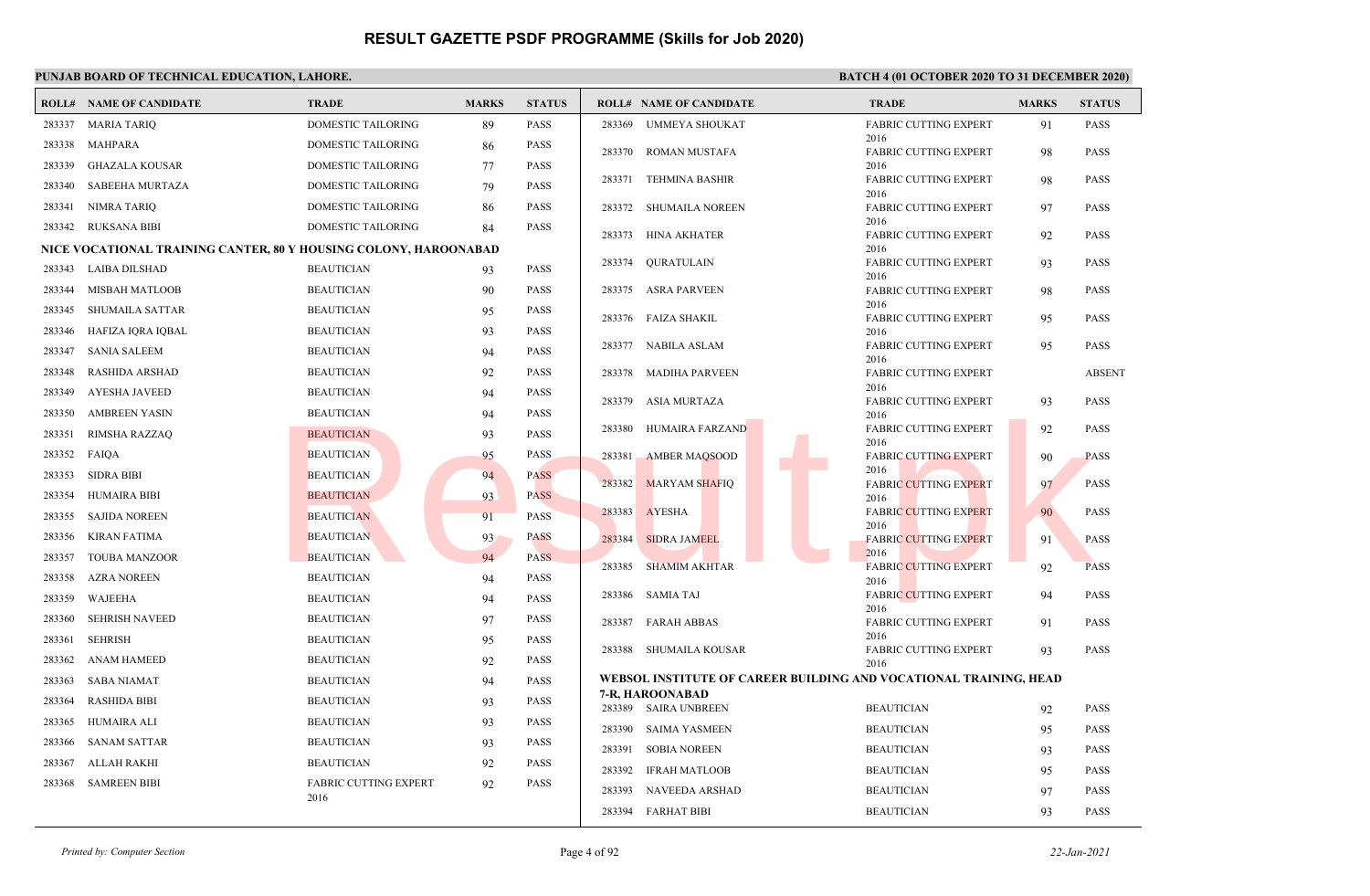|        | <b>ROLL# NAME OF CANDIDATE</b> | <b>TRADE</b>                                     | <b>MARKS</b> | <b>STATUS</b> |        | <b>ROLL# NAME OF CANDIDATE</b>                                    | <b>TRADE</b>                         | <b>MARKS</b> | <b>STATUS</b> |
|--------|--------------------------------|--------------------------------------------------|--------------|---------------|--------|-------------------------------------------------------------------|--------------------------------------|--------------|---------------|
| 283395 | <b>AQSA SHOUKAT</b>            | <b>BEAUTICIAN</b>                                | 91           | <b>PASS</b>   |        | 283423 ARUJMAND BANO                                              | <b>FABRIC CUTTING EXPERT</b>         | 92           | <b>PASS</b>   |
| 283396 | SIDRA TUL MUNTAHA              | <b>BEAUTICIAN</b>                                | 82           | <b>PASS</b>   |        | 283424 SAHIRA ANUM                                                | 2016<br><b>FABRIC CUTTING EXPERT</b> | 88           | <b>PASS</b>   |
| 283397 | ADEEBA KAUSAR                  | <b>BEAUTICIAN</b>                                | 90           | <b>PASS</b>   |        |                                                                   | 2016                                 |              |               |
| 283398 | SOBIA MAQBOOL                  | <b>BEAUTICIAN</b>                                | 87           | <b>PASS</b>   |        | 283425 TAHIRA YASMEEN                                             | <b>FABRIC CUTTING EXPERT</b><br>2016 | 93           | <b>PASS</b>   |
| 283399 | <b>SUMAIRA YASEEN</b>          | <b>BEAUTICIAN</b>                                | 83           | <b>PASS</b>   |        | 283426 NUSRAT BIBI                                                | <b>FABRIC CUTTING EXPERT</b>         | 87           | <b>PASS</b>   |
| 283400 | <b>SAMAR QASIM</b>             | <b>BEAUTICIAN</b>                                | 88           | <b>PASS</b>   |        |                                                                   | 2016                                 |              |               |
| 283401 | <b>IRAM RAFIQUE</b>            | <b>BEAUTICIAN</b>                                | 95           | <b>PASS</b>   | 283427 | <b>MEHNAZ FATIMA</b>                                              | <b>FABRIC CUTTING EXPERT</b><br>2016 | 91           | <b>PASS</b>   |
| 283402 | <b>AWEZA SHAHEEN</b>           | <b>BEAUTICIAN</b>                                | 92           | <b>PASS</b>   |        | 283428 YASMEEN                                                    | <b>FABRIC CUTTING EXPERT</b>         | 94           | <b>PASS</b>   |
| 283403 | <b>MEHVISH BIBI</b>            | <b>BEAUTICIAN</b>                                | 95           | <b>PASS</b>   | 283429 | <b>ZEENAT BIBI</b>                                                | 2016<br><b>FABRIC CUTTING EXPERT</b> | 96           | <b>PASS</b>   |
| 283404 | MISBAH KAUSAR                  | <b>BEAUTICIAN</b>                                | 91           | PASS          |        |                                                                   | 2016                                 |              |               |
| 283405 | <b>SHAKEELA PARVEEN</b>        | <b>BEAUTICIAN</b>                                | 94           | PASS          |        | 283430 SAMRA SHAHEEN                                              | <b>FABRIC CUTTING EXPERT</b><br>2016 | 89           | <b>PASS</b>   |
| 283406 | SABA AZAM                      | DRESS DESIGN &                                   | 92           | <b>PASS</b>   | 283431 | AYESHA SADDIQUA                                                   | <b>FABRIC CUTTING EXPERT</b>         | 93           | <b>PASS</b>   |
|        |                                | <b>TAILORING</b>                                 |              |               |        |                                                                   | 2016                                 |              |               |
| 283407 | NASEEM AKHTER                  | DRESS DESIGN &<br><b>TAILORING</b>               | 95           | <b>PASS</b>   |        | 283432 IQRA PARVEEN                                               | <b>FABRIC CUTTING EXPERT</b><br>2016 | 88           | <b>PASS</b>   |
| 283408 | <b>SAMIA PARVEEN</b>           | DRESS DESIGN &                                   | 94           | PASS          | 283433 | AYESHA ABBAS                                                      | <b>FABRIC CUTTING EXPERT</b>         | 83           | <b>PASS</b>   |
|        |                                | <b>TAILORING</b>                                 |              |               | 283434 | <b>IRAM SHEHZADI</b>                                              | 2016<br><b>FABRIC CUTTING EXPERT</b> | 90           | <b>PASS</b>   |
| 283409 | SIDRA IQBAL                    | <b>DRESS DESIGN &amp;</b><br><b>TAILORING</b>    | 94           | <b>PASS</b>   |        |                                                                   | 2016                                 |              |               |
| 283410 | SHAZIA LIAQAT                  | <b>DRESS DESIGN &amp;</b>                        | 93           | <b>PASS</b>   | 283435 | <b>MONEEBA BIBI</b>                                               | <b>FABRIC CUTTING EXPERT</b><br>2016 | 97           | <b>PASS</b>   |
| 283411 | <b>BUSHRA SAEED</b>            | <b>TAILORING</b><br><b>DRESS DESIGN &amp;</b>    | 93           | <b>PASS</b>   |        | 283436 NAZIA ALI                                                  | <b>FABRIC CUTTING EXPERT</b>         | 93           | <b>PASS</b>   |
|        |                                | <b>TAILORING</b>                                 |              |               |        |                                                                   | 2016                                 |              |               |
|        | 283412 NARJIS BATOOL           | <b>DRESS DESIGN &amp;</b>                        | 92           | <b>PASS</b>   | 283437 | <b>FARUKH NAZ</b>                                                 | <b>FABRIC CUTTING EXPERT</b><br>2016 | 93           | <b>PASS</b>   |
| 283413 | GHAZALA BIBI                   | <b>TAILORING</b><br><b>DRESS DESIGN &amp;</b>    | 94           | <b>PASS</b>   | 283438 | <b>NAFEESA ARSHAD</b>                                             | <b>FABRIC CUTTING EXPERT</b>         | 96           | <b>PASS</b>   |
|        |                                | <b>TAILORING</b>                                 |              |               | 283439 | <b>NADIA MEHMOOD</b>                                              | 2016<br><b>FABRIC CUTTING EXPERT</b> | 92           | <b>PASS</b>   |
| 283414 | SAMEENA KAUSAR                 | <b>DRESS DESIGN &amp;</b><br><b>TAILORING</b>    | 85           | <b>PASS</b>   |        |                                                                   | 2016                                 |              |               |
| 283415 | RIMSHA ASHFAQ                  | <b>DRESS DESIGN &amp;</b>                        | 92           | <b>PASS</b>   | 283440 | <b>SUMERA PARVEEN</b>                                             | <b>FABRIC CUTTING EXPERT</b><br>2016 | 95           | <b>PASS</b>   |
| 283416 | ATIA NOREEN                    | <b>TAILORING</b><br>DRESS DESIGN &               | 90           | <b>PASS</b>   | 283441 | <b>TASNEEM IQBAL</b>                                              | <b>FABRIC CUTTING EXPERT</b>         | 95           | <b>PASS</b>   |
|        |                                | <b>TAILORING</b>                                 |              |               |        |                                                                   | 2016                                 |              |               |
|        | 283417 FARZANA KAUSAR          | DRESS DESIGN &                                   | 89           | <b>PASS</b>   |        | 283442 ANAM ABDULLAH                                              | <b>FABRIC CUTTING EXPERT</b><br>2016 | 92           | <b>PASS</b>   |
|        | 283418 JAHAN ZAIB              | <b>TAILORING</b><br><b>FABRIC CUTTING EXPERT</b> | 95           | PASS          |        | WEBSOL INSTITUTE OF CAREER BUILDING AND VOCATIONAL TRAINING, MAIN |                                      |              |               |
|        |                                | 2016                                             |              |               |        | <b>CAMPUS, HOUSING COLONY, HAROONABAD</b>                         |                                      |              |               |
| 283419 | IQRA SHEHZADI                  | <b>FABRIC CUTTING EXPERT</b><br>2016             | 91           | <b>PASS</b>   |        | 283443 RIMSHA TABASSUM                                            | <b>BEAUTICIAN</b>                    | 92           | <b>PASS</b>   |
| 283420 | TASNEEM ZIA                    | <b>FABRIC CUTTING EXPERT</b>                     | 95           | <b>PASS</b>   | 283444 | RIKZA KHALID                                                      | <b>BEAUTICIAN</b>                    | 93           | <b>PASS</b>   |
|        |                                | 2016                                             |              | <b>PASS</b>   |        | 283445 AYESHA SADIQA                                              | <b>BEAUTICIAN</b>                    | 92           | <b>PASS</b>   |
| 283421 | ALIA SHABBIR                   | <b>FABRIC CUTTING EXPERT</b><br>2016             | 94           |               | 283446 | SANA IKHLAS                                                       | <b>BEAUTICIAN</b>                    | 86           | <b>PASS</b>   |
| 283422 | SYDA ADEELA IQBAL              | <b>FABRIC CUTTING EXPERT</b>                     | 94           | <b>PASS</b>   | 283447 | <b>JAVEERIA LIAQAT</b>                                            | <b>BEAUTICIAN</b>                    | 97           | <b>PASS</b>   |
|        |                                | 2016                                             |              |               | 283448 | RIZWANA KOUSAR                                                    | <b>BEAUTICIAN</b>                    | 90           | <b>PASS</b>   |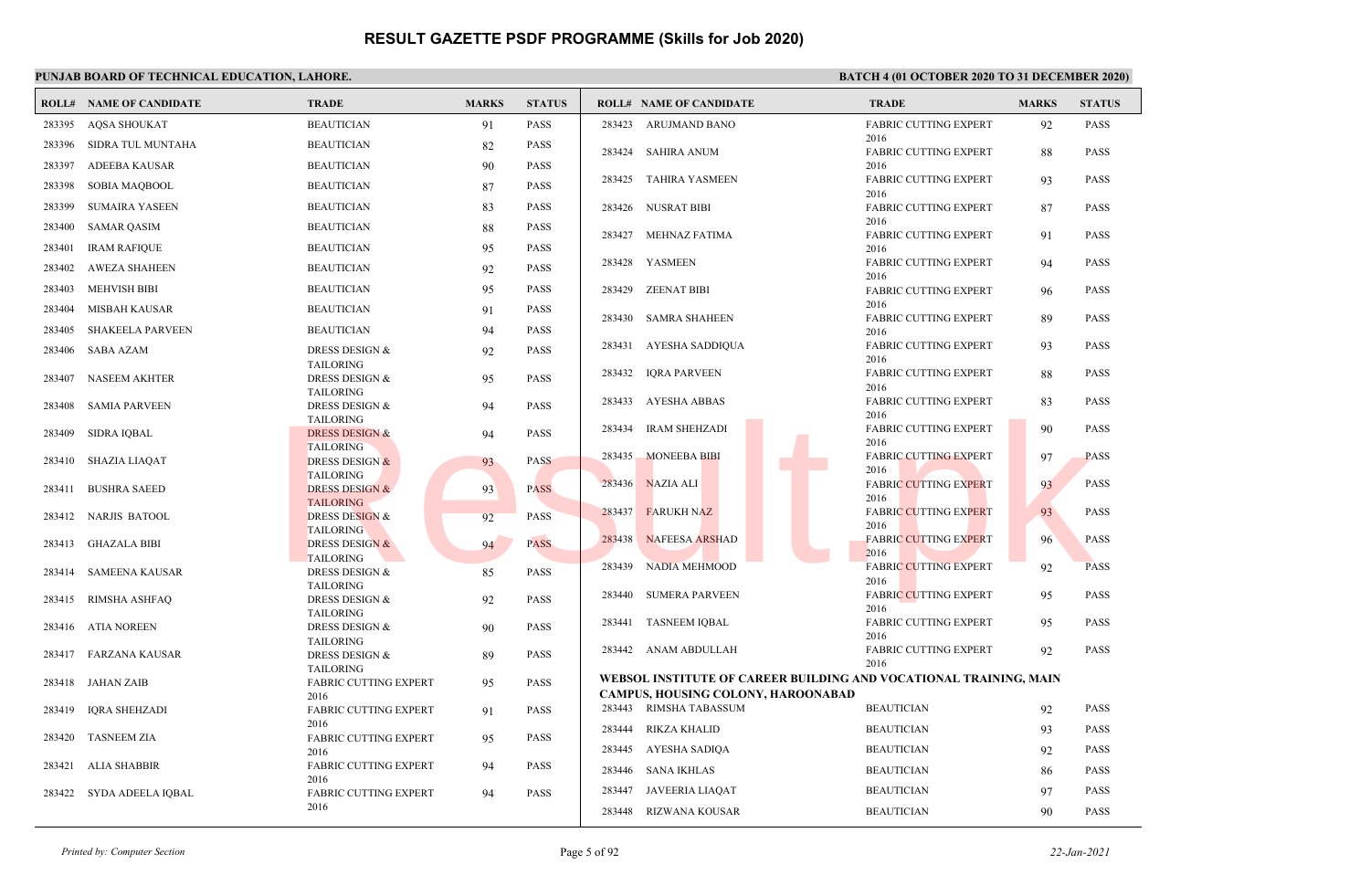|        | <b>ROLL# NAME OF CANDIDATE</b>                                     | <b>TRADE</b>                         | <b>MARKS</b> | <b>STATUS</b> |        | <b>ROLL# NAME OF CANDIDATE</b> | <b>TRADE</b>                                                   | <b>MARKS</b> | <b>STATUS</b> |
|--------|--------------------------------------------------------------------|--------------------------------------|--------------|---------------|--------|--------------------------------|----------------------------------------------------------------|--------------|---------------|
| 283449 | <b>ALINA IMRAN</b>                                                 | <b>BEAUTICIAN</b>                    | 92           | <b>PASS</b>   |        | 283476 SAMINA BIBI             | <b>FABRIC CUTTING EXPERT</b>                                   | 92           | <b>PASS</b>   |
| 283450 | TAYYBA ISLAM                                                       | <b>BEAUTICIAN</b>                    | 89           | <b>PASS</b>   |        | 283477 SIDRA YASMEEN           | 2016<br><b>FABRIC CUTTING EXPERT</b>                           | 91           | <b>PASS</b>   |
| 283451 | MARYAM IMRAN                                                       | <b>BEAUTICIAN</b>                    | 83           | <b>PASS</b>   |        |                                | 2016                                                           |              |               |
| 283452 | ALISHA ANJUM                                                       | <b>BEAUTICIAN</b>                    | 94           | PASS          |        | 283478 AMINA ASLAM             | <b>FABRIC CUTTING EXPERT</b><br>2016                           | 95           | <b>PASS</b>   |
| 283453 | <b>RAZIA BIBI</b>                                                  | <b>BEAUTICIAN</b>                    | 94           | <b>PASS</b>   | 283479 | KHDIJA TUL QUBRA               | <b>FABRIC CUTTING EXPERT</b>                                   | 87           | <b>PASS</b>   |
| 283454 | <b>AMINA IKHLAS</b>                                                | <b>BEAUTICIAN</b>                    | 92           | <b>PASS</b>   | 283480 | MISBHA KHATOON                 | 2016<br><b>FABRIC CUTTING EXPERT</b>                           | 88           | <b>PASS</b>   |
| 283455 | <b>SADIA SADDIQUE</b>                                              | <b>BEAUTICIAN</b>                    | 95           | <b>PASS</b>   |        |                                | 2016                                                           |              |               |
| 283456 | AYESHA JAN                                                         | <b>BEAUTICIAN</b>                    | 92           | <b>PASS</b>   | 283481 | <b>ISHRAT BIBI</b>             | <b>FABRIC CUTTING EXPERT</b><br>2016                           | 89           | <b>PASS</b>   |
| 283457 | <b>AZQA MURTZA</b>                                                 | <b>BEAUTICIAN</b>                    | 94           | <b>PASS</b>   | 283482 | <b>ABIDA PARVEEN</b>           | <b>FABRIC CUTTING EXPERT</b>                                   | 85           | <b>PASS</b>   |
| 283458 | <b>MOIZA KHAN</b>                                                  | <b>BEAUTICIAN</b>                    | 90           | <b>PASS</b>   |        | 283483 SANA WAHEED             | 2016<br><b>FABRIC CUTTING EXPERT</b>                           | 96           | <b>PASS</b>   |
| 283459 | <b>SANA SHAKEEL</b>                                                | <b>BEAUTICIAN</b>                    | 94           | <b>PASS</b>   |        |                                | 2016                                                           |              |               |
| 283460 | ZARNAB TARIQ                                                       | <b>BEAUTICIAN</b>                    | 94           | PASS          |        |                                | AIML COLLEGE, QULANDAR COLONY NEAR ASLAM CHOWK,, AHMADPUR EAST |              |               |
|        | WEBSOL INSTITUTE OF CAREER BUILDING AND VOCATIONAL TRAINING, GHANI |                                      |              |               | 283484 | MUHAMMAD YOUSIF BASHIR         | AUTO CAD (CIVIL)                                               | 87           | <b>PASS</b>   |
|        | TOWN, HAROONABAD                                                   |                                      |              |               | 283485 | VIKRAM RAM                     | AUTO CAD (CIVIL)                                               | 78           | <b>PASS</b>   |
|        | 283461 AMNA NOOR                                                   | FABRIC CUTTING EXPERT<br>2016        | 90           | <b>PASS</b>   | 283486 | <b>FAISAL AYUB</b>             | AUTO CAD (CIVIL)                                               | 72           | <b>PASS</b>   |
| 283462 | MUNAZA KOUSAR                                                      | <b>FABRIC CUTTING EXPERT</b>         | 94           | <b>PASS</b>   | 283487 | MISBAH GHAFFAR                 | AUTO CAD (CIVIL)                                               | 84           | <b>PASS</b>   |
| 283463 | NIDA PERVEEN                                                       | 2016<br><b>FABRIC CUTTING EXPERT</b> | 91           | <b>PASS</b>   | 283488 | <b>FARAZ HAIDER</b>            | AUTO CAD (CIVIL)                                               | 76           | <b>PASS</b>   |
|        |                                                                    | 2016                                 |              |               | 283489 | <b>AYMAN MAJEED</b>            | <b>AUTO CAD (CIVIL)</b>                                        | 85           | <b>PASS</b>   |
| 283464 | <b>SKINA MANZOOR</b>                                               | <b>FABRIC CUTTING EXPERT</b><br>2016 | 91           | <b>PASS</b>   | 283490 | <b>SYEDA ALINA BATOOL</b>      | <b>AUTO CAD (CIVIL)</b>                                        | 88           | <b>PASS</b>   |
| 283465 | AMINA SHAHZADI                                                     | <b>FABRIC CUTTING EXPERT</b>         | 95           | <b>PASS</b>   | 283491 | <b>SIDRA MAQSOOD</b>           | AUTO CAD (CIVIL)                                               | 82           | <b>PASS</b>   |
| 283466 | FARAH                                                              | 2016<br><b>FABRIC CUTTING EXPERT</b> | 90           | <b>PASS</b>   | 283492 | <b>WASEEM SHAKOOR</b>          | <b>AUTO CAD (CIVIL)</b>                                        | 71           | <b>PASS</b>   |
|        |                                                                    | 2016                                 |              |               | 283493 | <b>MUHAMMAD ADEEL ASGHAR</b>   | <b>AUTO CAD (CIVIL)</b>                                        | 83           | <b>PASS</b>   |
| 283467 | <b>SAFIRA RASHEED</b>                                              | <b>FABRIC CUTTING EXPERT</b>         | 87           | <b>PASS</b>   | 283494 | <b>SIDRA KHALIL</b>            | <b>AUTO CAD (CIVIL)</b>                                        | 80           | <b>PASS</b>   |
| 283468 | <b>SIDRA BIBI</b>                                                  | 2016<br><b>FABRIC CUTTING EXPERT</b> | 87           | <b>PASS</b>   | 283495 | <b>SALEEM AYUOB</b>            | <b>AUTO CAD (CIVIL)</b>                                        | 75           | <b>PASS</b>   |
|        |                                                                    | 2016                                 |              |               | 283496 | <b>USAMA SADIQ</b>             | AUTO CAD (CIVIL)                                               | 72           | <b>PASS</b>   |
| 283469 | <b>SUMAIRA AFZAL</b>                                               | <b>FABRIC CUTTING EXPERT</b><br>2016 | 96           | <b>PASS</b>   | 283497 | <b>ZAIN UL ABIDEEN</b>         | AUTO CAD (CIVIL)                                               | 76           | <b>PASS</b>   |
| 283470 | <b>SUMAIRA AKRAM</b>                                               | FABRIC CUTTING EXPERT                | 97           | <b>PASS</b>   | 283498 | <b>USMAN AKRAM</b>             | AUTO CAD (CIVIL)                                               | 74           | <b>PASS</b>   |
| 283471 | <b>BUSHRA BIBI</b>                                                 | 2016<br><b>FABRIC CUTTING EXPERT</b> | 97           | <b>PASS</b>   | 283499 | <b>WASEEM JABBAR</b>           | AUTO CAD (CIVIL)                                               | 77           | <b>PASS</b>   |
|        |                                                                    | 2016                                 |              |               | 283500 | <b>NIMRA NAEEM</b>             | AUTO CAD (CIVIL)                                               | 74           | <b>PASS</b>   |
|        | 283472 AMINA BIBI                                                  | FABRIC CUTTING EXPERT<br>2016        | 89           | PASS          | 283501 | RANA FAIZAN ZAHEER             | AUTO CAD (CIVIL)                                               | 72           | <b>PASS</b>   |
| 283473 | <b>RIFAT HANIF</b>                                                 | FABRIC CUTTING EXPERT                | 85           | <b>PASS</b>   | 283502 | <b>SEHRISH ANWAR</b>           | AUTO CAD (CIVIL)                                               | 77           | <b>PASS</b>   |
| 283474 | AMINA BIBI                                                         | 2016<br><b>FABRIC CUTTING EXPERT</b> | 95           | <b>PASS</b>   | 283503 | MEHBOOB AHMAD SHAH             | AUTO CAD (CIVIL)                                               | 78           | <b>PASS</b>   |
|        |                                                                    | 2016                                 |              |               | 283504 | MUHAMMAD TARIO SHAH            | <b>AUTO CAD (CIVIL)</b>                                        | 73           | <b>PASS</b>   |
| 283475 | SUGRA                                                              | <b>FABRIC CUTTING EXPERT</b><br>2016 | 91           | <b>PASS</b>   |        | 283505 SEEMAB ANJUM            | AUTO CAD (CIVIL)                                               | 86           | <b>PASS</b>   |
|        |                                                                    |                                      |              |               |        |                                |                                                                |              |               |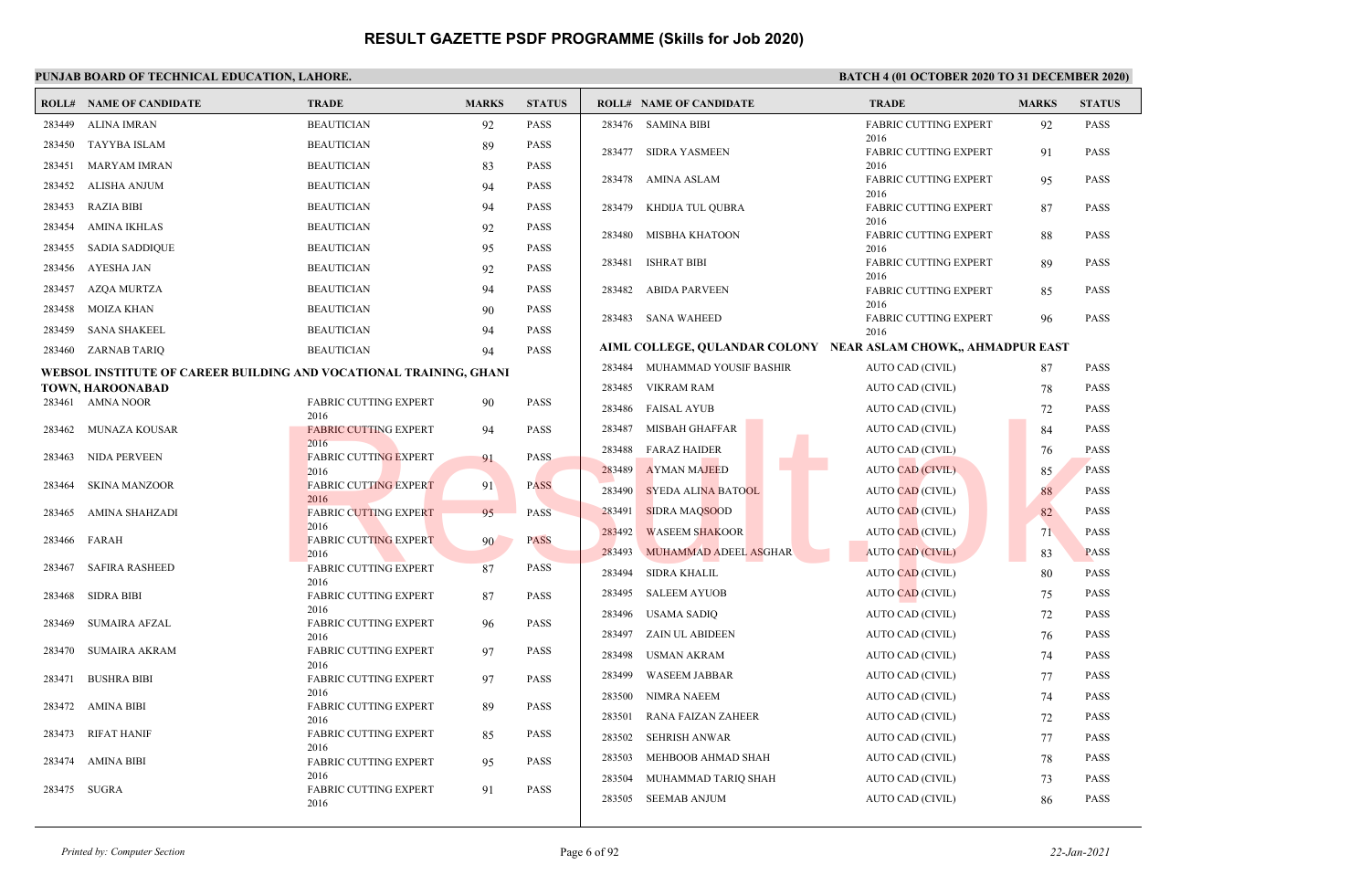### **PUNJAB BOARD OF TECHNICAL EDUCATION, LAHORE. BATCH 4 (01 OCTOBER 2020 TO 31 DECEMBER 2020)**

| <b>ROLL#</b> | <b>NAME OF CANDIDATE</b>   | <b>TRADE</b>                | <b>MARKS</b> | <b>STATUS</b> |        | <b>ROLL# NAME OF CANDIDATE</b> | <b>TRADE</b>              | <b>MARKS</b> | <b>STATUS</b> |
|--------------|----------------------------|-----------------------------|--------------|---------------|--------|--------------------------------|---------------------------|--------------|---------------|
| 283506       | <b>SOHAIL ASGHAR</b>       | AUTO CAD (CIVIL)            | 80           | <b>PASS</b>   | 283540 | <b>MUNEEBA AZEEM</b>           | DOMESTIC TAILORING        | 90           | <b>PASS</b>   |
| 283507       | MUHAMMAD JAMSHAID          | AUTO CAD (CIVIL)            | 74           | <b>PASS</b>   | 283541 | <b>IORA AKRAM</b>              | <b>DOMESTIC TAILORING</b> | 92           | <b>PASS</b>   |
| 283508       | <b>LARAIB SHABIR</b>       | AUTO CAD (CIVIL)            | 81           | <b>PASS</b>   | 283542 | <b>BISMA BIBI</b>              | DOMESTIC TAILORING        | 92           | <b>PASS</b>   |
| 283509       | <b>UMER AKRAM</b>          | <b>COMPUTER APPLICATION</b> | 88           | <b>PASS</b>   | 283543 | <b>SAIRA BIBI</b>              | <b>DOMESTIC TAILORING</b> | 92           | <b>PASS</b>   |
| 283510       | FIZA                       | <b>COMPUTER APPLICATION</b> | 88           | <b>PASS</b>   | 283544 | <b>TAHIRA BIBI</b>             | <b>DOMESTIC TAILORING</b> | 91           | <b>PASS</b>   |
| 283511       | MEHBOOB AHMED              | <b>COMPUTER APPLICATION</b> | 88           | <b>PASS</b>   | 283545 | MUSKAN AKRAM                   | DOMESTIC TAILORING        | 90           | <b>PASS</b>   |
| 283512       | MUHAMMAD AZAM              | <b>COMPUTER APPLICATION</b> | 82           | <b>PASS</b>   | 283546 | AYESHA KOUSAR                  | DOMESTIC TAILORING        | 92           | <b>PASS</b>   |
| 283513       | ZAHRA YOUNIS               | <b>COMPUTER APPLICATION</b> | 94           | <b>PASS</b>   | 283547 | ASIYA KANWAL                   | <b>DOMESTIC TAILORING</b> | 91           | <b>PASS</b>   |
| 283514       | <b>SHEHAR BANO</b>         | <b>COMPUTER APPLICATION</b> | 93           | <b>PASS</b>   | 283548 | <b>SAKENA BIBI</b>             | <b>DOMESTIC TAILORING</b> | 92           | <b>PASS</b>   |
| 283515       | <b>HAMZA MUKHTAR</b>       | <b>COMPUTER APPLICATION</b> | 90           | <b>PASS</b>   | 283549 | <b>UZMA BIBI</b>               | DOMESTIC TAILORING        | 94           | <b>PASS</b>   |
| 283516       | MUHAMMAD IMRAN             | <b>COMPUTER APPLICATION</b> | 91           | <b>PASS</b>   | 283550 | <b>TANIA RIAZ</b>              | <b>DOMESTIC TAILORING</b> | 96           | <b>PASS</b>   |
| 283517       | <b>SYED MEESAM BUKHARI</b> | <b>COMPUTER APPLICATION</b> | 88           | <b>PASS</b>   | 283551 | AYESHA BUKHARI                 | <b>DOMESTIC TAILORING</b> | 91           | <b>PASS</b>   |
| 283518       | <b>TAYYABA SABIR</b>       | <b>COMPUTER APPLICATION</b> | 90           | <b>PASS</b>   | 283552 | <b>RAZIA ASGHAR</b>            | <b>DOMESTIC TAILORING</b> | 92           | <b>PASS</b>   |
| 283519       | <b>HAMNA BIBI</b>          | <b>COMPUTER APPLICATION</b> | 90           | <b>PASS</b>   | 283553 | <b>SAWERA IQBAL</b>            | DOMESTIC TAILORING        | 91           | <b>PASS</b>   |
| 283520       | MUHAMMAD QASIM             | <b>COMPUTER APPLICATION</b> | 85           | <b>PASS</b>   | 283554 | KHATIJA MALIK                  | <b>DOMESTIC TAILORING</b> | 91           | <b>PASS</b>   |
| 283521       | <b>UZMA JAVED</b>          | <b>COMPUTER APPLICATION</b> | 90           | <b>PASS</b>   | 283555 | RIMSHA YOUNUS                  | DOMESTIC TAILORING        | 91           | <b>PASS</b>   |
| 283522       | <b>ESHA RIAZ</b>           | <b>COMPUTER APPLICATION</b> | 90           | <b>PASS</b>   | 283556 | ZARISH MALIK                   | DOMESTIC TAILORING        | 92           | <b>PASS</b>   |
| 283523       | SONIA BIBI                 | <b>COMPUTER APPLICATION</b> | 88           | <b>PASS</b>   | 283557 | <b>SEHRISH MAJEED</b>          | <b>DOMESTIC TAILORING</b> | 93           | <b>PASS</b>   |
| 283524       | MUBASHIRA MUNEER           | <b>COMPUTER APPLICATION</b> | 88           | <b>PASS</b>   | 283558 | <b>ANUM RAZZAQ</b>             | DOMESTIC TAILORING        | 92           | <b>PASS</b>   |
| 283525       | <b>AYESHA SALEEM</b>       | <b>COMPUTER APPLICATION</b> | 85           | <b>PASS</b>   | 283559 | <b>SUGRA AZAM</b>              | DOMESTIC TAILORING        | 91           | <b>PASS</b>   |
| 283526       | <b>MARIA AFZAL</b>         | <b>COMPUTER APPLICATION</b> | 93           | <b>PASS</b>   | 283560 | <b>TASLEEM BIBI</b>            | DOMESTIC TAILORING        | 91           | <b>PASS</b>   |
| 283527       | <b>SEHRISH ABBAS</b>       | <b>COMPUTER APPLICATION</b> | 88           | <b>PASS</b>   | 283561 | <b>ASMA BIBI</b>               | <b>DOMESTIC TAILORING</b> | 90           | <b>PASS</b>   |
| 283528       | MUHAMMAD SAFDAR            | <b>COMPUTER APPLICATION</b> | 90           | <b>PASS</b>   |        | 283562 FIZA SALEEM             | DOMESTIC TAILORING        | 93           | <b>PASS</b>   |
| 283529       | MUHAMMAD WAQAS             | <b>COMPUTER APPLICATION</b> | 89           | <b>PASS</b>   | 283563 | <b>FARHA AODAS</b>             | <b>DOMESTIC TAILORING</b> | 92           | <b>PASS</b>   |
| 283530       | <b>MEHWISH BIBI</b>        | <b>COMPUTER APPLICATION</b> | 85           | <b>PASS</b>   | 283564 | <b>PARVEEN RAFIQUE</b>         | DOMESTIC TAILORING        | 93           | <b>PASS</b>   |
| 283531       | <b>ASIA MANZOOR</b>        | <b>COMPUTER APPLICATION</b> | 89           | <b>PASS</b>   | 283565 | ZAHRA EJAZ                     | DOMESTIC TAILORING        | 97           | <b>PASS</b>   |
| 283532       | MUHAMMAD TOUQIR AHMAD      | <b>COMPUTER APPLICATION</b> | 85           | <b>PASS</b>   | 283566 | <b>SAMIA JAHANGIR</b>          | <b>DOMESTIC TAILORING</b> | 91           | <b>PASS</b>   |
| 283533       | <b>NOREEN HAROON</b>       | DOMESTIC TAILORING          | 92           | <b>PASS</b>   | 283567 | <b>ASIA BIBI</b>               | <b>DOMESTIC TAILORING</b> | 93           | <b>PASS</b>   |
| 283534       | <b>RABIA BIBI</b>          | DOMESTIC TAILORING          | 95           | <b>PASS</b>   | 283568 | <b>LUBNA BIBI</b>              | <b>DOMESTIC TAILORING</b> | 91           | <b>PASS</b>   |
| 283535       | <b>SALMA BIBI</b>          | DOMESTIC TAILORING          | 89           | <b>PASS</b>   | 283569 | <b>RABIL BUKHARI</b>           | DOMESTIC TAILORING        | 91           | <b>PASS</b>   |
| 283536       | ANSA FAIZ                  | <b>DOMESTIC TAILORING</b>   | 91           | <b>PASS</b>   | 283570 | <b>SABA WAHEED</b>             | <b>DOMESTIC TAILORING</b> | 90           | <b>PASS</b>   |
| 283537       | <b>TAHIRA BIBI</b>         | DOMESTIC TAILORING          | 92           | <b>PASS</b>   | 283571 | <b>TAHIRA BIBI</b>             | DOMESTIC TAILORING        | 93           | <b>PASS</b>   |
| 283538       | <b>RAHMEEN KIRAN</b>       | DOMESTIC TAILORING          | 92           | <b>PASS</b>   | 283572 | FATIMA ASLAM                   | DOMESTIC TAILORING        | 96           | <b>PASS</b>   |
| 283539       | AYMEN ASHRAF               | DOMESTIC TAILORING          | 93           | <b>PASS</b>   | 283573 | HAJRA GULAM RASOOL             | <b>DOMESTIC TAILORING</b> | 94           | <b>PASS</b>   |
|              |                            |                             |              |               |        |                                |                           |              |               |

*Printed by: Computer Section* 22-Jan-2021<br> **Page 7 of 92** 22-Jan-2021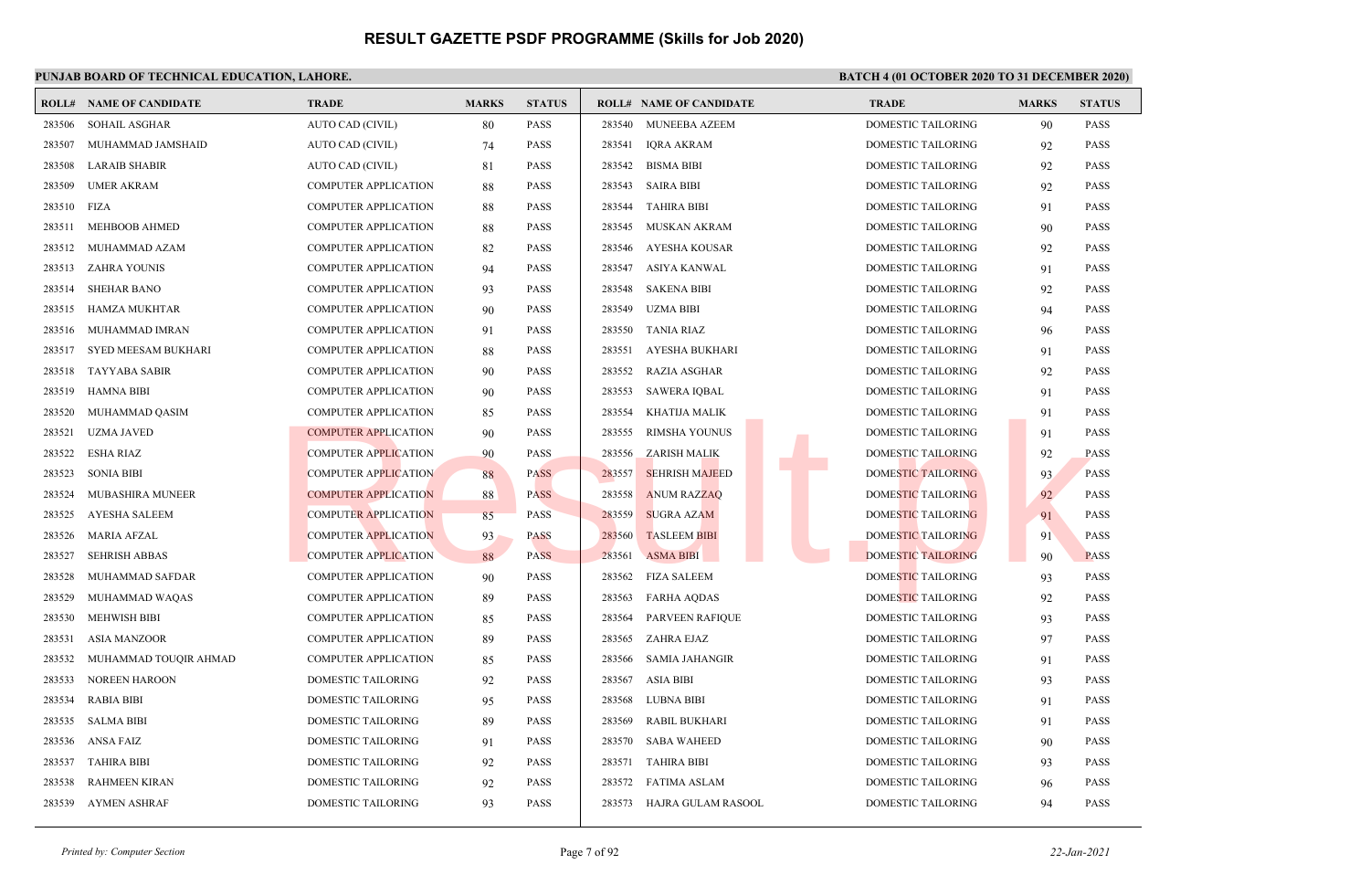|        | <b>ROLL# NAME OF CANDIDATE</b>                         | <b>TRADE</b>                             | <b>MARKS</b> | <b>STATUS</b> |        | <b>ROLL# NAME OF CANDIDATE</b> | <b>TRADE</b>                                                | <b>MARKS</b> | <b>STATUS</b> |
|--------|--------------------------------------------------------|------------------------------------------|--------------|---------------|--------|--------------------------------|-------------------------------------------------------------|--------------|---------------|
| 283574 | <b>SAIRA BIBI</b>                                      | DOMESTIC TAILORING                       | 90           | <b>PASS</b>   | 283601 | <b>MEHWISH SAIF</b>            | <b>COMPUTERIZED</b>                                         | 95           | <b>PASS</b>   |
| 283575 | <b>NOSHEEN IRSHAD</b>                                  | <b>DOMESTIC TAILORING</b>                | 92           | <b>PASS</b>   |        |                                | <b>ACCOUNTING</b>                                           |              |               |
| 283576 | <b>NASREEN BIBI</b>                                    | <b>DOMESTIC TAILORING</b>                | 91           | <b>PASS</b>   | 283602 | MUHAMMAD USMAN                 | COMPUTERIZED<br><b>ACCOUNTING</b>                           | 90           | <b>PASS</b>   |
|        |                                                        |                                          |              |               | 283603 | ABID HUSSAIN                   | COMPUTERIZED                                                | 89           | <b>PASS</b>   |
| 283577 | SYEDA NISHA MUMTAZ BUKHARI                             | <b>DOMESTIC TAILORING</b>                | 95           | <b>PASS</b>   |        |                                | <b>ACCOUNTING</b>                                           |              |               |
| 283578 | RAFIA MUSTAFA                                          | DOMESTIC TAILORING                       | 92           | <b>PASS</b>   | 283604 | <b>USAMA ZULFIQAR</b>          | COMPUTERIZED                                                | 91           | <b>PASS</b>   |
| 283579 | <b>SADIA MAJID</b>                                     | <b>DOMESTIC TAILORING</b>                | 93           | <b>PASS</b>   | 283605 | <b>OURBAN ALI</b>              | <b>ACCOUNTING</b><br>COMPUTERIZED                           | 92           | <b>PASS</b>   |
| 283580 | <b>BISSMILLAH AJMAL</b>                                | DOMESTIC TAILORING                       | 95           | <b>PASS</b>   |        |                                | <b>ACCOUNTING</b>                                           |              |               |
| 283581 | <b>SHAHEEN RASHEED</b>                                 | DOMESTIC TAILORING                       | 95           | <b>PASS</b>   | 283606 | MUHAMMAD ARBAZ                 | COMPUTERIZED                                                | 92           | <b>PASS</b>   |
|        | 283582 MOMEL DEVI                                      | <b>DOMESTIC TAILORING</b>                | 91           | <b>PASS</b>   |        | 283607 SHOAIB ASLAM            | <b>ACCOUNTING</b><br>COMPUTERIZED                           | 90           | <b>PASS</b>   |
|        | MILLAT COLLEGE OF COMMERCE, BYPASS ROAD, AHMADPUR EAST |                                          |              |               |        |                                | <b>ACCOUNTING</b>                                           |              |               |
| 283583 | ABDUL WAHEED                                           | <b>COMPUTERIZED</b>                      |              | <b>PASS</b>   |        |                                | AIML COLLEGE, KHAKWANI COLONY ST. #1 EAST NEAR DARBAR PULI, |              |               |
|        |                                                        | <b>ACCOUNTING</b>                        | 90           |               |        | <b>BAHAWALPUR</b>              |                                                             |              |               |
| 283584 | MUHAMMAD ASAD KHAN                                     | COMPUTERIZED                             | 85           | <b>PASS</b>   |        | 283608 RAZIA RAMZAN            | <b>DOMESTIC TAILORING</b>                                   |              | <b>ABSENT</b> |
|        |                                                        | <b>ACCOUNTING</b>                        |              |               | 283609 | LUBNA RASHEED                  | DOMESTIC TAILORING                                          | 87           | <b>PASS</b>   |
| 283585 | HASSAN JAMIL                                           | COMPUTERIZED<br><b>ACCOUNTING</b>        | 80           | <b>PASS</b>   | 283610 | <b>KOUSAR NAZIR</b>            | <b>DOMESTIC TAILORING</b>                                   | 86           | <b>PASS</b>   |
| 283586 | ALLAH NAWAZ                                            | COMPUTERIZED                             | 85           | <b>PASS</b>   | 283611 | <b>TAYYBA JAMSHIDE</b>         | <b>DOMESTIC TAILORING</b>                                   | 90           | <b>PASS</b>   |
|        |                                                        | <b>ACCOUNTING</b>                        |              |               |        | 283612 SIDRA KHADIM            | <b>DOMESTIC TAILORING</b>                                   | 88           | <b>PASS</b>   |
| 283587 | SYED MUHAMMAD USMAN<br><b>BUKHARI</b>                  | <b>COMPUTERIZED</b><br><b>ACCOUNTING</b> | 86           | <b>PASS</b>   | 283613 | AMBREEN KANWAL                 | <b>DOMESTIC TAILORING</b>                                   | 85           | <b>PASS</b>   |
|        | 283588 AQIB ALI                                        | <b>COMPUTERIZED</b>                      | 88           | <b>PASS</b>   | 283614 | <b>RAHAT NOSHEEN</b>           | <b>DOMESTIC TAILORING</b>                                   | 90           | <b>PASS</b>   |
|        |                                                        | <b>ACCOUNTING</b>                        |              |               |        |                                |                                                             |              |               |
| 283589 | <b>UMAIR ASLAM</b>                                     | <b>COMPUTERIZED</b>                      | 90           | <b>PASS</b>   | 283615 | <b>BUSHRA SALEEM</b>           | DOMESTIC TAILORING                                          | 91           | <b>PASS</b>   |
| 283590 | SAWAIRA                                                | <b>ACCOUNTING</b><br><b>COMPUTERIZED</b> | 95           | <b>PASS</b>   | 283616 | <b>ANAM SHAHZADI</b>           | DOMESTIC TAILORING                                          | 89           | <b>PASS</b>   |
|        |                                                        | <b>ACCOUNTING</b>                        |              |               | 283617 | <b>PARVEEN AKHTAR</b>          | DOMESTIC TAILORING                                          | 88           | <b>PASS</b>   |
| 283591 | AHSAN NASIR                                            | <b>COMPUTERIZED</b>                      | 86           | <b>PASS</b>   | 283618 | <b>MADEEHA AALAM</b>           | <b>DOMESTIC TAILORING</b>                                   | 89           | <b>PASS</b>   |
| 283592 | SUFYAN ALI                                             | <b>ACCOUNTING</b><br>COMPUTERIZED        | 91           | <b>PASS</b>   | 283619 | <b>IRUM SABA</b>               | DOMESTIC TAILORING                                          | 89           | <b>PASS</b>   |
|        |                                                        | <b>ACCOUNTING</b>                        |              |               | 283620 | <b>SIDRA</b>                   | <b>DOMESTIC TAILORING</b>                                   | 89           | <b>PASS</b>   |
| 283593 | <b>SHAH NAWAZ</b>                                      | COMPUTERIZED                             | 90           | <b>PASS</b>   | 283621 | <b>RIMSHA NAZEER</b>           | DOMESTIC TAILORING                                          | 90           | <b>PASS</b>   |
| 283594 | MUHAMMAD SADDIQUE                                      | <b>ACCOUNTING</b><br><b>COMPUTERIZED</b> | 92           | <b>PASS</b>   | 283622 | <b>SAVERA SADIQ</b>            | DOMESTIC TAILORING                                          |              | <b>ABSENT</b> |
|        |                                                        | <b>ACCOUNTING</b>                        |              |               |        |                                |                                                             |              |               |
| 283595 | NITASHA KARAM                                          | COMPUTERIZED                             | 95           | <b>PASS</b>   | 283623 | ATIA BIBI                      | DOMESTIC TAILORING                                          | 91           | <b>PASS</b>   |
|        |                                                        | <b>ACCOUNTING</b>                        |              |               | 283624 | <b>PARVEEN</b>                 | <b>DOMESTIC TAILORING</b>                                   | 87           | <b>PASS</b>   |
| 283596 | MUHAMMAD QAYYOOM                                       | COMPUTERIZED<br><b>ACCOUNTING</b>        | 85           | <b>PASS</b>   | 283625 | ZAINAB AKBAR                   | <b>DOMESTIC TAILORING</b>                                   | 89           | <b>PASS</b>   |
| 283597 | MUHAMMAD IRFAN                                         | COMPUTERIZED                             | 90           | <b>PASS</b>   |        | 283626 FARAH AYOUB             | DOMESTIC TAILORING                                          | 93           | <b>PASS</b>   |
| 283598 | EMAN GHAFFAR                                           | <b>ACCOUNTING</b><br>COMPUTERIZED        | 92           | <b>PASS</b>   | 283627 | QURAT UL AIN                   | DOMESTIC TAILORING                                          | 91           | <b>PASS</b>   |
|        |                                                        | <b>ACCOUNTING</b>                        |              |               | 283628 | AIMAN NAZIR                    | <b>DOMESTIC TAILORING</b>                                   | 90           | <b>PASS</b>   |
| 283599 | <b>FAISAL NAEEM</b>                                    | COMPUTERIZED                             | 89           | <b>PASS</b>   | 283629 | <b>SHAKEELA BIBI</b>           | <b>DOMESTIC TAILORING</b>                                   | 85           | <b>PASS</b>   |
|        |                                                        | <b>ACCOUNTING</b>                        |              |               |        |                                |                                                             |              |               |
| 283600 | MUHAMMAD ZEESHAN                                       | COMPUTERIZED<br><b>ACCOUNTING</b>        | 89           | <b>PASS</b>   |        | 283630 AIMAN JAVED             | <b>DOMESTIC TAILORING</b>                                   | 86           | <b>PASS</b>   |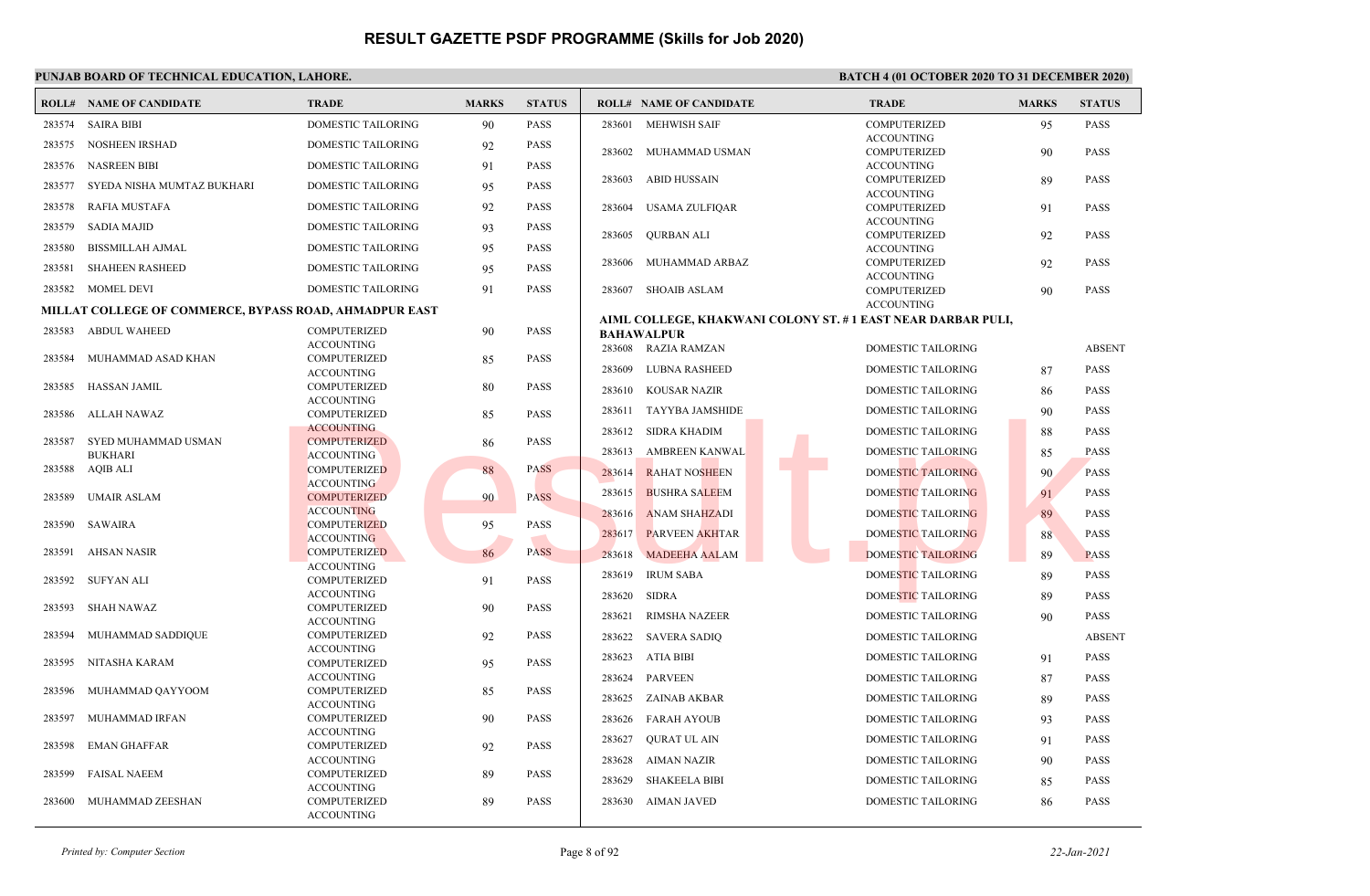|        | <b>ROLL# NAME OF CANDIDATE</b>                                       | <b>TRADE</b>                                  | <b>MARKS</b> | <b>STATUS</b> |        | <b>ROLL# NAME OF CANDIDATE</b>                                        | <b>TRADE</b>            | <b>MARKS</b> | <b>STATUS</b> |
|--------|----------------------------------------------------------------------|-----------------------------------------------|--------------|---------------|--------|-----------------------------------------------------------------------|-------------------------|--------------|---------------|
| 283631 | <b>SUNDAS ASIF</b>                                                   | <b>DOMESTIC TAILORING</b>                     | 88           | <b>PASS</b>   | 283656 | <b>NASIRA SIDDIQUE</b>                                                | HAND EMBROIDERY         | 100          | <b>PASS</b>   |
|        | 283632 RABIA BIBI                                                    | DOMESTIC TAILORING                            | 90           | <b>PASS</b>   | 283657 | <b>AMBREEN AKRAM</b>                                                  | HAND EMBROIDERY         | 90           | <b>PASS</b>   |
|        | <b>BLOOMBERG TRAINING CENTER, 11-C SAJID AWAN COLONY, BAHAWALPUR</b> |                                               |              |               | 283658 | <b>SIDRA IQBAL</b>                                                    | <b>HAND EMBROIDERY</b>  | 94           | <b>PASS</b>   |
|        | 283633 HAFIZA NADIA GHAFFAR                                          | DRESS DESIGN &                                | 96           | <b>PASS</b>   | 283659 | <b>SHAGUFTA RAFIQ</b>                                                 | HAND EMBROIDERY         | 98           | <b>PASS</b>   |
|        |                                                                      | <b>TAILORING</b>                              |              |               | 283660 | <b>MAHREEN ALI</b>                                                    | <b>HAND EMBROIDERY</b>  | 100          | <b>PASS</b>   |
|        | 283634 MEHWISH IQBAL                                                 | <b>DRESS DESIGN &amp;</b><br><b>TAILORING</b> | 92           | <b>PASS</b>   | 283661 | <b>IRAM NAZ</b>                                                       | <b>HAND EMBROIDERY</b>  | 98           | <b>PASS</b>   |
| 283635 | NADIA YASEEN                                                         | <b>DRESS DESIGN &amp;</b>                     | 93           | <b>PASS</b>   | 283662 | <b>BUSHRA AKRAM</b>                                                   |                         |              | <b>PASS</b>   |
|        |                                                                      | <b>TAILORING</b>                              |              |               |        |                                                                       | HAND EMBROIDERY         | 96           |               |
| 283636 | MUSARAT PARVEEN                                                      | <b>DRESS DESIGN &amp;</b>                     |              | <b>ABSENT</b> | 283663 | <b>RUKHSAR BHATI</b>                                                  | <b>HAND EMBROIDERY</b>  | 88           | <b>PASS</b>   |
|        | 283637 SHAISTA RAFIQ                                                 | <b>TAILORING</b><br>DRESS DESIGN &            | 100          | <b>PASS</b>   | 283664 | <b>KONAIN KHAN</b>                                                    | <b>HAND EMBROIDERY</b>  | 98           | <b>PASS</b>   |
|        |                                                                      | <b>TAILORING</b>                              |              |               | 283665 | <b>ZEENAT AKRAM</b>                                                   | <b>HAND EMBROIDERY</b>  | 99           | <b>PASS</b>   |
| 283638 | <b>QURATUL AIN</b>                                                   | <b>DRESS DESIGN &amp;</b>                     | 91           | <b>PASS</b>   | 283666 | <b>SONIA SAJID</b>                                                    | <b>HAND EMBROIDERY</b>  | 94           | <b>PASS</b>   |
|        |                                                                      | <b>TAILORING</b>                              |              |               | 283667 | <b>MUQADAS ALTAF</b>                                                  | <b>HAND EMBROIDERY</b>  | 97           | <b>PASS</b>   |
| 283639 | IORA ASLAM                                                           | DRESS DESIGN &<br><b>TAILORING</b>            | 94           | <b>PASS</b>   |        |                                                                       |                         |              |               |
| 283640 | <b>IQRA SADIQ</b>                                                    | DRESS DESIGN &                                | 90           | <b>PASS</b>   | 283668 | <b>HAREEM FATIMA</b>                                                  | <b>HAND EMBROIDERY</b>  | 89           | <b>PASS</b>   |
|        |                                                                      | <b>TAILORING</b>                              |              |               | 283669 | <b>OASEEMA ROY</b>                                                    | <b>HAND EMBROIDERY</b>  | 97           | <b>PASS</b>   |
| 283641 | SABA NAAZ                                                            | <b>DRESS DESIGN &amp;</b>                     | 94           | <b>PASS</b>   | 283670 | <b>SHAHIDA AWAN</b>                                                   | HAND EMBROIDERY         | 98           | <b>PASS</b>   |
| 283642 | SAIMA                                                                | <b>TAILORING</b><br><b>DRESS DESIGN &amp;</b> | 99           | <b>PASS</b>   | 283671 | <b>RABIA RAFIO</b>                                                    | <b>HAND EMBROIDERY</b>  | 96           | <b>PASS</b>   |
|        |                                                                      | <b>TAILORING</b>                              |              |               | 283672 | <b>SAIMA AFZAL</b>                                                    | <b>HAND EMBROIDERY</b>  | 97           | <b>PASS</b>   |
| 283643 | AMNA KHAN                                                            | <b>DRESS DESIGN &amp;</b>                     | 89           | <b>PASS</b>   | 283673 | <b>RIDA TARIO</b>                                                     | <b>HAND EMBROIDERY</b>  |              | <b>PASS</b>   |
| 283644 |                                                                      | <b>TAILORING</b><br><b>DRESS DESIGN &amp;</b> |              | <b>PASS</b>   |        |                                                                       |                         | 99           |               |
|        | <b>SIDRA SADIQ</b>                                                   | <b>TAILORING</b>                              | 90           |               | 283674 | <b>AYESHA FAREED</b>                                                  | <b>HAND EMBROIDERY</b>  | 97           | <b>PASS</b>   |
| 283645 | <b>SUMAIRA NADEEM</b>                                                | <b>DRESS DESIGN &amp;</b>                     | 98           | <b>PASS</b>   |        | 283675 AYESHA AFZAL                                                   | HAND EMBROIDERY         | 97           | <b>PASS</b>   |
|        |                                                                      | <b>TAILORING</b>                              |              |               |        | <b>CHOLISTAN INSTITUTE OF TECHNICAL EDUCATION (CITE), HAROON TOWN</b> |                         |              |               |
| 283646 | <b>SEEMAB CHUHDARY</b>                                               | <b>DRESS DESIGN &amp;</b><br><b>TAILORING</b> | 97           | <b>PASS</b>   |        | HASHMI GARDEN ROAD., BAHAWALPUR                                       |                         |              |               |
| 283647 | HUMAIRA AFZAL                                                        | DRESS DESIGN &                                | 98           | <b>PASS</b>   |        | 283676 MUHAMMAD ZEESHAN FAYYAZ                                        | <b>AUTO CAD (CIVIL)</b> | 78           | <b>PASS</b>   |
|        |                                                                      | <b>TAILORING</b>                              |              |               |        | 283677 HAFIZ MUHAMMAD FAISAL SALEH                                    | <b>AUTO CAD (CIVIL)</b> | 77           | <b>PASS</b>   |
| 283648 | <b>FERZANA TAHIR</b>                                                 | <b>DRESS DESIGN &amp;</b>                     | 87           | <b>PASS</b>   | 283678 | MUHAMMAD NASIR IQBAL                                                  | AUTO CAD (CIVIL)        | 93           | <b>PASS</b>   |
| 283649 | <b>MARIA MAJEED</b>                                                  | <b>TAILORING</b><br><b>DRESS DESIGN &amp;</b> | 96           | <b>PASS</b>   | 283679 | MUSTAFA ZAFAR                                                         | AUTO CAD (CIVIL)        | 75           | <b>PASS</b>   |
|        |                                                                      | <b>TAILORING</b>                              |              |               |        |                                                                       |                         |              |               |
| 283650 | NADIA BIBI                                                           | DRESS DESIGN &                                | 86           | <b>PASS</b>   | 283680 | <b>MUMTAZ ALTAF</b>                                                   | AUTO CAD (CIVIL)        | 92           | <b>PASS</b>   |
|        |                                                                      | <b>TAILORING</b>                              |              |               | 283681 | AHMAD WAKEEL                                                          | AUTO CAD (CIVIL)        | 94           | <b>PASS</b>   |
|        | 283651 SABA BILAL                                                    | DRESS DESIGN &<br><b>TAILORING</b>            | 95           | <b>PASS</b>   | 283682 | <b>MUEED MUBEEN</b>                                                   | AUTO CAD (CIVIL)        | 90           | <b>PASS</b>   |
|        | 283652 ZANIB RIYAZ                                                   | DRESS DESIGN &                                | 92           | <b>PASS</b>   | 283683 | <b>HASEEB MEHMOOD</b>                                                 | AUTO CAD (CIVIL)        | 86           | <b>PASS</b>   |
|        |                                                                      | <b>TAILORING</b>                              |              |               | 283684 | MUHAMMAD UZAIR                                                        | AUTO CAD (CIVIL)        | 85           | <b>PASS</b>   |
|        | 283653 ATIQA BIBI                                                    | DRESS DESIGN &                                |              | <b>ABSENT</b> | 283685 | MUHAMMAD ZEESHAN MALIK                                                | AUTO CAD (CIVIL)        | 74           | <b>PASS</b>   |
| 283654 | <b>SANA HANIF</b>                                                    | <b>TAILORING</b><br><b>DRESS DESIGN &amp;</b> | 94           | <b>PASS</b>   |        |                                                                       |                         |              |               |
|        |                                                                      | <b>TAILORING</b>                              |              |               | 283686 | <b>HAMMAD ALI</b>                                                     | AUTO CAD (CIVIL)        | 75           | <b>PASS</b>   |
|        | 283655 SAMINA BASHIR                                                 | <b>DRESS DESIGN &amp;</b><br><b>TAILORING</b> | 99           | <b>PASS</b>   | 283687 | MOHAMMAD UMAR                                                         | AUTO CAD (CIVIL)        | 80           | <b>PASS</b>   |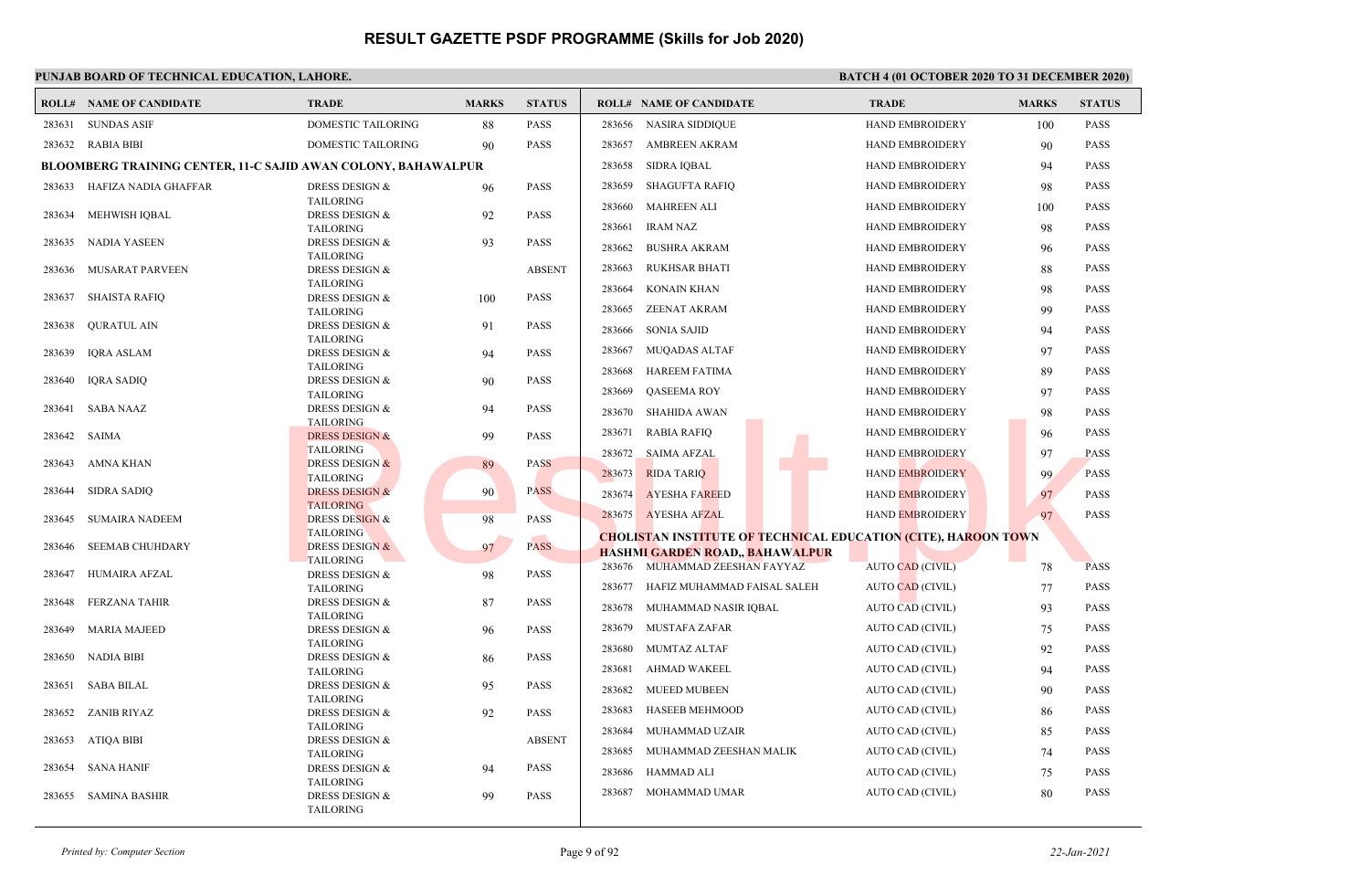|        | <b>ROLL# NAME OF CANDIDATE</b> | <b>TRADE</b>                | <b>MARKS</b> | <b>STATUS</b> | <b>ROLL# NAME OF CANDIDATE</b>                                   | <b>TRADE</b>                | <b>MARKS</b> | <b>STATUS</b> |
|--------|--------------------------------|-----------------------------|--------------|---------------|------------------------------------------------------------------|-----------------------------|--------------|---------------|
| 283688 | MUHAMMAD SHOAIB HANIF          | AUTO CAD (CIVIL)            | 78           | <b>PASS</b>   | 283722<br><b>UZMA SHABBIR</b>                                    | <b>COMPUTER APPLICATION</b> | 77           | <b>PASS</b>   |
| 283689 | <b>NASEER AHMAD</b>            | AUTO CAD (CIVIL)            | 88           | <b>PASS</b>   | 283723<br>SAVARA AKRAM                                           | <b>COMPUTER APPLICATION</b> | 73           | <b>PASS</b>   |
| 283690 | <b>MUBEEN ASHRAF</b>           | AUTO CAD (CIVIL)            | 80           | <b>PASS</b>   | 283724<br><b>SADIA NAZ</b>                                       | <b>COMPUTER APPLICATION</b> | 78           | <b>PASS</b>   |
| 283691 | <b>TAHIR MAHMOOD</b>           | AUTO CAD (CIVIL)            | 75           | <b>PASS</b>   | 283725<br>HIFZA NAZIM                                            | <b>COMPUTER APPLICATION</b> | 78           | <b>PASS</b>   |
| 283692 | <b>RIZWAN SAEED</b>            | AUTO CAD (CIVIL)            | 74           | <b>PASS</b>   | 283726<br><b>AYESHA SAGHEER</b>                                  | DOMESTIC TAILORING          | 85           | <b>PASS</b>   |
| 283693 | MUHAMMAD SHOAIB                | AUTO CAD (CIVIL)            | 72           | <b>PASS</b>   | 283727<br><b>SIDRA</b>                                           | DOMESTIC TAILORING          | 87           | <b>PASS</b>   |
| 283694 | <b>USAMA SHAHID</b>            | AUTO CAD (CIVIL)            | 90           | PASS          | 283728<br><b>SHUBANA KOUSAR</b>                                  | DOMESTIC TAILORING          | 92           | <b>PASS</b>   |
| 283695 | <b>ADNAN ARSHAD</b>            | AUTO CAD (CIVIL)            | 81           | <b>PASS</b>   | 283729<br><b>ASMA IBRAHEEM</b>                                   | DOMESTIC TAILORING          | 92           | <b>PASS</b>   |
| 283696 | MUHAMMAD ABU BAKAR             | AUTO CAD (CIVIL)            | 82           | <b>PASS</b>   | 283730<br><b>BAKHTAWAR AJMAL</b>                                 | DOMESTIC TAILORING          | 92           | <b>PASS</b>   |
| 283697 | MUHAMMAD ASHRAF                | AUTO CAD (CIVIL)            | 77           | <b>PASS</b>   | 283731<br><b>MUSSARAT BIBI</b>                                   | <b>DOMESTIC TAILORING</b>   | 87           | <b>PASS</b>   |
| 283698 | MUHAMMAD WASEEM SHEHZAD        | AUTO CAD (CIVIL)            | 79           | PASS          | <b>SAHER BATOOL</b><br>283732                                    | DOMESTIC TAILORING          | 88           | <b>PASS</b>   |
| 283699 | MUHAMMAD SHAHZAD               | AUTO CAD (CIVIL)            | 81           | <b>PASS</b>   | 283733<br><b>SAIRA ASLAM</b>                                     | <b>DOMESTIC TAILORING</b>   | 92           | <b>PASS</b>   |
| 283700 | MARYAM ABBAS                   | <b>COMPUTER APPLICATION</b> | 84           | PASS          | 283734<br><b>KHIZRA RANI</b>                                     | <b>DOMESTIC TAILORING</b>   | 86           | <b>PASS</b>   |
| 283701 | <b>SABA NAZAR</b>              | <b>COMPUTER APPLICATION</b> | 73           | PASS          | 283735<br><b>HINA SHAHEEN</b>                                    | DOMESTIC TAILORING          | 85           | <b>PASS</b>   |
| 283702 | <b>HUMERA AHMAD</b>            | <b>COMPUTER APPLICATION</b> | 76           | <b>PASS</b>   | 283736<br>SHAZIA BIBI                                            | <b>DOMESTIC TAILORING</b>   | 85           | <b>PASS</b>   |
| 283703 | PALWASHA FARID                 | <b>COMPUTER APPLICATION</b> | 71           | <b>PASS</b>   | 283737<br>AQSA BILAL                                             | DOMESTIC TAILORING          | 86           | <b>PASS</b>   |
| 283704 | <b>LARAIB BILAL</b>            | <b>COMPUTER APPLICATION</b> | 79           | <b>PASS</b>   | <b>SHAMIM YOUSAF</b><br>283738                                   | <b>DOMESTIC TAILORING</b>   | 95           | <b>PASS</b>   |
| 283705 | <b>TEHMINA KHALID</b>          | <b>COMPUTER APPLICATION</b> | 73           | <b>PASS</b>   | <b>TAHIRA FAIZ</b><br>283739                                     | <b>DOMESTIC TAILORING</b>   | 85           | <b>PASS</b>   |
| 283706 | SAFIA NAZ                      | <b>COMPUTER APPLICATION</b> | 69           | <b>PASS</b>   | 283740<br><b>SAMRANA KOUSAR</b>                                  | DOMESTIC TAILORING          | 86           | <b>PASS</b>   |
| 283707 | <b>NOOR BIBI</b>               | <b>COMPUTER APPLICATION</b> | 68           | <b>PASS</b>   | 283741<br><b>KIRAN NAZ</b>                                       | DOMESTIC TAILORING          | 84           | <b>PASS</b>   |
| 283708 | <b>QIRAT MUKHTIAR</b>          | <b>COMPUTER APPLICATION</b> | 81           | <b>PASS</b>   | 283742<br><b>JAMEELA BILAL</b>                                   | DOMESTIC TAILORING          | 87           | <b>PASS</b>   |
| 283709 | IQRA AFZAL                     | <b>COMPUTER APPLICATION</b> | 74           | <b>PASS</b>   | 283743<br><b>AIMAN SAEED</b>                                     | <b>DOMESTIC TAILORING</b>   | 87           | <b>PASS</b>   |
| 283710 | <b>ALEENA ALTAF</b>            | <b>COMPUTER APPLICATION</b> | 75           | PASS          | 283744<br><b>MEHNAZ MUNIR</b>                                    | DOMESTIC TAILORING          | 89           | <b>PASS</b>   |
| 283711 | <b>SEEMA IQBAL</b>             | <b>COMPUTER APPLICATION</b> | 82           | <b>PASS</b>   | 283745<br>NADIA ALLAH BAKHSH                                     | DOMESTIC TAILORING          | 88           | <b>PASS</b>   |
| 283712 | <b>IQRA MALIK</b>              | <b>COMPUTER APPLICATION</b> | 73           | <b>PASS</b>   | 283746<br>IQRA LAL                                               | DOMESTIC TAILORING          | 89           | <b>PASS</b>   |
| 283713 | ANEELA MANZOOR                 | <b>COMPUTER APPLICATION</b> | 72           | <b>PASS</b>   | <b>RUQYA NOOR</b><br>283747                                      | <b>DOMESTIC TAILORING</b>   | 85           | <b>PASS</b>   |
| 283714 | <b>IQRA AMIN</b>               | <b>COMPUTER APPLICATION</b> | 77           | <b>PASS</b>   | 283748<br>NIMRA YAQOOB                                           | DOMESTIC TAILORING          | 89           | <b>PASS</b>   |
| 283715 | <b>FAHIMA SHAHZAD</b>          | <b>COMPUTER APPLICATION</b> | 74           | <b>PASS</b>   | 283749<br>NASEEM ABDUL GHANI                                     | <b>DOMESTIC TAILORING</b>   | 87           | <b>PASS</b>   |
| 283716 | <b>RUBINA IQBAL</b>            | <b>COMPUTER APPLICATION</b> | 75           | PASS          | COLLEGE OF TOURISM & HOTEL MANAGEMENT, 18/B -1, MUHAMMAD HUSSAIN |                             |              |               |
| 283717 | <b>TUBA RANI</b>               | <b>COMPUTER APPLICATION</b> | 73           | <b>PASS</b>   | ROAD, MODEL TOWN A, BAHAWALPUR<br>283750 NABEEL AKHTAR           | <b>CHEF</b>                 | 85           | <b>PASS</b>   |
| 283718 | IORA NAZIM                     | <b>COMPUTER APPLICATION</b> | 70           | <b>PASS</b>   | 283751<br>SAUD                                                   | <b>CHEF</b>                 | 86           | <b>PASS</b>   |
| 283719 | <b>KALSOOM BIBI</b>            | <b>COMPUTER APPLICATION</b> | 69           | <b>PASS</b>   | 283752<br>AREEBA SHAHZADI                                        | <b>CHEF</b>                 | 87           | <b>PASS</b>   |
| 283720 | <b>SONIA IQBAL</b>             | <b>COMPUTER APPLICATION</b> | 71           | <b>PASS</b>   | 283753<br><b>IQRA ARIF</b>                                       | <b>CHEF</b>                 | 94           | <b>PASS</b>   |
| 283721 | AREEBA AKBAR                   | <b>COMPUTER APPLICATION</b> | 79           | PASS          |                                                                  |                             |              |               |
|        |                                |                             |              |               |                                                                  |                             |              |               |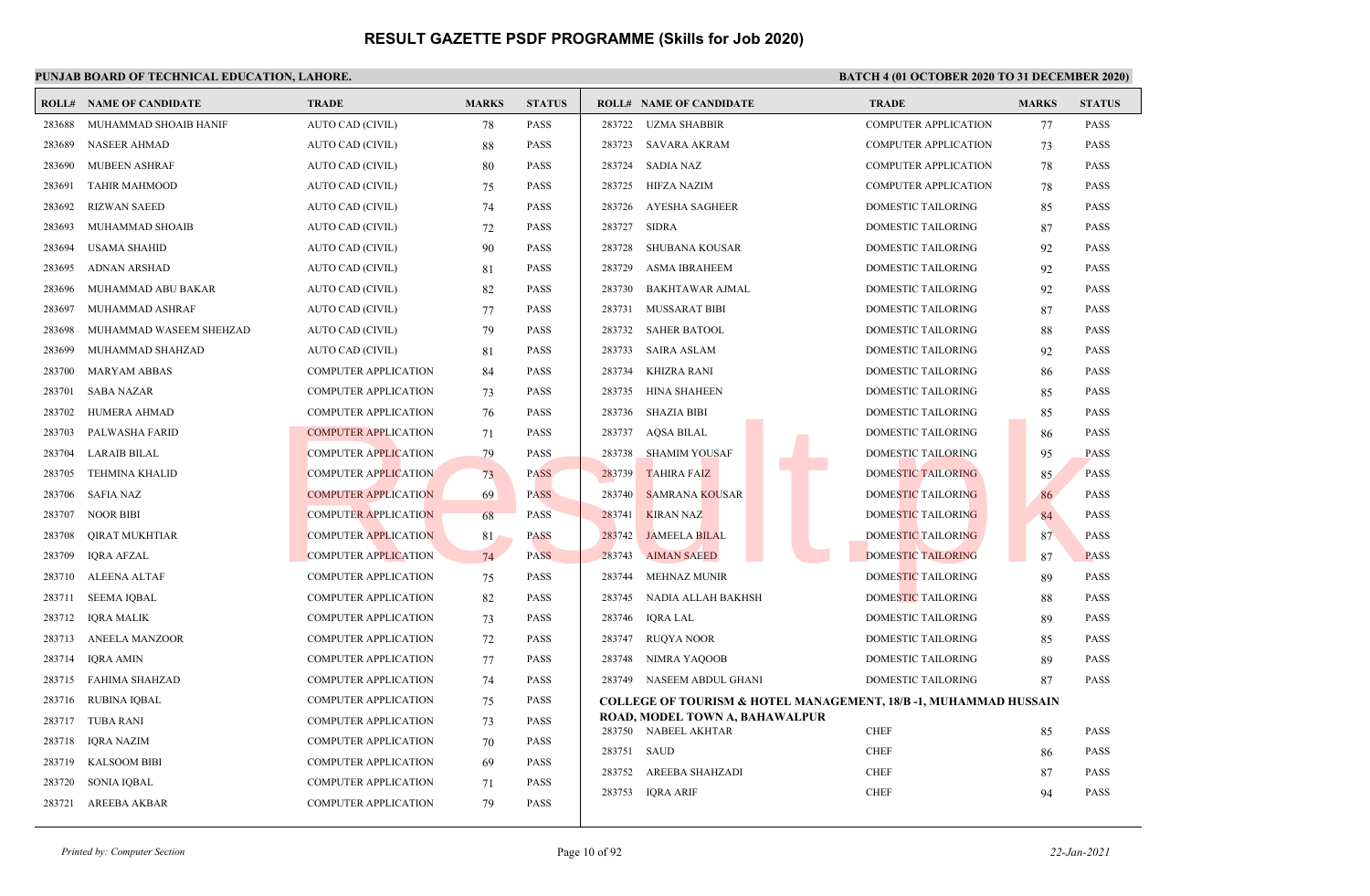|        | <b>ROLL# NAME OF CANDIDATE</b>                                           | <b>TRADE</b>              | <b>MARKS</b> | <b>STATUS</b> |        | <b>ROLL# NAME OF CANDIDATE</b> | <b>TRADE</b>                                                    | <b>MARKS</b> | <b>STATUS</b> |
|--------|--------------------------------------------------------------------------|---------------------------|--------------|---------------|--------|--------------------------------|-----------------------------------------------------------------|--------------|---------------|
|        | 283754 NATASHA BABAR                                                     | <b>CHEF</b>               | 88           | <b>PASS</b>   |        | 283786 REHANA SHABIR           | DOMESTIC TAILORING                                              | 91           | PASS          |
| 283755 | <b>ABID HUSSAIN</b>                                                      | <b>CHEF</b>               | 88           | <b>PASS</b>   |        | 283787 SAIMA AKRAM             | <b>DOMESTIC TAILORING</b>                                       | 94           | <b>PASS</b>   |
| 283756 | YUSRA HANIF                                                              | <b>CHEF</b>               | 92           | <b>PASS</b>   |        |                                | MILLAT COLLEGE OF COMMERCE, 29-A SATELLITE TOWN, BAGHDAD ROAD,, |              |               |
| 283757 | <b>SABA SADIQ</b>                                                        | <b>CHEF</b>               | 94           | <b>PASS</b>   |        | <b>BAHAWALPUR</b>              |                                                                 |              |               |
| 283758 | MUHAMMAD UBAID ULLAH                                                     | <b>CHEF</b>               |              | <b>PASS</b>   |        | 283788 SAIMA SHABBIR           | <b>COMPUTERIZED</b>                                             | 81           | PASS          |
|        |                                                                          |                           | 89           |               | 283789 | <b>NAVEEZA SHAHZAD</b>         | <b>ACCOUNTING</b><br><b>COMPUTERIZED</b>                        | 81           | <b>PASS</b>   |
| 283759 | ZAINAB ZAHRA GONDAL                                                      | <b>CHEF</b>               | 96           | <b>PASS</b>   |        |                                | <b>ACCOUNTING</b>                                               |              |               |
| 283760 | MARIAM HABIB                                                             | <b>CHEF</b>               | 89           | <b>PASS</b>   | 283790 | SYED ZEESHAN HAIDER            | COMPUTERIZED                                                    | 75           | <b>PASS</b>   |
| 283761 | <b>SAMEER MUSHTAQ</b>                                                    | <b>CHEF</b>               | 89           | <b>PASS</b>   |        |                                | <b>ACCOUNTING</b>                                               |              |               |
| 283762 | <b>MANAHIL FAISAL</b>                                                    | <b>CHEF</b>               | 97           | <b>PASS</b>   |        | 283791 AAMIR RAZZAQ            | <b>COMPUTERIZED</b><br><b>ACCOUNTING</b>                        | 78           | PASS          |
| 283763 | <b>NOMAN LIAQAT</b>                                                      | <b>CHEF</b>               | 96           | <b>PASS</b>   | 283792 | ABID MUNIR                     | COMPUTERIZED                                                    | 85           | <b>PASS</b>   |
| 283764 | HIRA SHAKEEL                                                             | <b>CHEF</b>               |              | <b>PASS</b>   |        |                                | <b>ACCOUNTING</b>                                               |              |               |
|        |                                                                          |                           | 87           |               | 283793 | MUHAMMAD ISRAR AHMAD           | <b>COMPUTERIZED</b>                                             | 60           | <b>PASS</b>   |
| 283765 | <b>KOMAL YASIN</b>                                                       | <b>CHEF</b>               | 84           | <b>PASS</b>   | 283794 | <b>ANBREEN KOUSAR</b>          | <b>ACCOUNTING</b><br>COMPUTERIZED                               | 72           | <b>PASS</b>   |
| 283766 | <b>IFRAH RASHEED</b>                                                     | <b>CHEF</b>               | 95           | <b>PASS</b>   |        |                                | <b>ACCOUNTING</b>                                               |              |               |
| 283767 | <b>LAIBA NAVEED</b>                                                      | <b>CHEF</b>               | 94           | <b>PASS</b>   | 283795 | <b>SABA MUNIR</b>              | <b>COMPUTERIZED</b>                                             | 95           | <b>PASS</b>   |
| 283768 | UZMA KHAN                                                                | <b>CHEF</b>               | 93           | <b>PASS</b>   |        | 283796 ASAD REHMAN             | <b>ACCOUNTING</b><br>COMPUTERIZED                               |              | <b>PASS</b>   |
| 283769 | <b>FAISAL ASLAM</b>                                                      | <b>CHEF</b>               | 89           | <b>PASS</b>   |        |                                | <b>ACCOUNTING</b>                                               | 63           |               |
|        |                                                                          |                           |              |               | 283797 | <b>MUAFIA SARDAR</b>           | <b>COMPUTERIZED</b>                                             | 88           | PASS          |
| 283770 | MUHAMMAD ISHAQ ISMAIL                                                    | <b>CHEF</b>               | 87           | <b>PASS</b>   |        |                                | <b>ACCOUNTING</b>                                               |              |               |
|        | 283771 USAMA TARIQ                                                       | <b>CHEF</b>               | 95           | <b>PASS</b>   | 283798 | <b>HAFIZ MUHAMMAD NASIR</b>    | <b>COMPUTERIZED</b><br><b>ACCOUNTING</b>                        | 83           | <b>PASS</b>   |
|        | INDUS HERITAGE TRUST (IHT), POST OFFICE, CHAK NO. 037, NEAR HIGH SCHOOL, |                           |              |               | 283799 | <b>SHAHID NABEEL</b>           | <b>COMPUTERIZED</b>                                             | 90           | <b>PASS</b>   |
|        | ABBAS NAGAR, BAHAWALPUR                                                  |                           |              |               |        |                                | <b>ACCOUNTING</b>                                               |              |               |
|        | 283772 AYESHA GULZAR                                                     | <b>DOMESTIC TAILORING</b> | 90           | <b>PASS</b>   | 283800 | <b>AYESHA BATOOL</b>           | COMPUTERIZED                                                    | 85           | <b>PASS</b>   |
|        | 283773 USWA SAGHIR                                                       | <b>DOMESTIC TAILORING</b> | 91           | <b>PASS</b>   | 283801 | <b>RAFIA KANWAL</b>            | <b>ACCOUNTING</b><br><b>COMPUTERIZED</b>                        | 88           | <b>PASS</b>   |
| 283774 | <b>UZMA NAZ</b>                                                          | <b>DOMESTIC TAILORING</b> | 90           | <b>PASS</b>   |        |                                | <b>ACCOUNTING</b>                                               |              |               |
| 283775 | <b>SHAISTA SHABIR</b>                                                    | DOMESTIC TAILORING        | 90           | <b>PASS</b>   | 283802 | MUHAMMAD UZAIR                 | <b>COMPUTERIZED</b>                                             | 87           | <b>PASS</b>   |
| 283776 | <b>SHAHEENA NAZIR</b>                                                    | <b>DOMESTIC TAILORING</b> | 92           | <b>PASS</b>   |        |                                | <b>ACCOUNTING</b>                                               |              |               |
| 283777 | <b>HALEEMA RIAZ</b>                                                      | <b>DOMESTIC TAILORING</b> |              | <b>PASS</b>   | 283803 | AIMAN AFZAL                    | <b>COMPUTERIZED</b><br><b>ACCOUNTING</b>                        | 90           | <b>PASS</b>   |
|        |                                                                          |                           | 88           |               | 283804 | MUHAMMAD SHAHBAZ               | <b>COMPUTERIZED</b>                                             | 91           | <b>PASS</b>   |
| 283778 | NIMRA SHABBIR                                                            | DOMESTIC TAILORING        | 94           | <b>PASS</b>   |        |                                | <b>ACCOUNTING</b>                                               |              |               |
| 283779 | <b>RABIA BIBI</b>                                                        | DOMESTIC TAILORING        | 91           | <b>PASS</b>   | 283805 | ABID HUSSAIN                   | COMPUTERIZED<br><b>ACCOUNTING</b>                               | 83           | <b>PASS</b>   |
| 283780 | RIMSHA KANWAL                                                            | DOMESTIC TAILORING        | 88           | <b>PASS</b>   | 283806 | BILAL ISHAQ                    | <b>COMPUTERIZED</b>                                             | 92           | <b>PASS</b>   |
| 283781 | KHADIJA AZAM                                                             | DOMESTIC TAILORING        | 91           | <b>PASS</b>   |        |                                | <b>ACCOUNTING</b>                                               |              |               |
| 283782 | MISBAH MUSHTAQ                                                           | DOMESTIC TAILORING        | 90           | <b>PASS</b>   | 283807 | ALI HASSAN                     | COMPUTERIZED                                                    | 80           | <b>PASS</b>   |
| 283783 | <b>SHAGUFTA SHAHNAZ</b>                                                  | <b>DOMESTIC TAILORING</b> |              | <b>PASS</b>   | 283808 | ABDUL REHMAN KHALID            | <b>ACCOUNTING</b><br><b>COMPUTERIZED</b>                        | 90           | <b>PASS</b>   |
|        |                                                                          |                           | 89           |               |        |                                | <b>ACCOUNTING</b>                                               |              |               |
| 283784 | <b>BUSHRA SHABIR</b>                                                     | DOMESTIC TAILORING        | 93           | <b>PASS</b>   | 283809 | <b>ISHRAT FATIMA</b>           | <b>COMPUTERIZED</b>                                             | 90           | <b>PASS</b>   |
| 283785 | <b>MARIYUM HABIB</b>                                                     | <b>DOMESTIC TAILORING</b> | 89           | <b>PASS</b>   |        | 283810 SHAZIA PARVEEN          | <b>ACCOUNTING</b><br><b>COMPUTERIZED</b>                        |              | <b>PASS</b>   |
|        |                                                                          |                           |              |               |        |                                | <b>ACCOUNTING</b>                                               | 63           |               |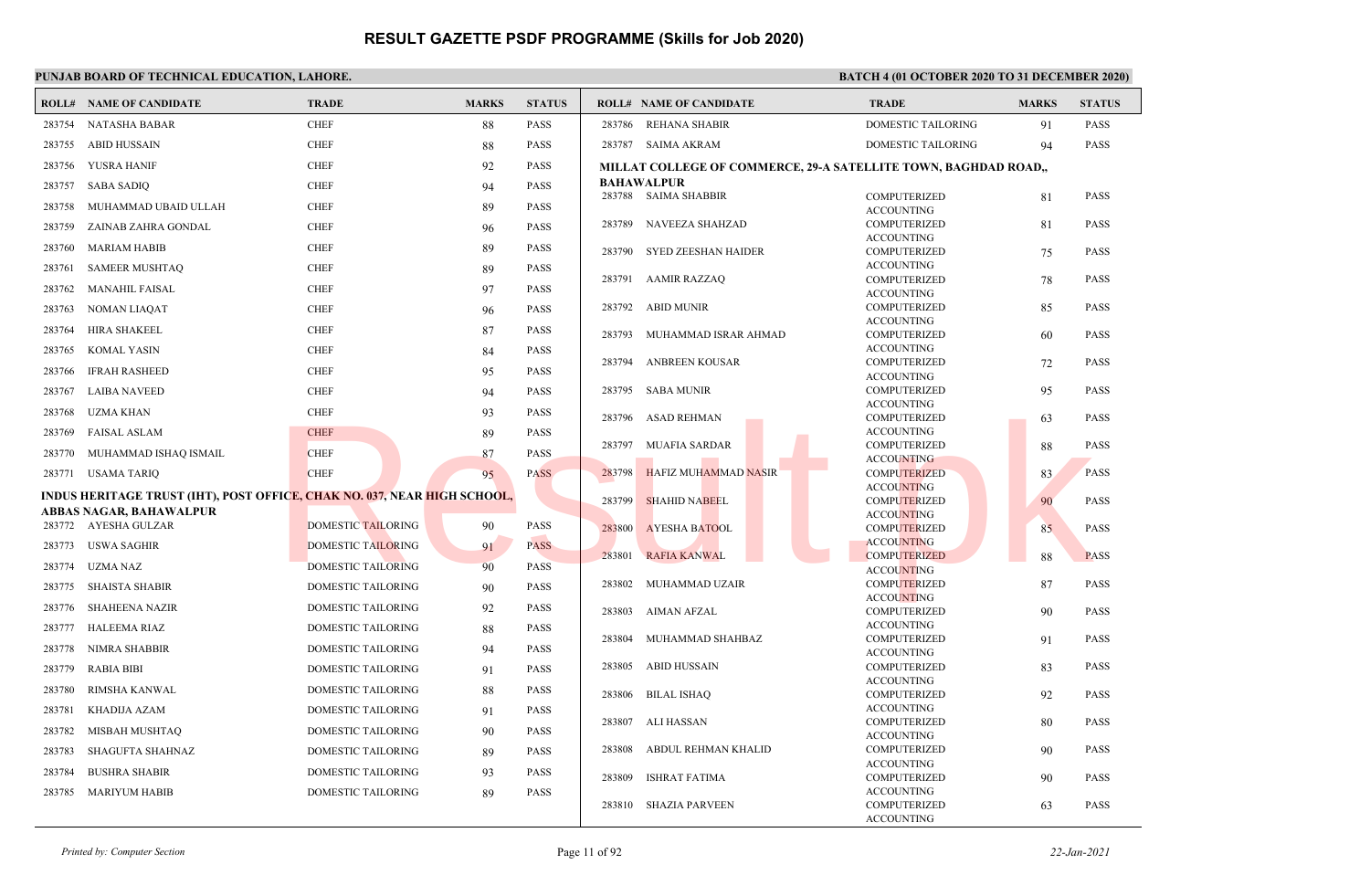|        | <b>ROLL# NAME OF CANDIDATE</b>                                                          | <b>TRADE</b>                             | <b>MARKS</b> | <b>STATUS</b> |        | <b>ROLL# NAME OF CANDIDATE</b>                                  | <b>TRADE</b>                             | <b>MARKS</b> | <b>STATUS</b> |
|--------|-----------------------------------------------------------------------------------------|------------------------------------------|--------------|---------------|--------|-----------------------------------------------------------------|------------------------------------------|--------------|---------------|
| 283811 | <b>ASMA NOREEN</b>                                                                      | <b>COMPUTERIZED</b><br><b>ACCOUNTING</b> | 95           | <b>PASS</b>   | 283841 | MUHAMMAD ZAMEER SABIR                                           | COMPUTERIZED<br><b>ACCOUNTING</b>        | 92           | <b>PASS</b>   |
|        | <b>NATIONAL COLLEGE OF BUSINESS ADMINISTRATION AND ECONOMICS</b>                        |                                          |              |               | 283842 | MUHAMMAD TANVEER UL HAQ                                         | <b>COMPUTERIZED</b><br><b>ACCOUNTING</b> | 83           | PASS          |
|        | (NCBA&E), SUB-CAMPUS BAHAWALPUR MODEL TOWN A, SARWAR SHAHEED<br><b>ROAD, BAHAWALPUR</b> |                                          |              |               | 283843 | <b>GHAZANFAR ALI</b>                                            | <b>COMPUTERIZED</b><br><b>ACCOUNTING</b> | -86          | PASS          |
|        | 283812 FARWA AKBAR                                                                      | <b>COMPUTER APPLICATION</b>              | 90           | <b>PASS</b>   | 283844 | <b>FAIZAN TANVEER</b>                                           | COMPUTERIZED                             | 87           | <b>PASS</b>   |
|        | 283813 MALIK AHSAN RAZA                                                                 | <b>COMPUTER APPLICATION</b>              | 96           | <b>PASS</b>   |        |                                                                 | <b>ACCOUNTING</b>                        |              |               |
|        | 283814 SIBGHA BUTT                                                                      | <b>COMPUTER APPLICATION</b>              | 91           | <b>PASS</b>   | 283845 | ASFAND YAR SOHAIL                                               | COMPUTERIZED                             | 85           | <b>PASS</b>   |
|        | 283815 LAIBA BUTT                                                                       | <b>COMPUTER APPLICATION</b>              |              | <b>PASS</b>   |        |                                                                 | <b>ACCOUNTING</b>                        |              |               |
|        |                                                                                         |                                          | 92           |               | 283846 | HAMMAD KHALIL                                                   | COMPUTERIZED                             | 82           | <b>PASS</b>   |
| 283816 | SAIRA MUNIR                                                                             | <b>COMPUTER APPLICATION</b>              | 79           | <b>PASS</b>   | 283847 | MUHAMMAD UMAR                                                   | <b>ACCOUNTING</b><br>COMPUTERIZED        | 84           | <b>PASS</b>   |
| 283817 | HASNAIN RAFIQUE                                                                         | <b>COMPUTER APPLICATION</b>              | 80           | PASS          |        |                                                                 | <b>ACCOUNTING</b>                        |              |               |
| 283818 | MUHAMMAD HASHIM                                                                         | <b>COMPUTER APPLICATION</b>              | 95           | <b>PASS</b>   | 283848 | <b>SHAHID IQBAL</b>                                             | COMPUTERIZED                             | 86           | <b>PASS</b>   |
|        |                                                                                         |                                          |              |               |        |                                                                 | <b>ACCOUNTING</b>                        |              |               |
| 283819 | MUBARAK NADEEM                                                                          | <b>COMPUTER APPLICATION</b>              | 80           | <b>PASS</b>   | 283849 | MEHRAN RASOOL                                                   | <b>COMPUTERIZED</b>                      | 82           | PASS          |
| 283820 | TANIA MUNIR                                                                             | <b>COMPUTER APPLICATION</b>              | 84           | <b>PASS</b>   | 283850 | <b>SITARA SAHER</b>                                             | <b>ACCOUNTING</b><br>COMPUTERIZED        | 82           | <b>PASS</b>   |
| 283821 | <b>HAMMAD BASHIR</b>                                                                    | <b>COMPUTER APPLICATION</b>              | 90           | <b>PASS</b>   |        |                                                                 | <b>ACCOUNTING</b>                        |              |               |
| 283822 | MUHAMMAD WASEEM                                                                         | <b>COMPUTER APPLICATION</b>              | 75           | PASS          | 283851 | MUHAMMAD MUDASAR                                                | COMPUTERIZED                             | 83           | PASS          |
|        |                                                                                         |                                          |              |               |        |                                                                 | <b>ACCOUNTING</b>                        |              |               |
| 283823 | ASAD RAZA                                                                               | <b>COMPUTER APPLICATION</b>              | 96           | <b>PASS</b>   | 283852 | MUHAMMAD ADNAN SAMI                                             | COMPUTERIZED                             | 79           | <b>PASS</b>   |
| 283824 | YASIR HUSSAIN                                                                           | <b>COMPUTER APPLICATION</b>              | 80           | <b>PASS</b>   |        |                                                                 | <b>ACCOUNTING</b>                        |              |               |
| 283825 | <b>MUHAMMAD ROUF</b>                                                                    | <b>COMPUTER APPLICATION</b>              | 85           | <b>PASS</b>   | 283853 | MUHAMMAD ORANGE ZAIB                                            | <b>COMPUTERIZED</b><br><b>ACCOUNTING</b> | 82           | <b>PASS</b>   |
| 283826 | MUHAMMAD MAAZ NASIR                                                                     | <b>COMPUTER APPLICATION</b>              | 90           | <b>PASS</b>   | 283854 | <b>JAHANZAIB KHALID</b>                                         | <b>COMPUTERIZED</b>                      | 83           | <b>PASS</b>   |
| 283827 | MUHAMMAD IMRAN                                                                          | <b>COMPUTER APPLICATION</b>              | 75           | <b>PASS</b>   | 283855 | <b>ARBAZ AMIR</b>                                               | <b>ACCOUNTING</b><br><b>COMPUTERIZED</b> | 87           | <b>PASS</b>   |
| 283828 | MUHAMMAD ABUBAKR                                                                        | <b>COMPUTER APPLICATION</b>              | 79           | <b>PASS</b>   |        |                                                                 | <b>ACCOUNTING</b>                        |              |               |
|        |                                                                                         |                                          |              | <b>PASS</b>   | 283856 | <b>ABDUL SATTAR</b>                                             | <b>COMPUTERIZED</b>                      | 78           | <b>PASS</b>   |
| 283829 | NEHA AQEEL                                                                              | <b>COMPUTER APPLICATION</b>              | 90           |               |        |                                                                 | <b>ACCOUNTING</b>                        |              |               |
| 283830 | <b>GHULAM MUSTAFA</b>                                                                   | <b>COMPUTER APPLICATION</b>              | 92           | <b>PASS</b>   | 283857 | <b>HINA SALEEM</b>                                              | <b>COMPUTERIZED</b>                      | 84           | PASS          |
| 283831 | <b>JAVERIA EHSAAN</b>                                                                   | <b>COMPUTER APPLICATION</b>              | 90           | PASS          | 283858 | <b>ABDUL SATTAR</b>                                             | <b>ACCOUNTING</b><br><b>COMPUTERIZED</b> | 83           | <b>PASS</b>   |
| 283832 | RAY MUHAMMAD HAMZA KHARRAL                                                              | <b>COMPUTER APPLICATION</b>              | 89           | <b>PASS</b>   |        |                                                                 | <b>ACCOUNTING</b>                        |              |               |
| 283833 | HAFIZ MUHAMMAD ZAHID                                                                    | <b>COMPUTER APPLICATION</b>              |              | <b>PASS</b>   | 283859 | MUHAMMAD UMAIR WAZIR                                            | COMPUTERIZED                             | 82           | <b>PASS</b>   |
|        |                                                                                         |                                          | 95           |               |        |                                                                 | <b>ACCOUNTING</b>                        |              |               |
| 283834 | MOHSIN AYOUB BAJWA                                                                      | <b>COMPUTER APPLICATION</b>              | 92           | <b>PASS</b>   | 283860 | MUHAMMAD USAMA SHAH                                             | <b>COMPUTERIZED</b><br><b>ACCOUNTING</b> | 79           | <b>PASS</b>   |
| 283835 | MUHAMMAD KASHIF HANIF                                                                   | <b>COMPUTER APPLICATION</b>              | 80           | <b>PASS</b>   | 283861 | <b>MUZAFFAR AYOUB</b>                                           | <b>COMPUTERIZED</b>                      | 83           | PASS          |
| 283836 | <b>MAHA BATOOL</b>                                                                      | <b>COMPUTER APPLICATION</b>              | 88           | PASS          |        |                                                                 | <b>ACCOUNTING</b>                        |              |               |
| 283837 | <b>REHMAN SALEEM</b>                                                                    | <b>COMPUTER APPLICATION</b>              |              | <b>PASS</b>   | 283862 | MUHAMMAD RAMEEZ                                                 | COMPUTERIZED                             | -80          | <b>PASS</b>   |
|        |                                                                                         |                                          | 85           |               |        |                                                                 | <b>ACCOUNTING</b>                        |              |               |
| 283838 | MUHAMMAD DILAWAR                                                                        | <b>COMPUTER APPLICATION</b>              | 85           | <b>PASS</b>   | 283863 | MUHAMMAD AHMAD                                                  | <b>COMPUTERIZED</b>                      | 80           | PASS          |
| 283839 | <b>TAYYAB BASHIR ASGAR</b>                                                              | <b>COMPUTERIZED</b>                      | 90           | <b>PASS</b>   |        | TDCP- INSTITUTE OF TOURISM AND HOTEL MANAGEMENT, 9-A, SATELLITE | <b>ACCOUNTING</b>                        |              |               |
|        |                                                                                         | <b>ACCOUNTING</b>                        |              |               |        | TOWN, OFF RAFI QAMAR ROAD, OPP ALPINA SCHOOL, BAHAWALPUR        |                                          |              |               |
| 283840 | MUHAMMAD YOUNAS                                                                         | <b>COMPUTERIZED</b><br><b>ACCOUNTING</b> | 94           | <b>PASS</b>   |        | 283864 QURAT UL AIN                                             | <b>CHEF</b>                              | 98           | PASS          |
|        |                                                                                         |                                          |              |               |        | 283865 ARMISH QAMAR                                             | <b>CHEF</b>                              | 88           | PASS          |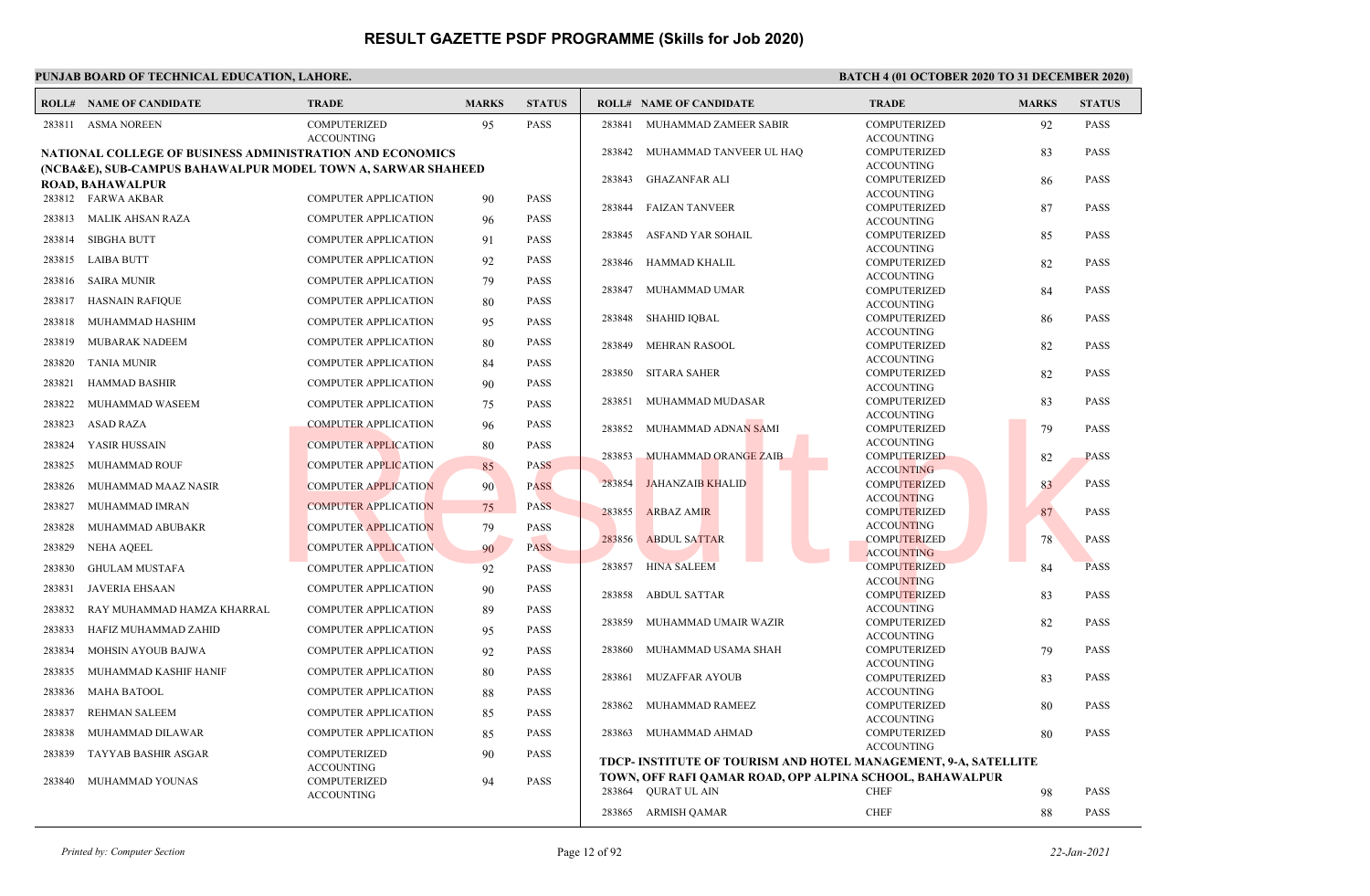|        | <b>ROLL# NAME OF CANDIDATE</b> | <b>TRADE</b> | <b>MARKS</b> | <b>STATUS</b> | <b>ROLL# NAME OF CANDIDATE</b>                                 | <b>TRADE</b>                | <b>MARKS</b> | <b>STATUS</b> |
|--------|--------------------------------|--------------|--------------|---------------|----------------------------------------------------------------|-----------------------------|--------------|---------------|
| 283866 | <b>AWAIS SARWAR</b>            | <b>CHEF</b>  | 92           | <b>PASS</b>   | 283900 MUHAMMAD JAVED                                          | <b>CHEF</b>                 | 85           | <b>PASS</b>   |
| 283867 | <b>UMAIR ARSHAD</b>            | <b>CHEF</b>  |              | <b>ABSENT</b> | 283901 M. TALHA SHAH                                           | <b>CHEF</b>                 | 90           | <b>PASS</b>   |
| 283868 | <b>KASHIF RASHEED</b>          | <b>CHEF</b>  | 95           | <b>PASS</b>   | <b>ATIA KHALID</b><br>283902                                   | <b>CHEF</b>                 | 89           | <b>PASS</b>   |
| 283869 | <b>AQSA NOREEN</b>             | <b>CHEF</b>  | 91           | <b>PASS</b>   | 283903<br><b>MUNEER AHMAD</b>                                  | <b>CHEF</b>                 | 92           | <b>PASS</b>   |
| 283870 | <b>AMMARA NADEEM</b>           | <b>CHEF</b>  | 89           | <b>PASS</b>   | MUHAMMAD USMAN<br>283904                                       | <b>CHEF</b>                 | 95           | <b>PASS</b>   |
| 283871 | <b>SOHAIB ANWAR</b>            | <b>CHEF</b>  | 90           | <b>PASS</b>   | 283905 M. AQIB JAVED                                           | <b>CHEF</b>                 | 96           | <b>PASS</b>   |
| 283872 | <b>ZEESHAN TARIQ</b>           | <b>CHEF</b>  | 97           | <b>PASS</b>   | THE CITY COLLEGE, GULBERG ROAD, LINK AHMEDPUR ROAD, BAHAWALPUR |                             |              |               |
| 283873 | MUHAMMAD JAMSHED               | <b>CHEF</b>  | 89           | <b>PASS</b>   | ISHFAQ ASGHAR<br>283906                                        | <b>COMPUTER APPLICATION</b> | 96           | <b>PASS</b>   |
| 283874 | AMAN ULLAH                     | <b>CHEF</b>  | 99           | <b>PASS</b>   | 283907<br><b>MUZAMIL HUSSAIN</b>                               | <b>COMPUTER APPLICATION</b> | 84           | <b>PASS</b>   |
| 283875 | MUHAMMAD HAMMAD                | <b>CHEF</b>  | 91           | <b>PASS</b>   | CH ABDULLAH ALI<br>283908                                      | <b>COMPUTER APPLICATION</b> | 88           | <b>PASS</b>   |
| 283876 | <b>HINA SHAHEEN</b>            | <b>CHEF</b>  | 96           | <b>PASS</b>   | 283909<br>MUHAMMAD SIRAJ                                       | <b>COMPUTER APPLICATION</b> | 84           | <b>PASS</b>   |
| 283877 | MUHAMMAD WAQAR RIAZ            | <b>CHEF</b>  | 85           | <b>PASS</b>   | 283910<br><b>MOHSIN SARWAR</b>                                 | <b>COMPUTER APPLICATION</b> | 88           | <b>PASS</b>   |
| 283878 | HAFIZA MAIMONA SHOUKAT         | <b>CHEF</b>  | 90           | <b>PASS</b>   | 283911<br>MUHAMMAD EJAZ                                        | <b>COMPUTER APPLICATION</b> | 91           | <b>PASS</b>   |
| 283879 | WASEEM                         | <b>CHEF</b>  | 92           | PASS          | 283912<br>MUHAMMAD FAIZAN                                      | <b>COMPUTER APPLICATION</b> | 94           | <b>PASS</b>   |
| 283880 | M. FAWAD AKMAL                 | <b>CHEF</b>  | 90           | <b>PASS</b>   | MUHAMMAD ASIM RIAZ<br>283913                                   | <b>COMPUTER APPLICATION</b> | 98           | <b>PASS</b>   |
| 283881 | SOBIA MAQSOOD                  | <b>CHEF</b>  | 95           | <b>PASS</b>   | 283914<br><b>SAMI ULLAH</b>                                    | <b>COMPUTER APPLICATION</b> | 87           | <b>PASS</b>   |
| 283882 | AQSA AJMAL                     | <b>CHEF</b>  | 89           | <b>PASS</b>   | 283915<br><b>ALI HAIDER</b>                                    | <b>COMPUTER APPLICATION</b> | 86           | <b>PASS</b>   |
| 283883 | MUHAMMAD ASAD                  | <b>CHEF</b>  | 85           | <b>PASS</b>   | 283916<br><b>NADEEM SHAHZAD</b>                                | <b>COMPUTER APPLICATION</b> | 98           | <b>PASS</b>   |
| 283884 | MUHAMMAD ASIF                  | <b>CHEF</b>  | 80           | <b>PASS</b>   | 283917<br><b>MUDASSAR MUSHTAQ</b>                              | <b>COMPUTER APPLICATION</b> | 97           | <b>PASS</b>   |
| 283885 | <b>RIZWANA AZIZ</b>            | <b>CHEF</b>  |              | <b>ABSENT</b> | 283918<br>MUHAMMAD GULSHAN MUKHTAR                             | <b>COMPUTER APPLICATION</b> | 86           | <b>PASS</b>   |
| 283886 | <b>SAIMA NAZ</b>               | <b>CHEF</b>  | 80           | <b>PASS</b>   | 283919<br><b>MUHAMMAD USMAN</b>                                | <b>COMPUTER APPLICATION</b> | 87           | <b>PASS</b>   |
| 283887 | <b>SHAHZAIB JAVED</b>          | <b>CHEF</b>  | 89           | <b>PASS</b>   | <b>MUHAMMAD AHMED ABBASI</b><br>283920                         | <b>COMPUTER APPLICATION</b> | 96           | <b>PASS</b>   |
| 283888 | USAMA JAVEED                   | <b>CHEF</b>  | 90           | PASS          | 283921<br><b>HASNAIN RIAZ</b>                                  | <b>COMPUTER APPLICATION</b> | 94           | <b>PASS</b>   |
| 283889 | M. HASEEB RAZIQ                | <b>CHEF</b>  | 95           | <b>PASS</b>   | 283922<br><b>FAISAL SIDDIQUE</b>                               | <b>COMPUTER APPLICATION</b> | 96           | <b>PASS</b>   |
| 283890 | ZAIN RAZA                      | <b>CHEF</b>  | 89           | <b>PASS</b>   | 283923<br>MOHAMMAD ZEESHAN                                     | <b>COMPUTER APPLICATION</b> | 95           | <b>PASS</b>   |
| 283891 | AYESHA AZIZ                    | <b>CHEF</b>  |              | <b>ABSENT</b> | 283924<br><b>ARBAB AHMAD</b>                                   | <b>COMPUTER APPLICATION</b> | 96           | <b>PASS</b>   |
| 283892 | H. M. JAMSHAID ALI             | <b>CHEF</b>  | 89           | <b>PASS</b>   | 283925<br>MUHAMMAD SABIR                                       | <b>COMPUTER APPLICATION</b> | 98           | <b>PASS</b>   |
| 283893 | <b>BUSHRA KHAN</b>             | <b>CHEF</b>  | 91           | <b>PASS</b>   | 283926<br>MUHAMMAD SOHAIL RAMZAN                               | <b>COMPUTER APPLICATION</b> | 94           | <b>PASS</b>   |
| 283894 | M. ZUBAIR SIDDIQUE             | <b>CHEF</b>  | 95           | <b>PASS</b>   | 283927<br>MUHAMMAD MADNI                                       | <b>COMPUTER APPLICATION</b> | 87           | <b>PASS</b>   |
| 283895 | NAMRA MEHBOOB                  | <b>CHEF</b>  | 96           | <b>PASS</b>   | 283928<br><b>ABDUL AHAD</b>                                    | <b>COMPUTER APPLICATION</b> | 82           | <b>PASS</b>   |
| 283896 | MUHAMMAD ARSLAN                | <b>CHEF</b>  | 88           | <b>PASS</b>   | 283929<br>MUHAMMAD SHOAIB AKHTAR                               | <b>COMPUTER APPLICATION</b> | 88           | <b>PASS</b>   |
| 283897 | <b>TAYYABA KOUSAR</b>          | <b>CHEF</b>  | 89           | PASS          | 283930 MOHAMMAD IRFAN                                          | <b>COMPUTER APPLICATION</b> | 97           | <b>PASS</b>   |
| 283898 | MUHAMMAD MATEEN SIAL           | <b>CHEF</b>  | 100          | <b>PASS</b>   | GREAT JINNAH COLLEGE OF TECHNOLOGY, QAIMPURA REHMANABAD 2 KM   |                             |              |               |
| 283899 | M. ALI HASSAN                  | <b>CHEF</b>  | 92           | <b>PASS</b>   | HASILPUR ROAD, HASILPUR                                        |                             |              |               |
|        |                                |              |              |               |                                                                |                             |              |               |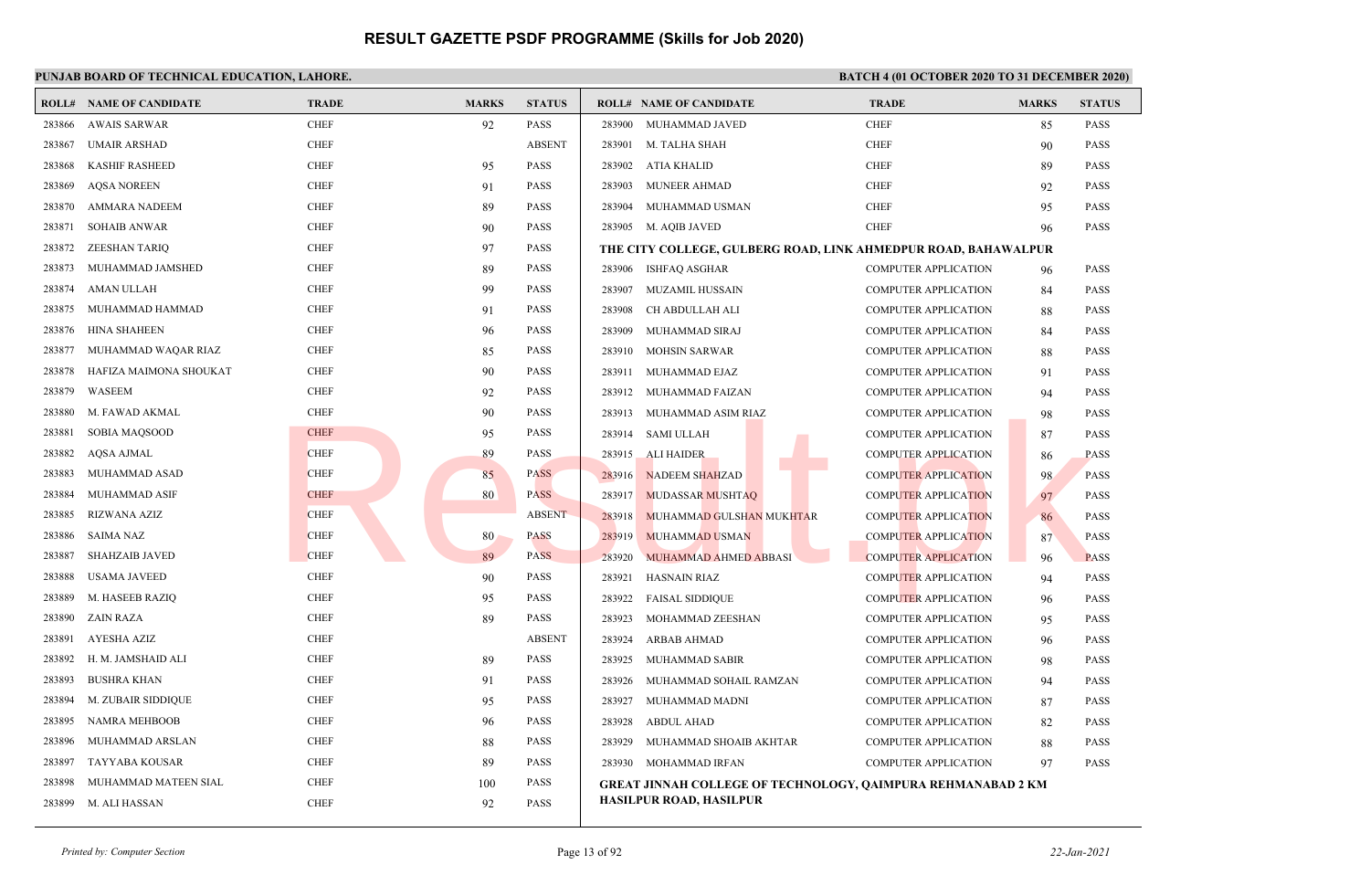|        | <b>ROLL# NAME OF CANDIDATE</b> | <b>TRADE</b>              | <b>MARKS</b> | <b>STATUS</b> |        | <b>ROLL# NAME OF CANDIDATE</b>                    | <b>TRADE</b>                                                       | <b>MARKS</b> | <b>STATUS</b> |
|--------|--------------------------------|---------------------------|--------------|---------------|--------|---------------------------------------------------|--------------------------------------------------------------------|--------------|---------------|
| 283931 | MUHAMMAD IRFAN                 | AUTO CAD (CIVIL)          | 85           | PASS          | 283965 | <b>SANA WAKEEL</b>                                | <b>DOMESTIC TAILORING</b>                                          | 84           | <b>PASS</b>   |
| 283932 | ZUNAIRA NAWAZ                  | AUTO CAD (CIVIL)          | 83           | PASS          | 283966 | <b>SAFIA NOREEN</b>                               | DOMESTIC TAILORING                                                 | 82           | <b>PASS</b>   |
| 283933 | MUHAMMAD MERAJ                 | AUTO CAD (CIVIL)          |              | <b>ABSENT</b> | 283967 | <b>SAROOG SULTAN</b>                              | <b>DOMESTIC TAILORING</b>                                          | 84           | <b>PASS</b>   |
| 283934 | <b>ABDUL WAHEED</b>            | AUTO CAD (CIVIL)          | 82           | PASS          | 283968 | <b>MARIA BASHIR</b>                               | <b>DOMESTIC TAILORING</b>                                          | 85           | <b>PASS</b>   |
| 283935 | <b>SALMA BIBI</b>              | AUTO CAD (CIVIL)          | 80           | PASS          | 283969 | <b>FOUZIA BIBI</b>                                | DOMESTIC TAILORING                                                 | 88           | <b>PASS</b>   |
| 283936 | <b>SHAHIDA TABASSUM</b>        | AUTO CAD (CIVIL)          | 80           | PASS          | 283970 | <b>RUBINA BIBI</b>                                | DOMESTIC TAILORING                                                 | 87           | <b>PASS</b>   |
| 283937 | <b>SANIA NAZIR</b>             | AUTO CAD (CIVIL)          | 81           | PASS          | 283971 | <b>SURIYA BIBI</b>                                | DOMESTIC TAILORING                                                 | 84           | <b>PASS</b>   |
| 283938 | MUDASSAR HUSSAIN               | AUTO CAD (CIVIL)          | 80           | <b>PASS</b>   | 283972 | <b>ASIMA BIBI</b>                                 | DOMESTIC TAILORING                                                 | 89           | <b>PASS</b>   |
| 283939 | <b>SADAF NADEEM</b>            | AUTO CAD (CIVIL)          | 82           | PASS          | 283973 | <b>NAVEED AKRAM</b>                               | <b>DOMESTIC TAILORING</b>                                          | 88           | <b>PASS</b>   |
| 283940 | HIRA UMAR                      | AUTO CAD (CIVIL)          | 84           | PASS          | 283974 | <b>KHADEJA BIBI</b>                               | <b>DOMESTIC TAILORING</b>                                          | 90           | <b>PASS</b>   |
| 283941 | <b>ASAD NAEEM</b>              | AUTO CAD (CIVIL)          | 83           | PASS          | 283975 | <b>SUMAIRA QASIM</b>                              | DOMESTIC TAILORING                                                 | 84           | <b>PASS</b>   |
| 283942 | MUHAMMAD AFZAL                 | AUTO CAD (CIVIL)          | 82           | PASS          | 283976 | <b>KALSOOM AFZAL</b>                              | <b>DOMESTIC TAILORING</b>                                          |              | <b>ABSENT</b> |
| 283943 | MUHAMMAD SANWAL                | AUTO CAD (CIVIL)          | 82           | PASS          | 283977 | <b>ABIDA KOUSAR</b>                               | DOMESTIC TAILORING                                                 | 82           | <b>PASS</b>   |
| 283944 | <b>ALI RAZA</b>                | AUTO CAD (CIVIL)          | 84           | PASS          | 283978 | <b>FARYAL TARIQ</b>                               | DOMESTIC TAILORING                                                 | 88           | <b>PASS</b>   |
| 283945 | <b>RASHAD IOBAL</b>            | AUTO CAD (CIVIL)          |              | <b>ABSENT</b> | 283979 | <b>RIMSHA KOUSAR</b>                              | <b>DOMESTIC TAILORING</b>                                          | 85           | <b>PASS</b>   |
| 283946 | MUHAMMAD HUMRAZ                | <b>AUTO CAD (CIVIL)</b>   | 80           | <b>PASS</b>   | 283980 | <b>RAZIA IFTIKHAR</b>                             | DOMESTIC TAILORING                                                 | 86           | <b>PASS</b>   |
| 283947 | ASAMA RAFAQAT                  | <b>AUTO CAD (CIVIL)</b>   | 81           | PASS          | 283981 | <b>FARIHA ARSHAD</b>                              | DOMESTIC TAILORING                                                 | 88           | <b>PASS</b>   |
| 283948 | <b>FATIMA AMEEN</b>            | AUTO CAD (CIVIL)          | 80           | PASS          | 283982 | <b>SHUGUFTA MUSHTAQ</b>                           | <b>DOMESTIC TAILORING</b>                                          | 90           | <b>PASS</b>   |
| 283949 | <b>KHIZAR ABBAS</b>            | <b>AUTO CAD (CIVIL)</b>   | 80           | <b>PASS</b>   | 283983 | <b>ABIDA</b>                                      | DOMESTIC TAILORING                                                 | 85           | <b>PASS</b>   |
| 283950 | <b>UZMA BIBI</b>               | AUTO CAD (CIVIL)          | 81           | <b>PASS</b>   |        |                                                   | <u>HASILPUR SCIENCE COLLEGE FOR GIRLS, NEAR WAPDA GRID STATION</u> |              |               |
| 283951 | <b>GHULAM SARWAR</b>           | AUTO CAD (CIVIL)          | 83           | <b>PASS</b>   | 283984 | CHISHTIAN ROAD, HASILPUR<br><b>USAMA MUQADDAS</b> | <b>INVENTORY CONTROL</b>                                           | 66           | <b>PASS</b>   |
| 283952 | <b>SONIA LATEEF</b>            | AUTO CAD (CIVIL)          | 84           | <b>PASS</b>   | 283985 | <b>ALEEZA HUSSAIN</b>                             | <b>INVENTORY CONTROL</b>                                           |              | <b>PASS</b>   |
| 283953 | <b>SANIA SARDAR</b>            | AUTO CAD (CIVIL)          | 80           | PASS          | 283986 | <b>SANILA KANWAL</b>                              | <b>INVENTORY CONTROL</b>                                           | 62           | <b>PASS</b>   |
| 283954 | <b>SUMAIRA NAWAZ</b>           | AUTO CAD (CIVIL)          | 81           | PASS          | 283987 | <b>MAIRA FAISAL RIZVI</b>                         | <b>INVENTORY CONTROL</b>                                           | 67           | <b>PASS</b>   |
| 283955 | MUHAMMAD MUDASSAR              | AUTO CAD (CIVIL)          | 82           | PASS          | 283988 | RIFFAT MAQSOOD                                    | <b>INVENTORY CONTROL</b>                                           | 64<br>67     | <b>PASS</b>   |
| 283956 | <b>ALI RAZA</b>                | AUTO CAD (CIVIL)          | 84           | PASS          | 283989 | <b>SHAINA KOSAR</b>                               | <b>INVENTORY CONTROL</b>                                           | 65           | <b>PASS</b>   |
| 283957 | <b>KAINAT IFTIKHAR</b>         | DOMESTIC TAILORING        | 84           | PASS          | 283990 | <b>RAZIA PERVEEN</b>                              | <b>INVENTORY CONTROL</b>                                           | 67           | <b>PASS</b>   |
| 283958 | <b>MARIA ISHFAQ</b>            | <b>DOMESTIC TAILORING</b> | 86           | PASS          | 283991 | <b>SANA MUBEEN</b>                                | <b>INVENTORY CONTROL</b>                                           | 65           | <b>PASS</b>   |
| 283959 | <b>SHAMIM AKHTAR</b>           | DOMESTIC TAILORING        | 82           | PASS          | 283992 | RIMSHA TABASSUM                                   | <b>INVENTORY CONTROL</b>                                           | 64           | <b>PASS</b>   |
| 283960 | <b>SUMBAL NAZIR</b>            | DOMESTIC TAILORING        | 88           | <b>PASS</b>   | 283993 | <b>RUQIA FATIMA</b>                               | <b>INVENTORY CONTROL</b>                                           | 70           | <b>PASS</b>   |
| 283961 | <b>SHAZIA PARVEEN</b>          | DOMESTIC TAILORING        | 85           | PASS          | 283994 | <b>SAIMA ZULIFQAR</b>                             | <b>INVENTORY CONTROL</b>                                           | 64           | <b>PASS</b>   |
| 283962 | <b>SAFIA BIBI</b>              | DOMESTIC TAILORING        | 85           | PASS          | 283995 | <b>MARIA GHAFOOR</b>                              | <b>INVENTORY CONTROL</b>                                           | 66           | <b>PASS</b>   |
| 283963 | <b>SUMAIRA SHAKOOR</b>         | <b>DOMESTIC TAILORING</b> | 86           | PASS          | 283996 | MARYAM MUSTAFA                                    | <b>INVENTORY CONTROL</b>                                           | 65           | <b>PASS</b>   |
| 283964 | <b>NOREENA BIBI</b>            | DOMESTIC TAILORING        | 87           | <b>PASS</b>   |        |                                                   |                                                                    |              |               |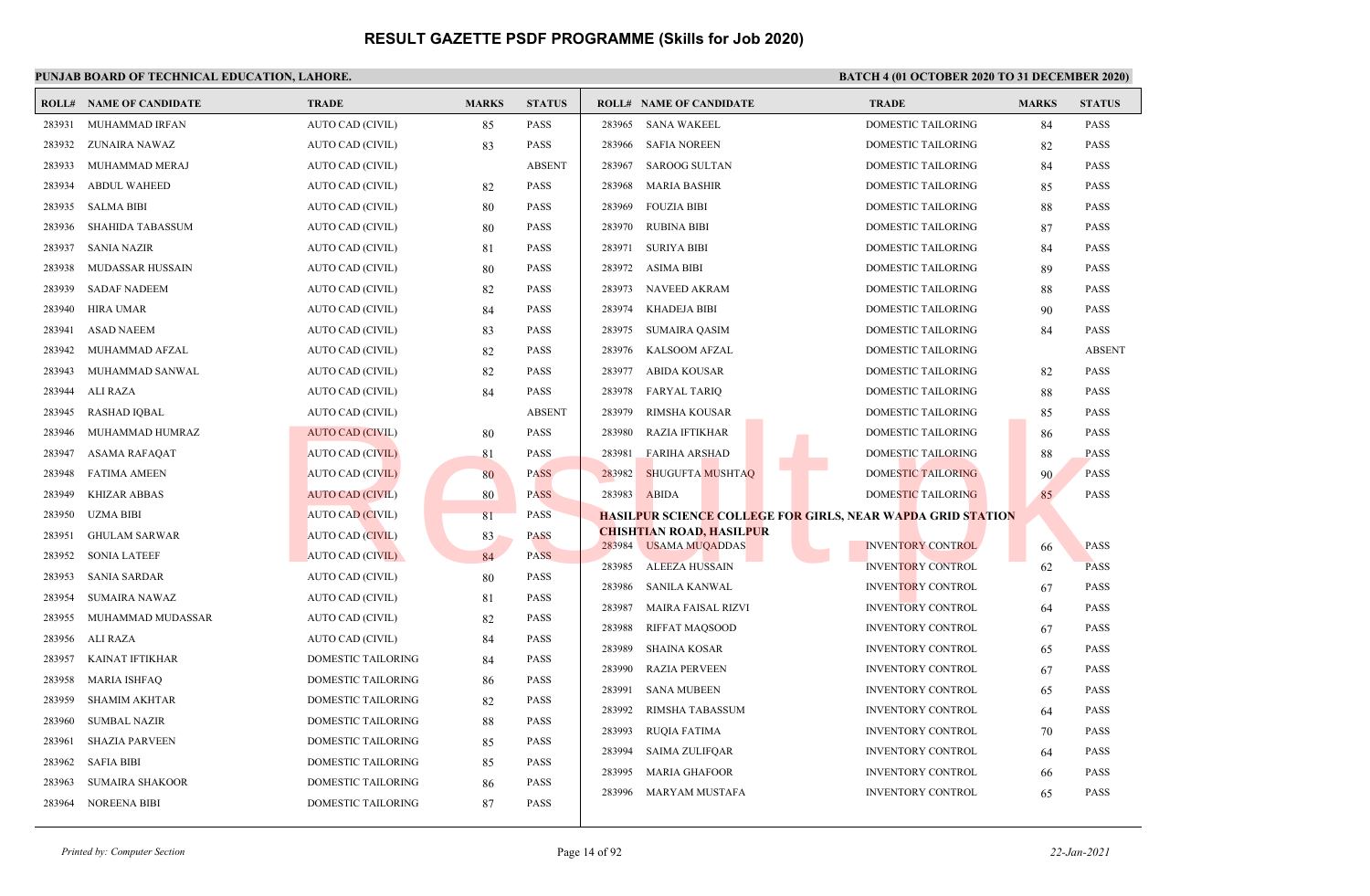|        | <b>ROLL# NAME OF CANDIDATE</b>                         | <b>TRADE</b>                             | <b>MARKS</b> | <b>STATUS</b> | <b>ROLL# NAME OF CANDIDATE</b> |                                                       | <b>TRADE</b>                             | <b>MARKS</b> | <b>STATUS</b> |
|--------|--------------------------------------------------------|------------------------------------------|--------------|---------------|--------------------------------|-------------------------------------------------------|------------------------------------------|--------------|---------------|
| 283997 | <b>SADIA KANWAL</b>                                    | <b>INVENTORY CONTROL</b>                 | 66           | <b>PASS</b>   | 284025                         | SEHAR MATEEN                                          | <b>COMPUTERIZED</b>                      | 87           | <b>PASS</b>   |
| 283998 | KASHIFA SHAKEEL                                        | <b>INVENTORY CONTROL</b>                 | 64           | <b>PASS</b>   |                                |                                                       | <b>ACCOUNTING</b>                        |              |               |
| 283999 | <b>SNOBER NAWAZ</b>                                    | <b>INVENTORY CONTROL</b>                 |              | <b>PASS</b>   | 284026                         | MUHAMMAD SHEBBLE                                      | <b>COMPUTERIZED</b>                      | 88           | <b>PASS</b>   |
|        |                                                        |                                          | 65           |               | 284027                         | <b>BUSHRA PARVEEN</b>                                 | <b>ACCOUNTING</b><br>COMPUTERIZED        | 85           | <b>PASS</b>   |
| 284000 | <b>SUMAIRA MURTAZA</b>                                 | <b>INVENTORY CONTROL</b>                 | 66           | <b>PASS</b>   |                                |                                                       | <b>ACCOUNTING</b>                        |              |               |
| 284001 | <b>AMRA SALEEM</b>                                     | <b>INVENTORY CONTROL</b>                 | 66           | <b>PASS</b>   | 284028                         | ANEESA BATOOL                                         | <b>COMPUTERIZED</b>                      | 81           | <b>PASS</b>   |
| 284002 | <b>HAFSA RAHIM</b>                                     | <b>INVENTORY CONTROL</b>                 | 61           | <b>PASS</b>   | 284029                         | AREEBA LIAQAT                                         | <b>ACCOUNTING</b><br><b>COMPUTERIZED</b> | 90           | <b>PASS</b>   |
| 284003 | <b>FATIMA RIASAT</b>                                   | <b>INVENTORY CONTROL</b>                 | 64           | <b>PASS</b>   |                                |                                                       | <b>ACCOUNTING</b>                        |              |               |
| 284004 | <b>MISBAH TARIQ</b>                                    | <b>INVENTORY CONTROL</b>                 | 63           | <b>PASS</b>   | 284030                         | AYESHA AJMAL                                          | <b>COMPUTERIZED</b>                      | 81           | <b>PASS</b>   |
| 284005 | <b>AMNA AFREEN</b>                                     | <b>INVENTORY CONTROL</b>                 | 65           | <b>PASS</b>   | 284031                         | TAHIRA MUKHTAR                                        | <b>ACCOUNTING</b><br>COMPUTERIZED        | 90           | <b>PASS</b>   |
| 284006 | KHADIJA AHMAD                                          | <b>INVENTORY CONTROL</b>                 | 63           | <b>PASS</b>   |                                |                                                       | <b>ACCOUNTING</b>                        |              |               |
| 284007 | <b>IORA</b>                                            | <b>INVENTORY CONTROL</b>                 | 66           | <b>PASS</b>   | 284032                         | <b>SANAM PARVEEN</b>                                  | <b>COMPUTERIZED</b><br><b>ACCOUNTING</b> | 82           | <b>PASS</b>   |
|        |                                                        |                                          |              |               | 284033                         | KOUSAR BASHIR                                         | COMPUTERIZED                             | 81           | <b>PASS</b>   |
| 284008 | <b>MAZRAN BIBI</b>                                     | <b>INVENTORY CONTROL</b>                 | 62           | <b>PASS</b>   |                                |                                                       | <b>ACCOUNTING</b>                        |              |               |
| 284009 | <b>AIMAN ABID</b>                                      | <b>INVENTORY CONTROL</b>                 | 63           | <b>PASS</b>   | 284034                         | YASIR HUSSAIN                                         | <b>COMPUTERIZED</b>                      | 83           | <b>PASS</b>   |
| 284010 | MISBAH MAQSOOD                                         | <b>INVENTORY CONTROL</b>                 | 65           | <b>PASS</b>   | 284035                         | SAJIDA PARVEEN                                        | <b>ACCOUNTING</b><br><b>COMPUTERIZED</b> | 82           | <b>PASS</b>   |
|        | 284011 NAVEED E SAHER                                  | <b>INVENTORY CONTROL</b>                 | 62           | <b>PASS</b>   |                                |                                                       | <b>ACCOUNTING</b>                        |              |               |
|        | MILLAT COLLEGE OF COMMERCE, JALANDHAR COLONY, HASILPUR |                                          |              |               | <b>HASEENA BIBI</b><br>284036  |                                                       | COMPUTERIZED                             | 81           | <b>PASS</b>   |
|        | 284012 MUHAMMAD KASHIF                                 | <b>COMPUTERIZED</b>                      | 85           | <b>PASS</b>   | 284037                         | <b>MUHAMMAD BILAL</b>                                 | <b>ACCOUNTING</b><br><b>COMPUTERIZED</b> |              | <b>PASS</b>   |
|        |                                                        | <b>ACCOUNTING</b>                        |              |               |                                |                                                       | <b>ACCOUNTING</b>                        | 85           |               |
| 284013 | <b>SHAGUFTA MANZOOR</b>                                | <b>COMPUTERIZED</b>                      | 87           | <b>PASS</b>   |                                | THE PUNJAB COLLEGE OF TECHNOLOGY, BANGLA ROAD, YAZMAN |                                          |              |               |
|        |                                                        | <b>ACCOUNTING</b>                        |              |               | 284038<br><b>FAZAL ELAHI</b>   |                                                       | <b>CIVIL SURVEYOR</b>                    | 87           | <b>PASS</b>   |
| 284014 | AHMAD HANIF                                            | <b>COMPUTERIZED</b><br><b>ACCOUNTING</b> | 92           | <b>PASS</b>   |                                |                                                       |                                          |              |               |
| 284015 | GHULAM JAFAR ALI                                       | <b>COMPUTERIZED</b>                      | 81           | <b>PASS</b>   | 284039                         | <b>USMAN MAJEED</b>                                   | CIVIL SURVEYOR                           | 90           | <b>PASS</b>   |
|        |                                                        | <b>ACCOUNTING</b>                        |              |               | 284040<br><b>WAQAS ALI</b>     |                                                       | <b>CIVIL SURVEYOR</b>                    | 91           | <b>PASS</b>   |
| 284016 | MUHAMMAD USMAN                                         | <b>COMPUTERIZED</b>                      | 87           | <b>PASS</b>   | 284041                         | <b>SHAHZAD AHMAD</b>                                  | <b>CIVIL SURVEYOR</b>                    | 94           | <b>PASS</b>   |
| 284017 | RIMSHA YOUNAS                                          | <b>ACCOUNTING</b><br><b>COMPUTERIZED</b> | 88           | <b>PASS</b>   | 284042                         | MUJEEB UR RAHMAN                                      | <b>CIVIL SURVEYOR</b>                    | 90           | <b>PASS</b>   |
|        |                                                        | <b>ACCOUNTING</b>                        |              |               | 284043<br>LUQMAN ALI           |                                                       | <b>CIVIL SURVEYOR</b>                    | 94           | <b>PASS</b>   |
| 284018 | <b>NUMAN ABRAR</b>                                     | <b>COMPUTERIZED</b>                      | 90           | <b>PASS</b>   | 284044<br>FIAZ RAZA            |                                                       | <b>CIVIL SURVEYOR</b>                    | 93           | <b>PASS</b>   |
| 284019 | MUHAMMAD TALHA                                         | <b>ACCOUNTING</b><br><b>COMPUTERIZED</b> |              | <b>PASS</b>   |                                |                                                       |                                          |              |               |
|        |                                                        | <b>ACCOUNTING</b>                        | 90           |               | 284045                         | MUHAMMAD SANAULLAH                                    | CIVIL SURVEYOR                           | 87           | <b>PASS</b>   |
| 284020 | <b>GHULAM NABI</b>                                     | COMPUTERIZED                             | 87           | <b>PASS</b>   | 284046<br>ALI RAZA             |                                                       | <b>CIVIL SURVEYOR</b>                    | 92           | <b>PASS</b>   |
|        |                                                        | <b>ACCOUNTING</b>                        |              |               | 284047                         | AMJAD NASEER                                          | <b>CIVIL SURVEYOR</b>                    | 91           | <b>PASS</b>   |
| 284021 | <b>SANA NAEEM</b>                                      | <b>COMPUTERIZED</b><br><b>ACCOUNTING</b> | 92           | <b>PASS</b>   | 284048                         | MUHAMMAD BILAL                                        | <b>CIVIL SURVEYOR</b>                    | 86           | <b>PASS</b>   |
| 284022 | <b>SAIMA BIBI</b>                                      | <b>COMPUTERIZED</b>                      | 87           | <b>PASS</b>   | 284049<br><b>RAIS HAMZA</b>    |                                                       | <b>CIVIL SURVEYOR</b>                    | 85           | <b>PASS</b>   |
|        |                                                        | <b>ACCOUNTING</b>                        |              |               | 284050                         | <b>SABEEH UL HUSSAN</b>                               | <b>QUANTITY SURVEYOR</b>                 | 68           | <b>PASS</b>   |
| 284023 | MUHAMMAD MOHSIN                                        | <b>COMPUTERIZED</b>                      | 82           | <b>PASS</b>   |                                |                                                       |                                          |              |               |
| 284024 | AZIZ UR REHMAN                                         | <b>ACCOUNTING</b>                        |              | <b>PASS</b>   | 284051                         | AZHAR GULZAR                                          | <b>QUANTITY SURVEYOR</b>                 | 67           | <b>PASS</b>   |
|        |                                                        | <b>COMPUTERIZED</b><br><b>ACCOUNTING</b> | 82           |               | 284052                         | NOMAN KHALID                                          | <b>OUANTITY SURVEYOR</b>                 | 68           | <b>PASS</b>   |
|        |                                                        |                                          |              |               |                                |                                                       |                                          |              |               |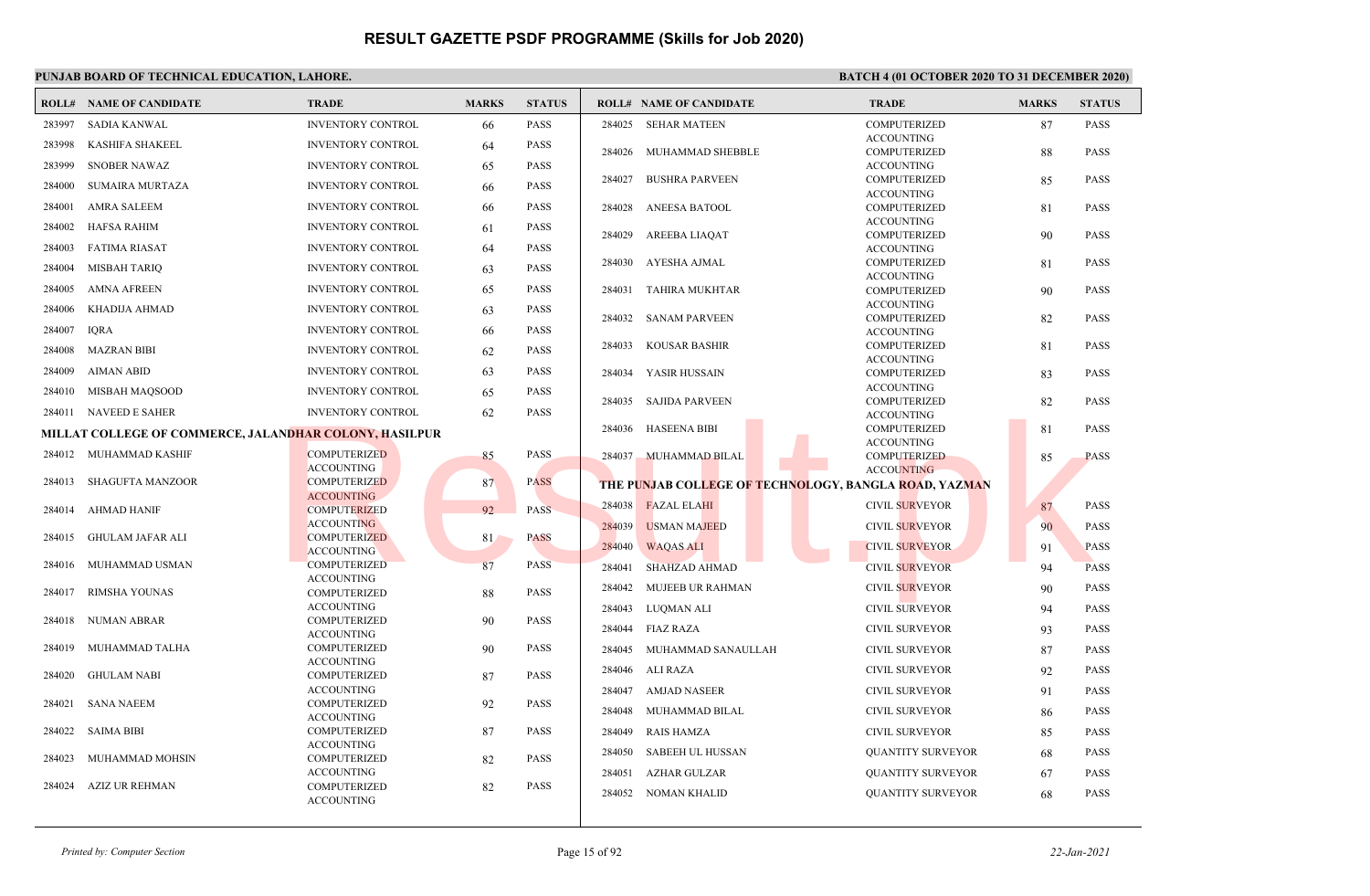### **PUNJAB BOARD OF TECHNICAL EDUCATION, LAHORE. BATCH 4 (01 OCTOBER 2020 TO 31 DECEMBER 2020)**

|        | <b>ROLL# NAME OF CANDIDATE</b>               | <b>TRADE</b>                | <b>MARKS</b> | <b>STATUS</b> |                          | <b>ROLL# NAME OF CANDIDATE</b>                                     | <b>TRADE</b>                | <b>MARKS</b> | <b>STATUS</b> |
|--------|----------------------------------------------|-----------------------------|--------------|---------------|--------------------------|--------------------------------------------------------------------|-----------------------------|--------------|---------------|
| 284053 | MUHAMMAD ABDUL RAHMAN                        | <b>QUANTITY SURVEYOR</b>    | 67           | <b>PASS</b>   | 284086                   | MUHAMMAD USMAN UMAR                                                | <b>COMPUTER APPLICATION</b> | 82           | <b>PASS</b>   |
| 284054 | ANSA RASOOL                                  | <b>QUANTITY SURVEYOR</b>    | 76           | <b>PASS</b>   | 284087                   | HAFIZ FAZAL UR REHMAN                                              | <b>COMPUTER APPLICATION</b> | 82           | <b>PASS</b>   |
| 284055 | ASGHAR ALI                                   | <b>QUANTITY SURVEYOR</b>    | 75           | <b>PASS</b>   | 284088                   | ALIAN ALI RAZA                                                     | <b>COMPUTER APPLICATION</b> | 90           | <b>PASS</b>   |
| 284056 | MUHAMMAD USAMA                               | <b>QUANTITY SURVEYOR</b>    | 69           | <b>PASS</b>   | 284089                   | <b>USAMA NOOR</b>                                                  | <b>COMPUTER APPLICATION</b> | 81           | <b>PASS</b>   |
| 284057 | YASIR HUSSAIN                                | <b>QUANTITY SURVEYOR</b>    | 68           | <b>PASS</b>   | 284090                   | <b>ADNAN ISHFAQ</b>                                                | <b>COMPUTER APPLICATION</b> | 98           | <b>PASS</b>   |
| 284058 | REHMAN KHALID                                | <b>QUANTITY SURVEYOR</b>    | 67           | <b>PASS</b>   | 284091                   | <b>SABA JABBAR</b>                                                 | COMPUTER APPLICATION        | 84           | PASS          |
| 284059 | <b>ARSLAN SHABBIR</b>                        | <b>QUANTITY SURVEYOR</b>    | 75           | <b>PASS</b>   | 284092                   | AYESHA AHMED                                                       | <b>COMPUTER APPLICATION</b> | 88           | PASS          |
| 284060 | <b>TAYYAB HUSSAIN</b>                        | <b>QUANTITY SURVEYOR</b>    | 68           | <b>PASS</b>   |                          | RAWALPINDI POLYTECHNIC INSTITUTE, CITY TRADE CENTER TEHSIL CHOWK,, |                             |              |               |
| 284061 | <b>SAJID ALI</b>                             | <b>QUANTITY SURVEYOR</b>    | 72           | <b>PASS</b>   | <b>CHAKWAL</b><br>284093 | <b>ANUM MEHBOOB</b>                                                | MICROWAVE TECHNICIAN        | 80           | <b>PASS</b>   |
| 284062 | <b>AMEER HAMZA</b>                           | <b>QUANTITY SURVEYOR</b>    | 80           | <b>PASS</b>   | 284094                   | <b>SAIMA ANJUM</b>                                                 | MICROWAVE TECHNICIAN        |              | PASS          |
| 284063 | <b>ABDILLAH TARIO</b>                        | <b>QUANTITY SURVEYOR</b>    | 75           | <b>PASS</b>   | 284095                   | <b>UROOJ FATIMA</b>                                                | MICROWAVE TECHNICIAN        | 87           | <b>PASS</b>   |
| 284064 | <b>HAFSA RAMZAN</b>                          | <b>QUANTITY SURVEYOR</b>    | 80           | <b>PASS</b>   | 284096                   | <b>ALMAS QURBAN</b>                                                | MICROWAVE TECHNICIAN        | 77<br>91     | <b>PASS</b>   |
| 284065 | AMJAD IJAZ ALI                               | <b>QUANTITY SURVEYOR</b>    | 76           | <b>PASS</b>   | 284097                   | <b>FALAK NAZ</b>                                                   | MICROWAVE TECHNICIAN        | 85           | <b>PASS</b>   |
| 284066 | MUDASSAR ASHRAF                              | <b>QUANTITY SURVEYOR</b>    | 67           | <b>PASS</b>   | 284098                   | RIMSHA AZAM                                                        | MICROWAVE TECHNICIAN        | 84           | PASS          |
| 284067 | SHAHZAD HUSSAIN                              | <b>QUANTITY SURVEYOR</b>    | 73           | <b>PASS</b>   | 284099                   | <b>MUQADAS SARWAR</b>                                              | MICROWAVE TECHNICIAN        | 77           | <b>PASS</b>   |
| 284068 | MUHAMMAD ANAS                                | <b>QUANTITY SURVEYOR</b>    | 67           | <b>PASS</b>   | 284100                   | <b>AYESHA ALTAF</b>                                                | MICROWAVE TECHNICIAN        | 92           | <b>PASS</b>   |
|        | <b>QADIR FOUNDATION, G-P-O ROAD, BHAKKAR</b> |                             |              |               | 284101                   | <b>IQRA SADIQA</b>                                                 | MICROWAVE TECHNICIAN        | 81           | <b>PASS</b>   |
| 284069 | MUHAMMAD HASEEB                              | <b>COMPUTER APPLICATION</b> | 94           | PASS          | 284102                   | <b>AMNA BIBI</b>                                                   | MICROWAVE TECHNICIAN        | 92           | <b>PASS</b>   |
| 284070 | <b>SHAH ZAIB ABBAS</b>                       | <b>COMPUTER APPLICATION</b> | 78           | <b>PASS</b>   | 284103                   | <b>UZMA BIBI</b>                                                   | MICROWAVE TECHNICIAN        |              | <b>ABSENT</b> |
| 284071 | <b>ASAD ALAMGHIR</b>                         | <b>COMPUTER APPLICATION</b> | 93           | <b>PASS</b>   | 284104                   | <b>HUMA MEHWISH</b>                                                | <b>MICROWAVE TECHNICIAN</b> | 86           | <b>PASS</b>   |
| 284072 | NUMAN IJAZ                                   | <b>COMPUTER APPLICATION</b> | 71           | <b>PASS</b>   | 284105                   | <b>KINZA NOUREEN</b>                                               | MICROWAVE TECHNICIAN        | 77           | PASS          |
| 284073 | MUHAMMAD SAQIB                               | <b>COMPUTER APPLICATION</b> | 71           | <b>PASS</b>   | 284106                   | <b>HUMAIRA NAZIR</b>                                               | MICROWAVE TECHNICIAN        | 87           | PASS          |
| 284074 | MUHAMMAD ASIM NAWAZ                          | <b>COMPUTER APPLICATION</b> | 71           | <b>PASS</b>   | 284107                   | <b>HAJRA NOUREEN</b>                                               | MICROWAVE TECHNICIAN        | 84           | <b>PASS</b>   |
| 284075 | MUHAMMAD USMAN                               | <b>COMPUTER APPLICATION</b> | 81           | <b>PASS</b>   | 284108                   | <b>ZAHRA EMAN</b>                                                  | MICROWAVE TECHNICIAN        | 82           | <b>PASS</b>   |
| 284076 | HASSAN ABBAS SHAH                            | COMPUTER APPLICATION        |              | <b>ABSENT</b> | 284109                   | <b>MUQADDAS ZAHRA</b>                                              | MICROWAVE TECHNICIAN        | 77           | <b>PASS</b>   |
| 284077 | <b>MARIA AFZAL</b>                           | COMPUTER APPLICATION        | 81           | <b>PASS</b>   | 284110                   | <b>HINA BIBI</b>                                                   | MICROWAVE TECHNICIAN        | 80           | <b>PASS</b>   |
| 284078 | <b>KHAWAR ABBAS</b>                          | <b>COMPUTER APPLICATION</b> | 82           | <b>PASS</b>   | 284111                   | EESHA AZAM                                                         | MICROWAVE TECHNICIAN        | 85           | <b>PASS</b>   |
| 284079 | <b>FARMAN ALI</b>                            | <b>COMPUTER APPLICATION</b> | 79           | <b>PASS</b>   | 284112                   | <b>MAHNOOR TARIQ</b>                                               | MICROWAVE TECHNICIAN        | 82           | <b>PASS</b>   |
| 284080 | <b>AMJAD RIAZ</b>                            | <b>COMPUTER APPLICATION</b> | 90           | <b>PASS</b>   | 284113                   | <b>SANA MEHREEN</b>                                                | MICROWAVE TECHNICIAN        | 85           | PASS          |
| 284081 | <b>FAISAL ADNAN</b>                          | <b>COMPUTER APPLICATION</b> |              | <b>ABSENT</b> | 284114                   | AREEJ BIBI                                                         | MICROWAVE TECHNICIAN        | 82           | <b>PASS</b>   |
| 284082 | MOHSIN ALI                                   | <b>COMPUTER APPLICATION</b> | 80           | <b>PASS</b>   |                          | 284115 FAIZA BIBI                                                  | MICROWAVE TECHNICIAN        | 86           | PASS          |
| 284083 | <b>AFEELA BIBI</b>                           | <b>COMPUTER APPLICATION</b> | 84           | <b>PASS</b>   |                          | 284116 SUNEELA ASHRAF                                              | MICROWAVE TECHNICIAN        |              | <b>ABSENT</b> |
| 284084 | <b>HAMZA NOOR</b>                            | COMPUTER APPLICATION        | 81           | <b>PASS</b>   | 284117                   | <b>RAFIA MINHAS</b>                                                | MICROWAVE TECHNICIAN        | 80           | PASS          |
| 284085 | SANA ULLAH                                   | <b>COMPUTER APPLICATION</b> | 84           | <b>PASS</b>   |                          |                                                                    |                             |              |               |

*Printed by: Computer Section* Page 16 of 92 *22-Jan-2021*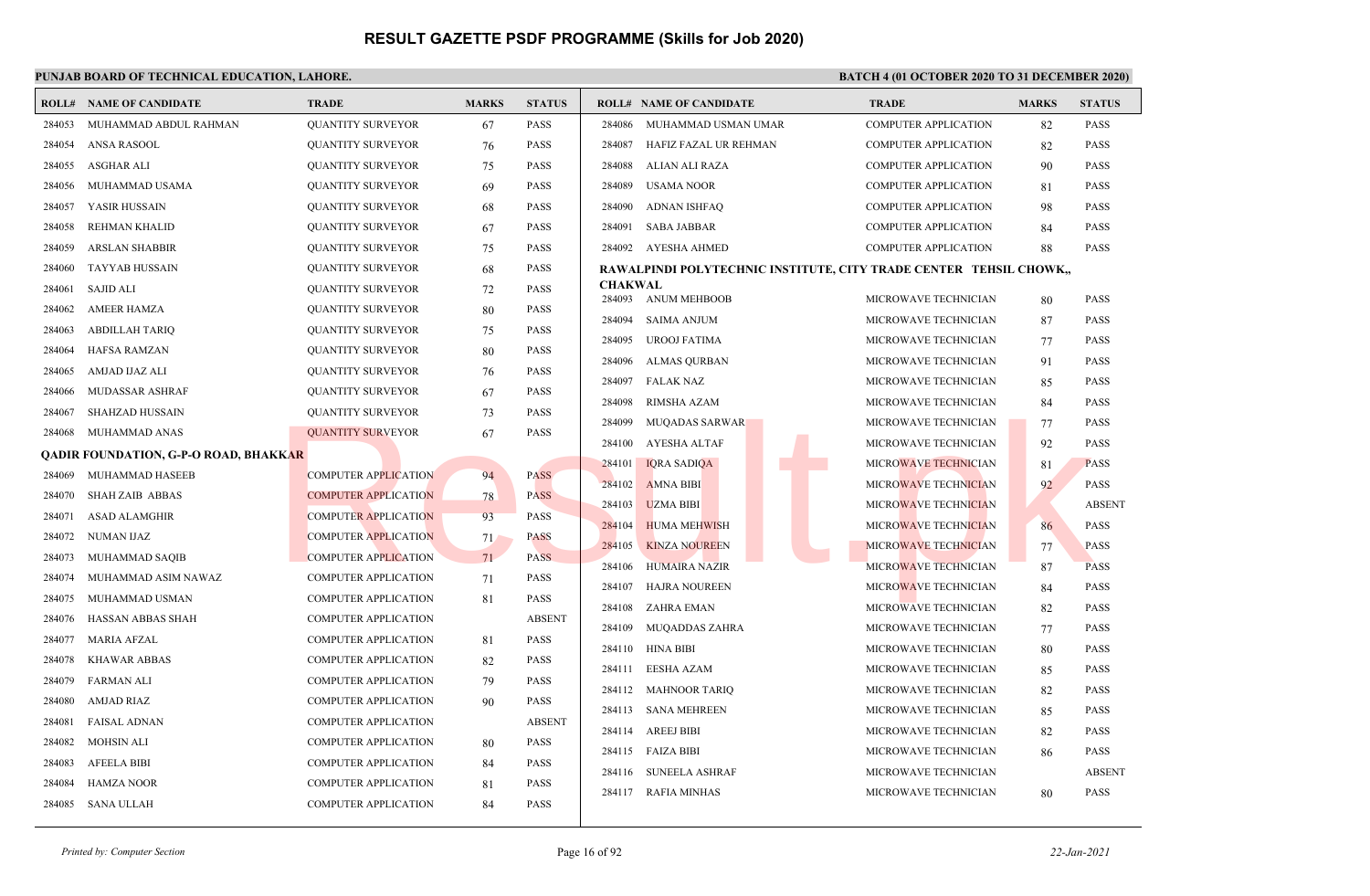## **PUNJAB BOARD OF TECHNICAL EDUCATION, LAHORE. BATCH 4 (01 OCTOBER 2020 TO 31 DECEMBER 2020)**

|        | <b>ROLL# NAME OF CANDIDATE</b>         | <b>TRADE</b>                                 | <b>MARKS</b> | <b>STATUS</b> |                       | <b>ROLL# NAME OF CANDIDATE</b>                      | <b>TRADE</b>                | <b>MARKS</b> | <b>STATUS</b> |
|--------|----------------------------------------|----------------------------------------------|--------------|---------------|-----------------------|-----------------------------------------------------|-----------------------------|--------------|---------------|
|        | 284118 ZAHRA BIBI                      | MICROWAVE TECHNICIAN                         | 84           | PASS          |                       | PAK POLYTECHNIC INSTITUTE, FAISALABAD ROAD, CHINIOT |                             |              |               |
| 284119 | TAHIRA BIBI                            | MICROWAVE TECHNICIAN                         | 76           | <b>PASS</b>   |                       | 284144 RIMSHA SAFDAR                                | <b>COMPUTER APPLICATION</b> | 92           | <b>PASS</b>   |
| 284120 | <b>AIMEN ZAHRA</b>                     | MICROWAVE TECHNICIAN                         | 91           | PASS          | 284145 AYESHA         |                                                     | <b>COMPUTER APPLICATION</b> | 90           | <b>PASS</b>   |
| 284121 | MUHAMMAD AHSAN TAQVEEM                 | TELECOM TECHNICIAN                           | 77           | <b>PASS</b>   | 284146                | TAHIRA NAZIR                                        | <b>COMPUTER APPLICATION</b> |              | <b>ABSENT</b> |
|        |                                        | (LINE & MOBILE)                              |              |               | 284147                | KIRAN SHAHZADI                                      | <b>COMPUTER APPLICATION</b> | 90           | <b>PASS</b>   |
|        | 284122 MUHAMMAD AAMIR                  | TELECOM TECHNICIAN<br>(LINE & MOBILE)        | 79           | PASS          | 284148                | <b>ANAM RANI</b>                                    | <b>COMPUTER APPLICATION</b> |              | <b>PASS</b>   |
|        | 284123 HAMZA SALEEM                    | TELECOM TECHNICIAN                           | 77           | <b>PASS</b>   |                       |                                                     |                             | 84           |               |
|        |                                        | (LINE & MOBILE)                              |              |               | 284149                | <b>KOMAL</b>                                        | <b>COMPUTER APPLICATION</b> | 88           | <b>PASS</b>   |
| 284124 | KASHIF IJAZ                            | TELECOM TECHNICIAN                           | 79           | PASS          | 284150                | HAFIZA IQRA MANZOOR                                 | <b>COMPUTER APPLICATION</b> | 93           | <b>PASS</b>   |
| 284125 | RAJA AFAQ AHMED                        | (LINE & MOBILE)<br>TELECOM TECHNICIAN        | 75           | PASS          | 284151                | SIDRA SHOKAT MUNIR                                  | COMPUTER APPLICATION        | 86           | <b>PASS</b>   |
|        |                                        | (LINE & MOBILE)                              |              |               |                       | 284152 NAYAB ZAFAR                                  | <b>COMPUTER APPLICATION</b> | 88           | <b>PASS</b>   |
| 284126 | MUHAMMAD FAIZAN                        | TELECOM TECHNICIAN                           | 82           | <b>PASS</b>   | 284153                | <b>BHAG BHARI</b>                                   | <b>COMPUTER APPLICATION</b> | 84           | <b>PASS</b>   |
|        |                                        | (LINE & MOBILE)                              |              |               |                       |                                                     |                             |              |               |
| 284127 | ABDUL JALIL                            | TELECOM TECHNICIAN<br>(LINE & MOBILE)        | 80           | PASS          | 284154                | <b>SANA</b>                                         | <b>COMPUTER APPLICATION</b> | 86           | <b>PASS</b>   |
| 284128 | <b>BABAR SULTAN</b>                    | TELECOM TECHNICIAN                           | 79           | PASS          | 284155 SIDRA          |                                                     | <b>COMPUTER APPLICATION</b> | 89           | <b>PASS</b>   |
|        |                                        | (LINE & MOBILE)                              |              |               | 284156                | FARWA                                               | <b>COMPUTER APPLICATION</b> | 89           | <b>PASS</b>   |
| 284129 | <b>BILAL ASGHAR</b>                    | TELECOM TECHNICIAN                           | 83           | <b>PASS</b>   | 284157                | LAIBA SAFDAR                                        | <b>COMPUTER APPLICATION</b> | 87           | <b>PASS</b>   |
|        | 284130 MOHSIN SHAHZAD                  | (LINE & MOBILE)<br><b>TELECOM TECHNICIAN</b> | 76           | <b>PASS</b>   | 284158                | SYEDA SAMAN NAQVI                                   | <b>COMPUTER APPLICATION</b> | 95           | <b>PASS</b>   |
|        |                                        | (LINE & MOBILE)                              |              |               | 284159                | <b>MAHNOOR ASGHAR</b>                               | <b>COMPUTER APPLICATION</b> | 93           | <b>PASS</b>   |
| 284131 | MUHAMMAD YAQOOB KHAN                   | <b>TELECOM TECHNICIAN</b>                    | 96           | <b>PASS</b>   |                       |                                                     |                             |              |               |
|        |                                        | (LINE & MOBILE)                              |              |               | 284160                | <b>NIMRA</b>                                        | <b>COMPUTER APPLICATION</b> | 85           | <b>PASS</b>   |
|        | 284132 MUHAMMAD TAMJEED ZAFAR          | <b>TELECOM TECHNICIAN</b><br>(LINE & MOBILE) | 79           | <b>PASS</b>   | 284161                | <b>TAYYABA RANI</b>                                 | <b>COMPUTER APPLICATION</b> | 83           | <b>PASS</b>   |
| 284133 | ASIM RAZA                              | <b>TELECOM TECHNICIAN</b>                    | 82           | PASS          | 284162                | <b>TOOBA TARIQ</b>                                  | COMPUTER APPLICATION        | 89           | <b>PASS</b>   |
|        |                                        | (LINE & MOBILE)                              |              |               | 284163<br><b>IQRA</b> |                                                     | <b>COMPUTER APPLICATION</b> | 86           | <b>PASS</b>   |
| 284134 | <b>BILAL TARIQ</b>                     | <b>TELECOM TECHNICIAN</b>                    | 78           | <b>PASS</b>   | 284164                | <b>NOREEN FATIMA</b>                                | <b>COMPUTER APPLICATION</b> | 90           | <b>PASS</b>   |
| 284135 | UMAR KHATAB                            | (LINE & MOBILE)<br>TELECOM TECHNICIAN        | 77           | PASS          |                       |                                                     |                             |              |               |
|        |                                        | (LINE & MOBILE)                              |              |               | <b>IQRA</b><br>284165 |                                                     | <b>COMPUTER APPLICATION</b> | 87           | <b>PASS</b>   |
| 284136 | MUHAMMAD SAIF UR REHMAN                | TELECOM TECHNICIAN                           | 71           | PASS          | 284166                | <b>RUBINA KOUSER</b>                                | <b>COMPUTER APPLICATION</b> | 84           | <b>PASS</b>   |
| 284137 | <b>BASIT MEHMOOD</b>                   | (LINE & MOBILE)<br>TELECOM TECHNICIAN        |              | PASS          | 284167                | <b>SHABANA KOUSAR</b>                               | <b>COMPUTER APPLICATION</b> | 89           | <b>PASS</b>   |
|        |                                        | (LINE & MOBILE)                              | 80           |               | 284168                | SABA NAZ                                            | <b>COMPUTER APPLICATION</b> | 84           | <b>PASS</b>   |
| 284138 | <b>ASIF MEHMOOD</b>                    | TELECOM TECHNICIAN                           | 61           | <b>PASS</b>   | 284169                | <b>MALEHA MAJEED</b>                                | <b>QUANTITY SURVEYOR</b>    | 90           | <b>PASS</b>   |
|        |                                        | (LINE & MOBILE)                              |              |               | 284170                | ATTIA ARSHAD                                        | <b>QUANTITY SURVEYOR</b>    | 81           | <b>PASS</b>   |
| 284139 | MALIK MUHAMMAD MUNEEB<br><b>YOUNAS</b> | TELECOM TECHNICIAN<br>(LINE & MOBILE)        | 86           | <b>PASS</b>   |                       |                                                     |                             |              |               |
| 284140 | TAIMOOR AHMAD KHAN                     | TELECOM TECHNICIAN                           | 76           | <b>PASS</b>   | 284171                | IQRA FALAK SHER                                     | <b>QUANTITY SURVEYOR</b>    | 89           | <b>PASS</b>   |
|        |                                        | (LINE & MOBILE)                              |              |               | 284172 SANA AMJID     |                                                     | <b>QUANTITY SURVEYOR</b>    | 91           | <b>PASS</b>   |
| 284141 | MUZAMMAL SHEHZAD                       | TELECOM TECHNICIAN                           | 82           | PASS          | 284173 MUQADDAS       |                                                     | <b>QUANTITY SURVEYOR</b>    | 83           | <b>PASS</b>   |
|        | 284142 JABAR SAGHIR                    | (LINE & MOBILE)<br>TELECOM TECHNICIAN        |              | <b>PASS</b>   |                       | 284174 MAINA SHAHZADI                               | <b>QUANTITY SURVEYOR</b>    | 85           | <b>PASS</b>   |
|        |                                        | (LINE & MOBILE)                              | 80           |               |                       | 284175 ANAM LARAIB                                  | <b>QUANTITY SURVEYOR</b>    | 90           | <b>PASS</b>   |
|        | 284143 MUHAMMAD SAJID                  | TELECOM TECHNICIAN                           | 93           | PASS          |                       |                                                     |                             |              |               |
|        |                                        | (LINE & MOBILE)                              |              |               |                       | 284176 ZARA BATOOL                                  | <b>QUANTITY SURVEYOR</b>    | 90           | <b>PASS</b>   |

*Printed by: Computer Section* Page 17 of 92 *22-Jan-2021*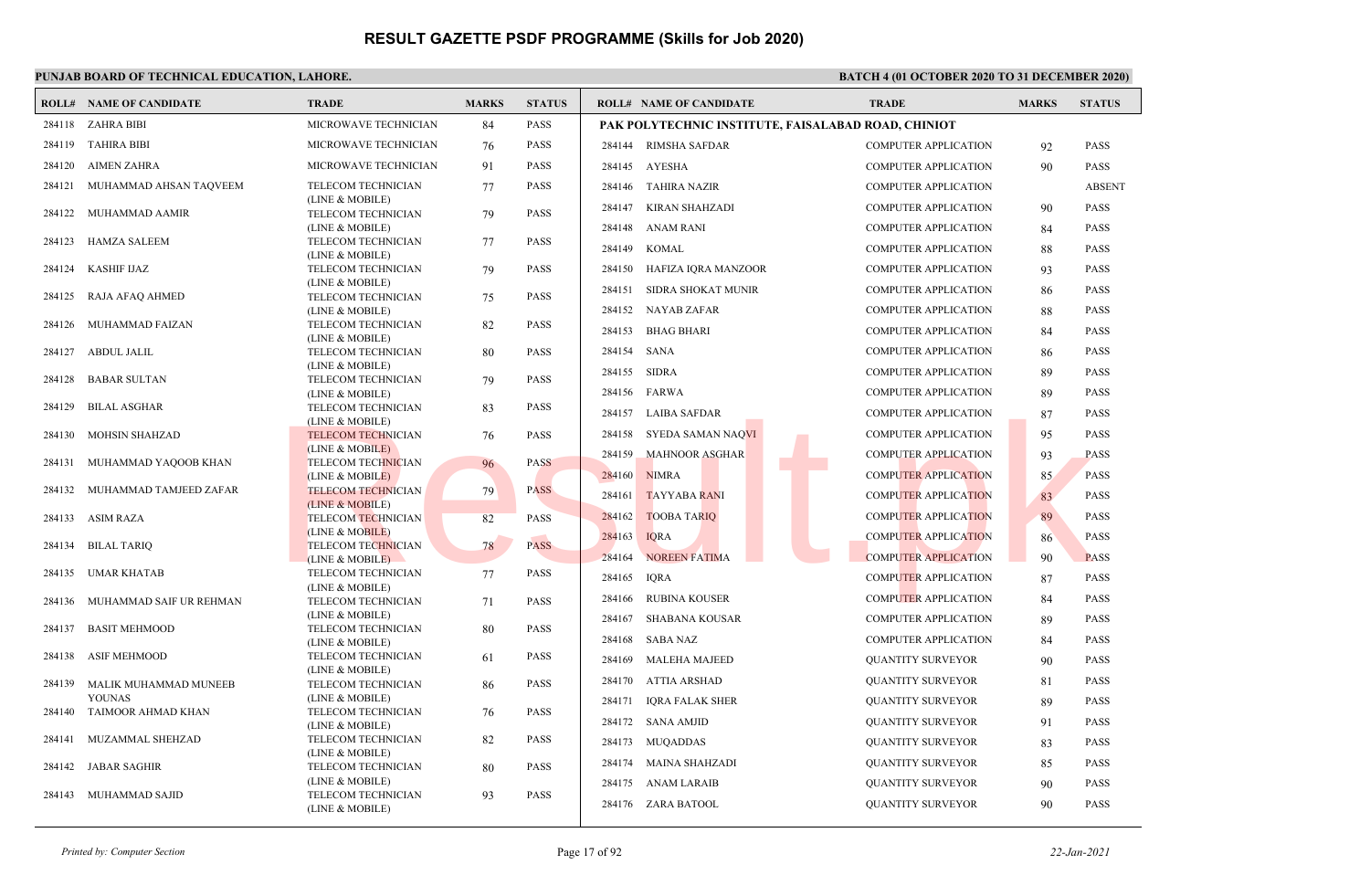|        | <b>ROLL# NAME OF CANDIDATE</b>                                                                          | <b>TRADE</b>             | <b>MARKS</b> | <b>STATUS</b> |                       | <b>ROLL# NAME OF CANDIDATE</b> | <b>TRADE</b>                                                  | <b>MARKS</b> | <b>STATUS</b> |
|--------|---------------------------------------------------------------------------------------------------------|--------------------------|--------------|---------------|-----------------------|--------------------------------|---------------------------------------------------------------|--------------|---------------|
| 284177 | SHAHIDA MUNAWAR                                                                                         | <b>QUANTITY SURVEYOR</b> | 90           | PASS          | 284208                | <b>SUNDAS NADEEM</b>           | <b>CHEF</b>                                                   | 70           | <b>PASS</b>   |
| 284178 | AQSA QASIM                                                                                              | <b>QUANTITY SURVEYOR</b> | 87           | PASS          | 284209                | <b>ABDUL MOIZ</b>              | <b>CHEF</b>                                                   | 71           | <b>PASS</b>   |
| 284179 | <b>SAMRA SHAHEEN</b>                                                                                    | <b>QUANTITY SURVEYOR</b> | 86           | PASS          | 284210                | NOMAN AHMAD                    | <b>CHEF</b>                                                   | 74           | <b>PASS</b>   |
| 284180 | ISHA NAWAZ                                                                                              | <b>QUANTITY SURVEYOR</b> | 94           | PASS          | 284211                | <b>SAIRA FAISAL</b>            | <b>CHEF</b>                                                   | 69           | <b>PASS</b>   |
| 284181 | RUKHSANA MUJAHID                                                                                        | <b>QUANTITY SURVEYOR</b> | 93           | PASS          | 284212 NIMRA RASOOL   |                                | <b>CHEF</b>                                                   | 77           | <b>PASS</b>   |
|        | TDCP-INSTITUTE OF TOURISM AND HOTEL MANAGEMENT, 29-A OFFICERS                                           |                          |              |               | 284213 KAINAT         |                                | <b>CHEF</b>                                                   | 68           | <b>PASS</b>   |
|        | <b>COLONY#01 EAST CANAL ROAD, FAISALABAD</b><br>284182 MUHAMMAD TEHSEEN                                 |                          |              | PASS          |                       | 284214 AYESHA SIDDIQUE         | <b>CHEF</b>                                                   | 92           | <b>PASS</b>   |
|        |                                                                                                         | <b>CHEF</b>              | 80           |               | 284215 ANILA AMJAD    |                                | <b>CHEF</b>                                                   | 78           | <b>PASS</b>   |
| 284183 | LAIBA KHALID                                                                                            | <b>CHEF</b>              | 97           | PASS          | 284216 AYESHA NOOR    |                                | <b>CHEF</b>                                                   | 68           | <b>PASS</b>   |
| 284184 | SABIH UL HASSAN                                                                                         | <b>CHEF</b>              | 74           | PASS          | 284217 ZAEEM ASGHAR   |                                | <b>CHEF</b>                                                   | 76           | <b>PASS</b>   |
| 284185 | MARIA MAQBOOL                                                                                           | <b>CHEF</b>              | 74           | PASS          | 284218                | <b>ASAD UR REHMAN</b>          | <b>CHEF</b>                                                   | 72           | <b>PASS</b>   |
| 284186 | <b>HIFZA MEHBOOB</b>                                                                                    | <b>CHEF</b>              | 95           | PASS          | 284219                | KANITA KHADIJA                 | <b>CHEF</b>                                                   | 77           | <b>PASS</b>   |
| 284187 | MUHAMMAD HASSAN RAZA NAQVI                                                                              | <b>CHEF</b>              | 98           | PASS          | 284220                | <b>SUNALAH ARSHAD</b>          | <b>CHEF</b>                                                   | 81           | <b>PASS</b>   |
| 284188 | MUHAMMAD KHURRAM SHAHZAD<br><b>RASHEED</b>                                                              | <b>CHEF</b>              | 80           | PASS          | 284221                | RIQZA FATIMA KOUSAR            | <b>CHEF</b>                                                   | 77           | <b>PASS</b>   |
| 284189 | SAIMA IQBAL                                                                                             | <b>CHEF</b>              | 70           | PASS          | 284222 LAIBA SUBHAN   |                                | <b>CHEF</b>                                                   | 74           | <b>PASS</b>   |
| 284190 | MUHAMMAD NASIR                                                                                          | <b>CHEF</b>              |              | <b>ABSENT</b> | 284223                | <b>AHMED FEROZ</b>             | <b>CHEF</b>                                                   | 73           | <b>PASS</b>   |
| 284191 | SYED HASSAN ABBAS                                                                                       | <b>CHEF</b>              | 74           | PASS          | 284224                | <b>SHUMAILA AMJAD</b>          | <b>CHEF</b>                                                   | 83           | <b>PASS</b>   |
| 284192 | MAIRA RIAZ                                                                                              | <b>CHEF</b>              | 98           | <b>PASS</b>   | 284225                | <b>HASSAN IJAZ</b>             | <b>CHEF</b>                                                   | 87           | <b>PASS</b>   |
| 284193 | ABDUL MUHAYMIN FAROOQ                                                                                   | <b>CHEF</b>              | 68           | <b>PASS</b>   | 284226                | <b>AIMAN AMJAD</b>             | <b>CHEF</b>                                                   | 74           | <b>PASS</b>   |
| 284194 | MUHAMMAD TAHIR                                                                                          | <b>CHEF</b>              | 96           | <b>PASS</b>   | 284227<br><b>SANA</b> |                                | <b>CHEF</b>                                                   | 81           | <b>PASS</b>   |
| 284195 | MUHAMMAD TALHA QAYYUM                                                                                   | <b>CHEF</b>              | 97           | PASS          | 284228                | <b>KHADIJA</b>                 | <b>CHEF</b>                                                   | 69           | <b>PASS</b>   |
| 284196 | LINTA SAFDAR ALI                                                                                        | <b>CHEF</b>              | 90           | <b>PASS</b>   | 284229                | <b>MUSFIRA IFTIKHAR</b>        | <b>CHEF</b>                                                   | 67           | <b>PASS</b>   |
| 284197 | <b>FARRUKH NAZ</b>                                                                                      | <b>CHEF</b>              | 67           | PASS          | 284230                | MUHAMMAD UMAIR                 | <b>CHEF</b>                                                   | 69           | <b>PASS</b>   |
| 284198 | RADHA RAZZAQ                                                                                            | <b>CHEF</b>              | 66           | PASS          | 284231                | MUHAMMAD SHAHAB                | <b>CHEF</b>                                                   | 68           | <b>PASS</b>   |
| 284199 | MUHAMMAD TAHIR                                                                                          | <b>CHEF</b>              | 68           | PASS          | 284232                | MUHAMMAD SHOAIB                | <b>CHEF</b>                                                   | 68           | <b>PASS</b>   |
| 284200 | MUHAMMAD UMAR                                                                                           | <b>CHEF</b>              | 97           | PASS          | 284233                | ABU SUFFIYAN                   | <b>CHEF</b>                                                   | 79           | <b>PASS</b>   |
| 284201 | SAMI ULLAH                                                                                              | <b>CHEF</b>              | 98           | PASS          | 284234                | HAFIZ ROMAN AHSAN              | <b>CHEF</b>                                                   | 86           | <b>PASS</b>   |
| 284202 | AMINA SHAHID                                                                                            | <b>CHEF</b>              | 96           | PASS          |                       | 284235 MUHAMMAD TAUSEEF        | <b>CHEF</b>                                                   | 69           | <b>PASS</b>   |
| 284203 | EMAN MEHBOOB KHAN                                                                                       | <b>CHEF</b>              | 69           | PASS          |                       |                                | COLLEGE OF TOURISM & HOTEL MANAGEMENT, KANGLI WALA, G.T.ROAD, |              |               |
| 284204 | MUHAMMAD BILAL                                                                                          | <b>CHEF</b>              | 83           | PASS          | <b>GUJRANWALA</b>     |                                |                                                               |              |               |
| 284205 | NAWAL QAMAR                                                                                             | <b>CHEF</b>              | 97           | PASS          | 284236 AHSAN FARYAD   |                                | <b>CHEF</b>                                                   | 95           | <b>PASS</b>   |
| 284206 | <b>SAHER AHSAN</b>                                                                                      | <b>CHEF</b>              | 87           | PASS          | 284237                | ABUBAKAR BAIG                  | <b>CHEF</b>                                                   | 90           | <b>PASS</b>   |
| 284207 | MUHAMMAD NABEEL                                                                                         | <b>CHEF</b>              | 64           | PASS          | 284238                | ALI HASSAN                     | <b>CHEF</b>                                                   | 86           | <b>PASS</b>   |
|        | TDCP-INSTITUTE OF TOURISM AND HOTEL MANAGEMENT, 01-A OFFICERS<br>COLONY#01 EAST CANAL ROAD,, FAISALABAD |                          |              |               | 284239                | MUHAMMAD AHMAD YAQOOB          | <b>CHEF</b>                                                   | 95           | <b>PASS</b>   |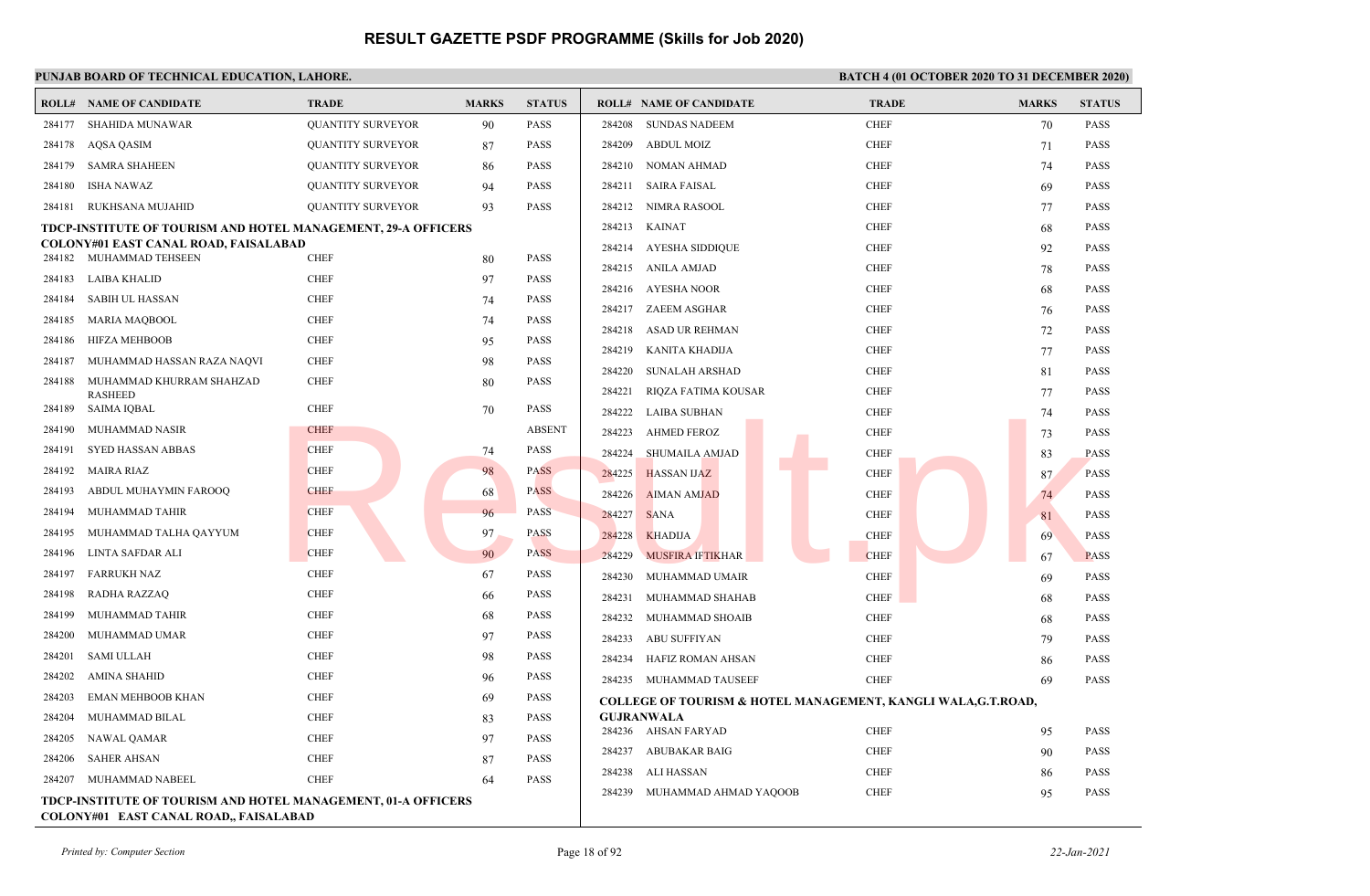### **PUNJAB BOARD OF TECHNICAL EDUCATION, LAHORE. BATCH 4 (01 OCTOBER 2020 TO 31 DECEMBER 2020)**

|        | <b>ROLL# NAME OF CANDIDATE</b>              | <b>TRADE</b>                | <b>MARKS</b> | <b>STATUS</b> |        | <b>ROLL# NAME OF CANDIDATE</b> | TRADE                       | <b>MARKS</b> | <b>STATUS</b> |
|--------|---------------------------------------------|-----------------------------|--------------|---------------|--------|--------------------------------|-----------------------------|--------------|---------------|
| 284240 | <b>RAHEEL ABBAS</b>                         | <b>CHEF</b>                 | 77           | PASS          |        | 284273 ZAINAB AMANT            | COMPUTER APPLICATION        | 90           | <b>PASS</b>   |
| 284241 | AMMAR ABDUL SATTAR                          | <b>CHEF</b>                 | 90           | PASS          | 284274 | AOSA YOUNAS                    | <b>COMPUTER APPLICATION</b> | 88           | <b>PASS</b>   |
| 284242 | MUHAMMAD SHAHMEER AMJAD                     | <b>CHEF</b>                 | 96           | PASS          | 284275 | AYESHA SIDDIQA                 | COMPUTER APPLICATION        | -84          | <b>PASS</b>   |
| 284243 | <b>SHAMROZ</b>                              | <b>CHEF</b>                 | 90           | PASS          | 284276 | <b>HUMA NAYAB</b>              | <b>COMPUTER APPLICATION</b> | 84           | <b>PASS</b>   |
| 284244 | MUHAMMAD UKASHA                             | <b>CHEF</b>                 | 92           | PASS          | 284277 | <b>MAFIA BOOTA</b>             | <b>COMPUTER APPLICATION</b> | 75           | <b>PASS</b>   |
| 284245 | MUHAMMAD USAMA BIN ZUBAIR                   | <b>CHEF</b>                 | 93           | PASS          | 284278 | UMM E KALSOOM                  | <b>COMPUTER APPLICATION</b> | 99           | <b>PASS</b>   |
| 284246 | <b>ARSLAN</b>                               | <b>CHEF</b>                 | 88           | PASS          | 284279 | <b>ANAM</b>                    | <b>COMPUTER APPLICATION</b> | 90           | <b>PASS</b>   |
| 284247 | PARI YAQOOB                                 | <b>CHEF</b>                 | 90           | <b>PASS</b>   | 284280 | NILMA SHAHZADI                 | <b>COMPUTER APPLICATION</b> | 99           | <b>PASS</b>   |
| 284248 | MUHAMMAD JAVID                              | <b>CHEF</b>                 | 90           | PASS          | 284281 | NOREEN SHAHZADI                | <b>COMPUTER APPLICATION</b> | 84           | <b>PASS</b>   |
| 284249 | <b>ESHA ALI</b>                             | <b>CHEF</b>                 | 91           | PASS          | 284282 | NIMRA WAHEED                   | DOMESTIC TAILORING          | 75           | <b>PASS</b>   |
| 284250 | MUHAMMAD ANEES ASLAM                        | <b>CHEF</b>                 | 90           | PASS          | 284283 | NIDA USMAN                     | <b>DOMESTIC TAILORING</b>   | 97           | <b>PASS</b>   |
| 284251 | AREEBA AMIR MEHMOOD                         | <b>CHEF</b>                 | 88           | PASS          | 284284 | KANWAL ZAHRA                   | DOMESTIC TAILORING          | 94           | <b>PASS</b>   |
| 284252 | <b>IRFAN MEHDI</b>                          | <b>CHEF</b>                 | 88           | PASS          | 284285 | ZIL E HUMA                     | <b>DOMESTIC TAILORING</b>   | 80           | <b>PASS</b>   |
| 284253 | MUHAMMAD BIN TARIQ                          | <b>CHEF</b>                 | 93           | PASS          | 284286 | <b>ARBAB SHAHZADI</b>          | DOMESTIC TAILORING          | 98           | <b>PASS</b>   |
| 284254 | <b>MARINA SALEEM</b>                        | <b>CHEF</b>                 | 90           | PASS          | 284287 | <b>KINZA</b>                   | <b>DOMESTIC TAILORING</b>   | 75           | <b>PASS</b>   |
| 284255 | SHAHZADA JUNAID                             | <b>CHEF</b>                 | 96           | PASS          | 284288 | JAWERIA                        | DOMESTIC TAILORING          | 96           | <b>PASS</b>   |
| 284256 | MUHAMMAD UZAIR                              | <b>CHEF</b>                 | 92           | PASS          | 284289 | NEELAM AKRAM                   | <b>DOMESTIC TAILORING</b>   | 85           | <b>PASS</b>   |
| 284257 | <b>HANZILA WARIS</b>                        | <b>CHEF</b>                 |              | <b>ABSENT</b> | 284290 | <b>ZEENAT</b>                  | <b>DOMESTIC TAILORING</b>   | 89           | <b>PASS</b>   |
| 284258 | <b>RUBAB ZIA</b>                            | <b>CHEF</b>                 | 93           | <b>PASS</b>   | 284291 | <b>ASIA BIBI</b>               | DOMESTIC TAILORING          | 90           | <b>PASS</b>   |
| 284259 | <b>IRAM SHAHZADI</b>                        | <b>CHEF</b>                 | 90           | <b>PASS</b>   | 284292 | <b>NIDA</b>                    | DOMESTIC TAILORING          | 90           | <b>PASS</b>   |
| 284260 | MUHAMMAD SHOAIB                             | <b>CHEF</b>                 | 97           | <b>PASS</b>   | 284293 | <b>NIDA ARIF</b>               | DOMESTIC TAILORING          | 92           | <b>PASS</b>   |
|        | <b>FARAN COLLEGE FOR WOMEN, "GUJRANWALA</b> |                             |              |               | 284294 | <b>SUKINA BIBI</b>             | <b>DOMESTIC TAILORING</b>   | 96           | <b>PASS</b>   |
| 284261 | <b>MARIAM</b>                               | <b>COMPUTER APPLICATION</b> | 90           | PASS          | 284295 | <b>NOSHEEN SALEEM</b>          | DOMESTIC TAILORING          | 90           | <b>PASS</b>   |
| 284262 | <b>JAWERIA</b>                              | <b>COMPUTER APPLICATION</b> | 99           | PASS          | 284296 | ZAINAB BIBI                    | DOMESTIC TAILORING          | 95           | <b>PASS</b>   |
| 284263 | MALIKA                                      | <b>COMPUTER APPLICATION</b> | 87           | PASS          | 284297 | SHAMSA ASLAM                   | DOMESTIC TAILORING          | 95           | <b>PASS</b>   |
| 284264 | ZARTASHA                                    | <b>COMPUTER APPLICATION</b> | 87           | PASS          | 284298 | <b>SAIMA SADEEO</b>            | <b>DOMESTIC TAILORING</b>   | 95           | <b>PASS</b>   |
| 284265 | <b>SANA QAISER</b>                          | <b>COMPUTER APPLICATION</b> | 90           | <b>PASS</b>   | 284299 | FAREEHA MUSHTAQ                | DOMESTIC TAILORING          | 98           | <b>PASS</b>   |
| 284266 | <b>ALIA ASGHAR</b>                          | <b>COMPUTER APPLICATION</b> | 90           | PASS          | 284300 | <b>FAIZA KANWAL</b>            | DOMESTIC TAILORING          | 95           | <b>PASS</b>   |
| 284267 | <b>QAFIA BOOTA</b>                          | <b>COMPUTER APPLICATION</b> | 92           | PASS          | 284301 | <b>MANBIBA SAFDAR</b>          | <b>DOMESTIC TAILORING</b>   | 95           | <b>PASS</b>   |
| 284268 | <b>BISMA AKRAM</b>                          | COMPUTER APPLICATION        | 80           | PASS          | 284302 | MISBAH JABBAR                  | <b>DOMESTIC TAILORING</b>   | 97           | <b>PASS</b>   |
| 284269 | <b>SANIA SALEEM</b>                         | <b>COMPUTER APPLICATION</b> | 97           | PASS          | 284303 | <b>SHAGUFTA</b>                | DOMESTIC TAILORING          | 98           | <b>PASS</b>   |
| 284270 | <b>SHAISTA</b>                              | COMPUTER APPLICATION        | 90           | PASS          | 284304 | <b>ASMA</b>                    | DOMESTIC TAILORING          | 95           | <b>PASS</b>   |
| 284271 | NIRMA KANWAL                                | <b>COMPUTER APPLICATION</b> | 88           | PASS          | 284305 | NIDA                           | DOMESTIC TAILORING          | 95           | <b>PASS</b>   |
| 284272 | KIRAN BIBI                                  | <b>COMPUTER APPLICATION</b> | 80           | PASS          | 284306 | IQRA ARSLAN                    | DOMESTIC TAILORING          | 85           | <b>PASS</b>   |
|        |                                             |                             |              |               |        |                                |                             |              |               |

*Printed by: Computer Section* Page 19 of 92 *22-Jan-2021*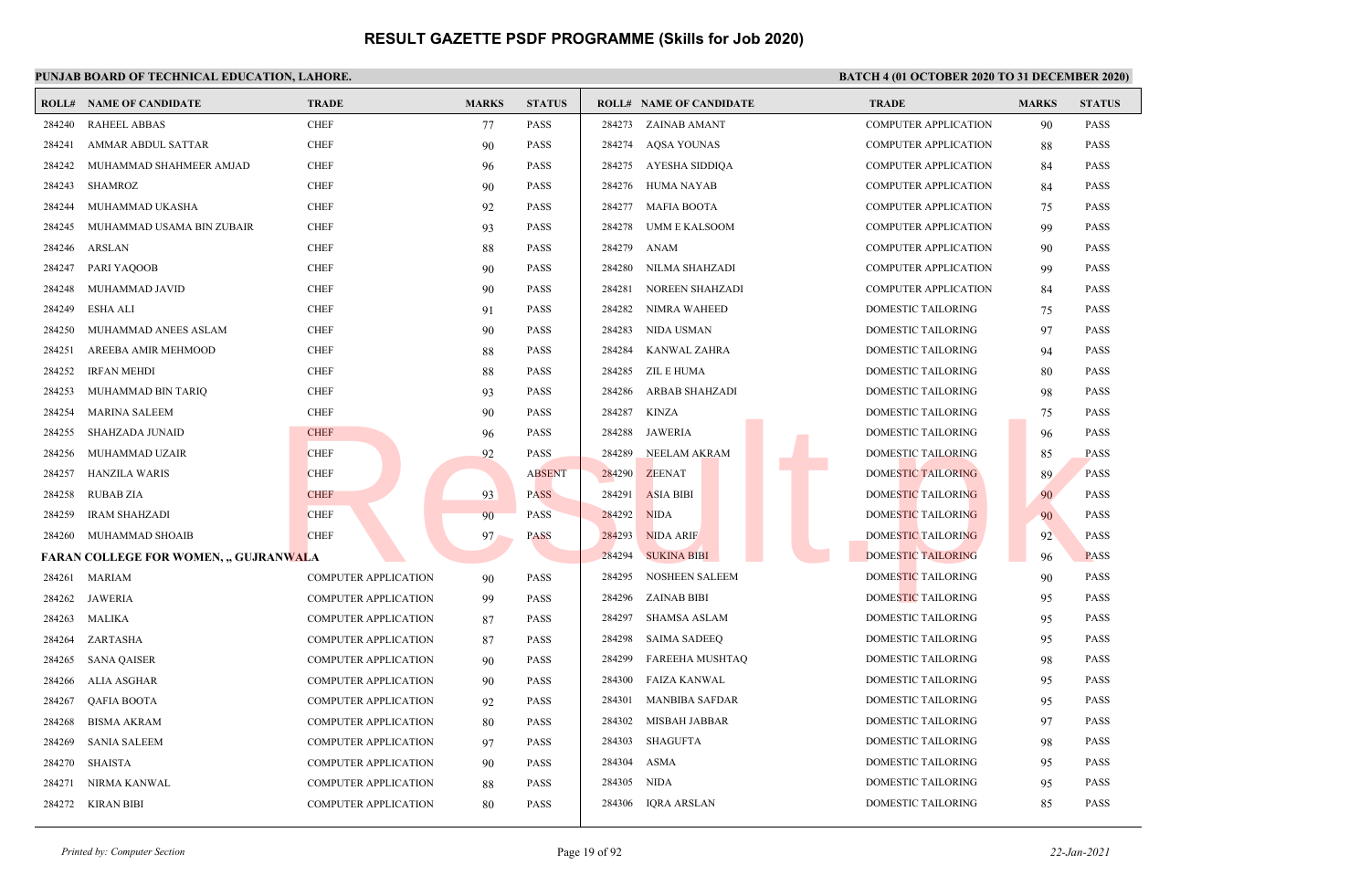|        | <b>ROLL# NAME OF CANDIDATE</b>                                      | <b>TRADE</b>                                         | <b>MARKS</b> | <b>STATUS</b> |        | <b>ROLL# NAME OF CANDIDATE</b>                                    | <b>TRADE</b>                                                | <b>MARKS</b> | <b>STATUS</b> |
|--------|---------------------------------------------------------------------|------------------------------------------------------|--------------|---------------|--------|-------------------------------------------------------------------|-------------------------------------------------------------|--------------|---------------|
|        | <b>GAKHAR INSTITUTE OF TECHNOLOGY, MAIN GT ROAD, OPPOSITE SMART</b> |                                                      |              |               |        | 284337 HALEEMA SADIA                                              | <b>INDUSTRIAL STITCHING</b>                                 | 85           | <b>PASS</b>   |
|        | <b>SCHOOL GAKHAR,, GUJRANWALA</b>                                   |                                                      |              |               |        |                                                                   | <b>MACHINE OPERATOR 2016</b>                                |              |               |
|        | 284307 HARAM FATIMA                                                 | <b>ADDA WORK</b>                                     | 83           | <b>PASS</b>   | 284338 | <b>UME HABIBA</b>                                                 | <b>INDUSTRIAL STITCHING</b>                                 | 90           | <b>PASS</b>   |
| 284308 | IQRA SAFA                                                           | <b>ADDA WORK</b>                                     | 89           | <b>PASS</b>   |        |                                                                   | <b>MACHINE OPERATOR 2016</b>                                |              |               |
|        |                                                                     |                                                      |              |               | 284339 | FAREEHA                                                           | <b>INDUSTRIAL STITCHING</b>                                 | 83           | <b>PASS</b>   |
| 284309 | <b>SABEEHA LIAQAT</b>                                               | <b>ADDA WORK</b>                                     | 85           | <b>PASS</b>   | 284340 | <b>SANA RASHEED</b>                                               | <b>MACHINE OPERATOR 2016</b><br><b>INDUSTRIAL STITCHING</b> | 87           | <b>PASS</b>   |
| 284310 | <b>SHAMSA ASGHAR</b>                                                | <b>ADDA WORK</b>                                     | 82           | <b>PASS</b>   |        |                                                                   | <b>MACHINE OPERATOR 2016</b>                                |              |               |
| 284311 | AMNA                                                                | <b>ADDA WORK</b>                                     | 89           | <b>PASS</b>   | 284341 | <b>KAINAT BIBI</b>                                                | <b>INDUSTRIAL STITCHING</b>                                 | 83           | <b>PASS</b>   |
| 284312 | FIZA                                                                | <b>ADDA WORK</b>                                     |              | <b>ABSENT</b> |        |                                                                   | <b>MACHINE OPERATOR 2016</b>                                |              |               |
| 284313 | <b>ASIMA NASEEM</b>                                                 | <b>ADDA WORK</b>                                     |              | <b>PASS</b>   | 284342 | MASRAT SHABIR                                                     | INDUSTRIAL STITCHING<br><b>MACHINE OPERATOR 2016</b>        | 89           | <b>PASS</b>   |
|        |                                                                     |                                                      | 86           |               | 284343 | <b>SADAF SADIQ</b>                                                | <b>INDUSTRIAL STITCHING</b>                                 | 80           | <b>PASS</b>   |
| 284314 | INSHA RAFIO                                                         | <b>ADDA WORK</b>                                     | 79           | <b>PASS</b>   |        |                                                                   | <b>MACHINE OPERATOR 2016</b>                                |              |               |
| 284315 | SIDRA SHEHZADI                                                      | <b>ADDA WORK</b>                                     | 88           | <b>PASS</b>   | 284344 | SALWA MUHAMMAD ALI                                                | <b>INDUSTRIAL STITCHING</b>                                 | 86           | <b>PASS</b>   |
|        |                                                                     |                                                      |              |               |        |                                                                   | <b>MACHINE OPERATOR 2016</b>                                |              |               |
| 284316 | <b>MAHNOOR SALEEM</b>                                               | <b>ADDA WORK</b>                                     | 85           | <b>PASS</b>   | 284345 | UMM E HABIBA                                                      | <b>INDUSTRIAL STITCHING</b>                                 | 84           | <b>PASS</b>   |
|        | 284317 ZARMINA SHAHZADI                                             | <b>ADDA WORK</b>                                     | 81           | <b>PASS</b>   |        |                                                                   | <b>MACHINE OPERATOR 2016</b>                                |              |               |
| 284318 | ZEENAT SARWAR                                                       | <b>ADDA WORK</b>                                     | 87           | <b>PASS</b>   | 284346 | <b>TAQWEEM SHEHZADI</b>                                           | INDUSTRIAL STITCHING<br><b>MACHINE OPERATOR 2016</b>        | 89           | <b>PASS</b>   |
| 284319 | MARYAM TUFAIL                                                       | <b>ADDA WORK</b>                                     | 84           | <b>PASS</b>   | 284347 | AYSHA ISTKHAR                                                     | <b>INDUSTRIAL STITCHING</b>                                 | 83           | <b>PASS</b>   |
| 284320 | ANAM SHEHZADI                                                       | <b>ADDA WORK</b>                                     |              | PASS          |        |                                                                   | <b>MACHINE OPERATOR 2016</b>                                |              |               |
|        |                                                                     |                                                      | 81           |               | 284348 | FARAH SHAHBAZ                                                     | <b>INDUSTRIAL STITCHING</b>                                 | 86           | <b>PASS</b>   |
| 284321 | HUMAIRA BATOOL                                                      | <b>ADDA WORK</b>                                     | 87           | <b>PASS</b>   |        |                                                                   | <b>MACHINE OPERATOR 2016</b>                                |              |               |
| 284322 | NIMRA                                                               | <b>ADDA WORK</b>                                     | 84           | <b>PASS</b>   | 284349 | <b>AYESHA YOUSAF</b>                                              | <b>INDUSTRIAL STITCHING</b><br><b>MACHINE OPERATOR 2016</b> | 85           | <b>PASS</b>   |
| 284323 | SUMAIRA SHOUKAT                                                     | <b>ADDA WORK</b>                                     | 82           | <b>PASS</b>   | 284350 | <b>SABA TANVEER</b>                                               | <b>INDUSTRIAL STITCHING</b>                                 | 90           | <b>PASS</b>   |
| 284324 | MEHAK DANISH                                                        | <b>ADDA WORK</b>                                     | 89           | <b>PASS</b>   |        |                                                                   | MACHINE OPERATOR 2016                                       |              |               |
|        |                                                                     |                                                      |              |               | 284351 | <b>SAMINA ARIF</b>                                                | INDUSTRIAL STITCHING                                        | 81           | <b>PASS</b>   |
| 284325 | <b>RABIA</b>                                                        | <b>ADDA WORK</b>                                     | 83           | <b>PASS</b>   |        |                                                                   | <b>MACHINE OPERATOR 2016</b>                                |              |               |
| 284326 | <b>HINA ASHRAF</b>                                                  | <b>ADDA WORK</b>                                     | 82           | <b>PASS</b>   | 284352 | <b>MUBEEN AKBAR</b>                                               | <b>INDUSTRIAL STITCHING</b><br><b>MACHINE OPERATOR 2016</b> | 86           | <b>PASS</b>   |
| 284327 | MARYAM NAWAZ                                                        | <b>ADDA WORK</b>                                     | 83           | <b>PASS</b>   | 284353 | MISBAH REHMAN                                                     | <b>INDUSTRIAL STITCHING</b>                                 | 83           | <b>PASS</b>   |
| 284328 | MARYAM TARIQ                                                        | <b>ADDA WORK</b>                                     | 84           | <b>PASS</b>   |        |                                                                   | <b>MACHINE OPERATOR 2016</b>                                |              |               |
|        |                                                                     |                                                      |              |               | 284354 | HUMAIRA BIBI                                                      | <b>INDUSTRIAL STITCHING</b>                                 | 90           | <b>PASS</b>   |
| 284329 | <b>HIFZA SIDDIQUE</b>                                               | <b>ADDA WORK</b>                                     | 86           | <b>PASS</b>   |        |                                                                   | MACHINE OPERATOR 2016                                       |              |               |
| 284330 | NISHA KANG                                                          | <b>ADDA WORK</b>                                     | 87           | <b>PASS</b>   | 284355 | MARYAM BIBI                                                       | <b>INDUSTRIAL STITCHING</b><br><b>MACHINE OPERATOR 2016</b> | 83           | <b>PASS</b>   |
| 284331 | MARYAM                                                              | <b>INDUSTRIAL STITCHING</b>                          | 84           | <b>PASS</b>   | 284356 | KARREL ANWAR                                                      | <b>INDUSTRIAL STITCHING</b>                                 | 86           | <b>PASS</b>   |
|        |                                                                     | <b>MACHINE OPERATOR 2016</b>                         |              |               |        |                                                                   | <b>MACHINE OPERATOR 2016</b>                                |              |               |
| 284332 | SAMIA ILYAS                                                         | <b>INDUSTRIAL STITCHING</b>                          | -86          | <b>PASS</b>   | 284357 | AROOJ INAYAT                                                      | <b>INDUSTRIAL STITCHING</b>                                 | 85           | <b>PASS</b>   |
|        |                                                                     | <b>MACHINE OPERATOR 2016</b>                         |              |               |        |                                                                   | <b>MACHINE OPERATOR 2016</b>                                |              |               |
| 284333 | <b>MOQADAS YOUSAF</b>                                               | INDUSTRIAL STITCHING                                 | 82           | <b>PASS</b>   |        | QUAID-E-AZAM COLLEGE OF TECHNOLOGY, QILLA DIDAR SINGH, GUJRANWALA |                                                             |              |               |
| 284334 | <b>FARHA FARDOS</b>                                                 | <b>MACHINE OPERATOR 2016</b><br>INDUSTRIAL STITCHING | 89           | <b>PASS</b>   |        | 284358 MUHAMMAD SHAKEEL                                           | ELECTRICAL WIRING                                           | 100          | <b>PASS</b>   |
|        |                                                                     | <b>MACHINE OPERATOR 2016</b>                         |              |               | 284359 | INZMAM UL HAQ                                                     | ELECTRICAL WIRING                                           | 84           | <b>PASS</b>   |
| 284335 | IQRA TARIQ                                                          | <b>INDUSTRIAL STITCHING</b>                          | 81           | <b>PASS</b>   |        |                                                                   |                                                             |              |               |
|        |                                                                     | <b>MACHINE OPERATOR 2016</b>                         |              |               | 284360 | SUFYAN ALI                                                        | ELECTRICAL WIRING                                           | 85           | <b>PASS</b>   |
| 284336 | <b>FAIZA ARSHAD</b>                                                 | <b>INDUSTRIAL STITCHING</b>                          | 86           | PASS          | 284361 | SAYED ARSLAN ALI SHAH                                             | ELECTRICAL WIRING                                           | 96           | <b>PASS</b>   |
|        |                                                                     | <b>MACHINE OPERATOR 2016</b>                         |              |               |        | 284362 USAMA AKBAR                                                | ELECTRICAL WIRING                                           | 84           | <b>PASS</b>   |
|        |                                                                     |                                                      |              |               |        |                                                                   |                                                             |              |               |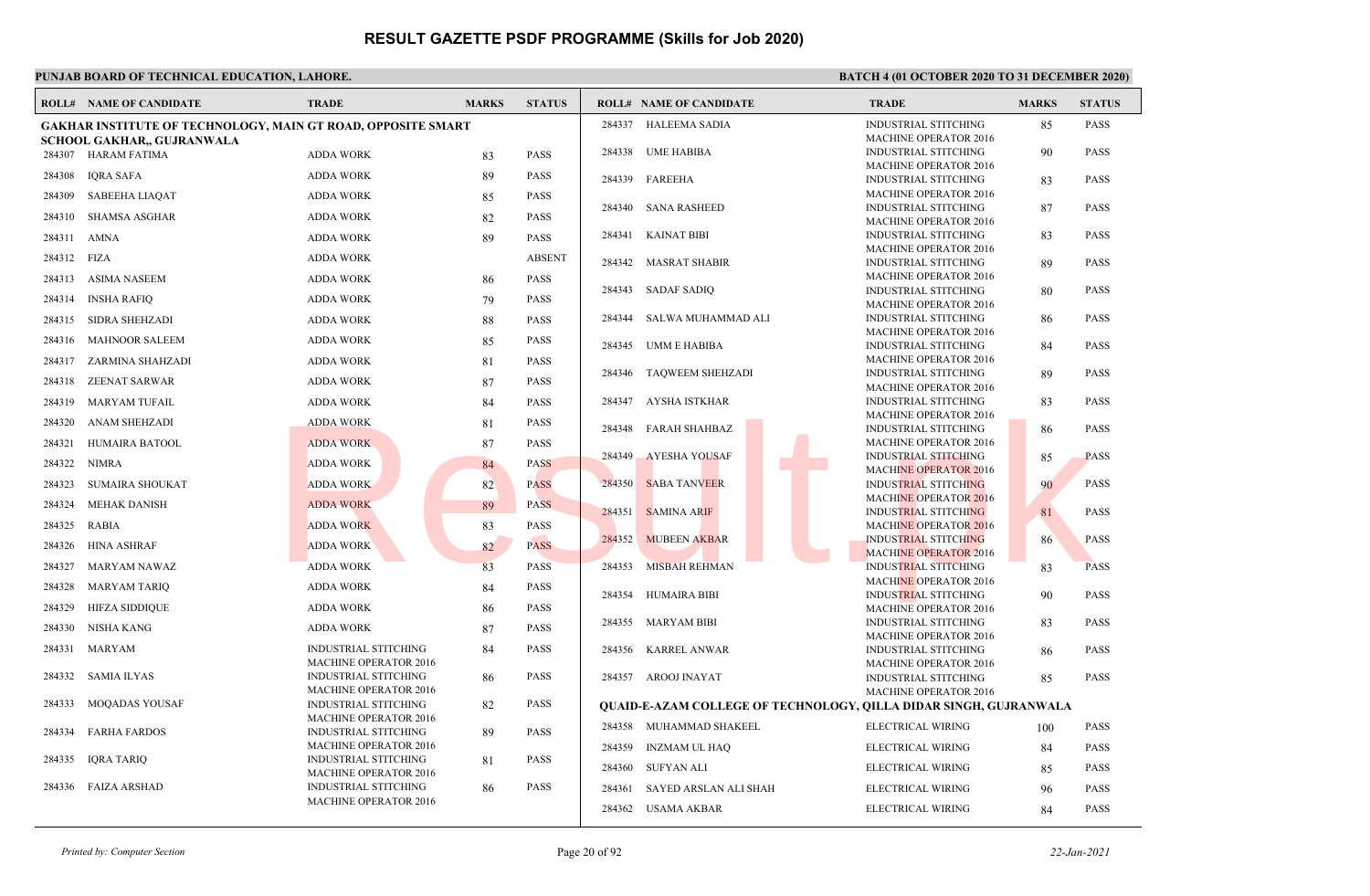|        | <b>ROLL# NAME OF CANDIDATE</b>                               | <b>TRADE</b>                                 | <b>MARKS</b> | <b>STATUS</b> |        | <b>ROLL# NAME OF CANDIDATE</b>                                           | <b>TRADE</b>                                        | <b>MARKS</b> | <b>STATUS</b> |
|--------|--------------------------------------------------------------|----------------------------------------------|--------------|---------------|--------|--------------------------------------------------------------------------|-----------------------------------------------------|--------------|---------------|
| 284363 | MUHAMMAD NOMAN BUTT                                          | ELECTRICAL WIRING                            | 88           | <b>PASS</b>   | 284391 | MUHAMMAD AYAZ AHMAD                                                      | CLOSE CIRCUIT TV (CCTV)                             | 75           | <b>PASS</b>   |
| 284364 | MUHAMMAD ALI                                                 | ELECTRICAL WIRING                            | 85           | <b>PASS</b>   | 284392 | UMAIR HUSSAIN MALIK                                                      | <b>TECHNICIAN</b><br>CLOSE CIRCUIT TV (CCTV)        | 79           | <b>PASS</b>   |
| 284365 | AHMAD ALI RAZA                                               | ELECTRICAL WIRING                            | 88           | <b>PASS</b>   |        |                                                                          | <b>TECHNICIAN</b>                                   |              |               |
| 284366 | <b>SIKANDAR KHAN</b>                                         | ELECTRICAL WIRING                            | 73           | <b>PASS</b>   | 284393 | SAMI ULLAH                                                               | CLOSE CIRCUIT TV (CCTV)<br><b>TECHNICIAN</b>        | 81           | <b>PASS</b>   |
| 284367 | MUHAMMAD SHOAIB SAEED                                        | ELECTRICAL WIRING                            | 88           | PASS          | 284394 | <b>JAHANZEB AFSAR</b>                                                    | CLOSE CIRCUIT TV (CCTV)                             | 86           | <b>PASS</b>   |
| 284368 | <b>USMAN HANEEF</b>                                          | ELECTRICAL WIRING                            | 100          | <b>PASS</b>   | 284395 | <b>HAMZA BIN YOUNAS</b>                                                  | <b>TECHNICIAN</b><br>CLOSE CIRCUIT TV (CCTV)        | 85           | <b>PASS</b>   |
|        | THE HUNAR FOUNDATION, SDAMK TECHNICAL INSTITUTE KARAM BAGH   |                                              |              |               |        |                                                                          | <b>TECHNICIAN</b>                                   |              |               |
|        | PANJAN KISANA KHARIAN, GUJRAT                                |                                              |              |               | 284396 | MUHAMMAD REHAN                                                           | CLOSE CIRCUIT TV (CCTV)                             | 87           | <b>PASS</b>   |
|        | 284369 UMAR ABBAS                                            | AUTO CAD (CIVIL)                             | 86           | <b>PASS</b>   | 284397 | <b>SAIM WAJID</b>                                                        | <b>TECHNICIAN</b><br>CLOSE CIRCUIT TV (CCTV)        | 96           | <b>PASS</b>   |
| 284370 | ABDUL REHMAN                                                 | AUTO CAD (CIVIL)                             | 84           | <b>PASS</b>   |        |                                                                          | <b>TECHNICIAN</b>                                   |              |               |
| 284371 | MUHAMMAD ALYAN KASHIF                                        | AUTO CAD (CIVIL)                             | 84           | <b>PASS</b>   | 284398 | SALIK IJAZ SATTI                                                         | CLOSE CIRCUIT TV (CCTV)                             | 89           | <b>PASS</b>   |
| 284372 | <b>WAJAHAT ALI</b>                                           | AUTO CAD (CIVIL)                             | 76           | <b>PASS</b>   | 284399 | <b>HAMZA SAJJAD</b>                                                      | <b>TECHNICIAN</b><br>CLOSE CIRCUIT TV (CCTV)        | 94           | <b>PASS</b>   |
| 284373 | SYED AKHLAK HUSSAIN SHAH                                     | AUTO CAD (CIVIL)                             | 84           | <b>PASS</b>   |        |                                                                          | <b>TECHNICIAN</b>                                   |              |               |
| 284374 | ALI HAMZA                                                    | AUTO CAD (CIVIL)                             | 75           | <b>PASS</b>   | 284400 | <b>KASHIF MEHMOOD</b>                                                    | CLOSE CIRCUIT TV (CCTV)<br><b>TECHNICIAN</b>        | 86           | <b>PASS</b>   |
|        | 284375 FAIZAN QADEER                                         | <b>AUTO CAD (CIVIL)</b>                      | 76           | <b>PASS</b>   | 284401 | <b>SAAD REHMAN</b>                                                       | CLOSE CIRCUIT TV (CCTV)                             | 75           | <b>PASS</b>   |
| 284376 | MUHAMMAD HASEEB ZAFAR                                        | <b>AUTO CAD (CIVIL)</b>                      |              | <b>ABSENT</b> | 284402 | <b>ILTEJA HUSSAIN</b>                                                    | <b>TECHNICIAN</b><br>CLOSE CIRCUIT TV (CCTV)        |              | <b>PASS</b>   |
| 284377 | <b>FAIZAN IFTIKHAR</b>                                       | <b>AUTO CAD (CIVIL)</b>                      | 76           | <b>PASS</b>   |        |                                                                          | <b>TECHNICIAN</b>                                   | 88           |               |
| 284378 | ABDULLAH                                                     | AUTO CAD (CIVIL)                             | 77           | <b>PASS</b>   | 284403 | SAMI ULLAH ABBASI                                                        | <b>CLOSE CIRCUIT TV (CCTV)</b><br><b>TECHNICIAN</b> | 76           | <b>PASS</b>   |
| 284379 | <b>TALHA YASIN</b>                                           | <b>AUTO CAD (CIVIL)</b>                      | 90           | <b>PASS</b>   | 284404 | <b>TALAL ABBASI</b>                                                      | <b>CLOSE CIRCUIT TV (CCTV)</b>                      | 79           | <b>PASS</b>   |
| 284380 | MUHAMMAD TAYYAB SAGHIR                                       | <b>AUTO CAD (CIVIL)</b>                      | 85           | <b>PASS</b>   | 284405 | <b>ABDUL MOHAB</b>                                                       | <b>TECHNICIAN</b><br><b>CLOSE CIRCUIT TV (CCTV)</b> | 71           | <b>PASS</b>   |
| 284381 | MUHAMMAD QASIM                                               | <b>AUTO CAD (CIVIL)</b>                      |              | <b>ABSENT</b> |        |                                                                          | <b>TECHNICIAN</b>                                   |              |               |
| 284382 | SARIM IQBAL                                                  | AUTO CAD (CIVIL)                             | 85           | <b>PASS</b>   | 284406 | <b>HAROON WAJID</b>                                                      | <b>CLOSE CIRCUIT TV (CCTV)</b>                      | 94           | <b>PASS</b>   |
|        | BHARA KAHU EDUCATIONAL SYSTEM (PRIVATE) LIMITED, HAMZA TOWN, |                                              |              |               |        | PI TECHNICAL INSTITUTE, PLOT NO. 19, STREET NO. 02, COL AMAN ULLAH ROAD, | <b>TECHNICIAN</b>                                   |              |               |
|        | <b>BAHRA KAHU, ISLAMABAD</b>                                 |                                              |              |               |        | <b>BHARA KAHU, ISLAMABAD</b>                                             |                                                     |              |               |
|        | 284383 ATIQUE AHMED                                          | CLOSE CIRCUIT TV (CCTV)                      | 75           | <b>PASS</b>   |        | 284407 MARIA ABBASI                                                      | <b>CHEF</b>                                         | 93           | <b>PASS</b>   |
| 284384 | <b>UMER FAHEEM ABBASI</b>                                    | <b>TECHNICIAN</b><br>CLOSE CIRCUIT TV (CCTV) | 76           | <b>PASS</b>   | 284408 | ALISHBA ARSHAD                                                           | <b>CHEF</b>                                         | 91           | <b>PASS</b>   |
|        |                                                              | <b>TECHNICIAN</b>                            |              |               | 284409 | ALIA NOOR                                                                | <b>CHEF</b>                                         | 91           | <b>PASS</b>   |
| 284385 | ALI IMRAN PASHA                                              | CLOSE CIRCUIT TV (CCTV)<br><b>TECHNICIAN</b> | 88           | <b>PASS</b>   | 284410 | <b>NIMRA SHAHID</b>                                                      | <b>CHEF</b>                                         | 91           | <b>PASS</b>   |
| 284386 | <b>WAHAB ASGHAR</b>                                          | CLOSE CIRCUIT TV (CCTV)                      | 76           | <b>PASS</b>   | 284411 | <b>KIRAN SHAFIQUE</b>                                                    | <b>CHEF</b>                                         | 93           | <b>PASS</b>   |
| 284387 | MUHAMMAD MUDASSAR RAZA                                       | <b>TECHNICIAN</b><br>CLOSE CIRCUIT TV (CCTV) | 84           | <b>PASS</b>   | 284412 | NIMRA HASSAN                                                             | <b>CHEF</b>                                         | 96           | <b>PASS</b>   |
|        |                                                              | <b>TECHNICIAN</b>                            |              |               | 284413 | <b>KIRN</b>                                                              | <b>CHEF</b>                                         | 96           | <b>PASS</b>   |
| 284388 | <b>MUBASHER HASSAN</b>                                       | CLOSE CIRCUIT TV (CCTV)<br><b>TECHNICIAN</b> | 93           | <b>PASS</b>   | 284414 | <b>FARZANA TAHIR</b>                                                     | <b>CHEF</b>                                         | 98           | <b>PASS</b>   |
| 284389 | MUHAMMAD QASIM                                               | CLOSE CIRCUIT TV (CCTV)                      | 79           | <b>PASS</b>   | 284415 | ALISHBA SHAFOAT                                                          | <b>CHEF</b>                                         | 91           | <b>PASS</b>   |
|        |                                                              | <b>TECHNICIAN</b>                            |              |               | 284416 | <b>RUBI CHAUDHARY</b>                                                    | <b>CHEF</b>                                         | 93           | <b>PASS</b>   |
| 284390 | <b>RIASAF MEHMOOD</b>                                        | CLOSE CIRCUIT TV (CCTV)<br><b>TECHNICIAN</b> | 83           | PASS          |        | 284417 SANA BESHARAT                                                     | <b>CHEF</b>                                         | 87           | <b>PASS</b>   |
|        |                                                              |                                              |              |               |        |                                                                          |                                                     |              |               |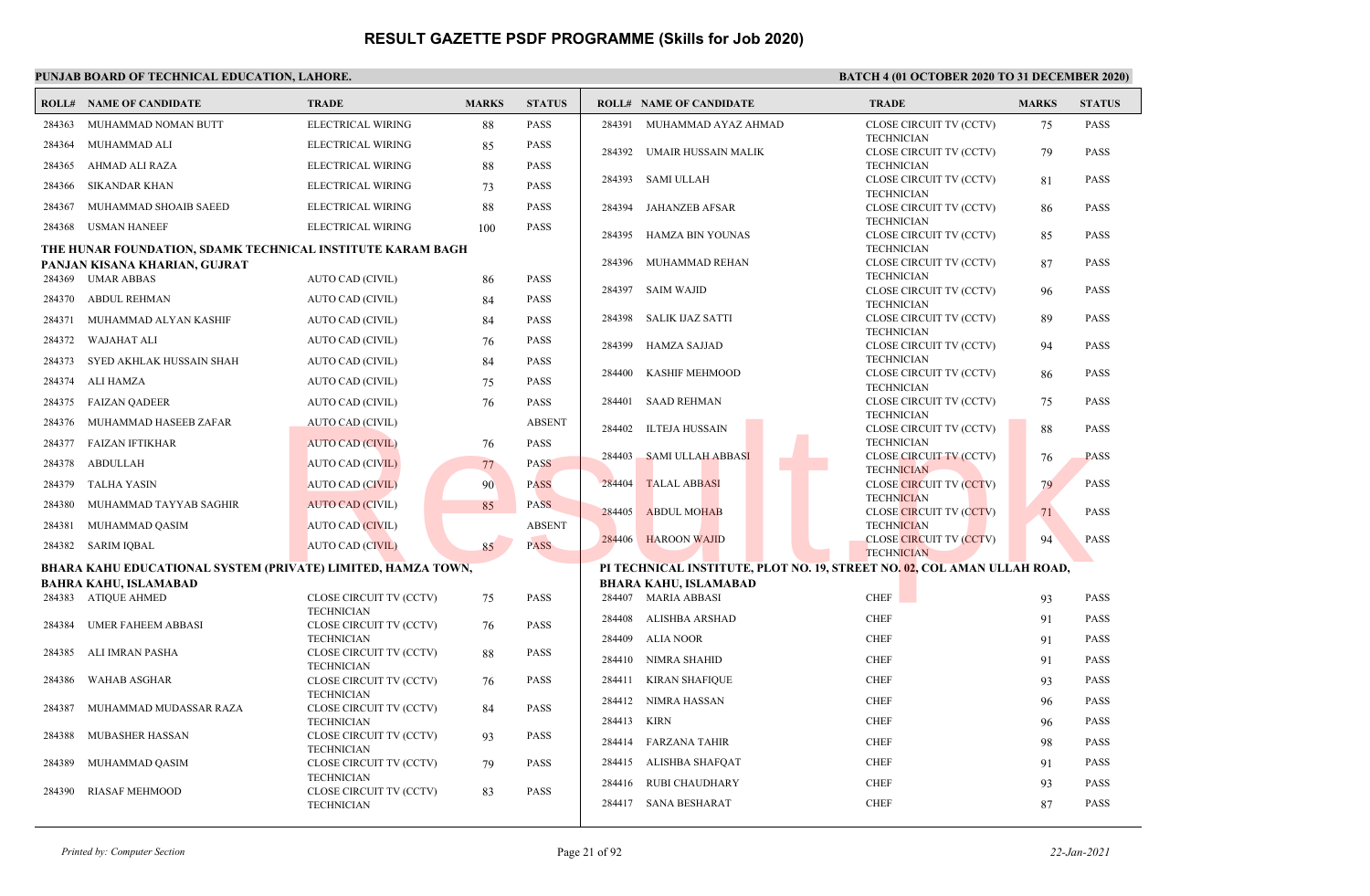### **PUNJAB BOARD OF TECHNICAL EDUCATION, LAHORE. BATCH 4 (01 OCTOBER 2020 TO 31 DECEMBER 2020)**

|        | <b>ROLL# NAME OF CANDIDATE</b>                                    | <b>TRADE</b>                                 | <b>MARKS</b> | <b>STATUS</b> |        | <b>ROLL# NAME OF CANDIDATE</b> | <b>TRADE</b>          | <b>MARKS</b> | <b>STATUS</b> |
|--------|-------------------------------------------------------------------|----------------------------------------------|--------------|---------------|--------|--------------------------------|-----------------------|--------------|---------------|
| 284418 | <b>ANEESA IMTIAZ</b>                                              | <b>CHEF</b>                                  | 96           | PASS          | 284445 | MUHAMMAD SHOAIB MAZHAR         | AUTO CAD (CIVIL)      | 67           | <b>PASS</b>   |
| 284419 | <b>SEHRISH KAZMI</b>                                              | <b>CHEF</b>                                  | 95           | PASS          | 284446 | MUHAMMAD BILAL                 | AUTO CAD (CIVIL)      | 67           | <b>PASS</b>   |
| 284420 | <b>RIMSHA SHOUKAT</b>                                             | <b>CHEF</b>                                  | 86           | PASS          | 284447 | SYED GHAYOOR ALI MEHDI         | AUTO CAD (CIVIL)      | 77           | <b>PASS</b>   |
| 284421 | <b>SALEEMA BIBI</b>                                               | <b>CHEF</b>                                  | 93           | PASS          | 284448 | ASGHAR ALI                     | AUTO CAD (CIVIL)      | 79           | <b>PASS</b>   |
| 284422 | <b>JAWARIA JAMEEL</b>                                             | <b>CHEF</b>                                  | 92           | PASS          | 284449 | <b>ADNAN ANJUM</b>             | AUTO CAD (CIVIL)      | 70           | <b>PASS</b>   |
| 284423 | <b>HIRA ILYAS</b>                                                 | <b>CHEF</b>                                  | 93           | PASS          | 284450 | MIR FAIZAN EJAZ                | AUTO CAD (CIVIL)      | 71           | <b>PASS</b>   |
| 284424 | <b>IQRA ZAIB</b>                                                  | <b>CHEF</b>                                  | 88           | PASS          | 284451 | NOUMAN SHOAIB AWAN             | AUTO CAD (CIVIL)      | 68           | <b>PASS</b>   |
| 284425 | <b>DANISH IFTIKHAR</b>                                            | SOLAR PHOTOVOLTAIC                           | 80           | PASS          | 284452 | <b>BILAWAL HUSSAIN</b>         | AUTO CAD (CIVIL)      | 69           | <b>PASS</b>   |
|        |                                                                   | <b>TRAINING</b>                              |              |               | 284453 | MUHAMMAD BILAL                 | AUTO CAD (CIVIL)      | 78           | <b>PASS</b>   |
| 284426 | YASIR MAHMOOD                                                     | SOLAR PHOTOVOLTAIC<br><b>TRAINING</b>        | 81           | PASS          | 284454 | MUHAMMAD UMAR FAROOQ           | AUTO CAD (CIVIL)      | 66           | <b>PASS</b>   |
| 284427 | <b>MAVIA KAMRAN</b>                                               | SOLAR PHOTOVOLTAIC                           | 86           | PASS          | 284455 | MUHAMMAD AWAIS ALI             | AUTO CAD (CIVIL)      | 76           | <b>PASS</b>   |
| 284428 | <b>AFZAL WAHEED</b>                                               | <b>TRAINING</b><br><b>SOLAR PHOTOVOLTAIC</b> | 87           | PASS          | 284456 | RAJA FARHAN AHMAD              | AUTO CAD (CIVIL)      | 65           | <b>PASS</b>   |
|        |                                                                   | <b>TRAINING</b>                              |              |               | 284457 | MUHAMMAD NUMAN EJAZ            | AUTO CAD (CIVIL)      | 68           | <b>PASS</b>   |
| 284429 | <b>BILAL ABBASI</b>                                               | <b>SOLAR PHOTOVOLTAIC</b><br><b>TRAINING</b> | 85           | PASS          | 284458 | <b>JUNAID ALI</b>              | AUTO CAD (CIVIL)      | 70           | <b>PASS</b>   |
| 284430 | MUHAMMAD KAMRAN                                                   | <b>SOLAR PHOTOVOLTAIC</b>                    | 84           | PASS          | 284459 | MUHAMMAD BILAL GHAFOOR         | AUTO CAD (CIVIL)      | 65           | <b>PASS</b>   |
| 284431 | <b>BILAL</b>                                                      | <b>TRAINING</b><br><b>SOLAR PHOTOVOLTAIC</b> | 89           | PASS          | 284460 | <b>AKASH AHMAD</b>             | AUTO CAD (CIVIL)      | 65           | <b>PASS</b>   |
|        |                                                                   | <b>TRAINING</b>                              |              |               | 284461 | JAVED IQBAL                    | <b>CIVIL SURVEYOR</b> | 71           | <b>PASS</b>   |
| 284432 | <b>NAUMAN GUL</b>                                                 | <b>SOLAR PHOTOVOLTAIC</b>                    | 86           | <b>PASS</b>   | 284462 | MUHAMMAD SHERAZ BUTT           | <b>CIVIL SURVEYOR</b> |              | <b>PASS</b>   |
| 284433 | MUHAMMAD EHTESHAM                                                 | <b>TRAINING</b><br><b>SOLAR PHOTOVOLTAIC</b> | 87           | <b>PASS</b>   |        |                                |                       | 77           |               |
|        |                                                                   | <b>TRAINING</b>                              |              |               | 284463 | <b>HAIDER ALI</b>              | <b>CIVIL SURVEYOR</b> | 75           | <b>PASS</b>   |
| 284434 | MUHAMMAD DILAWAR                                                  | <b>SOLAR PHOTOVOLTAIC</b>                    | 85           | <b>PASS</b>   | 284464 | <b>ZAIN UL HAQ</b>             | <b>CIVIL SURVEYOR</b> | 66           | <b>PASS</b>   |
| 284435 | AHSAN ALI                                                         | <b>TRAINING</b><br><b>SOLAR PHOTOVOLTAIC</b> | 85           | <b>PASS</b>   | 284465 | <b>ARYAAN TARIO</b>            | <b>CIVIL SURVEYOR</b> | 66           | <b>PASS</b>   |
|        |                                                                   | <b>TRAINING</b>                              |              |               | 284466 | <b>SHAKEEL IMTIAZ</b>          | <b>CIVIL SURVEYOR</b> | 69           | <b>PASS</b>   |
| 284436 | MUHAMMAD HASNAIN                                                  | <b>SOLAR PHOTOVOLTAIC</b>                    | 88           | PASS          | 284467 | MUHAMMAD KASHIF                | <b>CIVIL SURVEYOR</b> | 68           | PASS          |
| 284437 | <b>ZEESHAN RAUF</b>                                               | <b>TRAINING</b><br>SOLAR PHOTOVOLTAIC        | 89           | PASS          | 284468 | <b>ABDUL WAHAB</b>             | <b>CIVIL SURVEYOR</b> |              | <b>ABSENT</b> |
|        |                                                                   | <b>TRAINING</b>                              |              |               | 284469 | UMAR JAVED CHAUDHARY           | <b>CIVIL SURVEYOR</b> | 71           | <b>PASS</b>   |
| 284438 | <b>FAHAD TARIQ ABBASI</b>                                         | <b>SOLAR PHOTOVOLTAIC</b><br><b>TRAINING</b> | 89           | PASS          | 284470 | ZAFRAN MEHMOOD                 | <b>CIVIL SURVEYOR</b> | 69           | <b>PASS</b>   |
| 284439 | <b>HARIS ALEEM</b>                                                | <b>SOLAR PHOTOVOLTAIC</b>                    | 87           | PASS          | 284471 | MUHAMMAD AFAQ                  | <b>CIVIL SURVEYOR</b> | 65           | <b>PASS</b>   |
| 284440 | DANIYAL LATIF                                                     | <b>TRAINING</b><br><b>SOLAR PHOTOVOLTAIC</b> | 89           | PASS          | 284472 | <b>UMAIR MURTAZA</b>           | <b>CIVIL SURVEYOR</b> | 68           | <b>PASS</b>   |
|        |                                                                   | <b>TRAINING</b>                              |              |               | 284473 | <b>SHAHBAZ ALI</b>             | <b>CIVIL SURVEYOR</b> | 70           | <b>PASS</b>   |
|        | APPLIED TECHNOLOGIES INSTITUTE, NATIONAL LOGISTICS CELL PAKISTAN, |                                              |              |               | 284474 | <b>ERTAZA SHABBIR</b>          | <b>CIVIL SURVEYOR</b> | 69           | <b>PASS</b>   |
|        | MAIN GT ROAD,, DINA<br>284441 MUHAMMAD HAROON                     | AUTO CAD (CIVIL)                             | 70           | <b>PASS</b>   | 284475 | ZEESHAN ARSAL                  | <b>CIVIL SURVEYOR</b> | 68           | <b>PASS</b>   |
|        |                                                                   |                                              |              |               |        |                                |                       |              |               |
| 284442 | <b>ABDUL BASIT</b>                                                | AUTO CAD (CIVIL)                             | 76           | PASS          | 284476 | MUHAMMAD AFZAAL TABASSAM       | <b>CIVIL SURVEYOR</b> | 67           | <b>PASS</b>   |
| 284443 | <b>MUHAMMAD ASIF</b>                                              | AUTO CAD (CIVIL)                             | 70           | PASS          | 284477 | HAMZA                          | <b>CIVIL SURVEYOR</b> | 69           | <b>PASS</b>   |
| 284444 | USAMA AHMED IQBAL                                                 | AUTO CAD (CIVIL)                             | 65           | PASS          |        | 284478 ATTA UR REHMAN          | <b>CRANE OPERATOR</b> | 70           | <b>PASS</b>   |

*Printed by: Computer Section* Page 22 of 92 *22-Jan-2021*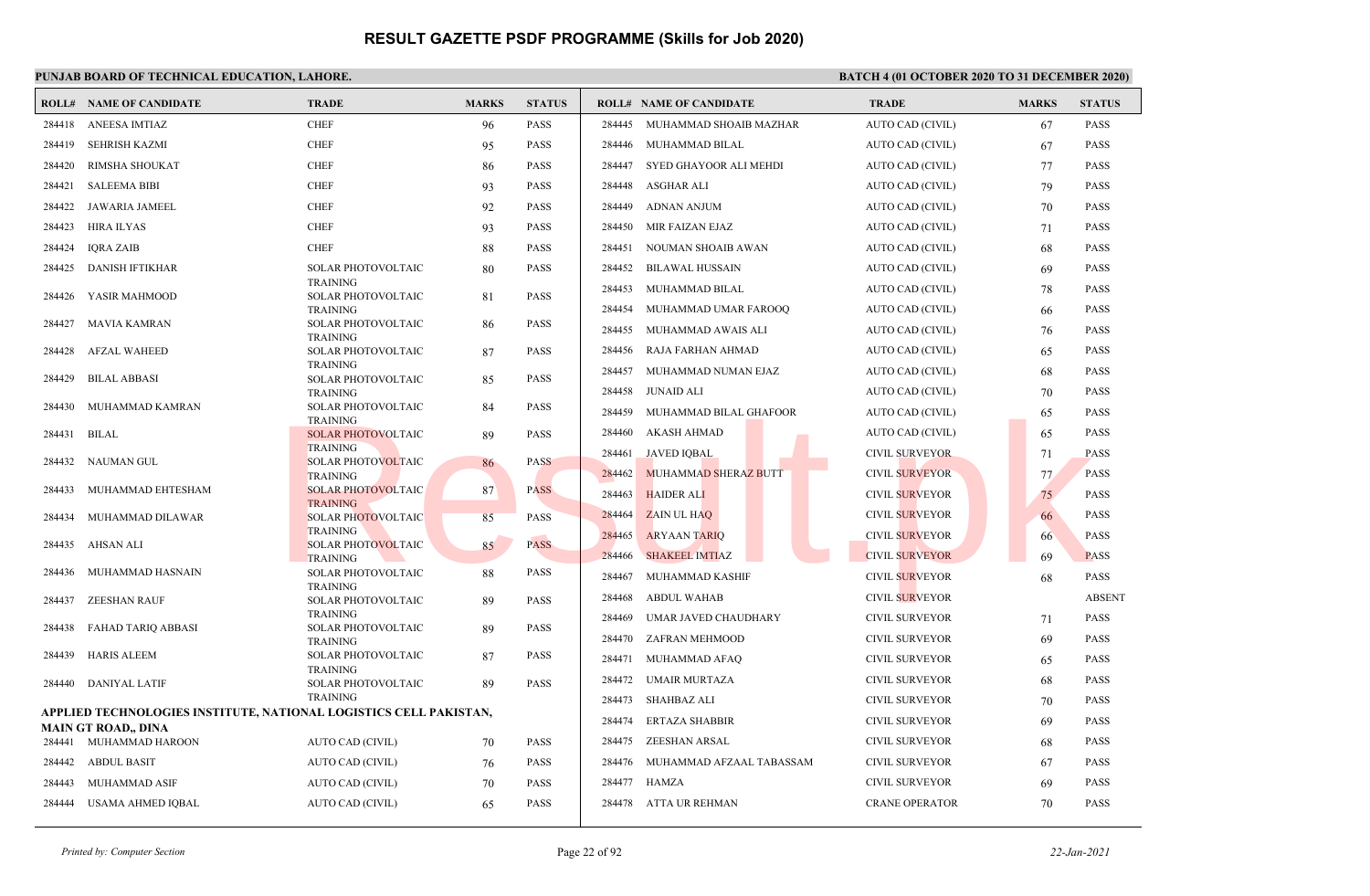### **PUNJAB BOARD OF TECHNICAL EDUCATION, LAHORE. BATCH 4 (01 OCTOBER 2020 TO 31 DECEMBER 2020)**

|                  | <b>ROLL# NAME OF CANDIDATE</b>              | <b>TRADE</b>                                           | <b>MARKS</b> | <b>STATUS</b>              |        | <b>ROLL# NAME OF CANDIDATE</b> | <b>TRADE</b>                           | <b>MARKS</b> | <b>STATUS</b> |
|------------------|---------------------------------------------|--------------------------------------------------------|--------------|----------------------------|--------|--------------------------------|----------------------------------------|--------------|---------------|
| 284479           | <b>AHTISHAM ARIF</b>                        | <b>CRANE OPERATOR</b>                                  | 69           | <b>PASS</b>                |        | 284513 NOUMAN AHMED            | <b>EXCAVATOR OPERATOR</b>              | 68           | <b>PASS</b>   |
| 284480           | MUHAMMAD USMAN                              | <b>CRANE OPERATOR</b>                                  | 66           | PASS                       |        | 284514 UMER MAQSOOD BASHIR     | <b>EXCAVATOR OPERATOR</b>              | 69           | <b>PASS</b>   |
| 284481           | <b>UMAR JAVAID</b>                          | <b>CRANE OPERATOR</b>                                  | 69           | <b>PASS</b>                |        | 284515 USAMA HABIB             | <b>EXCAVATOR OPERATOR</b>              | 87           | <b>PASS</b>   |
| 284482           | CHAUDHRY ARSLAN ANJUM                       | <b>CRANE OPERATOR</b>                                  | 66           | <b>PASS</b>                |        | 284516 UMAR ALI                | <b>EXCAVATOR OPERATOR</b>              | 86           | <b>PASS</b>   |
| 284483           | <b>SHAHID MEHMOOD</b>                       | <b>CRANE OPERATOR</b>                                  | 88           | <b>PASS</b>                | 284517 | <b>SAQIB SHAHZAD</b>           | <b>EXCAVATOR OPERATOR</b>              | 66           | <b>PASS</b>   |
| 284484           | <b>MAAZ EHTISHAM</b>                        | <b>CRANE OPERATOR</b>                                  | 76           | <b>PASS</b>                | 284518 | HAMZA ZAFAR                    | <b>EXCAVATOR OPERATOR</b>              | 68           | <b>PASS</b>   |
| 284485           | <b>DAWOOD JAVED</b>                         | <b>CRANE OPERATOR</b>                                  | 77           | <b>PASS</b>                | 284519 | DOGAR MUHAMMAD ADNAN           | <b>EXCAVATOR OPERATOR</b>              | 68           | <b>PASS</b>   |
| 284486           | RAJA FURQAN AHMAD                           | <b>CRANE OPERATOR</b>                                  | 83           | <b>PASS</b>                | 284520 | ZAIGHAM KHAN                   | <b>EXCAVATOR OPERATOR</b>              | 69           | <b>PASS</b>   |
| 284487           | MUHAMMAD AKASH TANVEER                      | <b>CRANE OPERATOR</b>                                  | 67           | <b>PASS</b>                | 284521 | MUHAMMAD AQIB NAWAZ            | <b>EXCAVATOR OPERATOR</b>              | 82           | <b>PASS</b>   |
| 284488           | MUHAMMAD SHAHBAZ KAYANI                     | <b>CRANE OPERATOR</b>                                  | 69           | <b>PASS</b>                | 284522 | <b>SHAHBAZ ALI</b>             | <b>EXCAVATOR OPERATOR</b>              |              | <b>ABSENT</b> |
| 284489           | HUSNAIN SHAHZAD                             | <b>CRANE OPERATOR</b>                                  | 87           | PASS                       | 284523 | HASSAN IFTAKHAR                | <b>EXCAVATOR OPERATOR</b>              | 69           | <b>PASS</b>   |
| 284490           | <b>UMAIR FAYYAZ</b>                         | <b>CRANE OPERATOR</b>                                  | 68           | <b>PASS</b>                | 284524 | <b>UMAR FAROOQ</b>             | <b>EXCAVATOR OPERATOR</b>              | 76           | <b>PASS</b>   |
| 284491           | <b>IBRAHIM HUSSAIN</b>                      | <b>CRANE OPERATOR</b>                                  | 76           | <b>PASS</b>                | 284525 | MUHAMMAD AWAIS                 | <b>EXCAVATOR OPERATOR</b>              | 78           | <b>PASS</b>   |
| 284492           | <b>NOOR ZAMAN</b>                           | <b>CRANE OPERATOR</b>                                  | 66           | <b>PASS</b>                | 284526 | MUHAMMAD HUSSAIN               | <b>EXCAVATOR OPERATOR</b>              | 77           | <b>PASS</b>   |
| 284493           | <b>SAKHAWAT ALI</b>                         | <b>CRANE OPERATOR</b>                                  | 68           | PASS                       | 284527 | <b>SHAMSHER IQBAL</b>          | <b>EXCAVATOR OPERATOR</b>              | 78           | <b>PASS</b>   |
| 284494           | <b>RAJA FAHID SAGHEER</b>                   | <b>CRANE OPERATOR</b>                                  | 67           | <b>PASS</b>                | 284528 | MUHAMMAD MOAZZAM ALI           | <b>EXCAVATOR OPERATOR</b>              | 77           | <b>PASS</b>   |
| 284495           | <b>SHEHRYAR</b>                             | <b>CRANE OPERATOR</b>                                  |              | <b>ABSENT</b>              | 284529 | <b>KASHIF RASHEED</b>          | <b>EXCAVATOR OPERATOR</b>              | 77           | <b>PASS</b>   |
| 284496           | <b>SHERAZ ALI</b>                           | <b>CRANE OPERATOR</b>                                  | 77           | <b>PASS</b>                | 284530 | <b>MUHAMMAD AFTAB</b>          | <b>MOTOR GRADER</b>                    | 74           | <b>PASS</b>   |
| 284497           | MUHAMMAD USAMA SHAHZAD                      | <b>CRANE OPERATOR</b>                                  | 70           | <b>PASS</b>                | 284531 | <b>MUHAMMAD SAQLAIN</b>        | <b>OPERATOR</b><br><b>MOTOR GRADER</b> |              | <b>PASS</b>   |
| 284498           | <b>ABDULLAH EHSAN</b>                       | <b>CRANE OPERATOR</b>                                  | 71           | <b>PASS</b>                |        |                                | <b>OPERATOR</b>                        | 72           |               |
| 284499           | MOHSIN ALI                                  | <b>CRANE OPERATOR</b>                                  | 66           | <b>PASS</b>                | 284532 | <b>MUHAMMAD ZEESHAN</b>        | <b>MOTOR GRADER</b><br><b>OPERATOR</b> | 76           | <b>PASS</b>   |
| 284500           | <b>WASEEM JAVED</b>                         | <b>CRANE OPERATOR</b>                                  | 69           | <b>PASS</b>                | 284533 | <b>MUHAMMAD USMAN</b>          | <b>MOTOR GRADER</b>                    | 81           | <b>PASS</b>   |
| 284501           | <b>MUHAMMAD RAZA</b>                        | <b>CRANE OPERATOR</b>                                  | 68           | PASS                       |        |                                | <b>OPERATOR</b>                        |              |               |
| 284502           | CHAUDHARY MUHAMMAD UMAIR                    | <b>CRANE OPERATOR</b>                                  | 75           | <b>PASS</b>                | 284534 | MUHAMMAD REHMAN SHOUKAT        | <b>MOTOR GRADER</b><br><b>OPERATOR</b> | 70           | <b>PASS</b>   |
| 284503           | <b>SHABBIR</b><br>MUHAMMAD ADIL             | <b>EXCAVATOR OPERATOR</b>                              |              | <b>PASS</b>                | 284535 | <b>SAQLAIN SIDDIQUE</b>        | <b>MOTOR GRADER</b>                    | 69           | <b>PASS</b>   |
|                  |                                             |                                                        | 66           |                            | 284536 | ROHAIL ARSHAD                  | <b>OPERATOR</b><br><b>MOTOR GRADER</b> | 69           | <b>PASS</b>   |
| 284504<br>284505 | MIRZA SAQIB JAMIL<br><b>ZAIN UL ABIDIEN</b> | <b>EXCAVATOR OPERATOR</b><br><b>EXCAVATOR OPERATOR</b> | 70           | <b>PASS</b><br><b>PASS</b> |        |                                | <b>OPERATOR</b>                        |              |               |
|                  |                                             |                                                        | 67           |                            | 284537 | MUHAMMAD ISRAR SAFDAR          | <b>MOTOR GRADER</b><br><b>OPERATOR</b> | 70           | <b>PASS</b>   |
| 284506           | MUHAMMAD NAQEEB ULLAH                       | <b>EXCAVATOR OPERATOR</b>                              | 75           | PASS                       | 284538 | MUHAMMAD OBAID                 | <b>MOTOR GRADER</b>                    | 71           | <b>PASS</b>   |
| 284507           | MUHAMMAD AWAIS MIRZA                        | <b>EXCAVATOR OPERATOR</b>                              | 76           | <b>PASS</b>                | 284539 | <b>WASEEM ABBAS</b>            | <b>OPERATOR</b><br><b>MOTOR GRADER</b> | 84           | <b>PASS</b>   |
| 284508           | JABRAN MEHMOOD                              | <b>EXCAVATOR OPERATOR</b>                              | 65           | <b>PASS</b>                |        |                                | <b>OPERATOR</b>                        |              |               |
| 284509           | MUHAMMAD RIASAT                             | <b>EXCAVATOR OPERATOR</b>                              | 84           | <b>PASS</b>                | 284540 | <b>USAMA BIN SHOUKAT</b>       | <b>MOTOR GRADER</b><br><b>OPERATOR</b> | 69           | <b>PASS</b>   |
| 284510           | MUHAMMAD RASHID                             | <b>EXCAVATOR OPERATOR</b>                              | 75           | <b>PASS</b>                | 284541 | MUHAMMAD BINIAMEEN             | <b>MOTOR GRADER</b>                    | 79           | <b>PASS</b>   |
| 284511           | <b>TAHIR MAJEED</b>                         | <b>EXCAVATOR OPERATOR</b>                              | 77           | <b>PASS</b>                |        | 284542 ZAID AKHTAR             | <b>OPERATOR</b><br><b>MOTOR GRADER</b> | 74           | <b>PASS</b>   |
|                  | 284512 USAMA RAFIQ                          | <b>EXCAVATOR OPERATOR</b>                              | 66           | <b>PASS</b>                |        |                                | <b>OPERATOR</b>                        |              |               |

*Printed by: Computer Section* Page 23 of 92 *22-Jan-2021*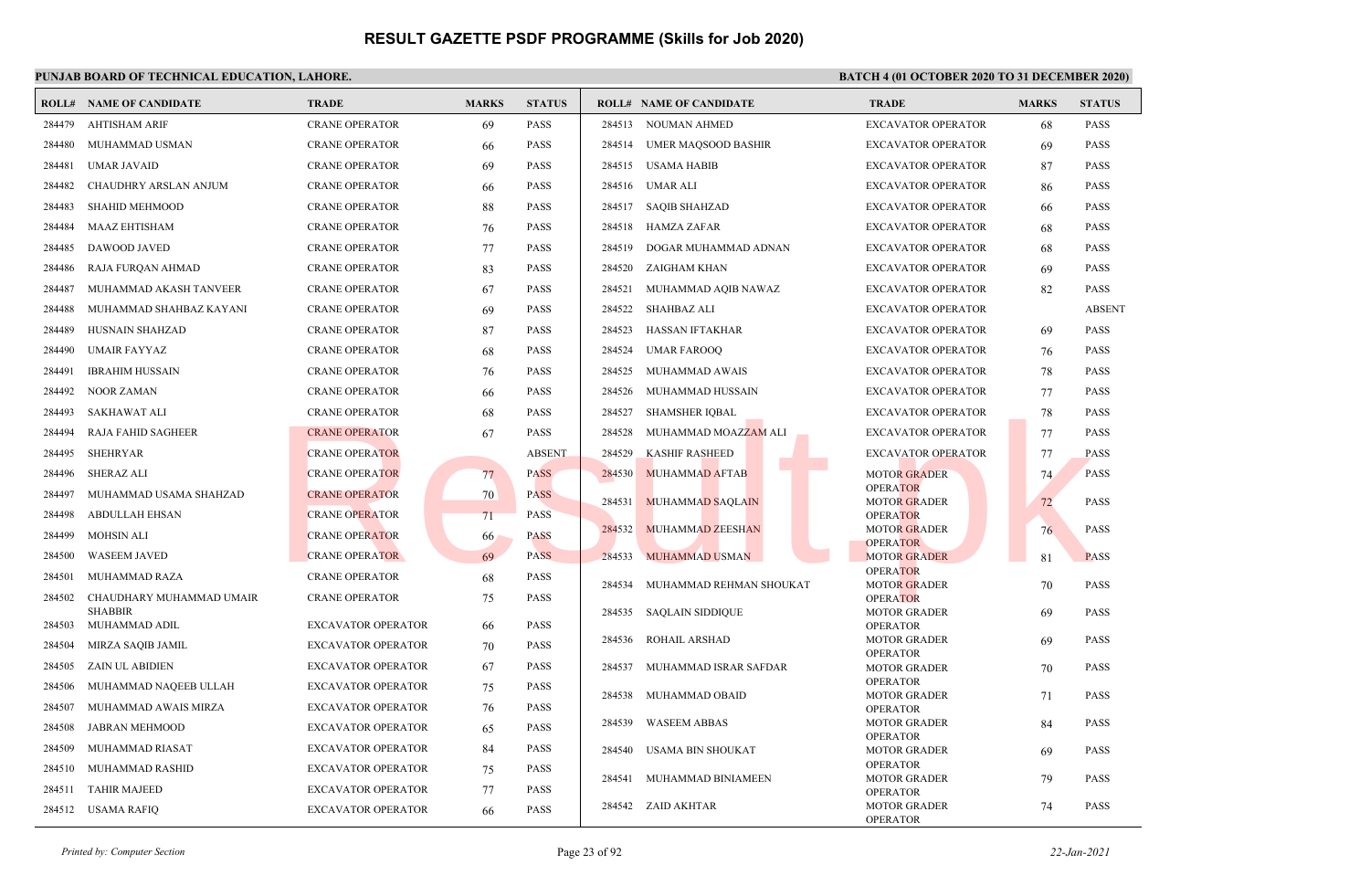### **PUNJAB BOARD OF TECHNICAL EDUCATION, LAHORE. BATCH 4 (01 OCTOBER 2020 TO 31 DECEMBER 2020)**

|        | <b>ROLL# NAME OF CANDIDATE</b>         | <b>TRADE</b>                           | <b>MARKS</b> | <b>STATUS</b> |        | <b>ROLL# NAME OF CANDIDATE</b>                             | <b>TRADE</b>            | <b>MARKS</b> | <b>STATUS</b> |
|--------|----------------------------------------|----------------------------------------|--------------|---------------|--------|------------------------------------------------------------|-------------------------|--------------|---------------|
| 284543 | <b>USMAN HAIDER</b>                    | <b>MOTOR GRADER</b>                    | 78           | <b>PASS</b>   | 284572 | MUHAMMAD NASIR                                             | WHEEL LOADER OPERATOR   | 80           | <b>PASS</b>   |
|        |                                        | <b>OPERATOR</b>                        |              |               | 284573 | <b>NABEEL RAFIQUE</b>                                      | WHEEL LOADER OPERATOR   | 67           | PASS          |
| 284544 | <b>SYED SIKHAWAT SHABBIR</b>           | <b>MOTOR GRADER</b><br><b>OPERATOR</b> | 75           | <b>PASS</b>   | 284574 | MUHAMMAD ALI                                               | WHEEL LOADER OPERATOR   | 70           | <b>PASS</b>   |
| 284545 | MUDASAR PERVAIZ                        | <b>MOTOR GRADER</b>                    | 83           | <b>PASS</b>   | 284575 | <b>MUQADDAS ABBAS</b>                                      | WHEEL LOADER OPERATOR   | 70           | <b>PASS</b>   |
| 284546 | <b>ABDULLAH RIAZ</b>                   | <b>OPERATOR</b><br><b>MOTOR GRADER</b> |              | <b>PASS</b>   | 284576 | ZAIN UL ABEDIN                                             | WHEEL LOADER OPERATOR   | 69           | <b>PASS</b>   |
|        |                                        | <b>OPERATOR</b>                        | 69           |               |        |                                                            |                         |              |               |
| 284547 | <b>NAVEED ABBAS</b>                    | <b>MOTOR GRADER</b>                    | 70           | <b>PASS</b>   | 284577 | <b>FAIZAN MAHMOOD</b>                                      | WHEEL LOADER OPERATOR   | 80           | <b>PASS</b>   |
| 284548 | MUHAMMAD SOHAIL                        | <b>OPERATOR</b><br><b>MOTOR GRADER</b> | 70           | <b>PASS</b>   | 284578 | AWAIS QAISAR                                               | WHEEL LOADER OPERATOR   | 66           | <b>PASS</b>   |
|        |                                        | <b>OPERATOR</b>                        |              |               | 284579 | <b>IBRAR AHMED</b>                                         | WHEEL LOADER OPERATOR   | 70           | <b>PASS</b>   |
| 284549 | MUHAMMAD AHTSHAM                       | <b>MOTOR GRADER</b>                    | 75           | <b>PASS</b>   | 284580 | <b>SHUMAIL HASSAN</b>                                      | WHEEL LOADER OPERATOR   | 70           | <b>PASS</b>   |
| 284550 | JAHANGIR ARSHAD                        | <b>OPERATOR</b><br><b>MOTOR GRADER</b> | 67           | <b>PASS</b>   | 284581 | <b>SHAHID RIAZ</b>                                         | WHEEL LOADER OPERATOR   | 82           | PASS          |
|        |                                        | <b>OPERATOR</b>                        |              |               | 284582 | ATIF MEHMOOD                                               | WHEEL LOADER OPERATOR   | 69           | PASS          |
| 284551 | ASAD ABBAS NAQVI                       | <b>MOTOR GRADER</b>                    | 68           | <b>PASS</b>   | 284583 | HAMZA SAJID                                                | WHEEL LOADER OPERATOR   | 68           | <b>PASS</b>   |
| 284552 | SYED ATIF ALI                          | <b>OPERATOR</b><br><b>MOTOR GRADER</b> | 78           | <b>PASS</b>   |        | DR ABDUL OADEER POLY TECHNIC INSTITUTE, ELLAHABAD, CHUNIAN |                         |              |               |
|        |                                        | <b>OPERATOR</b>                        |              |               | 284584 | MUHAMMAD FAISAL IQBAL                                      | AUTO CAD (CIVIL)        | 69           | PASS          |
| 284553 | MUHAMMAD SUFIYAN                       | <b>MOTOR GRADER</b>                    | 72           | <b>PASS</b>   |        |                                                            |                         |              |               |
| 284554 | MUHAMMAD ASIM                          | <b>OPERATOR</b><br><b>MOTOR GRADER</b> | 77           | <b>PASS</b>   | 284585 | MUHAMMAD DILSHAD                                           | AUTO CAD (CIVIL)        | 73           | <b>PASS</b>   |
|        |                                        | <b>OPERATOR</b>                        |              |               | 284586 | MUHAMMAD SAJJAD TABASAM                                    | AUTO CAD (CIVIL)        |              | <b>ABSENT</b> |
| 284555 | MUHAMMAD ZEESHAN                       | <b>MOTOR GRADER</b>                    | 70           | <b>PASS</b>   | 284587 | <b>AMIR SOHAIL</b>                                         | <b>AUTO CAD (CIVIL)</b> | 86           | PASS          |
| 284556 | ALI HASSAN                             | <b>OPERATOR</b><br><b>MOTOR GRADER</b> | 70           | <b>PASS</b>   | 284588 | <b>NUMAN SIDIOUE</b>                                       | <b>AUTO CAD (CIVIL)</b> | 83           | <b>PASS</b>   |
|        |                                        | <b>OPERATOR</b>                        |              |               | 284589 | <b>IFTKHAR AHMAD</b>                                       | <b>AUTO CAD (CIVIL)</b> |              | <b>ABSENT</b> |
| 284557 | ALI HASSAN                             | WHEEL LOADER OPERATOR                  | 78           | <b>PASS</b>   | 284590 | <b>ZESHAN SARWAR</b>                                       | AUTO CAD (CIVIL)        | 78           | <b>PASS</b>   |
| 284558 | MUHAMMAD FARRUKH KHUSHAL               | WHEEL LOADER OPERATOR                  | 77.          | <b>PASS</b>   | 284591 | <b>EHSAN RAZZAQ</b>                                        | <b>AUTO CAD (CIVIL)</b> | 70           | <b>PASS</b>   |
| 284559 | MUHAMMAD QASIM GHAFOOR                 | WHEEL LOADER OPERATOR                  | 78           | <b>PASS</b>   | 284592 | <b>ZAHID</b>                                               | <b>AUTO CAD (CIVIL)</b> | 71           | <b>PASS</b>   |
| 284560 | YAWAR ABBAS                            | WHEEL LOADER OPERATOR                  | 82           | <b>PASS</b>   | 284593 | MUHAMMAD BILAL HUSSAIN                                     | <b>AUTO CAD (CIVIL)</b> | 77           | <b>PASS</b>   |
| 284561 | <b>MOHSIN ALI</b>                      | WHEEL LOADER OPERATOR                  | 76           | <b>PASS</b>   | 284594 | <b>KASHIF HAMEED</b>                                       | <b>AUTO CAD (CIVIL)</b> | 78           | <b>PASS</b>   |
| 284562 | MUHAMMAD ZEESHAN                       | WHEEL LOADER OPERATOR                  | 83           | <b>PASS</b>   | 284595 | <b>SARFRAZ KHAN</b>                                        | AUTO CAD (CIVIL)        | 78           | PASS          |
| 284563 | <b>HAMZA IQBAL</b>                     | WHEEL LOADER OPERATOR                  | 75           | <b>PASS</b>   | 284596 | <b>GHULAM MUSTAFA</b>                                      | AUTO CAD (CIVIL)        | 85           | <b>PASS</b>   |
| 284564 | <b>AKASH MEHMOOD</b>                   | WHEEL LOADER OPERATOR                  | 85           | <b>PASS</b>   | 284597 | <b>SARIA MUAZAM</b>                                        | AUTO CAD (CIVIL)        | 84           | PASS          |
| 284565 | <b>ASAD KHALID</b>                     | WHEEL LOADER OPERATOR                  | 74           | <b>PASS</b>   | 284598 | MUHAMMAD YOUSAF SARFRAZ                                    | AUTO CAD (CIVIL)        | 80           | <b>PASS</b>   |
| 284566 | <b>WASEEM AKHTAR</b>                   | WHEEL LOADER OPERATOR                  | 70           | <b>PASS</b>   | 284599 | <b>ZESHAN AKBAR</b>                                        | AUTO CAD (CIVIL)        | 69           | <b>PASS</b>   |
| 284567 | MUHAMMAD FIAZ                          | WHEEL LOADER OPERATOR                  | 79           | <b>PASS</b>   | 284600 | MUHAMMAD JUNAID                                            | AUTO CAD (CIVIL)        | 80           | <b>PASS</b>   |
| 284568 | <b>NADIR ALI</b>                       | WHEEL LOADER OPERATOR                  | 81           | <b>PASS</b>   | 284601 | MUHAMMAD SHOAIB                                            | AUTO CAD (CIVIL)        | 74           | <b>PASS</b>   |
| 284569 | <b>WASEEM ISHFAO</b>                   | WHEEL LOADER OPERATOR                  | 84           | <b>PASS</b>   | 284602 | <b>HAFIZ WAQAS</b>                                         | AUTO CAD (CIVIL)        | 84           | <b>PASS</b>   |
| 284570 | <b>MOHSIN ALI</b>                      | WHEEL LOADER OPERATOR                  | 69           | <b>PASS</b>   | 284603 | <b>SHAHZAD ARIF</b>                                        | AUTO CAD (CIVIL)        | 83           | <b>PASS</b>   |
| 284571 | CHOUDARY MUHAMMAD BILAL<br><b>JUTT</b> | WHEEL LOADER OPERATOR                  | 69           | <b>PASS</b>   | 284604 | MUHAMMAD USMAN                                             | AUTO CAD (CIVIL)        | 80           | <b>PASS</b>   |

*Printed by: Computer Section* Page 24 of 92 *22-Jan-2021*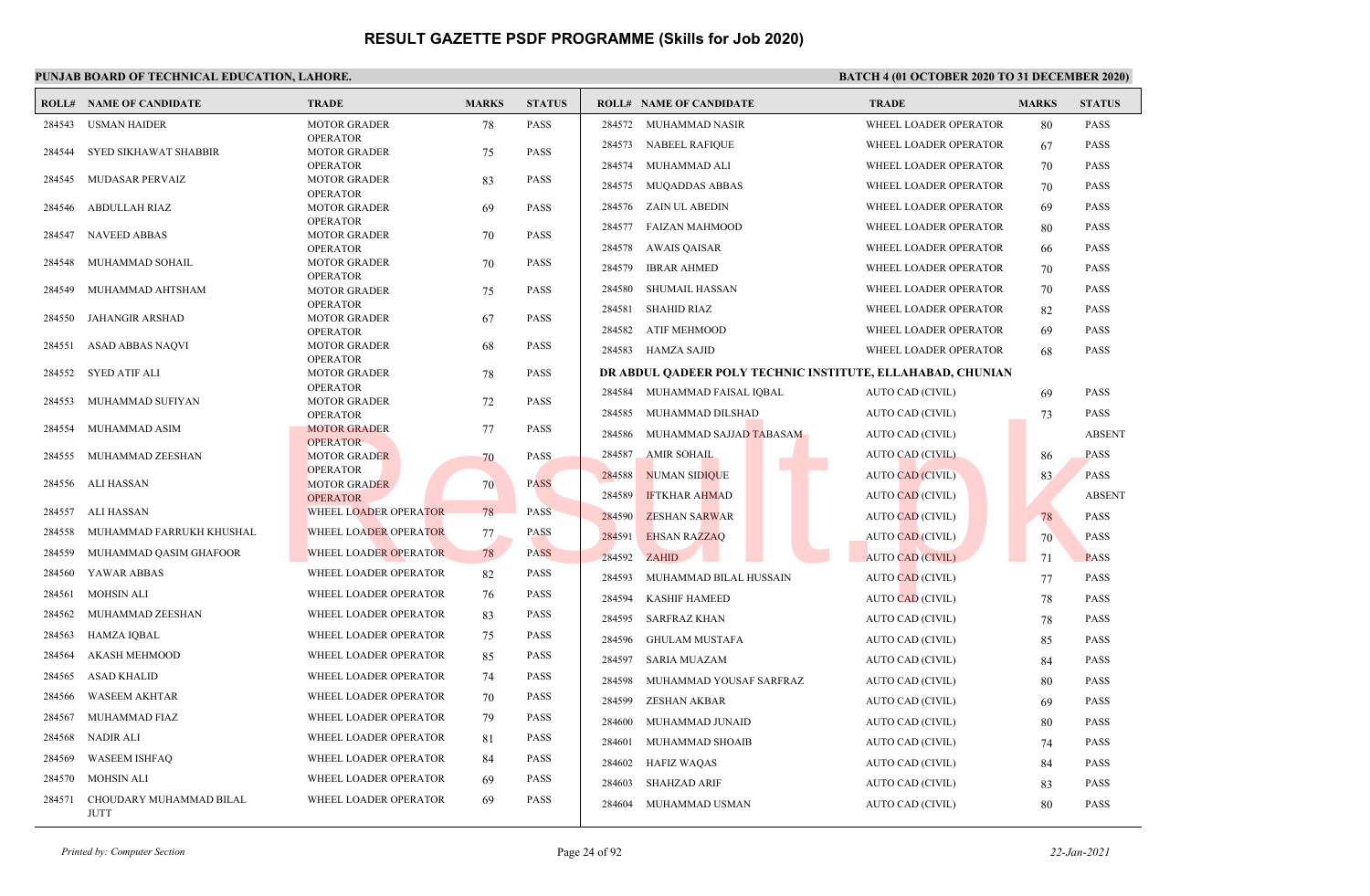|                  | <b>ROLL# NAME OF CANDIDATE</b>                             | <b>TRADE</b>                                | <b>MARKS</b> | <b>STATUS</b>              |        | <b>ROLL# NAME OF CANDIDATE</b> | <b>TRADE</b>             | <b>MARKS</b> | <b>STATUS</b> |
|------------------|------------------------------------------------------------|---------------------------------------------|--------------|----------------------------|--------|--------------------------------|--------------------------|--------------|---------------|
| 284605           | MUHAMMAD UMAIR AFZAL                                       | AUTO CAD (CIVIL)                            | 83           | <b>PASS</b>                | 284637 | MUHAMMAD USMAN                 | <b>CIVIL SURVEYOR</b>    |              | <b>ABSENT</b> |
| 284606           | OZAIN ALI ZAFAR                                            | AUTO CAD (CIVIL)                            | 79           | <b>PASS</b>                | 284638 | <b>MOHSAN ASHRAF</b>           | <b>CIVIL SURVEYOR</b>    | 73           | <b>PASS</b>   |
| 284607           | MUHSAN IQBAL                                               | AUTO CAD (CIVIL)                            | 83           | <b>PASS</b>                | 284639 | MUHAMMAD MOHSIN RAZA           | <b>CIVIL SURVEYOR</b>    | 88           | <b>PASS</b>   |
| 284608           | MUHAMMAD BILAL                                             | AUTO CAD (CIVIL)                            | 71           | <b>PASS</b>                | 284640 | MUHAMMAD SAJJAD                | <b>CIVIL SURVEYOR</b>    | 73           | <b>PASS</b>   |
| 284609           | MUHAMMAD HAMMAD BARI                                       | AUTO CAD (CIVIL)                            | 79           | <b>PASS</b>                | 284641 | <b>NAZIK FARID</b>             | <b>CIVIL SURVEYOR</b>    | 88           | <b>PASS</b>   |
| 284610           | <b>ABDUL HAMEED</b>                                        | AUTO CAD (CIVIL)                            | 73           | PASS                       | 284642 | <b>FARAZ AHMAD</b>             | <b>CIVIL SURVEYOR</b>    | 94           | <b>PASS</b>   |
|                  | ALLAMA IQBAL POLYTECHNIC INSTITUTE,, NEAR RAILWAY CROSSING |                                             |              |                            | 284643 | MUHAMMAD AHMAD                 | <b>CIVIL SURVEYOR</b>    | 90           | <b>PASS</b>   |
| 284611           | KHUDIAN KHAS, KASUR<br>MUHAMMAD AWAIS                      | AUTO CAD (CIVIL)                            |              | PASS                       | 284644 | MAHMOOD AHMAD                  | <b>CIVIL SURVEYOR</b>    | 75           | <b>PASS</b>   |
| 284612           | MUHAMMAD AWAIS                                             | AUTO CAD (CIVIL)                            | 80           | <b>PASS</b>                | 284645 | PERVAIZ AHMAD                  | <b>CIVIL SURVEYOR</b>    | 78           | <b>PASS</b>   |
| 284613           | MUHAMMAD RAUF                                              | AUTO CAD (CIVIL)                            | 86           | PASS                       | 284646 | <b>WARIS ALI</b>               | <b>CIVIL SURVEYOR</b>    | 84           | <b>PASS</b>   |
| 284614           | SHAHZAD ALI                                                | AUTO CAD (CIVIL)                            | 75<br>87     | <b>PASS</b>                | 284647 | MUHAMMAD AHMAD HASSAN          | <b>CIVIL SURVEYOR</b>    | 90           | <b>PASS</b>   |
| 284615           | <b>ABDUR REHMAN</b>                                        | AUTO CAD (CIVIL)                            |              | PASS                       | 284648 | MUHAMMAD SHAHID IQBAL          | <b>CIVIL SURVEYOR</b>    | 65           | <b>PASS</b>   |
| 284616           | TANZIL HASSAN                                              |                                             | 73           | <b>PASS</b>                | 284649 | SHARAFAT ALI                   | <b>CIVIL SURVEYOR</b>    | 78           | <b>PASS</b>   |
| 284617           | <b>WAQAS TAHIR</b>                                         | AUTO CAD (CIVIL)<br>AUTO CAD (CIVIL)        | 79           | <b>PASS</b>                | 284650 | MUHAMMAD USMAN                 | <b>CIVIL SURVEYOR</b>    | 86           | <b>PASS</b>   |
|                  |                                                            |                                             | 78           |                            | 284651 | MUHAMMAD HASSAN                | <b>CIVIL SURVEYOR</b>    | 87           | <b>PASS</b>   |
| 284618<br>284619 | <b>IRSHADULLAH</b>                                         | <b>AUTO CAD (CIVIL)</b>                     | 89           | <b>PASS</b><br><b>PASS</b> | 284652 | MUHAMMAD NOMAN WAZIR           | <b>CIVIL SURVEYOR</b>    | 77           | <b>PASS</b>   |
| 284620           | NOMAN GULZAR<br><b>ADNAN SADIQI</b>                        | <b>AUTO CAD (CIVIL)</b><br>AUTO CAD (CIVIL) | 82           | <b>PASS</b>                | 284653 | <b>ABDUAL RAHMAN</b>           | <b>CIVIL SURVEYOR</b>    | 69           | <b>PASS</b>   |
|                  | ALI RAZA                                                   |                                             | 84           |                            | 284654 | <b>ABDUL RASHEED</b>           | <b>CIVIL SURVEYOR</b>    | 86           | <b>PASS</b>   |
| 284621<br>284622 | MUHAMMAD NAVEED                                            | <b>AUTO CAD (CIVIL)</b>                     | 73           | <b>PASS</b><br><b>PASS</b> | 284655 | <b>MUHAMMAD IRFAN</b>          | <b>CIVIL SURVEYOR</b>    | 93           | <b>PASS</b>   |
|                  |                                                            | <b>AUTO CAD (CIVIL)</b>                     | 74           |                            | 284656 | <b>EHTSHAM UL HAQ</b>          | <b>CIVIL SURVEYOR</b>    | 82           | <b>PASS</b>   |
| 284623           | <b>SAJAD SHABIR</b>                                        | <b>AUTO CAD (CIVIL)</b>                     | 74           | <b>PASS</b>                | 284657 | <b>MUHAMMAD NADEEM</b>         | <b>CIVIL SURVEYOR</b>    | 92           | <b>PASS</b>   |
| 284624           | MAJID ALI                                                  | <b>AUTO CAD (CIVIL)</b>                     | 73           | <b>PASS</b>                | 284658 | <b>MUHAMMAD TAHIR</b>          | <b>CIVIL SURVEYOR</b>    | 68           | <b>PASS</b>   |
| 284625           | ZOHAIB                                                     | <b>AUTO CAD (CIVIL)</b>                     | 65           | PASS                       | 284659 | <b>HAMZA GULZAR</b>            | <b>CIVIL SURVEYOR</b>    | 94           | <b>PASS</b>   |
| 284626           | MUHAMMAD ASIF RASOOL                                       | AUTO CAD (CIVIL)                            | 90           | <b>PASS</b>                | 284660 | ALI HAMZA                      | <b>CIVIL SURVEYOR</b>    | 88           | <b>PASS</b>   |
| 284627           | AHMAD ALI                                                  | AUTO CAD (CIVIL)                            | 79           | PASS                       | 284661 | <b>WAQAR ASLAM</b>             | <b>QUANTITY SURVEYOR</b> | 74           | <b>PASS</b>   |
| 284628           | <b>SAOOD MASIH</b>                                         | AUTO CAD (CIVIL)                            | 90           | <b>PASS</b>                | 284662 | <b>AFZAAL HUSSAIN</b>          | <b>QUANTITY SURVEYOR</b> | 70           | <b>PASS</b>   |
| 284629           | MUHAMMAD DANIYAL TAJAMAL                                   | AUTO CAD (CIVIL)                            | 76           | <b>PASS</b>                | 284663 | <b>FAISAL NADEEM</b>           | <b>QUANTITY SURVEYOR</b> | 67           | <b>PASS</b>   |
| 284630           | MEHAR UMER SAJJAD                                          | AUTO CAD (CIVIL)                            | 90           | PASS                       | 284664 | MUHAMMAD ABU BAKAR             | <b>QUANTITY SURVEYOR</b> | 73           | <b>PASS</b>   |
| 284631           | ALI RAZA                                                   | AUTO CAD (CIVIL)                            | 76           | <b>PASS</b>                | 284665 | MUHAMMAD SHAHZAIB AKRAM        | <b>QUANTITY SURVEYOR</b> | 67           | <b>PASS</b>   |
| 284632           | MUHAMMAD SAJID ASHIQ                                       | AUTO CAD (CIVIL)                            | 70           | PASS                       | 284666 | KHURRAM SHAHZAD                | <b>QUANTITY SURVEYOR</b> | 70           | <b>PASS</b>   |
| 284633           | <b>TAHIR IQBAL</b>                                         | AUTO CAD (CIVIL)                            | 77           | <b>PASS</b>                | 284667 | MUHAMMAD ANAS BILAL            | <b>QUANTITY SURVEYOR</b> | 68           | <b>PASS</b>   |
| 284634           | AMIR YASIN                                                 | AUTO CAD (CIVIL)                            | 79           | <b>PASS</b>                | 284668 | MUHAMMAD SARWAR                | <b>QUANTITY SURVEYOR</b> | 69           | <b>PASS</b>   |
| 284635           | <b>AMIR ALI</b>                                            | AUTO CAD (CIVIL)                            | 87           | PASS                       | 284669 | YASIR MAHMOOD                  | <b>QUANTITY SURVEYOR</b> | 67           | <b>PASS</b>   |
| 284636           | ABU SYFYAN                                                 | <b>CIVIL SURVEYOR</b>                       | 74           | <b>PASS</b>                | 284670 | MUHAMMAD FAISAL                | <b>QUANTITY SURVEYOR</b> | 66           | <b>PASS</b>   |
|                  |                                                            |                                             |              |                            |        |                                |                          |              |               |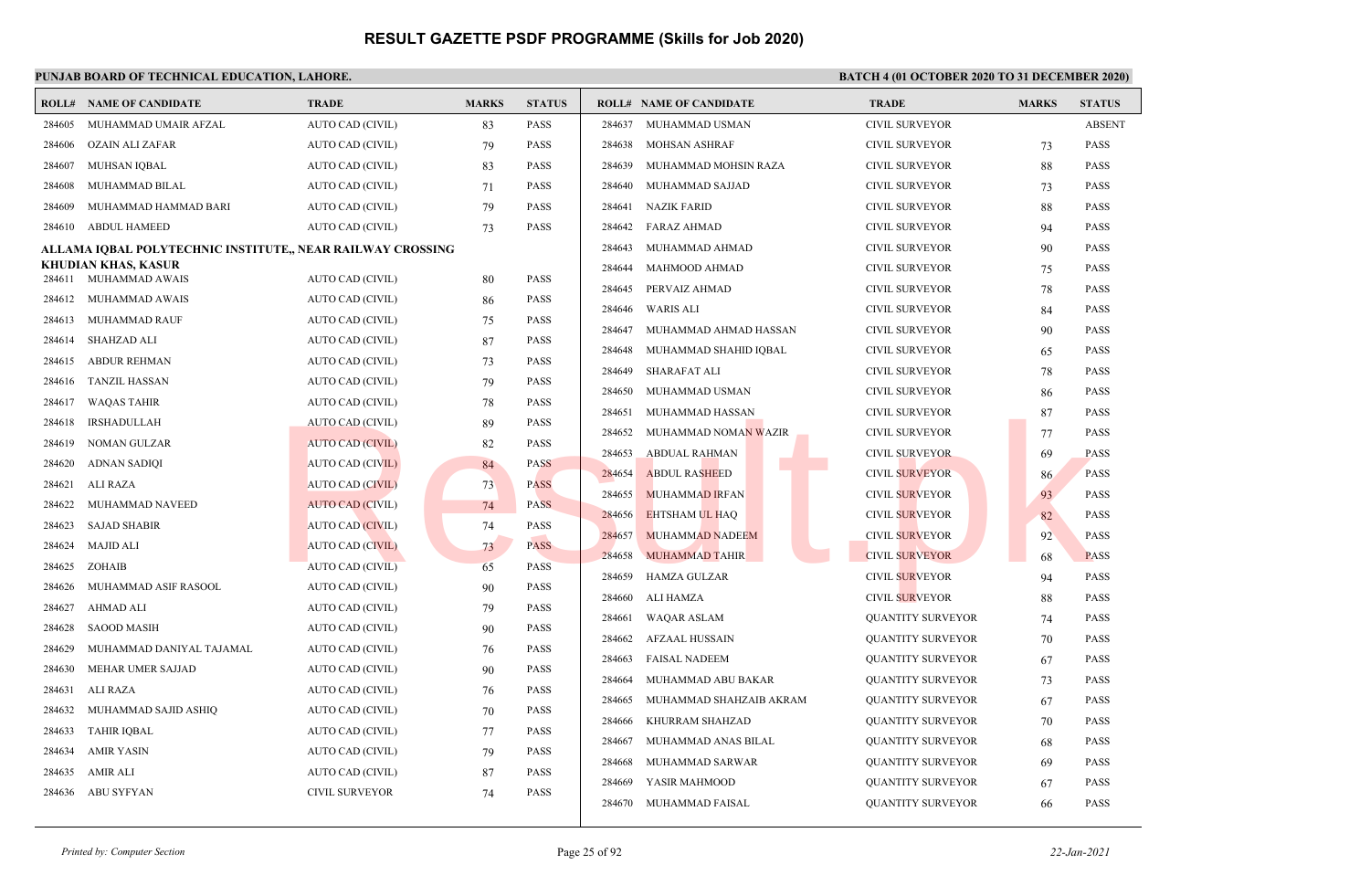|        | <b>ROLL# NAME OF CANDIDATE</b>                                   | <b>TRADE</b>                 | <b>MARKS</b> | <b>STATUS</b> |        | <b>ROLL# NAME OF CANDIDATE</b> | <b>TRADE</b>                 | <b>MARKS</b> | <b>STATUS</b> |
|--------|------------------------------------------------------------------|------------------------------|--------------|---------------|--------|--------------------------------|------------------------------|--------------|---------------|
| 284671 | ALI AHMAD                                                        | <b>QUANTITY SURVEYOR</b>     | 69           | <b>PASS</b>   | 284703 | <b>ANSAR ABBAS</b>             | <b>CIVIL SURVEYOR</b>        | 82           | <b>PASS</b>   |
| 284672 | USMAN GHANI                                                      | <b>QUANTITY SURVEYOR</b>     | 67           | <b>PASS</b>   | 284704 | <b>GHULAM FAREED</b>           | <b>CIVIL SURVEYOR</b>        | 95           | <b>PASS</b>   |
| 284673 | WAQAR ALI                                                        | <b>QUANTITY SURVEYOR</b>     | 70           | <b>PASS</b>   | 284705 | MUHAMMAD HAMZA SIDDIQUE        | <b>CIVIL SURVEYOR</b>        | 94           | <b>PASS</b>   |
| 284674 | <b>RAJA HUMAIR</b>                                               | <b>QUANTITY SURVEYOR</b>     | 66           | <b>PASS</b>   | 284706 | HAMZA LATIF                    | <b>CIVIL SURVEYOR</b>        | 84           | <b>PASS</b>   |
| 284675 | SHAKEEL AHMAD                                                    | <b>QUANTITY SURVEYOR</b>     | 65           | <b>PASS</b>   | 284707 | MUHAMMAD RAMZAN                | <b>CIVIL SURVEYOR</b>        | 81           | <b>PASS</b>   |
| 284676 | JEHANZAIB                                                        | <b>QUANTITY SURVEYOR</b>     | 65           | <b>PASS</b>   | 284708 | <b>KAREEM BUX</b>              | MATERIAL TECHNICIAN          | 81           | <b>PASS</b>   |
| 284677 | LUQMAN RASHEED                                                   | <b>QUANTITY SURVEYOR</b>     | 66           | <b>PASS</b>   | 284709 | <b>SULTAN AZAM</b>             | 2016<br>MATERIAL TECHNICIAN  | 79           | <b>PASS</b>   |
| 284678 | ZEESHAN ISHFAQ                                                   | <b>QUANTITY SURVEYOR</b>     | 71           | <b>PASS</b>   |        |                                | 2016                         |              |               |
| 284679 | <b>UMAIR AHMAD</b>                                               | <b>QUANTITY SURVEYOR</b>     | 69           | <b>PASS</b>   |        | 284710 NADIR SULTAN            | MATERIAL TECHNICIAN<br>2016  | 88           | <b>PASS</b>   |
| 284680 | <b>MUBEEN</b>                                                    | <b>OUANTITY SURVEYOR</b>     | 67           | <b>PASS</b>   | 284711 | <b>SHAMIM HAIDER</b>           | MATERIAL TECHNICIAN          | 91           | <b>PASS</b>   |
| 284681 | MUHAMMAD WAQAS                                                   | <b>QUANTITY SURVEYOR</b>     | 69           | <b>PASS</b>   |        | 284712 ASHIO RASOOL            | 2016<br>MATERIAL TECHNICIAN  | 78           | <b>PASS</b>   |
| 284682 | <b>AHMAD</b>                                                     | <b>QUANTITY SURVEYOR</b>     | 71           | <b>PASS</b>   |        |                                | 2016                         |              |               |
| 284683 | <b>BURHAN ULDIN</b>                                              | <b>QUANTITY SURVEYOR</b>     | 67           | <b>PASS</b>   |        | 284713 ZAID ABBAS              | MATERIAL TECHNICIAN<br>2016  | 73           | <b>PASS</b>   |
| 284684 | <b>ABDUL HAFEEZ</b>                                              | <b>QUANTITY SURVEYOR</b>     | 72           | <b>PASS</b>   |        | 284714 MUHAMMAD AQEEL          | MATERIAL TECHNICIAN          | 77           | <b>PASS</b>   |
| 284685 | MUHAMMAD BABAR HUSSAIN                                           | <b>QUANTITY SURVEYOR</b>     | 72           | <b>PASS</b>   | 284715 | MUHAMMAD SHABAN AMIN           | 2016<br>MATERIAL TECHNICIAN  | 83           | <b>PASS</b>   |
|        | JAPAN POLY TECHNIC INSTITUTE, DHING SHAH ADDA,, KASUR            |                              |              |               |        |                                | 2016                         |              |               |
| 284686 | RASHID ALI                                                       | <b>SAFETY INSPECTOR 2016</b> | 88           | <b>PASS</b>   |        | 284716 ALI HUSSAIN             | MATERIAL TECHNICIAN<br>2016  | 88           | <b>PASS</b>   |
| 284687 | MUDASSAR GHAFFAR                                                 | <b>SAFETY INSPECTOR 2016</b> | 72           | <b>PASS</b>   | 284717 | <b>MUHAMMAD UMER ADEEL</b>     | <b>SAFETY INSPECTOR 2016</b> | 90           | <b>PASS</b>   |
| 284688 | <b>SAEED AHMED</b>                                               | <b>SAFETY INSPECTOR 2016</b> | 91           | <b>PASS</b>   | 284718 | <b>RAB NAWAZ</b>               | <b>SAFETY INSPECTOR 2016</b> | 85           | <b>PASS</b>   |
| 284689 | ABDUL WAHEED HASHAM                                              | <b>SAFETY INSPECTOR 2016</b> | 88           | <b>PASS</b>   | 284719 | <b>MUHAMMAD NOAMAN</b>         | <b>SAFETY INSPECTOR 2016</b> | 89           | <b>PASS</b>   |
| 284690 | MUHAMMAD AFZAL                                                   | <b>SAFETY INSPECTOR 2016</b> | 91           | <b>PASS</b>   | 284720 | MUHAMMAD USMAN AKRAM           | <b>SAFETY INSPECTOR 2016</b> | 93           | <b>PASS</b>   |
| 284691 | ABDULLAH                                                         | <b>SAFETY INSPECTOR 2016</b> | 93           | <b>PASS</b>   | 284721 | <b>MUHAMMAD SOHAIL</b>         | <b>SAFETY INSPECTOR 2016</b> | 90           | <b>PASS</b>   |
| 284692 | MUHAMMAD KASHIF ALI                                              | SAFETY INSPECTOR 2016        | 91           | <b>PASS</b>   | 284722 | LUQMAN                         | SAFETY INSPECTOR 2016        | 88           | <b>PASS</b>   |
| 284693 | <b>RASHEED AHMAD</b>                                             | SAFETY INSPECTOR 2016        | 93           | <b>PASS</b>   | 284723 | <b>MUJAHID HASSAN</b>          | <b>SAFETY INSPECTOR 2016</b> | 91           | <b>PASS</b>   |
| 284694 | MUHAMMAD UMAIR YOUSAF                                            | SAFETY INSPECTOR 2016        | 94           | <b>PASS</b>   | 284724 | MUHAMMAD KAMRAN                | <b>SAFETY INSPECTOR 2016</b> | 91           | <b>PASS</b>   |
| 284695 | <b>ARSLAN MAOSOOD</b>                                            | <b>SAFETY INSPECTOR 2016</b> | 94           | <b>PASS</b>   | 284725 | <b>MUBEEN AHMAD</b>            | SAFETY INSPECTOR 2016        | 91           | <b>PASS</b>   |
| 284696 | MUHAMMAD TALHA AKBAR                                             | <b>SAFETY INSPECTOR 2016</b> | 85           | <b>PASS</b>   | 284726 | <b>SAQIB SIDDIQUE</b>          | SAFETY INSPECTOR 2016        | 83           | <b>PASS</b>   |
|        | PUNJAB COLLEGE OF TECHNOLOGY,, GULSHAN MEHAR ALI, NEAR LARI ADDA |                              |              |               | 284727 | AMIR NAWAZ                     | SAFETY INSPECTOR 2016        | 91           | <b>PASS</b>   |
| 284697 | <b>ABDUL HAKEEM, KHANEWAL</b><br>MUHAMMAD WAQAR                  | <b>CIVIL SURVEYOR</b>        | 91           | <b>PASS</b>   | 284728 | <b>UMAIR SLEEM</b>             | SAFETY INSPECTOR 2016        | 93           | <b>PASS</b>   |
| 284698 | <b>AMIR SOHAIL</b>                                               | <b>CIVIL SURVEYOR</b>        | 91           | <b>PASS</b>   | 284729 | MUHAMMAD NUMAN                 | SAFETY INSPECTOR 2016        | 93           | <b>PASS</b>   |
| 284700 | MUHAMMAD SHABAZ                                                  | <b>CIVIL SURVEYOR</b>        | 96           | <b>PASS</b>   | 284730 | MUHAMMAD ATIF                  | SAFETY INSPECTOR 2016        | 89           | <b>PASS</b>   |
| 284701 | MUDASSAR HUSSAIN                                                 | <b>CIVIL SURVEYOR</b>        | 79           | <b>PASS</b>   | 284731 | MUHAMMAD AFZAAL AHMAD          | SAFETY INSPECTOR 2016        | 87           | <b>PASS</b>   |
| 284702 | MUHAMMAD ADNAN                                                   | <b>CIVIL SURVEYOR</b>        | 83           | <b>PASS</b>   | 284732 | MUHAMMAD MASHOOR               | <b>SAFETY INSPECTOR 2016</b> | 90           | <b>PASS</b>   |
|        |                                                                  |                              |              |               |        | 284733 MUDASSIR IQBAL          | <b>SAFETY INSPECTOR 2016</b> | 90           | <b>PASS</b>   |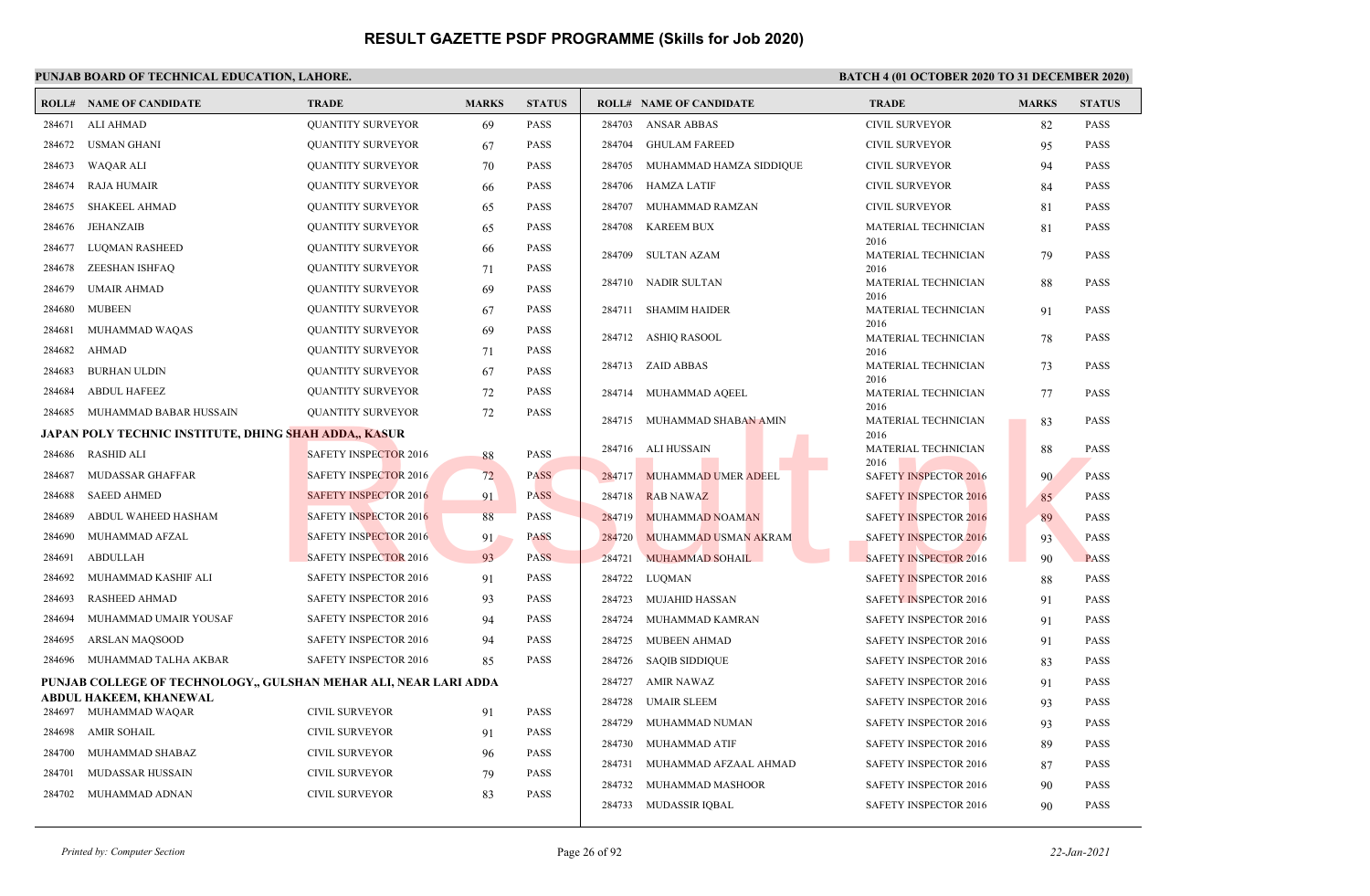|        | PUNJAB BOARD OF TECHNICAL EDUCATION, LAHORE.                    |                              |              |               | <b>BATCH 4 (01 OCTOBER 2020 TO 31 DECEMBER 2020)</b>                     |                             |              |               |
|--------|-----------------------------------------------------------------|------------------------------|--------------|---------------|--------------------------------------------------------------------------|-----------------------------|--------------|---------------|
|        | <b>ROLL# NAME OF CANDIDATE</b>                                  | <b>TRADE</b>                 | <b>MARKS</b> | <b>STATUS</b> | <b>ROLL# NAME OF CANDIDATE</b>                                           | <b>TRADE</b>                | <b>MARKS</b> | <b>STATUS</b> |
| 284734 | <b>BASHIR AHMAD</b>                                             | SAFETY INSPECTOR 2016        | 93           | PASS          | <b>BISMA KHALID</b><br>284766                                            | DOMESTIC TAILORING          | 96           | PASS          |
| 284735 | MUHAMMAD ZEESHAN                                                | <b>SAFETY INSPECTOR 2016</b> | 91           | <b>PASS</b>   | 284767 AYSHA TARIQ                                                       | <b>DOMESTIC TAILORING</b>   | 76           | <b>PASS</b>   |
| 284736 | MUHAMMAD LUQMAN                                                 | <b>SAFETY INSPECTOR 2016</b> | 90           | <b>PASS</b>   | AYSHA BIBI<br>284768                                                     | <b>DOMESTIC TAILORING</b>   | 91           | <b>PASS</b>   |
| 284737 | MUHAMMAD HAROON                                                 | SAFETY INSPECTOR 2016        | 89           | PASS          | 284769<br><b>SABA KHALID</b>                                             | <b>DOMESTIC TAILORING</b>   | 95           | <b>PASS</b>   |
| 284738 | ABUZAR GHAFARI                                                  | <b>SAFETY INSPECTOR 2016</b> | 91           | <b>PASS</b>   | 284770<br>HAFIZA ANAM NAAZ                                               | <b>DOMESTIC TAILORING</b>   | 93           | <b>PASS</b>   |
| 284739 | <b>SAQLAIN ARIF</b>                                             | SAFETY INSPECTOR 2016        | 88           | <b>PASS</b>   | 284771<br>RIDA                                                           | DOMESTIC TAILORING          | 76           | <b>PASS</b>   |
| 284740 | MUJEEB-UR-REHMAN                                                | SAFETY INSPECTOR 2016        | 85           | <b>PASS</b>   | 284772<br>IQRA FATIMA                                                    | DOMESTIC TAILORING          | 86           | <b>PASS</b>   |
| 284741 | MUHAMMAD CHARAGH                                                | SAFETY INSPECTOR 2016        | 94           | <b>PASS</b>   | 284773<br>RIMSHA SAGHIR                                                  | DOMESTIC TAILORING          | 89           | PASS          |
| 284742 | FURQAN MEHMOOD                                                  | SAFETY INSPECTOR 2016        | 91           | PASS          | 284774 SABA ASLAM                                                        | <b>DOMESTIC TAILORING</b>   |              | <b>ABSENT</b> |
| 284743 | MUHAMMAD ZAMAN                                                  | SAFETY INSPECTOR 2016        | 93           | <b>PASS</b>   | PAKISTAN INSTITUTE OF EMERGING SCIENCES (PIES), NEAR AL-MANZOOR          |                             |              |               |
| 284744 | MUHAMMAD TANVEER                                                | <b>SAFETY INSPECTOR 2016</b> | 92           | <b>PASS</b>   | HOSPITAL CENTRE #847378 TULAMBA ROAD, MIAN CHANNU<br>284775 ABRAR UL HAO | AUTO CAD (CIVIL)            | 78           | <b>PASS</b>   |
|        | GLOBAL VOCATIONAL INSTITUTE (FOR WOMEN), OPPOSITE GRID STATION, |                              |              |               | 284776 MUHAMMAD ABRAR                                                    | AUTO CAD (CIVIL)            | 74           | <b>PASS</b>   |
|        | TULAMBA ROAD, MIAN CHANNU<br>284745 MEHWISH KIRAN               | <b>COMPUTER APPLICATION</b>  | 93           | <b>PASS</b>   | KHAWER ALI<br>284777                                                     | AUTO CAD (CIVIL)            | 86           | <b>PASS</b>   |
| 284746 | AYESHA BASHIR                                                   | <b>COMPUTER APPLICATION</b>  | 95           | <b>PASS</b>   | 284778<br>MUHAMMAD HASSAN RAZA                                           | AUTO CAD (CIVIL)            | 80           | <b>PASS</b>   |
| 284747 | TAYYABA RAZZAQ                                                  | <b>COMPUTER APPLICATION</b>  | 91           | PASS          | 284779<br><b>WAQAS AHMAD</b>                                             | AUTO CAD (CIVIL)            | 86           | <b>PASS</b>   |
| 284748 | <b>AMNA NADEEM</b>                                              | <b>COMPUTER APPLICATION</b>  | 97           | <b>PASS</b>   | 284780<br><b>SAQIB NAZIR</b>                                             | AUTO CAD (CIVIL)            | 97           | <b>PASS</b>   |
| 284749 | <b>TAHMINA ASIF</b>                                             | <b>COMPUTER APPLICATION</b>  | 84           | <b>PASS</b>   | 284781<br><b>MUHAMMAD RIZWAN</b>                                         | AUTO CAD (CIVIL)            | 76           | <b>PASS</b>   |
| 284750 | <b>ANDLEEB ANJUM</b>                                            | <b>COMPUTER APPLICATION</b>  | 91           | <b>PASS</b>   | 284782<br>MUHAMMAD JUNAID RAZA                                           | <b>AUTO CAD (CIVIL)</b>     | 67           | <b>PASS</b>   |
| 284751 | <b>FIZA SAGHEER</b>                                             | <b>COMPUTER APPLICATION</b>  | 95           | <b>PASS</b>   | 284783<br>MUHAMMAD WARYAM                                                | <b>AUTO CAD (CIVIL)</b>     | 74           | <b>PASS</b>   |
| 284752 | HAFIZA KHADEJA                                                  | <b>COMPUTER APPLICATION</b>  | 84           | <b>PASS</b>   | 284784<br>MUHAMMAD RAFAQAT ALI                                           | <b>AUTO CAD (CIVIL)</b>     | 86           | <b>PASS</b>   |
| 284753 | <b>SABA ARSHAD</b>                                              | <b>COMPUTER APPLICATION</b>  | 82           | <b>PASS</b>   | 284785<br><b>KAMRAN ASHRAF</b>                                           | <b>AUTO CAD (CIVIL)</b>     | 72           | <b>PASS</b>   |
| 284754 | WAJIHA CHAND                                                    | <b>COMPUTER APPLICATION</b>  | 86           | <b>PASS</b>   | 284786<br><b>ARSLAN KHALID</b>                                           | <b>AUTO CAD (CIVIL)</b>     | 79           | <b>PASS</b>   |
| 284755 | <b>SHABNAM BIBI</b>                                             | <b>COMPUTER APPLICATION</b>  | 86           | <b>PASS</b>   | 284787<br>MUHAMMAD UREED ASHRAF                                          | <b>AUTO CAD (CIVIL)</b>     | 91           | <b>PASS</b>   |
| 284756 | SONIA                                                           | <b>COMPUTER APPLICATION</b>  | 88           | <b>PASS</b>   | 284788<br>ZAHID IJAZ AHMAD KHAN                                          | AUTO CAD (CIVIL)            | 81           | <b>PASS</b>   |
| 284757 | <b>MARIA IQBAL</b>                                              | <b>COMPUTER APPLICATION</b>  | 84           | <b>PASS</b>   | 284789<br><b>SAMI ULLAH</b>                                              | AUTO CAD (CIVIL)            | 90           | <b>PASS</b>   |
| 284758 | HAFIZA NAILA ISLAM                                              | <b>COMPUTER APPLICATION</b>  | 89           | <b>PASS</b>   | 284790<br>TALHA REHMAN                                                   | AUTO CAD (CIVIL)            | 90           | <b>PASS</b>   |
| 284759 | <b>MEHWISH BIBI</b>                                             | COMPUTER APPLICATION         | 93           | <b>PASS</b>   | 284791<br><b>BILAL AHMAD</b>                                             | AUTO CAD (CIVIL)            | 84           | <b>PASS</b>   |
| 284760 | <b>SAHREEN RASHEED</b>                                          | <b>COMPUTER APPLICATION</b>  | 91           | PASS          | 284792<br>MUHAMMAD HASEEB                                                | AUTO CAD (CIVIL)            | 91           | <b>PASS</b>   |
| 284761 | <b>RASHIDA</b>                                                  | <b>DOMESTIC TAILORING</b>    | 85           | <b>PASS</b>   | 284793<br>MUHAMMAD TALHA SHAHID                                          | <b>COMPUTER APPLICATION</b> | 81           | <b>PASS</b>   |
| 284762 | HINA SALEEM                                                     | DOMESTIC TAILORING           | 86           | <b>PASS</b>   | 284794<br>RABIA IHSAN                                                    | <b>COMPUTER APPLICATION</b> | 85           | <b>PASS</b>   |
| 284763 | <b>SUMAIRA BIBI</b>                                             | DOMESTIC TAILORING           | 76           | <b>PASS</b>   | 284795<br>AWAIS LATIF                                                    | <b>COMPUTER APPLICATION</b> | 72           | <b>PASS</b>   |
| 284764 | MEHNAZ AKHTAR                                                   | DOMESTIC TAILORING           | 93           | <b>PASS</b>   | 284796<br>EHSAN-UL-HAQ                                                   | <b>COMPUTER APPLICATION</b> | 72           | <b>PASS</b>   |
|        | 284765 ALINA KHALID                                             | DOMESTIC TAILORING           | 95           | <b>PASS</b>   | 284797 SADAF BIBI                                                        | <b>COMPUTER APPLICATION</b> | 92           | <b>PASS</b>   |
|        |                                                                 |                              |              |               |                                                                          |                             |              |               |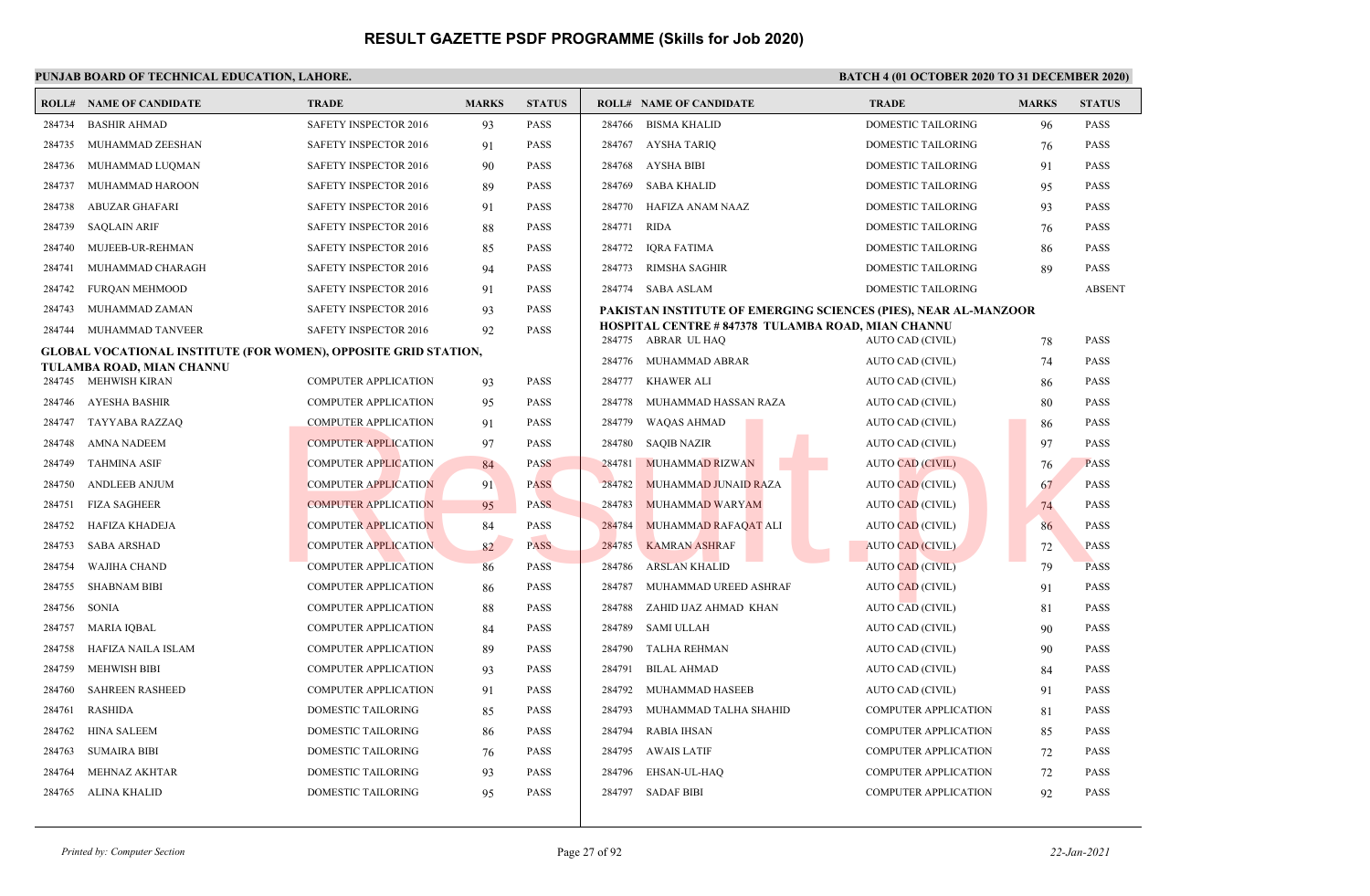|               | <b>ROLL# NAME OF CANDIDATE</b>                               | <b>TRADE</b>                | <b>MARKS</b> | <b>STATUS</b> |        | <b>ROLL# NAME OF CANDIDATE</b> | <b>TRADE</b>                             | <b>MARKS</b> | <b>STATUS</b> |
|---------------|--------------------------------------------------------------|-----------------------------|--------------|---------------|--------|--------------------------------|------------------------------------------|--------------|---------------|
| 284798        | <b>ZARA AZEEM</b>                                            | <b>COMPUTER APPLICATION</b> | 84           | <b>PASS</b>   | 284829 | <b>WAJEEHA IFTIKHAR</b>        | <b>COMPUTER APPLICATION</b>              | 96           | <b>PASS</b>   |
| 284799        | <b>AFSHAN RAZAQ</b>                                          | <b>COMPUTER APPLICATION</b> | 90           | <b>PASS</b>   | 284830 | <b>AMEER HAMZA</b>             | <b>COMPUTER APPLICATION</b>              | 88           | <b>PASS</b>   |
| 284800        | <b>SAEED AHMAD</b>                                           | <b>COMPUTER APPLICATION</b> | 83           | <b>PASS</b>   | 284831 | MUHAMMAD MUZAMAL               | <b>COMPUTER APPLICATION</b>              | 92           | <b>PASS</b>   |
| 284801        | ALI RAZA                                                     | <b>COMPUTER APPLICATION</b> | 72           | <b>PASS</b>   | 284832 | SYED FAREES HUSSAIN BUKHARI    | <b>COMPUTER APPLICATION</b>              | 95           | <b>PASS</b>   |
| 284802        | AFIFA AKRAM                                                  | <b>COMPUTER APPLICATION</b> | 84           | <b>PASS</b>   | 284833 | AZMAT ALI QURESHI              | <b>COMPUTER APPLICATION</b>              | 91           | <b>PASS</b>   |
| 284803        | <b>SADAF IQBAL</b>                                           | <b>COMPUTER APPLICATION</b> | 83           | <b>PASS</b>   | 284834 | MUHAMMAD ASIF                  | <b>COMPUTER APPLICATION</b>              | 94           | <b>PASS</b>   |
| 284804        | MUHAMMAD ABU BAKAR                                           | <b>COMPUTER APPLICATION</b> | 94           | <b>PASS</b>   | 284835 | <b>ASIF ABBAS</b>              | <b>COMPUTER APPLICATION</b>              | 93           | <b>PASS</b>   |
| 284805        | ZIA SHAHID                                                   | <b>COMPUTER APPLICATION</b> | 90           | <b>PASS</b>   | 284836 | MUHAMMAD FAIZAN AKRAM          | <b>COMPUTER APPLICATION</b>              | 90           | <b>PASS</b>   |
| 284806        | MUHAMMAD AWAIS BILAL                                         | <b>COMPUTER APPLICATION</b> | 97           | <b>PASS</b>   | 284837 | <b>UMAIR SHAHID</b>            | <b>COMPUTER APPLICATION</b>              | 94           | <b>PASS</b>   |
| 284807        | <b>HINA YOUNIS</b>                                           | <b>COMPUTER APPLICATION</b> | 95           | <b>PASS</b>   | 284838 | MUHAMMAD ADIL                  | <b>COMPUTER APPLICATION</b>              | 95           | <b>PASS</b>   |
| 284808        | <b>AIEZA SEHAR</b>                                           | <b>COMPUTER APPLICATION</b> | 89           | <b>PASS</b>   | 284839 | <b>TARIQ NASEEM</b>            | <b>COMPUTER APPLICATION</b>              | 90           | <b>PASS</b>   |
| 284809        | <b>BASHIR AHMAD NASIR</b>                                    | <b>COMPUTER APPLICATION</b> | 82           | <b>PASS</b>   | 284840 | <b>SARMAD ALI</b>              | <b>COMPUTER APPLICATION</b>              | 91           | <b>PASS</b>   |
| 284810        | USWA MUNIR                                                   | <b>COMPUTER APPLICATION</b> | 72           | <b>PASS</b>   | 284841 | <b>TOUSEEF NADEEM</b>          | <b>COMPUTER APPLICATION</b>              | 91           | <b>PASS</b>   |
| 284811        | <b>IRAM MAQBOOL</b>                                          | <b>COMPUTER APPLICATION</b> | 82           | <b>PASS</b>   | 284842 | ZUNAINA JAVED                  | <b>COMPUTER APPLICATION</b>              | 90           | <b>PASS</b>   |
| 284812        | MUHAMMAD UMER                                                | <b>COMPUTER APPLICATION</b> | 64           | <b>PASS</b>   | 284843 | MUHAMMAD SOHAIB                | <b>COMPUTER APPLICATION</b>              | 93           | <b>PASS</b>   |
| 284813        | IQRA RAFIQ                                                   | <b>COMPUTER APPLICATION</b> | 94           | <b>PASS</b>   | 284844 | <b>FAHAD DILAWAR</b>           | <b>COMPUTER APPLICATION</b>              | 94           | <b>PASS</b>   |
| 284814        | <b>ARSLAN ISHFAQ</b>                                         | <b>COMPUTER APPLICATION</b> | 85           | <b>PASS</b>   | 284845 | <b>SANIA QURBAN</b>            | <b>COMPUTER APPLICATION</b>              | 93           | <b>PASS</b>   |
| 284815        | ALI HAIDER                                                   | <b>COMPUTER APPLICATION</b> | 94           | <b>PASS</b>   | 284846 | <b>SHAHEEN AKHTAR</b>          | <b>COMPUTER APPLICATION</b>              | 92           | <b>PASS</b>   |
|               | 284816 MUHAMMAD ZAHID KHAM                                   | <b>COMPUTER APPLICATION</b> | 71           | <b>PASS</b>   | 284847 | <b>SHAHER BANO NAEEM</b>       | <b>COMPUTER APPLICATION</b>              | 90           | <b>PASS</b>   |
|               | ALI TECHNICAL INSTITUTE, MANAWAN, P.O BATA PUR, LAHORE       |                             |              |               | 284848 | <b>HAMZA ASLAM</b>             | <b>COMPUTER APPLICATION</b>              | 80           | <b>PASS</b>   |
|               | 284817 FATIMA RAZZAQ                                         | <b>DOMESTIC TAILORING</b>   | 95           | <b>PASS</b>   | 284849 | <b>ASMA RIAZ</b>               | <b>COMPUTER APPLICATION</b>              | 86           | <b>PASS</b>   |
| 284818        | KANWAL HABIB                                                 | <b>DOMESTIC TAILORING</b>   | 95           | <b>PASS</b>   | 284850 | <b>AMARA RASHID</b>            | <b>COMPUTER APPLICATION</b>              | 96           | <b>PASS</b>   |
| 284819        | HAMRA IQBAL                                                  | DOMESTIC TAILORING          | 95           | <b>PASS</b>   | 284851 | <b>FATIMA NOOR</b>             | <b>COMPUTER APPLICATION</b>              | 90           | <b>PASS</b>   |
| 284820        | <b>NASIRA IRFAN</b>                                          | DOMESTIC TAILORING          | 95           | <b>PASS</b>   | 284852 | <b>ESAR ANWAR</b>              | <b>COMPUTER APPLICATION</b>              | 86           | <b>PASS</b>   |
| 284821        | <b>NOOR FATIMA</b>                                           | DOMESTIC TAILORING          | 94           | <b>PASS</b>   | 284853 | <b>SAMAVIA</b>                 | <b>COMPUTER APPLICATION</b>              | 90           | <b>PASS</b>   |
| 284822        | RABIA SARFRAZ                                                | DOMESTIC TAILORING          | 95           | PASS          | 284854 | MUHAMMAD ALI SHAH              | COMPUTERIZED                             | 67           | <b>PASS</b>   |
| 284823        | <b>RIDA</b>                                                  | DOMESTIC TAILORING          | 95           | <b>PASS</b>   | 284855 | MUHAMMAD HAROON ASHRAF         | <b>ACCOUNTING</b><br>COMPUTERIZED        | 74           | <b>PASS</b>   |
| 284824        | SAMIA                                                        | DOMESTIC TAILORING          | 95           | <b>PASS</b>   |        |                                | <b>ACCOUNTING</b>                        |              |               |
| 284825        | <b>RUKHSANA BIBI</b>                                         | DOMESTIC TAILORING          | 95           | PASS          | 284856 | <b>SOBIA AFZAAL</b>            | COMPUTERIZED<br><b>ACCOUNTING</b>        | 79           | <b>PASS</b>   |
| 284826        | SHUMAILA                                                     | DOMESTIC TAILORING          | 93           | <b>PASS</b>   | 284857 | <b>SHEHROZ</b>                 | COMPUTERIZED                             | 72           | <b>PASS</b>   |
| 284827 SAIRA  |                                                              | <b>DOMESTIC TAILORING</b>   | 95           | PASS          | 284858 | MUHAMMAD BILAL                 | <b>ACCOUNTING</b><br>COMPUTERIZED        | 76           | <b>PASS</b>   |
|               | ANJUMAN MADRASAT-UL-BANAT, 13-B LAKE ROAD, NEAR JAIN MANDIR, |                             |              |               |        |                                | <b>ACCOUNTING</b>                        |              |               |
| <b>LAHORE</b> |                                                              |                             |              |               | 284859 | <b>ADEEL KHALID</b>            | <b>COMPUTERIZED</b><br><b>ACCOUNTING</b> |              | <b>ABSENT</b> |
| 284828        | SHAHBAZ HAMEED                                               | <b>COMPUTER APPLICATION</b> | 91           | <b>PASS</b>   | 284860 | ZAINAB KHAN                    | COMPUTERIZED<br><b>ACCOUNTING</b>        | 84           | <b>PASS</b>   |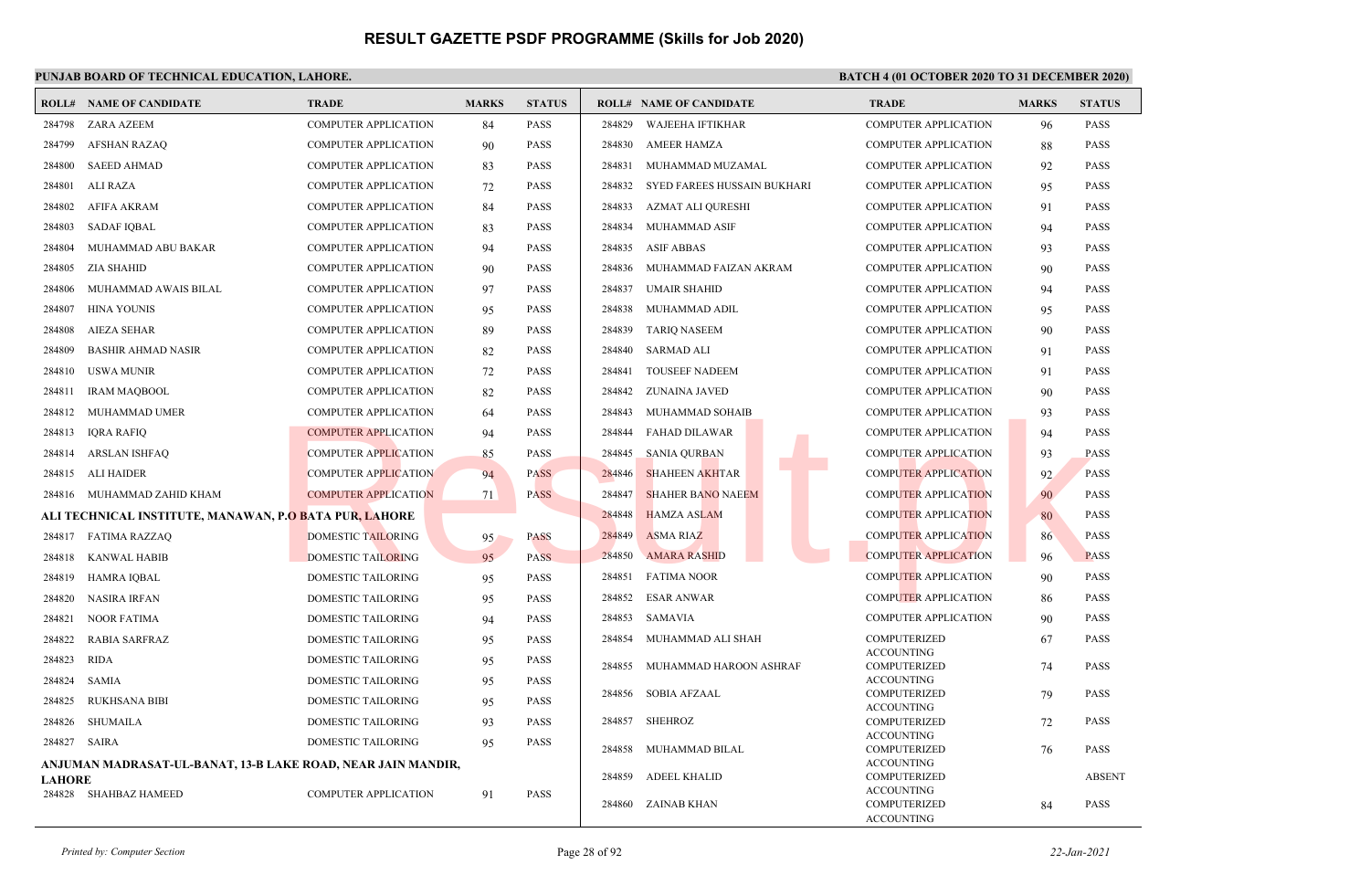|        | <b>ROLL# NAME OF CANDIDATE</b>                                                      | <b>TRADE</b>                             | <b>MARKS</b> | <b>STATUS</b> |              | <b>ROLL# NAME OF CANDIDATE</b>                                        | <b>TRADE</b>                | <b>MARKS</b> | <b>STATUS</b> |
|--------|-------------------------------------------------------------------------------------|------------------------------------------|--------------|---------------|--------------|-----------------------------------------------------------------------|-----------------------------|--------------|---------------|
| 284861 | SYED MUHAMMAD BILAL HASSAN                                                          | <b>COMPUTERIZED</b>                      | 80           | <b>PASS</b>   | 284888       | SAMAN                                                                 | <b>COMPUTER APPLICATION</b> | 95           | <b>PASS</b>   |
|        |                                                                                     | <b>ACCOUNTING</b>                        |              |               | 284889       | MUHAMMAD SAJID                                                        | <b>COMPUTER APPLICATION</b> | 95           | <b>PASS</b>   |
| 284862 | HASSAN AHMAD                                                                        | <b>COMPUTERIZED</b><br><b>ACCOUNTING</b> | 85           | <b>PASS</b>   | 284890       | <b>SHAZIA NAZAR</b>                                                   | <b>COMPUTER APPLICATION</b> | 94           | <b>PASS</b>   |
| 284863 | <b>ABDUL MOIZ</b>                                                                   | <b>COMPUTERIZED</b>                      | 83           | <b>PASS</b>   |              |                                                                       |                             |              |               |
|        |                                                                                     | <b>ACCOUNTING</b>                        |              |               | 284891       | <b>HAMZA AKRAM</b>                                                    | <b>COMPUTER APPLICATION</b> | 92           | <b>PASS</b>   |
| 284864 | <b>TANZILA GULZAR</b>                                                               | <b>COMPUTERIZED</b>                      | 82           | <b>PASS</b>   | 284892       | SYED HUSSAIN AKBAR KAZMI                                              | <b>COMPUTER APPLICATION</b> | 92           | <b>PASS</b>   |
| 284865 | HINA KASHIF                                                                         | <b>ACCOUNTING</b><br><b>COMPUTERIZED</b> | 81           | <b>PASS</b>   | 284893       | SYEDA KOMAL ADNAN                                                     | <b>COMPUTER APPLICATION</b> | 94           | <b>PASS</b>   |
|        |                                                                                     | <b>ACCOUNTING</b>                        |              |               | 284894       | <b>TAIFOOR AHMAD</b>                                                  | <b>COMPUTER APPLICATION</b> | 94           | <b>PASS</b>   |
| 284866 | <b>ISHMA ILLYAS</b>                                                                 | <b>COMPUTERIZED</b>                      | 82           | <b>PASS</b>   | 284895       | <b>SAHER IRFAN</b>                                                    | <b>COMPUTER APPLICATION</b> | 93           | <b>PASS</b>   |
|        |                                                                                     | <b>ACCOUNTING</b>                        |              |               | 284896       | HAFIZ TALHA MUSHTAQ                                                   | <b>COMPUTER APPLICATION</b> | 94           | <b>PASS</b>   |
| 284867 | <b>KASHAF AROOJ</b>                                                                 | <b>COMPUTERIZED</b><br><b>ACCOUNTING</b> | 76           | <b>PASS</b>   |              |                                                                       |                             |              |               |
| 284868 | NAYAB FATIMA                                                                        | <b>COMPUTERIZED</b>                      | 85           | <b>PASS</b>   | 284897       | <b>BUSHRA FAISAL</b>                                                  | <b>COMPUTER APPLICATION</b> | 94           | <b>PASS</b>   |
|        |                                                                                     | <b>ACCOUNTING</b>                        |              |               |              | 284898 SALMAN BHATTI                                                  | <b>COMPUTER APPLICATION</b> | 95           | <b>PASS</b>   |
| 284869 | ZEESHAN IQBAL                                                                       | <b>COMPUTERIZED</b>                      | 82           | <b>PASS</b>   |              | <b>COLLEGE OF TOURISM &amp; HOTEL MANAGEMENT (COTHM),, S C AYESHA</b> |                             |              |               |
|        | 284870 ASIYA AFZAL                                                                  | <b>ACCOUNTING</b><br><b>COMPUTERIZED</b> | 84           | <b>PASS</b>   |              | SIDDIQUA ROAD, BEHIND EFU HOUSE, JAIL ROAD,, LAHORE                   |                             |              |               |
|        |                                                                                     | <b>ACCOUNTING</b>                        |              |               |              | 284899 ABDULLAH REHMAN                                                | <b>CHEF</b>                 | 93           | <b>PASS</b>   |
| 284871 | <b>ROSTAM ALI</b>                                                                   | <b>COMPUTERIZED</b>                      | 77           | <b>PASS</b>   | 284900 SADIA |                                                                       | <b>CHEF</b>                 | 93           | <b>PASS</b>   |
|        |                                                                                     | <b>ACCOUNTING</b>                        |              |               | 284901       | <b>SULTAN ALI</b>                                                     | <b>CHEF</b>                 | 93           | <b>PASS</b>   |
| 284872 | HAFSA ZAHEER                                                                        | <b>COMPUTERIZED</b><br><b>ACCOUNTING</b> | 89           | <b>PASS</b>   | 284902       | <b>ATTIA</b>                                                          | <b>CHEF</b>                 |              | <b>PASS</b>   |
| 284873 | <b>FATIMA AZIZ</b>                                                                  | <b>COMPUTERIZED</b>                      | 81           | PASS          |              |                                                                       |                             | 93           |               |
|        |                                                                                     | <b>ACCOUNTING</b>                        |              |               | 284903       | <b>ADEEL ASLAM</b>                                                    | <b>CHEF</b>                 | 93           | <b>PASS</b>   |
| 284874 | MUHAMMAD ZUBAIR                                                                     | <b>COMPUTERIZED</b>                      | 73           | <b>PASS</b>   | 284904       | <b>SALMAN HAIDER</b>                                                  | <b>CHEF</b>                 | 93           | <b>PASS</b>   |
|        | 284875 AQSA FAZAL                                                                   | <b>ACCOUNTING</b><br><b>COMPUTERIZED</b> | 81           | <b>PASS</b>   | 284905       | <b>HAFIZA UME HABIBA</b>                                              | <b>CHEF</b>                 | 93           | <b>PASS</b>   |
|        |                                                                                     | <b>ACCOUNTING</b>                        |              |               | 284906       | <b>EMAN</b>                                                           | <b>CHEF</b>                 | 93           | <b>PASS</b>   |
|        | 284876 ZAID WAHID                                                                   | <b>COMPUTERIZED</b>                      | 71           | <b>PASS</b>   | 284907       | SHUMAILA SHEHZADI                                                     | <b>CHEF</b>                 | 93           | <b>PASS</b>   |
|        |                                                                                     | <b>ACCOUNTING</b>                        |              |               |              |                                                                       |                             |              |               |
|        | <b>BRAINS COLLEGE OF INFORMATION TECHNOLOGY &amp; HARDWARE</b>                      |                                          |              |               | 284908       | MUHAMMAD SUFYAN                                                       | <b>CHEF</b>                 | 93           | <b>PASS</b>   |
|        | <b>ENGINEERING, 26 QUEENS ROAD NEAR WAQAT TV., LAHORE</b><br>284877 MUHAMMAAD RAFAY | COMPUTER APPLICATION                     | 93           | <b>PASS</b>   | 284909       | MUHAMMAD SULMAN RAFIQUE                                               | <b>CHEF</b>                 | 64           | <b>PASS</b>   |
|        |                                                                                     |                                          |              |               | 284910       | <b>HAFIZ BILAL MANSOOR</b>                                            | <b>CHEF</b>                 | 93           | <b>PASS</b>   |
| 284878 | <b>SOFIA BHATTI</b>                                                                 | COMPUTER APPLICATION                     | 92           | <b>PASS</b>   | 284911       | <b>AMNA SEHAR</b>                                                     | <b>CHEF</b>                 | 93           | <b>PASS</b>   |
| 284879 | MUHAMMAD BURHAN                                                                     | <b>COMPUTER APPLICATION</b>              | 95           | <b>PASS</b>   | 284912       | <b>SAQIB MUNIR</b>                                                    | <b>CHEF</b>                 | 93           | <b>PASS</b>   |
| 284880 | ARSLAN                                                                              | <b>COMPUTER APPLICATION</b>              | 93           | <b>PASS</b>   |              |                                                                       |                             |              |               |
| 284881 | <b>RABIA IFTIKHAR</b>                                                               | <b>COMPUTER APPLICATION</b>              | 93           | <b>PASS</b>   | 284913       | MUHAMMAD UZAIR                                                        | <b>CHEF</b>                 | 93           | <b>PASS</b>   |
| 284882 | FARHAN                                                                              | <b>COMPUTER APPLICATION</b>              | 94           | <b>PASS</b>   | 284914       | ASJAD ARBAZ KHAN                                                      | <b>CHEF</b>                 | 93           | <b>PASS</b>   |
|        |                                                                                     |                                          |              |               | 284915       | MUHAMMAD ABDULLAH KHAN                                                | <b>CHEF</b>                 | 93           | <b>PASS</b>   |
| 284883 | USMAN AHMAD                                                                         | <b>COMPUTER APPLICATION</b>              | 93           | <b>PASS</b>   |              | 284916 HUDA MURTAZA                                                   | <b>CHEF</b>                 | 93           | <b>PASS</b>   |
| 284884 | <b>PAKEEZA RUBAB</b>                                                                | <b>COMPUTER APPLICATION</b>              | 94           | <b>PASS</b>   |              | 284917 HAMMAD TALIB                                                   | <b>CHEF</b>                 | 93           | <b>PASS</b>   |
| 284885 | MUHAMMAD USMAN HAMZA                                                                | <b>COMPUTER APPLICATION</b>              | 95           | <b>PASS</b>   |              |                                                                       |                             |              |               |
| 284886 | <b>HUMA BASHIR</b>                                                                  | <b>COMPUTER APPLICATION</b>              | 95           | <b>PASS</b>   | 284918       | SYEDA KAINAT HAIDER                                                   | <b>CHEF</b>                 | 64           | <b>PASS</b>   |
| 284887 | MUHAMMAD SHAHRYAR                                                                   | <b>COMPUTER APPLICATION</b>              | 92           | <b>PASS</b>   | 284919       | <b>ABDUL REHMAN</b>                                                   | <b>CHEF</b>                 | 93           | <b>PASS</b>   |
|        |                                                                                     |                                          |              |               |              |                                                                       |                             |              |               |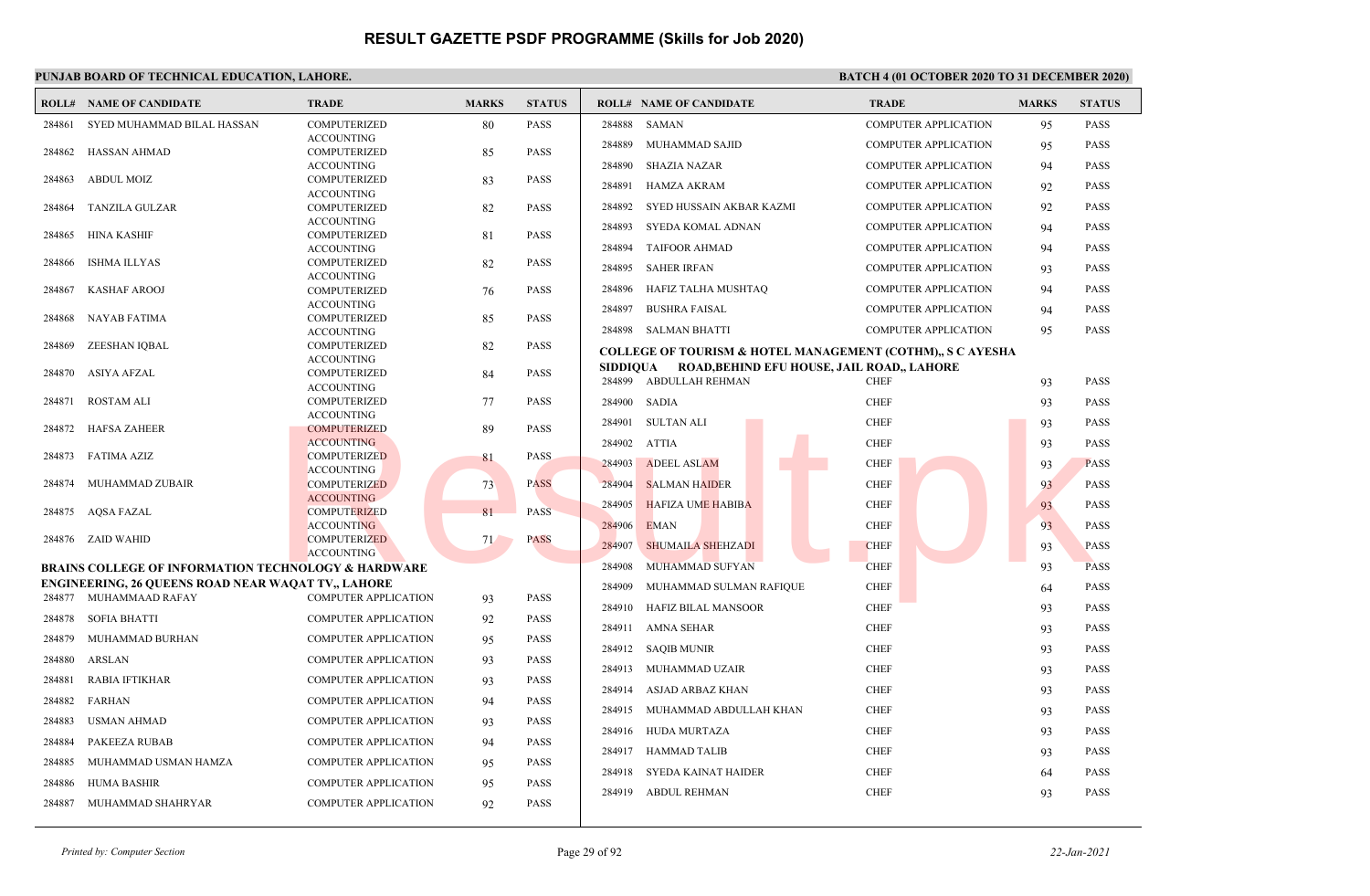|        | <b>ROLL# NAME OF CANDIDATE</b>                                      | <b>TRADE</b>                          | <b>MARKS</b> | <b>STATUS</b> |        | <b>ROLL# NAME OF CANDIDATE</b>        | <b>TRADE</b>                   | <b>MARKS</b> | <b>STATUS</b> |
|--------|---------------------------------------------------------------------|---------------------------------------|--------------|---------------|--------|---------------------------------------|--------------------------------|--------------|---------------|
| 284920 | LARAIB                                                              | <b>CHEF</b>                           | 93           | <b>PASS</b>   | 284945 | FAISAL                                | <b>INDUSTRIAL ELECTRICIAN</b>  | 90           | <b>PASS</b>   |
| 284921 | YASIR ZEESHAN                                                       | <b>CHEF</b>                           | 93           | <b>PASS</b>   | 284946 | USMAN ALI                             | 2016<br>INDUSTRIAL ELECTRICIAN | 88           | <b>PASS</b>   |
| 284922 | <b>RAMEEN</b>                                                       | <b>CHEF</b>                           | 93           | <b>PASS</b>   |        |                                       | 2016                           |              |               |
| 284923 | HAMMAD YOUSAF                                                       | <b>CHEF</b>                           | 93           | <b>PASS</b>   |        | 284947 MUHAMMAD HAMZA                 | INDUSTRIAL ELECTRICIAN<br>2016 | 90           | <b>PASS</b>   |
|        | 284924 JAWAD LATIF                                                  | <b>CHEF</b>                           | 96           | <b>PASS</b>   |        | 284948 ADNAN ALI                      | INDUSTRIAL ELECTRICIAN         | 83           | <b>PASS</b>   |
|        | <b>DESCON ENGINEERING LIMITED (DESCON TECHNICAL INSTITUTE), 2KM</b> |                                       |              |               | 284949 | <b>FARHAN ALI</b>                     | 2016<br>INDUSTRIAL ELECTRICIAN | 76           | <b>PASS</b>   |
|        | DEFENCE ROAD, 24KM OFF MULTAN ROAD, NEAR MOHLANWAL,, LAHORE         |                                       |              |               |        |                                       | 2016                           |              |               |
|        | 284925 AHSAN ALI                                                    | <b>INDUSTRIAL ELECTRICIAN</b><br>2016 | 68           | PASS          | 284950 | SYED MUHAMMAD ZAIN ABID               | INDUSTRIAL ELECTRICIAN         | 84           | <b>PASS</b>   |
| 284926 | MUHAMMAD USMAN                                                      | INDUSTRIAL ELECTRICIAN<br>2016        | 68           | PASS          | 284951 | <b>BUKHARI</b><br><b>SAFEER ABBAS</b> | 2016<br>INDUSTRIAL ELECTRICIAN | 82           | <b>PASS</b>   |
| 284927 | ZEESHAN IQBAL                                                       | <b>INDUSTRIAL ELECTRICIAN</b><br>2016 | 84           | <b>PASS</b>   | 284952 | MUHAMMAD USMAN                        | 2016<br>INDUSTRIAL ELECTRICIAN | 88           | <b>PASS</b>   |
| 284928 | FAIZAN E NABI                                                       | INDUSTRIAL ELECTRICIAN                | 89           | <b>PASS</b>   | 284953 | UBAID ULLAH HASSAAN                   | 2016<br>MILLWRIGHT             | 80           | <b>PASS</b>   |
| 284929 | AZFAR ABBASS KASURI                                                 | 2016<br><b>INDUSTRIAL ELECTRICIAN</b> | 90           | <b>PASS</b>   | 284954 | <b>SHAHBAZ AZAD</b>                   | <b>MILLWRIGHT</b>              | 75           | <b>PASS</b>   |
|        |                                                                     | 2016                                  |              |               | 284955 | <b>SOHAIL AHMAD</b>                   | MILLWRIGHT                     | 85           | <b>PASS</b>   |
| 284930 | <b>ARSLAN HAIDER</b>                                                | <b>INDUSTRIAL ELECTRICIAN</b><br>2016 | 83           | <b>PASS</b>   | 284956 | MUHAMMAD SHAHBAZ                      | MILLWRIGHT                     | 90           | <b>PASS</b>   |
| 284931 | ROOH-UL-AMIN                                                        | <b>INDUSTRIAL ELECTRICIAN</b>         | 83           | <b>PASS</b>   | 284957 | <b>SOHAIL AKHTAR</b>                  | MILLWRIGHT                     | 80           | <b>PASS</b>   |
| 284932 | AQIB MAQSOOD ATTARI                                                 | 2016<br><b>INDUSTRIAL ELECTRICIAN</b> | 67           | PASS          | 284958 | ZUBAIR YAQOOB                         | MILLWRIGHT                     | 75           | <b>PASS</b>   |
|        |                                                                     | 2016                                  |              |               | 284959 | <b>MUHAMMAD KASHIF</b>                | MILLWRIGHT                     | 78           | <b>PASS</b>   |
| 284933 | KHIZAR HAYAT                                                        | <b>INDUSTRIAL ELECTRICIAN</b><br>2016 | 81           | <b>PASS</b>   | 284960 | MUHAMMAD USMAN                        | <b>MILLWRIGHT</b>              | 76           | <b>PASS</b>   |
| 284934 | MUHAMMAD AFZAAL ALI                                                 | <b>INDUSTRIAL ELECTRICIAN</b>         | 82           | <b>PASS</b>   | 284961 | <b>UMER KHALIL CHAUDHARY</b>          | <b>MILLWRIGHT</b>              | 90           | <b>PASS</b>   |
| 284935 | <b>ASAD SHARIF</b>                                                  | 2016<br><b>INDUSTRIAL ELECTRICIAN</b> | 82           | <b>PASS</b>   | 284962 | <b>ZEESHAN AHMED</b>                  | <b>MILLWRIGHT</b>              | 79           | <b>PASS</b>   |
|        |                                                                     | 2016                                  |              |               | 284963 | MUHAMMAD WASEEM ABBAS                 | MILLWRIGHT                     | 80           | <b>PASS</b>   |
| 284936 | <b>QAISAR ABBAS</b>                                                 | INDUSTRIAL ELECTRICIAN<br>2016        | 83           | <b>PASS</b>   | 284964 | MUHAMMAD IKRAM                        | MILLWRIGHT                     | 92           | <b>PASS</b>   |
| 284937 | <b>WAQAS ABBAS</b>                                                  | <b>INDUSTRIAL ELECTRICIAN</b>         | 76           | <b>PASS</b>   | 284965 | MUHAMMAD ARSLAN                       | <b>MILLWRIGHT</b>              | 84           | <b>PASS</b>   |
| 284938 | <b>HABIB UR REHMAN</b>                                              | 2016<br>INDUSTRIAL ELECTRICIAN        | 75           | <b>PASS</b>   | 284966 | <b>DAOOD SAEED</b>                    | MILLWRIGHT                     | 82           | <b>PASS</b>   |
|        |                                                                     | 2016                                  |              |               | 284967 | MUHAMMAD TALHA YASEEN                 | MILLWRIGHT                     | 80           | <b>PASS</b>   |
| 284939 | MUHAMMAD AWAIS                                                      | INDUSTRIAL ELECTRICIAN<br>2016        | 81           | <b>PASS</b>   | 284968 | KHUBAIB AHMAD                         | MILLWRIGHT                     | 78           | <b>PASS</b>   |
| 284940 | MUHAMMAD SOHAIL                                                     | <b>INDUSTRIAL ELECTRICIAN</b>         | 76           | <b>PASS</b>   | 284969 | MUHAMMAD WAQAS                        | MILLWRIGHT                     | 93           | <b>PASS</b>   |
| 284941 | <b>BILAL AHMAD</b>                                                  | 2016<br>INDUSTRIAL ELECTRICIAN        | 89           | PASS          | 284970 | MUHAMMAD AHMAD                        | MILLWRIGHT                     | 91           | <b>PASS</b>   |
|        |                                                                     | 2016                                  |              |               |        | 284971 MUHAMMAD HAMMAD                | MILLWRIGHT                     | 86           | <b>PASS</b>   |
| 284942 | <b>ABU BAKAR SIDDIQUE</b>                                           | INDUSTRIAL ELECTRICIAN<br>2016        | 75           | PASS          | 284972 | ALI AHMAD                             | MILLWRIGHT                     | 78           | <b>PASS</b>   |
| 284943 | MUHAMMAD RAMZAN                                                     | <b>INDUSTRIAL ELECTRICIAN</b>         | 90           | <b>PASS</b>   | 284973 | ADNAN ALI                             | MILLWRIGHT                     | 90           | <b>PASS</b>   |
| 284944 | RANA NOUMAN ASLAM                                                   | 2016<br>INDUSTRIAL ELECTRICIAN        | 68           | PASS          | 284974 | ARSALAN ABID                          | MILLWRIGHT                     | 82           | <b>PASS</b>   |
|        |                                                                     | 2016                                  |              |               |        | 284975 MUHAMMAD SALEEM KHAN           | MILLWRIGHT                     | 85           | <b>PASS</b>   |
|        |                                                                     |                                       |              |               |        |                                       |                                |              |               |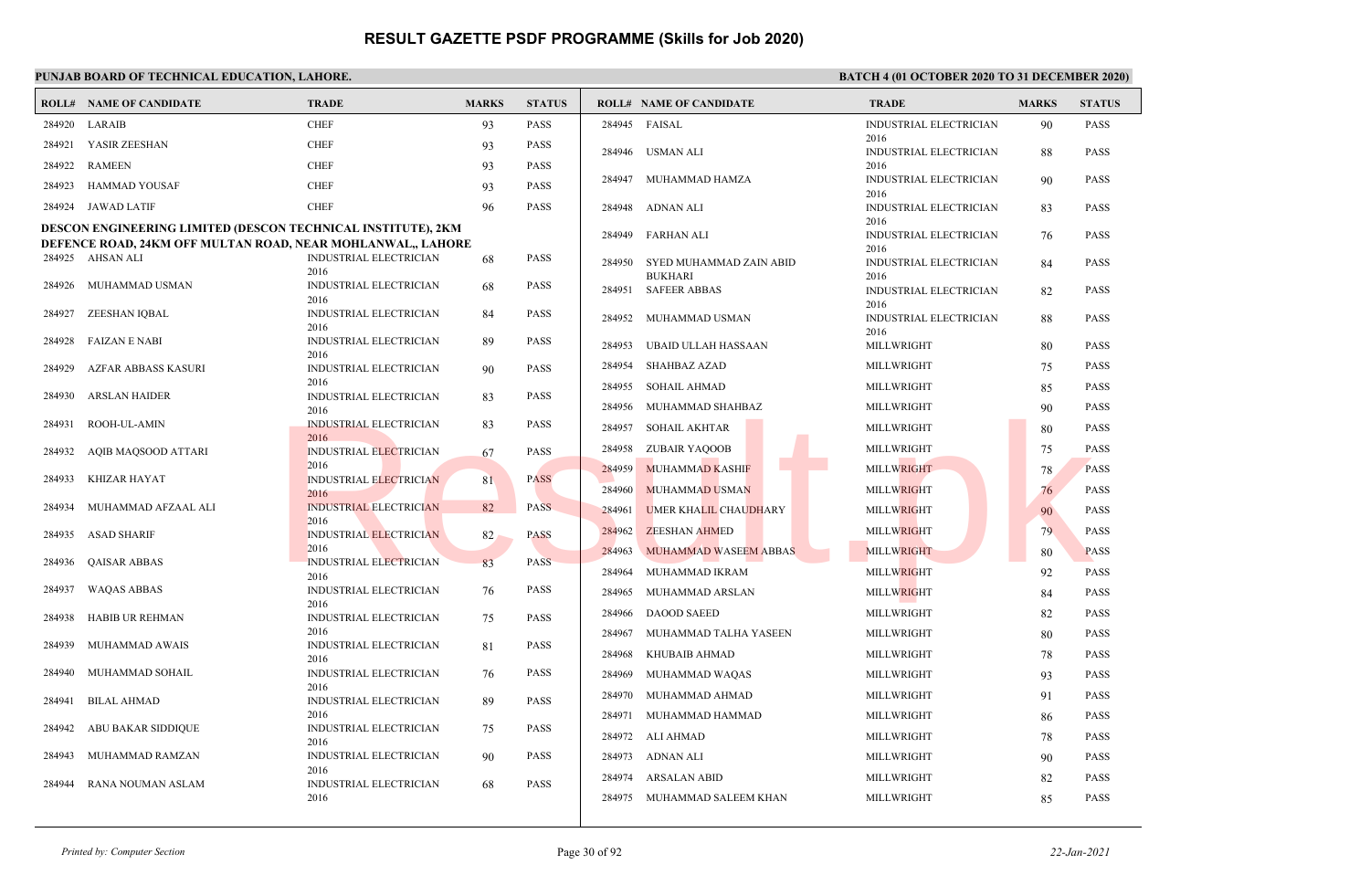## **PUNJAB BOARD OF TECHNICAL EDUCATION, LAHORE. BATCH 4 (01 OCTOBER 2020 TO 31 DECEMBER 2020)**

|        | <b>ROLL# NAME OF CANDIDATE</b> | <b>TRADE</b>            | <b>MARKS</b> | <b>STATUS</b> |        | <b>ROLL# NAME OF CANDIDATE</b> | <b>TRADE</b>                 | <b>MARKS</b> | <b>STATUS</b> |
|--------|--------------------------------|-------------------------|--------------|---------------|--------|--------------------------------|------------------------------|--------------|---------------|
| 284976 | MUHAMMAD MUZAMIL KHAN          | MILLWRIGHT              | 88           | PASS          |        | 285010 MUHAMMAD AHMAD          | SAFETY INSPECTOR 2016        | 79           | <b>PASS</b>   |
| 284977 | MUHAMMAD SARFARAZ YASEEN       | MILLWRIGHT              | 93           | PASS          | 285011 | KHASHAM ABDUL JABBAR           | SAFETY INSPECTOR 2016        | 77           | <b>PASS</b>   |
| 284978 | MUHAMMAD USMAN                 | MILLWRIGHT              | 90           | PASS          | 285012 | MUHAMMAD MUDASSAR MUNIR        | SAFETY INSPECTOR 2016        | 80           | <b>PASS</b>   |
| 284979 | <b>RAO HASHER KHAN</b>         | MILLWRIGHT              | 81           | PASS          | 285013 | <b>SADIQ ULLAH</b>             | SAFETY INSPECTOR 2016        | 77           | <b>PASS</b>   |
| 284980 | MUHAMMAD ADIL                  | MILLWRIGHT              | 93           | PASS          | 285014 | MUHAMMAD SALEEM QASWAR         | SAFETY INSPECTOR 2016        | 80           | <b>PASS</b>   |
| 284981 | MUHAMMAD WAQAS                 | PIPE & PLATE FABRICATOR | 87           | PASS          | 285015 | MUHAMMAD FAIZAN                | SAFETY INSPECTOR 2016        | 81           | <b>PASS</b>   |
| 284982 | <b>KAMRAN IRFAN</b>            | PIPE & PLATE FABRICATOR | 74           | PASS          | 285016 | <b>AMIR NAZIR</b>              | SAFETY INSPECTOR 2016        | 77           | <b>PASS</b>   |
| 284983 | <b>HAMMAD ASGHAR</b>           | PIPE & PLATE FABRICATOR | 73           | PASS          | 285017 | SYED HUSNAIN RAZA              | SAFETY INSPECTOR 2016        | 82           | <b>PASS</b>   |
| 284984 | MUHAMMAD ARSLAN ALI            | PIPE & PLATE FABRICATOR | 77           | PASS          | 285018 | <b>AFZAAL MASOOD</b>           | SAFETY INSPECTOR 2016        |              | <b>ABSENT</b> |
| 284985 | <b>ABDUL BASIT RIZWAN</b>      | PIPE & PLATE FABRICATOR | 82           | PASS          | 285019 | <b>AHMAD MUNIR</b>             | SAFETY INSPECTOR 2016        | 80           | PASS          |
| 284986 | <b>AAMIR ALI</b>               | PIPE & PLATE FABRICATOR | 88           | PASS          | 285020 | MUHAMMAD NADIR MUNIR           | SAFETY INSPECTOR 2016        | 83           | <b>PASS</b>   |
| 284987 | <b>EHSAN AFZAL</b>             | PIPE & PLATE FABRICATOR | 81           | PASS          | 285021 | AATER ALI KHAN                 | <b>SAFETY INSPECTOR 2016</b> | 80           | <b>PASS</b>   |
| 284988 | MUHAMMAD TAYYAB                | PIPE & PLATE FABRICATOR | 85           | PASS          | 285022 | AHMAR FARAZ                    | SAFETY INSPECTOR 2016        | 75           | <b>PASS</b>   |
| 284989 | <b>MUBEEN IOBAL</b>            | PIPE & PLATE FABRICATOR | 81           | PASS          | 285023 | TUQEER BASHIR AHMAD            | <b>SAFETY INSPECTOR 2016</b> | 81           | <b>PASS</b>   |
| 284990 | <b>IMTASHAL AHMAD</b>          | PIPE & PLATE FABRICATOR | 89           | PASS          | 285024 | <b>GHULAM DASTGEER</b>         | SAFETY INSPECTOR 2016        | 79           | PASS          |
| 284991 | <b>MARFEES OSTEN</b>           | PIPE & PLATE FABRICATOR | 79           | PASS          | 285025 | <b>AFTAB NAEEM</b>             | <b>SAFETY INSPECTOR 2016</b> | 84           | <b>PASS</b>   |
| 284992 | <b>ASAD MEHMOOD</b>            | PIPE & PLATE FABRICATOR | 85           | PASS          | 285026 | MUHAMMAD IMRAN AKRAM           | SAFETY INSPECTOR 2016        | 82           | <b>PASS</b>   |
| 284993 | MUZZAMMAL HUSSAIN              | PIPE & PLATE FABRICATOR | 84           | <b>PASS</b>   | 285027 | MUHAMMAD HAMZA ZAHID           | <b>SAFETY INSPECTOR 2016</b> | 81           | <b>PASS</b>   |
| 284994 | <b>SYED ALI HUSSAIN</b>        | PIPE & PLATE FABRICATOR | 84           | <b>PASS</b>   | 285028 | <b>SAEED AHMAD</b>             | <b>SAFETY INSPECTOR 2016</b> | 81           | <b>PASS</b>   |
| 284995 | <b>ABDUL BASIT</b>             | PIPE & PLATE FABRICATOR | 75           | <b>PASS</b>   | 285029 | <b>AHSAN ALI</b>               | <b>SAFETY INSPECTOR 2016</b> | 81           | <b>PASS</b>   |
| 284996 | MUHAMMAD HASNAIN MUSHTAQ       | PIPE & PLATE FABRICATOR | 92           | PASS          | 285030 | <b>ALI AHMAD MANZOOR</b>       | <b>SAFETY INSPECTOR 2016</b> | 73           | PASS          |
| 284997 | MUHAMMAD SOHAIB AFZAL          | PIPE & PLATE FABRICATOR | 71           | <b>PASS</b>   | 285031 | HAMZA WAJID AWAN               | <b>SAFETY INSPECTOR 2016</b> | 76           | <b>PASS</b>   |
| 284998 | <b>AAMIR ABBAS</b>             | PIPE & PLATE FABRICATOR | 79           | PASS          | 285032 | AHMAD UMAIR FAKHRI             | SAFETY INSPECTOR 2016        | 82           | <b>PASS</b>   |
| 284999 | MUHAMMAD USMAN                 | PIPE & PLATE FABRICATOR | 82           | PASS          | 285033 | <b>ABUZAR SAQIB</b>            | <b>SAFETY INSPECTOR 2016</b> | 79           | <b>PASS</b>   |
| 285000 | MUHAMMAD ASHFAQ                | PIPE & PLATE FABRICATOR | 88           | PASS          | 285034 | <b>IBTISAM ATTA GONDAL</b>     | SAFETY INSPECTOR 2016        | 78           | <b>PASS</b>   |
| 285001 | <b>WASEEM SARWER</b>           | PIPE & PLATE FABRICATOR | 74           | PASS          | 285035 | MUHAMMAD SHAHZAIB ILYAS        | SAFETY INSPECTOR 2016        | 80           | <b>PASS</b>   |
| 285002 | AHMAR ALLAH RAKHA              | PIPE & PLATE FABRICATOR | 94           | PASS          | 285036 | HAROON ALI JAN                 | <b>SCAFFOLDING 2016</b>      | 78           | <b>PASS</b>   |
| 285003 | MUHAMMAD USMAN                 | PIPE & PLATE FABRICATOR | 79           | PASS          | 285037 | WAQAR MEHMOOD                  | SCAFFOLDING 2016             | 79           | <b>PASS</b>   |
| 285004 | ZEESHAN                        | PIPE & PLATE FABRICATOR | 69           | PASS          | 285038 | MUHAMMAD ALI SANAULLAH         | <b>SCAFFOLDING 2016</b>      | 78           | <b>PASS</b>   |
| 285005 | MUHAMMAD SHOAIB                | PIPE & PLATE FABRICATOR | 68           | PASS          | 285039 | ASIF HUSSAIN                   | <b>SCAFFOLDING 2016</b>      | 80           | <b>PASS</b>   |
| 285006 | MUHAMMAD ABID                  | PIPE & PLATE FABRICATOR | 93           | PASS          | 285040 | MUHAMMAD JAWAD UMAR            | <b>SCAFFOLDING 2016</b>      | 81           | <b>PASS</b>   |
| 285007 | HAMZA NADEEM                   | PIPE & PLATE FABRICATOR | 71           | PASS          | 285041 | <b>ABDUL MOEEZ</b>             | SCAFFOLDING 2016             | 81           | <b>PASS</b>   |
| 285008 | <b>SANA HAIDER SHAH</b>        | SAFETY INSPECTOR 2016   | 79           | PASS          | 285042 | <b>ZAIN AHMED</b>              | SCAFFOLDING 2016             | 77           | <b>PASS</b>   |
| 285009 | MUHAMMAD ZUBAIR                | SAFETY INSPECTOR 2016   | 82           | PASS          | 285043 | SOHAIL IQBAL                   | <b>SCAFFOLDING 2016</b>      | 78           | <b>PASS</b>   |
|        |                                |                         |              |               |        |                                |                              |              |               |

*Printed by: Computer Section* Page 31 of 92 *22-Jan-2021*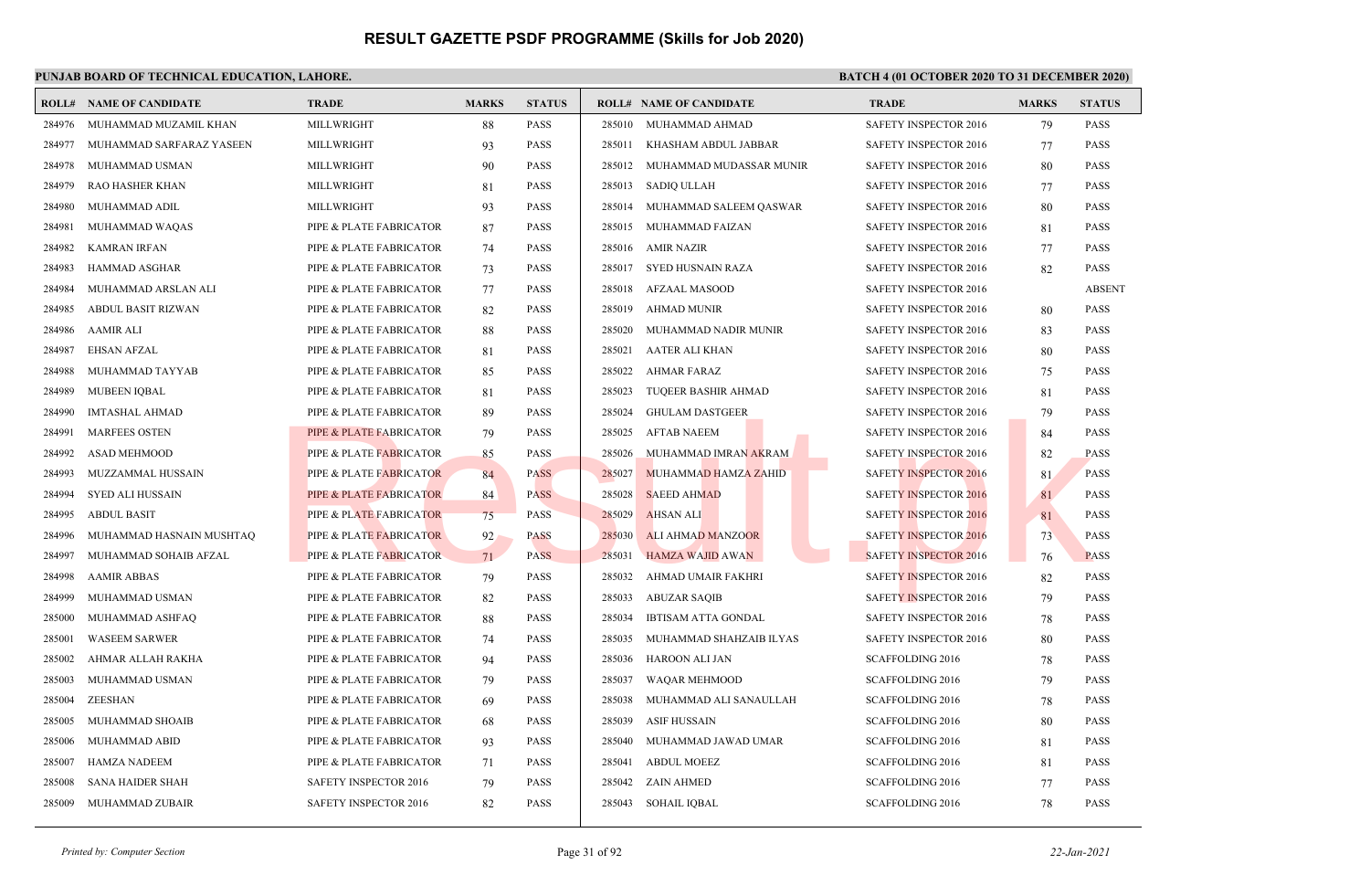### **PUNJAB BOARD OF TECHNICAL EDUCATION, LAHORE. BATCH 4 (01 OCTOBER 2020 TO 31 DECEMBER 2020)**

|        | <b>ROLL# NAME OF CANDIDATE</b>                                               | <b>TRADE</b>                             | <b>MARKS</b> | <b>STATUS</b> |        | <b>ROLL# NAME OF CANDIDATE</b> | <b>TRADE</b>                             | <b>MARKS</b> | <b>STATUS</b> |
|--------|------------------------------------------------------------------------------|------------------------------------------|--------------|---------------|--------|--------------------------------|------------------------------------------|--------------|---------------|
| 285044 | <b>KAMRAN</b>                                                                | <b>SCAFFOLDING 2016</b>                  | 80           | <b>PASS</b>   |        | 285073 AYESHA AMEER            | <b>COMPUTERIZED</b>                      | 87           | <b>PASS</b>   |
| 285045 | MAZHAR HUSSAIN                                                               | <b>SCAFFOLDING 2016</b>                  | 91           | <b>PASS</b>   |        |                                | <b>ACCOUNTING</b>                        |              |               |
|        |                                                                              |                                          |              |               | 285074 | MUHAMMAD FAIZAN                | COMPUTERIZED                             | 80           | <b>PASS</b>   |
| 285046 | JAMSHED SAIF                                                                 | <b>SCAFFOLDING 2016</b>                  | 76           | <b>PASS</b>   |        | 285075 TANIYA MUNIR            | <b>ACCOUNTING</b><br>COMPUTERIZED        |              | <b>PASS</b>   |
| 285047 | <b>GHAZI RAFIQ</b>                                                           | <b>SCAFFOLDING 2016</b>                  | 75           | <b>PASS</b>   |        |                                | <b>ACCOUNTING</b>                        | 85           |               |
| 285048 | HAMMAD BIN AFZAL                                                             | SCAFFOLDING 2016                         | 85           | <b>PASS</b>   |        | 285076 FASIHA AKHTAR           | <b>COMPUTERIZED</b>                      | 80           | <b>PASS</b>   |
| 285049 | <b>ABDUL REHMAN</b>                                                          | <b>SCAFFOLDING 2016</b>                  | 82           | <b>PASS</b>   | 285077 | SHAHZAIB                       | <b>ACCOUNTING</b><br><b>COMPUTERIZED</b> | 80           | <b>PASS</b>   |
| 285050 | <b>FASIH UD DIN</b>                                                          | <b>SCAFFOLDING 2016</b>                  | 82           | PASS          |        |                                | <b>ACCOUNTING</b>                        |              |               |
| 285051 | MUHAMMAD HIJAZ                                                               | <b>SCAFFOLDING 2016</b>                  | 83           | <b>PASS</b>   | 285078 | TAYYABA ANJUM                  | <b>COMPUTERIZED</b>                      | 85           | <b>PASS</b>   |
|        |                                                                              |                                          |              |               |        |                                | <b>ACCOUNTING</b>                        |              |               |
| 285052 | MUQEET UR REHMAN SHAMI                                                       | <b>SCAFFOLDING 2016</b>                  | 76           | <b>PASS</b>   | 285079 | FARIHA PERVEZ                  | <b>COMPUTERIZED</b><br><b>ACCOUNTING</b> |              | <b>ABSENT</b> |
| 285053 | NOUMAN IJAZ                                                                  | <b>SCAFFOLDING 2016</b>                  | 76           | <b>PASS</b>   | 285080 | <b>SHEEZA</b>                  | <b>COMPUTERIZED</b>                      | 80           | <b>PASS</b>   |
| 285054 | <b>AHMAD AKRAM</b>                                                           | <b>SCAFFOLDING 2016</b>                  | 74           | <b>PASS</b>   |        |                                | <b>ACCOUNTING</b>                        |              |               |
| 285055 | MUHAMMAD ADEEM                                                               | <b>SCAFFOLDING 2016</b>                  | 74           | PASS          | 285081 | UMM-E-RUBAB                    | COMPUTERIZED                             | 80           | <b>PASS</b>   |
|        |                                                                              |                                          |              | <b>PASS</b>   |        |                                | <b>ACCOUNTING</b>                        |              |               |
| 285056 | MUHAMMAD NOMAN                                                               | <b>SCAFFOLDING 2016</b>                  | 81           |               | 285082 | <b>MAHNOOR</b>                 | <b>COMPUTERIZED</b>                      | 80           | <b>PASS</b>   |
| 285057 | <b>ABDUL MANAN</b>                                                           | <b>SCAFFOLDING 2016</b>                  | 82           | <b>PASS</b>   | 285083 | MUHAMMAD MOAZZAM               | <b>ACCOUNTING</b><br><b>COMPUTERIZED</b> | 80           | <b>PASS</b>   |
| 285058 | <b>ADNAN SHOUKAT</b>                                                         | <b>SCAFFOLDING 2016</b>                  | 82           | <b>PASS</b>   |        |                                | <b>ACCOUNTING</b>                        |              |               |
| 285059 | MUHAMMAD SHEHRYAR                                                            | <b>SCAFFOLDING 2016</b>                  | 80           | <b>PASS</b>   | 285084 | <b>ZUBAIDA LATIF</b>           | <b>COMPUTERIZED</b>                      | 85           | <b>PASS</b>   |
| 285060 | HAMZA MUSHTAQ                                                                | <b>SCAFFOLDING 2016</b>                  | 79           | <b>PASS</b>   | 285085 | <b>TAYYABA ASGHAR</b>          | <b>ACCOUNTING</b><br><b>COMPUTERIZED</b> |              | <b>PASS</b>   |
| 285061 | MUHAMMAD TAYYAB                                                              | <b>SCAFFOLDING 2016</b>                  | 80           | <b>PASS</b>   |        |                                | <b>ACCOUNTING</b>                        | 90           |               |
|        |                                                                              |                                          |              |               | 285086 | <b>MUZAMMIL REHMAN</b>         | <b>COMPUTERIZED</b>                      | 90           | <b>PASS</b>   |
|        | 285062 HASEEB ULLAH NAHEED                                                   | <b>SCAFFOLDING 2016</b>                  | 81           | <b>PASS</b>   |        |                                | <b>ACCOUNTING</b>                        |              |               |
|        | EDGE SYSTEMS INTERNATIONAL COLLEGE <mark>, 84</mark> ALLAMA IOBAL ROAD GARHI |                                          |              |               | 285087 | MUHAMMAD QASIM                 | <b>COMPUTERIZED</b><br><b>ACCOUNTING</b> | 80           | <b>PASS</b>   |
|        | <b>SHAHU, LAHORE</b>                                                         |                                          |              |               | 285088 | <b>SAKINDAR RAFQAT</b>         | <b>COMPUTERIZED</b>                      | 85           | <b>PASS</b>   |
|        | 285063 AREEJ SHARIQ                                                          | <b>COMPUTERIZED</b>                      | 80           | <b>PASS</b>   |        |                                | <b>ACCOUNTING</b>                        |              |               |
| 285064 | MUHAMMAD ZEESHAN                                                             | <b>ACCOUNTING</b><br><b>COMPUTERIZED</b> |              | PASS          | 285089 | LAIBA                          | <b>COMPUTERIZED</b>                      | 90           | <b>PASS</b>   |
|        |                                                                              | <b>ACCOUNTING</b>                        | 87           |               |        |                                | <b>ACCOUNTING</b>                        |              |               |
| 285065 | <b>IORA HAIDER</b>                                                           | <b>COMPUTERIZED</b>                      | 85           | <b>PASS</b>   | 285090 | KHIBA ILYAS                    | <b>COMPUTERIZED</b><br><b>ACCOUNTING</b> | 80           | <b>PASS</b>   |
|        |                                                                              | <b>ACCOUNTING</b>                        |              |               |        | 285091 NOOR FATIMA             | <b>COMPUTERIZED</b>                      | 90           | <b>PASS</b>   |
| 285066 | JAINA KOUSAR                                                                 | <b>COMPUTERIZED</b>                      | 90           | PASS          |        |                                | <b>ACCOUNTING</b>                        |              |               |
| 285067 | <b>SALEHA ILYAS</b>                                                          | <b>ACCOUNTING</b><br><b>COMPUTERIZED</b> |              | <b>PASS</b>   | 285092 | ZAHIKA ZAHID                   | COMPUTERIZED                             | 90           | <b>PASS</b>   |
|        |                                                                              | <b>ACCOUNTING</b>                        | 80           |               |        |                                | <b>ACCOUNTING</b>                        |              |               |
| 285068 | MUHAMMAD SAJID                                                               | <b>COMPUTERIZED</b>                      | 80           | <b>PASS</b>   | 285093 | SANIA                          | <b>COMPUTERIZED</b>                      | 90           | <b>PASS</b>   |
|        |                                                                              | <b>ACCOUNTING</b>                        |              |               |        |                                | <b>ACCOUNTING</b>                        |              |               |
| 285069 | <b>GHULAM YASEEN</b>                                                         | <b>COMPUTERIZED</b>                      | 85           | PASS          | 285094 | SHAHZADI NOSHEEN               | <b>COMPUTERIZED</b><br><b>ACCOUNTING</b> | 90           | <b>PASS</b>   |
|        |                                                                              | <b>ACCOUNTING</b>                        |              |               | 285095 | MUHAMMAD HUSSNAIN              | COMPUTERIZED                             | 90           | <b>PASS</b>   |
| 285070 | SHEHZADI NOUREEN                                                             | <b>COMPUTERIZED</b>                      | 85           | PASS          |        |                                | <b>ACCOUNTING</b>                        |              |               |
| 285071 | KOMAL MUZAMMIL                                                               | <b>ACCOUNTING</b><br><b>COMPUTERIZED</b> | 85           | <b>PASS</b>   | 285096 | HADIA TANVIR                   | <b>COMPUTERIZED</b>                      | 85           | <b>PASS</b>   |
|        |                                                                              | <b>ACCOUNTING</b>                        |              |               |        |                                | <b>ACCOUNTING</b>                        |              |               |
| 285072 | KIRAN FATIMA NADEEM                                                          | <b>COMPUTERIZED</b>                      | 90           | <b>PASS</b>   | 285097 | <b>ABDUL MOEED</b>             | <b>COMPUTERIZED</b><br><b>ACCOUNTING</b> | 80           | <b>PASS</b>   |
|        |                                                                              | <b>ACCOUNTING</b>                        |              |               |        |                                |                                          |              |               |

*Printed by: Computer Section* Page 32 of 92 *22-Jan-2021*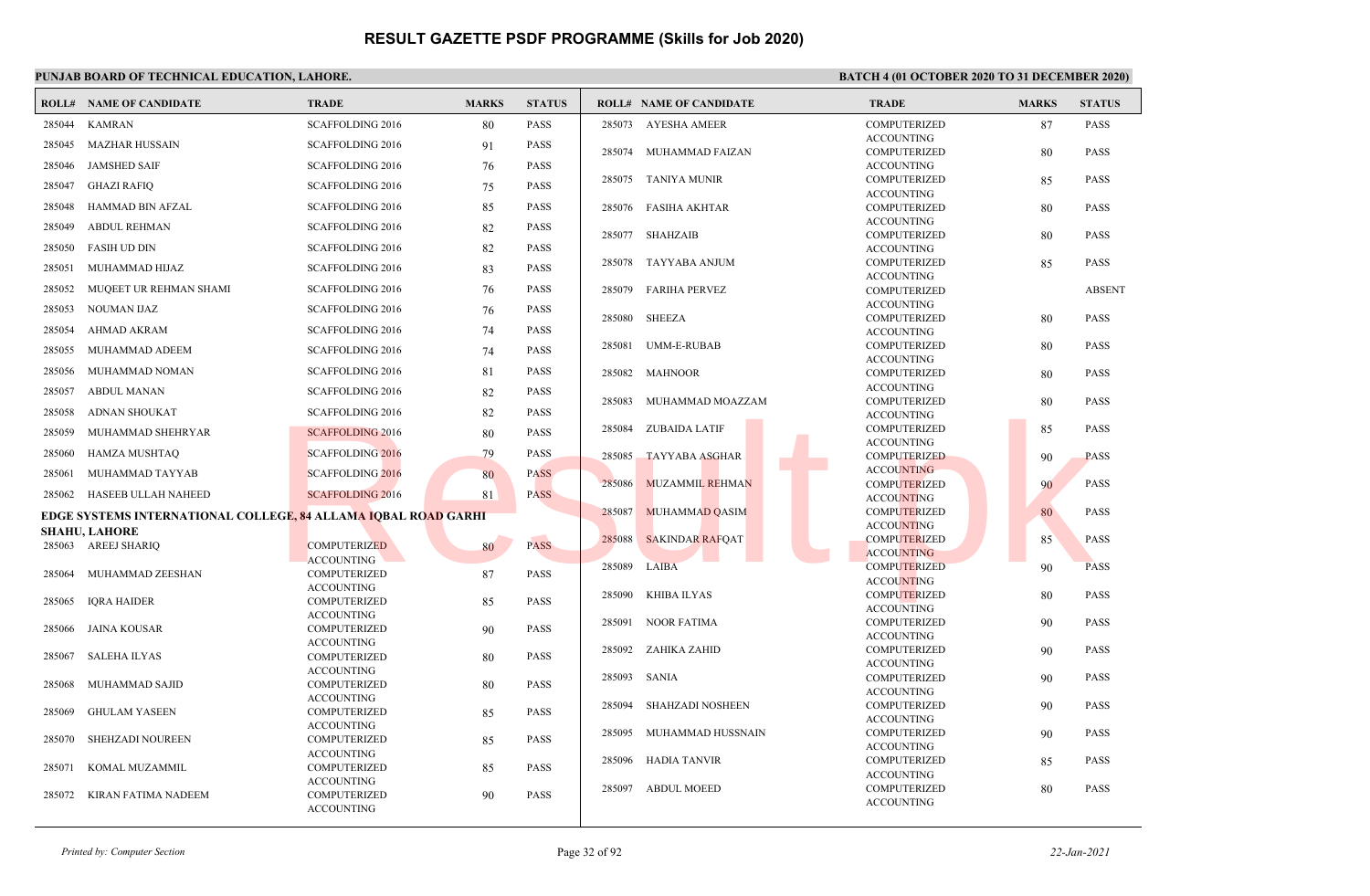|        | <b>ROLL# NAME OF CANDIDATE</b>                                             | <b>TRADE</b>                             | <b>MARKS</b> | <b>STATUS</b> |             | <b>ROLL# NAME OF CANDIDATE</b>          | <b>TRADE</b>                         | <b>MARKS</b> | <b>STATUS</b> |
|--------|----------------------------------------------------------------------------|------------------------------------------|--------------|---------------|-------------|-----------------------------------------|--------------------------------------|--------------|---------------|
| 285098 | FAIZAN ALI                                                                 | <b>COMPUTERIZED</b>                      | 90           | <b>PASS</b>   |             | 285125 S M IBRAHIM                      | <b>COMPUTER APPLICATION</b>          | 81           | <b>PASS</b>   |
|        |                                                                            | <b>ACCOUNTING</b>                        |              |               |             | 285126 MUHAMMAD SALMAN                  | <b>COMPUTER APPLICATION</b>          | 84           | <b>PASS</b>   |
| 285099 | <b>ASAD HAFEEZ</b>                                                         | <b>COMPUTERIZED</b><br><b>ACCOUNTING</b> | 80           | <b>PASS</b>   | 285127      | ABDUL REHMAN JALAL                      | <b>COMPUTER APPLICATION</b>          | 82           | <b>PASS</b>   |
| 285100 | RASHID MEHMOOD KHAN                                                        | <b>COMPUTERIZED</b>                      | 85           | <b>PASS</b>   |             |                                         |                                      |              |               |
|        |                                                                            | <b>ACCOUNTING</b>                        |              |               |             | 285128 HARIS MEHMOOD                    | <b>COMPUTER APPLICATION</b>          | 77           | <b>PASS</b>   |
| 285101 | <b>SAMRA ISHFAQ</b>                                                        | <b>COMPUTERIZED</b>                      | 90           | <b>PASS</b>   | 285129      | VANEEZA FAROOQ                          | <b>COMPUTER APPLICATION</b>          | 82           | <b>PASS</b>   |
| 285102 | HIRA NADEEM                                                                | <b>ACCOUNTING</b><br><b>COMPUTERIZED</b> | 90           | <b>PASS</b>   | 285130      | FAIZAN AHMAD                            | <b>COMPUTER APPLICATION</b>          | 85           | <b>PASS</b>   |
|        |                                                                            | <b>ACCOUNTING</b>                        |              |               |             | 285131 ABAD KHALIL                      | <b>COMPUTER APPLICATION</b>          | 83           | <b>PASS</b>   |
| 285103 | MUHAMMAD KALEEM SALEEM                                                     | <b>COMPUTERIZED</b>                      | 90           | <b>PASS</b>   |             | 285132 ILYAS RAZA                       | <b>COMPUTER APPLICATION</b>          | 82           | <b>PASS</b>   |
|        |                                                                            | <b>ACCOUNTING</b>                        |              | <b>ABSENT</b> |             | 285133 AMNA BASHIR                      | DOMESTIC TAILORING                   | 89           | <b>PASS</b>   |
|        | 285104 NAMRA                                                               | COMPUTERIZED<br><b>ACCOUNTING</b>        |              |               |             |                                         |                                      |              |               |
|        | 285105 NIMRA TARIQ                                                         | <b>COMPUTERIZED</b>                      | 90           | <b>PASS</b>   |             | 285134 AYESHA BIBI                      | <b>DOMESTIC TAILORING</b>            | 89           | <b>PASS</b>   |
|        |                                                                            | <b>ACCOUNTING</b>                        |              |               | 285135 IQRA |                                         | DOMESTIC TAILORING                   |              | <b>ABSENT</b> |
| 285106 | <b>FAISAL RAMZAN</b>                                                       | <b>COMPUTERIZED</b><br><b>ACCOUNTING</b> |              | <b>ABSENT</b> | 285136      | REHANA AMEEN                            | DOMESTIC TAILORING                   | 94           | <b>PASS</b>   |
|        | 285107 ALIZA MAQSOOD                                                       | <b>COMPUTERIZED</b>                      | 80           | <b>PASS</b>   |             | 285137 SHEHER BANO                      | <b>DOMESTIC TAILORING</b>            | 94           | <b>PASS</b>   |
|        |                                                                            | <b>ACCOUNTING</b>                        |              |               |             | 285138 MARIA NAWAZ                      | DOMESTIC TAILORING                   | 99           | <b>PASS</b>   |
| 285108 | KHIZAR YOUSAF                                                              | <b>COMPUTERIZED</b>                      | 85           | <b>PASS</b>   |             | 285139 SALMA SHARIF                     | <b>DOMESTIC TAILORING</b>            |              | <b>PASS</b>   |
| 285109 | MUHAMMAD AMIR RIAZ                                                         | <b>ACCOUNTING</b><br><b>COMPUTERIZED</b> | 85           | <b>PASS</b>   |             |                                         |                                      | 99           |               |
|        |                                                                            | <b>ACCOUNTING</b>                        |              |               | 285140      | <b>BISMA AMIR ALI</b>                   | DOMESTIC TAILORING                   | 84           | <b>PASS</b>   |
|        | 285110 TAYYAB ALI ZAFAR                                                    | <b>COMPUTERIZED</b>                      | 90           | PASS          |             | 285141 KHADIJA RAMZAN                   | DOMESTIC TAILORING                   | 89           | <b>PASS</b>   |
|        |                                                                            | <b>ACCOUNTING</b>                        |              |               |             | HUNERKADA, 39-N, MODEL TOWN EXT, LAHORE |                                      |              |               |
|        | 285111 AMJAD ALI                                                           | <b>COMPUTERIZED</b><br><b>ACCOUNTING</b> | 90           | <b>PASS</b>   |             | 285142 MUHAMMAD ALEEM                   | <b>FABRIC CUTTING EXPERT</b>         | 86           | <b>PASS</b>   |
|        | 285112 UMAR AYAZ                                                           | <b>COMPUTERIZED</b>                      | 80           | <b>PASS</b>   |             |                                         | 2016                                 |              |               |
|        |                                                                            | <b>ACCOUNTING</b>                        |              |               |             | 285143 NOMAN ALI                        | <b>FABRIC CUTTING EXPERT</b>         | 93           | <b>PASS</b>   |
|        | 285113 ZAINAB                                                              | <b>COMPUTERIZED</b>                      | 85           | <b>PASS</b>   |             | 285144 MIRZA GUFRAZ BAIG                | 2016<br><b>FABRIC CUTTING EXPERT</b> | 92           | <b>PASS</b>   |
|        | <b>FACES PAKISTAN, VOCATIONAL TRAINING CENTRE, 66-OUTFALL ROAD, LAHORE</b> | <b>ACCOUNTING</b>                        |              |               |             |                                         | 2016                                 |              |               |
|        |                                                                            |                                          |              |               |             | 285145 ZAINAB ANJUM                     | <b>FABRIC CUTTING EXPERT</b>         | 66           | <b>PASS</b>   |
|        | 285114 YASMEEN                                                             | <b>BEAUTICIAN</b>                        | 99           | <b>PASS</b>   |             |                                         | 2016                                 |              |               |
|        | 285115 NIDA YOUSAF                                                         | <b>BEAUTICIAN</b>                        | 89           | <b>PASS</b>   |             | 285146 AMINA YOUSAF                     | <b>FABRIC CUTTING EXPERT</b><br>2016 | 93           | <b>PASS</b>   |
|        | 285116 BISMA                                                               | <b>BEAUTICIAN</b>                        | 89           | <b>PASS</b>   | 285147      | ANDLEEB ZAHRA                           | <b>FABRIC CUTTING EXPERT</b>         | 91           | <b>PASS</b>   |
|        | 285117 NIMRA                                                               | <b>BEAUTICIAN</b>                        | 94           | <b>PASS</b>   |             |                                         | 2016                                 |              |               |
|        | 285118 AMBER                                                               | <b>BEAUTICIAN</b>                        | 89           | <b>PASS</b>   |             | 285148 NOOR FATIMA                      | <b>FABRIC CUTTING EXPERT</b><br>2016 | 85           | <b>PASS</b>   |
| 285119 | AQSA KHADIM                                                                | <b>BEAUTICIAN</b>                        | 99           | <b>PASS</b>   |             | 285149 AYESHA TARIQ                     | <b>FABRIC CUTTING EXPERT</b>         | 87           | <b>PASS</b>   |
| 285120 | ABU BAKAR                                                                  | <b>COMPUTER APPLICATION</b>              | 78           | <b>PASS</b>   |             |                                         | 2016                                 |              |               |
| 285121 | MUDASSAR ALI TAIMOORI                                                      | <b>COMPUTER APPLICATION</b>              | 83           | <b>PASS</b>   |             | 285150 HASEEB ALI                       | <b>FABRIC CUTTING EXPERT</b><br>2016 | 85           | <b>PASS</b>   |
|        |                                                                            |                                          |              |               |             | 285151 KHADIJA AKBAR                    | <b>FABRIC CUTTING EXPERT</b>         | 83           | <b>PASS</b>   |
| 285122 | FATIMA DAUD BUTT                                                           | <b>COMPUTER APPLICATION</b>              | 77           | <b>PASS</b>   |             |                                         | 2016                                 |              |               |
| 285123 | MUHAMMAD NAYAB                                                             | <b>COMPUTER APPLICATION</b>              | 82           | <b>PASS</b>   |             | 285152 KOMAL                            | <b>FABRIC CUTTING EXPERT</b><br>2016 | 85           | <b>PASS</b>   |
|        | 285124 ZAHID IQBAL                                                         | <b>COMPUTER APPLICATION</b>              | 90           | <b>PASS</b>   |             | 285153 MUSSADIQA FATIMA                 | <b>FABRIC CUTTING EXPERT</b><br>2016 | 91           | <b>PASS</b>   |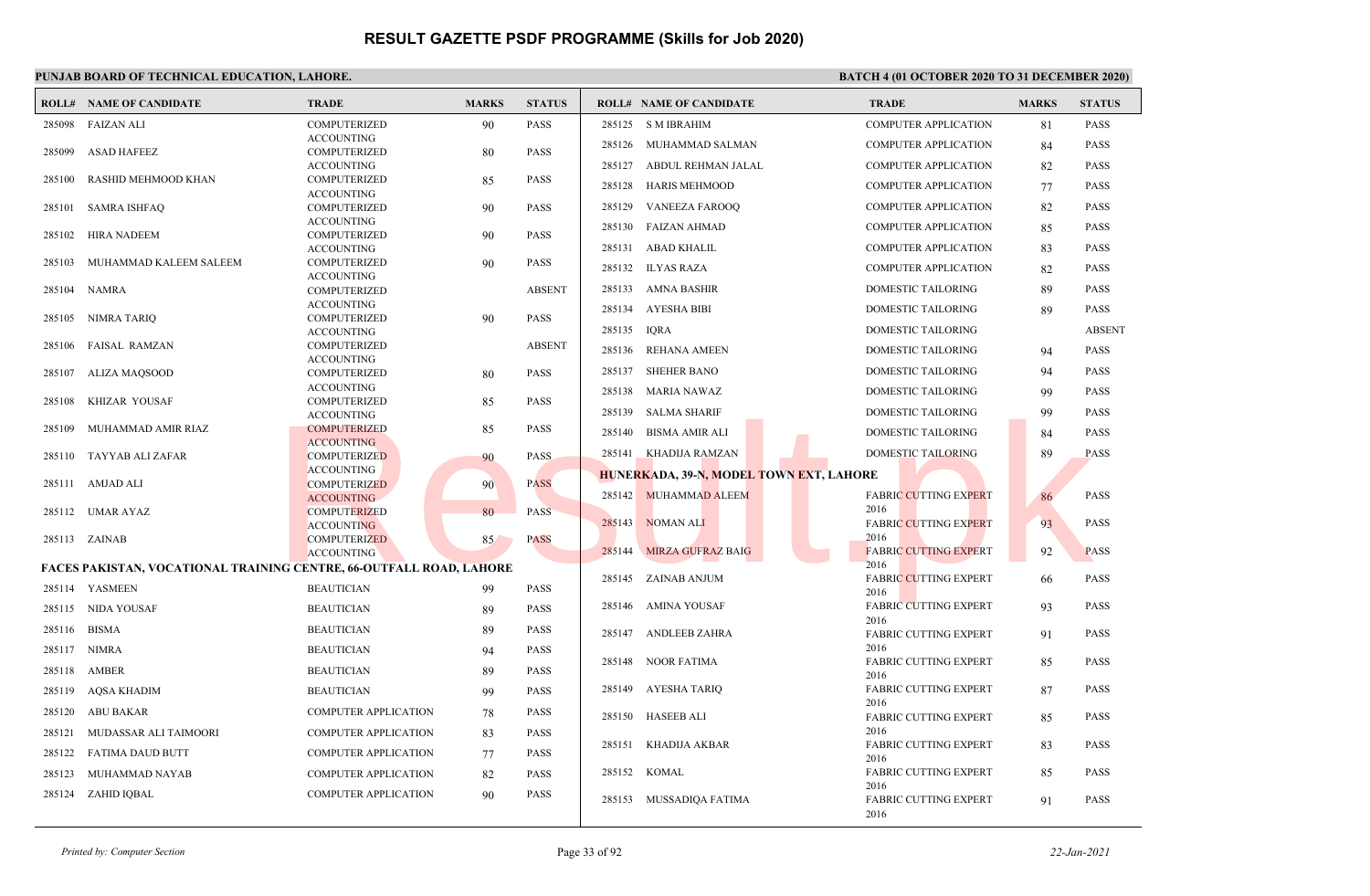|        | <b>ROLL# NAME OF CANDIDATE</b> | <b>TRADE</b>                                        | <b>MARKS</b> | <b>STATUS</b> | <b>ROLL# NAME OF CANDIDATE</b>                                              | <b>TRADE</b>              | <b>MARKS</b> | <b>STATUS</b> |
|--------|--------------------------------|-----------------------------------------------------|--------------|---------------|-----------------------------------------------------------------------------|---------------------------|--------------|---------------|
|        | 285154 NOSHEEN KHALID          | <b>FABRIC CUTTING EXPERT</b>                        | 70           | <b>PASS</b>   | <b>INFINITE TECHNOLOGIES AND VOCATIONAL TECHNICAL TRAINING CENTRE,</b>      |                           |              |               |
|        | 285155 MUHAMMAD TALHA          | 2016<br><b>TEXTILE SALES &amp;</b>                  | 73           | <b>PASS</b>   | OPPOSITE ZAINABIA HOSPITAL MULTAN ROAD, LAHORE                              |                           |              |               |
|        |                                | <b>MARKETING 2016</b>                               |              |               | 285179 ANAM USMAN                                                           | <b>DOMESTIC TAILORING</b> | 65           | <b>PASS</b>   |
| 285156 | MUHAMMAD UMAIR SHAIKH          | <b>TEXTILE SALES &amp;</b>                          | 91           | <b>PASS</b>   | <b>GUL SABA</b><br>285180                                                   | <b>DOMESTIC TAILORING</b> | 70           | <b>PASS</b>   |
|        |                                | MARKETING 2016                                      |              |               | 285181<br><b>TEHMINA SHOUKAT</b>                                            | <b>DOMESTIC TAILORING</b> | 73           | <b>PASS</b>   |
| 285157 | MUBASHIR MANZOOR               | TEXTILE SALES &                                     | 89           | <b>PASS</b>   | 285182<br>NIMRA JAVED                                                       | <b>DOMESTIC TAILORING</b> | 65           | <b>PASS</b>   |
| 285158 | MARIA RASHEED                  | MARKETING 2016<br><b>TEXTILE SALES &amp;</b>        | 87           | <b>PASS</b>   |                                                                             |                           |              |               |
|        |                                | MARKETING 2016                                      |              |               | 285183<br><b>SAMRA SHAREEF</b>                                              | DOMESTIC TAILORING        | 71           | <b>PASS</b>   |
| 285159 | <b>REHAN AHMAD</b>             | <b>TEXTILE SALES &amp;</b>                          | 82           | <b>PASS</b>   | 285184<br><b>MARIA NASIR</b>                                                | DOMESTIC TAILORING        | 76           | <b>PASS</b>   |
|        |                                | <b>MARKETING 2016</b>                               |              |               | 285185<br><b>SAMRA SHAHID</b>                                               | DOMESTIC TAILORING        | 73           | <b>PASS</b>   |
| 285160 | <b>MAZHAR IQBAL</b>            | <b>TEXTILE SALES &amp;</b>                          | 84           | <b>PASS</b>   | 285186<br>SHABANA HADIYAT ALI                                               | DOMESTIC TAILORING        | 70           | <b>PASS</b>   |
| 285161 | MUHAMMAD ABDULLAH              | MARKETING 2016<br><b>TEXTILE SALES &amp;</b>        |              | <b>PASS</b>   |                                                                             |                           |              |               |
|        |                                | MARKETING 2016                                      | 85           |               | AYESHA ASHRAF<br>285187                                                     | <b>DOMESTIC TAILORING</b> | 74           | <b>PASS</b>   |
| 285162 | MUHAMMAD USMAN                 | TEXTILE SALES &                                     | 79           | <b>PASS</b>   | 285188<br><b>IQIQA SHEHZAD</b>                                              | DOMESTIC TAILORING        | 72           | <b>PASS</b>   |
|        |                                | MARKETING 2016                                      |              |               | 285189<br>ZUNAIRA YOUNAS                                                    | <b>DOMESTIC TAILORING</b> | 72           | <b>PASS</b>   |
| 285163 | KHADEEJA SHAUKAT               | <b>TEXTILE SALES &amp;</b>                          | 81           | <b>PASS</b>   | 285190<br>FARAH                                                             | DOMESTIC TAILORING        | 72           | <b>PASS</b>   |
|        | MUHAMMAD USMAN                 | MARKETING 2016                                      |              | <b>PASS</b>   |                                                                             |                           |              |               |
| 285164 |                                | <b>TEXTILE SALES &amp;</b><br>MARKETING 2016        | 83           |               | <b>HINA NASEER</b><br>285191                                                | <b>DOMESTIC TAILORING</b> | 84           | <b>PASS</b>   |
| 285165 | SULEMAN                        | <b>TEXTILE SALES &amp;</b>                          | 86           | <b>PASS</b>   | 285192<br><b>AYESHA</b>                                                     | DOMESTIC TAILORING        | 65           | <b>PASS</b>   |
|        |                                | <b>MARKETING 2016</b>                               |              |               | SIDRA ARSHAD<br>285193                                                      | <b>DOMESTIC TAILORING</b> | 70           | <b>PASS</b>   |
| 285166 | MUHAMMAD USMAN ZAHID           | <b>TEXTILE SALES &amp;</b>                          | 84           | <b>PASS</b>   | <b>FIZA NADEEM</b><br>285194                                                | <b>DOMESTIC TAILORING</b> | 70           | <b>PASS</b>   |
|        |                                | <b>MARKETING 2016</b>                               |              |               |                                                                             |                           |              |               |
| 285167 | MUHAMMAD ASHRAF ALI            | <b>TEXTILE SALES &amp;</b><br><b>MARKETING 2016</b> | 83           | <b>PASS</b>   | 285195<br>AOSA                                                              | <b>DOMESTIC TAILORING</b> | 81           | <b>PASS</b>   |
| 285168 | DANISH AHMAD                   | <b>TEXTILE SALES &amp;</b>                          | 81           | <b>PASS</b>   | <b>SOBIA SHAKEEL</b><br>285196                                              | <b>DOMESTIC TAILORING</b> | 70           | <b>PASS</b>   |
|        |                                | MARKETING 2016                                      |              |               | 285197<br><b>TAHIRA AMIN</b>                                                | <b>DOMESTIC TAILORING</b> | 70           | <b>PASS</b>   |
| 285169 | MUHAMMAD ATIF BASHIR           | <b>TEXTILE SALES &amp;</b>                          | 91           | <b>PASS</b>   | 285198<br><b>NABELA MUBARIK</b>                                             | <b>DOMESTIC TAILORING</b> | 64           | <b>PASS</b>   |
|        |                                | MARKETING 2016                                      |              |               | 285199                                                                      |                           |              |               |
| 285170 | UMER LARAIB                    | TEXTILE SALES &<br><b>MARKETING 2016</b>            | 84           | <b>PASS</b>   | <b>KIRAN BASHIR</b>                                                         | DOMESTIC TAILORING        | 69           | <b>PASS</b>   |
| 285171 | AROOJ ASLAM                    | <b>TEXTILE SALES &amp;</b>                          | 80           | <b>PASS</b>   | 285200<br>ASMA ASHRAF                                                       | DOMESTIC TAILORING        | 69           | <b>PASS</b>   |
|        |                                | MARKETING 2016                                      |              |               | 285201<br><b>BENISH RASHEED</b>                                             | DOMESTIC TAILORING        | 81           | <b>PASS</b>   |
| 285172 | MALIHA QAYYUM                  | <b>TEXTILE SALES &amp;</b>                          | 84           | <b>PASS</b>   | 285202<br>SHIZA SHEHBAZ                                                     | DOMESTIC TAILORING        | 70           | <b>PASS</b>   |
|        |                                | MARKETING 2016                                      |              |               |                                                                             |                           |              |               |
| 285173 | MEHBOOB MUHY UD DIN            | <b>TEXTILE SALES &amp;</b><br>MARKETING 2016        | 81           | <b>PASS</b>   | <b>INSTITUTE OF ENGINEERING &amp; TECHNOLOGY, NTC BUILDING, PTCL COLONY</b> |                           |              |               |
|        | 285174 ADIL ALI                | <b>TEXTILE SALES &amp;</b>                          | 87           | <b>PASS</b>   | NEAR DRY PORT MUGHALPURA, LAHORE<br>285203 MUHAMMAD SHOAIB KHALID           | <b>MACHINIST</b>          | 93           | <b>PASS</b>   |
|        |                                | MARKETING 2016                                      |              |               |                                                                             |                           |              |               |
|        | 285175 MOHAMMAD TOUHEED        | <b>TEXTILE SALES &amp;</b>                          | 91           | <b>PASS</b>   | 285204<br><b>SYED UMAIR MUJAHID</b>                                         | <b>MACHINIST</b>          | 90           | <b>PASS</b>   |
|        |                                | MARKETING 2016                                      |              |               | 285205<br>ALI ABBAS                                                         | <b>MACHINIST</b>          | 88           | <b>PASS</b>   |
|        | 285176 SYED NAOI HAIDER ZAIDI  | <b>TEXTILE SALES &amp;</b><br>MARKETING 2016        | 89           | <b>PASS</b>   | 285206 DAWOOD SHAH                                                          | <b>MACHINIST</b>          | 78           | <b>PASS</b>   |
|        | 285177 MUHAMMAD ZORAIZ TANVEER | <b>TEXTILE SALES &amp;</b>                          | 88           | <b>PASS</b>   | 285207<br>AGHA HUSSNAIN RAZA                                                | <b>MACHINIST</b>          | 85           | <b>PASS</b>   |
|        |                                | <b>MARKETING 2016</b>                               |              |               |                                                                             |                           |              |               |
|        | 285178 MUHAMMAD AWAIS          | <b>TEXTILE SALES &amp;</b>                          | 89           | <b>PASS</b>   | 285208 RAFAY ALI                                                            | <b>MACHINIST</b>          | 83           | <b>PASS</b>   |
|        |                                | MARKETING 2016                                      |              |               |                                                                             |                           |              |               |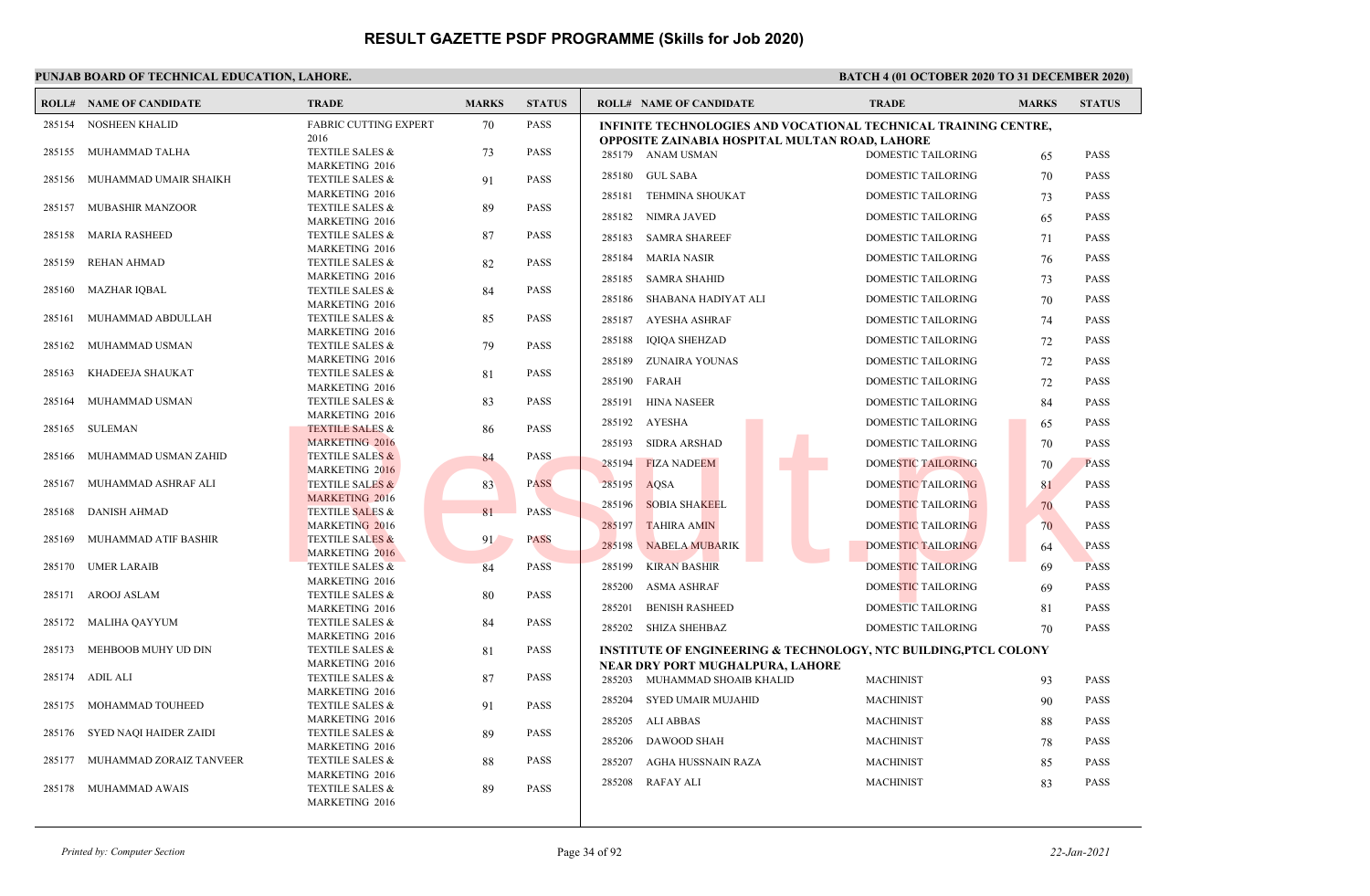| LAHORE SCHOOL SYSTEM VOCATIONAL & TRAINING INSTITUE, 39-KAMRAN<br><b>LAHORE SCHOOL SYSTEM VOCATIONAL &amp; TRAINING INSTITUE, 93-K, GULBERG</b><br><b>III. LAHORE</b><br><b>BLOCK, AIT, LAHORE</b><br>285209 AMBREEN<br><b>PASS</b><br>285233 ALEENA HASSAN<br>AUTO CAD (CIVIL)<br><b>PASS</b><br><b>DRESS DESIGN &amp;</b><br>92<br>81<br><b>TAILORING</b><br>285234<br>SAMINA ABDUL GHAFOOR<br>AUTO CAD (CIVIL)<br>61<br><b>PASS</b><br>DRESS DESIGN &<br><b>PASS</b><br>285210 SYEDA UME LAILA BUKHARI<br>94<br><b>TAILORING</b><br>285235<br>MUHAMMAD ARSLAN<br>AUTO CAD (CIVIL)<br><b>PASS</b><br>60<br>285211 NAGINA BIBI<br><b>DRESS DESIGN &amp;</b><br><b>PASS</b><br>85<br>285236<br>MUHAMMAD MURTAZA<br>AUTO CAD (CIVIL)<br><b>PASS</b><br>72<br><b>TAILORING</b><br>285237<br>MUHAMMAD ASAD ULLAH<br>AUTO CAD (CIVIL)<br><b>PASS</b><br>90<br>285212 IRAM ZAHARA<br>DRESS DESIGN &<br>91<br><b>PASS</b><br><b>TAILORING</b><br>285238<br><b>ABDUL RAHEEM</b><br><b>PASS</b><br>AUTO CAD (CIVIL)<br>62<br>SALIHA FAYYAZ<br><b>DRESS DESIGN &amp;</b><br><b>PASS</b><br>285213<br>83<br>285239<br><b>AREEBA SARDAR</b><br>AUTO CAD (CIVIL)<br><b>PASS</b><br><b>TAILORING</b><br>81<br>PARVEEN KANWAL<br><b>DRESS DESIGN &amp;</b><br><b>PASS</b><br>285214<br>87<br>JUNAID UR REHMAN<br>285240<br>AUTO CAD (CIVIL)<br><b>PASS</b><br>61<br><b>TAILORING</b><br>285241<br>MUHAMMAD ZUBAIR<br><b>PASS</b><br>AUTO CAD (CIVIL)<br>73<br>MEHREEN BUTT<br><b>DRESS DESIGN &amp;</b><br><b>PASS</b><br>285215<br>86<br><b>TAILORING</b><br>285242<br><b>NABEEL AHSEN</b><br><b>PASS</b><br>AUTO CAD (CIVIL)<br>64<br>285216<br><b>IQRA REHMAT</b><br><b>PASS</b><br><b>DRESS DESIGN &amp;</b><br>90<br>285243<br>AZAM MEHMOOD<br>AUTO CAD (CIVIL)<br><b>PASS</b><br>76<br><b>TAILORING</b><br>285217 MARIA FATIMA<br><b>DRESS DESIGN &amp;</b><br><b>PASS</b><br>91<br>285244<br><b>SHAKEEL MASIH</b><br><b>PASS</b><br>AUTO CAD (CIVIL)<br>91<br><b>TAILORING</b><br>285245<br>RAHEEMA IOBAL<br>AUTO CAD (CIVIL)<br><b>PASS</b><br>90<br><b>SHAZIA BIBI</b><br><b>DRESS DESIGN &amp;</b><br><b>PASS</b><br>285218<br>88<br><b>TAILORING</b><br>285246<br><b>ABDUL RAUF</b><br>AUTO CAD (CIVIL)<br>92<br><b>PASS</b><br><b>PASS</b><br>285219<br>TAJALLAH KHAWAR<br><b>DRESS DESIGN &amp;</b><br>86<br>MUHAMMAD AJMAL<br>285247<br>AUTO CAD (CIVIL)<br><b>PASS</b><br>77<br><b>TAILORING</b><br>285220<br><b>DRESS DESIGN &amp;</b><br><b>PASS</b><br>FAIZA<br>87<br><b>HABIB UR REHMAN KHAN</b><br>285248<br><b>AUTO CAD (CIVIL)</b><br><b>PASS</b><br>63<br><b>TAILORING</b><br>285249<br><b>MUHAMMAD ASIF IQBAL</b><br><b>AUTO CAD (CIVIL)</b><br><b>ABSENT</b><br>285221<br>SABINA<br><b>DRESS DESIGN &amp;</b><br>87<br><b>PASS</b><br><b>TAILORING</b><br>285250<br><b>ZEESHAN</b><br><b>PASS</b><br>AUTO CAD (CIVIL)<br>73<br><b>DRESS DESIGN &amp;</b><br>85<br><b>PASS</b><br>285222<br><b>FATIMA BASHIR</b><br><b>M NABEEL</b><br>285251<br><b>AUTO CAD (CIVIL)</b><br><b>PASS</b><br>61<br><b>TAILORING</b><br><b>PASS</b><br>285223<br>AMNA RIAZ<br><b>DRESS DESIGN &amp;</b><br>84<br>285252<br>SYED AHMAD SHAH HASSANI<br><b>PASS</b><br><b>AUTO CAD (CIVIL)</b><br>92<br><b>TAILORING</b><br>285253<br><b>NOMAN JAMEEL</b><br><b>AUTO CAD (CIVIL)</b><br>68<br><b>PASS</b><br>SYEDA LARAIB FATIMA<br><b>PASS</b><br>285224<br>DRESS DESIGN &<br>95<br><b>TAILORING</b><br>285254<br>JAVARIA<br><b>AUTO CAD (CIVIL)</b><br><b>PASS</b><br>74<br>285225<br><b>ANUM QAMAR</b><br><b>DRESS DESIGN &amp;</b><br>92<br><b>PASS</b><br>285255<br>MUHAMMAD USAMA ZAFAR<br>AUTO CAD (CIVIL)<br>74<br><b>PASS</b><br><b>TAILORING</b><br><b>RIMSHA NOOR</b><br><b>PASS</b><br>285226<br><b>DRESS DESIGN &amp;</b><br>90<br>285256<br>MUHAMMAD ADIL ARIF<br>AUTO CAD (CIVIL)<br><b>PASS</b><br>60<br><b>TAILORING</b><br>285257<br>MUHAMMAD IKRAM<br><b>PASS</b><br>AUTO CAD (CIVIL)<br>62<br><b>HINA BASHIR</b><br><b>DRESS DESIGN &amp;</b><br><b>PASS</b><br>285227<br>89<br><b>TAILORING</b><br>285258 WALEED HASSAN<br><b>PASS</b><br>AUTO CAD (CIVIL)<br>73<br>285228<br><b>AROOSA</b><br><b>PASS</b><br><b>DRESS DESIGN &amp;</b><br>86<br><b>LAHORE SCHOOL SYSTEM VOCATIONAL &amp; TRAINING INSTITUE, 32-COLLEGE</b><br><b>TAILORING</b><br><b>BLOCK AIT, LAHORE</b><br>285229<br><b>SUMERA</b><br><b>DRESS DESIGN &amp;</b><br><b>PASS</b><br>87<br>285259 NAZISH ARSHAD<br><b>COMPUTER APPLICATION</b><br><b>PASS</b><br>79<br><b>TAILORING</b><br><b>DRESS DESIGN &amp;</b><br><b>PASS</b><br>285230<br>KALSOOM SIDDIQUE<br>88<br>285260<br>ASMA<br><b>COMPUTER APPLICATION</b><br><b>PASS</b><br>86<br><b>TAILORING</b><br>285261<br>FARZANA<br><b>COMPUTER APPLICATION</b><br><b>PASS</b><br>87<br>ROSHAN MUSTAFA<br>DRESS DESIGN &<br><b>PASS</b><br>285231<br>89<br><b>TAILORING</b><br>285262<br>MUHAMMAD SHARJEEL USMAN<br><b>COMPUTER APPLICATION</b><br><b>PASS</b><br>85<br><b>DRESS DESIGN &amp;</b><br>285232<br>MARYAM<br>90<br><b>PASS</b><br>285263 MUHAMMAD FAISAL<br><b>COMPUTER APPLICATION</b><br>91<br><b>PASS</b> | <b>ROLL# NAME OF CANDIDATE</b> | <b>TRADE</b>     | <b>MARKS</b> | <b>STATUS</b> | <b>ROLL# NAME OF CANDIDATE</b> | <b>TRADE</b> | <b>MARKS</b> | <b>STATUS</b> |
|-----------------------------------------------------------------------------------------------------------------------------------------------------------------------------------------------------------------------------------------------------------------------------------------------------------------------------------------------------------------------------------------------------------------------------------------------------------------------------------------------------------------------------------------------------------------------------------------------------------------------------------------------------------------------------------------------------------------------------------------------------------------------------------------------------------------------------------------------------------------------------------------------------------------------------------------------------------------------------------------------------------------------------------------------------------------------------------------------------------------------------------------------------------------------------------------------------------------------------------------------------------------------------------------------------------------------------------------------------------------------------------------------------------------------------------------------------------------------------------------------------------------------------------------------------------------------------------------------------------------------------------------------------------------------------------------------------------------------------------------------------------------------------------------------------------------------------------------------------------------------------------------------------------------------------------------------------------------------------------------------------------------------------------------------------------------------------------------------------------------------------------------------------------------------------------------------------------------------------------------------------------------------------------------------------------------------------------------------------------------------------------------------------------------------------------------------------------------------------------------------------------------------------------------------------------------------------------------------------------------------------------------------------------------------------------------------------------------------------------------------------------------------------------------------------------------------------------------------------------------------------------------------------------------------------------------------------------------------------------------------------------------------------------------------------------------------------------------------------------------------------------------------------------------------------------------------------------------------------------------------------------------------------------------------------------------------------------------------------------------------------------------------------------------------------------------------------------------------------------------------------------------------------------------------------------------------------------------------------------------------------------------------------------------------------------------------------------------------------------------------------------------------------------------------------------------------------------------------------------------------------------------------------------------------------------------------------------------------------------------------------------------------------------------------------------------------------------------------------------------------------------------------------------------------------------------------------------------------------------------------------------------------------------------------------------------------------------------------------------------------------------------------------------------------------------------------------------------------------------------------------------------------------------------------------------------------------------------------------------------------------------------------------------------------------------------------------------------------------------------------------------------------------------------------------------------------------------------------------------------------------------------------------------------------------------------------------------------------------------------------------------------------------------------------------------|--------------------------------|------------------|--------------|---------------|--------------------------------|--------------|--------------|---------------|
|                                                                                                                                                                                                                                                                                                                                                                                                                                                                                                                                                                                                                                                                                                                                                                                                                                                                                                                                                                                                                                                                                                                                                                                                                                                                                                                                                                                                                                                                                                                                                                                                                                                                                                                                                                                                                                                                                                                                                                                                                                                                                                                                                                                                                                                                                                                                                                                                                                                                                                                                                                                                                                                                                                                                                                                                                                                                                                                                                                                                                                                                                                                                                                                                                                                                                                                                                                                                                                                                                                                                                                                                                                                                                                                                                                                                                                                                                                                                                                                                                                                                                                                                                                                                                                                                                                                                                                                                                                                                                                                                                                                                                                                                                                                                                                                                                                                                                                                                                                                                                                                           |                                |                  |              |               |                                |              |              |               |
|                                                                                                                                                                                                                                                                                                                                                                                                                                                                                                                                                                                                                                                                                                                                                                                                                                                                                                                                                                                                                                                                                                                                                                                                                                                                                                                                                                                                                                                                                                                                                                                                                                                                                                                                                                                                                                                                                                                                                                                                                                                                                                                                                                                                                                                                                                                                                                                                                                                                                                                                                                                                                                                                                                                                                                                                                                                                                                                                                                                                                                                                                                                                                                                                                                                                                                                                                                                                                                                                                                                                                                                                                                                                                                                                                                                                                                                                                                                                                                                                                                                                                                                                                                                                                                                                                                                                                                                                                                                                                                                                                                                                                                                                                                                                                                                                                                                                                                                                                                                                                                                           |                                |                  |              |               |                                |              |              |               |
|                                                                                                                                                                                                                                                                                                                                                                                                                                                                                                                                                                                                                                                                                                                                                                                                                                                                                                                                                                                                                                                                                                                                                                                                                                                                                                                                                                                                                                                                                                                                                                                                                                                                                                                                                                                                                                                                                                                                                                                                                                                                                                                                                                                                                                                                                                                                                                                                                                                                                                                                                                                                                                                                                                                                                                                                                                                                                                                                                                                                                                                                                                                                                                                                                                                                                                                                                                                                                                                                                                                                                                                                                                                                                                                                                                                                                                                                                                                                                                                                                                                                                                                                                                                                                                                                                                                                                                                                                                                                                                                                                                                                                                                                                                                                                                                                                                                                                                                                                                                                                                                           |                                |                  |              |               |                                |              |              |               |
|                                                                                                                                                                                                                                                                                                                                                                                                                                                                                                                                                                                                                                                                                                                                                                                                                                                                                                                                                                                                                                                                                                                                                                                                                                                                                                                                                                                                                                                                                                                                                                                                                                                                                                                                                                                                                                                                                                                                                                                                                                                                                                                                                                                                                                                                                                                                                                                                                                                                                                                                                                                                                                                                                                                                                                                                                                                                                                                                                                                                                                                                                                                                                                                                                                                                                                                                                                                                                                                                                                                                                                                                                                                                                                                                                                                                                                                                                                                                                                                                                                                                                                                                                                                                                                                                                                                                                                                                                                                                                                                                                                                                                                                                                                                                                                                                                                                                                                                                                                                                                                                           |                                |                  |              |               |                                |              |              |               |
|                                                                                                                                                                                                                                                                                                                                                                                                                                                                                                                                                                                                                                                                                                                                                                                                                                                                                                                                                                                                                                                                                                                                                                                                                                                                                                                                                                                                                                                                                                                                                                                                                                                                                                                                                                                                                                                                                                                                                                                                                                                                                                                                                                                                                                                                                                                                                                                                                                                                                                                                                                                                                                                                                                                                                                                                                                                                                                                                                                                                                                                                                                                                                                                                                                                                                                                                                                                                                                                                                                                                                                                                                                                                                                                                                                                                                                                                                                                                                                                                                                                                                                                                                                                                                                                                                                                                                                                                                                                                                                                                                                                                                                                                                                                                                                                                                                                                                                                                                                                                                                                           |                                |                  |              |               |                                |              |              |               |
|                                                                                                                                                                                                                                                                                                                                                                                                                                                                                                                                                                                                                                                                                                                                                                                                                                                                                                                                                                                                                                                                                                                                                                                                                                                                                                                                                                                                                                                                                                                                                                                                                                                                                                                                                                                                                                                                                                                                                                                                                                                                                                                                                                                                                                                                                                                                                                                                                                                                                                                                                                                                                                                                                                                                                                                                                                                                                                                                                                                                                                                                                                                                                                                                                                                                                                                                                                                                                                                                                                                                                                                                                                                                                                                                                                                                                                                                                                                                                                                                                                                                                                                                                                                                                                                                                                                                                                                                                                                                                                                                                                                                                                                                                                                                                                                                                                                                                                                                                                                                                                                           |                                |                  |              |               |                                |              |              |               |
|                                                                                                                                                                                                                                                                                                                                                                                                                                                                                                                                                                                                                                                                                                                                                                                                                                                                                                                                                                                                                                                                                                                                                                                                                                                                                                                                                                                                                                                                                                                                                                                                                                                                                                                                                                                                                                                                                                                                                                                                                                                                                                                                                                                                                                                                                                                                                                                                                                                                                                                                                                                                                                                                                                                                                                                                                                                                                                                                                                                                                                                                                                                                                                                                                                                                                                                                                                                                                                                                                                                                                                                                                                                                                                                                                                                                                                                                                                                                                                                                                                                                                                                                                                                                                                                                                                                                                                                                                                                                                                                                                                                                                                                                                                                                                                                                                                                                                                                                                                                                                                                           |                                |                  |              |               |                                |              |              |               |
|                                                                                                                                                                                                                                                                                                                                                                                                                                                                                                                                                                                                                                                                                                                                                                                                                                                                                                                                                                                                                                                                                                                                                                                                                                                                                                                                                                                                                                                                                                                                                                                                                                                                                                                                                                                                                                                                                                                                                                                                                                                                                                                                                                                                                                                                                                                                                                                                                                                                                                                                                                                                                                                                                                                                                                                                                                                                                                                                                                                                                                                                                                                                                                                                                                                                                                                                                                                                                                                                                                                                                                                                                                                                                                                                                                                                                                                                                                                                                                                                                                                                                                                                                                                                                                                                                                                                                                                                                                                                                                                                                                                                                                                                                                                                                                                                                                                                                                                                                                                                                                                           |                                |                  |              |               |                                |              |              |               |
|                                                                                                                                                                                                                                                                                                                                                                                                                                                                                                                                                                                                                                                                                                                                                                                                                                                                                                                                                                                                                                                                                                                                                                                                                                                                                                                                                                                                                                                                                                                                                                                                                                                                                                                                                                                                                                                                                                                                                                                                                                                                                                                                                                                                                                                                                                                                                                                                                                                                                                                                                                                                                                                                                                                                                                                                                                                                                                                                                                                                                                                                                                                                                                                                                                                                                                                                                                                                                                                                                                                                                                                                                                                                                                                                                                                                                                                                                                                                                                                                                                                                                                                                                                                                                                                                                                                                                                                                                                                                                                                                                                                                                                                                                                                                                                                                                                                                                                                                                                                                                                                           |                                |                  |              |               |                                |              |              |               |
|                                                                                                                                                                                                                                                                                                                                                                                                                                                                                                                                                                                                                                                                                                                                                                                                                                                                                                                                                                                                                                                                                                                                                                                                                                                                                                                                                                                                                                                                                                                                                                                                                                                                                                                                                                                                                                                                                                                                                                                                                                                                                                                                                                                                                                                                                                                                                                                                                                                                                                                                                                                                                                                                                                                                                                                                                                                                                                                                                                                                                                                                                                                                                                                                                                                                                                                                                                                                                                                                                                                                                                                                                                                                                                                                                                                                                                                                                                                                                                                                                                                                                                                                                                                                                                                                                                                                                                                                                                                                                                                                                                                                                                                                                                                                                                                                                                                                                                                                                                                                                                                           |                                |                  |              |               |                                |              |              |               |
|                                                                                                                                                                                                                                                                                                                                                                                                                                                                                                                                                                                                                                                                                                                                                                                                                                                                                                                                                                                                                                                                                                                                                                                                                                                                                                                                                                                                                                                                                                                                                                                                                                                                                                                                                                                                                                                                                                                                                                                                                                                                                                                                                                                                                                                                                                                                                                                                                                                                                                                                                                                                                                                                                                                                                                                                                                                                                                                                                                                                                                                                                                                                                                                                                                                                                                                                                                                                                                                                                                                                                                                                                                                                                                                                                                                                                                                                                                                                                                                                                                                                                                                                                                                                                                                                                                                                                                                                                                                                                                                                                                                                                                                                                                                                                                                                                                                                                                                                                                                                                                                           |                                |                  |              |               |                                |              |              |               |
|                                                                                                                                                                                                                                                                                                                                                                                                                                                                                                                                                                                                                                                                                                                                                                                                                                                                                                                                                                                                                                                                                                                                                                                                                                                                                                                                                                                                                                                                                                                                                                                                                                                                                                                                                                                                                                                                                                                                                                                                                                                                                                                                                                                                                                                                                                                                                                                                                                                                                                                                                                                                                                                                                                                                                                                                                                                                                                                                                                                                                                                                                                                                                                                                                                                                                                                                                                                                                                                                                                                                                                                                                                                                                                                                                                                                                                                                                                                                                                                                                                                                                                                                                                                                                                                                                                                                                                                                                                                                                                                                                                                                                                                                                                                                                                                                                                                                                                                                                                                                                                                           |                                |                  |              |               |                                |              |              |               |
|                                                                                                                                                                                                                                                                                                                                                                                                                                                                                                                                                                                                                                                                                                                                                                                                                                                                                                                                                                                                                                                                                                                                                                                                                                                                                                                                                                                                                                                                                                                                                                                                                                                                                                                                                                                                                                                                                                                                                                                                                                                                                                                                                                                                                                                                                                                                                                                                                                                                                                                                                                                                                                                                                                                                                                                                                                                                                                                                                                                                                                                                                                                                                                                                                                                                                                                                                                                                                                                                                                                                                                                                                                                                                                                                                                                                                                                                                                                                                                                                                                                                                                                                                                                                                                                                                                                                                                                                                                                                                                                                                                                                                                                                                                                                                                                                                                                                                                                                                                                                                                                           |                                |                  |              |               |                                |              |              |               |
|                                                                                                                                                                                                                                                                                                                                                                                                                                                                                                                                                                                                                                                                                                                                                                                                                                                                                                                                                                                                                                                                                                                                                                                                                                                                                                                                                                                                                                                                                                                                                                                                                                                                                                                                                                                                                                                                                                                                                                                                                                                                                                                                                                                                                                                                                                                                                                                                                                                                                                                                                                                                                                                                                                                                                                                                                                                                                                                                                                                                                                                                                                                                                                                                                                                                                                                                                                                                                                                                                                                                                                                                                                                                                                                                                                                                                                                                                                                                                                                                                                                                                                                                                                                                                                                                                                                                                                                                                                                                                                                                                                                                                                                                                                                                                                                                                                                                                                                                                                                                                                                           |                                |                  |              |               |                                |              |              |               |
|                                                                                                                                                                                                                                                                                                                                                                                                                                                                                                                                                                                                                                                                                                                                                                                                                                                                                                                                                                                                                                                                                                                                                                                                                                                                                                                                                                                                                                                                                                                                                                                                                                                                                                                                                                                                                                                                                                                                                                                                                                                                                                                                                                                                                                                                                                                                                                                                                                                                                                                                                                                                                                                                                                                                                                                                                                                                                                                                                                                                                                                                                                                                                                                                                                                                                                                                                                                                                                                                                                                                                                                                                                                                                                                                                                                                                                                                                                                                                                                                                                                                                                                                                                                                                                                                                                                                                                                                                                                                                                                                                                                                                                                                                                                                                                                                                                                                                                                                                                                                                                                           |                                |                  |              |               |                                |              |              |               |
|                                                                                                                                                                                                                                                                                                                                                                                                                                                                                                                                                                                                                                                                                                                                                                                                                                                                                                                                                                                                                                                                                                                                                                                                                                                                                                                                                                                                                                                                                                                                                                                                                                                                                                                                                                                                                                                                                                                                                                                                                                                                                                                                                                                                                                                                                                                                                                                                                                                                                                                                                                                                                                                                                                                                                                                                                                                                                                                                                                                                                                                                                                                                                                                                                                                                                                                                                                                                                                                                                                                                                                                                                                                                                                                                                                                                                                                                                                                                                                                                                                                                                                                                                                                                                                                                                                                                                                                                                                                                                                                                                                                                                                                                                                                                                                                                                                                                                                                                                                                                                                                           |                                |                  |              |               |                                |              |              |               |
|                                                                                                                                                                                                                                                                                                                                                                                                                                                                                                                                                                                                                                                                                                                                                                                                                                                                                                                                                                                                                                                                                                                                                                                                                                                                                                                                                                                                                                                                                                                                                                                                                                                                                                                                                                                                                                                                                                                                                                                                                                                                                                                                                                                                                                                                                                                                                                                                                                                                                                                                                                                                                                                                                                                                                                                                                                                                                                                                                                                                                                                                                                                                                                                                                                                                                                                                                                                                                                                                                                                                                                                                                                                                                                                                                                                                                                                                                                                                                                                                                                                                                                                                                                                                                                                                                                                                                                                                                                                                                                                                                                                                                                                                                                                                                                                                                                                                                                                                                                                                                                                           |                                |                  |              |               |                                |              |              |               |
|                                                                                                                                                                                                                                                                                                                                                                                                                                                                                                                                                                                                                                                                                                                                                                                                                                                                                                                                                                                                                                                                                                                                                                                                                                                                                                                                                                                                                                                                                                                                                                                                                                                                                                                                                                                                                                                                                                                                                                                                                                                                                                                                                                                                                                                                                                                                                                                                                                                                                                                                                                                                                                                                                                                                                                                                                                                                                                                                                                                                                                                                                                                                                                                                                                                                                                                                                                                                                                                                                                                                                                                                                                                                                                                                                                                                                                                                                                                                                                                                                                                                                                                                                                                                                                                                                                                                                                                                                                                                                                                                                                                                                                                                                                                                                                                                                                                                                                                                                                                                                                                           |                                |                  |              |               |                                |              |              |               |
|                                                                                                                                                                                                                                                                                                                                                                                                                                                                                                                                                                                                                                                                                                                                                                                                                                                                                                                                                                                                                                                                                                                                                                                                                                                                                                                                                                                                                                                                                                                                                                                                                                                                                                                                                                                                                                                                                                                                                                                                                                                                                                                                                                                                                                                                                                                                                                                                                                                                                                                                                                                                                                                                                                                                                                                                                                                                                                                                                                                                                                                                                                                                                                                                                                                                                                                                                                                                                                                                                                                                                                                                                                                                                                                                                                                                                                                                                                                                                                                                                                                                                                                                                                                                                                                                                                                                                                                                                                                                                                                                                                                                                                                                                                                                                                                                                                                                                                                                                                                                                                                           |                                |                  |              |               |                                |              |              |               |
|                                                                                                                                                                                                                                                                                                                                                                                                                                                                                                                                                                                                                                                                                                                                                                                                                                                                                                                                                                                                                                                                                                                                                                                                                                                                                                                                                                                                                                                                                                                                                                                                                                                                                                                                                                                                                                                                                                                                                                                                                                                                                                                                                                                                                                                                                                                                                                                                                                                                                                                                                                                                                                                                                                                                                                                                                                                                                                                                                                                                                                                                                                                                                                                                                                                                                                                                                                                                                                                                                                                                                                                                                                                                                                                                                                                                                                                                                                                                                                                                                                                                                                                                                                                                                                                                                                                                                                                                                                                                                                                                                                                                                                                                                                                                                                                                                                                                                                                                                                                                                                                           |                                |                  |              |               |                                |              |              |               |
|                                                                                                                                                                                                                                                                                                                                                                                                                                                                                                                                                                                                                                                                                                                                                                                                                                                                                                                                                                                                                                                                                                                                                                                                                                                                                                                                                                                                                                                                                                                                                                                                                                                                                                                                                                                                                                                                                                                                                                                                                                                                                                                                                                                                                                                                                                                                                                                                                                                                                                                                                                                                                                                                                                                                                                                                                                                                                                                                                                                                                                                                                                                                                                                                                                                                                                                                                                                                                                                                                                                                                                                                                                                                                                                                                                                                                                                                                                                                                                                                                                                                                                                                                                                                                                                                                                                                                                                                                                                                                                                                                                                                                                                                                                                                                                                                                                                                                                                                                                                                                                                           |                                |                  |              |               |                                |              |              |               |
|                                                                                                                                                                                                                                                                                                                                                                                                                                                                                                                                                                                                                                                                                                                                                                                                                                                                                                                                                                                                                                                                                                                                                                                                                                                                                                                                                                                                                                                                                                                                                                                                                                                                                                                                                                                                                                                                                                                                                                                                                                                                                                                                                                                                                                                                                                                                                                                                                                                                                                                                                                                                                                                                                                                                                                                                                                                                                                                                                                                                                                                                                                                                                                                                                                                                                                                                                                                                                                                                                                                                                                                                                                                                                                                                                                                                                                                                                                                                                                                                                                                                                                                                                                                                                                                                                                                                                                                                                                                                                                                                                                                                                                                                                                                                                                                                                                                                                                                                                                                                                                                           |                                |                  |              |               |                                |              |              |               |
|                                                                                                                                                                                                                                                                                                                                                                                                                                                                                                                                                                                                                                                                                                                                                                                                                                                                                                                                                                                                                                                                                                                                                                                                                                                                                                                                                                                                                                                                                                                                                                                                                                                                                                                                                                                                                                                                                                                                                                                                                                                                                                                                                                                                                                                                                                                                                                                                                                                                                                                                                                                                                                                                                                                                                                                                                                                                                                                                                                                                                                                                                                                                                                                                                                                                                                                                                                                                                                                                                                                                                                                                                                                                                                                                                                                                                                                                                                                                                                                                                                                                                                                                                                                                                                                                                                                                                                                                                                                                                                                                                                                                                                                                                                                                                                                                                                                                                                                                                                                                                                                           |                                |                  |              |               |                                |              |              |               |
|                                                                                                                                                                                                                                                                                                                                                                                                                                                                                                                                                                                                                                                                                                                                                                                                                                                                                                                                                                                                                                                                                                                                                                                                                                                                                                                                                                                                                                                                                                                                                                                                                                                                                                                                                                                                                                                                                                                                                                                                                                                                                                                                                                                                                                                                                                                                                                                                                                                                                                                                                                                                                                                                                                                                                                                                                                                                                                                                                                                                                                                                                                                                                                                                                                                                                                                                                                                                                                                                                                                                                                                                                                                                                                                                                                                                                                                                                                                                                                                                                                                                                                                                                                                                                                                                                                                                                                                                                                                                                                                                                                                                                                                                                                                                                                                                                                                                                                                                                                                                                                                           |                                |                  |              |               |                                |              |              |               |
|                                                                                                                                                                                                                                                                                                                                                                                                                                                                                                                                                                                                                                                                                                                                                                                                                                                                                                                                                                                                                                                                                                                                                                                                                                                                                                                                                                                                                                                                                                                                                                                                                                                                                                                                                                                                                                                                                                                                                                                                                                                                                                                                                                                                                                                                                                                                                                                                                                                                                                                                                                                                                                                                                                                                                                                                                                                                                                                                                                                                                                                                                                                                                                                                                                                                                                                                                                                                                                                                                                                                                                                                                                                                                                                                                                                                                                                                                                                                                                                                                                                                                                                                                                                                                                                                                                                                                                                                                                                                                                                                                                                                                                                                                                                                                                                                                                                                                                                                                                                                                                                           |                                |                  |              |               |                                |              |              |               |
|                                                                                                                                                                                                                                                                                                                                                                                                                                                                                                                                                                                                                                                                                                                                                                                                                                                                                                                                                                                                                                                                                                                                                                                                                                                                                                                                                                                                                                                                                                                                                                                                                                                                                                                                                                                                                                                                                                                                                                                                                                                                                                                                                                                                                                                                                                                                                                                                                                                                                                                                                                                                                                                                                                                                                                                                                                                                                                                                                                                                                                                                                                                                                                                                                                                                                                                                                                                                                                                                                                                                                                                                                                                                                                                                                                                                                                                                                                                                                                                                                                                                                                                                                                                                                                                                                                                                                                                                                                                                                                                                                                                                                                                                                                                                                                                                                                                                                                                                                                                                                                                           |                                |                  |              |               |                                |              |              |               |
|                                                                                                                                                                                                                                                                                                                                                                                                                                                                                                                                                                                                                                                                                                                                                                                                                                                                                                                                                                                                                                                                                                                                                                                                                                                                                                                                                                                                                                                                                                                                                                                                                                                                                                                                                                                                                                                                                                                                                                                                                                                                                                                                                                                                                                                                                                                                                                                                                                                                                                                                                                                                                                                                                                                                                                                                                                                                                                                                                                                                                                                                                                                                                                                                                                                                                                                                                                                                                                                                                                                                                                                                                                                                                                                                                                                                                                                                                                                                                                                                                                                                                                                                                                                                                                                                                                                                                                                                                                                                                                                                                                                                                                                                                                                                                                                                                                                                                                                                                                                                                                                           |                                |                  |              |               |                                |              |              |               |
|                                                                                                                                                                                                                                                                                                                                                                                                                                                                                                                                                                                                                                                                                                                                                                                                                                                                                                                                                                                                                                                                                                                                                                                                                                                                                                                                                                                                                                                                                                                                                                                                                                                                                                                                                                                                                                                                                                                                                                                                                                                                                                                                                                                                                                                                                                                                                                                                                                                                                                                                                                                                                                                                                                                                                                                                                                                                                                                                                                                                                                                                                                                                                                                                                                                                                                                                                                                                                                                                                                                                                                                                                                                                                                                                                                                                                                                                                                                                                                                                                                                                                                                                                                                                                                                                                                                                                                                                                                                                                                                                                                                                                                                                                                                                                                                                                                                                                                                                                                                                                                                           |                                |                  |              |               |                                |              |              |               |
|                                                                                                                                                                                                                                                                                                                                                                                                                                                                                                                                                                                                                                                                                                                                                                                                                                                                                                                                                                                                                                                                                                                                                                                                                                                                                                                                                                                                                                                                                                                                                                                                                                                                                                                                                                                                                                                                                                                                                                                                                                                                                                                                                                                                                                                                                                                                                                                                                                                                                                                                                                                                                                                                                                                                                                                                                                                                                                                                                                                                                                                                                                                                                                                                                                                                                                                                                                                                                                                                                                                                                                                                                                                                                                                                                                                                                                                                                                                                                                                                                                                                                                                                                                                                                                                                                                                                                                                                                                                                                                                                                                                                                                                                                                                                                                                                                                                                                                                                                                                                                                                           |                                |                  |              |               |                                |              |              |               |
|                                                                                                                                                                                                                                                                                                                                                                                                                                                                                                                                                                                                                                                                                                                                                                                                                                                                                                                                                                                                                                                                                                                                                                                                                                                                                                                                                                                                                                                                                                                                                                                                                                                                                                                                                                                                                                                                                                                                                                                                                                                                                                                                                                                                                                                                                                                                                                                                                                                                                                                                                                                                                                                                                                                                                                                                                                                                                                                                                                                                                                                                                                                                                                                                                                                                                                                                                                                                                                                                                                                                                                                                                                                                                                                                                                                                                                                                                                                                                                                                                                                                                                                                                                                                                                                                                                                                                                                                                                                                                                                                                                                                                                                                                                                                                                                                                                                                                                                                                                                                                                                           |                                |                  |              |               |                                |              |              |               |
|                                                                                                                                                                                                                                                                                                                                                                                                                                                                                                                                                                                                                                                                                                                                                                                                                                                                                                                                                                                                                                                                                                                                                                                                                                                                                                                                                                                                                                                                                                                                                                                                                                                                                                                                                                                                                                                                                                                                                                                                                                                                                                                                                                                                                                                                                                                                                                                                                                                                                                                                                                                                                                                                                                                                                                                                                                                                                                                                                                                                                                                                                                                                                                                                                                                                                                                                                                                                                                                                                                                                                                                                                                                                                                                                                                                                                                                                                                                                                                                                                                                                                                                                                                                                                                                                                                                                                                                                                                                                                                                                                                                                                                                                                                                                                                                                                                                                                                                                                                                                                                                           |                                |                  |              |               |                                |              |              |               |
|                                                                                                                                                                                                                                                                                                                                                                                                                                                                                                                                                                                                                                                                                                                                                                                                                                                                                                                                                                                                                                                                                                                                                                                                                                                                                                                                                                                                                                                                                                                                                                                                                                                                                                                                                                                                                                                                                                                                                                                                                                                                                                                                                                                                                                                                                                                                                                                                                                                                                                                                                                                                                                                                                                                                                                                                                                                                                                                                                                                                                                                                                                                                                                                                                                                                                                                                                                                                                                                                                                                                                                                                                                                                                                                                                                                                                                                                                                                                                                                                                                                                                                                                                                                                                                                                                                                                                                                                                                                                                                                                                                                                                                                                                                                                                                                                                                                                                                                                                                                                                                                           |                                |                  |              |               |                                |              |              |               |
|                                                                                                                                                                                                                                                                                                                                                                                                                                                                                                                                                                                                                                                                                                                                                                                                                                                                                                                                                                                                                                                                                                                                                                                                                                                                                                                                                                                                                                                                                                                                                                                                                                                                                                                                                                                                                                                                                                                                                                                                                                                                                                                                                                                                                                                                                                                                                                                                                                                                                                                                                                                                                                                                                                                                                                                                                                                                                                                                                                                                                                                                                                                                                                                                                                                                                                                                                                                                                                                                                                                                                                                                                                                                                                                                                                                                                                                                                                                                                                                                                                                                                                                                                                                                                                                                                                                                                                                                                                                                                                                                                                                                                                                                                                                                                                                                                                                                                                                                                                                                                                                           |                                |                  |              |               |                                |              |              |               |
|                                                                                                                                                                                                                                                                                                                                                                                                                                                                                                                                                                                                                                                                                                                                                                                                                                                                                                                                                                                                                                                                                                                                                                                                                                                                                                                                                                                                                                                                                                                                                                                                                                                                                                                                                                                                                                                                                                                                                                                                                                                                                                                                                                                                                                                                                                                                                                                                                                                                                                                                                                                                                                                                                                                                                                                                                                                                                                                                                                                                                                                                                                                                                                                                                                                                                                                                                                                                                                                                                                                                                                                                                                                                                                                                                                                                                                                                                                                                                                                                                                                                                                                                                                                                                                                                                                                                                                                                                                                                                                                                                                                                                                                                                                                                                                                                                                                                                                                                                                                                                                                           |                                |                  |              |               |                                |              |              |               |
|                                                                                                                                                                                                                                                                                                                                                                                                                                                                                                                                                                                                                                                                                                                                                                                                                                                                                                                                                                                                                                                                                                                                                                                                                                                                                                                                                                                                                                                                                                                                                                                                                                                                                                                                                                                                                                                                                                                                                                                                                                                                                                                                                                                                                                                                                                                                                                                                                                                                                                                                                                                                                                                                                                                                                                                                                                                                                                                                                                                                                                                                                                                                                                                                                                                                                                                                                                                                                                                                                                                                                                                                                                                                                                                                                                                                                                                                                                                                                                                                                                                                                                                                                                                                                                                                                                                                                                                                                                                                                                                                                                                                                                                                                                                                                                                                                                                                                                                                                                                                                                                           |                                |                  |              |               |                                |              |              |               |
|                                                                                                                                                                                                                                                                                                                                                                                                                                                                                                                                                                                                                                                                                                                                                                                                                                                                                                                                                                                                                                                                                                                                                                                                                                                                                                                                                                                                                                                                                                                                                                                                                                                                                                                                                                                                                                                                                                                                                                                                                                                                                                                                                                                                                                                                                                                                                                                                                                                                                                                                                                                                                                                                                                                                                                                                                                                                                                                                                                                                                                                                                                                                                                                                                                                                                                                                                                                                                                                                                                                                                                                                                                                                                                                                                                                                                                                                                                                                                                                                                                                                                                                                                                                                                                                                                                                                                                                                                                                                                                                                                                                                                                                                                                                                                                                                                                                                                                                                                                                                                                                           |                                |                  |              |               |                                |              |              |               |
|                                                                                                                                                                                                                                                                                                                                                                                                                                                                                                                                                                                                                                                                                                                                                                                                                                                                                                                                                                                                                                                                                                                                                                                                                                                                                                                                                                                                                                                                                                                                                                                                                                                                                                                                                                                                                                                                                                                                                                                                                                                                                                                                                                                                                                                                                                                                                                                                                                                                                                                                                                                                                                                                                                                                                                                                                                                                                                                                                                                                                                                                                                                                                                                                                                                                                                                                                                                                                                                                                                                                                                                                                                                                                                                                                                                                                                                                                                                                                                                                                                                                                                                                                                                                                                                                                                                                                                                                                                                                                                                                                                                                                                                                                                                                                                                                                                                                                                                                                                                                                                                           |                                |                  |              |               |                                |              |              |               |
|                                                                                                                                                                                                                                                                                                                                                                                                                                                                                                                                                                                                                                                                                                                                                                                                                                                                                                                                                                                                                                                                                                                                                                                                                                                                                                                                                                                                                                                                                                                                                                                                                                                                                                                                                                                                                                                                                                                                                                                                                                                                                                                                                                                                                                                                                                                                                                                                                                                                                                                                                                                                                                                                                                                                                                                                                                                                                                                                                                                                                                                                                                                                                                                                                                                                                                                                                                                                                                                                                                                                                                                                                                                                                                                                                                                                                                                                                                                                                                                                                                                                                                                                                                                                                                                                                                                                                                                                                                                                                                                                                                                                                                                                                                                                                                                                                                                                                                                                                                                                                                                           |                                | <b>TAILORING</b> |              |               |                                |              |              |               |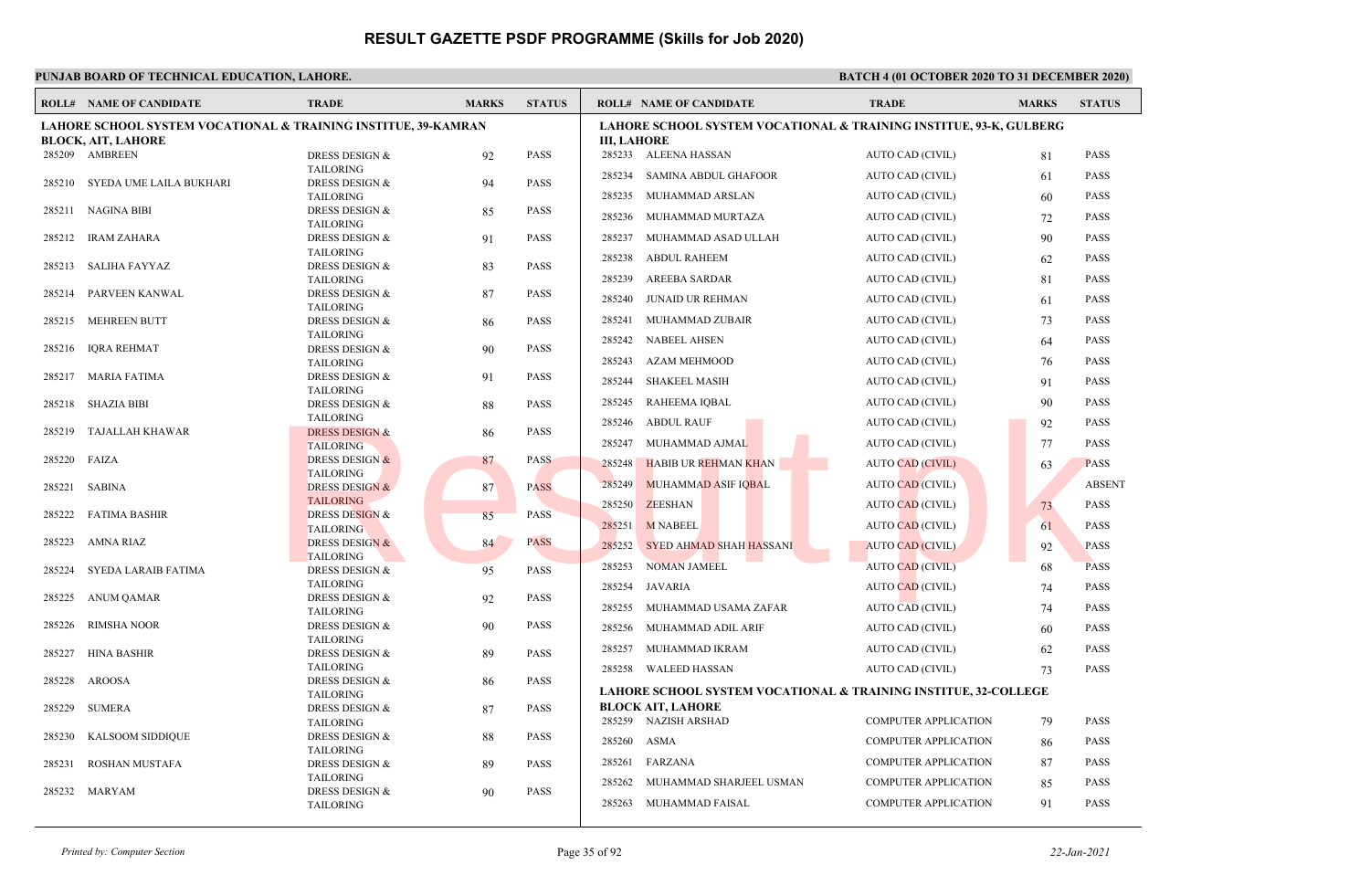### **PUNJAB BOARD OF TECHNICAL EDUCATION, LAHORE. BATCH 4 (01 OCTOBER 2020 TO 31 DECEMBER 2020)**

|        | <b>ROLL# NAME OF CANDIDATE</b>                              | <b>TRADE</b>                            | <b>MARKS</b> | <b>STATUS</b> | <b>ROLL# NAME OF CANDIDATE</b> |                                                                        | <b>TRADE</b>                                   | <b>MARKS</b> | <b>STATUS</b> |
|--------|-------------------------------------------------------------|-----------------------------------------|--------------|---------------|--------------------------------|------------------------------------------------------------------------|------------------------------------------------|--------------|---------------|
| 285264 | <b>WAOAR SARDAR</b>                                         | <b>COMPUTER APPLICATION</b>             | 70           | <b>PASS</b>   |                                | 285293 MUHAMMAD HAMMAD YOUSAF                                          | <b>MILLING MACHINE</b>                         | 83           | <b>PASS</b>   |
| 285265 | ZOBIA RIAZ                                                  | <b>COMPUTER APPLICATION</b>             | 81           | <b>PASS</b>   | 285294 AQEEL SULTAN            |                                                                        | OPERATOR 2016<br><b>MILLING MACHINE</b>        | 72           | <b>PASS</b>   |
| 285266 | <b>MISBAH ARSHAD</b>                                        | <b>COMPUTER APPLICATION</b>             | 90           | <b>PASS</b>   |                                |                                                                        | OPERATOR 2016                                  |              |               |
| 285267 | MARRIAM KALEEM                                              | <b>COMPUTER APPLICATION</b>             | 91           | <b>PASS</b>   | 285295                         | <b>MAHAMMAD ADEEL</b>                                                  | <b>MILLING MACHINE</b>                         | 75           | <b>PASS</b>   |
| 285268 | MUHAMMAD SAMI                                               | <b>COMPUTER APPLICATION</b>             | 87           | <b>PASS</b>   | 285296<br>SAMEER               |                                                                        | OPERATOR 2016<br><b>MILLING MACHINE</b>        | 78           | <b>PASS</b>   |
| 285269 | KHADIJA KALEEM MIR                                          | <b>COMPUTER APPLICATION</b>             | 91           | <b>PASS</b>   |                                |                                                                        | OPERATOR 2016                                  |              |               |
| 285270 | <b>ABDULLAH IMRAN</b>                                       | <b>COMPUTER APPLICATION</b>             | 90           | <b>PASS</b>   | 285297                         | MUHAMMAD SHEHZAD                                                       | <b>MILLING MACHINE</b><br>OPERATOR 2016        | 93           | <b>PASS</b>   |
| 285271 | MUHAMMAD WAQAS                                              | COMPUTER APPLICATION                    | 93           | <b>PASS</b>   | 285298                         | MUHAMMAD SADIQ SHAKEEL                                                 | <b>MILLING MACHINE</b>                         | 77           | <b>PASS</b>   |
| 285272 | MUHAMMAD MUJAHID                                            | <b>COMPUTER APPLICATION</b>             | 94           | <b>PASS</b>   |                                |                                                                        | OPERATOR 2016                                  |              |               |
|        |                                                             |                                         |              |               | 285299<br><b>ABDUL WAHAB</b>   |                                                                        | <b>MILLING MACHINE</b><br>OPERATOR 2016        | 80           | <b>PASS</b>   |
| 285273 | MARIA JAMEEL                                                | <b>COMPUTER APPLICATION</b>             | 87           | <b>PASS</b>   | 285300                         | MUHAMMAD UMAIR                                                         | MILLING MACHINE                                | 81           | <b>PASS</b>   |
| 285274 | <b>LAIBA ARSHAD</b>                                         | COMPUTER APPLICATION                    | 91           | <b>PASS</b>   |                                |                                                                        | OPERATOR 2016                                  |              |               |
| 285275 | <b>SAIF ULLAH</b>                                           | <b>COMPUTER APPLICATION</b>             | 87           | <b>PASS</b>   | 285301<br>ALI HUSSAIN          |                                                                        | <b>MILLING MACHINE</b><br>OPERATOR 2016        |              | <b>ABSENT</b> |
| 285276 | <b>SHAHZAD ASGHAR</b>                                       | <b>COMPUTER APPLICATION</b>             | 87           | <b>PASS</b>   | ADIL PERWAIZ<br>285302         |                                                                        | <b>MILLING MACHINE</b>                         |              | <b>ABSENT</b> |
| 285277 | <b>RABIA YASEEN</b>                                         | <b>COMPUTER APPLICATION</b>             | 90           | <b>PASS</b>   | <b>SALMAN</b><br>285303        |                                                                        | OPERATOR 2016<br>MILLING MACHINE               |              | <b>PASS</b>   |
| 285278 | MUNAZZA SHAHZADI                                            | <b>COMPUTER APPLICATION</b>             | 94           | <b>PASS</b>   |                                |                                                                        | OPERATOR 2016                                  | 74           |               |
| 285279 | MEHWISH                                                     | <b>COMPUTER APPLICATION</b>             | 93           | <b>PASS</b>   | <b>AHMAD AZEEM</b><br>285304   |                                                                        | <b>MILLING MACHINE</b>                         | 61           | <b>PASS</b>   |
| 285280 | <b>MAHAM ASHFAQ</b>                                         | <b>COMPUTER APPLICATION</b>             | 93           | <b>PASS</b>   | 285305                         | MUHAMMAD SUBHAN RAZA                                                   | OPERATOR 2016<br><b>MILLING MACHINE</b>        | 72           | <b>PASS</b>   |
|        | 285281 ZAIN ALI                                             | <b>COMPUTER APPLICATION</b>             | 79           | <b>PASS</b>   |                                |                                                                        | OPERATOR 2016                                  |              |               |
|        | <b>MALAYSIAN INSTITUTE OF TECHNOLOGY, MIT SALAMAT PURA,</b> |                                         |              |               | 285306<br><b>IMDAD HUSSAIN</b> |                                                                        | <b>MILLING MACHINE</b><br><b>OPERATOR 2016</b> | 80           | <b>PASS</b>   |
|        | DAROGHAWALA, LAHORE                                         |                                         |              |               |                                | <b>MANSOL TECHNICAL TRAINING SERVICES (PVT) LTD, E 210 GULSHAN ALI</b> |                                                |              |               |
|        | 285282 UBAID ULLAH KHAN                                     | <b>MILLING MACHINE</b>                  | 86           | <b>PASS</b>   |                                | <b>COLONY NEW AIR PORT ROAD, LAHORE</b>                                |                                                |              |               |
| 285283 | FAIZAN KHAN                                                 | OPERATOR 2016<br><b>MILLING MACHINE</b> | 73           | <b>PASS</b>   |                                | 285307 MUHAMMAD AMIR SHAHZAD                                           | <b>BUILDING PAINTER 2016</b>                   | 79           | <b>PASS</b>   |
|        |                                                             | OPERATOR 2016                           |              |               | 285308 MUHAMMAD FAHID          |                                                                        | <b>BUILDING PAINTER 2016</b>                   |              | <b>ABSENT</b> |
| 285284 | ALI AHTISHAM                                                | <b>MILLING MACHINE</b>                  | 80           | <b>PASS</b>   | 285309<br><b>HASSAN ASHRAF</b> |                                                                        | <b>BUILDING PAINTER 2016</b>                   | 72           | <b>PASS</b>   |
| 285285 | MUHAMMAD USMAN YASIN                                        | OPERATOR 2016<br><b>MILLING MACHINE</b> | 83           | <b>PASS</b>   | 285310 SAAD BIN TAHIR          |                                                                        | <b>BUILDING PAINTER 2016</b>                   |              | <b>ABSENT</b> |
|        |                                                             | OPERATOR 2016                           |              |               | <b>FAISAL NAZIR</b><br>285311  |                                                                        | <b>BUILDING PAINTER 2016</b>                   | 75           | <b>PASS</b>   |
| 285286 | <b>ASIF HAMEED</b>                                          | <b>MILLING MACHINE</b><br>OPERATOR 2016 | 70           | <b>PASS</b>   | 285312                         | MUHAMMAD JAHANGIR                                                      | <b>BUILDING PAINTER 2016</b>                   | 70           | <b>PASS</b>   |
| 285287 | <b>AHMAD RAZA</b>                                           | <b>MILLING MACHINE</b>                  | 68           | <b>PASS</b>   | 285313                         | MUHAMMAD AZEEM                                                         | <b>BUILDING PAINTER 2016</b>                   | 66           | <b>PASS</b>   |
|        |                                                             | OPERATOR 2016                           |              |               | 285314<br><b>BILAL AHSAN</b>   |                                                                        | <b>BUILDING PAINTER 2016</b>                   | 62           | <b>PASS</b>   |
| 285288 | <b>ABDUL JABBAR</b>                                         | <b>MILLING MACHINE</b><br>OPERATOR 2016 | 77           | <b>PASS</b>   | 285315                         | ZEESHAN SHABBIR                                                        | <b>BUILDING PAINTER 2016</b>                   |              | <b>PASS</b>   |
| 285289 | <b>NABEEL</b>                                               | <b>MILLING MACHINE</b>                  | 70           | <b>PASS</b>   |                                |                                                                        |                                                | 73           |               |
|        |                                                             | OPERATOR 2016                           |              |               | 285316 HUSSNAIN SHABBIR        |                                                                        | <b>BUILDING PAINTER 2016</b>                   | 72           | <b>PASS</b>   |
| 285290 | DILAWAR MASIH                                               | <b>MILLING MACHINE</b><br>OPERATOR 2016 | 64           | <b>PASS</b>   | 285317 SALMAN NADEEM           |                                                                        | <b>BUILDING PAINTER 2016</b>                   | 74           | <b>PASS</b>   |
| 285291 | MUHAMMAD IRFAN                                              | MILLING MACHINE                         | 70           | <b>PASS</b>   | 285318<br>ZEESHAN MEO          |                                                                        | <b>BUILDING PAINTER 2016</b>                   |              | <b>ABSENT</b> |
|        |                                                             | OPERATOR 2016                           |              | <b>PASS</b>   | 285319                         | SYED SAJJAD HUSSAIN                                                    | <b>BUILDING PAINTER 2016</b>                   | 68           | PASS          |
| 285292 | MUHAMMAD ALI ATTHAR                                         | <b>MILLING MACHINE</b><br>OPERATOR 2016 | 68           |               | 285320 WASEEM AKRAM            |                                                                        | <b>BUILDING PAINTER 2016</b>                   |              | <b>ABSENT</b> |
|        |                                                             |                                         |              |               |                                |                                                                        |                                                |              |               |

*Printed by: Computer Section* Page 36 of 92 *22-Jan-2021*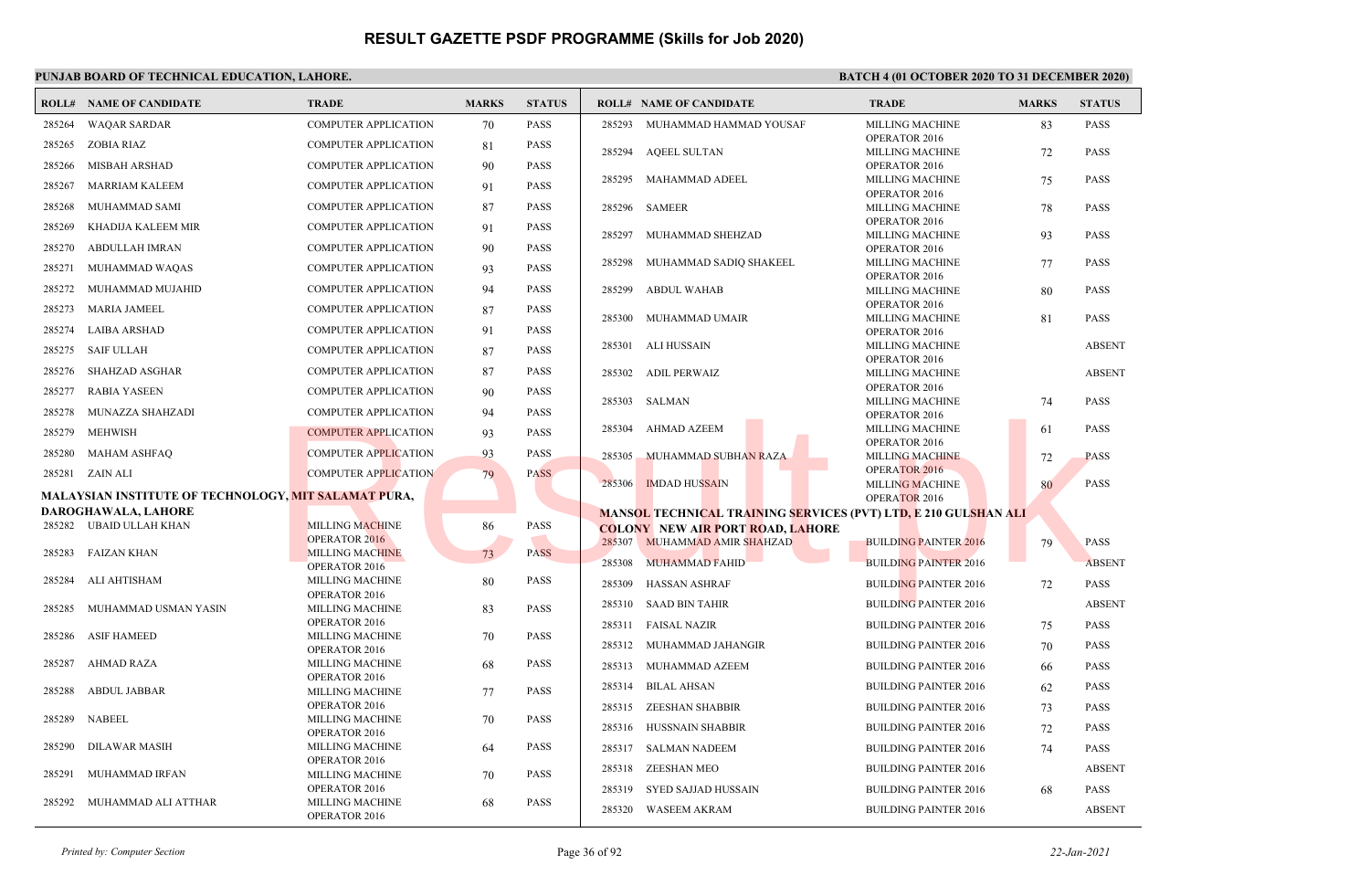| ROLL#  | <b>NAME OF CANDIDATE</b>   | <b>TRADE</b>                          | <b>MARKS</b> | <b>STATUS</b> |        | <b>ROLL# NAME OF CANDIDATE</b> | <b>TRADE</b>                          | <b>MARKS</b> | <b>STATUS</b> |
|--------|----------------------------|---------------------------------------|--------------|---------------|--------|--------------------------------|---------------------------------------|--------------|---------------|
| 285321 | MUHAMMAD NAUMAN RASHEED    | <b>BUILDING PAINTER 2016</b>          | 71           | <b>PASS</b>   |        | 285353 MUHAMMAD NABEEL SHAHZAD | INDUSTRIAL ELECTRICIAN                | 90           | <b>PASS</b>   |
| 285322 | <b>NOMAN BASHIR</b>        | <b>BUILDING PAINTER 2016</b>          | 68           | <b>PASS</b>   | 285354 | MUHAMMAD NOMAN ZULFIQAR        | 2016<br><b>INDUSTRIAL ELECTRICIAN</b> | 82           | <b>PASS</b>   |
| 285323 | MUHAMMAD MAZHAR            | <b>BUILDING PAINTER 2016</b>          |              | <b>ABSENT</b> |        |                                | 2016                                  |              |               |
| 285324 | <b>HASEEB ASHRAF</b>       | <b>BUILDING PAINTER 2016</b>          | 63           | <b>PASS</b>   | 285355 | GHULAM SABIR                   | INDUSTRIAL ELECTRICIAN<br>2016        | 84           | <b>PASS</b>   |
| 285325 | GORU                       | <b>BUILDING PAINTER 2016</b>          | 62           | <b>PASS</b>   | 285356 | JAWAD HUSSAIN                  | INDUSTRIAL ELECTRICIAN                | 82           | <b>PASS</b>   |
| 285326 | <b>MAZHAR ABBAS</b>        | <b>BUILDING PAINTER 2016</b>          |              | <b>ABSENT</b> | 285357 | AMMAR BABAR                    | 2016<br>INDUSTRIAL ELECTRICIAN        | 82           | <b>PASS</b>   |
| 285327 | MUHAMMAD FAHAD NAZIR       | <b>BUILDING PAINTER 2016</b>          |              | <b>ABSENT</b> |        |                                | 2016                                  |              |               |
| 285328 | ZEESHAN MAZHAR             | <b>BUILDING PAINTER 2016</b>          | 67           | <b>PASS</b>   | 285358 | RUSTAM MASIH                   | INDUSTRIAL ELECTRICIAN<br>2016        | 81           | <b>PASS</b>   |
| 285329 | MUHAMMAD HAMZA GOHAR       | <b>BUILDING PAINTER 2016</b>          |              | <b>ABSENT</b> | 285359 | MUHAMMAD SHAMEER               | INDUSTRIAL ELECTRICIAN                |              | <b>ABSENT</b> |
| 285330 | <b>ABDUL REHMAN</b>        | <b>FITTER GENERAL</b>                 | 84           | <b>PASS</b>   | 285360 | <b>HAMAS ZAFAR</b>             | 2016<br>INDUSTRIAL ELECTRICIAN        | 82           | <b>PASS</b>   |
| 285331 | SYED MUHAMMAD SALLAR HANIF | <b>FITTER GENERAL</b>                 | 78           | <b>PASS</b>   |        |                                | 2016                                  |              |               |
| 285332 | NAVEED AHMED               | <b>FITTER GENERAL</b>                 | 79           | <b>PASS</b>   | 285361 | <b>GHULAM FAREED</b>           | <b>INDUSTRIAL ELECTRICIAN</b><br>2016 | 90           | <b>PASS</b>   |
| 285333 | ABDULLAH KHAN              | <b>FITTER GENERAL</b>                 | 77           | <b>PASS</b>   | 285362 | <b>SAMSOON SALEEM</b>          | PIPE & PLATE FABRICATOR               | 78           | <b>PASS</b>   |
| 285334 | MUHAMMAD SULTAN            | FITTER GENERAL                        | 84           | <b>PASS</b>   | 285363 | MUHAMMAD SHOAIB KHAN           | PIPE & PLATE FABRICATOR               | 80           | <b>PASS</b>   |
| 285335 | <b>HAMID KAMRAN</b>        | <b>FITTER GENERAL</b>                 | 87           | <b>PASS</b>   | 285364 | ZEESHAN                        | PIPE & PLATE FABRICATOR               | 81           | <b>PASS</b>   |
| 285336 | MUHAMMAD DILAWAR HUSSAIN   | <b>FITTER GENERAL</b>                 | 77           | <b>PASS</b>   | 285365 | AHMAD FARQALEET                | PIPE & PLATE FABRICATOR               | 82           | <b>PASS</b>   |
| 285337 | <b>HAMID NAWAZ</b>         | <b>FITTER GENERAL</b>                 | 74           | <b>PASS</b>   | 285366 | <b>AHMAD IQBAL</b>             | PIPE & PLATE FABRICATOR               | 82           | <b>PASS</b>   |
| 285338 | AHSAN RAZA                 | <b>FITTER GENERAL</b>                 | 70           | <b>PASS</b>   | 285367 | <b>SAFI ULLAH KHAN</b>         | PIPE & PLATE FABRICATOR               | 83           | <b>PASS</b>   |
| 285339 | MUHAMMAD UMAIR             | <b>FITTER GENERAL</b>                 | 89           | <b>PASS</b>   | 285368 | <b>MUHAMMAD BILAL RIAZ</b>     | PIPE & PLATE FABRICATOR               | 83           | <b>PASS</b>   |
| 285340 | <b>ARIF MEHMOOD</b>        | <b>FITTER GENERAL</b>                 | 77           | <b>PASS</b>   | 285369 | <b>SHAN MANZOOR</b>            | PIPE & PLATE FABRICATOR               | 82           | <b>PASS</b>   |
| 285341 | <b>IKRAM ASHRAF</b>        | <b>FITTER GENERAL</b>                 | 65           | <b>PASS</b>   | 285370 | MUHAMMAD RAMZAN                | <b>PIPE &amp; PLATE FABRICATOR</b>    | 83           | <b>PASS</b>   |
| 285342 | <b>ABDUL REHMAN</b>        | <b>FITTER GENERAL</b>                 | 69           | <b>PASS</b>   | 285371 | <b>UMAR FAROOQ</b>             | PIPE & PLATE FABRICATOR               | 83           | <b>PASS</b>   |
| 285343 | ZAIN UL ABIDIN             | <b>FITTER GENERAL</b>                 | 78           | <b>PASS</b>   | 285372 | MUHAMMAD AWAIS                 | PIPE & PLATE FABRICATOR               | 80           | <b>PASS</b>   |
| 285344 | <b>WALEED HUSSAIN</b>      | <b>FITTER GENERAL</b>                 | 65           | <b>PASS</b>   | 285373 | MUHAMMAD AWAIS ALI             | PIPE & PLATE FABRICATOR               | 80           | <b>PASS</b>   |
| 285345 | <b>TASSAWAR IJAZ</b>       | <b>FITTER GENERAL</b>                 | 79           | <b>PASS</b>   | 285374 | NUMAN AHMAD                    | PIPE & PLATE FABRICATOR               | 81           | <b>PASS</b>   |
| 285346 | ATIF IQBAL                 | <b>INDUSTRIAL ELECTRICIAN</b>         | 82           | <b>PASS</b>   | 285375 | MUHAMMAD AHTISHAM              | PIPE & PLATE FABRICATOR               | 78           | <b>PASS</b>   |
| 285347 | ABDUL REHMAN               | 2016<br><b>INDUSTRIAL ELECTRICIAN</b> | 83           | <b>PASS</b>   | 285376 | MUHAMMAD SAJJAD                | PIPE & PLATE FABRICATOR               | 78           | <b>PASS</b>   |
|        |                            | 2016                                  |              |               | 285377 | RAO MUHAMMAD BILAL             | PIPE & PLATE FABRICATOR               | 79           | <b>PASS</b>   |
| 285348 | <b>SHAJEEL AHMAD</b>       | <b>INDUSTRIAL ELECTRICIAN</b><br>2016 | 81           | <b>PASS</b>   | 285378 | AHMAD FARAZ                    | PIPE & PLATE FABRICATOR               | 82           | <b>PASS</b>   |
| 285349 | MUHAMMAD AWAIS             | INDUSTRIAL ELECTRICIAN                | 81           | <b>PASS</b>   | 285379 | MUHAMMAD SHERAZ                | PIPE & PLATE FABRICATOR               | 82           | <b>PASS</b>   |
| 285350 | ALI HUSSNAIN               | 2016<br>INDUSTRIAL ELECTRICIAN        | 80           | <b>PASS</b>   | 285380 | ABU BAKKER SIDDIQUE            | PIPE & PLATE FABRICATOR               | 81           | <b>PASS</b>   |
|        |                            | 2016                                  |              |               | 285381 | MUHAMMAD SADIQ                 | PIPE & PLATE FABRICATOR               | 80           | <b>PASS</b>   |
| 285351 | MUHAMMAD YASIR             | INDUSTRIAL ELECTRICIAN<br>2016        | 83           | <b>PASS</b>   | 285382 | MUHAMMAD ABU SUFYAN            | PIPE & PLATE FABRICATOR               | 81           | <b>PASS</b>   |
| 285352 | MUHAMMAD NAFEES            | <b>INDUSTRIAL ELECTRICIAN</b><br>2016 | 80           | <b>PASS</b>   | 285383 | MUHAMMAD AHSAN                 | PIPE & PLATE FABRICATOR               | 82           | <b>PASS</b>   |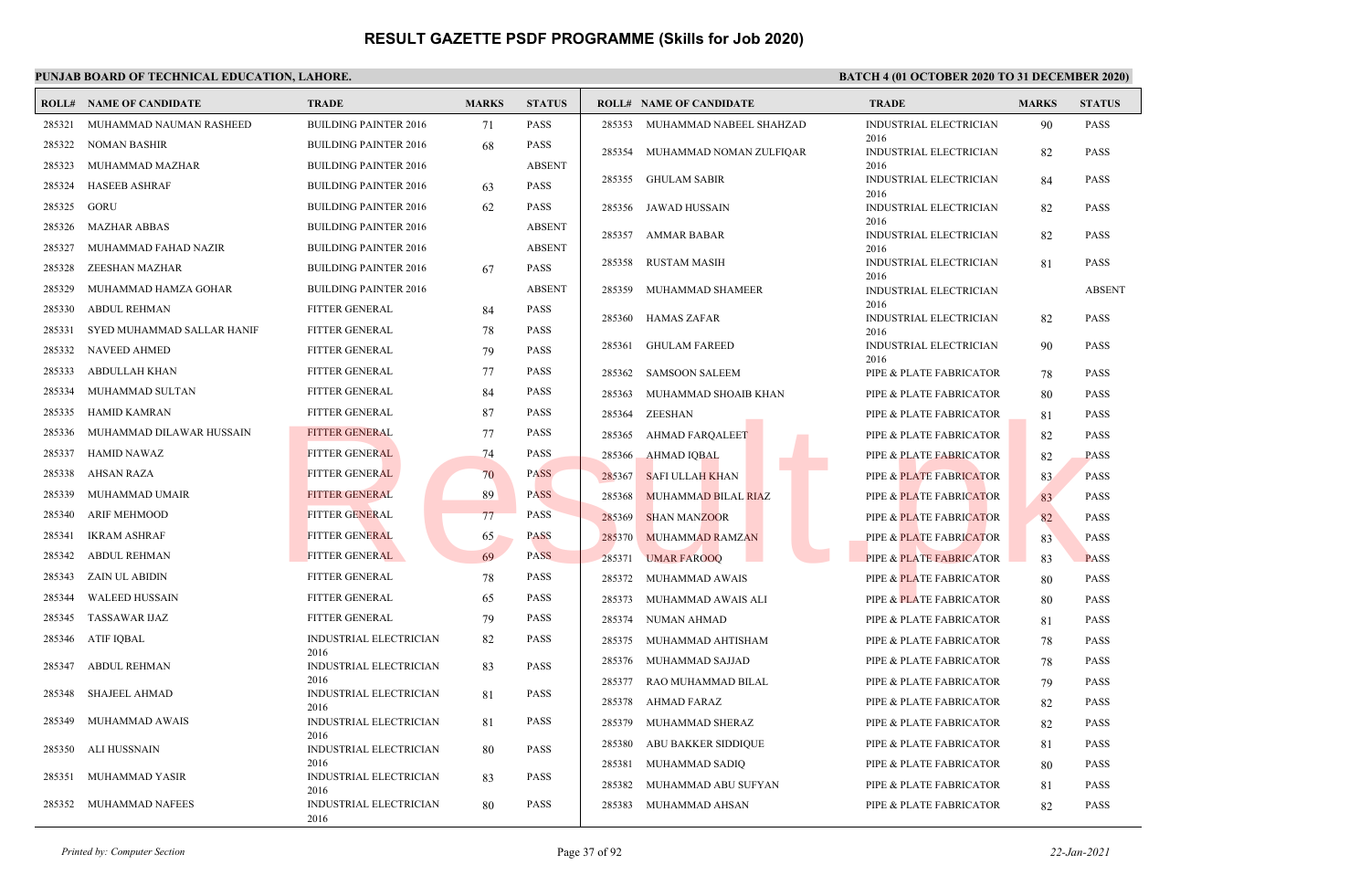|        | <b>ROLL# NAME OF CANDIDATE</b> | <b>TRADE</b>                 | <b>MARKS</b> | <b>STATUS</b> |        | <b>ROLL# NAME OF CANDIDATE</b> | <b>TRADE</b>                  | <b>MARKS</b> | <b>STATUS</b> |
|--------|--------------------------------|------------------------------|--------------|---------------|--------|--------------------------------|-------------------------------|--------------|---------------|
| 285384 | HASSAN ALI                     | PIPE & PLATE FABRICATOR      | 83           | <b>PASS</b>   |        | 285418 ALYAN ALI               | WELDER                        | 81           | <b>PASS</b>   |
| 285385 | MUHAMMAD KASHIF                | PIPE & PLATE FABRICATOR      | 82           | <b>PASS</b>   |        | 285419 UMAIR ALI               | WELDER                        | 85           | <b>PASS</b>   |
| 285386 | UMAR RUMMAN MUHAMMAD           | PIPE & PLATE FABRICATOR      | 83           | <b>PASS</b>   | 285420 | MUHAMMAD AZHAR GHAFFAR         | WELDER                        | 72           | <b>PASS</b>   |
| 285387 | <b>KAREEM NAWAZ</b>            | PIPE & PLATE FABRICATOR      |              | <b>ABSENT</b> | 285421 | ZEESHAN ALI                    | WELDER                        | 74           | <b>PASS</b>   |
| 285388 | MIRZA ZAIN ALI BAIG            | <b>SAFETY INSPECTOR 2016</b> | 76           | <b>PASS</b>   | 285422 | MUHAMMAD SALMAN                | WELDER                        | 79           | <b>PASS</b>   |
| 285389 | MUHAMMAD QURESH IFTIKHAR       | <b>SAFETY INSPECTOR 2016</b> | 74           | <b>PASS</b>   | 285423 | MUHAMMAD RAMZAN                | WELDER                        | 80           | <b>PASS</b>   |
| 285390 | <b>IHTISHAM AHMAD</b>          | SAFETY INSPECTOR 2016        | 75           | <b>PASS</b>   | 285424 | RAO MUHAMMAD USMAN ALI         | WELDER                        | 82           | <b>PASS</b>   |
| 285391 | <b>HAMZA NAEEM</b>             | SAFETY INSPECTOR 2016        | 73           | <b>PASS</b>   |        | 285425 RAJAB ALI               | PIPE & GENERAL FITTER         | 73           | <b>PASS</b>   |
| 285392 | MUHAMMAD SHAHID                | <b>SAFETY INSPECTOR 2016</b> | 78           | <b>PASS</b>   | 285426 | TASAWAR ABBAS                  | 2016<br>PIPE & GENERAL FITTER | 76           | <b>PASS</b>   |
| 285393 | <b>FIAZ KHALIQ</b>             | SAFETY INSPECTOR 2016        | 74           | <b>PASS</b>   |        |                                | 2016                          |              |               |
| 285394 | MUHAMMAD AMMAR YASIR           | <b>SAFETY INSPECTOR 2016</b> |              | <b>ABSENT</b> | 285427 | MUSHTAQ AHMAD                  | PIPE & GENERAL FITTER<br>2016 | 66           | <b>PASS</b>   |
| 285395 | MUHAMMAD NOMAN QAMAR           | <b>SAFETY INSPECTOR 2016</b> | 78           | <b>PASS</b>   | 285428 | MUHAMMAD ASHFAQ                | PIPE & GENERAL FITTER         | 78           | <b>PASS</b>   |
| 285396 | MUHAMMAD AMEEQ AMIR            | SAFETY INSPECTOR 2016        | 81           | PASS          | 285429 | MUHAMMAD HANAN                 | 2016<br>PIPE & GENERAL FITTER | 80           | <b>PASS</b>   |
| 285397 | AHMED HASSAN ASHFAQ            | <b>SAFETY INSPECTOR 2016</b> | 77           | <b>PASS</b>   |        |                                | 2016                          |              |               |
| 285398 | RANA SHEHARYAR                 | <b>SAFETY INSPECTOR 2016</b> | 74           | <b>PASS</b>   |        | 285430 ALI RAZAA               | PIPE & GENERAL FITTER<br>2016 | 80           | <b>PASS</b>   |
| 285399 | <b>HASNAIN AHMAD</b>           | <b>SAFETY INSPECTOR 2016</b> | 72           | <b>PASS</b>   |        | 285431 KARAM ABBAS             | PIPE & GENERAL FITTER         | 73           | <b>PASS</b>   |
| 285400 | <b>ZEESHAN NASEER</b>          | <b>SAFETY INSPECTOR 2016</b> | 75           | <b>PASS</b>   | 285432 | <b>BILAL HAMEED</b>            | 2016<br>PIPE & GENERAL FITTER | 76           | <b>PASS</b>   |
| 285401 | <b>JUNAID AKMAL</b>            | <b>SAFETY INSPECTOR 2016</b> | 79           | <b>PASS</b>   |        |                                | 2016                          |              |               |
| 285402 | MUHAMMAD SAJID                 | <b>SAFETY INSPECTOR 2016</b> | 72           | <b>PASS</b>   | 285433 | MUHAMMAD ABDULLAH              | PIPE & GENERAL FITTER<br>2016 | 82           | <b>PASS</b>   |
| 285403 | HAFIZ MUHAMMAD TAYYAB ASLAM    | <b>SAFETY INSPECTOR 2016</b> | 75           | <b>PASS</b>   | 285434 | <b>MAJID ASHRAF</b>            | PIPE & GENERAL FITTER         | 68           | <b>PASS</b>   |
| 285404 | MUHAMMAD BILAL IQBAL           | <b>WELDER</b>                | 81           | <b>PASS</b>   | 285435 | <b>MUHAMMAD ANAS</b>           | 2016<br>PIPE & GENERAL FITTER | 67           | <b>PASS</b>   |
| 285405 | MUHAMMAD NADEEM KHAN           | <b>WELDER</b>                | 74           | <b>PASS</b>   |        |                                | 2016                          |              |               |
| 285406 | <b>SABOOR MEHMOOD</b>          | WELDER                       | 84           | <b>PASS</b>   |        | 285436 MUHAMMAD AFZAAL         | PIPE & GENERAL FITTER<br>2016 | 80           | <b>PASS</b>   |
| 285407 | <b>SAIF ULLAH</b>              | <b>WELDER</b>                | 79           | <b>PASS</b>   |        | 285437 ALI RAZA                | PIPE & GENERAL FITTER         | 74           | <b>PASS</b>   |
| 285408 | DURR E ADAN HAIDER             | WELDER                       | 73           | <b>PASS</b>   |        | 285438 UMEIR NASEER            | 2016<br>PIPE & GENERAL FITTER | 76           | <b>PASS</b>   |
| 285409 | MUHAMMAD BILAL                 | WELDER                       | 80           | <b>PASS</b>   |        |                                | 2016                          |              |               |
| 285410 | <b>TAYYAB SARDAR</b>           | <b>WELDER</b>                | 76           | <b>PASS</b>   | 285439 | MUHAMAD MANAN                  | PIPE & GENERAL FITTER<br>2016 | 80           | <b>PASS</b>   |
| 285411 | MUHAMMAD ASIF                  | <b>WELDER</b>                | 74           | <b>PASS</b>   | 285440 | MUHAMMAD ANEES                 | PIPE & GENERAL FITTER         | 88           | <b>PASS</b>   |
|        | 285412 MUHAMMAD HUZAIFA        | WELDER                       | 71           | PASS          | 285441 | AZHAR HUSSAIN                  | 2016<br>PIPE & GENERAL FITTER | 80           | <b>PASS</b>   |
|        | 285413 MAUZAM ALI              | <b>WELDER</b>                | 66           | <b>PASS</b>   |        |                                | 2016                          |              |               |
| 285414 | MUHAMMAD ALAMGIR BHATTI        | <b>WELDER</b>                | 69           | <b>PASS</b>   | 285442 | UMER NAWAZ                     | PIPE & GENERAL FITTER         | 72           | <b>PASS</b>   |
| 285415 | MUHAMMAD TOUQEER               | <b>WELDER</b>                | 87           | <b>PASS</b>   | 285443 | MUHAMMAD ABUBAKAR              | 2016<br>PIPE & GENERAL FITTER | 76           | <b>PASS</b>   |
| 285416 | <b>SAHIL BRANABAS</b>          | <b>WELDER</b>                | 76           | <b>PASS</b>   |        |                                | 2016                          |              |               |
|        | 285417 ZUBAIR GULL             | WELDER                       | 81           | <b>PASS</b>   |        | 285444 ALI HASSAN              | PIPE & GENERAL FITTER<br>2016 | 76           | <b>PASS</b>   |
|        |                                |                              |              |               |        |                                |                               |              |               |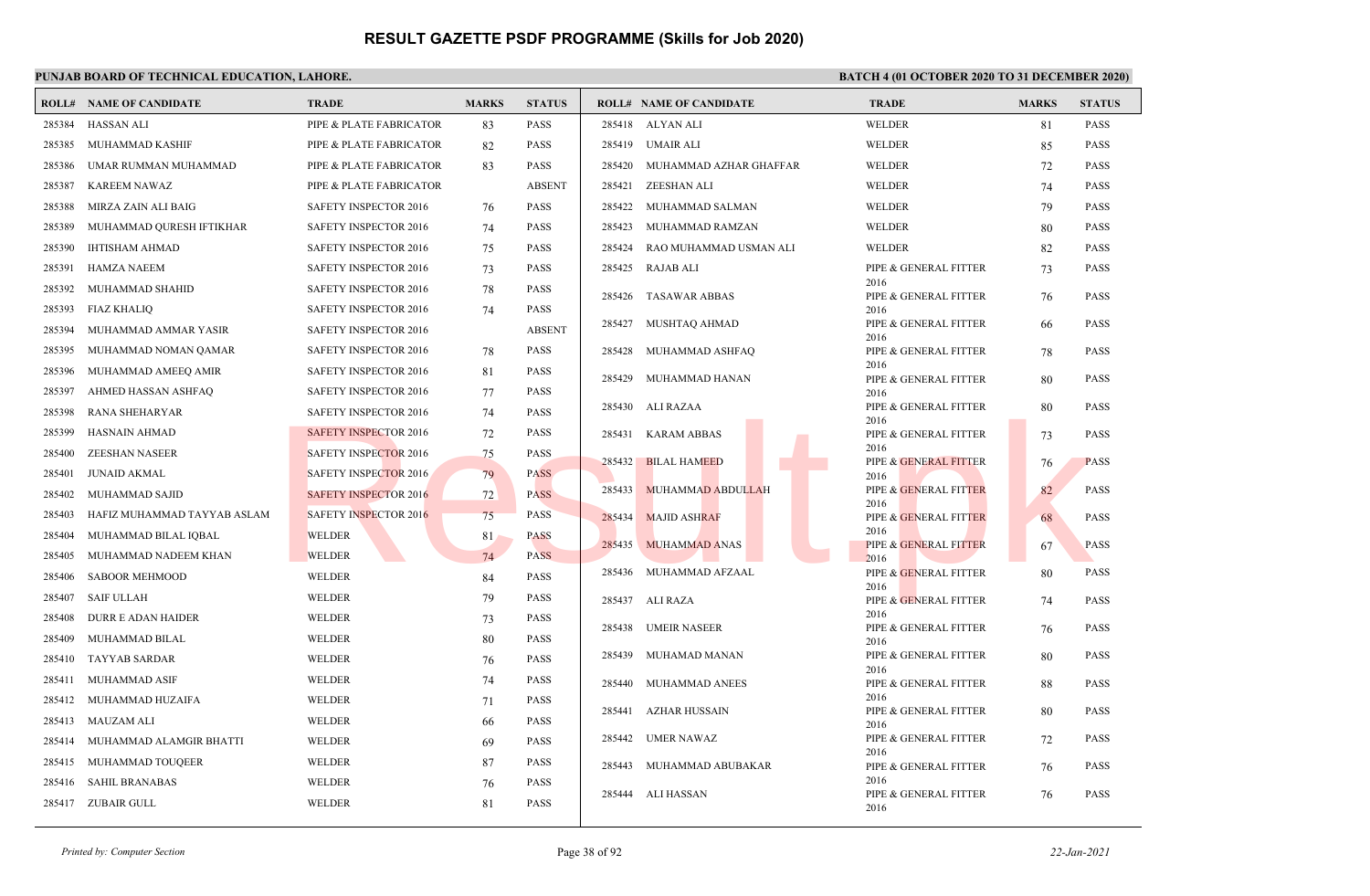|        | <b>ROLL# NAME OF CANDIDATE</b>                                                                                    | <b>TRADE</b>                                                | <b>MARKS</b> | <b>STATUS</b> |        | <b>ROLL# NAME OF CANDIDATE</b>                                           | <b>TRADE</b>                                                | <b>MARKS</b> | <b>STATUS</b> |
|--------|-------------------------------------------------------------------------------------------------------------------|-------------------------------------------------------------|--------------|---------------|--------|--------------------------------------------------------------------------|-------------------------------------------------------------|--------------|---------------|
| 285445 | MUHAMMAD SAJID ASHRAF                                                                                             | PIPE & GENERAL FITTER<br>2016                               | 81           | <b>PASS</b>   | 285470 | ABDULLAH FAROOO                                                          | <b>INDUSTRIAL STITCHING</b><br><b>MACHINE OPERATOR 2016</b> | 89           | <b>PASS</b>   |
|        | 285446 GHULAM ABBAS                                                                                               | PIPE & GENERAL FITTER<br>2016                               | 83           | <b>PASS</b>   | 285471 | <b>USMAN LATIF</b>                                                       | <b>INDUSTRIAL STITCHING</b><br><b>MACHINE OPERATOR 2016</b> | 84           | <b>PASS</b>   |
|        | PAKISTAN INDUSTRIAL TECHNICAL ASSISTANCE CENTER (PITAC), 234,<br>FEROZEPUR ROAD NEAR CANAL METRO STATION,, LAHORE |                                                             |              |               | 285472 | ASMA OMER                                                                | <b>INDUSTRIAL STITCHING</b><br>MACHINE OPERATOR 2016        | 89           | <b>PASS</b>   |
|        | 285447 MUHAMMAD INAM UL HAQ                                                                                       | <b>MACHINIST</b>                                            | 92           | <b>PASS</b>   | 285473 | <b>SYED ZOHAIB HAIDER</b>                                                | <b>INDUSTRIAL STITCHING</b><br><b>MACHINE OPERATOR 2016</b> | 90           | <b>PASS</b>   |
| 285448 | MUHAMMAD USAMA                                                                                                    | <b>MACHINIST</b>                                            | 86           | <b>PASS</b>   | 285474 | NUSRAT ZAHRA                                                             | <b>INDUSTRIAL STITCHING</b>                                 | 88           | <b>PASS</b>   |
| 285449 | ASAD ALI KHAN                                                                                                     | <b>MACHINIST</b>                                            | 81           | <b>PASS</b>   | 285475 | <b>SUMAYYA MUSLIM</b>                                                    | <b>MACHINE OPERATOR 2016</b><br><b>INDUSTRIAL STITCHING</b> | 87           | <b>PASS</b>   |
| 285450 | MUHAMMAD UMAR SABIR                                                                                               | <b>MACHINIST</b>                                            | 77           | <b>PASS</b>   |        |                                                                          | <b>MACHINE OPERATOR 2016</b>                                |              |               |
| 285451 | MUHAMMAD USMAN TAJ                                                                                                | <b>MACHINIST</b>                                            | 80           | <b>PASS</b>   | 285476 | <b>MARIA BATOOL</b>                                                      | <b>INDUSTRIAL STITCHING</b><br><b>MACHINE OPERATOR 2016</b> | 89           | <b>PASS</b>   |
| 285452 | <b>IMRAN SADDIQUE</b>                                                                                             | <b>MACHINIST</b>                                            | 86           | <b>PASS</b>   | 285477 | SHARUKH MUNAWAR                                                          | <b>GRAPHIC DESIGN</b>                                       | 96           | <b>PASS</b>   |
| 285453 | HAMZA                                                                                                             | <b>MACHINIST</b>                                            | 70           | <b>PASS</b>   | 285478 | <b>AHSAN TARIQ</b>                                                       | <b>GRAPHIC DESIGN</b>                                       | 83           | <b>PASS</b>   |
|        | 285454 MUHAMMAD ABRAR                                                                                             | <b>MACHINIST</b>                                            | 72           | <b>PASS</b>   | 285479 | <b>ABDULLAH MALIK</b>                                                    | <b>GRAPHIC DESIGN</b>                                       | 96           | <b>PASS</b>   |
|        | PAKISTAN KNITWEAR TRAINING INSTITUTE, PKTI BUILDING: 150 ALI BLOCK,<br><b>NEW GARDEN TOWN,, LAHORE</b>            |                                                             |              |               | 285480 | <b>SAAD UL ABID</b>                                                      | <b>GRAPHIC DESIGN</b>                                       | 83           | <b>PASS</b>   |
|        | 285455 ANJUM SHAKEEL                                                                                              | <b>INDUSTRIAL STITCHING</b>                                 | 77           | <b>PASS</b>   | 285481 | AYSHA SHAFIQA                                                            | <b>GRAPHIC DESIGN</b>                                       | 84           | <b>PASS</b>   |
|        |                                                                                                                   | <b>MACHINE OPERATOR 2016</b>                                |              |               | 285482 | UMAYR ZIA BHUTTA                                                         | <b>GRAPHIC DESIGN</b>                                       | 84           | <b>PASS</b>   |
| 285456 | SANA IJAZ                                                                                                         | <b>INDUSTRIAL STITCHING</b><br><b>MACHINE OPERATOR 2016</b> | 87           | <b>PASS</b>   | 285483 | MUHAMMAD NIZAMI                                                          | <b>GRAPHIC DESIGN</b>                                       | 96           | <b>PASS</b>   |
| 285457 | MUHAMMAD QASIM MUSLIM                                                                                             | <b>INDUSTRIAL STITCHING</b>                                 | 73           | <b>PASS</b>   | 285484 | <b>SHAHPARA MUNAWAR</b>                                                  | <b>GRAPHIC DESIGN</b>                                       | 83           | <b>PASS</b>   |
| 285458 | SUNITA ANWAR                                                                                                      | <b>MACHINE OPERATOR 2016</b><br><b>INDUSTRIAL STITCHING</b> | 89           | <b>PASS</b>   | 285485 | <b>ABDUL HASEEB</b>                                                      | <b>GRAPHIC DESIGN</b>                                       | 84           | <b>PASS</b>   |
|        |                                                                                                                   | <b>MACHINE OPERATOR 2016</b>                                |              |               | 285486 | <b>MUHAMMAD HUSSAIN</b>                                                  | <b>GRAPHIC DESIGN</b>                                       | 83           | <b>PASS</b>   |
| 285459 | <b>NASEEM ABBAS</b>                                                                                               | <b>INDUSTRIAL STITCHING</b>                                 | 90           | <b>PASS</b>   | 285487 | <b>SYED AHMAD RAZA NAQVI</b>                                             | <b>GRAPHIC DESIGN</b>                                       | 83           | <b>PASS</b>   |
| 285460 | <b>ABU BAKAR</b>                                                                                                  | <b>MACHINE OPERATOR 2016</b><br><b>INDUSTRIAL STITCHING</b> | 86           | <b>PASS</b>   | 285488 | <b>RABBIA</b>                                                            | <b>GRAPHIC DESIGN</b>                                       | 93           | <b>PASS</b>   |
|        |                                                                                                                   | <b>MACHINE OPERATOR 2016</b>                                |              |               | 285489 | <b>SYED IHSAN HAIDER</b>                                                 | <b>GRAPHIC DESIGN</b>                                       | 84           | <b>PASS</b>   |
| 285461 | MUBASHAR MUSTAFA ABBASI                                                                                           | <b>INDUSTRIAL STITCHING</b>                                 | 72           | <b>PASS</b>   |        |                                                                          |                                                             |              |               |
| 285462 | <b>BISMA JAMIL</b>                                                                                                | <b>MACHINE OPERATOR 2016</b><br><b>INDUSTRIAL STITCHING</b> | 90           | <b>PASS</b>   | 285490 | MUHAMMAD BILAL MUSTAFA<br><b>FAROOOI</b>                                 | <b>GRAPHIC DESIGN</b>                                       | 81           | <b>PASS</b>   |
|        |                                                                                                                   | <b>MACHINE OPERATOR 2016</b>                                |              |               | 285491 | AQIB AKHTAR                                                              | <b>GRAPHIC DESIGN</b>                                       | 89           | <b>PASS</b>   |
| 285463 | MUHAMMAD ABDULLAH                                                                                                 | <b>INDUSTRIAL STITCHING</b><br><b>MACHINE OPERATOR 2016</b> |              | <b>ABSENT</b> | 285492 | MUHAMMAD AHSAN                                                           | <b>GRAPHIC DESIGN</b>                                       | 93           | <b>PASS</b>   |
| 285464 | <b>ANUM NAZIR</b>                                                                                                 | <b>INDUSTRIAL STITCHING</b>                                 | 75           | <b>PASS</b>   |        | 285493 RAI ZEESHAN AHMAD                                                 | <b>GRAPHIC DESIGN</b>                                       | 80           | <b>PASS</b>   |
| 285465 | <b>ASIF MUSHTAQ</b>                                                                                               | <b>MACHINE OPERATOR 2016</b><br><b>INDUSTRIAL STITCHING</b> | 87           | <b>PASS</b>   |        | STEP INSTITUTE OF PROFESSIONAL DEVELOPMENT, STEP INSTITUTE OF ART,       |                                                             |              |               |
|        |                                                                                                                   | <b>MACHINE OPERATOR 2016</b>                                |              |               |        | DESIGN & MANAGEMENT 93 B3, GULBERG III., LAHORE<br>285494 MUHAMMAD TALHA | AUTO CAD (CIVIL)                                            | 77           | <b>PASS</b>   |
| 285466 | <b>ROMANA IOBAL</b>                                                                                               | <b>INDUSTRIAL STITCHING</b><br><b>MACHINE OPERATOR 2016</b> | 77           | <b>PASS</b>   |        |                                                                          |                                                             |              |               |
| 285467 | <b>HUSSAIN</b>                                                                                                    | <b>INDUSTRIAL STITCHING</b>                                 | 77           | <b>PASS</b>   | 285495 | SHAHROZ ALI MUGHAL                                                       | AUTO CAD (CIVIL)                                            | 79           | <b>PASS</b>   |
|        |                                                                                                                   | <b>MACHINE OPERATOR 2016</b>                                |              |               | 285496 | <b>PARAS SHARIF</b>                                                      | AUTO CAD (CIVIL)                                            | 81           | <b>PASS</b>   |
| 285468 | MUHAMMAD AZAM                                                                                                     | <b>INDUSTRIAL STITCHING</b>                                 | 84           | <b>PASS</b>   | 285497 | MOHAMMAD YOUSAF                                                          | AUTO CAD (CIVIL)                                            | 74           | <b>PASS</b>   |
| 285469 | MUHAMMAD FAISAL                                                                                                   | <b>MACHINE OPERATOR 2016</b><br><b>INDUSTRIAL STITCHING</b> | 89           | <b>PASS</b>   | 285498 | ALI SALAIH                                                               | AUTO CAD (CIVIL)                                            | 73           | <b>PASS</b>   |
|        |                                                                                                                   | MACHINE OPERATOR 2016                                       |              |               | 285499 | MUHAMMAD NADEEM                                                          | AUTO CAD (CIVIL)                                            | 73           | <b>PASS</b>   |
|        |                                                                                                                   |                                                             |              |               |        |                                                                          |                                                             |              |               |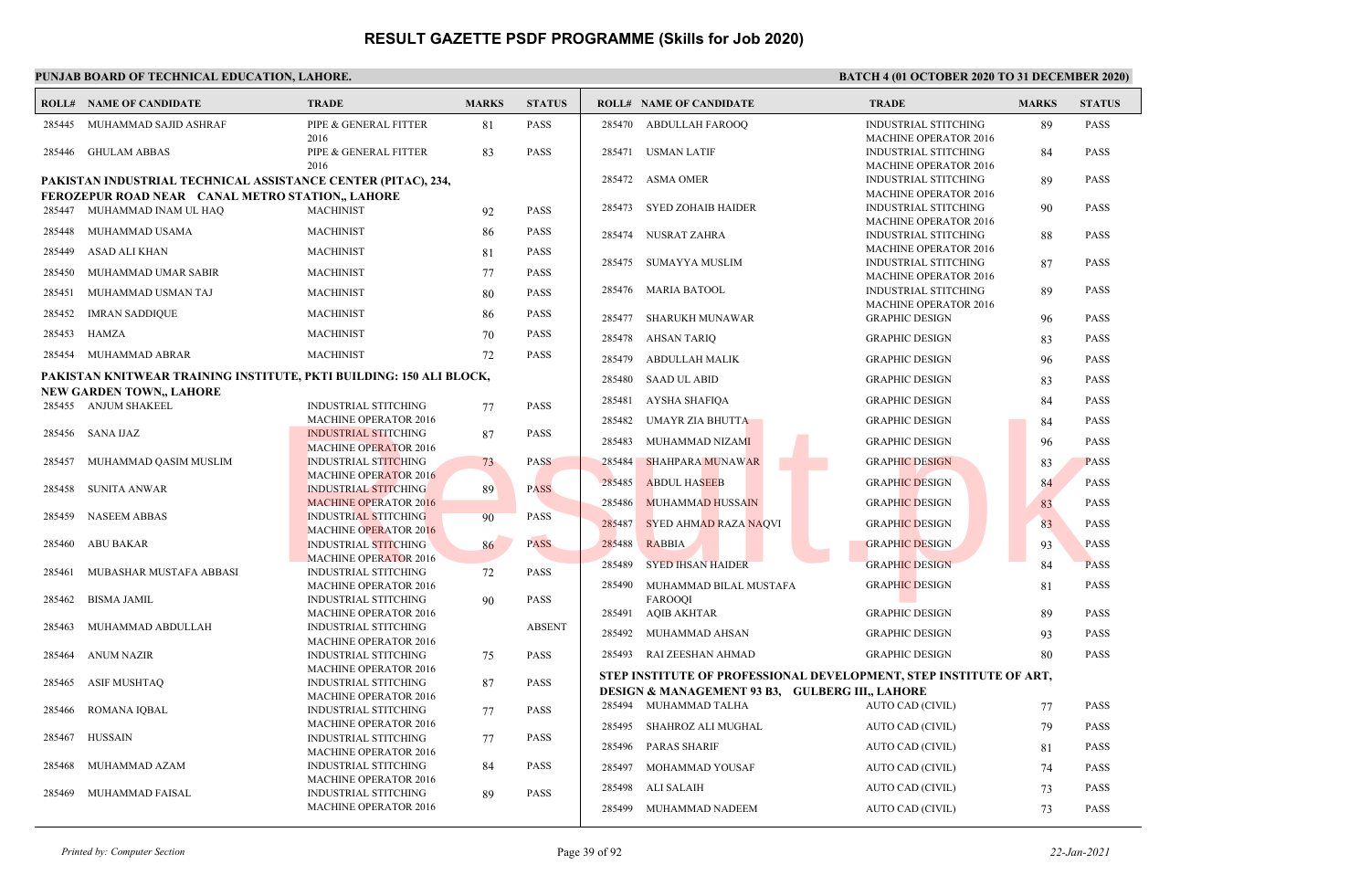### **PUNJAB BOARD OF TECHNICAL EDUCATION, LAHORE. BATCH 4 (01 OCTOBER 2020 TO 31 DECEMBER 2020)**

|        | <b>ROLL# NAME OF CANDIDATE</b> | <b>TRADE</b>                | <b>MARKS</b> | <b>STATUS</b> |        | <b>ROLL# NAME OF CANDIDATE</b> | <b>TRADE</b>                       | <b>MARKS</b> | <b>STATUS</b> |
|--------|--------------------------------|-----------------------------|--------------|---------------|--------|--------------------------------|------------------------------------|--------------|---------------|
| 285500 | MUHAMMAD JUNAID KHALID         | AUTO CAD (CIVIL)            | 70           | <b>PASS</b>   |        | 285534 MUSKAN SHABBIR          | <b>COMPUTER APPLICATION</b>        | 93           | <b>PASS</b>   |
| 285501 | S M ZAIN UL ABIDEEN ALI GILANI | AUTO CAD (CIVIL)            | 72           | <b>PASS</b>   | 285535 | MUHAMMAD SUFYAN ARIF           | <b>COMPUTER APPLICATION</b>        | 71           | <b>PASS</b>   |
| 285502 | MUHAMMAD SHAHID                | AUTO CAD (CIVIL)            | 68           | <b>PASS</b>   | 285536 | ALI HAIDER                     | <b>COMPUTER APPLICATION</b>        | 72           | <b>PASS</b>   |
| 285503 | ALI HAIDER SHEIKH              | AUTO CAD (CIVIL)            | 82           | <b>PASS</b>   | 285537 | MUHAMMAD AHMED ABDULLAH        | <b>COMPUTER APPLICATION</b>        | 69           | <b>PASS</b>   |
| 285504 | <b>UMAIR ASGHAR</b>            | AUTO CAD (CIVIL)            | 73           | <b>PASS</b>   | 285538 | ROHAIL AHMAD                   | <b>COMPUTER APPLICATION</b>        | 76           | <b>PASS</b>   |
| 285505 | MUDASSER MAJEED                | AUTO CAD (CIVIL)            | 71           | PASS          | 285539 | ALI HASSAN BABAR               | <b>COMPUTER APPLICATION</b>        | 89           | PASS          |
| 285506 | AHMAD ASIF                     | <b>AUTO CAD (CIVIL)</b>     | 72           | PASS          | 285540 | ALI HASSAN                     | <b>COMPUTER APPLICATION</b>        | 83           | PASS          |
| 285507 | <b>SHAHMIR JAN</b>             | AUTO CAD (CIVIL)            | 69           | <b>PASS</b>   | 285541 | <b>MAHNOOR</b>                 | <b>COMPUTER APPLICATION</b>        | 84           | <b>PASS</b>   |
| 285508 | MUHAMMAD WAHAB SHAFIQ          | AUTO CAD (CIVIL)            | 70           | <b>PASS</b>   | 285542 | UMAR KHALID MEHMOOD            | <b>COMPUTER APPLICATION</b>        | 74           | PASS          |
| 285509 | <b>ABDUL OADDOOS</b>           | AUTO CAD (CIVIL)            |              | <b>ABSENT</b> | 285543 | RAJA MUHAMMAD QASIM ALI        | <b>COMPUTER APPLICATION</b>        | 64           | <b>PASS</b>   |
| 285510 | NABIL KHALID                   | AUTO CAD (CIVIL)            | 74           | <b>PASS</b>   | 285544 | MUHAMMAD ABDULLAH              | <b>COMPUTER APPLICATION</b>        | 79           | <b>PASS</b>   |
| 285511 | MUHAMMAD FURQAN KHAN           | <b>AUTO CAD (CIVIL)</b>     | 72           | <b>PASS</b>   | 285545 | NAZIA BIBI                     | <b>COMPUTER APPLICATION</b>        | 81           | <b>PASS</b>   |
| 285512 | MUHAMMAD SAOOD                 | <b>AUTO CAD (CIVIL)</b>     | 73           | <b>PASS</b>   | 285546 | <b>SAIMA HIKMAT</b>            | <b>COMPUTER APPLICATION</b>        | 75           | <b>PASS</b>   |
| 285513 | <b>ZEESHAN ALI</b>             | <b>AUTO CAD (CIVIL)</b>     | 84           | PASS          | 285547 | <b>SAIRA ABID</b>              | <b>COMPUTER APPLICATION</b>        | 73           | <b>PASS</b>   |
| 285514 | MUHAMMAD TALHA JABBAR          | <b>AUTO CAD (CIVIL)</b>     | 68           | <b>PASS</b>   | 285548 | MOHSIN ALI                     | PATTERN MAKING &                   | 90           | <b>PASS</b>   |
|        | 285515 AHMAD ZAFAR             | <b>AUTO CAD (CIVIL)</b>     | 72           | <b>PASS</b>   |        |                                | <b>CUTTING</b>                     |              |               |
|        | 285516 AMOON ASLAM             | AUTO CAD (CIVIL)            | 74           | <b>PASS</b>   | 285549 | <b>RAMSHA ANWAR</b>            | PATTERN MAKING &<br><b>CUTTING</b> | 94           | <b>PASS</b>   |
| 285517 | <b>OAMROSH KHAN</b>            | <b>AUTO CAD (CIVIL)</b>     | 73           | <b>PASS</b>   | 285550 | <b>MUHAMMAD IKRAM</b>          | <b>PATTERN MAKING &amp;</b>        | 96           | <b>PASS</b>   |
| 285518 | MUHAMMAD USMAN                 | <b>AUTO CAD (CIVIL)</b>     | 73           | <b>PASS</b>   | 285551 | <b>FAIZA SHAHBAZ</b>           | <b>CUTTING</b><br>PATTERN MAKING & | 92           | <b>PASS</b>   |
| 285519 | SOHAIL AHMED SHAH              | AUTO CAD (CIVIL)            | 79           | <b>PASS</b>   |        |                                | <b>CUTTING</b>                     |              |               |
| 285520 | <b>USMAN NASEEM</b>            | <b>COMPUTER APPLICATION</b> | 69           | <b>PASS</b>   | 285552 | <b>SOBIA ISHFAO</b>            | PATTERN MAKING &<br><b>CUTTING</b> | 90           | <b>PASS</b>   |
| 285521 | <b>BASIT ALI</b>               | <b>COMPUTER APPLICATION</b> | 83           | <b>PASS</b>   | 285553 | <b>SHAHIDA NAZ</b>             | <b>PATTERN MAKING &amp;</b>        | 90           | <b>PASS</b>   |
| 285522 | HAFIZ HAMZA TASLEEM            | <b>COMPUTER APPLICATION</b> | 77           | PASS          | 285554 | <b>TAMJEED GILL</b>            | <b>CUTTING</b><br>PATTERN MAKING & | 91           | PASS          |
| 285523 | <b>MALIHA RIAZ</b>             | COMPUTER APPLICATION        | 83           | <b>PASS</b>   |        |                                | <b>CUTTING</b>                     |              |               |
| 285524 | MUHAMMAD AFAQ IQBAL            | <b>COMPUTER APPLICATION</b> | 76           | <b>PASS</b>   | 285555 | AROOJ                          | PATTERN MAKING &<br><b>CUTTING</b> | 90           | <b>PASS</b>   |
| 285525 | <b>MARRYAM BABAR</b>           | <b>COMPUTER APPLICATION</b> | 77           | <b>PASS</b>   |        | 285556 ANAM                    | PATTERN MAKING &                   | 91           | PASS          |
| 285526 | RABIA KHADAM                   | <b>COMPUTER APPLICATION</b> | 83           | PASS          | 285557 | <b>IQRA RAMZAN</b>             | <b>CUTTING</b><br>PATTERN MAKING & | 90           | <b>PASS</b>   |
| 285527 | KIRAN ZAFAR                    | <b>COMPUTER APPLICATION</b> | 77           | <b>PASS</b>   |        |                                | <b>CUTTING</b>                     |              |               |
| 285528 | <b>USAMA TARIO JAVED</b>       | <b>COMPUTER APPLICATION</b> | 72           | <b>PASS</b>   | 285558 | <b>ZEESHAN FAREED</b>          | PATTERN MAKING &<br><b>CUTTING</b> | 92           | <b>PASS</b>   |
| 285529 | <b>SIDRA</b>                   | <b>COMPUTER APPLICATION</b> |              | <b>ABSENT</b> | 285559 | <b>SANA SHAFAQUIAT</b>         | PATTERN MAKING &                   | 92           | <b>PASS</b>   |
| 285530 | <b>AISHA SIDDIQUE</b>          | <b>COMPUTER APPLICATION</b> | 87           | PASS          | 285560 | MUHAMMAD RIZWAN                | <b>CUTTING</b><br>PATTERN MAKING & | 95           | <b>PASS</b>   |
| 285531 | <b>FAIZA RAMZAN</b>            | <b>COMPUTER APPLICATION</b> | 76           | PASS          |        |                                | <b>CUTTING</b>                     |              |               |
| 285532 | MUHAMMAD SHEHRYAR KHAN         | <b>COMPUTER APPLICATION</b> | 80           | PASS          | 285561 | <b>MUQDAS ARIF</b>             | PATTERN MAKING &<br><b>CUTTING</b> | 91           | <b>PASS</b>   |
| 285533 | <b>ZOHETH ASHER</b>            | <b>COMPUTER APPLICATION</b> | 74           | <b>PASS</b>   | 285562 | NIMRA KANWAL                   | PATTERN MAKING &                   | 97           | <b>PASS</b>   |
|        |                                |                             |              |               |        |                                | <b>CUTTING</b>                     |              |               |

*Printed by: Computer Section* Page 40 of 92 *22-Jan-2021*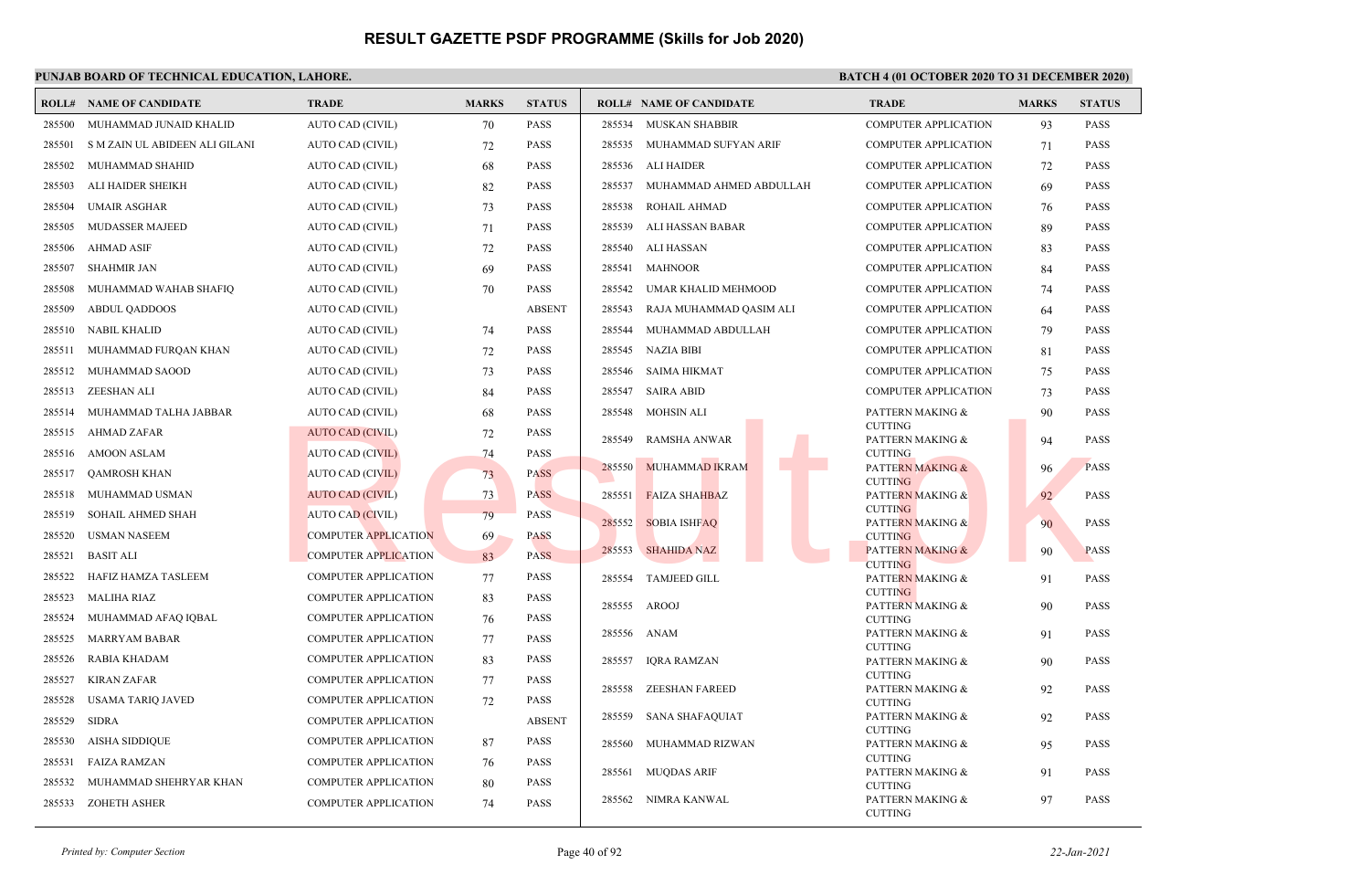## **PUNJAB BOARD OF TECHNICAL EDUCATION, LAHORE. BATCH 4 (01 OCTOBER 2020 TO 31 DECEMBER 2020)**

|        | <b>ROLL# NAME OF CANDIDATE</b>                                  | <b>TRADE</b>                                  | <b>MARKS</b> | <b>STATUS</b> |        | <b>ROLL# NAME OF CANDIDATE</b> | <b>TRADE</b>                       | <b>MARKS</b> | <b>STATUS</b> |
|--------|-----------------------------------------------------------------|-----------------------------------------------|--------------|---------------|--------|--------------------------------|------------------------------------|--------------|---------------|
| 285563 | KIRAN                                                           | PATTERN MAKING &                              | 97           | <b>PASS</b>   | 285591 | <b>ESHRAT MOBEEN</b>           | <b>COMPUTER APPLICATION</b>        | 91           | <b>PASS</b>   |
|        |                                                                 | <b>CUTTING</b>                                |              |               | 285592 | <b>SHAGUFTA PARVEEN</b>        | <b>COMPUTER APPLICATION</b>        | 97           | <b>PASS</b>   |
| 285564 | MUHAMMAD ISHFAQ QURASHI                                         | PATTERN MAKING &<br><b>CUTTING</b>            | 96           | <b>PASS</b>   | 285593 | NOSHABA ASIF                   | <b>COMPUTER APPLICATION</b>        | 95           | <b>PASS</b>   |
| 285565 | USAMA IOBAL                                                     | PATTERN MAKING &                              | 90           | <b>PASS</b>   | 285594 | <b>AROOJ ZAFAR</b>             | <b>COMPUTER APPLICATION</b>        | 94           | <b>PASS</b>   |
| 285566 | SHAMSA MUNIR                                                    | <b>CUTTING</b><br>PATTERN MAKING &            | 90           | <b>PASS</b>   | 285595 | MEHAK BASHARAT                 | <b>COMPUTER APPLICATION</b>        | 94           | <b>PASS</b>   |
|        |                                                                 | <b>CUTTING</b>                                |              |               | 285596 | FATIMA SALEEM                  | <b>COMPUTER APPLICATION</b>        | 94           | <b>PASS</b>   |
| 285567 | MUHAMMAD AYYAZ                                                  | PATTERN MAKING &                              | 98           | <b>PASS</b>   |        |                                |                                    |              |               |
| 285568 | HUMA SHOUKAT                                                    | <b>CUTTING</b><br>PATTERN MAKING &            | 97           | <b>PASS</b>   | 285597 | <b>SEEMAL AYUBI</b>            | <b>COMPUTER APPLICATION</b>        | 91           | <b>PASS</b>   |
|        |                                                                 | <b>CUTTING</b>                                |              |               | 285598 | <b>SANA SADIQ</b>              | <b>COMPUTER APPLICATION</b>        | 95           | <b>PASS</b>   |
| 285569 | AROOJ NASEEM                                                    | PATTERN MAKING &                              | 98           | <b>PASS</b>   | 285599 | SANA AZIZ                      | <b>COMPUTER APPLICATION</b>        | 96           | PASS          |
| 285570 | HAFIZ ABDUR RAHMAN                                              | <b>CUTTING</b><br>PATTERN MAKING &            | 98           | <b>PASS</b>   | 285600 | <b>SABA</b>                    | <b>COMPUTER APPLICATION</b>        | 90           | <b>PASS</b>   |
|        |                                                                 | <b>CUTTING</b>                                |              |               | 285601 | MUHAMMAD SULTAN MEHMOOD        | MATERIAL TECHNICIAN                | 81           | <b>PASS</b>   |
|        | 285571 ZAINAB BATOOL                                            | PATTERN MAKING &<br><b>CUTTING</b>            | 97           | <b>PASS</b>   | 285602 | MUHAMMAD NOMAN                 | 2016<br>MATERIAL TECHNICIAN        | 91           | <b>PASS</b>   |
| 285572 | ALI HAIDER SHAH                                                 | PATTERN MAKING &                              | 93           | <b>PASS</b>   |        |                                | 2016                               |              |               |
|        |                                                                 | <b>CUTTING</b>                                |              |               | 285603 | HAROON-UR-RAHEEM               | MATERIAL TECHNICIAN                | 94           | <b>PASS</b>   |
| 285573 | MUHAMMAD ASAD                                                   | PATTERN MAKING &<br><b>CUTTING</b>            | 97           | <b>PASS</b>   |        | 285604 ALI GOHAR               | 2016<br>MATERIAL TECHNICIAN        | 95           | <b>PASS</b>   |
| 285574 | IRFAN ANWAR                                                     | <b>PATTERN MAKING &amp;</b>                   |              | <b>ABSENT</b> |        |                                | 2016                               |              |               |
|        |                                                                 | <b>CUTTING</b>                                |              |               | 285605 | ZEESHAN AHMAD                  | MATERIAL TECHNICIAN                | 95           | <b>PASS</b>   |
| 285575 | ABEERA TOFIO BALOCH                                             | <b>PATTERN MAKING &amp;</b><br><b>CUTTING</b> | 98           | PASS          | 285606 | <b>ABDUL REHMAN</b>            | 2016<br><b>MATERIAL TECHNICIAN</b> | 90           | <b>PASS</b>   |
|        | THE GRACE COLLEGE OF TECHNOLOGY AND COMPUTER SCIENCES, NEW JAIL |                                               |              |               |        |                                | 2016                               |              |               |
|        | ROAD CHUNGI AMER SIDHU, LAHORE                                  |                                               |              |               | 285607 | <b>HAIDER ALI</b>              | MATERIAL TECHNICIAN                | 94           | <b>PASS</b>   |
|        | 285576 MARYAM LIAQAT                                            | <b>COMPUTER APPLICATION</b>                   | 96           | <b>PASS</b>   | 285608 | MUHAMMAD ADEEL MUSHTAQ         | 2016<br><b>MATERIAL TECHNICIAN</b> | 85           | <b>PASS</b>   |
| 285577 | SIDRA KANWAL                                                    | <b>COMPUTER APPLICATION</b>                   | 95           | <b>PASS</b>   |        |                                | 2016                               |              |               |
| 285578 | HABIBA SHAHID                                                   | <b>COMPUTER APPLICATION</b>                   | 94           | <b>PASS</b>   | 285609 | <b>ATIF MUNIR</b>              | <b>MATERIAL TECHNICIAN</b><br>2016 | 91           | <b>PASS</b>   |
| 285579 | MUQADDAS BIBI                                                   | <b>COMPUTER APPLICATION</b>                   | 95           | <b>PASS</b>   |        | 285610 MUHAMMAD ABDULLAH LAEEQ | MATERIAL TECHNICIAN                | 92           | <b>PASS</b>   |
| 285580 | <b>AIMAN BARKAT</b>                                             | <b>COMPUTER APPLICATION</b>                   | 94           | <b>PASS</b>   |        |                                | 2016                               |              |               |
| 285581 | NEELAM SHAUKAT                                                  | <b>COMPUTER APPLICATION</b>                   | 93           | <b>PASS</b>   | 285611 | MUHAMMAD AHMAD                 | MATERIAL TECHNICIAN<br>2016        | 95           | <b>PASS</b>   |
| 285582 | <b>AMINA GHAFFAR</b>                                            | <b>COMPUTER APPLICATION</b>                   | 94           | <b>PASS</b>   |        | 285612 MATEE ULLAH             | MATERIAL TECHNICIAN                | 96           | <b>PASS</b>   |
| 285583 | <b>IRAM ASLAM</b>                                               | <b>COMPUTER APPLICATION</b>                   | 91           | <b>PASS</b>   |        |                                | 2016                               |              |               |
| 285584 | <b>JAVERIA</b>                                                  | <b>COMPUTER APPLICATION</b>                   |              | <b>PASS</b>   |        | 285613 JUNAID ALI              | MATERIAL TECHNICIAN<br>2016        | 91           | <b>PASS</b>   |
|        |                                                                 |                                               | 90           |               |        | 285614 WAHEED ARSHAD           | MATERIAL TECHNICIAN                | 93           | <b>PASS</b>   |
| 285585 | MEHWISH ARSHAD                                                  | <b>COMPUTER APPLICATION</b>                   | 94           | <b>PASS</b>   |        | 285615 MUHAMMAD AWAIS          | 2016                               |              | <b>PASS</b>   |
| 285586 | IQRA ASHFAQ                                                     | COMPUTER APPLICATION                          | 96           | <b>PASS</b>   |        |                                | MATERIAL TECHNICIAN<br>2016        | 95           |               |
| 285587 | <b>SAIRA ASHFAQ</b>                                             | <b>COMPUTER APPLICATION</b>                   | 90           | <b>PASS</b>   |        | 285616 HAMZA ALI               | MATERIAL TECHNICIAN                | 94           | PASS          |
| 285588 | FAIZA                                                           | <b>COMPUTER APPLICATION</b>                   | 95           | <b>PASS</b>   | 285617 | <b>TAHIR MEHMOOD</b>           | 2016<br>MATERIAL TECHNICIAN        | 93           | <b>PASS</b>   |
| 285589 | <b>SUMAIRA BIBI</b>                                             | <b>COMPUTER APPLICATION</b>                   | 94           | <b>PASS</b>   |        |                                | 2016                               |              |               |
| 285590 | RIMSHA                                                          | <b>COMPUTER APPLICATION</b>                   | 94           | <b>PASS</b>   |        | 285618 HAFIZ HASSAN IJAZ       | MATERIAL TECHNICIAN<br>2016        | 90           | <b>PASS</b>   |

*Printed by: Computer Section* Page 41 of 92 *22-Jan-2021*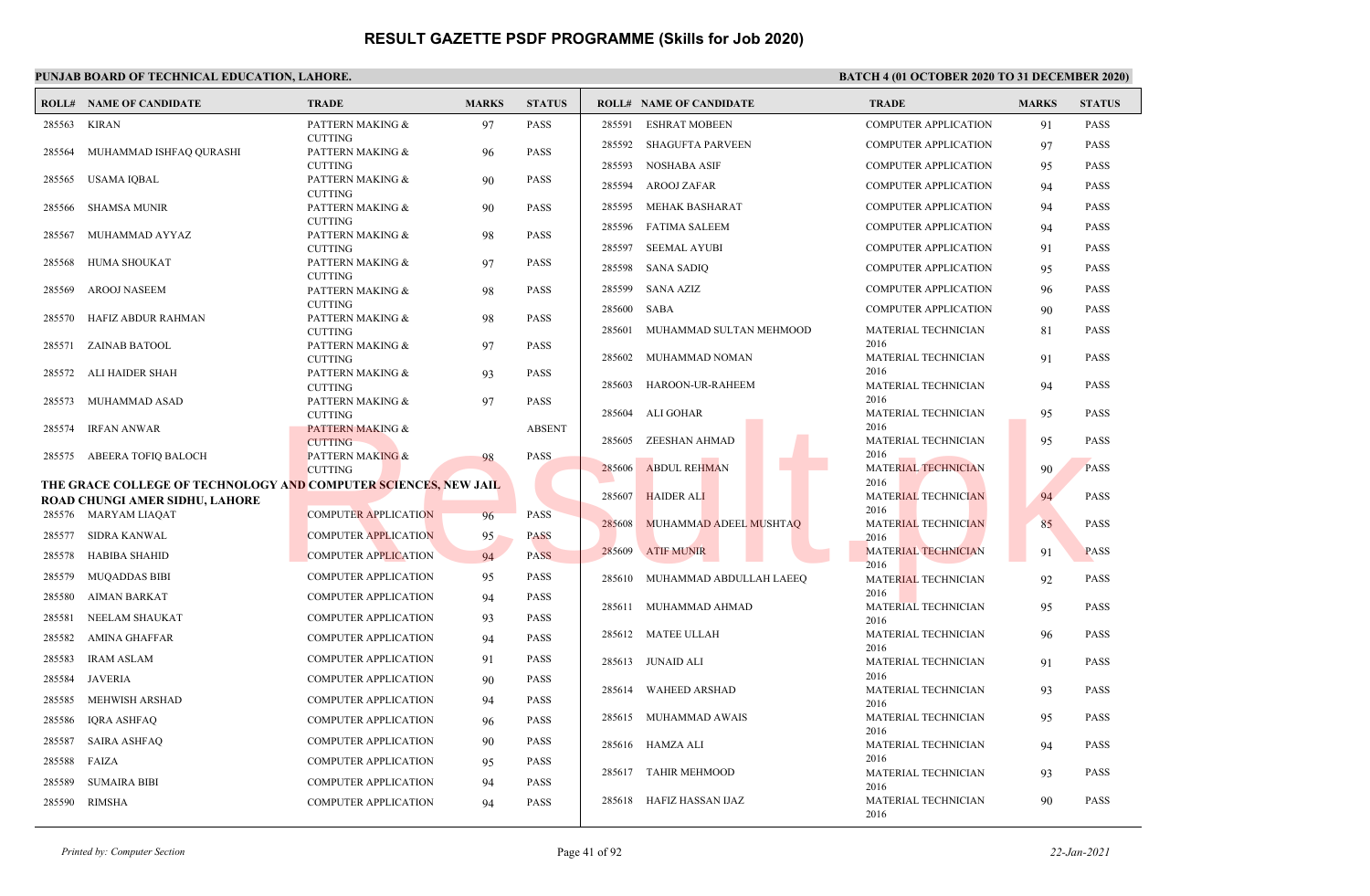|        | <b>ROLL# NAME OF CANDIDATE</b>                                | <b>TRADE</b>                                                | <b>MARKS</b> | <b>STATUS</b> | <b>ROLL# NAME OF CANDIDATE</b>                                                       | <b>TRADE</b>             | <b>MARKS</b> | <b>STATUS</b> |
|--------|---------------------------------------------------------------|-------------------------------------------------------------|--------------|---------------|--------------------------------------------------------------------------------------|--------------------------|--------------|---------------|
| 285619 | MUHAMMAD BILAL                                                | MATERIAL TECHNICIAN                                         | 92           | <b>PASS</b>   | <b>MOBRAH</b><br>285647                                                              | AUTO CAD (CIVIL)         | 92           | <b>PASS</b>   |
| 285620 | NAWAZ LIAQAT                                                  | 2016<br>MATERIAL TECHNICIAN                                 | 95           | PASS          | 285648<br>ANAM SHAHZADI                                                              | AUTO CAD (CIVIL)         | 94           | PASS          |
|        |                                                               | 2016                                                        |              |               | 285649 NIMRA SHOUKAT                                                                 | AUTO CAD (CIVIL)         | 92           | <b>PASS</b>   |
|        | THE HUNAR FOUNDATION, FAAS TECHNICAL INSTITUTE, NEAR AVICENNA |                                                             |              |               | LAYYAH INSTITUTE OF TECHNOLOGY, LAYYAH ROAD BY PASS CHOWK AZAM,                      |                          |              |               |
|        | MEDICAL COLLEGE, BEDIAN,, LAHORE                              |                                                             |              |               | <b>LAYYAH</b>                                                                        |                          |              |               |
| 285621 | <b>ABDUL JABBAR</b>                                           | <b>INDUSTRIAL STITCHING</b><br><b>MACHINE OPERATOR 2016</b> | 92           | <b>PASS</b>   | 285650 MUHAMMAD HUSNAIN                                                              | <b>CIVIL SURVEYOR</b>    | 92           | <b>PASS</b>   |
| 285622 | <b>QASIM ALI</b>                                              | INDUSTRIAL STITCHING                                        | 82           | PASS          | 285651<br>AHSAN ALI GILL                                                             | <b>CIVIL SURVEYOR</b>    | 87           | PASS          |
| 285623 | <b>FARZANA SHARIF</b>                                         | <b>MACHINE OPERATOR 2016</b><br><b>INDUSTRIAL STITCHING</b> | 94           | PASS          | 285652<br>ZOHAIB ZOHRAN HAIDAR                                                       | <b>CIVIL SURVEYOR</b>    | 94           | PASS          |
|        |                                                               | <b>MACHINE OPERATOR 2016</b>                                |              |               | <b>NAEEM AKBAR</b><br>285653                                                         | <b>CIVIL SURVEYOR</b>    | 92           | <b>PASS</b>   |
| 285624 | AYOUB KHAWAR                                                  | <b>INDUSTRIAL STITCHING</b>                                 |              | <b>ABSENT</b> | <b>KASHIF ALI</b><br>285654                                                          | <b>CIVIL SURVEYOR</b>    | 88           | PASS          |
| 285625 | AYESHA ARSHAD                                                 | <b>MACHINE OPERATOR 2016</b><br><b>INDUSTRIAL STITCHING</b> | 92           | PASS          | <b>ARSHAD ALI</b><br>285655                                                          | <b>CIVIL SURVEYOR</b>    | 92           | <b>PASS</b>   |
|        |                                                               | <b>MACHINE OPERATOR 2016</b>                                |              |               | 285656<br><b>FAISAL IQBAL</b>                                                        | <b>CIVIL SURVEYOR</b>    | 89           | PASS          |
| 285626 | MUHAMMAD RAMZAN                                               | <b>INDUSTRIAL STITCHING</b><br><b>MACHINE OPERATOR 2016</b> | 90           | PASS          | ZAHID ALI<br>285657                                                                  | <b>CIVIL SURVEYOR</b>    | 93           | <b>PASS</b>   |
| 285627 | <b>RUKHSANA SHARIF</b>                                        | <b>INDUSTRIAL STITCHING</b>                                 | 91           | PASS          | 285658<br>AHMAD HASSAN                                                               | <b>CIVIL SURVEYOR</b>    | 89           | <b>PASS</b>   |
| 285628 | <b>SANIA SHEHZAD</b>                                          | <b>MACHINE OPERATOR 2016</b><br><b>INDUSTRIAL STITCHING</b> | 89           | PASS          | 285659<br>MUHAMMAD FAISAL BASHIR                                                     | <b>QUANTITY SURVEYOR</b> | 61           | <b>PASS</b>   |
|        |                                                               | <b>MACHINE OPERATOR 2016</b>                                |              |               | 285660<br><b>SARMAD LIAQAT</b>                                                       | <b>QUANTITY SURVEYOR</b> | -60          | <b>PASS</b>   |
|        | JINNAH POLYTECHNIC INSTITUTE, KAROR ROAD FATEHPUR, LAYYAH     |                                                             |              |               | <b>ALI HAMZA</b><br>285661                                                           | <b>QUANTITY SURVEYOR</b> | 60           | PASS          |
| 285629 | <b>MEHVISH BIBI</b>                                           | <b>AUTO CAD (CIVIL)</b>                                     | 92           | PASS          | 285662<br><b>ALI RAZA</b>                                                            | <b>QUANTITY SURVEYOR</b> | 60           | <b>PASS</b>   |
| 285630 | <b>ZEBA IRUM</b>                                              | <b>AUTO CAD (CIVIL)</b>                                     | 91           | <b>PASS</b>   | <b>UMAIR ASHIQ</b><br>285663                                                         | <b>QUANTITY SURVEYOR</b> |              | <b>PASS</b>   |
| 285631 | <b>MASHAL MANZOOR</b>                                         | <b>AUTO CAD (CIVIL)</b>                                     | 94           | <b>PASS</b>   | MUHAMMAD SUNEEL IQBAL<br>285664                                                      | <b>QUANTITY SURVEYOR</b> | 62           | PASS          |
| 285632 | <b>AQSA SHABBIR</b>                                           | AUTO CAD (CIVIL)                                            | 92           | <b>PASS</b>   | 285665<br><b>ZAIN ALI</b>                                                            | <b>OUANTITY SURVEYOR</b> | 61           | PASS          |
| 285633 | KISHWAR SHAHEEN                                               | <b>AUTO CAD (CIVIL)</b>                                     | 94           | <b>PASS</b>   | 285666<br><b>JUNAID RIAZ</b>                                                         |                          | 62           | <b>PASS</b>   |
| 285634 | NEELAM SHAHZADI                                               | AUTO CAD (CIVIL)                                            | 94           | <b>PASS</b>   |                                                                                      | <b>QUANTITY SURVEYOR</b> | 61           |               |
| 285635 | <b>ZUNAIRA YOUSAF</b>                                         | AUTO CAD (CIVIL)                                            | 91           | <b>PASS</b>   | 285667<br>MUHAMMAD TALHA                                                             | <b>QUANTITY SURVEYOR</b> | 61           | <b>PASS</b>   |
| 285636 | HAFIZA MEHWISH JAVED                                          | AUTO CAD (CIVIL)                                            | 91           | PASS          | <b>MOHSIN AKHTAR</b><br>285668                                                       | <b>QUANTITY SURVEYOR</b> | 60           | <b>PASS</b>   |
| 285637 | <b>SHAFIA KANWAL</b>                                          | AUTO CAD (CIVIL)                                            | 92           | PASS          | MUHAMMAD IMRAN AMIR<br>285669                                                        | <b>QUANTITY SURVEYOR</b> | 61           | <b>PASS</b>   |
| 285638 | <b>IQRA SHOUKAT</b>                                           | AUTO CAD (CIVIL)                                            | 90           | PASS          | THE PROFESSIONAL INSTITUTE, WEST CANAL ROAD, NEAR PULL SHEIKH JALU,<br><b>LAYYAH</b> |                          |              |               |
| 285639 | <b>SEHRISH IRAM</b>                                           | AUTO CAD (CIVIL)                                            | 90           | PASS          | 285670 RUBAB LIAQAT                                                                  | <b>ADDA WORK</b>         | 88           | PASS          |
| 285640 | <b>SANA ASHRAF</b>                                            | <b>AUTO CAD (CIVIL)</b>                                     | 92           | PASS          | <b>KOUSAR BATOOL</b><br>285671                                                       | <b>ADDA WORK</b>         | 88           | <b>PASS</b>   |
| 285641 | <b>AOSA MEHMOOD</b>                                           | AUTO CAD (CIVIL)                                            | 90           | <b>PASS</b>   | <b>AMARA NADEEM</b><br>285672                                                        | <b>ADDA WORK</b>         | 88           | <b>PASS</b>   |
| 285642 | <b>SIDRA SHOUKET</b>                                          | AUTO CAD (CIVIL)                                            | 90           | PASS          | 285673<br><b>MANAHIL NARMEEN</b>                                                     | <b>ADDA WORK</b>         | 88           | PASS          |
| 285643 | NIMRA MEHMOOD                                                 | AUTO CAD (CIVIL)                                            | 88           | PASS          | 285674<br><b>ROQIYA SADIQ</b>                                                        | <b>ADDA WORK</b>         | 88           | PASS          |
| 285644 | <b>ANAM AHMAD</b>                                             | AUTO CAD (CIVIL)                                            | 91           | <b>PASS</b>   | 285675<br>AASMA GULL                                                                 | <b>ADDA WORK</b>         | 88           | PASS          |
| 285645 | <b>MARIA RAOUF</b>                                            | <b>AUTO CAD (CIVIL)</b>                                     | 94           | <b>PASS</b>   | <b>GUL AFSHAN</b><br>285676                                                          | <b>ADDA WORK</b>         | 88           | <b>PASS</b>   |
|        | 285646 YASMIN TARIQ                                           | AUTO CAD (CIVIL)                                            | 91           | PASS          | 285677 AIMEN GHAFOOR                                                                 | <b>ADDA WORK</b>         | 88           | <b>PASS</b>   |
|        |                                                               |                                                             |              |               |                                                                                      |                          |              |               |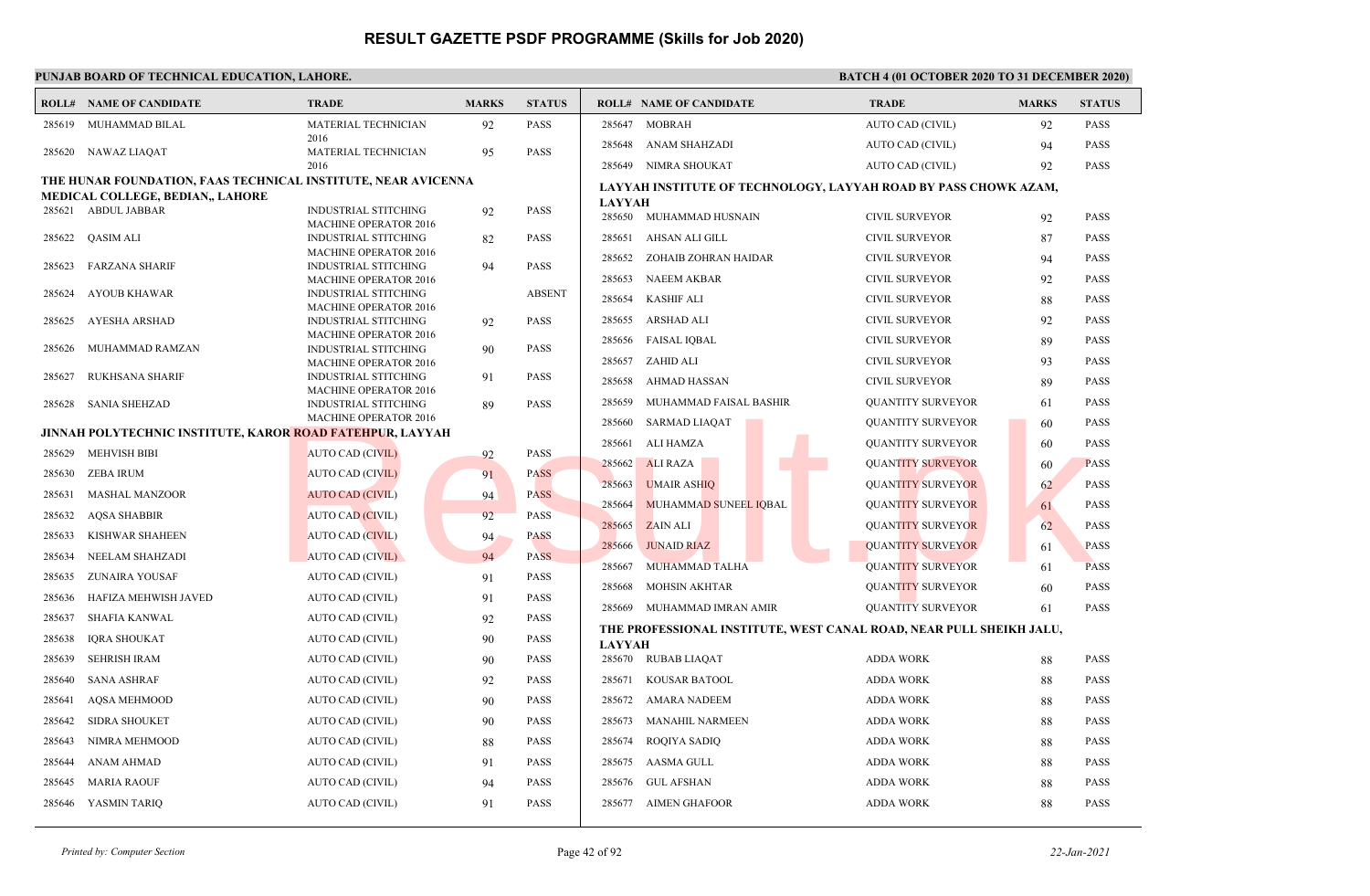## **PUNJAB BOARD OF TECHNICAL EDUCATION, LAHORE. BATCH 4 (01 OCTOBER 2020 TO 31 DECEMBER 2020)**

|        | <b>ROLL# NAME OF CANDIDATE</b> | <b>TRADE</b>                         | <b>MARKS</b> | <b>STATUS</b> |        | <b>ROLL# NAME OF CANDIDATE</b> | <b>TRADE</b>                         | <b>MARKS</b> | <b>STATUS</b> |
|--------|--------------------------------|--------------------------------------|--------------|---------------|--------|--------------------------------|--------------------------------------|--------------|---------------|
| 285678 | ZEENAT IQBAL                   | <b>ADDA WORK</b>                     | 88           | PASS          |        | 285708 SOBIA KIRAN             | <b>FABRIC CUTTING EXPERT</b>         | 83           | <b>PASS</b>   |
| 285679 | <b>MARYAM HANIF</b>            | <b>ADDA WORK</b>                     | 86           | <b>PASS</b>   |        | 285709 MUQADAS NAZEER          | 2016<br><b>FABRIC CUTTING EXPERT</b> | 84           | <b>PASS</b>   |
| 285680 | <b>GULSHAN BANO</b>            | <b>ADDA WORK</b>                     | 86           | <b>PASS</b>   |        |                                | 2016                                 |              |               |
| 285681 | <b>SIDRA SARWAR</b>            | <b>ADDA WORK</b>                     | 86           | <b>PASS</b>   |        | 285710 AMBER NAWAZ             | <b>FABRIC CUTTING EXPERT</b><br>2016 | 80           | <b>PASS</b>   |
| 285682 | <b>NOREEN TOFIQ</b>            | <b>ADDA WORK</b>                     | 86           | <b>PASS</b>   |        | 285711 SANA KALSOOM            | <b>FABRIC CUTTING EXPERT</b>         | 83           | <b>PASS</b>   |
| 285683 | <b>SABEEHA ANAM</b>            | <b>ADDA WORK</b>                     | 86           | <b>PASS</b>   |        | 285712 ZOIA SHAHZAD            | 2016<br><b>FABRIC CUTTING EXPERT</b> | 84           | <b>PASS</b>   |
| 285684 | <b>UZMA SHAHEEN</b>            | <b>ADDA WORK</b>                     | 86           | <b>PASS</b>   |        |                                | 2016                                 |              |               |
| 285685 | <b>FOZIA SAIF</b>              | <b>ADDA WORK</b>                     | 86           | <b>PASS</b>   |        | 285713 SUGHRA BIBI             | <b>FABRIC CUTTING EXPERT</b><br>2016 | 84           | <b>PASS</b>   |
| 285686 | <b>MISBAH HAFEEZ</b>           | <b>ADDA WORK</b>                     | 86           | <b>PASS</b>   |        | 285714 NIMRA FIAZ              | <b>FABRIC CUTTING EXPERT</b>         | 80           | <b>PASS</b>   |
| 285687 | <b>RANI SAEED</b>              | <b>ADDA WORK</b>                     | 86           | <b>PASS</b>   |        | 285715 AMNA BIBI               | 2016<br><b>FABRIC CUTTING EXPERT</b> | 80           | <b>PASS</b>   |
| 285688 | <b>NAZIA SHABBIR</b>           | <b>ADDA WORK</b>                     | 86           | <b>PASS</b>   |        |                                | 2016                                 |              |               |
| 285689 | <b>LUBNA SHABBIR</b>           | <b>ADDA WORK</b>                     | 86           | <b>PASS</b>   | 285716 | RUKHSANA IBRAHIM               | <b>FABRIC CUTTING EXPERT</b><br>2016 | 84           | <b>PASS</b>   |
| 285690 | RIMSHA NAWAZ                   | <b>ADDA WORK</b>                     | 80           | <b>PASS</b>   |        | 285717 ZAIB UN NISA            | <b>FABRIC CUTTING EXPERT</b>         | 80           | <b>PASS</b>   |
| 285691 | <b>FAKHRA RAZZAQ</b>           | <b>ADDA WORK</b>                     | 80           | <b>PASS</b>   |        |                                | 2016                                 |              |               |
| 285692 | <b>TAHIRA</b>                  | <b>ADDA WORK</b>                     | 80           | <b>PASS</b>   |        | 285718 TANIA RIAZ              | <b>FABRIC CUTTING EXPERT</b><br>2016 | 80           | <b>PASS</b>   |
| 285693 | <b>IRAM ASHRAF</b>             | <b>ADDA WORK</b>                     | 80           | <b>PASS</b>   |        | 285719 NAGINA KANWAL           | <b>FABRIC CUTTING EXPERT</b>         | 80           | <b>PASS</b>   |
| 285694 | MEHWISH SIDDIQUE               | <b>ADDA WORK</b>                     | 80           | <b>PASS</b>   | 285720 | <b>ARFA</b>                    | 2016<br><b>FABRIC CUTTING EXPERT</b> | 80           | <b>PASS</b>   |
| 285695 | <b>WARESHA KOMAL</b>           | <b>ADDA WORK</b>                     | 80           | <b>PASS</b>   |        |                                | 2016                                 |              |               |
| 285696 | IRAM NAWAZ                     | <b>FABRIC CUTTING EXPERT</b>         | 84           | <b>PASS</b>   | 285721 | <b>RAZIA GULSHAN</b>           | <b>FABRIC CUTTING EXPERT</b><br>2016 | 84           | <b>PASS</b>   |
| 285697 | <b>NASREEN BIBI</b>            | 2016<br><b>FABRIC CUTTING EXPERT</b> | 83           | PASS          | 285722 | MUHAMMAD AKHTAR                | <b>HOUSE CARPENTER 2016</b>          | 85           | <b>PASS</b>   |
|        |                                | 2016                                 |              |               | 285723 | <b>AHSAN RAFIQ</b>             | <b>HOUSE CARPENTER 2016</b>          | 88           | <b>PASS</b>   |
| 285698 | SIDRA AZIZ                     | <b>FABRIC CUTTING EXPERT</b><br>2016 | 83           | <b>PASS</b>   | 285724 | <b>GHULAM MUSTAFA</b>          | <b>HOUSE CARPENTER 2016</b>          | 87           | <b>PASS</b>   |
| 285699 | <b>SAIMA BIBI</b>              | <b>FABRIC CUTTING EXPERT</b>         | 83           | <b>PASS</b>   | 285725 | MUHAMMAD IMRAN                 | <b>HOUSE CARPENTER 2016</b>          | 85           | <b>PASS</b>   |
|        | <b>FARAH NAAZ</b>              | 2016<br><b>FABRIC CUTTING EXPERT</b> |              | <b>PASS</b>   | 285726 | <b>MUBASHIR HUSSAIN</b>        | <b>HOUSE CARPENTER 2016</b>          | 87           | <b>PASS</b>   |
| 285700 |                                | 2016                                 | 83           |               | 285727 | <b>SYED JAZIB HAIDER</b>       | <b>HOUSE CARPENTER 2016</b>          | 85           | <b>PASS</b>   |
| 285701 | ANZAH MUJAHID                  | <b>FABRIC CUTTING EXPERT</b>         | 80           | <b>PASS</b>   | 285728 | MUHAMMAD OWAIS ANJUM           | <b>HOUSE CARPENTER 2016</b>          | 87           | <b>PASS</b>   |
| 285702 | <b>SIDRA BIBI</b>              | 2016<br>FABRIC CUTTING EXPERT        | 83           | <b>PASS</b>   | 285729 | ASAD ULLAH                     | <b>HOUSE CARPENTER 2016</b>          | 85           | <b>PASS</b>   |
|        |                                | 2016                                 |              |               | 285730 | NIAZ HUSSAIN                   | HOUSE CARPENTER 2016                 | 87           | <b>PASS</b>   |
| 285703 | <b>BUSHRA LIAQAT</b>           | FABRIC CUTTING EXPERT<br>2016        | 80           | <b>PASS</b>   | 285731 | MUHAMMAD HAMZA HANIF           | <b>HOUSE CARPENTER 2016</b>          | 88           | <b>PASS</b>   |
| 285704 | <b>SHAKEELA BIBI</b>           | FABRIC CUTTING EXPERT                | 84           | <b>PASS</b>   |        | 285732 MUHAMMAD AQIB HUSSAIN   | <b>HOUSE CARPENTER 2016</b>          | 88           | <b>PASS</b>   |
| 285705 | <b>HINA TARIQ</b>              | 2016<br><b>FABRIC CUTTING EXPERT</b> | 84           | <b>PASS</b>   |        | 285733 ZUNAIR ATHAR            | <b>HOUSE CARPENTER 2016</b>          | 85           | <b>PASS</b>   |
|        |                                | 2016                                 |              |               | 285734 | MUHAMMAD HANZLAH IQBAL         | <b>HOUSE CARPENTER 2016</b>          | 87           | <b>PASS</b>   |
| 285706 | AYSHA BATOOL                   | FABRIC CUTTING EXPERT<br>2016        | 80           | <b>PASS</b>   | 285735 | <b>IJAZ HUSSAIN</b>            | <b>HOUSE CARPENTER 2016</b>          | 85           | <b>PASS</b>   |
| 285707 | <b>SUMAIRA KOUSAR</b>          | FABRIC CUTTING EXPERT<br>2016        | 83           | <b>PASS</b>   | 285736 | MUHAMMAD QASIM RASHEED         | <b>HOUSE CARPENTER 2016</b>          | 87           | <b>PASS</b>   |

*Printed by: Computer Section* Page 43 of 92 *22-Jan-2021*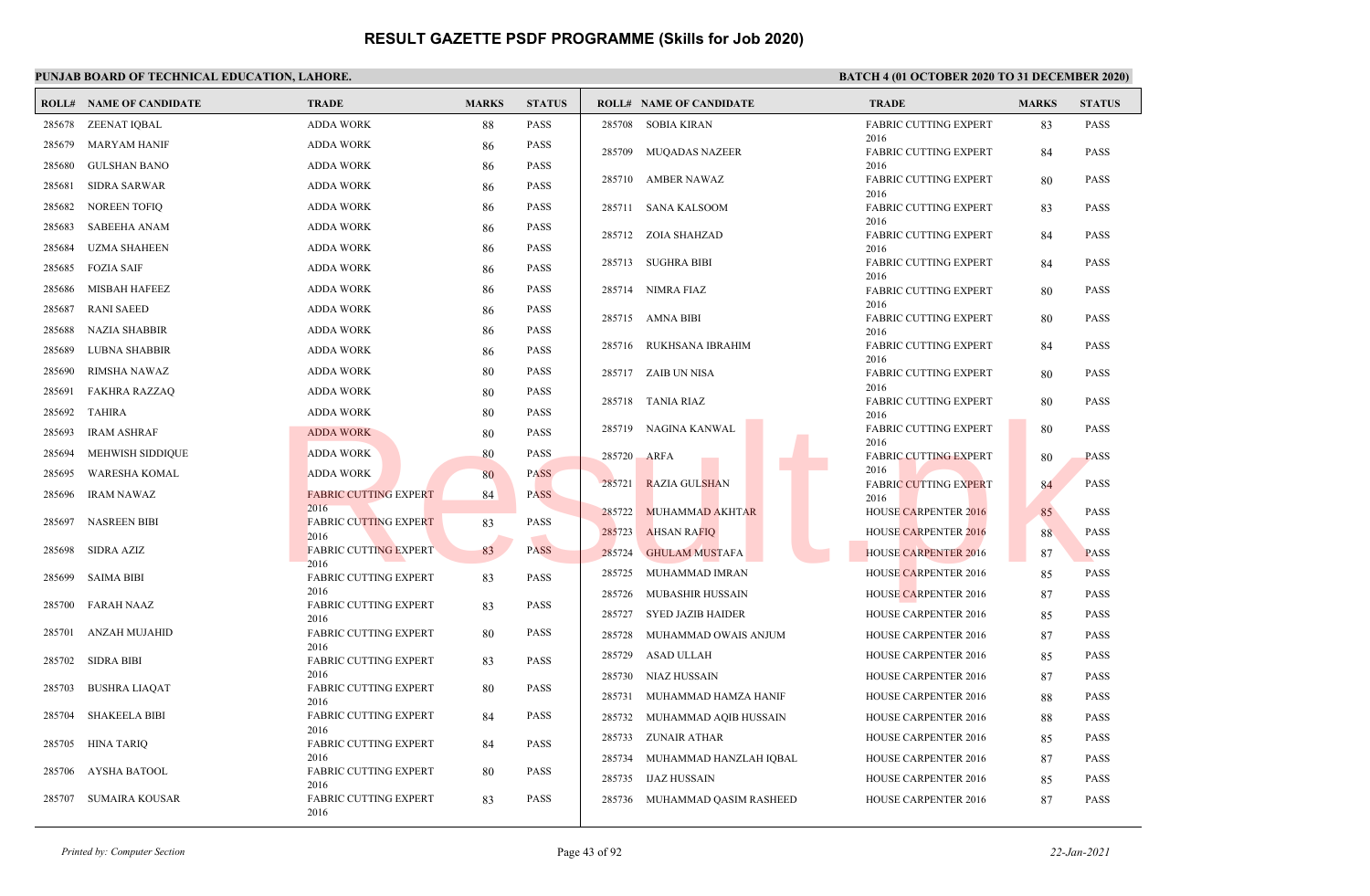## **PUNJAB BOARD OF TECHNICAL EDUCATION, LAHORE. BATCH 4 (01 OCTOBER 2020 TO 31 DECEMBER 2020)**

|        | <b>ROLL# NAME OF CANDIDATE</b> | <b>TRADE</b>                          | <b>MARKS</b> | <b>STATUS</b> |        | <b>ROLL# NAME OF CANDIDATE</b> | <b>TRADE</b>                   | <b>MARKS</b> | <b>STATUS</b> |
|--------|--------------------------------|---------------------------------------|--------------|---------------|--------|--------------------------------|--------------------------------|--------------|---------------|
|        | 285737 FAZAL UR REHMAN         | HOUSE CARPENTER 2016                  | 85           | PASS          |        | 285765 HASSAN ABBAS            | INDUSTRIAL ELECTRICIAN         | 87           | <b>PASS</b>   |
| 285738 | IMRAN MUNIR                    | HOUSE CARPENTER 2016                  | 88           | PASS          |        | 285766 KALEEM ULLAH            | 2016<br>INDUSTRIAL ELECTRICIAN | 85           | <b>PASS</b>   |
| 285739 | <b>TOUQEER HUSSAIN</b>         | <b>HOUSE CARPENTER 2016</b>           | 88           | PASS          |        |                                | 2016                           |              |               |
| 285740 | MUHAMMAD BILAL                 | <b>HOUSE CARPENTER 2016</b>           | 87           | PASS          |        | 285767 MUHAMMAD RAFIQUE        | INDUSTRIAL ELECTRICIAN<br>2016 | 87           | <b>PASS</b>   |
| 285741 | JALAL UL DIN                   | HOUSE CARPENTER 2016                  | 85           | PASS          | 285768 | ADNAN FARID                    | <b>INVENTORY CONTROL</b>       | 72           | <b>PASS</b>   |
| 285742 | ATTIQUE UR REHMAN              | HOUSE CARPENTER 2016                  | 88           | PASS          | 285769 | MUHAMMAD ZAIN                  | <b>INVENTORY CONTROL</b>       | 66           | <b>PASS</b>   |
| 285743 | ZEESHAN ALI                    | HOUSE CARPENTER 2016                  | 88           | PASS          |        | 285770 ASIF MAHMOOD            | INVENTORY CONTROL              | 73           | <b>PASS</b>   |
| 285744 | MUHAMMAD AURANG ZAIB           | HOUSE CARPENTER 2016                  | 87           | PASS          | 285771 | MUDASSAR IOBAL                 | <b>INVENTORY CONTROL</b>       | 72           | <b>PASS</b>   |
| 285745 | ADNAN MUSHTAQ                  | HOUSE CARPENTER 2016                  | 85           | PASS          |        | 285772 MUHAMMAD HAMZA          | <b>INVENTORY CONTROL</b>       | 70           | <b>PASS</b>   |
| 285746 | MUHAMMAD ADEEL TARIQ           | HOUSE CARPENTER 2016                  | 87           | PASS          | 285773 | MUHAMMAD UMAR                  | <b>INVENTORY CONTROL</b>       | 73           | <b>PASS</b>   |
| 285747 | MUHAMMAD HAMZA KHAN NIAZI      | INDUSTRIAL ELECTRICIAN                | 87           | <b>PASS</b>   | 285774 | HASSAN MUJTABA                 | <b>INVENTORY CONTROL</b>       | 71           | <b>PASS</b>   |
| 285748 | MUHAMMAD JUNAID                | 2016<br>INDUSTRIAL ELECTRICIAN        | 85           | <b>PASS</b>   | 285775 | ZAIN AKHTAR                    | <b>INVENTORY CONTROL</b>       | 72           | <b>PASS</b>   |
|        |                                | 2016                                  |              |               | 285776 | SAMI ULLAH                     | <b>INVENTORY CONTROL</b>       | 72           | PASS          |
| 285749 | MUHAMMAD WAQAS ALVI            | INDUSTRIAL ELECTRICIAN<br>2016        | 90           | PASS          | 285777 | MUHAMMAD FIAZ HUSSAIN          | <b>INVENTORY CONTROL</b>       | 74           | <b>PASS</b>   |
| 285750 | MUHAMMAD YOUNIS                | INDUSTRIAL ELECTRICIAN                | 85           | PASS          | 285778 | ZEESHAN GULZAR                 | <b>INVENTORY CONTROL</b>       | 73           | <b>PASS</b>   |
| 285751 | MUHAMMAD USMAN                 | 2016<br><b>INDUSTRIAL ELECTRICIAN</b> | 87           | PASS          | 285779 | <b>WASEEM SAJJAD</b>           | <b>INVENTORY CONTROL</b>       | 72           | <b>PASS</b>   |
|        |                                | 2016                                  |              |               | 285780 | MUHAMMAD MUDASIR               | <b>INVENTORY CONTROL</b>       | 65           | <b>PASS</b>   |
| 285752 | MOHAMMAD SAQIB                 | <b>INDUSTRIAL ELECTRICIAN</b><br>2016 | 90           | <b>PASS</b>   | 285781 | <b>HASSAN ABBAS</b>            | <b>INVENTORY CONTROL</b>       | 73           | <b>PASS</b>   |
| 285753 | MUHAMMAD JUNAID DANISH         | <b>INDUSTRIAL ELECTRICIAN</b>         | 85           | <b>PASS</b>   | 285782 | <b>ZAIN ALI SHAH</b>           | <b>INVENTORY CONTROL</b>       | 67           | <b>PASS</b>   |
| 285754 | AHSAN RAZA                     | 2016<br><b>INDUSTRIAL ELECTRICIAN</b> | 87           | PASS          | 285783 | MUHAMMAD MUQRAB KHAN           | <b>INVENTORY CONTROL</b>       | 69           | <b>PASS</b>   |
|        |                                | 2016                                  |              |               | 285784 | MUHAMMAD USMAN                 | <b>INVENTORY CONTROL</b>       | 68           | <b>PASS</b>   |
| 285755 | DANIYAL NAEEM                  | INDUSTRIAL ELECTRICIAN<br>2016        | 85           | <b>PASS</b>   | 285785 | <b>ABDUL SATTAR</b>            | <b>INVENTORY CONTROL</b>       | 72           | <b>PASS</b>   |
| 285756 | <b>NASIR JAMAL</b>             | <b>INDUSTRIAL ELECTRICIAN</b>         | 87           | PASS          | 285786 | <b>SULTAN FAREED</b>           | <b>INVENTORY CONTROL</b>       | 70           | <b>PASS</b>   |
| 285757 | MUHAMMAD KASHIF                | 2016<br>INDUSTRIAL ELECTRICIAN        | 90           | PASS          | 285787 | MUHAMMAD HANIF                 | <b>INVENTORY CONTROL</b>       | 71           | <b>PASS</b>   |
|        |                                | 2016                                  |              |               | 285788 | MUHAMMAD KAMRAN                | <b>INVENTORY CONTROL</b>       | 67           | <b>PASS</b>   |
| 285758 | MUHAMMAD ASIF                  | <b>INDUSTRIAL ELECTRICIAN</b><br>2016 | 90           | PASS          | 285789 | <b>AHSAN QADEER</b>            | INVENTORY CONTROL              | 71           | <b>PASS</b>   |
| 285759 | MUHAMMAD GULZAR                | <b>INDUSTRIAL ELECTRICIAN</b>         | 85           | PASS          | 285790 | MIAN MUHAMMAD UMER FAROOQ      | <b>INVENTORY CONTROL</b>       | 64           | <b>PASS</b>   |
| 285760 | MUHAMMAD ARIF                  | 2016<br>INDUSTRIAL ELECTRICIAN        | 87           | PASS          | 285791 | <b>SHANZA FAIZ</b>             | <b>SCREEN PRINTING</b>         | 81           | <b>PASS</b>   |
|        |                                | 2016                                  |              |               | 285792 | HASEEBA BUKHARI                | <b>SCREEN PRINTING</b>         | 77           | <b>PASS</b>   |
| 285761 | MUHAMMAD UBAID UR REHMAN       | INDUSTRIAL ELECTRICIAN<br>2016        | 85           | PASS          | 285793 | <b>FIZA IQBAL</b>              | <b>SCREEN PRINTING</b>         | 72           | <b>PASS</b>   |
| 285762 | ABDUL GHAFFAR AZEEM KHAN       | <b>INDUSTRIAL ELECTRICIAN</b>         | 87           | <b>PASS</b>   | 285794 | <b>SABA KIRAN</b>              | <b>SCREEN PRINTING</b>         | 81           | <b>PASS</b>   |
|        | MUHAMMAD NASIR                 | 2016                                  |              | <b>PASS</b>   | 285795 | <b>ROBINA NAZ</b>              | <b>SCREEN PRINTING</b>         | 77           | <b>PASS</b>   |
| 285763 |                                | INDUSTRIAL ELECTRICIAN<br>2016        | 85           |               | 285796 | <b>KALSOOM PARVEEN</b>         | <b>SCREEN PRINTING</b>         | 81           | <b>PASS</b>   |
| 285764 | MUHAMMAD ISHAQ                 | INDUSTRIAL ELECTRICIAN<br>2016        | 90           | PASS          |        | 285797 FARHANA GULL            | <b>SCREEN PRINTING</b>         | 77           | <b>PASS</b>   |

*Printed by: Computer Section* Page 44 of 92 *22-Jan-2021*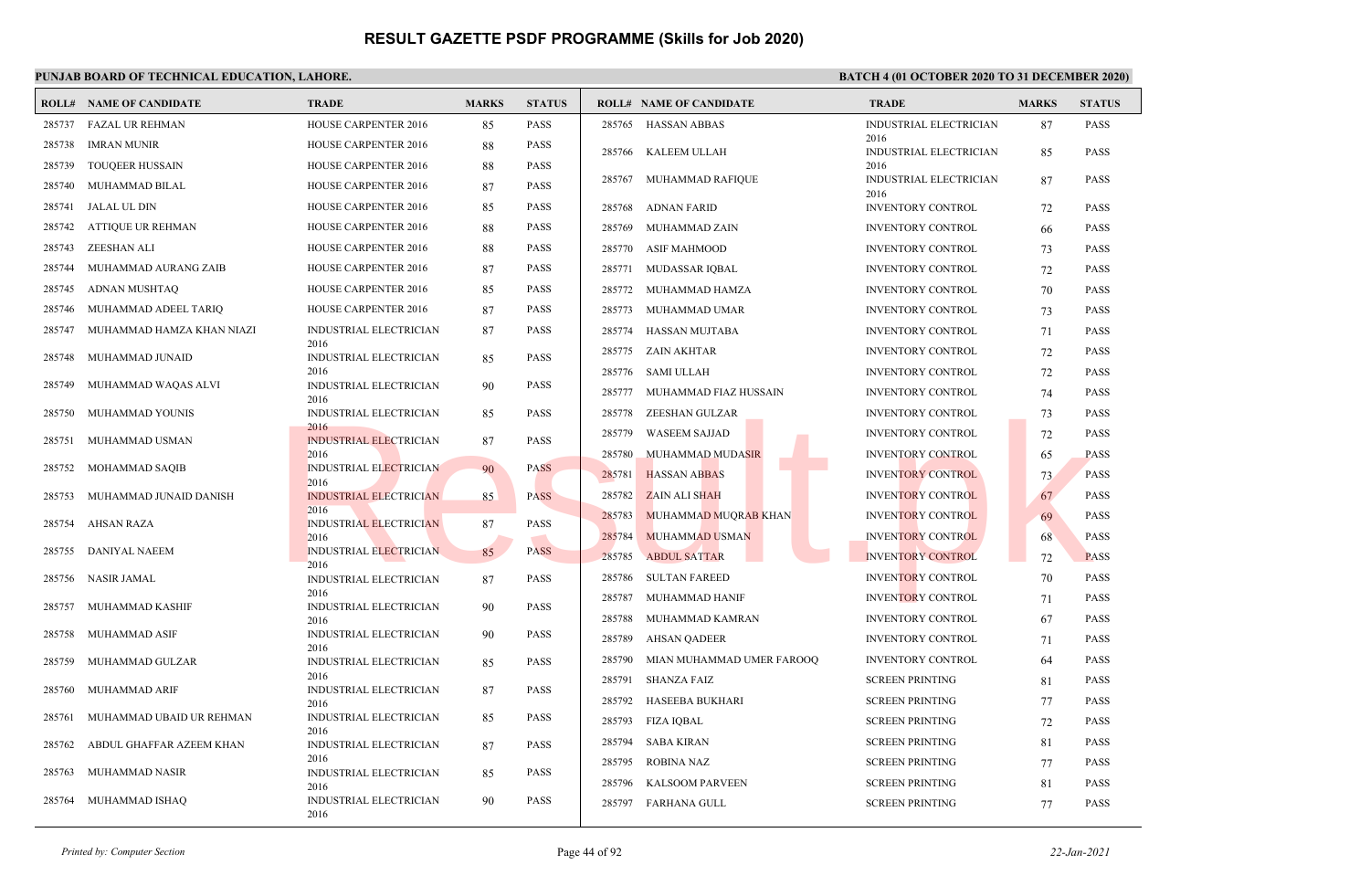|        | <b>ROLL# NAME OF CANDIDATE</b> | <b>TRADE</b>                                    | <b>MARKS</b> | <b>STATUS</b> |                | <b>ROLL# NAME OF CANDIDATE</b>                                   | <b>TRADE</b>                             | <b>MARKS</b> | <b>STATUS</b> |
|--------|--------------------------------|-------------------------------------------------|--------------|---------------|----------------|------------------------------------------------------------------|------------------------------------------|--------------|---------------|
| 285798 | <b>SONIA IRAM</b>              | <b>SCREEN PRINTING</b>                          | 72           | PASS          |                | 285827 MUHAMMAD BILAL                                            | SITE ACCOUNTANT / STORE                  | 68           | <b>PASS</b>   |
| 285799 | <b>SADIA ASHRAF</b>            | <b>SCREEN PRINTING</b>                          | 81           | <b>PASS</b>   | 285828         | SHEHARYAR KHAN                                                   | <b>KEEPER</b><br>SITE ACCOUNTANT / STORE | 70           | <b>PASS</b>   |
| 285800 | <b>MAHAM IDREES</b>            | <b>SCREEN PRINTING</b>                          | 77           | <b>PASS</b>   |                |                                                                  | <b>KEEPER</b>                            |              |               |
| 285802 | SAMINA KOUSAR                  | <b>SCREEN PRINTING</b>                          | 72           | PASS          | 285829         | <b>MAZHAR IQBAL</b>                                              | SITE ACCOUNTANT / STORE<br><b>KEEPER</b> | 72           | <b>PASS</b>   |
| 285803 | <b>BUSHRA ABID</b>             | <b>SCREEN PRINTING</b>                          | 81           | <b>PASS</b>   | 285830         | <b>SHERAZ NASEER</b>                                             | SITE ACCOUNTANT / STORE                  | 64           | <b>PASS</b>   |
| 285804 | SHABANA AZIZ                   | <b>SCREEN PRINTING</b>                          | 77           | <b>PASS</b>   | 285831         | MUHAMMAD ALTAF                                                   | <b>KEEPER</b><br>SITE ACCOUNTANT / STORE | 65           | <b>PASS</b>   |
| 285806 | <b>TEHMINA GULNAZ</b>          | <b>SCREEN PRINTING</b>                          | 72           | <b>PASS</b>   |                |                                                                  | <b>KEEPER</b>                            |              |               |
| 285807 | <b>SURRIYA BIBI</b>            | <b>SCREEN PRINTING</b>                          | 81           | <b>PASS</b>   |                | 285832 GHULAM ABBAS                                              | SITE ACCOUNTANT / STORE<br><b>KEEPER</b> | 74           | <b>PASS</b>   |
| 285808 | SHAHZAIB BUKHARI               | SITE ACCOUNTANT / STORE                         | 77           | <b>PASS</b>   |                | INDUS HERITAGE TRUST (IHT), VILLAGE KUNDI, KUTANY WALA, LODHRAN  |                                          |              |               |
| 285809 | ADNAN MANZOOR                  | <b>KEEPER</b><br>SITE ACCOUNTANT / STORE        | 73           | PASS          |                | 285833 NAFEESA BIBI                                              | DOMESTIC TAILORING                       | 70           | <b>PASS</b>   |
|        |                                | <b>KEEPER</b>                                   |              |               | 285834         | <b>IFAT SHAHEEN</b>                                              | DOMESTIC TAILORING                       | 75           | <b>PASS</b>   |
| 285810 | <b>TOUFEEQ ABBAS</b>           | SITE ACCOUNTANT / STORE<br><b>KEEPER</b>        | 76           | <b>PASS</b>   |                | 285835 NAGINA BIBI                                               | <b>DOMESTIC TAILORING</b>                |              | <b>ABSENT</b> |
| 285811 | RIAZ HUSSAIN                   | SITE ACCOUNTANT / STORE                         | 75           | PASS          | 285836         | ASMA BIBI                                                        | <b>DOMESTIC TAILORING</b>                | 81           | <b>PASS</b>   |
| 285812 | MUHAMMAD ISHFAQ                | <b>KEEPER</b><br>SITE ACCOUNTANT / STORE        | 79           | PASS          | 285837         | CHANDNI BIBI                                                     | DOMESTIC TAILORING                       | 70           | <b>PASS</b>   |
|        |                                | <b>KEEPER</b>                                   |              |               | 285838         | <b>IRUM BAKIR</b>                                                | DOMESTIC TAILORING                       | 75           | <b>PASS</b>   |
|        | 285813 FIAZ AHMAD              | SITE ACCOUNTANT / STORE<br><b>KEEPER</b>        | 76           | PASS          | 285839         | <b>SONIA HAFEEZ</b>                                              | <b>DOMESTIC TAILORING</b>                | 82           | <b>PASS</b>   |
| 285814 | SADAIF SAJJAD                  | SITE ACCOUNTANT / STORE                         | 71           | PASS          | 285840         | <b>GULSHANA BIBI</b>                                             | DOMESTIC TAILORING                       | 80           | <b>PASS</b>   |
| 285815 | <b>GHULAM MURTAZA</b>          | <b>KEEPER</b><br>SITE ACCOUNTANT / STORE        | 76           | <b>PASS</b>   | 285841         | <b>AYESHA BIBI</b>                                               | <b>DOMESTIC TAILORING</b>                |              | <b>ABSENT</b> |
|        |                                | <b>KEEPER</b>                                   |              |               | 285842         | <b>NOREEN BIBI</b>                                               | DOMESTIC TAILORING                       | 71           | <b>PASS</b>   |
| 285816 | MUHAMMAD AZEEM                 | SITE ACCOUNTANT / STORE<br><b>KEEPER</b>        | 61           | <b>PASS</b>   | 285843         | <b>SOBIA BAGH ALI</b>                                            | DOMESTIC TAILORING                       | 75           | <b>PASS</b>   |
| 285817 | MUHAMMAD SABIR KHAN            | SITE ACCOUNTANT / STORE                         | 75           | <b>PASS</b>   | 285844         | <b>JAVERIA BIBI</b>                                              | <b>DOMESTIC TAILORING</b>                | 84           | <b>PASS</b>   |
| 285818 | SAJID ALI                      | <b>KEEPER</b><br><b>SITE ACCOUNTANT / STORE</b> | 72           | <b>PASS</b>   | 285845         | <b>SOBIA BIBI</b>                                                | <b>DOMESTIC TAILORING</b>                | 76           | <b>PASS</b>   |
|        |                                | <b>KEEPER</b>                                   |              |               | 285846         | <b>SAKINA BIBI</b>                                               | DOMESTIC TAILORING                       | 79           | <b>PASS</b>   |
| 285819 | MUHAMMAD NASR                  | SITE ACCOUNTANT / STORE<br><b>KEEPER</b>        | 70           | PASS          | 285847         | <b>FOZIA NAVEED</b>                                              | DOMESTIC TAILORING                       | 80           | <b>PASS</b>   |
| 285820 | MUHAMMAD AFZAL                 | SITE ACCOUNTANT / STORE                         | 71           | <b>PASS</b>   | 285848         | <b>REHANA BIBI</b>                                               | DOMESTIC TAILORING                       | 71           | <b>PASS</b>   |
|        |                                | <b>KEEPER</b>                                   |              |               |                | 285849 SAJIDA BIBI                                               | DOMESTIC TAILORING                       | 74           | <b>PASS</b>   |
| 285821 | RANA ALI SALMAN                | SITE ACCOUNTANT / STORE<br><b>KEEPER</b>        | 75           | <b>PASS</b>   |                | MILLAT COLLEGE OF COMMERCE, JALALPUR MOR NEAR SHELL PETROL PUMP, |                                          |              |               |
| 285822 | MUHAMMAD HAROON                | SITE ACCOUNTANT / STORE                         | 64           | PASS          | <b>LODHRAN</b> |                                                                  |                                          |              |               |
| 285823 | KAFAYAT ULLAH                  | <b>KEEPER</b><br>SITE ACCOUNTANT / STORE        | 77           | <b>PASS</b>   |                | 285850 MUHAMMAD TARIO                                            | <b>COMPUTERIZED</b>                      |              | <b>ABSENT</b> |
|        |                                | <b>KEEPER</b>                                   |              |               |                | 285851 FOZIA SADIQ                                               | <b>ACCOUNTING</b><br>COMPUTERIZED        | 73           | <b>PASS</b>   |
| 285824 | AHTASHAM UL HAQ                | SITE ACCOUNTANT / STORE                         | 69           | <b>PASS</b>   |                |                                                                  | <b>ACCOUNTING</b>                        |              |               |
| 285825 | <b>WASEEM AKRAM</b>            | <b>KEEPER</b><br>SITE ACCOUNTANT / STORE        | 65           | <b>PASS</b>   | 285852         | MUHAMMAD KASHIF                                                  | <b>COMPUTERIZED</b>                      | 88           | <b>PASS</b>   |
|        |                                | <b>KEEPER</b>                                   |              |               | 285853         | <b>RABIA RIAZ</b>                                                | <b>ACCOUNTING</b><br><b>COMPUTERIZED</b> | 76           | <b>PASS</b>   |
| 285826 | ABDUL REHMAN                   | SITE ACCOUNTANT / STORE                         | 67           | PASS          |                |                                                                  | <b>ACCOUNTING</b>                        |              |               |
|        |                                | <b>KEEPER</b>                                   |              |               | 285854         | SANIA                                                            | <b>COMPUTERIZED</b><br><b>ACCOUNTING</b> | 79           | <b>PASS</b>   |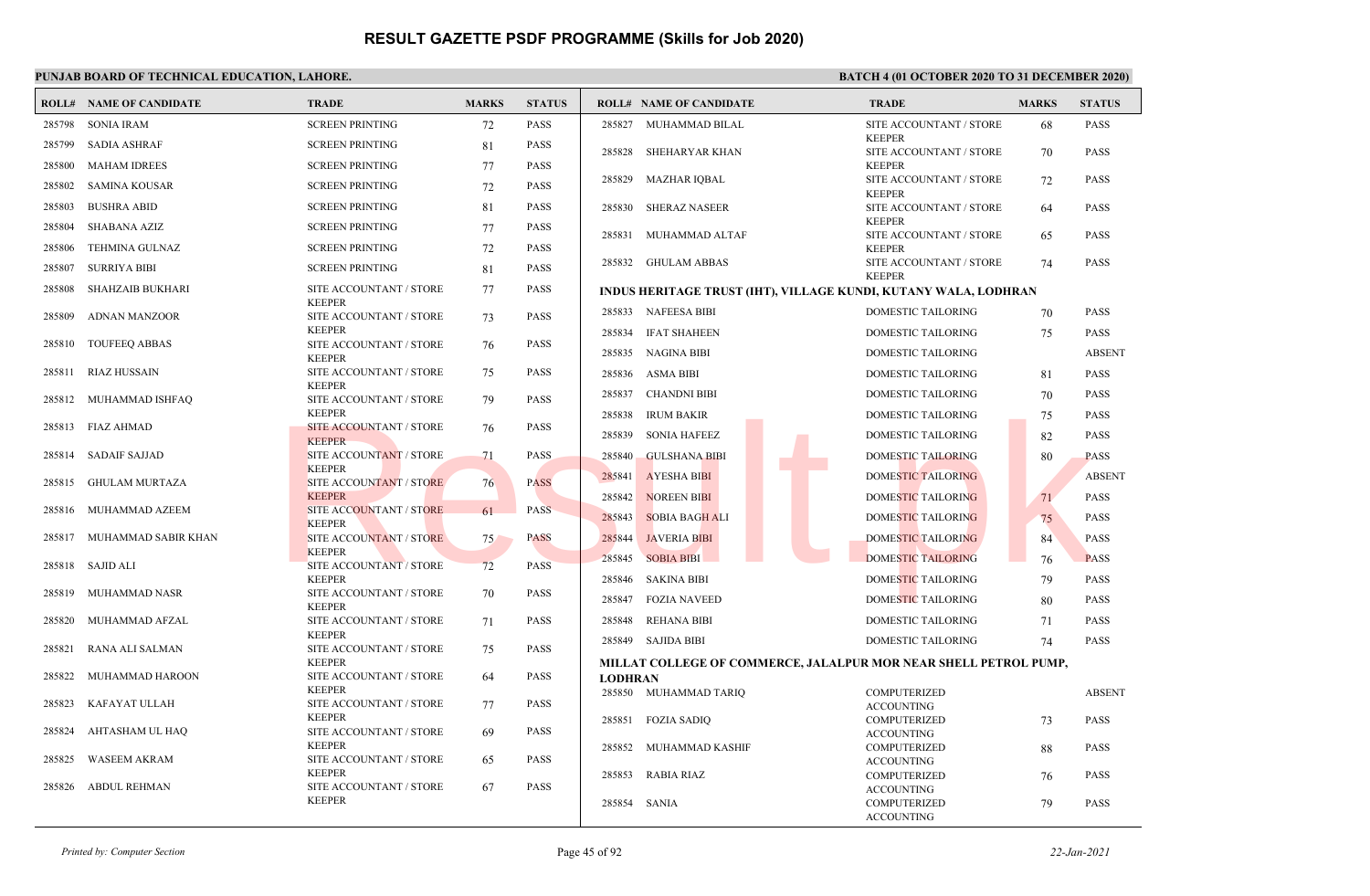|        | <b>ROLL# NAME OF CANDIDATE</b>  | <b>TRADE</b>                             | <b>MARKS</b> | <b>STATUS</b> |        | <b>ROLL# NAME OF CANDIDATE</b> | <b>TRADE</b>                       | <b>MARKS</b> | <b>STATUS</b> |
|--------|---------------------------------|------------------------------------------|--------------|---------------|--------|--------------------------------|------------------------------------|--------------|---------------|
| 285855 | MUHAMMAD SAQLAIN                | <b>COMPUTERIZED</b>                      | 80           | <b>PASS</b>   | 285880 | MUHAMMAD BILAL                 | AUTO CAD (CIVIL)                   | 87           | <b>PASS</b>   |
|        |                                 | <b>ACCOUNTING</b>                        |              |               | 285881 | <b>ADEEL SHAHZAD</b>           | AUTO CAD (CIVIL)                   | 84           | <b>PASS</b>   |
| 285856 | <b>SHAHZAD MANZOOR</b>          | COMPUTERIZED<br><b>ACCOUNTING</b>        | 80           | <b>PASS</b>   | 285882 | SYED SHAHZAIB UL HASSAN        | AUTO CAD (CIVIL)                   | 82           | <b>PASS</b>   |
| 285857 | MUHAMMAD NADEEM                 | COMPUTERIZED                             | 86           | <b>PASS</b>   |        |                                |                                    |              |               |
|        |                                 | <b>ACCOUNTING</b>                        |              |               | 285883 | ZAIN UL HASSAN                 | AUTO CAD (CIVIL)                   | 79           | <b>PASS</b>   |
| 285858 | <b>KUBRA FARID</b>              | <b>COMPUTERIZED</b>                      |              | <b>ABSENT</b> | 285884 | <b>HAMZA NASEER</b>            | AUTO CAD (CIVIL)                   | 88           | <b>PASS</b>   |
|        |                                 | <b>ACCOUNTING</b>                        |              | <b>PASS</b>   | 285885 | ZAIN UL ABIDIN                 | AUTO CAD (CIVIL)                   | 88           | <b>PASS</b>   |
| 285859 | <b>FARHANA MIRAJ</b>            | <b>COMPUTERIZED</b><br><b>ACCOUNTING</b> | 89           |               | 285886 | <b>REHAN SHAHZAD</b>           | AUTO CAD (CIVIL)                   | 82           | <b>PASS</b>   |
| 285860 | ATIQ UR REHMAN                  | COMPUTERIZED                             | 74           | <b>PASS</b>   | 285887 | <b>SHOAIB UL HASSAN</b>        | AUTO CAD (CIVIL)                   |              | <b>PASS</b>   |
|        |                                 | <b>ACCOUNTING</b>                        |              |               |        |                                |                                    | 80           |               |
| 285861 | <b>WAOAR YOUNIS</b>             | <b>COMPUTERIZED</b>                      | 80           | <b>PASS</b>   | 285888 | MUHAMMAD ABUBAKAR SIDDIQUE     | AUTO CAD (CIVIL)                   | 78           | <b>PASS</b>   |
| 285862 | MUHAMMAD FAHEEM                 | <b>ACCOUNTING</b><br><b>COMPUTERIZED</b> |              | <b>PASS</b>   | 285889 | MUHAMMAD ALI HASSAN            | <b>CIVIL SURVEYOR</b>              |              | <b>ABSENT</b> |
|        |                                 | <b>ACCOUNTING</b>                        | 79           |               | 285890 | <b>AHTASHAM NAZIR</b>          | <b>CIVIL SURVEYOR</b>              | 77           | <b>PASS</b>   |
| 285863 | SAMRA KANWAL                    | COMPUTERIZED                             | 84           | <b>PASS</b>   | 285891 | MUHAMMAD IBRAHIM               | <b>CIVIL SURVEYOR</b>              | 71           | <b>PASS</b>   |
|        |                                 | <b>ACCOUNTING</b>                        |              |               |        |                                |                                    |              |               |
| 285864 | AYSHA GUL                       | <b>COMPUTERIZED</b>                      | 81           | <b>PASS</b>   | 285892 | ALI HAMZA                      | <b>CIVIL SURVEYOR</b>              | 76           | <b>PASS</b>   |
| 285865 | <b>NOUMAN ASGHAR</b>            | <b>ACCOUNTING</b><br><b>COMPUTERIZED</b> | 73           | <b>PASS</b>   | 285893 | MUHAMMAD HAROON                | <b>CIVIL SURVEYOR</b>              | 90           | <b>PASS</b>   |
|        |                                 | <b>ACCOUNTING</b>                        |              |               | 285894 | <b>HASNIAN ABBAS</b>           | <b>CIVIL SURVEYOR</b>              | 80           | <b>PASS</b>   |
| 285866 | <b>MEHWISH MAJEED</b>           | <b>COMPUTERIZED</b>                      | 79           | <b>PASS</b>   | 285895 | MUHAMMAD ALYAS                 | <b>CIVIL SURVEYOR</b>              | 76           | <b>PASS</b>   |
|        |                                 | <b>ACCOUNTING</b>                        |              |               | 285896 | <b>FAIZAN OAMAR</b>            | <b>CIVIL SURVEYOR</b>              |              | <b>PASS</b>   |
| 285867 | ALI RAZA                        | <b>COMPUTERIZED</b><br><b>ACCOUNTING</b> | 86           | PASS          |        |                                |                                    | 80           |               |
| 285868 | <b>SOBIA BIBI</b>               | <b>COMPUTERIZED</b>                      | 87           | <b>PASS</b>   | 285897 | <b>NOMAN NAZIR</b>             | <b>CIVIL SURVEYOR</b>              | 74           | <b>PASS</b>   |
|        |                                 | <b>ACCOUNTING</b>                        |              |               | 285898 | <b>IMRAN KHAN</b>              | <b>CIVIL SURVEYOR</b>              | 70           | <b>PASS</b>   |
| 285869 | MUHAMMAD DANIYAL                | <b>COMPUTERIZED</b>                      | 81           | PASS          | 285899 | <b>SARFRAZ HAIDER</b>          | <b>CIVIL SURVEYOR</b>              | 76           | <b>PASS</b>   |
|        |                                 | <b>ACCOUNTING</b>                        |              | <b>PASS</b>   | 285900 | <b>MUHAMMAD USMAN</b>          | <b>CIVIL SURVEYOR</b>              | 83           | <b>PASS</b>   |
| 285870 | <b>SAQIB IQBAL</b>              | <b>COMPUTERIZED</b><br><b>ACCOUNTING</b> | 85           |               |        |                                |                                    |              |               |
| 285871 | <b>SADAM HUSSAIN</b>            | COMPUTERIZED                             | 80           | <b>PASS</b>   | 285901 | <b>NOMAN KHALID</b>            | <b>MATERIAL TECHNICIAN</b><br>2016 | 79           | <b>PASS</b>   |
|        |                                 | <b>ACCOUNTING</b>                        |              |               | 285902 | HAFIZ RAJA MUHAMMAD ZEESHAN    | MATERIAL TECHNICIAN                | 76           | <b>PASS</b>   |
| 285872 | LUBNA BATOOL                    | <b>COMPUTERIZED</b>                      | 87           | <b>PASS</b>   |        | QAMAR                          | 2016                               |              |               |
| 285873 | <b>AZHAR ABBAS</b>              | <b>ACCOUNTING</b><br>COMPUTERIZED        |              | <b>PASS</b>   | 285903 | NAEEM NASRULLAH                | MATERIAL TECHNICIAN                | 80           | <b>PASS</b>   |
|        |                                 | <b>ACCOUNTING</b>                        | 75           |               | 285904 | <b>BILAL HASSAN</b>            | 2016<br>MATERIAL TECHNICIAN        |              | <b>PASS</b>   |
| 285874 | <b>SHABIR HUSSAIN</b>           | COMPUTERIZED                             | 88           | <b>PASS</b>   |        |                                | 2016                               | 71           |               |
|        |                                 | <b>ACCOUNTING</b>                        |              |               | 285905 | ARSALAN HAYAT                  | MATERIAL TECHNICIAN                | 72           | <b>PASS</b>   |
| 285875 | <b>SAHRISH MAJEED</b>           | <b>COMPUTERIZED</b>                      | 88           | <b>PASS</b>   |        |                                | 2016                               |              |               |
| 285876 | SYED AMIR HUSSAIN               | <b>ACCOUNTING</b><br><b>COMPUTERIZED</b> | 81           | <b>PASS</b>   | 285906 | RAFAQAT IQBAL                  | MATERIAL TECHNICIAN                | 77           | <b>PASS</b>   |
|        |                                 | <b>ACCOUNTING</b>                        |              |               | 285907 | <b>MUDDASAR ABBAS</b>          | 2016<br>MATERIAL TECHNICIAN        | -69          | <b>PASS</b>   |
|        | 285877 AMIR IOBAL               | COMPUTERIZED                             | 88           | <b>PASS</b>   |        |                                | 2016                               |              |               |
|        |                                 | <b>ACCOUNTING</b>                        |              |               | 285908 | ABDULLAH ARIF                  | MATERIAL TECHNICIAN                | 76           | <b>PASS</b>   |
|        | CITY TECH, RUKAN ROAD, MALAKWAL |                                          |              |               |        |                                | 2016                               |              |               |
| 285878 | ASAD ALI MALIK                  | AUTO CAD (CIVIL)                         | 85           | <b>PASS</b>   | 285909 | <b>AMIR RAZZAQ</b>             | MATERIAL TECHNICIAN                | -66          | <b>PASS</b>   |
| 285879 | MUHAMMAD ZUBAIR                 | AUTO CAD (CIVIL)                         |              | <b>ABSENT</b> |        | 285910 ZAIN UL ABDIN           | 2016<br>MATERIAL TECHNICIAN        | 73           | <b>PASS</b>   |
|        |                                 |                                          |              |               |        |                                | 2016                               |              |               |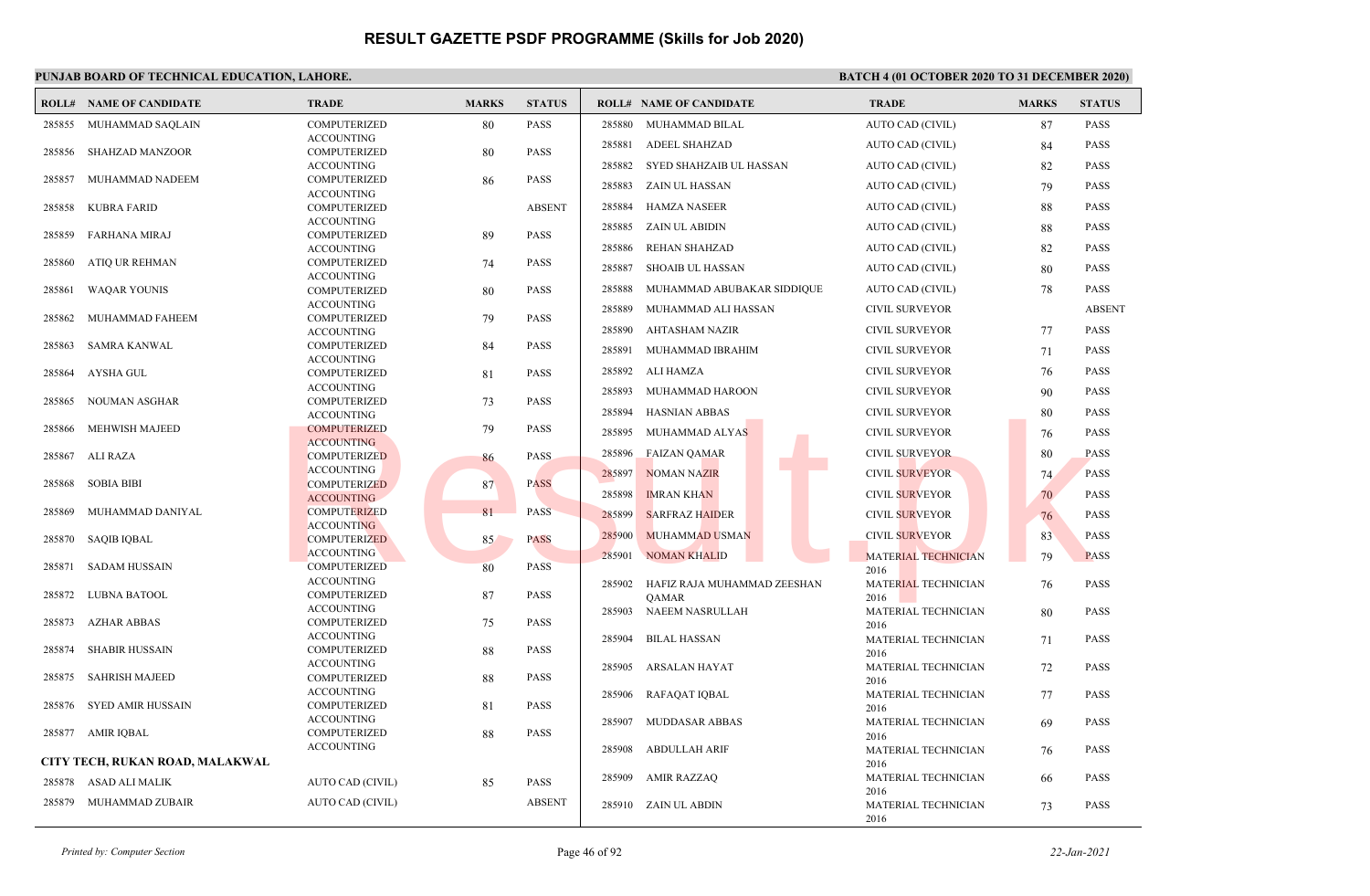|        | <b>ROLL# NAME OF CANDIDATE</b>                                       | <b>TRADE</b>                                      | <b>MARKS</b> | <b>STATUS</b> |        | <b>ROLL# NAME OF CANDIDATE</b>                           | <b>TRADE</b>          | <b>MARKS</b> | <b>STATUS</b> |
|--------|----------------------------------------------------------------------|---------------------------------------------------|--------------|---------------|--------|----------------------------------------------------------|-----------------------|--------------|---------------|
| 285911 | <b>FAROOO ABBAS</b>                                                  | PLUMBER & SANITARY                                | 81           | <b>PASS</b>   | 285939 | JAWAD UL HASSAN                                          | SAFETY INSPECTOR 2016 | 83           | <b>PASS</b>   |
|        |                                                                      | <b>INSTALLER</b>                                  |              | <b>PASS</b>   |        | 285940 ASMAT JAVED                                       | SAFETY INSPECTOR 2016 | 87           | <b>PASS</b>   |
| 285912 | RAFAQAT HAYAT                                                        | PLUMBER & SANITARY<br><b>INSTALLER</b>            | 86           |               | 285941 | ADNAN IJAZ                                               | SAFETY INSPECTOR 2016 | 87           | <b>PASS</b>   |
| 285913 | HASSAN ALI                                                           | PLUMBER & SANITARY                                | 78           | <b>PASS</b>   | 285942 | ALI RAZA                                                 | SAFETY INSPECTOR 2016 | 86           | <b>PASS</b>   |
| 285914 | MUHAMMAD ABDULLAH                                                    | <b>INSTALLER</b><br>PLUMBER & SANITARY            | 80           | <b>PASS</b>   | 285943 | AMMAR MADNI                                              | SAFETY INSPECTOR 2016 | 81           | <b>PASS</b>   |
|        |                                                                      | <b>INSTALLER</b>                                  |              |               | 285944 | MUHAMMAD USMAN                                           | SAFETY INSPECTOR 2016 | 94           | <b>PASS</b>   |
| 285915 | ALI RAZA                                                             | PLUMBER & SANITARY                                |              | <b>ABSENT</b> |        |                                                          |                       |              |               |
| 285916 | RAJA MUHAMMAD REHAN QAMAR                                            | <b>INSTALLER</b><br>PLUMBER & SANITARY            | 73           | <b>PASS</b>   | 285945 | MIRZA ADEEL ZAFAR                                        | SAFETY INSPECTOR 2016 | 86           | <b>PASS</b>   |
|        |                                                                      | <b>INSTALLER</b>                                  |              |               | 285946 | HUSSNAIN ARSHAD                                          | SAFETY INSPECTOR 2016 | 87           | <b>PASS</b>   |
| 285917 | NOUMAN SHAHZAD                                                       | PLUMBER & SANITARY                                | 82           | <b>PASS</b>   | 285947 | ALI RAZA                                                 | WELDER                | 80           | <b>PASS</b>   |
| 285918 | AHMAD FARAZ                                                          | <b>INSTALLER</b><br>PLUMBER & SANITARY            |              | <b>PASS</b>   | 285948 | SOHAIL HASSAN                                            | WELDER                | 84           | <b>PASS</b>   |
|        |                                                                      | <b>INSTALLER</b>                                  | 82           |               | 285949 | FRASAT ALI SHAH                                          | WELDER                | 89           | <b>PASS</b>   |
| 285919 | RUKHSAR AHMAD                                                        | PLUMBER & SANITARY                                | 81           | <b>PASS</b>   | 285950 | MUHAMMAD USMAN TARIQ                                     | WELDER                | 88           | <b>PASS</b>   |
| 285920 | MUHAMMAD IMRAN                                                       | <b>INSTALLER</b><br>PLUMBER & SANITARY            | 79           | <b>PASS</b>   | 285951 | MUHAMMAD USMAN                                           | WELDER                |              | <b>ABSENT</b> |
|        |                                                                      | <b>INSTALLER</b>                                  |              |               |        | 285952 SHARIQ ALI                                        | <b>WELDER</b>         | 86           | <b>PASS</b>   |
| 285921 | MUHAMMAD HAMID RANA                                                  | PLUMBER & SANITARY                                |              | <b>ABSENT</b> |        | 285953 HAMZA BILAL                                       | WELDER                | 87           | <b>PASS</b>   |
| 285922 | SAIF ALI KHAN                                                        | <b>INSTALLER</b><br><b>PLUMBER &amp; SANITARY</b> | 81           | <b>PASS</b>   |        | <b>ABDUL REHMAN</b>                                      | WELDER                |              |               |
|        |                                                                      | <b>INSTALLER</b>                                  |              |               | 285954 |                                                          |                       | 83           | <b>PASS</b>   |
| 285923 | AHMAD MUSTAFA YOUSAF                                                 | PLUMBER & SANITARY                                | 80           | PASS.         | 285955 | MUHAMMAD SULEMAN                                         | WELDER                | 89           | <b>PASS</b>   |
|        | <b>GABRIEL COLLEGE, PHALIA ROAD UNIVERSITY TOWN, MANDI BAHAUDDIN</b> | <b>INSTALLER</b>                                  |              |               | 285956 | <b>MUHAMMAD NOOR</b>                                     | <b>WELDER</b>         | 87           | <b>PASS</b>   |
| 285924 | RIZWAN ANWAR                                                         | <b>SAFETY INSPECTOR 2016</b>                      | 89           | <b>PASS</b>   | 285957 | MUHAMMAD UMAR MUNIR                                      | <b>WELDER</b>         |              | <b>ABSENT</b> |
| 285925 | AHMAD FARAZ                                                          | <b>SAFETY INSPECTOR 2016</b>                      | 88           | <b>PASS</b>   | 285958 | <b>MAZHAR IQBAL</b>                                      | <b>WELDER</b>         | 88           | <b>PASS</b>   |
|        |                                                                      |                                                   |              |               | 285959 | <b>USMAN IRSHAD</b>                                      | <b>WELDER</b>         | 88           | <b>PASS</b>   |
| 285926 | <b>ISHTIAQ UL HASSAN</b>                                             | <b>SAFETY INSPECTOR 2016</b>                      | 91           | <b>PASS</b>   | 285960 | <b>BASHARAT HUSSAIN</b>                                  | <b>WELDER</b>         | 89           | <b>PASS</b>   |
| 285927 | <b>USMAN ALTAF</b>                                                   | <b>SAFETY INSPECTOR 2016</b>                      | 87           | <b>PASS</b>   |        | 285961 EHTISHAM PARVAIZ                                  | <b>WELDER</b>         | 89           | <b>PASS</b>   |
| 285928 | AHTSHAM SAJAD RANJHA                                                 | SAFETY INSPECTOR 2016                             | 86           | <b>PASS</b>   |        | <b>CHENAB POLYTECHNIC INSTITUTE, GUJRAT ROAD, PHALIA</b> |                       |              |               |
| 285929 | <b>ADNAN IJAZ</b>                                                    | <b>SAFETY INSPECTOR 2016</b>                      |              | <b>ABSENT</b> |        | 285962 ALI HAMZA                                         | ELECTRICAL WIRING     | 85           | <b>PASS</b>   |
| 285930 | <b>HASNAIN JAVED</b>                                                 | SAFETY INSPECTOR 2016                             | 82           | <b>PASS</b>   |        |                                                          |                       |              |               |
| 285931 | MUHAMMAD ZEESHAN TARIQ                                               | <b>SAFETY INSPECTOR 2016</b>                      | 88           | <b>PASS</b>   | 285963 | <b>HAROON ABBAS</b>                                      | ELECTRICAL WIRING     |              | <b>ABSENT</b> |
| 285932 | ALI HASSAN                                                           | SAFETY INSPECTOR 2016                             | 88           | <b>PASS</b>   | 285964 | MUDASSAR ABBAS                                           | ELECTRICAL WIRING     | 82           | <b>PASS</b>   |
| 285933 | MUHAMMAD AFAQ ASLAM                                                  | <b>SAFETY INSPECTOR 2016</b>                      |              | <b>ABSENT</b> |        | 285965 HAMZA SOHAIL                                      | ELECTRICAL WIRING     | 81           | <b>PASS</b>   |
| 285934 | USAMA GULZAR HUSSAIN                                                 | SAFETY INSPECTOR 2016                             | 88           | <b>PASS</b>   |        | 285966 TOQEER AHMAD                                      | ELECTRICAL WIRING     | 76           | <b>PASS</b>   |
| 285935 | MUHAMMAD ABDULLAH JAVED                                              | <b>SAFETY INSPECTOR 2016</b>                      | 92           | <b>PASS</b>   | 285967 | AWAIS KHIZAR                                             | ELECTRICAL WIRING     | 80           | <b>PASS</b>   |
| 285936 | MUZAMILL ANWAR                                                       | SAFETY INSPECTOR 2016                             | 82           | <b>PASS</b>   | 285968 | <b>RAUF AHMED</b>                                        | ELECTRICAL WIRING     | 80           | <b>PASS</b>   |
|        |                                                                      |                                                   |              |               | 285969 | MUHAMMAD USMAN ALI                                       | ELECTRICAL WIRING     | 79           | <b>PASS</b>   |
| 285937 | MUHAMMAD IRFAN                                                       | <b>SAFETY INSPECTOR 2016</b>                      |              | <b>ABSENT</b> | 285970 | NABEEL SAJJAD                                            | ELECTRICAL WIRING     | 81           | <b>PASS</b>   |
| 285938 | MUHAMMAD HUZAIFA                                                     | <b>SAFETY INSPECTOR 2016</b>                      | 86           | <b>PASS</b>   |        | 285971 USAMA HASSAN                                      | ELECTRICAL WIRING     | 75           | <b>PASS</b>   |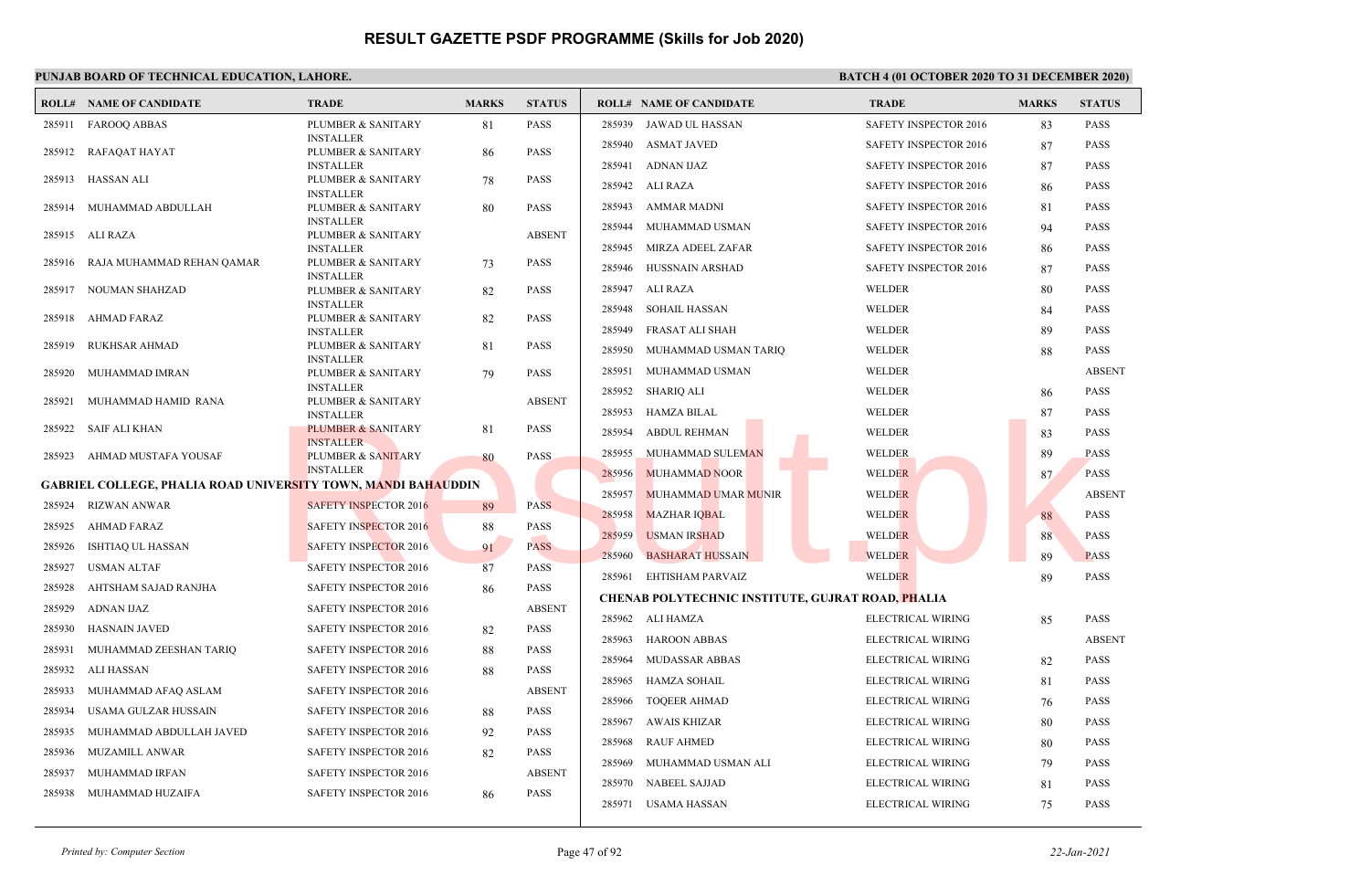|                 | <b>ROLL# NAME OF CANDIDATE</b>                                                                         | <b>TRADE</b>             | <b>MARKS</b> | <b>STATUS</b> |        | <b>ROLL# NAME OF CANDIDATE</b>                                | <b>TRADE</b>                                  | <b>MARKS</b> | <b>STATUS</b> |
|-----------------|--------------------------------------------------------------------------------------------------------|--------------------------|--------------|---------------|--------|---------------------------------------------------------------|-----------------------------------------------|--------------|---------------|
| 285972          | <b>WAQAR YOUNIS</b>                                                                                    | ELECTRICAL WIRING        | 78           | <b>PASS</b>   | 286003 | <b>MAHNOOR FATIMA</b>                                         | <b>CHEF</b>                                   | 97           | <b>PASS</b>   |
| 285973          | ALI HASSAN                                                                                             | ELECTRICAL WIRING        | 81           | <b>PASS</b>   | 286004 | <b>ISHMAL TAHIR</b>                                           | <b>CHEF</b>                                   | 97           | <b>PASS</b>   |
| 285974          | ADEEL RAZZAO                                                                                           | ELECTRICAL WIRING        | 70           | <b>PASS</b>   | 286005 | MAAZ SHAFIQUE                                                 | <b>CHEF</b>                                   | 100          | <b>PASS</b>   |
| 285975          | <b>AWAIS JAVED</b>                                                                                     | ELECTRICAL WIRING        | 90           | <b>PASS</b>   | 286006 | <b>SADIA SHAHAB</b>                                           | <b>CHEF</b>                                   | 97           | <b>PASS</b>   |
| 285976          | <b>SAQLAIN HAIDER</b>                                                                                  | ELECTRICAL WIRING        | 92           | <b>PASS</b>   | 286007 | REHAN                                                         | <b>CHEF</b>                                   |              | <b>ABSENT</b> |
| 285977          | <b>FARHAT NAWAB</b>                                                                                    | ELECTRICAL WIRING        | 82           | <b>PASS</b>   | 286008 | ZAINAB ASHAR                                                  | <b>CHEF</b>                                   | 98           | <b>PASS</b>   |
| 285978          | <b>SHAHZAD ZAFAR</b>                                                                                   | ELECTRICAL WIRING        | 76           | <b>PASS</b>   | 286009 | MUHAMMAD MEHMOOD KHAN                                         | <b>CHEF</b>                                   | 89           | <b>PASS</b>   |
| 285979          | <b>NAEEM ASHRAF</b>                                                                                    | ELECTRICAL WIRING        | 85           | <b>PASS</b>   | 286010 | MUHAMMAD UZAIR NAZAKAT                                        | <b>CHEF</b>                                   | 97           | <b>PASS</b>   |
| 285980          | NABEEL AHMAD                                                                                           | ELECTRICAL WIRING        | 88           | <b>PASS</b>   |        | 286011 USWA MAJEED                                            | <b>CHEF</b>                                   | 97           | <b>PASS</b>   |
| 285981          | <b>ZUBAIR HASSAN</b>                                                                                   | ELECTRICAL WIRING        | 82           | <b>PASS</b>   |        | 286012 FAIZ KHAN                                              | <b>CHEF</b>                                   | 98           | <b>PASS</b>   |
| 285982          | <b>WAJID ALI</b>                                                                                       | ELECTRICAL WIRING        | 80           | <b>PASS</b>   |        | 286013 MUHAMMAD NAVEED                                        | <b>CHEF</b>                                   | 97           | <b>PASS</b>   |
| 285983          | ASAD IQBAL                                                                                             | ELECTRICAL WIRING        |              | <b>ABSENT</b> | 286014 | <b>JUNAID AHMAD</b>                                           | <b>CHEF</b>                                   | 88           | <b>PASS</b>   |
| 285984          | UMAIR JAMSHAID                                                                                         | ELECTRICAL WIRING        | 76           | <b>PASS</b>   |        | 286015 SUMAIRA FIAZ                                           | <b>CHEF</b>                                   | 99           | <b>PASS</b>   |
| 285985          | <b>NADEEM ABBAS</b>                                                                                    | ELECTRICAL WIRING        | 95           | <b>PASS</b>   |        | 286016 AHMAD HAROON                                           | <b>CHEF</b>                                   | 97           | <b>PASS</b>   |
| 285986          | MUHAMMAD IBRAHEEM                                                                                      | ELECTRICAL WIRING        | 89           | <b>PASS</b>   |        | 286017 MUHAMMAD ANNAS AMIR                                    | <b>CHEF</b>                                   |              | <b>ABSENT</b> |
| 285987          | MUHAMMAD AWAIS AMJAD QADRI                                                                             | ELECTRICAL WIRING        | 82           | <b>PASS</b>   |        | 286018 AREEBA WAKEEL                                          | <b>CHEF</b>                                   | 99           | <b>PASS</b>   |
| 285988          | NOMAN ALI                                                                                              | <b>ELECTRICAL WIRING</b> | 75           | <b>PASS</b>   |        | 286019 AROOJ KHALID                                           | <b>CHEF</b>                                   | 100          | <b>PASS</b>   |
|                 | DR. A.Q. KHAN INSTITUTE OF TECHNOLOGY, M.M ROAD CHAH MIANA,                                            |                          |              |               |        | <b>EXCLUSIVE INTERNATIONAL, 310/B GULGASHT COLONY, MULTAN</b> |                                               |              |               |
| <b>MIANWALI</b> |                                                                                                        |                          |              |               |        | 286020 MUQADAS KHALID                                         | <b>DRESS DESIGN &amp;</b>                     | 76           | <b>PASS</b>   |
|                 | 285989 MUHAMMAD HAMMAD                                                                                 | <b>CIVIL SURVEYOR</b>    | 84           | <b>PASS</b>   | 286021 | <b>ADEELA NAWAZ</b>                                           | <b>TAILORING</b><br><b>DRESS DESIGN &amp;</b> | 82           | <b>PASS</b>   |
| 285990          | MUHAMMAD FAIZAN                                                                                        | <b>CIVIL SURVEYOR</b>    | 86           | <b>PASS</b>   |        |                                                               | <b>TAILORING</b>                              |              |               |
| 285991          | <b>EHTISHAM SABIR</b>                                                                                  | <b>CIVIL SURVEYOR</b>    | 84           | <b>PASS</b>   | 286022 | <b>IQRA IRSHAD</b>                                            | <b>DRESS DESIGN &amp;</b><br><b>TAILORING</b> | 82           | <b>PASS</b>   |
| 285992          | MUHAMMAD ABUBAKKAR                                                                                     | <b>CIVIL SURVEYOR</b>    | 84           | <b>PASS</b>   | 286023 | TAHIRA ILLYAS                                                 | <b>DRESS DESIGN &amp;</b>                     | 82           | <b>PASS</b>   |
| 285993          | USAMA JAVED KHAN                                                                                       | <b>CIVIL SURVEYOR</b>    | 91           | <b>PASS</b>   | 286024 |                                                               | <b>TAILORING</b>                              |              | <b>PASS</b>   |
| 285994          | MUHAMMAD RAFAQAT RANA                                                                                  | <b>CIVIL SURVEYOR</b>    | 78           | <b>PASS</b>   |        | HAMNA RAMZAN                                                  | DRESS DESIGN &<br><b>TAILORING</b>            | 83           |               |
|                 | <b>COLLEGE OF TOURISM &amp; HOTEL MANAGEMENT, 278-B, GULGASHT COLONY,</b><br><b>BOSAN ROAD, MULTAN</b> |                          |              |               | 286025 | <b>GUL CHAMAN</b>                                             | DRESS DESIGN &                                | 87           | <b>PASS</b>   |
|                 | 285995 ANUM IQBAL KHAN                                                                                 | <b>CHEF</b>              | 99           | <b>PASS</b>   |        | 286026 JAWARIA ARIF                                           | <b>TAILORING</b><br><b>DRESS DESIGN &amp;</b> | 89           | <b>PASS</b>   |
| 285996          | SYED SAQIB ALI ZAIDI                                                                                   | <b>CHEF</b>              | 98           | <b>PASS</b>   |        |                                                               | <b>TAILORING</b>                              |              |               |
| 285997          | <b>AMNA HAFEEZ</b>                                                                                     | <b>CHEF</b>              | 98           | <b>PASS</b>   |        | 286027 LUBNA MUKHTAR                                          | <b>DRESS DESIGN &amp;</b><br><b>TAILORING</b> | 82           | <b>PASS</b>   |
| 285998          | MUHAMMAD HADEED                                                                                        | <b>CHEF</b>              | 97           | <b>PASS</b>   | 286028 | FIZZA WAJID                                                   | DRESS DESIGN &                                | 91           | <b>PASS</b>   |
| 285999          | <b>MARYAM MEHMOOD</b>                                                                                  | <b>CHEF</b>              | 97           | <b>PASS</b>   | 286029 | <b>ATTIA FIDA</b>                                             | <b>TAILORING</b><br>DRESS DESIGN &            | 81           | <b>PASS</b>   |
| 286000          | <b>SALMA BANO</b>                                                                                      | <b>CHEF</b>              | 97           | <b>PASS</b>   |        |                                                               | <b>TAILORING</b>                              |              |               |
| 286001          | <b>SADIA MURTAZA</b>                                                                                   | <b>CHEF</b>              | 97           | <b>PASS</b>   | 286030 | <b>SAMREEN</b>                                                | <b>DRESS DESIGN &amp;</b><br><b>TAILORING</b> | 70           | <b>PASS</b>   |
| 286002          | MUHAMMAD ARSLAN                                                                                        | <b>CHEF</b>              | 97           | <b>PASS</b>   |        | 286031 AQSA BIBI                                              | DRESS DESIGN &<br><b>TAILORING</b>            | 89           | <b>PASS</b>   |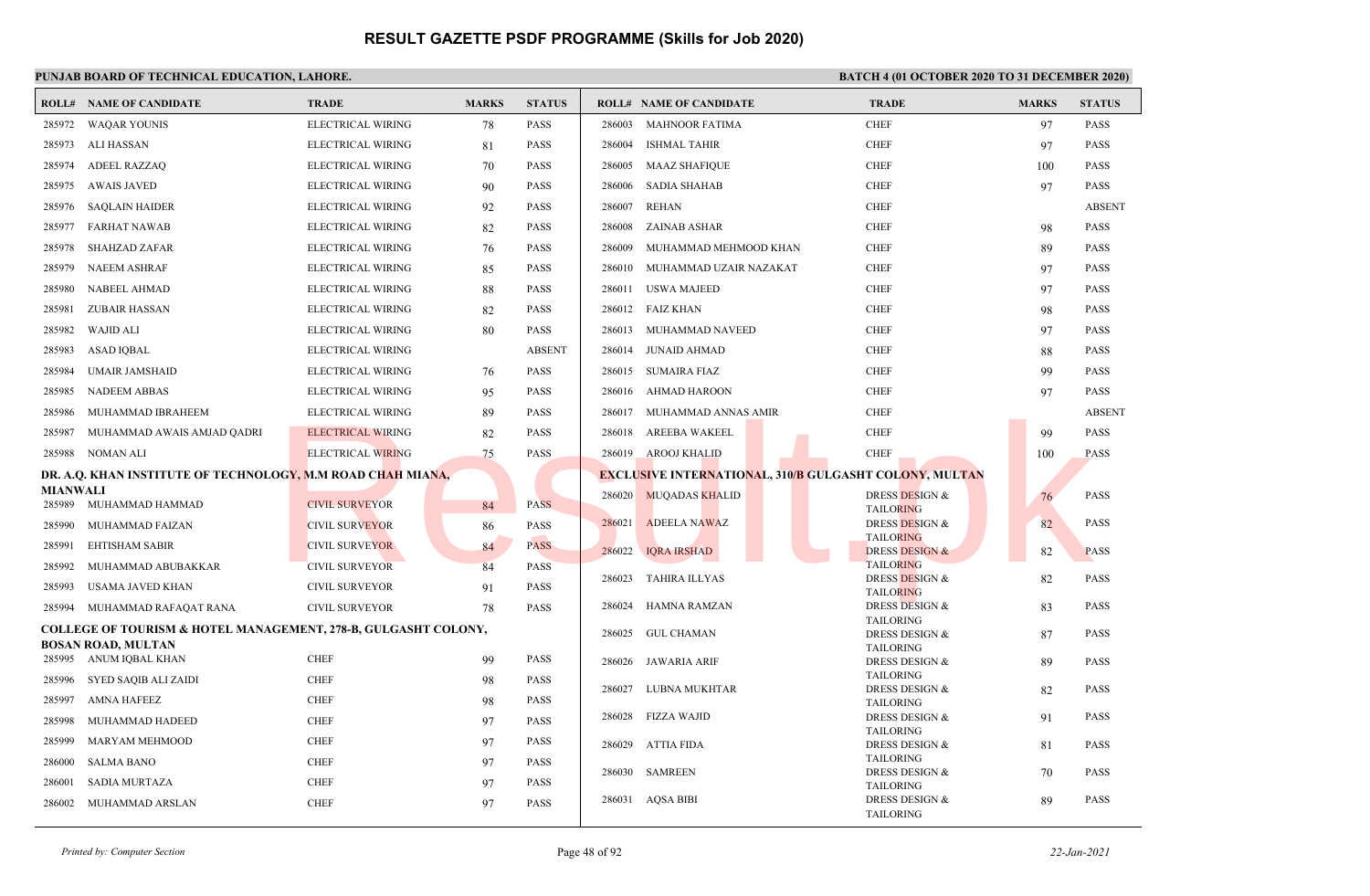|        | <b>ROLL# NAME OF CANDIDATE</b>                                     | <b>TRADE</b>                                  | <b>MARKS</b> | <b>STATUS</b> |        | <b>ROLL# NAME OF CANDIDATE</b>                            | <b>TRADE</b>                | <b>MARKS</b> | <b>STATUS</b> |
|--------|--------------------------------------------------------------------|-----------------------------------------------|--------------|---------------|--------|-----------------------------------------------------------|-----------------------------|--------------|---------------|
| 286032 | <b>BISMILLAH MUSHTAQ</b>                                           | DRESS DESIGN &                                |              | <b>ABSENT</b> | 286061 | <b>SUMERA</b>                                             | DOMESTIC TAILORING          | 95           | <b>PASS</b>   |
|        |                                                                    | <b>TAILORING</b>                              |              |               | 286062 | MUHAMMAD QASIM                                            | <b>DOMESTIC TAILORING</b>   | 93           | <b>PASS</b>   |
| 286033 | AQSA NAZ                                                           | DRESS DESIGN &                                | 90           | <b>PASS</b>   |        |                                                           |                             |              |               |
| 286034 | AQSA IQBAL                                                         | <b>TAILORING</b><br><b>DRESS DESIGN &amp;</b> | 76           | <b>PASS</b>   | 286063 | <b>SAIRA NAZAR</b>                                        | DOMESTIC TAILORING          | 97           | <b>PASS</b>   |
|        |                                                                    | <b>TAILORING</b>                              |              |               | 286064 | <b>ALEENA</b>                                             | DOMESTIC TAILORING          | 99           | <b>PASS</b>   |
| 286035 | <b>IQRA MUSHTAQ</b>                                                | <b>DRESS DESIGN &amp;</b>                     |              | <b>ABSENT</b> | 286065 | MUHAMMAD AHMAD ABDULLAH                                   | DOMESTIC TAILORING          | 98           | <b>PASS</b>   |
|        |                                                                    | <b>TAILORING</b>                              |              |               | 286066 | MUHAMMAD KASHIF                                           | DOMESTIC TAILORING          | 98           | <b>PASS</b>   |
| 286036 | <b>AOSA MUREED</b>                                                 | <b>DRESS DESIGN &amp;</b><br><b>TAILORING</b> | -86          | <b>PASS</b>   |        | 286067 SUMERA                                             | DOMESTIC TAILORING          | 98           | <b>PASS</b>   |
| 286037 | <b>GUL ZAIB</b>                                                    | <b>DRESS DESIGN &amp;</b>                     | 89           | <b>PASS</b>   |        |                                                           |                             |              |               |
|        |                                                                    | <b>TAILORING</b>                              |              |               |        | NATIONAL COLLEGE OF BUSINESS ADMINISTRATION AND ECONOMICS |                             |              |               |
| 286038 | ZARMEEN BUKHARI                                                    | <b>DRESS DESIGN &amp;</b>                     | 89           | <b>PASS</b>   |        | (NCBA&E), 11/B GULGASHT COLONY BOSAN ROAD, MULTAN         |                             |              |               |
|        |                                                                    | <b>TAILORING</b>                              |              |               |        | 286068 MUHAMMAD USAMA                                     | <b>COMPUTER APPLICATION</b> | 94           | <b>PASS</b>   |
| 286039 | <b>ASIA HAMEED</b>                                                 | <b>DRESS DESIGN &amp;</b><br><b>TAILORING</b> | 84           | <b>PASS</b>   | 286069 | MEHWISH SHAHZAD                                           | <b>COMPUTER APPLICATION</b> | 92           | <b>PASS</b>   |
| 286040 | HADIA RAMZAN                                                       | <b>DRESS DESIGN &amp;</b>                     | 86           | <b>PASS</b>   | 286070 | MUHAMMAD SHAYAN ILYAS                                     | <b>COMPUTER APPLICATION</b> | 97           | <b>PASS</b>   |
|        |                                                                    | <b>TAILORING</b>                              |              |               | 286071 | MUHAMMAD MADNI                                            | <b>COMPUTER APPLICATION</b> | 94           | <b>PASS</b>   |
| 286041 | <b>SUMYYIA AWAN</b>                                                | <b>DRESS DESIGN &amp;</b>                     | 95           | <b>PASS</b>   | 286072 | <b>MARYAM ASLAM</b>                                       | <b>COMPUTER APPLICATION</b> | 74           | <b>PASS</b>   |
| 286042 | RUBINA KOUSAR                                                      | <b>TAILORING</b><br><b>DRESS DESIGN &amp;</b> | 83           | <b>PASS</b>   | 286073 | MUHAMMAD AHSAN                                            | <b>COMPUTER APPLICATION</b> | 91           | <b>PASS</b>   |
|        |                                                                    | <b>TAILORING</b>                              |              |               | 286074 | MUHAMMAD TAHIR                                            | <b>COMPUTER APPLICATION</b> | 72           | <b>PASS</b>   |
|        | MS COMPUTER TECHNICAL TRAINING INSTITUTE, HAMZA HOUSE MAIN STREET, |                                               |              |               |        |                                                           |                             |              |               |
|        | <b>GALAXY TOWN, BOSAN ROAD,, MULTAN</b>                            |                                               |              |               | 286075 | MUHAMMAD QASIM                                            | <b>COMPUTER APPLICATION</b> | 89           | <b>PASS</b>   |
|        | 286043 PAREVEEN BIBI                                               | <b>DOMESTIC TAILORING</b>                     | 98           | <b>PASS</b>   | 286076 | MUHAMMAD HASSAN                                           | <b>COMPUTER APPLICATION</b> | 90           | <b>PASS</b>   |
| 286044 | <b>AYMEN</b>                                                       | <b>DOMESTIC TAILORING</b>                     | 98           | <b>PASS</b>   | 286077 | <b>SIDRA HUSSAIN</b>                                      | <b>COMPUTER APPLICATION</b> | 97           | <b>PASS</b>   |
| 286045 | <b>SAIMA BATOOL</b>                                                | <b>DOMESTIC TAILORING</b>                     | 98           | <b>PASS</b>   | 286078 | <b>ALI RAZA</b>                                           | <b>COMPUTER APPLICATION</b> | 93           | <b>PASS</b>   |
| 286046 | <b>RAFIA BIBI</b>                                                  | <b>DOMESTIC TAILORING</b>                     | 98           | <b>PASS</b>   | 286079 | MUHAMMAD AHMAD MAHBOOB                                    | <b>COMPUTER APPLICATION</b> | 92           | <b>PASS</b>   |
| 286047 | UZMA HAQ NAWAZ                                                     | <b>DOMESTIC TAILORING</b>                     | 93           | <b>PASS</b>   | 286080 | <b>MEHWISH SALEEM</b>                                     | <b>COMPUTER APPLICATION</b> | 94           | <b>PASS</b>   |
| 286048 | NAJMA BIBI                                                         | <b>DOMESTIC TAILORING</b>                     | 97           | <b>PASS</b>   | 286081 | <b>MEHWISH PERVEEN</b>                                    | <b>COMPUTER APPLICATION</b> | 88           | <b>PASS</b>   |
| 286049 | <b>ZAINAB BIBI</b>                                                 | <b>DOMESTIC TAILORING</b>                     | 97           | <b>PASS</b>   | 286082 | JAWAD ASLAM CHOOHAN                                       | <b>COMPUTER APPLICATION</b> | 94           | <b>PASS</b>   |
| 286050 | SHUMAILA RAFIQUE                                                   | <b>DOMESTIC TAILORING</b>                     | 98           | <b>PASS</b>   | 286083 | MARIA KHALID                                              | <b>COMPUTER APPLICATION</b> | 73           | <b>PASS</b>   |
| 286051 | <b>MARIA BIBI</b>                                                  | <b>DOMESTIC TAILORING</b>                     | 97           | <b>PASS</b>   | 286084 | <b>AYESHA RAFIQ</b>                                       | <b>COMPUTER APPLICATION</b> | 92           | <b>PASS</b>   |
| 286052 | <b>TAHIRA ASHRAF</b>                                               | DOMESTIC TAILORING                            | 97           | <b>PASS</b>   | 286085 | <b>MISBAH MUSTAFA</b>                                     | <b>COMPUTER APPLICATION</b> | 63           | <b>PASS</b>   |
| 286053 | <b>AYMAL BIBI</b>                                                  | <b>DOMESTIC TAILORING</b>                     | 97           | <b>PASS</b>   | 286086 | <b>UMME KHANSA</b>                                        | <b>COMPUTER APPLICATION</b> | 82           | <b>PASS</b>   |
| 286054 | <b>RABAIL GULL</b>                                                 | <b>DOMESTIC TAILORING</b>                     | 97           | <b>PASS</b>   | 286087 | <b>KASHMALA YASEEN</b>                                    | <b>COMPUTER APPLICATION</b> | 69           | <b>PASS</b>   |
| 286055 | SAIRA                                                              | DOMESTIC TAILORING                            | 97           | <b>PASS</b>   | 286088 | RUKHSANA YASMIN                                           | <b>COMPUTER APPLICATION</b> | 71           | <b>PASS</b>   |
| 286056 | <b>RIJA BIBI</b>                                                   | <b>DOMESTIC TAILORING</b>                     | 93           | <b>PASS</b>   | 286089 | <b>AZKA NADEEM</b>                                        | <b>COMPUTER APPLICATION</b> | 93           | <b>PASS</b>   |
| 286057 | <b>MADIHA SANA</b>                                                 | DOMESTIC TAILORING                            | 99           | <b>PASS</b>   | 286090 | <b>ZOHAIB HASSAN</b>                                      | <b>COMPUTER APPLICATION</b> | 94           | <b>PASS</b>   |
| 286058 | <b>IQRA ARIF</b>                                                   | DOMESTIC TAILORING                            | 95           | PASS          | 286091 | <b>UMER TAHIR</b>                                         | <b>COMPUTER APPLICATION</b> | 94           | <b>PASS</b>   |
| 286059 | <b>SAJIDA MAI</b>                                                  | <b>DOMESTIC TAILORING</b>                     | 96           | <b>PASS</b>   | 286092 | NATASHA FAROOQ                                            | <b>COMPUTER APPLICATION</b> | 94           | <b>PASS</b>   |
| 286060 | SAIMA                                                              | <b>DOMESTIC TAILORING</b>                     | 98           | <b>PASS</b>   |        |                                                           |                             |              |               |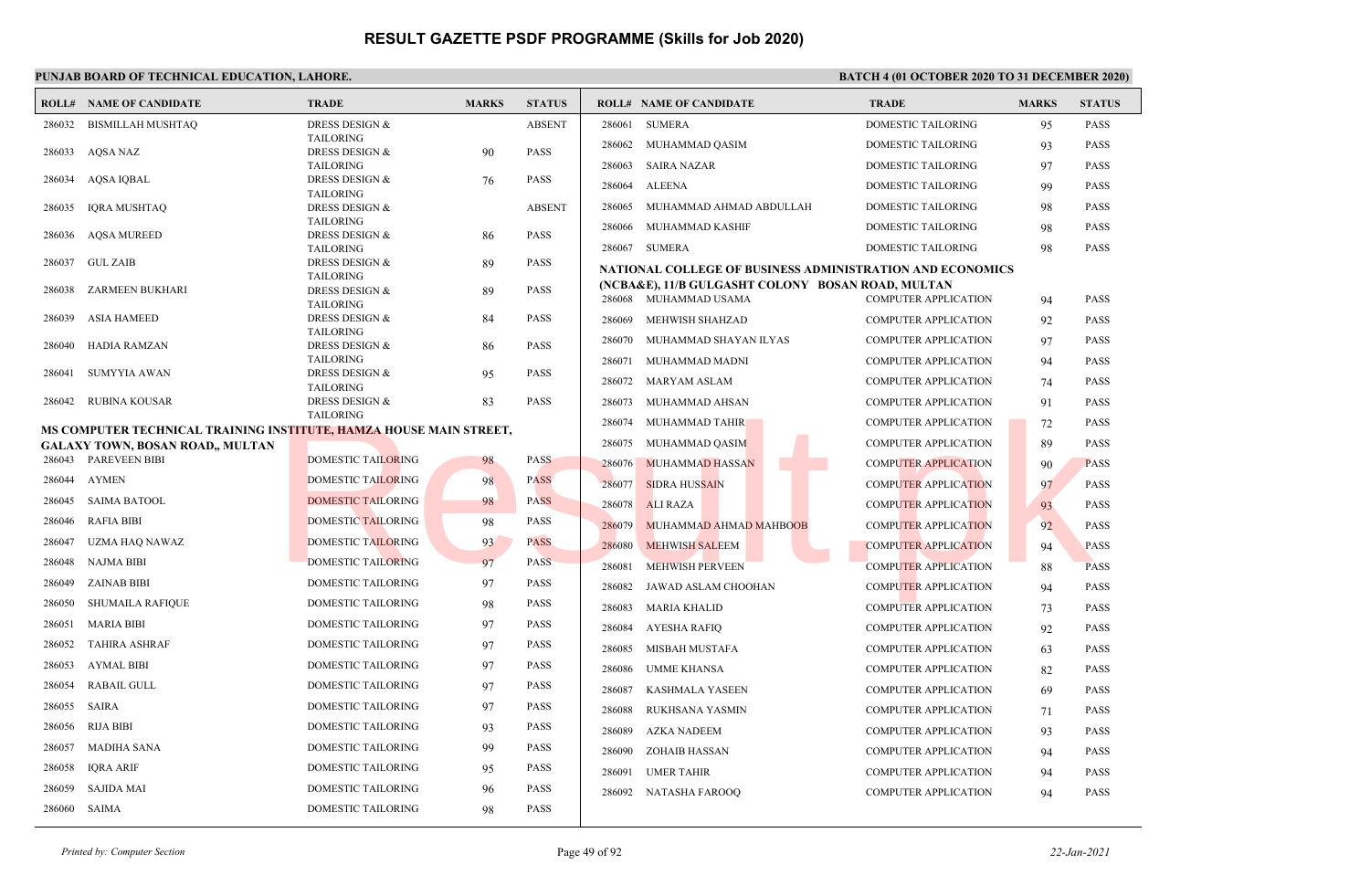|        | <b>ROLL# NAME OF CANDIDATE</b> | <b>TRADE</b>                             | <b>MARKS</b> | <b>STATUS</b> |               | <b>ROLL# NAME OF CANDIDATE</b>                                                            | <b>TRADE</b>                             | <b>MARKS</b> | <b>STATUS</b> |
|--------|--------------------------------|------------------------------------------|--------------|---------------|---------------|-------------------------------------------------------------------------------------------|------------------------------------------|--------------|---------------|
| 286093 | MUHAMMAD FAIZAN                | <b>COMPUTERIZED</b><br><b>ACCOUNTING</b> | 98           | PASS          |               | 286118 MOOSA KALEEM                                                                       | COMPUTERIZED<br><b>ACCOUNTING</b>        | 96           | <b>PASS</b>   |
| 286094 | <b>SAIMA BATOOL</b>            | <b>COMPUTERIZED</b><br><b>ACCOUNTING</b> | 97           | PASS          |               | 286119 NOREEN FATIMA                                                                      | <b>COMPUTERIZED</b><br><b>ACCOUNTING</b> | 97           | PASS          |
| 286095 | MUHAMMAD TAYYAB ANSARI         | <b>COMPUTERIZED</b>                      | 98           | PASS          |               | NATIONAL COLLEGE OF BUSINESS ADMINISTRATION AND ECONOMICS                                 |                                          |              |               |
| 286096 | RANA MUHAMMAD NOUMAN           | <b>ACCOUNTING</b><br><b>COMPUTERIZED</b> | 97           | PASS          |               | (NCBA&E), NCBA & E NOTHERN BYPASS CAMPUS, NEAR WAPDA TOWN, MULTAN<br>286120 SHAHID KAMRAN | <b>COMPUTER APPLICATION</b>              | 76           | PASS          |
|        | <b>AKRAM</b>                   | <b>ACCOUNTING</b>                        |              |               |               |                                                                                           |                                          |              |               |
| 286097 | MUZAMMIL YOUNAS                | <b>COMPUTERIZED</b>                      | 98           | <b>PASS</b>   |               | 286121 TAHIRA AZIZ                                                                        | <b>COMPUTER APPLICATION</b>              | 80           | PASS          |
|        |                                | <b>ACCOUNTING</b>                        |              |               | 286122        | MEHFOOZ REHMAN                                                                            | <b>COMPUTER APPLICATION</b>              | 78           | PASS          |
| 286098 | <b>USAMA MANZOOR</b>           | <b>COMPUTERIZED</b>                      | 96           | PASS          | 286123        | <b>JAWERIA ASLAM</b>                                                                      | <b>COMPUTER APPLICATION</b>              | 80           | PASS          |
|        | MUHAMMAD AWAIS                 | <b>ACCOUNTING</b><br>COMPUTERIZED        |              | PASS          |               |                                                                                           |                                          |              |               |
| 286099 |                                | <b>ACCOUNTING</b>                        | 98           |               | 286124        | MUHAMMAD ABDULLAH ZAFAR                                                                   | <b>COMPUTER APPLICATION</b>              | 90           | <b>PASS</b>   |
| 286100 | <b>KHALID HUSSAIN</b>          | <b>COMPUTERIZED</b>                      | 94           | PASS          |               | 286125 MARIAM AFZAL                                                                       | <b>COMPUTER APPLICATION</b>              |              | <b>ABSENT</b> |
|        |                                | <b>ACCOUNTING</b>                        |              |               |               | 286126 MUHAMMAD AFTAB                                                                     | <b>COMPUTER APPLICATION</b>              | 86           | <b>PASS</b>   |
| 286101 | MUHAMMAD ASLAM                 | <b>COMPUTERIZED</b>                      | 97           | PASS          |               |                                                                                           |                                          |              |               |
|        |                                | <b>ACCOUNTING</b>                        |              |               |               | 286127 MUHAMMAD SULEMAN                                                                   | <b>COMPUTER APPLICATION</b>              | 80           | <b>PASS</b>   |
| 286102 | UMAR MUNIR                     | <b>COMPUTERIZED</b>                      | 97           | PASS          | 286128        | MARYAM HABIB                                                                              | <b>COMPUTER APPLICATION</b>              | 76           | <b>PASS</b>   |
| 286103 | MUHAMMAD NAEEM                 | <b>ACCOUNTING</b><br><b>COMPUTERIZED</b> | 97           | <b>PASS</b>   | 286129        | MUHAMMAD AAMIR SOHAIL                                                                     | <b>COMPUTER APPLICATION</b>              | 70           | <b>PASS</b>   |
|        |                                | <b>ACCOUNTING</b>                        |              |               |               | 286130 MUHAMMAD HAMMAD HUSSAIN                                                            | <b>COMPUTER APPLICATION</b>              | 72           | PASS          |
| 286104 | MUHAMMAD AMJAD                 | <b>COMPUTERIZED</b>                      | 94           | PASS          |               |                                                                                           |                                          |              |               |
|        |                                | <b>ACCOUNTING</b>                        |              |               | 286131        | MUHAMMAD MUNIR                                                                            | <b>COMPUTER APPLICATION</b>              | 90           | PASS          |
| 286105 | <b>MOHSIN HASSAN</b>           | <b>COMPUTERIZED</b>                      | 98           | <b>PASS</b>   | 286132        | <b>KHADEEJAH MAHMOOD</b>                                                                  | <b>COMPUTER APPLICATION</b>              | 88           | <b>PASS</b>   |
|        |                                | <b>ACCOUNTING</b>                        |              |               | 286133        | <b>SYED ABDUL RAUF SHAH</b>                                                               | <b>COMPUTER APPLICATION</b>              | 74           | <b>PASS</b>   |
| 286106 | AMNA                           | <b>COMPUTERIZED</b>                      | 99           | <b>PASS</b>   |               |                                                                                           |                                          |              |               |
| 286107 | AMEER HAMZA HUSSAIN QADIR      | <b>ACCOUNTING</b><br><b>COMPUTERIZED</b> | 97           | <b>PASS</b>   | 286134        | <b>SAMEERA</b>                                                                            | <b>COMPUTER APPLICATION</b>              | 76           | <b>PASS</b>   |
|        |                                | <b>ACCOUNTING</b>                        |              |               | 286135        | <b>ABIA ZARAR</b>                                                                         | <b>COMPUTER APPLICATION</b>              | 74           | <b>PASS</b>   |
| 286108 | <b>MAHAM MASHKOOR</b>          | <b>COMPUTERIZED</b>                      | 99           | <b>PASS</b>   | 286136        | <b>ALINA TAHIR</b>                                                                        | <b>COMPUTER APPLICATION</b>              | 76           | <b>PASS</b>   |
|        |                                | <b>ACCOUNTING</b>                        |              |               | 286137        | <b>MUHAMMAD HASSAN KHAN</b>                                                               | <b>COMPUTER APPLICATION</b>              | 78           | <b>PASS</b>   |
| 286109 | MUHAMMAD TALHA                 | <b>COMPUTERIZED</b>                      | 95           | PASS          |               |                                                                                           |                                          |              |               |
|        |                                | <b>ACCOUNTING</b>                        |              |               | 286138        | <b>WAQAS ALI</b>                                                                          | <b>COMPUTER APPLICATION</b>              | 86           | PASS          |
| 286110 | <b>MARIAM ALVI</b>             | <b>COMPUTERIZED</b><br><b>ACCOUNTING</b> | 96           | PASS          | 286139        | <b>HUMAIRA AMIN</b>                                                                       | <b>COMPUTER APPLICATION</b>              | 72           | PASS          |
| 286111 | IRAM SHAHZADI                  | <b>COMPUTERIZED</b>                      | 97           | PASS          | 286140        | <b>SABA LATIF</b>                                                                         | <b>COMPUTER APPLICATION</b>              | 88           | PASS          |
|        |                                | <b>ACCOUNTING</b>                        |              |               |               |                                                                                           |                                          |              |               |
| 286112 | EMAN                           | <b>COMPUTERIZED</b>                      | 98           | <b>PASS</b>   | 286141        | <b>KHIZAR ABBAS</b>                                                                       | <b>COMPUTER APPLICATION</b>              | 86           | <b>PASS</b>   |
|        |                                | <b>ACCOUNTING</b>                        |              |               |               | 286142 MUHAMMAD NAWAZ KHAN NIAZI                                                          | <b>COMPUTER APPLICATION</b>              | 88           | <b>PASS</b>   |
| 286113 | HAFIZ MUHAMMAD TAYYAB BILAL    | <b>COMPUTERIZED</b>                      | 93           | PASS          | 286143        | FIZA ZAFAR                                                                                | <b>COMPUTER APPLICATION</b>              | 74           | <b>PASS</b>   |
|        |                                | <b>ACCOUNTING</b>                        |              |               | 286144        | ALVEENA YOUSAF                                                                            | <b>COMPUTER APPLICATION</b>              | 76           | <b>PASS</b>   |
| 286114 | SHAGUFTA MAJEED                | <b>COMPUTERIZED</b><br><b>ACCOUNTING</b> | 98           | PASS          |               |                                                                                           |                                          |              |               |
| 286115 | MUHAMMAD ADEEL JAFAR           | <b>COMPUTERIZED</b>                      |              | <b>ABSENT</b> | 286145        | MUHAMMAD HASNAIN                                                                          | <b>COMPUTER APPLICATION</b>              |              | <b>ABSENT</b> |
|        |                                | <b>ACCOUNTING</b>                        |              |               |               | 286146 ADEEBA ROSHEEN                                                                     | <b>COMPUTER APPLICATION</b>              | 74           | <b>PASS</b>   |
| 286116 | FATIMA YOUNAS                  | <b>COMPUTERIZED</b>                      | 98           | PASS          | 286147        | MOEEN KHAN                                                                                | <b>COMPUTER APPLICATION</b>              | 72           | PASS          |
|        |                                | <b>ACCOUNTING</b>                        |              |               |               |                                                                                           |                                          |              |               |
|        | 286117 SAHAR GUL               | <b>COMPUTERIZED</b>                      | 98           | PASS          | 286148        | MUHAMMAD ALI AWAN                                                                         | <b>COMPUTER APPLICATION</b>              | 70           | PASS          |
|        |                                | <b>ACCOUNTING</b>                        |              |               | 286149 KAINAT |                                                                                           | <b>COMPUTER APPLICATION</b>              | 72           | PASS          |
|        |                                |                                          |              |               |               |                                                                                           |                                          |              |               |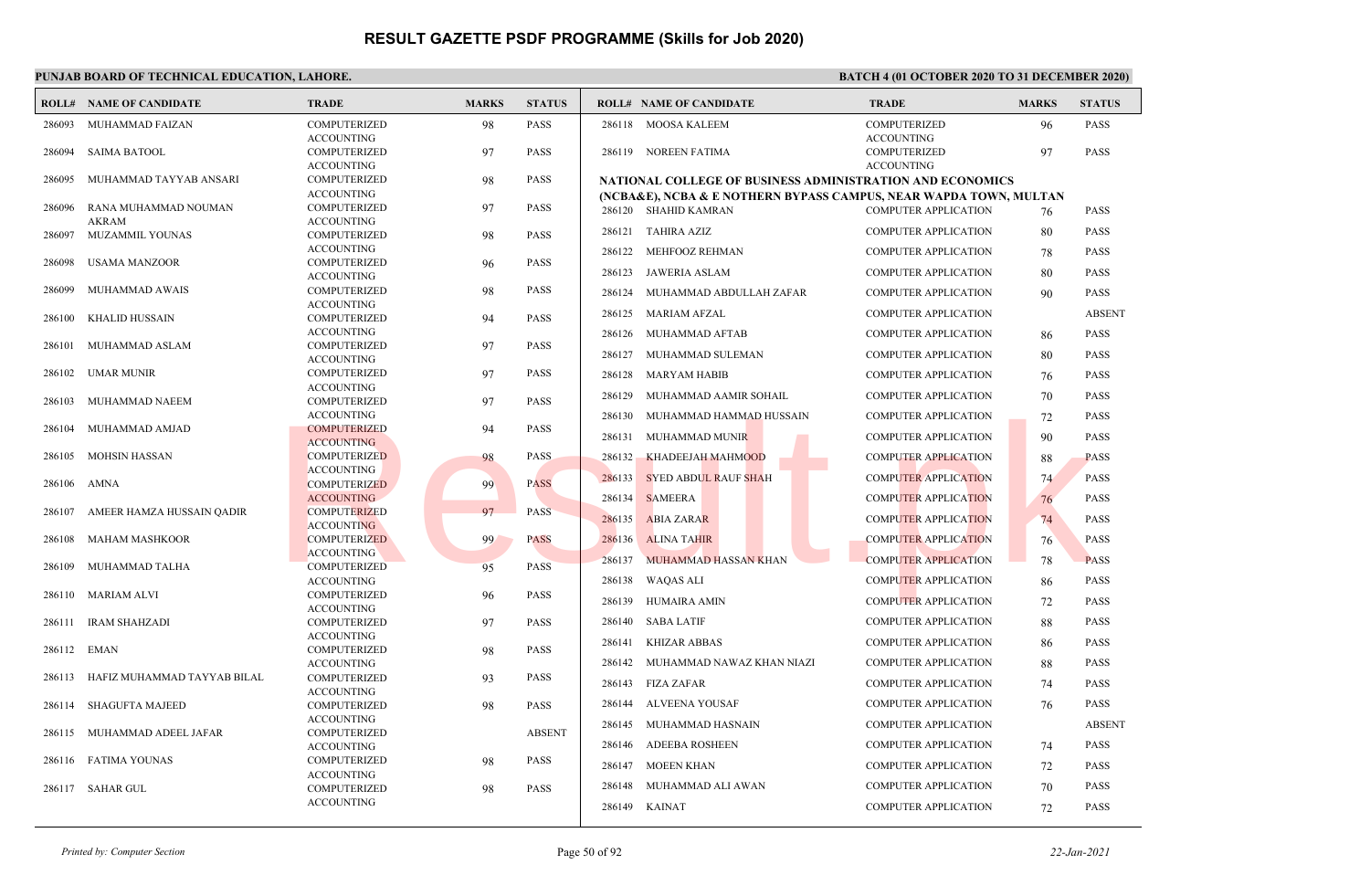|        | <b>ROLL# NAME OF CANDIDATE</b> | <b>TRADE</b>                             | <b>MARKS</b> | <b>STATUS</b> |        | <b>ROLL# NAME OF CANDIDATE</b>                                     | <b>TRADE</b>                             | <b>MARKS</b> | <b>STATUS</b> |
|--------|--------------------------------|------------------------------------------|--------------|---------------|--------|--------------------------------------------------------------------|------------------------------------------|--------------|---------------|
| 286150 | <b>MARIA WAHEED</b>            | <b>COMPUTER APPLICATION</b>              | 74           | <b>PASS</b>   |        | 286176 MUHAMMAD ZARYAB TAHIR                                       | <b>COMPUTERIZED</b>                      | 92           | <b>PASS</b>   |
| 286151 | <b>FAHAD JAVAID</b>            | <b>COMPUTER APPLICATION</b>              | 70           | <b>PASS</b>   |        |                                                                    | <b>ACCOUNTING</b>                        |              |               |
| 286152 | SANOOBER ALLAH YAR             | <b>COMPUTER APPLICATION</b>              | 88           | <b>PASS</b>   | 286177 | <b>ABDUL REHMAN</b>                                                | COMPUTERIZED<br><b>ACCOUNTING</b>        | 89           | <b>PASS</b>   |
|        |                                |                                          |              |               |        | 286178 QAISAR ABBAS                                                | <b>COMPUTERIZED</b>                      | 90           | <b>PASS</b>   |
| 286153 | NIMRA NOSHEEN                  | <b>COMPUTER APPLICATION</b>              | 74           | <b>PASS</b>   |        |                                                                    | <b>ACCOUNTING</b>                        |              |               |
| 286154 | <b>BALOCH AHMAD</b>            | <b>COMPUTER APPLICATION</b>              | 84           | <b>PASS</b>   |        | 286179 NASIR ABBAS                                                 | <b>COMPUTERIZED</b>                      | 92           | <b>PASS</b>   |
| 286155 | MUHAMMAD SHOAIB MALIK          | <b>COMPUTERIZED</b>                      | 95           | PASS          | 286180 | TALHA YOUSAF                                                       | <b>ACCOUNTING</b><br>COMPUTERIZED        | 84           | <b>PASS</b>   |
| 286156 | MUHAMMAD MANSOOR NASIR         | <b>ACCOUNTING</b><br>COMPUTERIZED        |              | <b>ABSENT</b> |        |                                                                    | <b>ACCOUNTING</b>                        |              |               |
|        |                                | <b>ACCOUNTING</b>                        |              |               | 286181 | MUHAMMAD ABDULLAH                                                  | <b>COMPUTERIZED</b>                      | 89           | <b>PASS</b>   |
| 286157 | MUHAMMAD MUDASSIR              | COMPUTERIZED                             | 92           | <b>PASS</b>   |        |                                                                    | <b>ACCOUNTING</b>                        |              |               |
|        |                                | <b>ACCOUNTING</b>                        |              |               | 286182 | <b>ABDUL REHMAN</b>                                                | <b>COMPUTERIZED</b><br><b>ACCOUNTING</b> | 93           | <b>PASS</b>   |
| 286158 | MUHAMMAD SHAHID ZAFAR          | <b>COMPUTERIZED</b>                      |              | <b>ABSENT</b> | 286183 | HASSAN ASKARI                                                      | COMPUTERIZED                             | 89           | <b>PASS</b>   |
|        |                                | <b>ACCOUNTING</b>                        |              |               |        |                                                                    | <b>ACCOUNTING</b>                        |              |               |
| 286159 | <b>MUBEEN NADEEM</b>           | COMPUTERIZED                             | 98           | PASS          | 286184 | MUHAMMAD UMAR                                                      | COMPUTERIZED                             | 92           | <b>PASS</b>   |
|        |                                | <b>ACCOUNTING</b>                        |              |               |        |                                                                    | <b>ACCOUNTING</b>                        |              |               |
| 286160 | <b>IQRA SHOUKAT</b>            | COMPUTERIZED                             | 79           | <b>PASS</b>   |        | 286185 MUHAMMAD SUFYAN NASIR                                       | <b>COMPUTERIZED</b>                      | 79           | <b>PASS</b>   |
|        |                                | <b>ACCOUNTING</b>                        |              |               |        |                                                                    | <b>ACCOUNTING</b>                        |              |               |
| 286161 | MUHAMMAD ANAS JAMSHAID KHAN    | COMPUTERIZED<br><b>ACCOUNTING</b>        |              | <b>ABSENT</b> | 286186 | SYED MUHAMMAD DANIAL NAQVI                                         | COMPUTERIZED                             | 98           | PASS          |
| 286162 | <b>GULFAM SHABIR</b>           | <b>COMPUTERIZED</b>                      | 82           | <b>PASS</b>   |        |                                                                    | <b>ACCOUNTING</b>                        |              |               |
|        |                                | <b>ACCOUNTING</b>                        |              |               | 286187 | RANA MUHAMMAD ABRAIZ ALI                                           | <b>COMPUTERIZED</b>                      | 94           | <b>PASS</b>   |
| 286163 | AMREEN NAZ                     | <b>COMPUTERIZED</b>                      | 86           | PASS          |        |                                                                    | <b>ACCOUNTING</b>                        |              |               |
|        |                                | <b>ACCOUNTING</b>                        |              |               | 286188 | <b>KANZA HUMA</b>                                                  | <b>COMPUTERIZED</b>                      | 79           | <b>PASS</b>   |
| 286164 | <b>AMBER YAQOOB</b>            | <b>COMPUTERIZED</b>                      | 94           | <b>PASS</b>   |        |                                                                    | <b>ACCOUNTING</b>                        |              |               |
|        |                                | <b>ACCOUNTING</b>                        |              |               | 286189 | <b>MUHAMMAD SALMAN</b>                                             | <b>COMPUTERIZED</b>                      | 75           | <b>PASS</b>   |
| 286165 | MARIA AKBER                    | <b>COMPUTERIZED</b>                      | 84           | <b>PASS</b>   |        |                                                                    | <b>ACCOUNTING</b>                        |              |               |
|        |                                | <b>ACCOUNTING</b>                        |              |               |        | 286190 MUHAMMAD ISMAIL                                             | <b>COMPUTERIZED</b>                      | 84           | <b>PASS</b>   |
| 286166 | MUHAMMAD ANAS KHAN             | <b>COMPUTERIZED</b>                      |              | <b>ABSENT</b> |        |                                                                    | <b>ACCOUNTING</b>                        |              |               |
|        |                                | <b>ACCOUNTING</b>                        |              |               |        | <b>SOS CHILDREN VILLAGE OF PAKISTAN, COLONY TEXTILE MILLS P. O</b> |                                          |              |               |
| 286167 | MUHAMMAD RAMISH PRINCE         | <b>COMPUTERIZED</b>                      |              | <b>ABSENT</b> |        | <b>ISMAILABAD SHER SHAH ROAD, MULTAN</b>                           |                                          |              |               |
|        |                                | <b>ACCOUNTING</b>                        |              |               |        | 286191 ABDUL HAFEEZ                                                | <b>COMPUTER APPLICATION</b>              | 89           | <b>PASS</b>   |
| 286168 | YUSRA KHAN                     | <b>COMPUTERIZED</b><br><b>ACCOUNTING</b> | 84           | <b>PASS</b>   |        | 286192 RABBIA IQBAL                                                | <b>COMPUTER APPLICATION</b>              | 96           | <b>PASS</b>   |
| 286169 | SHAHZAIB MEHMOOD GHAURI        | <b>COMPUTERIZED</b>                      | 95           | <b>PASS</b>   | 286193 | ALI SHER HAIDERY                                                   | <b>COMPUTER APPLICATION</b>              | 98           | <b>PASS</b>   |
|        |                                | <b>ACCOUNTING</b>                        |              |               | 286194 | <b>AMIR ABBAS</b>                                                  | <b>COMPUTER APPLICATION</b>              | 82           | <b>PASS</b>   |
| 286170 | MUHAMMAD AHMAD QADRI           | <b>COMPUTERIZED</b><br><b>ACCOUNTING</b> | 94           | <b>PASS</b>   |        | 286195 FAUZIA IOBAL                                                | <b>COMPUTER APPLICATION</b>              | 87           | <b>PASS</b>   |
| 286171 | <b>ABDUL QADEER</b>            | <b>COMPUTERIZED</b>                      | 87           | PASS          | 286196 | MUHAMMAD HAMZA NASEEM                                              | <b>COMPUTER APPLICATION</b>              | 98           | <b>PASS</b>   |
|        |                                | <b>ACCOUNTING</b>                        |              |               |        |                                                                    |                                          |              |               |
| 286172 | USAMA KHAN                     | COMPUTERIZED                             |              | <b>ABSENT</b> | 286197 | MUHAMMAD USMAN                                                     | <b>COMPUTER APPLICATION</b>              | 78           | <b>PASS</b>   |
|        |                                | <b>ACCOUNTING</b>                        |              |               | 286198 | UM E HANI                                                          | <b>COMPUTER APPLICATION</b>              | 100          | <b>PASS</b>   |
| 286173 | MUHAMMAD ARSLAN                | <b>COMPUTERIZED</b>                      | 97           | PASS          | 286199 | <b>USAMA LATIF</b>                                                 | <b>COMPUTER APPLICATION</b>              |              | <b>PASS</b>   |
|        |                                | <b>ACCOUNTING</b>                        |              |               |        |                                                                    |                                          | 100          |               |
| 286174 | MUHAMMAD HASEEB ZAFAR          | COMPUTERIZED                             |              | <b>ABSENT</b> | 286200 | <b>FARAH AZHAR</b>                                                 | <b>COMPUTER APPLICATION</b>              | 100          | <b>PASS</b>   |
|        |                                | <b>ACCOUNTING</b>                        |              |               | 286201 | <b>MUZAMIL FAROOO</b>                                              | <b>COMPUTER APPLICATION</b>              | 89           | <b>PASS</b>   |
| 286175 | AZIZ UR REHMAN BAIG            | COMPUTERIZED<br><b>ACCOUNTING</b>        |              | <b>ABSENT</b> |        |                                                                    |                                          |              |               |
|        |                                |                                          |              |               |        | 286202 MUHAMMAD TAHIR                                              | <b>COMPUTER APPLICATION</b>              | 94           | <b>PASS</b>   |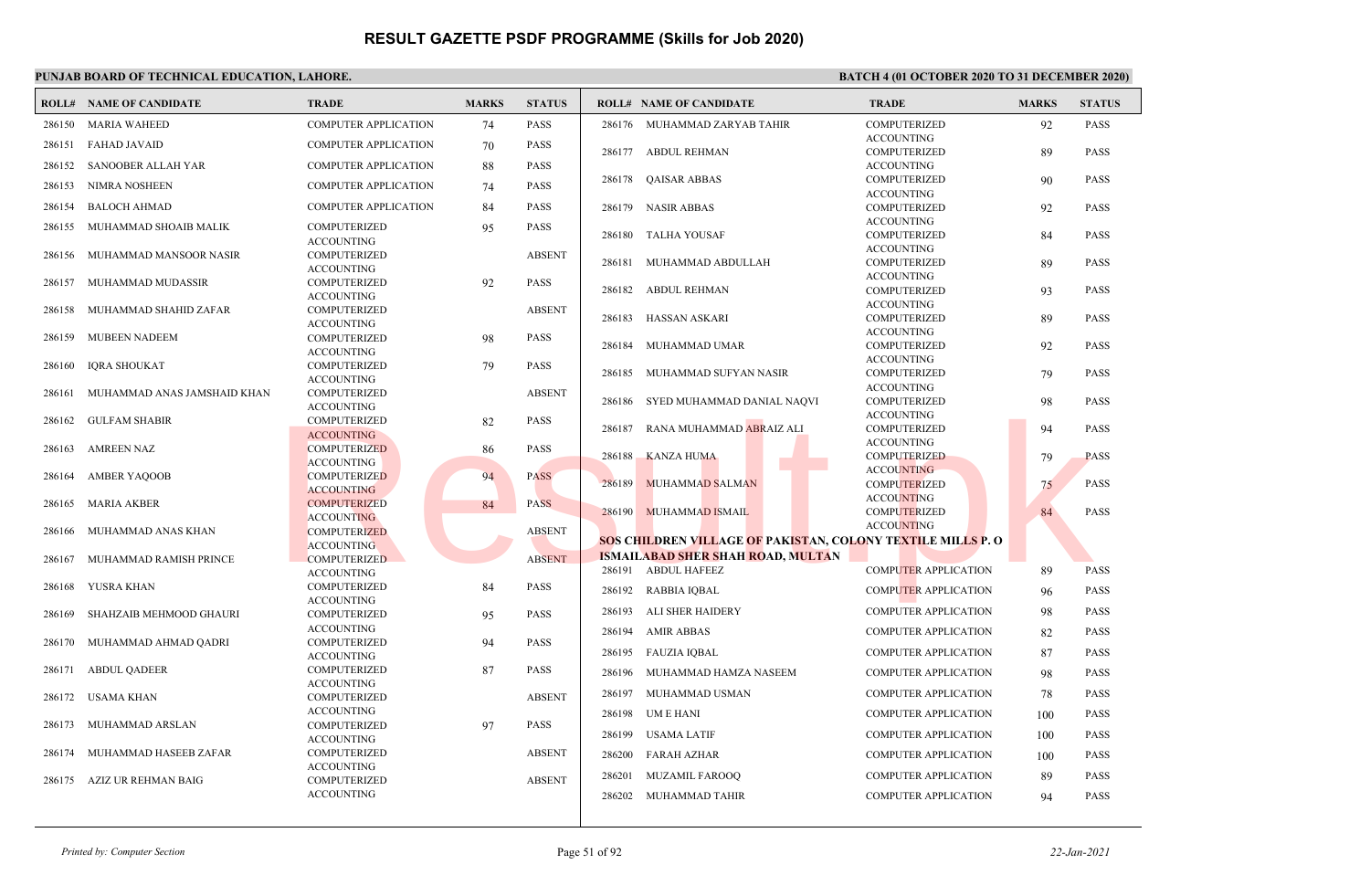|        | <b>ROLL# NAME OF CANDIDATE</b> | <b>TRADE</b>                | <b>MARKS</b> | <b>STATUS</b> |        | <b>ROLL# NAME OF CANDIDATE</b>                                     | <b>TRADE</b>              | <b>MARKS</b> | <b>STATUS</b> |
|--------|--------------------------------|-----------------------------|--------------|---------------|--------|--------------------------------------------------------------------|---------------------------|--------------|---------------|
| 286203 | <b>ABID HUSSAIN</b>            | <b>COMPUTER APPLICATION</b> | 96           | <b>PASS</b>   | 286237 | <b>ALIYA BANO</b>                                                  | <b>DOMESTIC TAILORING</b> | 84           | <b>PASS</b>   |
| 286204 | WARISHA LARAIB                 | <b>COMPUTER APPLICATION</b> | 100          | <b>PASS</b>   | 286238 | <b>KAINAT</b>                                                      | DOMESTIC TAILORING        | 82           | <b>PASS</b>   |
| 286205 | <b>MEHWISH BIBI</b>            | <b>COMPUTER APPLICATION</b> | 94           | <b>PASS</b>   | 286239 | <b>SYEDA YASMEEN</b>                                               | <b>DOMESTIC TAILORING</b> | 84           | <b>PASS</b>   |
| 286206 | <b>SHAZIA KOUSAR</b>           | <b>COMPUTER APPLICATION</b> | 95           | <b>PASS</b>   | 286240 | <b>ASMA MUBEEN</b>                                                 | DOMESTIC TAILORING        | 88           | <b>PASS</b>   |
| 286207 | MUHAMMAD QASIM                 | <b>COMPUTER APPLICATION</b> | 80           | <b>PASS</b>   |        | 286241 TAYYABA NASIR                                               | DOMESTIC TAILORING        | 82           | <b>PASS</b>   |
| 286208 | MUHAMMAD ASIF                  | <b>COMPUTER APPLICATION</b> | 87           | <b>PASS</b>   |        | THE BRILLIANT TRAINING HOME, HOUSE #10, DERA NOON STREET, NASHEMAN |                           |              |               |
| 286209 | MUHAMMAD RAMZAN                | <b>COMPUTER APPLICATION</b> | 91           | <b>PASS</b>   |        | COLONY, BOSAN ROAD, MULTAN<br>286242 MUGHEES AHMAD                 | <b>QUANTITY SURVEYOR</b>  |              | <b>ABSENT</b> |
| 286210 | <b>MARRIYAM NAWAZ</b>          | <b>COMPUTER APPLICATION</b> | 100          | <b>PASS</b>   | 286243 | <b>BASHARAT ALI</b>                                                | <b>QUANTITY SURVEYOR</b>  | 80           | <b>PASS</b>   |
| 286211 | MUHAMMAD GOHAR ZAMAN           | <b>COMPUTER APPLICATION</b> | 100          | <b>PASS</b>   | 286244 | <b>MUDASIR</b>                                                     | <b>OUANTITY SURVEYOR</b>  | 81           | <b>PASS</b>   |
| 286212 | <b>ABDUL RAFFEH</b>            | <b>COMPUTER APPLICATION</b> | 87           | <b>PASS</b>   | 286245 | ABBAS ZAFAR                                                        | QUANTITY SURVEYOR         | 72           | <b>PASS</b>   |
| 286213 | <b>FARHAN ALI</b>              | <b>COMPUTER APPLICATION</b> | 98           | <b>PASS</b>   | 286246 | MUHAMMAD KASHIF                                                    | <b>QUANTITY SURVEYOR</b>  | 78           | <b>PASS</b>   |
| 286214 | MUHAMMAD RIZWAN                | <b>COMPUTER APPLICATION</b> | 91           | <b>PASS</b>   | 286247 | MUHAMMAD HASSNAIN TAHIR                                            | <b>QUANTITY SURVEYOR</b>  | 78           | <b>PASS</b>   |
| 286215 | SONIA ISHAO                    | <b>COMPUTER APPLICATION</b> | 84           | <b>PASS</b>   | 286248 | <b>ARSHAD ASLAM</b>                                                | <b>QUANTITY SURVEYOR</b>  | 81           | <b>PASS</b>   |
| 286216 | AYESHA KANWAL                  | <b>COMPUTER APPLICATION</b> | 98           | <b>PASS</b>   | 286249 | <b>AMIR SOHAIL</b>                                                 | <b>QUANTITY SURVEYOR</b>  | 82           | <b>PASS</b>   |
| 286217 | <b>AHMAD SHER</b>              | <b>COMPUTER APPLICATION</b> | 87           | <b>PASS</b>   | 286250 | MUHAMMAD ADEEL AKHTAR                                              | <b>QUANTITY SURVEYOR</b>  | 83           | <b>PASS</b>   |
| 286218 | <b>KHANSA</b>                  | <b>COMPUTER APPLICATION</b> | 100          | <b>PASS</b>   | 286251 | <b>MALIK ARSLAN HAFEEZ</b>                                         | <b>QUANTITY SURVEYOR</b>  | 80           | <b>PASS</b>   |
| 286219 | <b>SANA ANWAR</b>              | <b>DOMESTIC TAILORING</b>   | 85           | <b>PASS</b>   | 286252 | <b>GULISTAN</b>                                                    | <b>QUANTITY SURVEYOR</b>  | 79           | <b>PASS</b>   |
| 286220 | AYESHA ALI                     | <b>DOMESTIC TAILORING</b>   | 88           | <b>PASS</b>   | 286253 | <b>MALIK HAMMAD BIN YOUNAS</b>                                     | <b>QUANTITY SURVEYOR</b>  | 78           | <b>PASS</b>   |
| 286221 | <b>AMEENA SHOAIB</b>           | <b>DOMESTIC TAILORING</b>   | 81           | <b>PASS</b>   | 286254 | <b>KHALID MEHMOOD</b>                                              | <b>QUANTITY SURVEYOR</b>  |              | <b>ABSENT</b> |
| 286222 | SHAHANA KANWAL                 | <b>DOMESTIC TAILORING</b>   | 84           | <b>PASS</b>   | 286255 | <b>MUHAMMAD YOUSAF</b>                                             | <b>QUANTITY SURVEYOR</b>  | 77           | <b>PASS</b>   |
| 286223 | <b>SAIRA NOOR</b>              | <b>DOMESTIC TAILORING</b>   | 82           | <b>PASS</b>   | 286256 | <b>ALI HASSAN</b>                                                  | <b>QUANTITY SURVEYOR</b>  | 71           | <b>PASS</b>   |
| 286224 | <b>NAGEENA BIBI</b>            | <b>DOMESTIC TAILORING</b>   | 85           | <b>PASS</b>   | 286257 | <b>ALI RAZA</b>                                                    | <b>QUANTITY SURVEYOR</b>  | 72           | <b>PASS</b>   |
| 286225 | <b>SAWERA NAZEER</b>           | DOMESTIC TAILORING          | 85           | <b>PASS</b>   | 286258 | <b>ABDUL MUHIB</b>                                                 | <b>QUANTITY SURVEYOR</b>  | 75           | <b>PASS</b>   |
| 286226 | <b>HUMIRA NAZAR</b>            | DOMESTIC TAILORING          | 82           | <b>PASS</b>   | 286259 | <b>MUASIR ABBAS</b>                                                | <b>QUANTITY SURVEYOR</b>  | 72           | <b>PASS</b>   |
| 286227 | NIMRA SHOUKAT LODHI            | DOMESTIC TAILORING          | 85           | <b>PASS</b>   | 286260 | NAJAM SAEED MALIK                                                  | <b>QUANTITY SURVEYOR</b>  |              | <b>ABSENT</b> |
| 286228 | <b>SHABANA BIBI</b>            | DOMESTIC TAILORING          | 81           | <b>PASS</b>   | 286261 | <b>WASEEM ABBAS</b>                                                | <b>QUANTITY SURVEYOR</b>  |              | <b>ABSENT</b> |
| 286229 | SAWAIRA SARFARAZ               | DOMESTIC TAILORING          | 88           | <b>PASS</b>   | 286262 | MUHAMMAD USAMA                                                     | <b>QUANTITY SURVEYOR</b>  | 74           | <b>PASS</b>   |
| 286230 | SAIRA                          | DOMESTIC TAILORING          | 82           | <b>PASS</b>   | 286263 | AHSAN ATTA                                                         | <b>QUANTITY SURVEYOR</b>  | 70           | <b>PASS</b>   |
| 286231 | <b>SONIA ANWAR</b>             | DOMESTIC TAILORING          | 88           | <b>PASS</b>   | 286264 | <b>HAROON JABBAR</b>                                               | <b>QUANTITY SURVEYOR</b>  | 69           | <b>PASS</b>   |
| 286232 | AQSA NAZ                       | DOMESTIC TAILORING          | 81           | PASS          | 286265 | MUHAMMAD FARHAN                                                    | <b>OUANTITY SURVEYOR</b>  | 78           | <b>PASS</b>   |
| 286233 | SANIA NAZ                      | DOMESTIC TAILORING          | 84           | <b>PASS</b>   |        | THE NATIONAL COLLEGE, BOSAN ROAD, MULTAN                           |                           |              |               |
| 286234 | <b>AYESHA NOOR</b>             | DOMESTIC TAILORING          | 88           | PASS          | 286266 | MUHAMMAD YUNAS SHAH                                                | AUTO CAD (CIVIL)          | 86           | <b>PASS</b>   |
| 286235 | <b>MISBAH SADAF</b>            | DOMESTIC TAILORING          | 81           | <b>PASS</b>   | 286267 | MUHAMMAD HAMMAD SHAFIQ                                             | AUTO CAD (CIVIL)          | 82           | <b>PASS</b>   |
|        | 286236 KHALIDA BIBI            | DOMESTIC TAILORING          | 81           | <b>PASS</b>   |        |                                                                    |                           |              |               |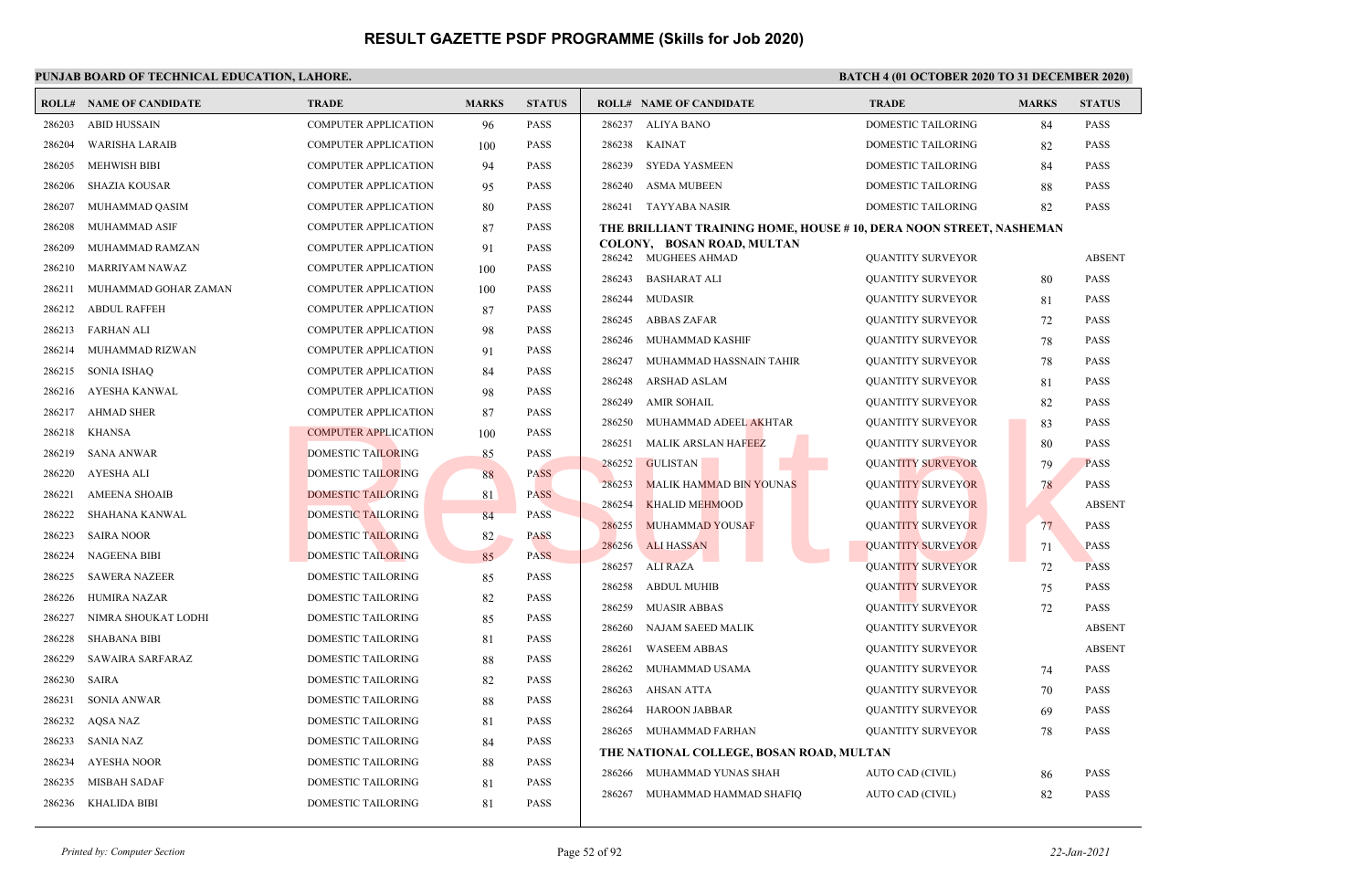|        | <b>ROLL# NAME OF CANDIDATE</b>                                      | <b>TRADE</b>          | <b>MARKS</b> | <b>STATUS</b> |        | <b>ROLL# NAME OF CANDIDATE</b>                                 | <b>TRADE</b>                | <b>MARKS</b> | <b>STATUS</b> |
|--------|---------------------------------------------------------------------|-----------------------|--------------|---------------|--------|----------------------------------------------------------------|-----------------------------|--------------|---------------|
| 286268 | MUHAMMAD FARAZ                                                      | AUTO CAD (CIVIL)      | 75           | <b>PASS</b>   | 286300 | <b>SYE KASHIF ABBAS</b>                                        | <b>CIVIL SURVEYOR</b>       | 80           | <b>PASS</b>   |
| 286269 | <b>KHURRAM WASEEM</b>                                               | AUTO CAD (CIVIL)      | 89           | <b>PASS</b>   | 286301 | <b>NAEEM ABBAS</b>                                             | <b>CIVIL SURVEYOR</b>       | 90           | <b>PASS</b>   |
| 286270 | MUHAMMAD UMAIR AZAM                                                 | AUTO CAD (CIVIL)      | 69           | <b>PASS</b>   | 286302 | MUHAMMAD IMRAN                                                 | CIVIL SURVEYOR              | 87           | <b>PASS</b>   |
| 286271 | <b>FAISAL ISHFAQ</b>                                                | AUTO CAD (CIVIL)      | 74           | <b>PASS</b>   | 286303 | KHIZAR HAYYAT                                                  | <b>CIVIL SURVEYOR</b>       | 80           | <b>PASS</b>   |
| 286272 | ZIA-UR-REHMAN                                                       | AUTO CAD (CIVIL)      | 70           | <b>PASS</b>   | 286304 | MUHAMMAD KASHIF                                                | <b>CIVIL SURVEYOR</b>       | 77           | <b>PASS</b>   |
| 286273 | <b>ABDUL SAMI</b>                                                   | AUTO CAD (CIVIL)      |              | <b>ABSENT</b> | 286305 | MUHAMMAD AMIR KHAN                                             | <b>CIVIL SURVEYOR</b>       | 89           | <b>PASS</b>   |
| 286274 | <b>MOHSIN SAEED</b>                                                 | AUTO CAD (CIVIL)      | 86           | <b>PASS</b>   | 286306 | <b>HASNAIN RAZA</b>                                            | <b>CIVIL SURVEYOR</b>       | 85           | <b>PASS</b>   |
| 286275 | MUHAMMAD ASIF NAWAZ                                                 | AUTO CAD (CIVIL)      | 83           | <b>PASS</b>   | 286307 | ALI SHAN                                                       | <b>CIVIL SURVEYOR</b>       | 82           | <b>PASS</b>   |
| 286276 | <b>MAHTAB LIAQAT</b>                                                | AUTO CAD (CIVIL)      | 82           | <b>PASS</b>   | 286308 | <b>NAFEES AHMAD</b>                                            | <b>CIVIL SURVEYOR</b>       | 77           | <b>PASS</b>   |
| 286277 | HAFIZ AFTAB SHAREEF                                                 | AUTO CAD (CIVIL)      | 69           | <b>PASS</b>   | 286309 | MUHAMMAD UMAIR SEYAL                                           | <b>CIVIL SURVEYOR</b>       | 91           | <b>PASS</b>   |
| 286278 | QASIM DURRANI                                                       | AUTO CAD (CIVIL)      | 80           | <b>PASS</b>   | 286310 | <b>SHOAIB MUZAFFAR</b>                                         | <b>CIVIL SURVEYOR</b>       | 84           | <b>PASS</b>   |
| 286279 | HAFIZ DANYAL AHMED                                                  | AUTO CAD (CIVIL)      | 85           | <b>PASS</b>   | 286311 | <b>BABAR SALEEM</b>                                            | <b>CIVIL SURVEYOR</b>       | 80           | <b>PASS</b>   |
| 286280 | MUHAMMAD HAMZA                                                      | AUTO CAD (CIVIL)      | 71           | PASS          |        | 286312 MUHAMMAD SAJID                                          | <b>CIVIL SURVEYOR</b>       | 79           | <b>PASS</b>   |
| 286281 | MUHAMMAD SHAKEEL IQBAL                                              | <b>HVACR</b>          | 65           | <b>PASS</b>   |        | <b>GLOBAL COLLEGE OF TECHNOLOGY, CHOWK NOOR SHAH, KOT ADDU</b> |                             |              |               |
| 286282 | MUHAMMAD ASIF                                                       | <b>HVACR</b>          |              | <b>ABSENT</b> |        | 286313 HANIA YAMEEN                                            | <b>BEAUTICIAN</b>           | 96           | <b>PASS</b>   |
| 286283 | MUHAMMAD JUNAID RIAZ                                                | <b>HVACR</b>          | 73           | <b>PASS</b>   | 286314 | <b>FAREEHA ASHRAF</b>                                          | <b>BEAUTICIAN</b>           | 95           | <b>PASS</b>   |
| 286284 | <b>ABDUL BASIT</b>                                                  | <b>HVACR</b>          | 60           | <b>PASS</b>   | 286315 | <b>SIDRA ARSHAD</b>                                            | <b>BEAUTICIAN</b>           | 95           | <b>PASS</b>   |
| 286285 | <b>AHMAD RAZA</b>                                                   | <b>HVACR</b>          | 61           | <b>PASS</b>   | 286316 | <b>SADAF MAJEED CHANDIO</b>                                    | <b>BEAUTICIAN</b>           | 94           | <b>PASS</b>   |
| 286286 | MUHAMMAD REHMAN                                                     | <b>HVACR</b>          | 63           | <b>PASS</b>   | 286317 | <b>KANWAL SADIQ</b>                                            | <b>BEAUTICIAN</b>           | 97           | <b>PASS</b>   |
| 286287 | <b>ARIF RAHEEM</b>                                                  | <b>HVACR</b>          | 64           | <b>PASS</b>   | 286318 | <b>SAWERA ABID</b>                                             | <b>BEAUTICIAN</b>           | 94           | <b>PASS</b>   |
| 286288 | <b>RANA HAMID MUGHES</b>                                            | <b>HVACR</b>          | 71           | <b>PASS</b>   | 286319 | <b>MARIA ISMAIL</b>                                            | <b>BEAUTICIAN</b>           | 92           | <b>PASS</b>   |
| 286289 | <b>IRFAN ASLAM</b>                                                  | <b>HVACR</b>          | 61           | <b>PASS</b>   | 286320 | <b>RIDA KHAN</b>                                               | <b>BEAUTICIAN</b>           | 98           | <b>PASS</b>   |
| 286290 | MUHAMMAD HASEEB                                                     | <b>HVACR</b>          |              | <b>ABSENT</b> | 286321 | ARFA BI BI                                                     | <b>BEAUTICIAN</b>           | 95           | <b>PASS</b>   |
| 286291 | <b>ABDUL REHMAN</b>                                                 | <b>HVACR</b>          | 72           | <b>PASS</b>   | 286322 | <b>NAVEEDA BI BI</b>                                           | <b>BEAUTICIAN</b>           | 98           | <b>PASS</b>   |
| 286292 | MUHAMMAD AKBAR                                                      | <b>HVACR</b>          | 62           | <b>PASS</b>   | 286323 | SHABANA BALOCH                                                 | <b>BEAUTICIAN</b>           | 94           | <b>PASS</b>   |
|        | JINNAH POLYTECHNIC INSTITUTE, JINNAH COLLEGE OF ENGINEERING , JOTOI |                       |              |               | 286324 | FATIMA FAROOQ AHMAD KHAN                                       | <b>BEAUTICIAN</b>           | 97           | <b>PASS</b>   |
| 286293 | BYPASS ROAD, ALIPUR<br><b>FURQAN QAYYUM</b>                         | <b>CIVIL SURVEYOR</b> | 92           | <b>PASS</b>   | 286325 | <b>DURE ZAHRA</b>                                              | <b>BEAUTICIAN</b>           | 95           | <b>PASS</b>   |
| 286294 | <b>MUHAMMAD ASIF</b>                                                | <b>CIVIL SURVEYOR</b> | 86           | <b>PASS</b>   | 286326 | <b>SIDRA JAMEEL</b>                                            | <b>BEAUTICIAN</b>           | 99           | <b>PASS</b>   |
| 286295 | MUHAMMAD WAQAS                                                      | <b>CIVIL SURVEYOR</b> | 82           | <b>PASS</b>   | 286327 | UKAISHA RAUF                                                   | <b>BEAUTICIAN</b>           | 93           | <b>PASS</b>   |
| 286296 | MUHAMMAD AMJAD KHAN                                                 | <b>CIVIL SURVEYOR</b> | 91           | <b>PASS</b>   | 286328 | ZANIB UMER                                                     | <b>BEAUTICIAN</b>           | 94           | <b>PASS</b>   |
| 286297 | MUHAMMAD AMIR                                                       | <b>CIVIL SURVEYOR</b> | 79           | <b>PASS</b>   | 286329 | ASMA SALEEM                                                    | <b>BEAUTICIAN</b>           | 93           | <b>PASS</b>   |
| 286298 | MUHAMMAD DANISH AKRAM                                               | <b>CIVIL SURVEYOR</b> | 87           | <b>PASS</b>   | 286330 | ATIQA BLOUCH                                                   | <b>BEAUTICIAN</b>           | 93           | <b>PASS</b>   |
| 286299 | <b>ALLAH DITTA</b>                                                  | <b>CIVIL SURVEYOR</b> | 81           | <b>PASS</b>   | 286331 | MUHAMMAD NAEEM                                                 | <b>COMPUTER APPLICATION</b> | 70           | <b>PASS</b>   |
|        |                                                                     |                       |              |               | 286332 | MEHAR ABDUL WAHAB                                              | <b>COMPUTER APPLICATION</b> | 75           | <b>PASS</b>   |
|        |                                                                     |                       |              |               |        |                                                                |                             |              |               |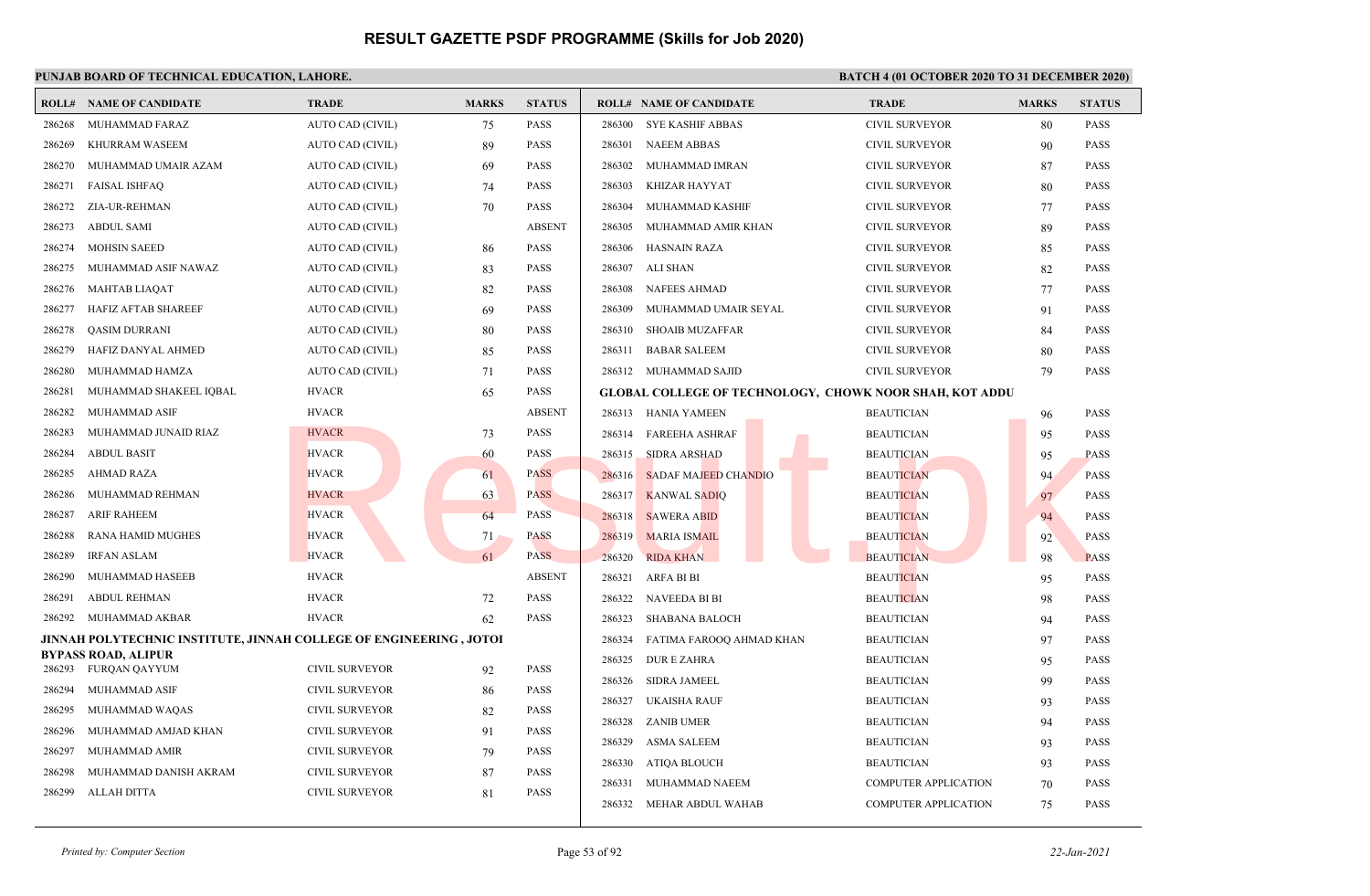### **PUNJAB BOARD OF TECHNICAL EDUCATION, LAHORE. BATCH 4 (01 OCTOBER 2020 TO 31 DECEMBER 2020)**

|        | <b>ROLL# NAME OF CANDIDATE</b> | <b>TRADE</b>                | <b>MARKS</b> | <b>STATUS</b> | <b>ROLL# NAME OF CANDIDATE</b>     | <b>TRADE</b>              | <b>MARKS</b> | <b>STATUS</b> |
|--------|--------------------------------|-----------------------------|--------------|---------------|------------------------------------|---------------------------|--------------|---------------|
| 286333 | <b>MUNIR AHMAD</b>             | <b>COMPUTER APPLICATION</b> | 80           | <b>PASS</b>   | 286367<br>RUHKSANA BI BI           | <b>DOMESTIC TAILORING</b> | 98           | <b>PASS</b>   |
| 286334 | MUHAMMAD ALI RAZA              | <b>COMPUTER APPLICATION</b> | 65           | PASS          | 286368<br><b>RIZWANA RASHEED</b>   | DOMESTIC TAILORING        | 90           | PASS          |
| 286335 | <b>FURQAN NAWAZ</b>            | <b>COMPUTER APPLICATION</b> | 74           | <b>PASS</b>   | 286369<br><b>FARZANA BI BI</b>     | DOMESTIC TAILORING        | 93           | <b>PASS</b>   |
| 286336 | MUHAMMAD UZAIR ABBAS           | <b>COMPUTER APPLICATION</b> | 75           | <b>PASS</b>   | 286370<br><b>TUBA AMJAD</b>        | DOMESTIC TAILORING        | 94           | <b>PASS</b>   |
| 286337 | MOHAMMAD HUZAIFA               | <b>COMPUTER APPLICATION</b> | 68           | <b>PASS</b>   | 286371<br><b>SHAGUFTA TARIQ</b>    | DOMESTIC TAILORING        | 92           | <b>PASS</b>   |
| 286338 | MUHAMMAD SHOAIB                | <b>COMPUTER APPLICATION</b> | 74           | <b>PASS</b>   | 286372<br>NIMRA SHABIR             | <b>DOMESTIC TAILORING</b> | 96           | <b>PASS</b>   |
| 286339 | MUHAMMAD AYUB                  | <b>COMPUTER APPLICATION</b> | 85           | PASS          | <b>TAMSEELA BI BI</b><br>286373    | DOMESTIC TAILORING        | 97           | PASS          |
| 286340 | MUHAMMAD SAQLAIN               | <b>COMPUTER APPLICATION</b> | 88           | PASS          | 286374<br><b>SOBIA QADIR</b>       | DOMESTIC TAILORING        | 98           | PASS          |
| 286341 | MUHAMMAD ARSALAN ZULFIQAR      | <b>COMPUTER APPLICATION</b> | 72           | <b>PASS</b>   | 286375<br>ASIA BI BI               | DOMESTIC TAILORING        | 97           | <b>PASS</b>   |
| 286342 | <b>AMAR AZHAR</b>              | <b>COMPUTER APPLICATION</b> | 77           | <b>PASS</b>   | 286376<br><b>WAOAS SARFARAZ</b>    | <b>MASON</b>              | 62           | <b>PASS</b>   |
| 286343 | MUHAMMAD ASAD RAO              | <b>COMPUTER APPLICATION</b> | 70           | <b>PASS</b>   | 286377<br>MUHAMMAD AMIR            | <b>MASON</b>              | 61           | <b>PASS</b>   |
| 286344 | MUHAMMAD AHMAD                 | <b>COMPUTER APPLICATION</b> | 76           | PASS          | <b>MUDASSIR MUKHTIAR</b><br>286378 | <b>MASON</b>              | 63           | PASS          |
| 286345 | MUHAMMAD ABUZAR SIDDIQUE       | <b>COMPUTER APPLICATION</b> | 84           | <b>PASS</b>   | 286379<br>MUHAMMAD MAKKI AZIZ      | <b>MASON</b>              | 62           | <b>PASS</b>   |
| 286346 | <b>TAIMOOR ALI</b>             | <b>COMPUTER APPLICATION</b> | 85           | <b>PASS</b>   | 286380<br><b>ABDUL JABAR</b>       | <b>MASON</b>              | 60           | <b>PASS</b>   |
| 286347 | <b>BASIT ALI</b>               | <b>COMPUTER APPLICATION</b> | 78           | <b>PASS</b>   | 286381<br><b>HAMZA KHAN</b>        | <b>MASON</b>              | 64           | <b>PASS</b>   |
| 286348 | AUORANGZAIB                    | <b>COMPUTER APPLICATION</b> | 67           | <b>PASS</b>   | 286382<br><b>NOMAN SHABBIR</b>     | <b>MASON</b>              | 62           | <b>PASS</b>   |
| 286349 | MOHAMMAD KIFAIT ULLAH          | <b>COMPUTER APPLICATION</b> | 69           | <b>PASS</b>   | 286383<br><b>ADNAN ABBAS</b>       | <b>MASON</b>              | 61           | PASS          |
| 286350 | <b>ABDUL BASIT</b>             | <b>COMPUTER APPLICATION</b> | 74           | <b>PASS</b>   | 286384<br><b>SHOAIB EJAZ</b>       | <b>MASON</b>              | 62           | PASS          |
| 286351 | SYED HASSAN RAZA BUKHARI       | <b>COMPUTER APPLICATION</b> | 80           | <b>PASS</b>   | 286385<br><b>YASIR IQBAL</b>       | <b>MASON</b>              | 64           | PASS          |
| 286352 | MUHAMMAD ZAHID                 | <b>COMPUTER APPLICATION</b> | 75           | <b>PASS</b>   | 286386<br>MUHAMMAD BILAWAL HUSSAIN | <b>MASON</b>              | 61           | <b>PASS</b>   |
| 286353 | <b>AROOBA NAVEED</b>           | <b>DOMESTIC TAILORING</b>   | 89           | <b>PASS</b>   | 286387<br><b>MAHBOOB HASSAN</b>    | <b>MASON</b>              | 63           | <b>PASS</b>   |
| 286354 | <b>SONIA BI BI</b>             | <b>DOMESTIC TAILORING</b>   | 96           | <b>PASS</b>   | 286388<br>NAJAM UL SAQIB           | <b>MASON</b>              | 63           | <b>PASS</b>   |
| 286355 | <b>SHAZIA BI BI</b>            | <b>DOMESTIC TAILORING</b>   | 90           | <b>PASS</b>   | 286389<br>MUHAMMAD MUZAMIL         | <b>MASON</b>              | 62           | <b>PASS</b>   |
| 286356 | WARISHA KOUSAR                 | DOMESTIC TAILORING          | 96           | <b>PASS</b>   | 286390<br><b>SAKHI ABBAS</b>       | <b>MASON</b>              | 64           | <b>PASS</b>   |
| 286357 | <b>AFEERA BUKHARI</b>          | DOMESTIC TAILORING          | 94           | <b>PASS</b>   | 286391<br>MUHAMMAD HAMZA JAMAL     | <b>MASON</b>              | 62           | <b>PASS</b>   |
| 286358 | MUBEENA BANO                   | <b>DOMESTIC TAILORING</b>   | 92           | <b>PASS</b>   | 286392<br><b>USAMA IQBAL</b>       | <b>MASON</b>              | 61           | <b>PASS</b>   |
| 286359 | <b>ASMA YAMEEN</b>             | DOMESTIC TAILORING          | 97           | <b>PASS</b>   | 286393<br><b>FREED AHMAD</b>       | WELDER                    | 67           | <b>PASS</b>   |
| 286360 | IQRA BI BI                     | DOMESTIC TAILORING          | 98           | <b>PASS</b>   | 286394<br><b>NOMAN TABBASUM</b>    | WELDER                    | 65           | <b>PASS</b>   |
| 286361 | <b>SHAKEELA BI BI</b>          | DOMESTIC TAILORING          | 96           | <b>PASS</b>   | 286395<br>MUHAMMAD MUNIR AKHTAR    | WELDER                    | 72           | PASS          |
| 286362 | MEHNAZ ASGHAR                  | DOMESTIC TAILORING          | 95           | <b>PASS</b>   | 286396<br><b>ZOHAIB HASAN</b>      | WELDER                    | 64           | PASS          |
| 286363 | <b>IORA JAMEEL</b>             | DOMESTIC TAILORING          | 99           | <b>PASS</b>   | 286397<br><b>BILAL HUSSAIN</b>     | <b>WELDER</b>             | 66           | <b>PASS</b>   |
| 286364 | <b>KOUSAR BI BI</b>            | DOMESTIC TAILORING          | 94           | <b>PASS</b>   | 286398<br><b>ADNAN ABBAS</b>       | WELDER                    | 71           | <b>PASS</b>   |
| 286365 | RIMSHA SHABIR                  | <b>DOMESTIC TAILORING</b>   | 94           | <b>PASS</b>   | 286399<br><b>ABDUL HAFEEZ</b>      | <b>WELDER</b>             | 65           | <b>PASS</b>   |
| 286366 | AROOSA BUKHARI                 | DOMESTIC TAILORING          | 94           | <b>PASS</b>   | 286400<br>MUHAMMAD AQIB            | WELDER                    | 64           | <b>PASS</b>   |
|        |                                |                             |              |               |                                    |                           |              |               |

*Printed by: Computer Section* Page 54 of 92 *22-Jan-2021*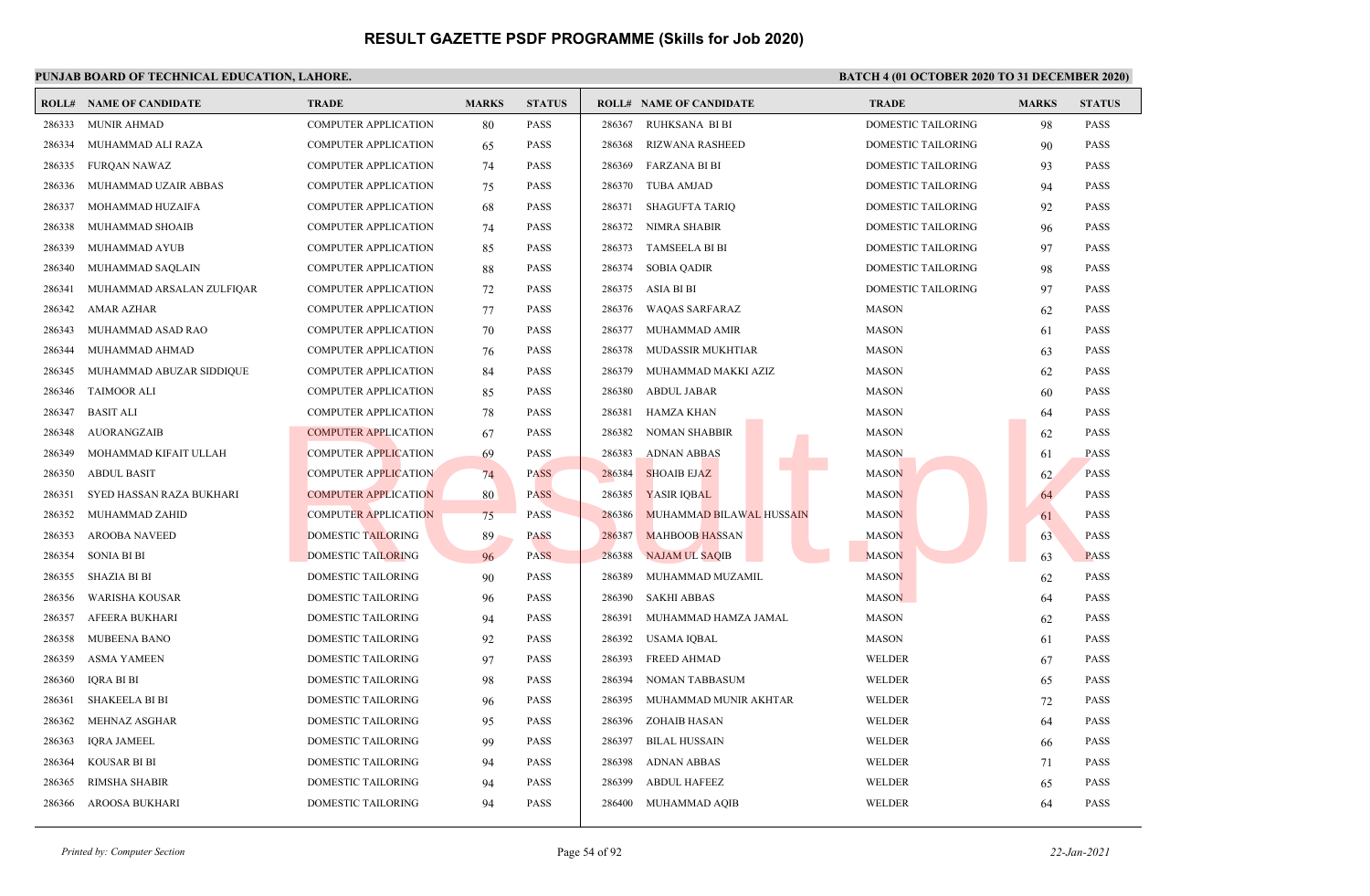| ROLL#            | NAME OF CANDIDATE                                   | <b>TRADE</b>                                       | <b>MARKS</b> | <b>STATUS</b> |        | <b>ROLL# NAME OF CANDIDATE</b> | <b>TRADE</b>             | <b>MARKS</b> | <b>STATUS</b> |
|------------------|-----------------------------------------------------|----------------------------------------------------|--------------|---------------|--------|--------------------------------|--------------------------|--------------|---------------|
| 286401           | MUHAMMAD ASHRAF                                     | <b>WELDER</b>                                      | 69           | PASS          | 286433 | RAFIA RAFIQ                    | AUTO CAD (CIVIL)         | 77           | <b>PASS</b>   |
| 286402           | <b>RIZWAN SOHAIL</b>                                | WELDER                                             | 62           | <b>PASS</b>   | 286434 | <b>SOHANA ATTA</b>             | QUANTITY SURVEYOR        | 87           | PASS          |
| 286403           | MUHAMMAD KAMRAN                                     | <b>WELDER</b>                                      | 66           | <b>PASS</b>   | 286435 | <b>SAIRA JAVEED</b>            | <b>QUANTITY SURVEYOR</b> | 85           | <b>PASS</b>   |
| 286404           | MUHAMMAD EJAZ                                       | WELDER                                             | 67           | <b>PASS</b>   | 286436 | <b>MADEHA FIDA</b>             | <b>QUANTITY SURVEYOR</b> | 85           | <b>PASS</b>   |
| 286405           | MUHAMMAD USAMA                                      | <b>WELDER</b>                                      | 72           | <b>PASS</b>   | 286437 | MEHWISH MUKHTIAR               | QUANTITY SURVEYOR        | 85           | <b>PASS</b>   |
| 286406           | MUHAMMAD SHAHBAZ                                    | <b>WELDER</b>                                      | 65           | <b>PASS</b>   | 286438 | <b>SHAHANA AATA</b>            | <b>QUANTITY SURVEYOR</b> | 86           | PASS          |
| 286407           | MUHAMMAD DANISH                                     | <b>WELDER</b>                                      | 69           | <b>PASS</b>   | 286439 | <b>RABIA PERVEEN</b>           | <b>QUANTITY SURVEYOR</b> | 85           | PASS          |
| 286408           | MUHAMMAD SHAHBAZ                                    | <b>WELDER</b>                                      | 68           | <b>PASS</b>   | 286440 | HAJARA MISBAH IQBAL            | QUANTITY SURVEYOR        | 82           | <b>PASS</b>   |
| 286409           | <b>RIZWAN ALI</b>                                   | WELDER                                             | 67           | <b>PASS</b>   | 286441 | <b>SHABANAM RIAZ</b>           | QUANTITY SURVEYOR        | 83           | <b>PASS</b>   |
|                  | JINNAH COLLEGE OF TECHNOLOGY, GANESHWAH CANAL ROAD, |                                                    |              |               | 286442 | <b>TANIA SALEEM</b>            | <b>QUANTITY SURVEYOR</b> | 83           | <b>PASS</b>   |
| 286410           | MUZAFFARGARH<br><b>MADIHA ZAMAN</b>                 | AUTO CAD (CIVIL)                                   |              | PASS          | 286443 | <b>MARIA JAMSHAID</b>          | <b>QUANTITY SURVEYOR</b> | 84           | <b>PASS</b>   |
| 286411           | <b>RIMSHA SAMI</b>                                  | AUTO CAD (CIVIL)                                   | 79           | <b>PASS</b>   | 286444 | <b>INAM UL HAQ</b>             | QUANTITY SURVEYOR        | 84           | <b>PASS</b>   |
|                  | SIDRA IQBAL                                         | AUTO CAD (CIVIL)                                   | 82           | <b>PASS</b>   | 286445 | <b>TEHMENA KANVAL</b>          | QUANTITY SURVEYOR        | 86           | <b>PASS</b>   |
| 286412           | <b>RIZWANA NOOR</b>                                 |                                                    | 74           | <b>PASS</b>   | 286446 | HUMERA AJMAL                   | QUANTITY SURVEYOR        | 85           | <b>PASS</b>   |
| 286413<br>286414 | <b>MAHRUKH IRSHAD</b>                               | AUTO CAD (CIVIL)                                   | 83           | <b>PASS</b>   | 286447 | <b>ARZOO TASVER</b>            | QUANTITY SURVEYOR        | 83           | PASS          |
| 286415           | <b>SUMARA ABID</b>                                  | <b>AUTO CAD (CIVIL)</b><br><b>AUTO CAD (CIVIL)</b> | 78           | PASS          | 286448 | <b>HINA KHAN</b>               | <b>QUANTITY SURVEYOR</b> | 85           | <b>PASS</b>   |
| 286416           | <b>SABA AHMAD</b>                                   | <b>AUTO CAD (CIVIL)</b>                            | 78<br>78     | <b>PASS</b>   | 286449 | <b>BUSHRA AMEER</b>            | <b>QUANTITY SURVEYOR</b> | 81           | <b>PASS</b>   |
| 286417           | <b>SIDRA AMEEN</b>                                  | <b>AUTO CAD (CIVIL)</b>                            | 75           | <b>PASS</b>   | 286450 | <b>TAHIRA FATIMA</b>           | <b>QUANTITY SURVEYOR</b> | 84           | <b>PASS</b>   |
| 286418           | <b>FAIQA BIBI</b>                                   | <b>AUTO CAD (CIVIL)</b>                            | 78           | <b>PASS</b>   | 286451 | <b>IFFAT NAAZ</b>              | <b>QUANTITY SURVEYOR</b> | 84           | <b>PASS</b>   |
| 286419           | MUHAMMAD UZAIR RAFIQUE                              | <b>AUTO CAD (CIVIL)</b>                            | 81           | <b>PASS</b>   | 286452 | <b>FIRYAL NASEEM</b>           | <b>QUANTITY SURVEYOR</b> | 83           | <b>PASS</b>   |
| 286420           | <b>TEHMENA GULL</b>                                 | <b>AUTO CAD (CIVIL)</b>                            | 75           | <b>PASS</b>   | 286453 | <b>NOREEN FAZAL</b>            | <b>QUANTITY SURVEYOR</b> | 84           | <b>PASS</b>   |
| 286421           | MUHAMMAD UMEER RAFIQ                                | AUTO CAD (CIVIL)                                   | 74           | <b>PASS</b>   | 286454 | <b>BALQEES AHMAD</b>           | <b>QUANTITY SURVEYOR</b> | 82           | <b>PASS</b>   |
| 286422           | <b>SOBIA BATOOL</b>                                 | AUTO CAD (CIVIL)                                   | 76           | <b>PASS</b>   | 286455 | <b>SHAHENA BIBI</b>            | <b>TURNER 2016</b>       | 76           | <b>PASS</b>   |
| 286423           | <b>BUSHRA HASHIM</b>                                | AUTO CAD (CIVIL)                                   | 80           | <b>PASS</b>   | 286456 | <b>SHAMSHAD BIBI</b>           | <b>TURNER 2016</b>       | 82           | <b>PASS</b>   |
| 286424           | <b>SAIRA RAFIQ</b>                                  | AUTO CAD (CIVIL)                                   | 74           | <b>PASS</b>   | 286457 | <b>GHULAM MUSTAFA</b>          | <b>TURNER 2016</b>       | 80           | <b>PASS</b>   |
| 286425           | <b>SEEMA WAHEED</b>                                 | AUTO CAD (CIVIL)                                   | 81           | <b>PASS</b>   | 286458 | <b>MAIRA SATTAR</b>            | <b>TURNER 2016</b>       | 85           | <b>PASS</b>   |
| 286426           | <b>NAWAZISH HUSAIN</b>                              | AUTO CAD (CIVIL)                                   | 75           | <b>PASS</b>   | 286459 | SHAHZADI ZARGHONA              | <b>TURNER 2016</b>       | 84           | PASS          |
| 286427           | <b>NOOR FATIMA</b>                                  | AUTO CAD (CIVIL)                                   | 76           | <b>PASS</b>   | 286460 | <b>AASMA BIBI</b>              | <b>TURNER 2016</b>       | 79           | <b>PASS</b>   |
| 286428           | TAHIRA RAFIQ                                        | AUTO CAD (CIVIL)                                   | 73           | <b>PASS</b>   | 286461 | <b>SHABANA BIBI</b>            | <b>TURNER 2016</b>       | 77           | <b>PASS</b>   |
| 286429           | <b>SHAILA MALIK</b>                                 | AUTO CAD (CIVIL)                                   | 75           | <b>PASS</b>   | 286462 | <b>KHALIDA BASHEER</b>         | <b>TURNER 2016</b>       | 80           | <b>PASS</b>   |
| 286430           | <b>BALQEES GOSHI</b>                                | AUTO CAD (CIVIL)                                   | 79           | <b>PASS</b>   | 286463 | <b>MISBAH HANEEF</b>           | <b>TURNER 2016</b>       | 81           | <b>PASS</b>   |
| 286431           | MUHAMMAD USAMA IQBAL                                | AUTO CAD (CIVIL)                                   | 80           | <b>PASS</b>   | 286464 | <b>IMRAN SHAFEE</b>            | <b>TURNER 2016</b>       | 82           | <b>PASS</b>   |
| 286432           | PALWASHA ZAMAN                                      | AUTO CAD (CIVIL)                                   | 77           | PASS          | 286465 | <b>SANA STAAR</b>              | <b>TURNER 2016</b>       | 83           | <b>PASS</b>   |
|                  |                                                     |                                                    |              |               | 286466 | ALI HAMZA                      | <b>TURNER 2016</b>       | 79           | <b>PASS</b>   |
|                  |                                                     |                                                    |              |               |        |                                |                          |              |               |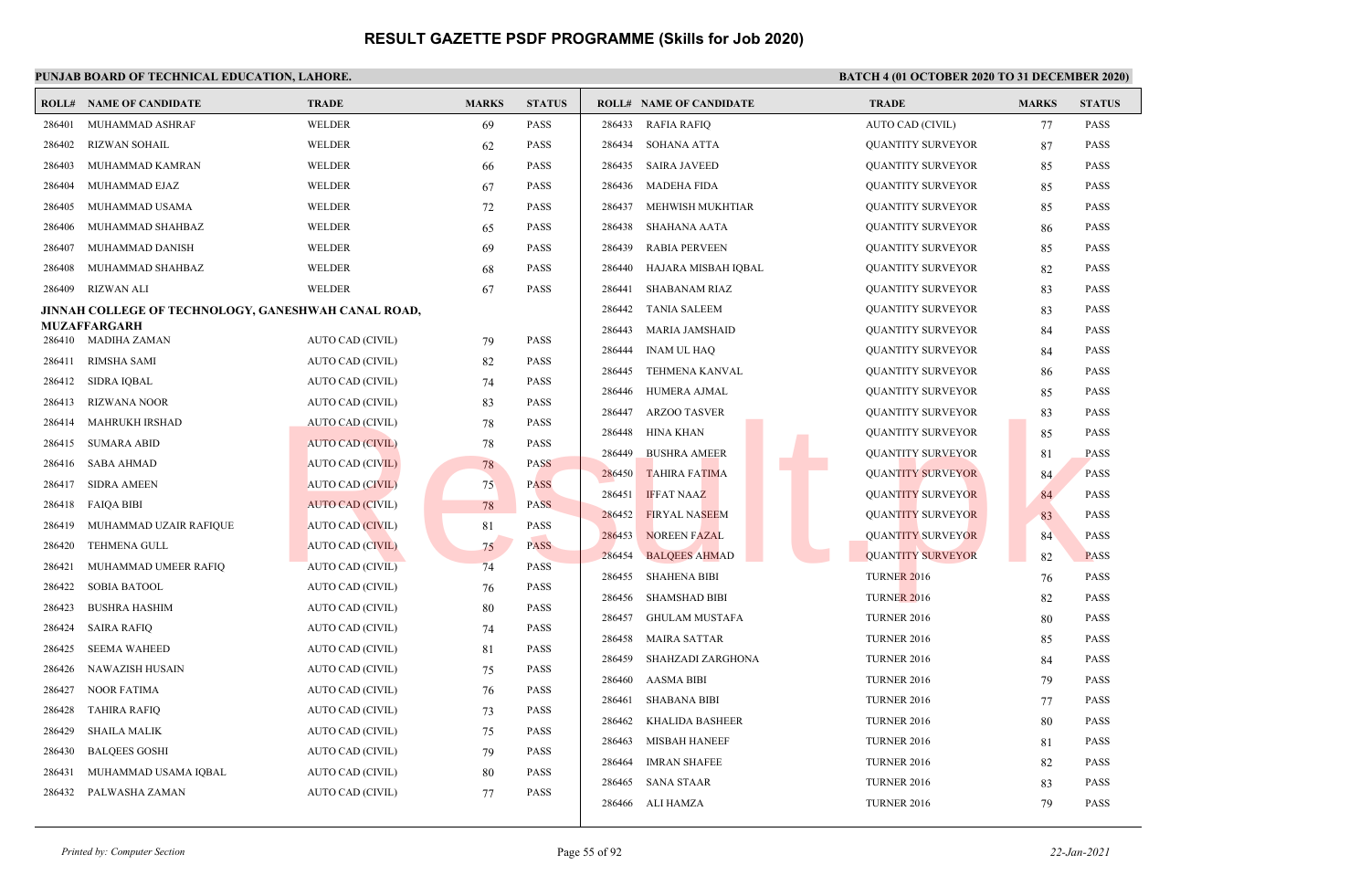|                  | <b>ROLL# NAME OF CANDIDATE</b>                                      | <b>TRADE</b>                         | <b>MARKS</b> | <b>STATUS</b> | <b>ROLL# NAME OF CANDIDATE</b> |                         | <b>TRADE</b>                                               | <b>MARKS</b> | <b>STATUS</b> |
|------------------|---------------------------------------------------------------------|--------------------------------------|--------------|---------------|--------------------------------|-------------------------|------------------------------------------------------------|--------------|---------------|
| 286467           | <b>SONIA KHAN</b>                                                   | <b>TURNER 2016</b>                   | 79           | <b>PASS</b>   | 286499 MUHAMMAD ASIF           |                         | AUTO CAD (CIVIL)                                           | 87           | <b>PASS</b>   |
| 286468           | <b>IORA FIRDOUS</b>                                                 | <b>TURNER 2016</b>                   | 77           | <b>PASS</b>   | HASAN PARVAIZ<br>286500        |                         | AUTO CAD (CIVIL)                                           | 81           | <b>PASS</b>   |
| 286469           | <b>SANA ALEEM</b>                                                   | <b>TURNER 2016</b>                   | 77           | <b>PASS</b>   | MUHAMMAD UMAIR<br>286501       |                         | AUTO CAD (CIVIL)                                           | 92           | <b>PASS</b>   |
| 286470           | <b>HIRA SABHUDEEN</b>                                               | <b>TURNER 2016</b>                   | 79           | <b>PASS</b>   | 286502<br><b>ARSLAN AHMED</b>  |                         | AUTO CAD (CIVIL)                                           | 85           | <b>PASS</b>   |
| 286471           | <b>NASEEM MAI</b>                                                   | <b>TURNER 2016</b>                   | 75           | <b>PASS</b>   | 286503                         | SYED HASHAM ALI SHAH    | AUTO CAD (CIVIL)                                           | 85           | <b>PASS</b>   |
| 286472           | <b>HUMAIRA HASSAN</b>                                               | <b>TURNER 2016</b>                   | 78           | <b>PASS</b>   | 286504<br><b>HAMID MEHMOOD</b> |                         | AUTO CAD (CIVIL)                                           | 83           | <b>PASS</b>   |
| 286473           | <b>MARIAM SHAHZADI</b>                                              | <b>TURNER 2016</b>                   | 79           | <b>PASS</b>   | HAMMAD HUSSAIN<br>286505       |                         | AUTO CAD (CIVIL)                                           | 87           | <b>PASS</b>   |
| 286474           | <b>NADRA BASHEER</b>                                                | <b>TURNER 2016</b>                   | 78           | <b>PASS</b>   | 286506<br><b>FAISAL ABBAS</b>  |                         | AUTO CAD (CIVIL)                                           | 94           | <b>PASS</b>   |
| 286475           | <b>SANA PERVAIZ</b>                                                 | <b>WELDER</b>                        | 77           | <b>PASS</b>   | 286507<br><b>ASIM NAZEER</b>   |                         | AUTO CAD (CIVIL)                                           | 93           | <b>PASS</b>   |
| 286476           | <b>TEHMINA PERVAIZ</b>                                              | WELDER                               | 72           | <b>PASS</b>   | 286508<br>SHAHZAIB KHALID      |                         | AUTO CAD (CIVIL)                                           | 89           | <b>PASS</b>   |
| 286477           | <b>SONIA NAZAR</b>                                                  | WELDER                               | 72           | <b>PASS</b>   | 286509<br><b>HAMZA IMTIAZ</b>  |                         | AUTO CAD (CIVIL)                                           | 88           | <b>PASS</b>   |
| 286478           | <b>SAMRA ZAFAR</b>                                                  | <b>WELDER</b>                        | 79           | <b>PASS</b>   | 286510 IHTISHAM ALI            |                         | AUTO CAD (CIVIL)                                           | 86           | <b>PASS</b>   |
| 286479           | <b>NOREEN IOBAL</b>                                                 | WELDER                               | 74           | <b>PASS</b>   | 286511<br>WAQAS AHMAD          |                         | AUTO CAD (CIVIL)                                           | 92           | <b>PASS</b>   |
| 286480           | <b>SIDRA</b>                                                        | <b>WELDER</b>                        | 78           | <b>PASS</b>   | 286512                         | MUHAMMAD HUSNAIN TAHIR  | AUTO CAD (CIVIL)                                           | 86           | <b>PASS</b>   |
| 286481           | <b>RABIA BIBI</b>                                                   | <b>WELDER</b>                        | 71           | <b>PASS</b>   | 286513 ABDUL SLAM              |                         | AUTO CAD (CIVIL)                                           | 78           | <b>PASS</b>   |
| 286482           | <b>RIFAT BIBI</b>                                                   | <b>WELDER</b>                        | 75           | <b>PASS</b>   |                                |                         | STANDARD POLY TECHNIC INSTITUTE, SHAKARGARH ROAD, ZAFARWAL |              |               |
| 286483           | <b>SHANZA ASGHER</b>                                                | <b>WELDER</b>                        | 73           | <b>PASS</b>   | 286514<br>IMTINAN AHMAD        |                         | <b>AUTO CAD (CIVIL)</b>                                    | 90           | <b>PASS</b>   |
| 286484           | <b>SIDRA SHAHAB</b>                                                 | <b>WELDER</b>                        | 80           | <b>PASS</b>   | 286515                         | MUHAMMAD DANISH BAIG    | <b>AUTO CAD (CIVIL)</b>                                    | 86           | <b>PASS</b>   |
| 286485           | <b>NASEEN TABASUM</b>                                               | <b>WELDER</b>                        | 72           | <b>PASS</b>   | <b>SHAKEEL AHMED</b><br>286516 |                         | AUTO CAD (CIVIL)                                           | 90           | <b>PASS</b>   |
| 286486           | <b>ARIFA INAYAT</b>                                                 | <b>WELDER</b>                        | 75           | <b>PASS</b>   | <b>HAMZA IMTIAZ</b><br>286518  |                         | <b>AUTO CAD (CIVIL)</b>                                    | 96           | <b>PASS</b>   |
| 286487           | <b>RAMSHA KHALID</b>                                                | <b>WELDER</b>                        | 76           | <b>PASS</b>   | MUHAMMAD QASIM<br>286519       |                         | <b>AUTO CAD (CIVIL)</b>                                    | 100          | <b>PASS</b>   |
| 286488           | <b>TAMSILA ASGHAR</b>                                               | <b>WELDER</b>                        | 73           | PASS          | 286520                         | <b>MUHAMMAD NAVEED</b>  | <b>AUTO CAD (CIVIL)</b>                                    | 90           | <b>PASS</b>   |
|                  | JINNAH POLYTECHNIC INSTITUTE, JINNAH COLLEGE OF ENGR. & TECHNOLOGY, |                                      |              |               | 286521<br><b>AAS YOUNIS</b>    |                         | <b>AUTO CAD (CIVIL)</b>                                    | 97           | <b>PASS</b>   |
| 286489           | MAIN ROAD LARI ADDA, SHAHKOT, SANGLA HILLS<br><b>ABDUR REHMAN</b>   | AUTO CAD (CIVIL)                     | 93           | <b>PASS</b>   | 286522                         | MUHAMMAD ARSLAN SHABBIR | <b>AUTO CAD (CIVIL)</b>                                    | 100          | <b>PASS</b>   |
| 286490           | ALI USMAN                                                           | AUTO CAD (CIVIL)                     |              | <b>PASS</b>   | 286523<br><b>SOHAIB SALEEM</b> |                         | AUTO CAD (CIVIL)                                           | 93           | <b>PASS</b>   |
| 286491           | <b>AAMIR MUNIR</b>                                                  | AUTO CAD (CIVIL)                     | 80<br>84     | <b>PASS</b>   | 286524<br><b>MEHRAN JAVED</b>  |                         | AUTO CAD (CIVIL)                                           | 79           | <b>PASS</b>   |
| 286492           | MUHAMMAD JUNAID ASLAM                                               | AUTO CAD (CIVIL)                     |              | <b>PASS</b>   | 286525<br>MUHAMMAD IRFAN       |                         | AUTO CAD (CIVIL)                                           | 93           | <b>PASS</b>   |
| 286493           |                                                                     | AUTO CAD (CIVIL)                     | 83           | <b>PASS</b>   | 286526                         | MUHAMMAD SAAD BIN ABAID | AUTO CAD (CIVIL)                                           | 95           | <b>PASS</b>   |
| 286494           | <b>BILAL RAZZAQ</b><br><b>REHMAN ALI</b>                            | AUTO CAD (CIVIL)                     | 82           | <b>PASS</b>   | 286527<br>AMEER HAMZA          |                         | AUTO CAD (CIVIL)                                           | 88           | <b>PASS</b>   |
|                  | MUHAMMAD ABU HURAIRA AFZAL                                          |                                      | 83           | <b>PASS</b>   | 286528<br>MUHAMMAD SAQIB       |                         | <b>CIVIL SURVEYOR</b>                                      | 93           | <b>PASS</b>   |
| 286495<br>286496 | <b>TAUSEEQ HAIDER</b>                                               | AUTO CAD (CIVIL)<br>AUTO CAD (CIVIL) | 82           | <b>PASS</b>   | 286529<br>ABBAS ALI            |                         | <b>CIVIL SURVEYOR</b>                                      | 88           | <b>PASS</b>   |
| 286497           | <b>MUNEEB UR REHMAN</b>                                             | AUTO CAD (CIVIL)                     | 76           | <b>PASS</b>   | 286530 ZAIN ALI                |                         | <b>CIVIL SURVEYOR</b>                                      | 80           | <b>PASS</b>   |
| 286498           | <b>SHAN ALI</b>                                                     | AUTO CAD (CIVIL)                     | 84<br>82     | <b>PASS</b>   | <b>MOHSIN RASOOL</b><br>286531 |                         | <b>CIVIL SURVEYOR</b>                                      | 80           | <b>PASS</b>   |
|                  |                                                                     |                                      |              |               | 286532                         | MUHAMMAD NADEEM IRSHAD  | <b>CIVIL SURVEYOR</b>                                      | 90           | <b>PASS</b>   |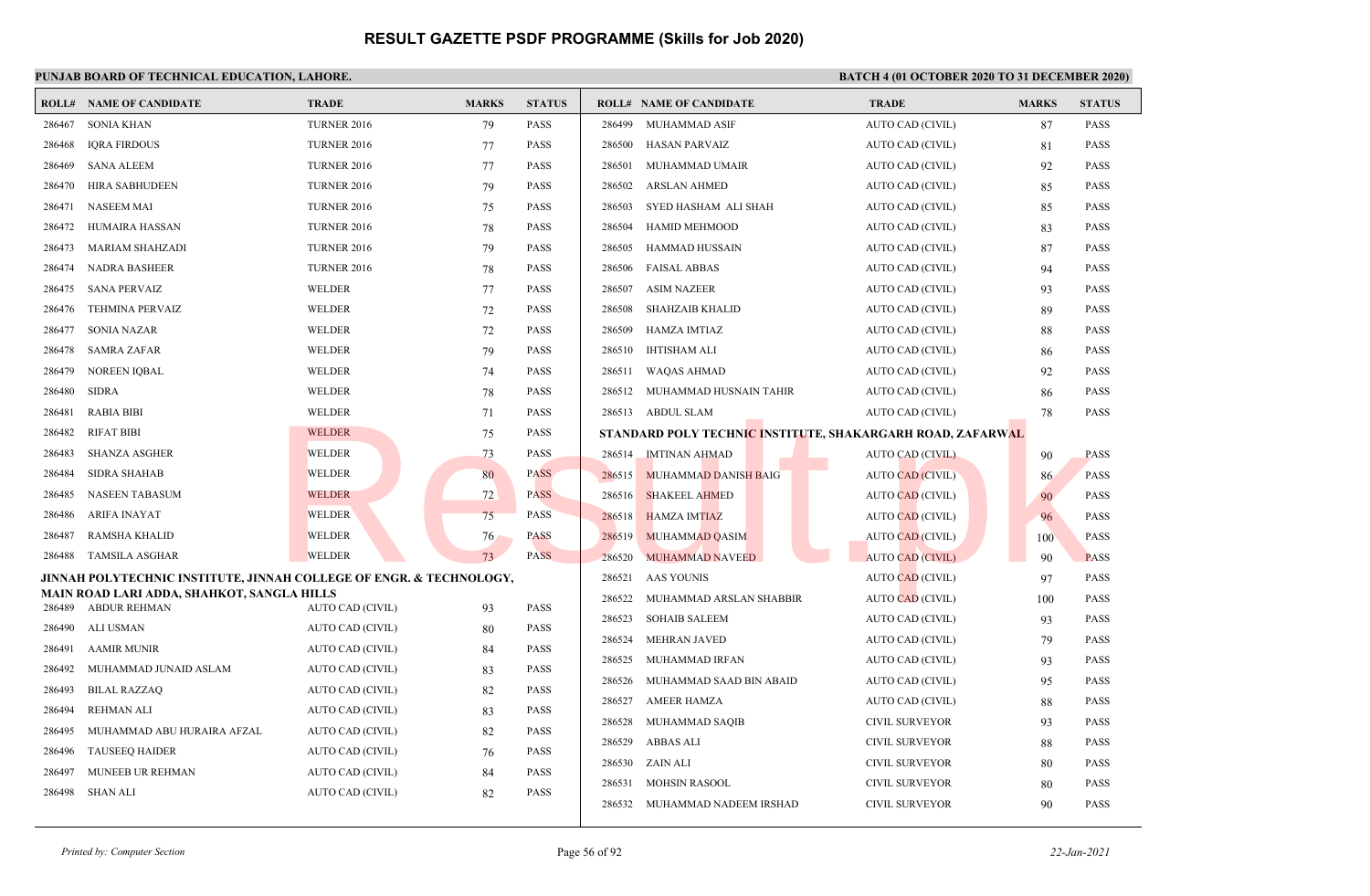|                 | <b>ROLL# NAME OF CANDIDATE</b>                              | <b>TRADE</b>          | <b>MARKS</b> | <b>STATUS</b> |        | <b>ROLL# NAME OF CANDIDATE</b>                                             | <b>TRADE</b>               | <b>MARKS</b> | <b>STATUS</b> |
|-----------------|-------------------------------------------------------------|-----------------------|--------------|---------------|--------|----------------------------------------------------------------------------|----------------------------|--------------|---------------|
| 286533          | MUHAMMAD IRFAN                                              | <b>CIVIL SURVEYOR</b> | 87           | <b>PASS</b>   | 286565 | MUHAMMAD HASSAN IQBAL                                                      | <b>MOTOR WINDER</b>        | 80           | <b>PASS</b>   |
| 286534          | <b>MOHSIN JAVED</b>                                         | <b>CIVIL SURVEYOR</b> | 87           | <b>PASS</b>   | 286566 | MUHAMMAD ZEESHAN                                                           | <b>MOTOR WINDER</b>        | 77           | PASS          |
| 286535          | NAZAKAT ALI                                                 | <b>CIVIL SURVEYOR</b> | 86           | <b>PASS</b>   | 286567 | <b>MOHSIN IOBAL</b>                                                        | <b>MOTOR WINDER</b>        | 80           | <b>PASS</b>   |
| 286536          | <b>MOHSIN RAZA</b>                                          | <b>CIVIL SURVEYOR</b> | 94           | <b>PASS</b>   | 286568 | <b>ABDUL GHANNI</b>                                                        | <b>MOTOR WINDER</b>        | 74           | <b>PASS</b>   |
| 286537          | <b>ARSLAN DELAWAR</b>                                       | <b>CIVIL SURVEYOR</b> | 90           | <b>PASS</b>   | 286570 | <b>AMIR NAZIR</b>                                                          | <b>MOTOR WINDER</b>        | 82           | <b>PASS</b>   |
| 286538          | <b>USMAN KHALID</b>                                         | <b>CIVIL SURVEYOR</b> | 92           | <b>PASS</b>   | 286571 | MUHAMMMAD SHAHID IQBAL                                                     | <b>MOTOR WINDER</b>        | 77           | <b>PASS</b>   |
| 286539          | <b>NAVEED ARIF</b>                                          | <b>CIVIL SURVEYOR</b> | 92           | PASS          | 286572 | <b>FARIDI</b><br>ABDUL RAZZAQ                                              | <b>MOTOR WINDER</b>        | 86           | <b>PASS</b>   |
|                 | DEPALPUR POLYTECHNIC INSTITUTE, OPPOSITE GOVERNMENT COLONY, |                       |              |               | 286573 | IMDAD HUSSAIN                                                              | <b>MOTOR WINDER</b>        | 77           | <b>PASS</b>   |
| <b>DEPALPUR</b> | 286540 MUHAMMAD AHMAD                                       | <b>MASON</b>          | 95           | <b>PASS</b>   | 286574 | <b>ABDUL REHMAN</b>                                                        | <b>MOTOR WINDER</b>        | 85           | <b>PASS</b>   |
| 286541          | <b>SHEROZ ARIF</b>                                          | <b>MASON</b>          | 92           | PASS          | 286575 | MUKHTAR AHMAD                                                              | <b>MOTOR WINDER</b>        |              | <b>ABSENT</b> |
| 286542          | IMRAN ALI                                                   | <b>MASON</b>          | 93           | <b>PASS</b>   | 286576 | MUHAMMAD FAISAL JAHANGIR                                                   | <b>MOTOR WINDER</b>        | 85           | PASS          |
| 286543          | MUHAMMAD AWAIS                                              | <b>MASON</b>          | 92           | <b>PASS</b>   | 286577 | <b>IBRAR SHARIF</b>                                                        | <b>MOTOR WINDER</b>        | 79           | <b>PASS</b>   |
| 286544          | MUHAMMAD YOUSAF                                             | <b>MASON</b>          | 92           | <b>PASS</b>   | 286578 | <b>SHEHRYAR</b>                                                            | <b>MOTOR WINDER</b>        | 81           | <b>PASS</b>   |
| 286545          | <b>KASHIF BASHIR</b>                                        | <b>MASON</b>          | 95           | <b>PASS</b>   | 286579 | MUHAMMAD SADAQAT                                                           | <b>MOTOR WINDER</b>        | 80           | <b>PASS</b>   |
| 286546          | MUHAMMAD SHAHID                                             | <b>MASON</b>          | 92           | <b>PASS</b>   | 286580 | <b>GHULAM MUSTAFA</b>                                                      | <b>MOTOR WINDER</b>        | 77           | <b>PASS</b>   |
| 286547          | <b>GHULAM FARID</b>                                         | <b>MASON</b>          | 93           | <b>PASS</b>   | 286581 | MUHAMMAD ZAHID                                                             | <b>MOTOR WINDER</b>        | 77           | <b>PASS</b>   |
| 286548          | <b>WAQAS ALI</b>                                            | <b>MASON</b>          | 92           | <b>PASS</b>   | 286582 | <b>SHARIQ MEHMOOD</b>                                                      | <b>MOTOR WINDER</b>        | 82           | <b>PASS</b>   |
| 286549          | MUHAMMAD RAFIO                                              | <b>MASON</b>          | 92           | <b>PASS</b>   | 286583 | <b>SHAJEEL AHMAD FARIDI</b>                                                | <b>MOTOR WINDER</b>        | 82           | <b>PASS</b>   |
| 286550          | <b>KASHIF MURTAZA</b>                                       | <b>MASON</b>          | 95           | <b>PASS</b>   | 286584 | <b>MUHAMMAD SHABAN</b>                                                     | <b>MOTOR WINDER</b>        | 77           | <b>PASS</b>   |
| 286551          | <b>AZHAR FARID</b>                                          | <b>MASON</b>          | 92           | <b>PASS</b>   | 286585 | <b>DANISH AMJAD</b>                                                        | <b>MOTOR WINDER</b>        | 85           | <b>PASS</b>   |
| 286552          | ADNAN ASHRAF                                                | <b>MASON</b>          | 93           | <b>PASS</b>   | 286586 | <b>MUHAMMAD IRFAN</b>                                                      | <b>MOTOR WINDER</b>        | 77           | <b>PASS</b>   |
| 286553          | MUHAMMAD AHMAD                                              | <b>MASON</b>          | 92           | <b>PASS</b>   |        | <b>COLLEGE OF TOURISM &amp; HOTEL MANAGEMENT, 22-1 DAR UL HASSAN TOWN,</b> |                            |              |               |
| 286554          | <b>GHULAM RASOOL</b>                                        | <b>MASON</b>          | 92           | <b>PASS</b>   |        | OFF AKBAR ROAD,, OKARA<br>286587 ABDUL HANAN FAISAL                        |                            |              | <b>PASS</b>   |
| 286555          | MUHAMMAD USMAN HUSSAIN                                      | <b>MASON</b>          | 95           | <b>PASS</b>   | 286588 | LAIBA SHAFIQ                                                               | <b>CHEF</b><br><b>CHEF</b> | 82           | <b>PASS</b>   |
| 286556          | MUHAMMAD IRFAN                                              | <b>MASON</b>          | 92           | PASS          | 286589 | <b>ARSLAN KHALID</b>                                                       | <b>CHEF</b>                | 77           | <b>PASS</b>   |
| 286557          | NAJABAT ALI                                                 | <b>MASON</b>          | 93           | <b>PASS</b>   | 286590 | MUHAMMAD UMAR ZAMAN                                                        | <b>CHEF</b>                | 78<br>75     | <b>PASS</b>   |
| 286558          | MUHAMMAD AFZAL                                              | <b>MASON</b>          | 92           | <b>PASS</b>   | 286591 | <b>ALI HAIDER</b>                                                          | <b>CHEF</b>                | 76           | <b>PASS</b>   |
| 286559          | <b>ADEEL HAIDER</b>                                         | <b>MASON</b>          | 95           | <b>PASS</b>   | 286592 | MIAN USAMA RIAZ                                                            | <b>CHEF</b>                | 67           | PASS          |
| 286560          | ASAD RAZA                                                   | <b>MASON</b>          | 92           | <b>PASS</b>   | 286593 | <b>HAMZA SHAHZAD</b>                                                       | <b>CHEF</b>                | 82           | <b>PASS</b>   |
| 286561          | MUHAMMAD IRFAN ALI                                          | <b>MOTOR WINDER</b>   | 77           | <b>PASS</b>   | 286594 | <b>SHABNAM IRSHAD</b>                                                      | <b>CHEF</b>                | 86           | <b>PASS</b>   |
| 286562          | <b>AFTAB AHMAD</b>                                          | <b>MOTOR WINDER</b>   | 83           | <b>PASS</b>   | 286595 | <b>ERUM FATIMA</b>                                                         | <b>CHEF</b>                | 76           | <b>PASS</b>   |
| 286563          | <b>SADI AHMAD</b>                                           | <b>MOTOR WINDER</b>   | 75           | <b>PASS</b>   | 286596 | MUZAMMAL HUSSAIN                                                           | <b>CHEF</b>                | 69           | <b>PASS</b>   |
| 286564          | SANA ULLAH MUNAWAR                                          | <b>MOTOR WINDER</b>   | 75           | <b>PASS</b>   | 286597 | KINZAH SHAHID                                                              | <b>CHEF</b>                | 94           | <b>PASS</b>   |
|                 |                                                             |                       |              |               |        |                                                                            |                            |              |               |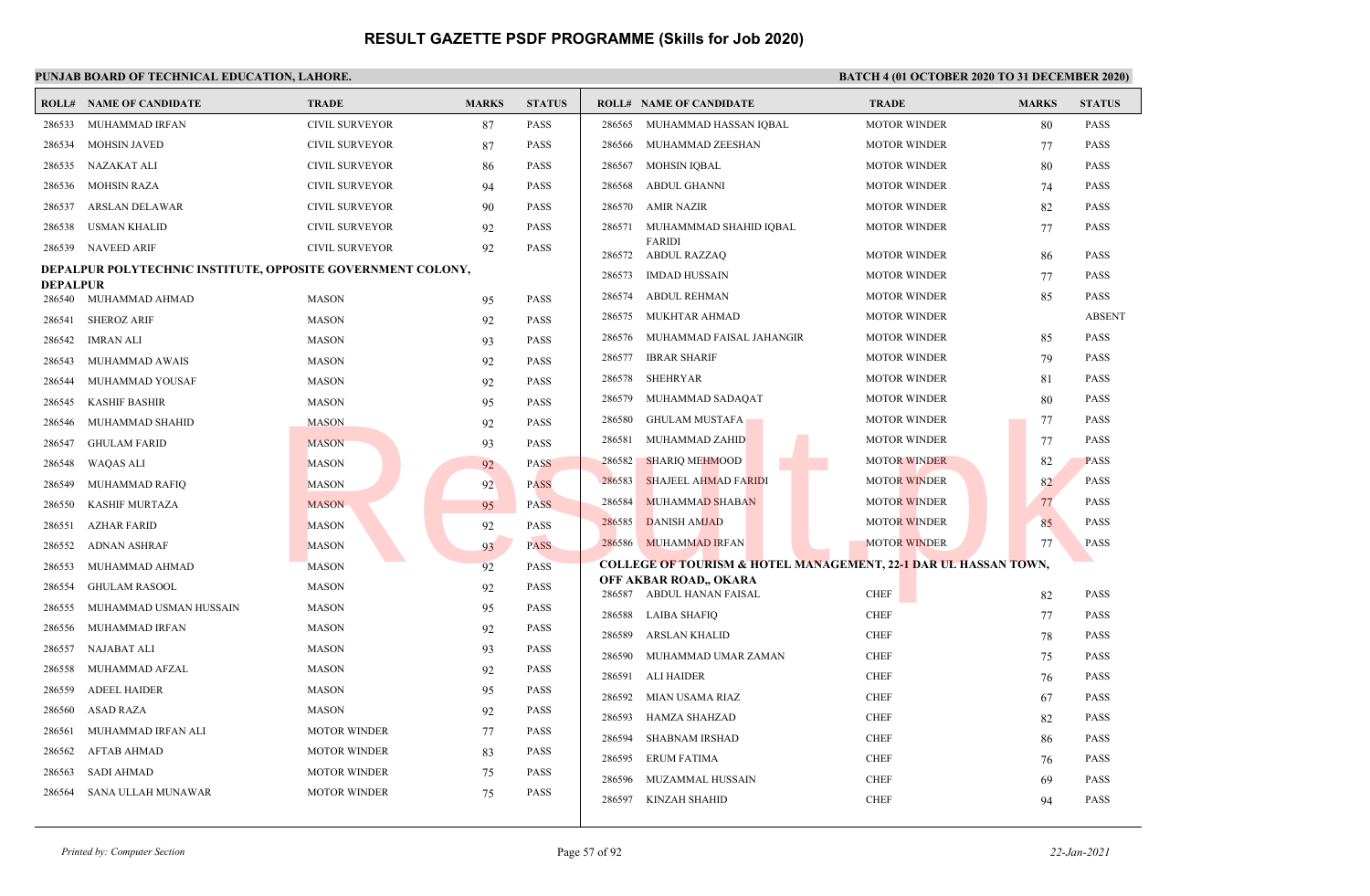|        | <b>ROLL# NAME OF CANDIDATE</b>                                              | <b>TRADE</b>            | <b>MARKS</b> | <b>STATUS</b> |        | <b>ROLL# NAME OF CANDIDATE</b> | <b>TRADE</b>              | <b>MARKS</b> | <b>STATUS</b> |
|--------|-----------------------------------------------------------------------------|-------------------------|--------------|---------------|--------|--------------------------------|---------------------------|--------------|---------------|
| 286598 | <b>IQRA ANUM</b>                                                            | <b>CHEF</b>             | 74           | <b>PASS</b>   | 286631 | YASMEEN TAHIRA                 | AUTO CAD (CIVIL)          | 76           | <b>PASS</b>   |
| 286599 | MUHAMMAD ABDUL REHMAN                                                       | <b>CHEF</b>             | 70           | <b>PASS</b>   | 286632 | AMNA SHAHZADI                  | <b>BEAUTICIAN</b>         | 65           | <b>PASS</b>   |
| 286600 | NOOR UL HUDA                                                                | <b>CHEF</b>             | 83           | <b>PASS</b>   | 286633 | <b>RABIA BIBI</b>              | <b>BEAUTICIAN</b>         | 80           | <b>PASS</b>   |
| 286601 | LEINA BABAR                                                                 | <b>CHEF</b>             | 94           | <b>PASS</b>   | 286634 | MUQADDAS UMAR HAYAT            | <b>BEAUTICIAN</b>         | 75           | <b>PASS</b>   |
| 286602 | <b>NIMRA ZAFAR</b>                                                          | <b>CHEF</b>             | 97           | PASS          | 286635 | <b>ZUBAIDA PARVEEN</b>         | <b>BEAUTICIAN</b>         | 70           | <b>PASS</b>   |
| 286603 | <b>ISRA SADDIQ</b>                                                          | <b>CHEF</b>             | 91           | <b>PASS</b>   | 286636 | <b>PARVEEN</b>                 | <b>BEAUTICIAN</b>         | 80           | <b>PASS</b>   |
| 286604 | <b>EHSAN ELAHI</b>                                                          | <b>CHEF</b>             | 73           | <b>PASS</b>   | 286637 | <b>TAYYABA KANWAL</b>          | <b>BEAUTICIAN</b>         | 75           | <b>PASS</b>   |
| 286605 | MUHAMMAD TALHA MAQSOOD                                                      | <b>CHEF</b>             | 85           | <b>PASS</b>   | 286638 | <b>MEHWISH</b>                 | <b>BEAUTICIAN</b>         | 65           | <b>PASS</b>   |
| 286606 | <b>SHAZIA PARVEEN</b>                                                       | <b>CHEF</b>             | 77           | <b>PASS</b>   | 286639 | <b>SHAZIA AKBAR</b>            | <b>BEAUTICIAN</b>         | 70           | <b>PASS</b>   |
| 286607 | <b>HAROON AZHAR</b>                                                         | <b>CHEF</b>             | 92           | <b>PASS</b>   | 286640 | <b>KHALIDA PARVEEN</b>         | <b>BEAUTICIAN</b>         | 70           | <b>PASS</b>   |
| 286608 | MUHAMMAD BILAL ASLAM                                                        | <b>CHEF</b>             | 86           | <b>PASS</b>   | 286641 | <b>ZULAIKHA BIBI</b>           | <b>BEAUTICIAN</b>         | 60           | <b>PASS</b>   |
| 286609 | <b>ANSIB ALI</b>                                                            | <b>CHEF</b>             | 75           | <b>PASS</b>   | 286642 | RIMSHA NASRULLAH               | <b>BEAUTICIAN</b>         | 70           | <b>PASS</b>   |
| 286610 | <b>SAIMA ANWAR</b>                                                          | <b>CHEF</b>             | 87           | PASS          | 286643 | <b>AYESHA ASHRAF</b>           | <b>BEAUTICIAN</b>         | 75           | <b>PASS</b>   |
| 286611 | MUBASHAR AHMED                                                              | <b>CHEF</b>             | 76           | PASS          | 286644 | <b>SHAGUFTA KAUSAR</b>         | <b>BEAUTICIAN</b>         | 80           | <b>PASS</b>   |
| 286612 | <b>EISHA FAYYAZ</b>                                                         | <b>CHEF</b>             | 89           | PASS          | 286645 | ZARA MUQADDAS                  | <b>BEAUTICIAN</b>         | 65           | <b>PASS</b>   |
|        | GREAT JINNAH COLLEGE OF TECHNOLOG <mark>Y, PAKPATTAN RO</mark> AD, ARIFWALA |                         |              |               | 286646 | <b>HANIFAN BIBI</b>            | <b>BEAUTICIAN</b>         | 65           | <b>PASS</b>   |
| 286613 | <b>ANAM NASEER</b>                                                          | <b>AUTO CAD (CIVIL)</b> | 70           | PASS          | 286647 | <b>MARIAM BIBI</b>             | <b>BEAUTICIAN</b>         | 65           | <b>PASS</b>   |
| 286614 | <b>IORA JAVAID</b>                                                          | <b>AUTO CAD (CIVIL)</b> | 74           | <b>PASS</b>   | 286648 | <b>SADA SHAHEEN</b>            | <b>BEAUTICIAN</b>         | 75           | <b>PASS</b>   |
| 286615 | MUHAMMAD TAYYAB                                                             | AUTO CAD (CIVIL)        | 71           | <b>PASS</b>   | 286649 | <b>LUBNA BIBI</b>              | <b>BEAUTICIAN</b>         | 85           | <b>PASS</b>   |
| 286616 | YASMIN MAQSOOD                                                              | <b>AUTO CAD (CIVIL)</b> | 76           | <b>PASS</b>   | 286650 | <b>SAIMA</b>                   | <b>BEAUTICIAN</b>         | 70           | <b>PASS</b>   |
| 286617 | <b>ATIF MUSTAFA</b>                                                         | <b>AUTO CAD (CIVIL)</b> | 74           | <b>PASS</b>   | 286651 | <b>RIMSHA BIBI</b>             | <b>BEAUTICIAN</b>         | 65           | <b>PASS</b>   |
| 286618 | SYED MUHAMMAD BILAL SHAH                                                    | AUTO CAD (CIVIL)        | 74           | <b>PASS</b>   | 286652 | SAIRA MUHAMMAD ALI             | <b>BEAUTICIAN</b>         | 75           | <b>PASS</b>   |
| 286619 | ALI RAZA                                                                    | AUTO CAD (CIVIL)        | 79           | PASS          | 286653 | <b>RAMSHA ARSHAD</b>           | <b>BEAUTICIAN</b>         | 75           | <b>PASS</b>   |
| 286620 | <b>ALI ZAIB</b>                                                             | AUTO CAD (CIVIL)        | 72           | PASS          | 286654 | <b>REHANA RAFIQ</b>            | <b>BEAUTICIAN</b>         | 75           | <b>PASS</b>   |
| 286621 | <b>WARIS ALI</b>                                                            | AUTO CAD (CIVIL)        | 75           | <b>PASS</b>   | 286655 | <b>JAVERIA BIBI</b>            | <b>BEAUTICIAN</b>         | 65           | <b>PASS</b>   |
| 286622 | <b>WAQAS AHMAD</b>                                                          | AUTO CAD (CIVIL)        | 79           | <b>PASS</b>   | 286656 | ALIA AYOUB                     | <b>DOMESTIC TAILORING</b> | 80           | <b>PASS</b>   |
| 286623 | <b>MARIA KHURRAM</b>                                                        | AUTO CAD (CIVIL)        | 75           | <b>PASS</b>   | 286657 | <b>MAMOONA BIBI</b>            | <b>DOMESTIC TAILORING</b> | 60           | <b>PASS</b>   |
| 286624 | <b>KASHIF SARDAR</b>                                                        | AUTO CAD (CIVIL)        | 79           | <b>PASS</b>   | 286658 | <b>NABILA ARSHAD</b>           | DOMESTIC TAILORING        | 70           | <b>PASS</b>   |
| 286625 | MUHAMMAD ZAIL UL ABADIN                                                     | AUTO CAD (CIVIL)        |              | <b>ABSENT</b> | 286659 | RIMSHA NAVEED                  | DOMESTIC TAILORING        | 75           | <b>PASS</b>   |
| 286626 | <b>TEHMINA LAIQUAT</b>                                                      | AUTO CAD (CIVIL)        | 85           | <b>PASS</b>   | 286660 | <b>IRAM BIBI</b>               | DOMESTIC TAILORING        | 70           | <b>PASS</b>   |
| 286627 | <b>HAIDER ALI</b>                                                           | AUTO CAD (CIVIL)        | 77           | <b>PASS</b>   | 286661 | <b>IRAM TABASSUM</b>           | <b>DOMESTIC TAILORING</b> | 75           | <b>PASS</b>   |
| 286628 | <b>TANZILA LAL</b>                                                          | AUTO CAD (CIVIL)        | 75           | PASS          | 286662 | <b>SAFIA BIBI</b>              | <b>DOMESTIC TAILORING</b> | 66           | <b>PASS</b>   |
| 286629 | SYEDA RABIA NAQVI                                                           | AUTO CAD (CIVIL)        | 76           | <b>PASS</b>   | 286663 | <b>SAMINA TABASSUM</b>         | DOMESTIC TAILORING        | 65           | <b>PASS</b>   |
| 286630 | <b>ANEES AKHTAR</b>                                                         | AUTO CAD (CIVIL)        | 79           | <b>PASS</b>   | 286664 | <b>SABA MUNIR</b>              | <b>DOMESTIC TAILORING</b> | 80           | <b>PASS</b>   |
|        |                                                                             |                         |              |               |        |                                |                           |              |               |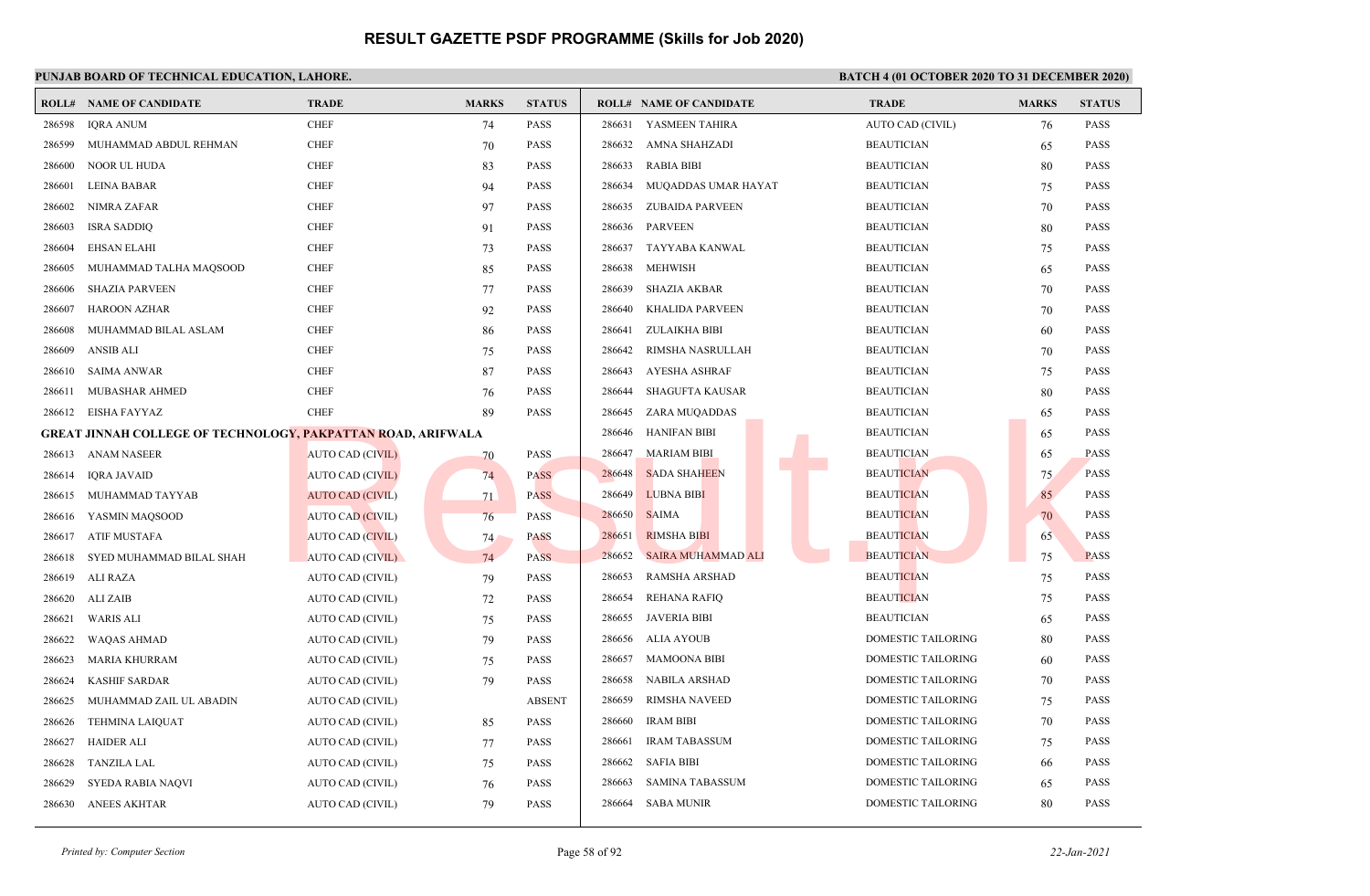|        | <b>ROLL# NAME OF CANDIDATE</b>                                          | <b>TRADE</b>              | <b>MARKS</b> | <b>STATUS</b> |        | <b>ROLL# NAME OF CANDIDATE</b> | <b>TRADE</b>                                                                                                      | <b>MARKS</b> | <b>STATUS</b> |
|--------|-------------------------------------------------------------------------|---------------------------|--------------|---------------|--------|--------------------------------|-------------------------------------------------------------------------------------------------------------------|--------------|---------------|
| 286665 | <b>AMINA IOBAL</b>                                                      | <b>DOMESTIC TAILORING</b> | 70           | <b>PASS</b>   | 286697 | <b>SHAHZAIB HUSNAIN</b>        | <b>CHEF</b>                                                                                                       | 96           | <b>PASS</b>   |
| 286666 | MARYAM MUSHTAQ                                                          | DOMESTIC TAILORING        | 65           | PASS          | 286698 | <b>SHAHZAIB LASHARI</b>        | <b>CHEF</b>                                                                                                       | 70           | <b>PASS</b>   |
| 286667 | <b>SHEHNAZ SHAKIR</b>                                                   | DOMESTIC TAILORING        | 70           | <b>PASS</b>   | 286699 | <b>ANAM BASIT</b>              | <b>CHEF</b>                                                                                                       | 70           | <b>PASS</b>   |
| 286668 | <b>RIMSHA PARVEEN</b>                                                   | DOMESTIC TAILORING        | 70           | <b>PASS</b>   | 286700 | <b>TABINDA JAMAL</b>           | <b>CHEF</b>                                                                                                       | 85           | <b>PASS</b>   |
| 286669 | KAINAT KANWAL                                                           | <b>DOMESTIC TAILORING</b> | 65           | <b>PASS</b>   | 286701 | <b>IORA TANVEER</b>            | <b>CHEF</b>                                                                                                       | 85           | <b>PASS</b>   |
| 286670 | <b>MARYAM ASLAM</b>                                                     | DOMESTIC TAILORING        | 60           | <b>PASS</b>   | 286702 | <b>FAROOQ ANWAR</b>            | <b>CHEF</b>                                                                                                       | 90           | <b>PASS</b>   |
| 286671 | <b>FARZANA IQBAL</b>                                                    | DOMESTIC TAILORING        | 80           | <b>PASS</b>   |        | 286703 ABDUL MOIZ              | <b>CHEF</b>                                                                                                       | 80           | <b>PASS</b>   |
| 286672 | AMINA UMAR                                                              | DOMESTIC TAILORING        | 75           | <b>PASS</b>   |        |                                |                                                                                                                   |              |               |
|        |                                                                         |                           |              |               |        |                                | NATIONAL COLLEGE OF BUSINESS ADMINISTRATION AND ECONOMICS<br>(NCBA&E), SUB CAMPUS SADIQ CANAL ROAD, RAHIMYAR KHAN |              |               |
| 286673 | RUKHSANA KOUSAR                                                         | DOMESTIC TAILORING        | 70           | PASS          |        | 286704 RIMSHA NAZAR            | <b>COMPUTERIZED</b>                                                                                               | 90           | <b>PASS</b>   |
| 286674 | <b>SANA SARWAR</b>                                                      | DOMESTIC TAILORING        | 60           | <b>PASS</b>   |        |                                | <b>ACCOUNTING</b>                                                                                                 |              |               |
|        | 286675 ATTIA TUL HAI                                                    | DOMESTIC TAILORING        | 75           | PASS          |        | 286705 ALI AKBAR               | COMPUTERIZED                                                                                                      | 85           | <b>PASS</b>   |
|        | <b>COLLEGE OF TOURISM &amp; HOTEL MANAGEMENT, 18-BUSINESSMAN COLONY</b> |                           |              |               |        |                                | <b>ACCOUNTING</b>                                                                                                 |              |               |
|        | <b>RAHIMYAR KHAN</b>                                                    |                           |              |               | 286706 | NUSRAT ABBAS                   | COMPUTERIZED<br><b>ACCOUNTING</b>                                                                                 | 82           | <b>PASS</b>   |
|        | 286676 USAMA SIDDIQUE                                                   | <b>CHEF</b>               | 85           | <b>PASS</b>   | 286707 | ZOHAIB NOOR                    | <b>COMPUTERIZED</b>                                                                                               | 78           | <b>PASS</b>   |
| 286677 | <b>IQRA ASGHAR</b>                                                      | <b>CHEF</b>               |              | <b>PASS</b>   |        |                                | <b>ACCOUNTING</b>                                                                                                 |              |               |
|        |                                                                         |                           | 74           |               | 286708 | MOIN AHMAD                     | COMPUTERIZED                                                                                                      | 80           | <b>PASS</b>   |
| 286678 | <b>MARIAM YAQOOB</b>                                                    | <b>CHEF</b>               | 90           | <b>PASS</b>   |        |                                | <b>ACCOUNTING</b>                                                                                                 |              |               |
| 286679 | <b>ADEEL MAJEED</b>                                                     | <b>CHEF</b>               | 74           | <b>PASS</b>   | 286709 | ANUM MUNIR                     | COMPUTERIZED<br><b>ACCOUNTING</b>                                                                                 | 82           | <b>PASS</b>   |
| 286680 | <b>TUBA SHABBIR</b>                                                     | <b>CHEF</b>               | 87           | <b>PASS</b>   |        | 286710 ZAHRA SHABIR            | <b>COMPUTERIZED</b>                                                                                               | 85           | <b>PASS</b>   |
| 286681 | <b>MEHREEN ASHIO</b>                                                    | <b>CHEF</b>               | 87           | <b>PASS</b>   |        |                                | <b>ACCOUNTING</b>                                                                                                 |              |               |
|        |                                                                         |                           |              |               |        | 286711 MUHAMMAD ADNAN          | <b>COMPUTERIZED</b>                                                                                               | 90           | <b>PASS</b>   |
| 286682 | AYESHA KANWAL                                                           | <b>CHEF</b>               | 94           | <b>PASS</b>   | 286712 | <b>KHURRAM SHAHZAD</b>         | <b>ACCOUNTING</b><br>COMPUTERIZED                                                                                 | 80           | <b>PASS</b>   |
| 286683 | <b>ANNUM IFTIKHAR</b>                                                   | <b>CHEF</b>               | 98           | <b>PASS</b>   |        |                                | <b>ACCOUNTING</b>                                                                                                 |              |               |
| 286684 | <b>FAIZA KIRAN</b>                                                      | <b>CHEF</b>               | 88           | <b>PASS</b>   |        | 286713 SUMAIRA SHOKAT          | <b>COMPUTERIZED</b>                                                                                               | 76           | <b>PASS</b>   |
| 286685 | <b>IORA TANVIR</b>                                                      | <b>CHEF</b>               | 87           | <b>PASS</b>   |        |                                | <b>ACCOUNTING</b>                                                                                                 |              |               |
| 286686 | MUHAMMAD NOMAN                                                          | <b>CHEF</b>               | 73           | <b>PASS</b>   |        | 286714 SANA KARIM              | <b>COMPUTERIZED</b>                                                                                               | 85           | <b>PASS</b>   |
|        |                                                                         |                           |              |               | 286715 | <b>RUMMAN PATRUS</b>           | <b>ACCOUNTING</b><br>COMPUTERIZED                                                                                 | 80           | <b>PASS</b>   |
| 286687 | <b>LAIBA TAHREEM</b>                                                    | <b>CHEF</b>               | 87           | <b>PASS</b>   |        |                                | <b>ACCOUNTING</b>                                                                                                 |              |               |
| 286688 | <b>AREEJ AKHTAR</b>                                                     | <b>CHEF</b>               | 88           | PASS          |        | 286716 MUHAMMAD AYAZ MEHMOOD   | COMPUTERIZED                                                                                                      | 76           | PASS          |
| 286689 | <b>SAIRA YAQOOB</b>                                                     | <b>CHEF</b>               | 94           | <b>PASS</b>   |        |                                | <b>ACCOUNTING</b>                                                                                                 |              |               |
| 286690 | <b>SAMRA YOUNAS</b>                                                     | <b>CHEF</b>               | 95           | <b>PASS</b>   |        | 286717 QADEER ASGHAR           | <b>COMPUTERIZED</b>                                                                                               | 76           | <b>PASS</b>   |
|        |                                                                         |                           |              |               |        | 286718 ABU BAKAR               | <b>ACCOUNTING</b><br>COMPUTERIZED                                                                                 | 72           | <b>PASS</b>   |
| 286691 | <b>HINA AKBAR</b>                                                       | <b>CHEF</b>               | 90           | <b>PASS</b>   |        |                                | ACCOUNTING                                                                                                        |              |               |
| 286692 | <b>TEHREEM FATIMA</b>                                                   | <b>CHEF</b>               | 92           | <b>PASS</b>   | 286719 | SHAUKAT ALI                    | COMPUTERIZED                                                                                                      | 80           | <b>PASS</b>   |
| 286693 | <b>KASHAF FATIMA</b>                                                    | <b>CHEF</b>               | 92           | <b>PASS</b>   |        |                                | <b>ACCOUNTING</b>                                                                                                 |              |               |
| 286694 | AYSHA GHOUS                                                             | <b>CHEF</b>               | 86           | <b>PASS</b>   | 286720 | <b>IORA BASHIR</b>             | COMPUTERIZED<br><b>ACCOUNTING</b>                                                                                 | 80           | <b>PASS</b>   |
| 286695 | <b>RAMISH MANZOOR</b>                                                   | <b>CHEF</b>               | 84           | <b>PASS</b>   |        | 286721 MUHAMMAD SADDIQUE       | COMPUTERIZED                                                                                                      | 82           | <b>PASS</b>   |
|        |                                                                         |                           |              |               |        |                                | <b>ACCOUNTING</b>                                                                                                 |              |               |
| 286696 | <b>FATIMA IRSHAD</b>                                                    | <b>CHEF</b>               | 89           | <b>PASS</b>   |        | 286722 SAAD ALI                | COMPUTERIZED                                                                                                      | 90           | <b>PASS</b>   |
|        |                                                                         |                           |              |               |        |                                | <b>ACCOUNTING</b>                                                                                                 |              |               |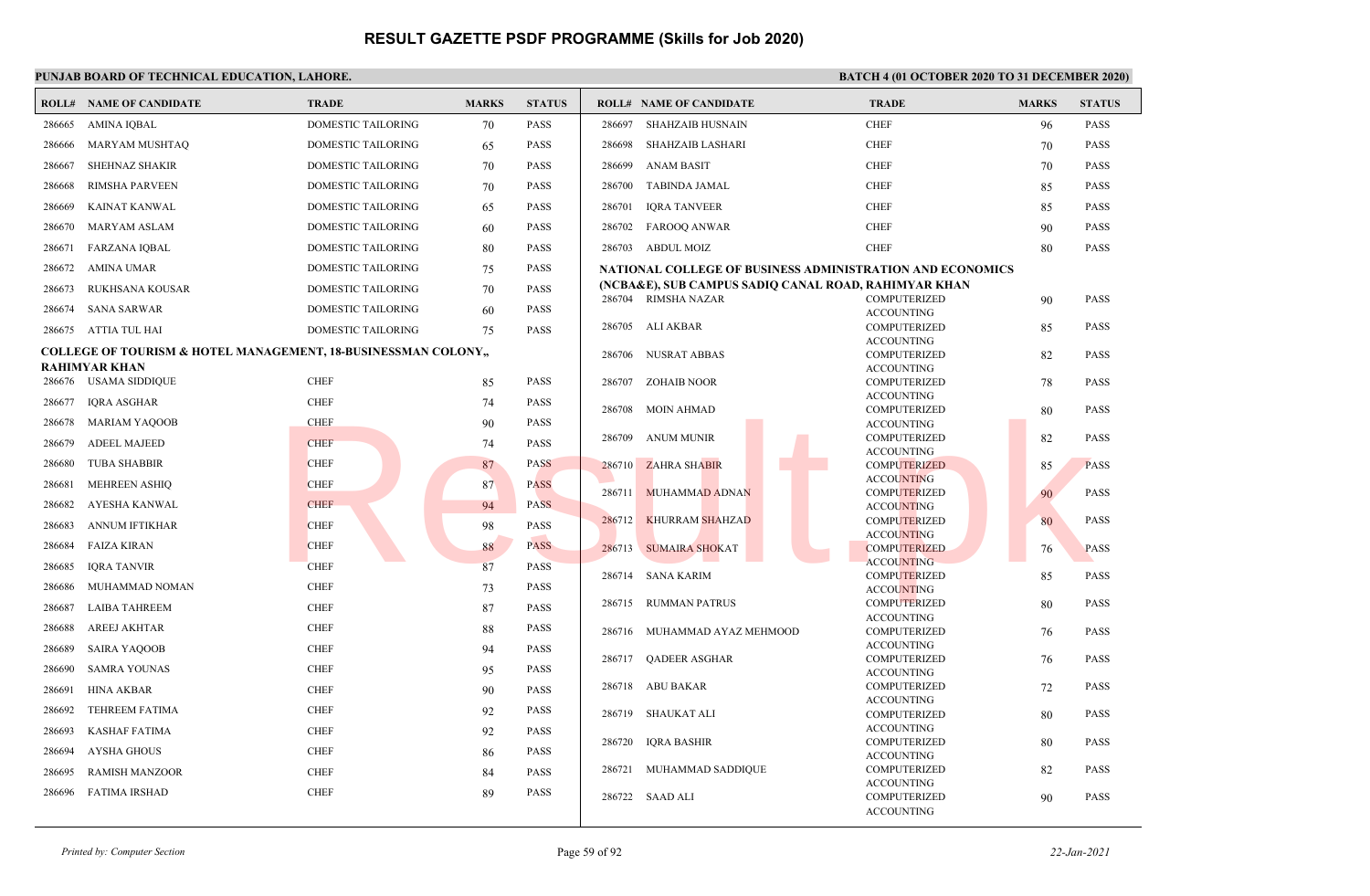## PUNJAB BOARD OF TECHNICAL EDUCATION, LAHORE. **BATCH 4 (01 OCTOBER 2020 TO 31 DECEMBER 2020**)

|        | <b>ROLL# NAME OF CANDIDATE</b>                                      | <b>TRADE</b>                             | <b>MARKS</b> | <b>STATUS</b> |                  | <b>ROLL# NAME OF CANDIDATE</b> | <b>TRADE</b>                                                          | <b>MARKS</b> | <b>STATUS</b> |
|--------|---------------------------------------------------------------------|------------------------------------------|--------------|---------------|------------------|--------------------------------|-----------------------------------------------------------------------|--------------|---------------|
| 286723 | <b>UNAIS AHMAD</b>                                                  | <b>COMPUTERIZED</b>                      | 76           | <b>PASS</b>   | 286752           | AFREENA ARIF                   | <b>BEAUTICIAN</b>                                                     | 95           | <b>PASS</b>   |
|        |                                                                     | <b>ACCOUNTING</b>                        |              |               | 286753           | NOOREEN SARDAR                 | <b>BEAUTICIAN</b>                                                     | 83           | <b>PASS</b>   |
| 286724 | ANAM ARSHAD ANJUM                                                   | <b>COMPUTERIZED</b><br><b>ACCOUNTING</b> | 80           | PASS          | 286754           | <b>TASKEEN ZAHRA</b>           | <b>BEAUTICIAN</b>                                                     | 81           | <b>PASS</b>   |
| 286725 | <b>SOBIA TAYYAB</b>                                                 | <b>COMPUTERIZED</b>                      | 90           | PASS          |                  |                                |                                                                       |              |               |
|        |                                                                     | <b>ACCOUNTING</b>                        |              |               | 286755           | <b>DUA TAHIR</b>               | <b>BEAUTICIAN</b>                                                     | 84           | <b>PASS</b>   |
| 286726 | AHMAD IFTIKHAR                                                      | <b>COMPUTERIZED</b>                      | 88           | PASS          | 286756           | <b>NAHEED AKHTAR</b>           | <b>BEAUTICIAN</b>                                                     | 83           | <b>PASS</b>   |
| 286727 | HUSSNAIN ARSHAD NAGRA                                               | <b>ACCOUNTING</b><br><b>COMPUTERIZED</b> | 86           | PASS          | 286757           | <b>KIRAN MUKHTAR</b>           | <b>BEAUTICIAN</b>                                                     | 84           | <b>PASS</b>   |
|        |                                                                     | <b>ACCOUNTING</b>                        |              |               | 286758           | <b>SADIA HAIDER</b>            | <b>BEAUTICIAN</b>                                                     | 84           | <b>PASS</b>   |
| 286728 | JAMSHAID IOBAL                                                      | <b>COMPUTERIZED</b>                      | 85           | PASS          | 286759           | MISBAH SHAKEEL                 | <b>BEAUTICIAN</b>                                                     | 84           | <b>PASS</b>   |
| 286729 | ALEENA SHAHZAD                                                      | <b>ACCOUNTING</b><br><b>COMPUTERIZED</b> | 88           | PASS          | 286760           | <b>BISMA AFZAL</b>             | <b>BEAUTICIAN</b>                                                     |              | <b>ABSENT</b> |
|        |                                                                     | <b>ACCOUNTING</b>                        |              |               |                  |                                |                                                                       |              |               |
|        | RAHIM YAR KHAN COLLEGE OF TECHNOLOGY, NEAR GHARIB SHAH BRIDGE,      |                                          |              |               | 286761           | <b>SHARMEEN ASGHAR</b>         | <b>BEAUTICIAN</b>                                                     | 82           | <b>PASS</b>   |
|        | <b>BYPASS ROAD, RAHIMYAR KHAN</b>                                   |                                          |              |               | 286762           | <b>SHABANA HUSSAIN</b>         | <b>BEAUTICIAN</b>                                                     |              | <b>ABSENT</b> |
| 286730 | <b>NOMAN SAEED</b>                                                  | <b>HOME APPLIANCES REPAIR</b>            | 84           | PASS          | 286763           | <b>SAKINA BIBI</b>             | <b>BEAUTICIAN</b>                                                     | 87           | <b>PASS</b>   |
| 286731 | ALI RAZA                                                            | HOME APPLIANCES REPAIR                   | 79           | PASS          | 286764           | <b>FAREEDA SADDIQUE</b>        | <b>BEAUTICIAN</b>                                                     | 82           | <b>PASS</b>   |
| 286732 | <b>SAMI ULLAH</b>                                                   | HOME APPLIANCES REPAIR                   | 76           | PASS          | 286765           | NIMRA RIAZ                     | <b>BEAUTICIAN</b>                                                     | 89           | <b>PASS</b>   |
| 286733 | <b>NAEEM SALEEM</b>                                                 | HOME APPLIANCES REPAIR                   | 83           | PASS          | 286766           | <b>GHULAM FATIMA</b>           | <b>BEAUTICIAN</b>                                                     | 91           | <b>PASS</b>   |
| 286734 | <b>QADEER AHMED</b>                                                 | HOME APPLIANCES REPAIR                   | 85           | PASS          | 286767           | AFIFA KIRAN                    | <b>BEAUTICIAN</b>                                                     | 89           | <b>PASS</b>   |
| 286735 | MUHAMMAD SHAHERYAR                                                  | <b>HOME APPLIANCES REPAIR</b>            | 85           | PASS          | 286768           | <b>MARRY KHALID</b>            | <b>BEAUTICIAN</b>                                                     | 88           | <b>PASS</b>   |
| 286736 | NASIR ALI                                                           | <b>HOME APPLIANCES REPAIR</b>            | 84           | <b>PASS</b>   | 286769           | <b>IQRA SHAFIQUE</b>           | <b>BEAUTICIAN</b>                                                     | 88           | <b>PASS</b>   |
| 286737 | MUHAMMAD USAMA                                                      | <b>HOME APPLIANCES REPAIR</b>            | 76           | <b>PASS</b>   | 286770           | <b>AYESHA SABIR</b>            | <b>BEAUTICIAN</b>                                                     | 87           | <b>PASS</b>   |
| 286738 | WAQAS ALI                                                           | <b>HOME APPLIANCES REPAIR</b>            | 77           | <b>PASS</b>   | 286771           | <b>ASMA IQBAL PAAL</b>         | <b>BEAUTICIAN</b>                                                     | 88           | <b>PASS</b>   |
| 286739 | MUHAMMAD USAMA                                                      | <b>HOME APPLIANCES REPAIR</b>            | 79           | <b>PASS</b>   | 286772           | <b>ALVEENA TARIO</b>           | <b>BEAUTICIAN</b>                                                     | 87           | <b>PASS</b>   |
| 286740 | MUHAMMAD QADER                                                      | <b>HOME APPLIANCES REPAIR</b>            | 79           | <b>PASS</b>   | 286773           | <b>REENA GHAFOOR</b>           | <b>BEAUTICIAN</b>                                                     | 87           | <b>PASS</b>   |
| 286741 | AHMAD KHALIL                                                        | HOME APPLIANCES REPAIR                   | 80           | PASS          |                  |                                | MANSOL TECHNICAL TRAINING SERVICES (PVT) LTD, JAMAL DIN WALI BYPASS., |              |               |
| 286742 | SAJJAD HUSSAIN                                                      | HOME APPLIANCES REPAIR                   | 81           | PASS          | <b>SADIQABAD</b> |                                |                                                                       |              |               |
| 286743 | ALI HAIDER                                                          | <b>HOME APPLIANCES REPAIR</b>            | 89           | PASS          |                  | 286774 UROOSA TABASUM          | <b>COMPUTER APPLICATION</b>                                           | 91           | <b>PASS</b>   |
| 286744 | MUHAMMAD ASIF ABBAS                                                 | HOME APPLIANCES REPAIR                   |              | <b>ABSENT</b> | 286775           | AMNA NAZEER                    | <b>COMPUTER APPLICATION</b>                                           | 93           | <b>PASS</b>   |
| 286745 | <b>MAHMOOD AHMED</b>                                                | <b>HOME APPLIANCES REPAIR</b>            |              | <b>ABSENT</b> | 286776           | <b>SYED ABDUL WAHEED</b>       | <b>COMPUTER APPLICATION</b>                                           | 91           | <b>PASS</b>   |
| 286746 | ZAIN UL ABIDEEN                                                     | HOME APPLIANCES REPAIR                   | 79           | PASS          | 286777           | <b>WASEEM ASGHAR</b>           | <b>COMPUTER APPLICATION</b>                                           | 93           | <b>PASS</b>   |
| 286747 | MUHAMMAD ZOHAIB                                                     | HOME APPLIANCES REPAIR                   | 78           | PASS          | 286778           | <b>ALIA YOUNAS</b>             | <b>COMPUTER APPLICATION</b>                                           | 93           | <b>PASS</b>   |
|        | <b>RANGERS INSTITUTE OF TECHNICAL EDUCATION (RITE), CANAL ROAD,</b> |                                          |              |               | 286779           | <b>USMAN ZUBAIR</b>            | <b>COMPUTER APPLICATION</b>                                           | 91           | <b>PASS</b>   |
|        | RAHIMYAR KHAN                                                       |                                          |              |               | 286780           | <b>TALHA ZAIN UL ABIDEEN</b>   | <b>COMPUTER APPLICATION</b>                                           | 92           | <b>PASS</b>   |
| 286748 | FIZZA FATIMA RIAZ                                                   | <b>BEAUTICIAN</b>                        | 92           | PASS          | 286781           | <b>SANA KHADIM</b>             | <b>COMPUTER APPLICATION</b>                                           | 92           | <b>PASS</b>   |
| 286749 | <b>SANIA AKBAR</b>                                                  | <b>BEAUTICIAN</b>                        | 81           | <b>PASS</b>   | 286782           | AIMAN NAZ                      | <b>COMPUTER APPLICATION</b>                                           | 94           | <b>PASS</b>   |
| 286750 | <b>HINA AFTAB</b>                                                   | <b>BEAUTICIAN</b>                        | 86           | PASS          | 286783           | <b>MAIDA JAVAID</b>            | <b>COMPUTER APPLICATION</b>                                           | 94           | <b>PASS</b>   |
| 286751 | TAHIRA YASMEEN                                                      | <b>BEAUTICIAN</b>                        | 88           | PASS          |                  |                                |                                                                       |              |               |
|        |                                                                     |                                          |              |               |                  |                                |                                                                       |              |               |

*Printed by: Computer Section* Page 60 of 92 *22-Jan-2021*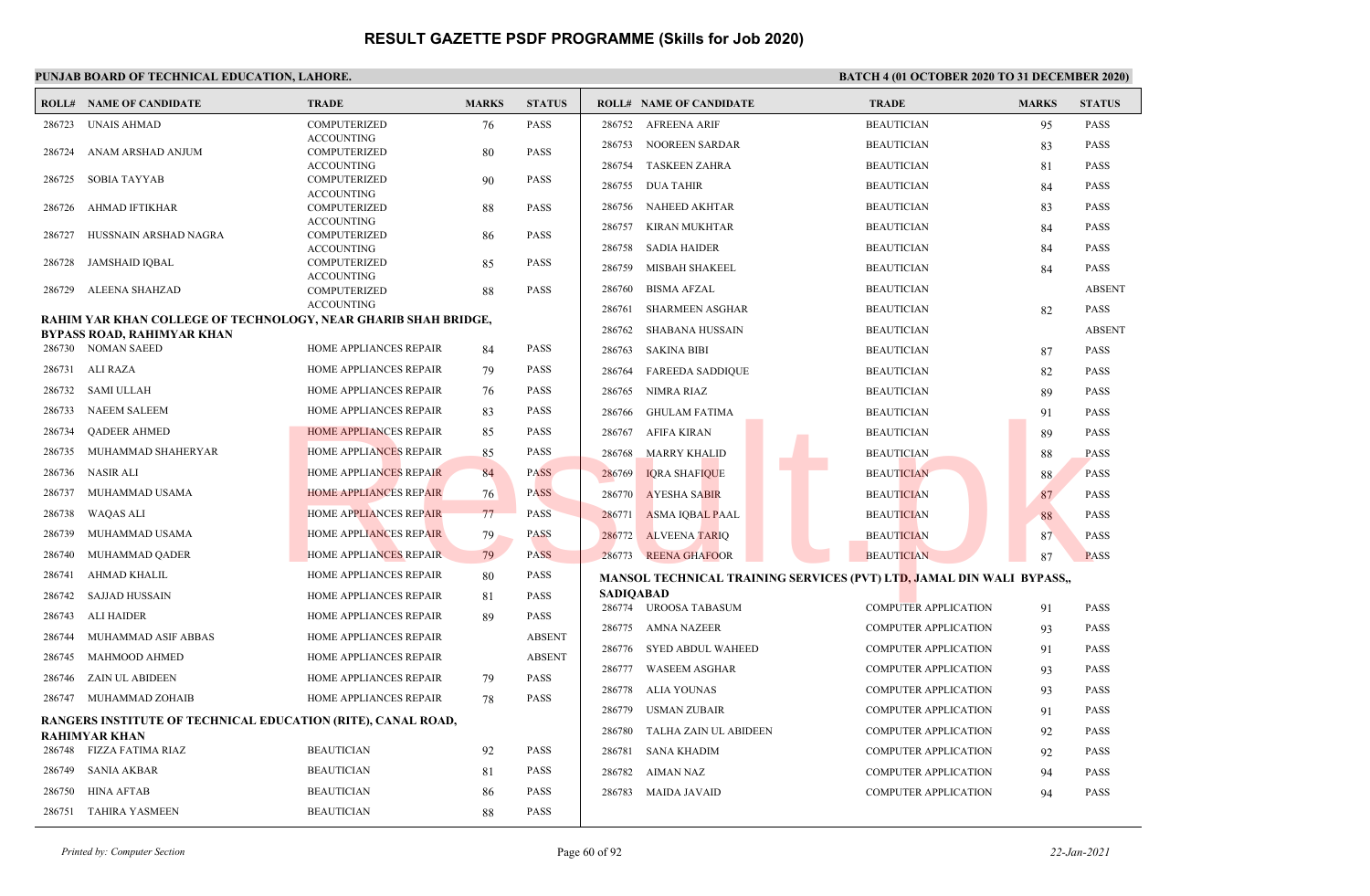|        | <b>ROLL# NAME OF CANDIDATE</b> | <b>TRADE</b>                | <b>MARKS</b> | <b>STATUS</b> | <b>ROLL# NAME OF CANDIDATE</b>   | <b>TRADE</b>                          | <b>MARKS</b> | <b>STATUS</b> |
|--------|--------------------------------|-----------------------------|--------------|---------------|----------------------------------|---------------------------------------|--------------|---------------|
| 286784 | <b>HASNAIN AHMED</b>           | <b>COMPUTER APPLICATION</b> | 92           | <b>PASS</b>   | <b>SOMIA SAHAR</b><br>286818     | DOMESTIC TAILORING                    | 86           | <b>PASS</b>   |
| 286785 | <b>MISBAH FAROOQ</b>           | <b>COMPUTER APPLICATION</b> | 89           | <b>PASS</b>   | 286819<br>TANVEER                | INDUSTRIAL ELECTRICIAN                | 88           | <b>PASS</b>   |
| 286786 | MUHAMMAD NABEEL                | <b>COMPUTER APPLICATION</b> | 94           | <b>PASS</b>   | 286820<br>MUHAMMAD AKRAM         | 2016<br><b>INDUSTRIAL ELECTRICIAN</b> | 96           | <b>PASS</b>   |
| 286787 | <b>ALIZA AHMAD</b>             | <b>COMPUTER APPLICATION</b> | 91           | <b>PASS</b>   |                                  | 2016                                  |              |               |
| 286788 | <b>NOOR FATIMA</b>             | <b>COMPUTER APPLICATION</b> | 90           | <b>PASS</b>   | USMAN KHALID<br>286821           | <b>INDUSTRIAL ELECTRICIAN</b><br>2016 | 85           | <b>PASS</b>   |
| 286789 | <b>SANA MAQSOOD</b>            | <b>COMPUTER APPLICATION</b> | 91           | <b>PASS</b>   | 286822<br>MUHAMMAD KAMRAN        | INDUSTRIAL ELECTRICIAN                | 89           | <b>PASS</b>   |
| 286790 | <b>BISMA RIAZ</b>              | <b>COMPUTER APPLICATION</b> | 94           | <b>PASS</b>   | REHMAN SHOUKAT<br>286823         | 2016<br><b>INDUSTRIAL ELECTRICIAN</b> |              | <b>PASS</b>   |
| 286791 | <b>AFZAAL YOUSAF</b>           | <b>COMPUTER APPLICATION</b> | 94           | <b>PASS</b>   |                                  | 2016                                  | 87           |               |
| 286792 | <b>TOUSEEF ARSHAD</b>          | <b>COMPUTER APPLICATION</b> | 92           | <b>PASS</b>   | 286824<br>JAFAR HUSSAIN          | INDUSTRIAL ELECTRICIAN<br>2016        | 92           | <b>PASS</b>   |
| 286793 | <b>SIDRA NOOR</b>              | <b>COMPUTER APPLICATION</b> | 92           | <b>PASS</b>   | 286825<br>ASIF ALI               | <b>INDUSTRIAL ELECTRICIAN</b>         | 89           | <b>PASS</b>   |
| 286794 | MUHAMMAD ADNAN                 | <b>COMPUTER APPLICATION</b> | 93           | <b>PASS</b>   |                                  | 2016                                  |              |               |
| 286795 | RAHEEL MASEEH                  | <b>COMPUTER APPLICATION</b> | 89           | <b>PASS</b>   | SAIF UR REHMAN<br>286826         | <b>INDUSTRIAL ELECTRICIAN</b><br>2016 | 86           | <b>PASS</b>   |
| 286796 | <b>AWAIS ASHRAF</b>            | <b>COMPUTER APPLICATION</b> | 93           | <b>PASS</b>   | 286827<br>TASSAWAR HUSSAIN       | INDUSTRIAL ELECTRICIAN                | 98           | <b>PASS</b>   |
| 286797 | <b>ERAM SHAHZADI</b>           | <b>COMPUTER APPLICATION</b> | 94           | <b>PASS</b>   | ANEEL JAHANGIR<br>286828         | 2016<br><b>INDUSTRIAL ELECTRICIAN</b> | 90           | <b>PASS</b>   |
| 286798 | <b>MOHSIN ZULFIQAR</b>         | <b>COMPUTER APPLICATION</b> | 91           | <b>PASS</b>   |                                  | 2016                                  |              |               |
| 286799 | MUHAMMAD RASHID                | <b>COMPUTER APPLICATION</b> | 91           | <b>PASS</b>   | 286829<br>MUHAMMAD MEHRAN KHAN   | INDUSTRIAL ELECTRICIAN<br>2016        | 88           | <b>PASS</b>   |
| 286800 | KHADIJA ILYAS                  | <b>COMPUTER APPLICATION</b> | 89           | <b>PASS</b>   | 286830<br>DILAWAR ABBASI         | INDUSTRIAL ELECTRICIAN                | 92           | <b>PASS</b>   |
| 286801 | <b>ASMA NAZ</b>                | DOMESTIC TAILORING          | 83           | <b>PASS</b>   | 286831<br><b>SHEHERYAR AHMAD</b> | 2016<br><b>INDUSTRIAL ELECTRICIAN</b> | 92           | <b>PASS</b>   |
| 286802 | <b>MADIHA ASHIO</b>            | <b>DOMESTIC TAILORING</b>   | 81           | <b>PASS</b>   |                                  | 2016                                  |              |               |
| 286803 | <b>AYESHA REHMAT</b>           | <b>DOMESTIC TAILORING</b>   | 90           | <b>PASS</b>   | 286832<br><b>ZOHAIB HASSAN</b>   | <b>INDUSTRIAL ELECTRICIAN</b><br>2016 | 94           | <b>PASS</b>   |
| 286804 | AMNA MARYAM                    | <b>DOMESTIC TAILORING</b>   | 86           | <b>PASS</b>   | 286833<br>MUHAMMAD FAISAL        | <b>INDUSTRIAL ELECTRICIAN</b>         | 93           | <b>PASS</b>   |
| 286805 | <b>MADIHA ZAFAR</b>            | <b>DOMESTIC TAILORING</b>   | 84           | <b>PASS</b>   | 286834<br><b>SALMAN RAUF</b>     | 2016<br><b>INDUSTRIAL ELECTRICIAN</b> | 92           | <b>PASS</b>   |
| 286806 | ZILE HUMA                      | DOMESTIC TAILORING          | 87           | <b>PASS</b>   |                                  | 2016                                  |              |               |
| 286807 | <b>SANIA SHAHID</b>            | <b>DOMESTIC TAILORING</b>   | 85           | <b>PASS</b>   | NOOR HASSAN<br>286835            | <b>INDUSTRIAL ELECTRICIAN</b><br>2016 | 92           | <b>PASS</b>   |
| 286808 | <b>SABA GILLANI</b>            | <b>DOMESTIC TAILORING</b>   | 91           | <b>PASS</b>   | 286836<br>AYAZ AHMAD             | INDUSTRIAL ELECTRICIAN                | 90           | <b>PASS</b>   |
| 286809 | AYESHA AMJAD                   | DOMESTIC TAILORING          | 95           | <b>PASS</b>   | 286837 ASAD ALI                  | 2016<br><b>INDUSTRIAL ELECTRICIAN</b> | 91           | <b>PASS</b>   |
| 286810 | LAIBA ZAHID                    | <b>DOMESTIC TAILORING</b>   | 90           | <b>PASS</b>   |                                  | 2016                                  |              |               |
| 286811 | <b>IQRA PARVEEN</b>            | DOMESTIC TAILORING          | 87           | <b>PASS</b>   | 286838<br>WAQAR ALI              | PIPE & PLATE FABRICATOR               | 63           | <b>PASS</b>   |
| 286812 | RIMSHA TEHREEM                 | <b>DOMESTIC TAILORING</b>   | 90           | <b>PASS</b>   | 286839<br>MUHAMMAD USMAN         | PIPE & PLATE FABRICATOR               | 78           | <b>PASS</b>   |
| 286813 | SHUMAILA ANWAAR                | DOMESTIC TAILORING          | 88           | <b>PASS</b>   | 286840<br>MUHAMMAD ASAD ISHAQ    | PIPE & PLATE FABRICATOR               | 91           | <b>PASS</b>   |
| 286814 | <b>GULSHAN GILLANI</b>         | <b>DOMESTIC TAILORING</b>   | 86           | <b>PASS</b>   | 286841<br>RAFAQAT ALI            | PIPE & PLATE FABRICATOR               | 91           | <b>PASS</b>   |
|        | 286815 UZMA BIBI               | DOMESTIC TAILORING          | 91           | <b>PASS</b>   | 286842<br><b>GHULAM ABBAS</b>    | PIPE & PLATE FABRICATOR               | 91           | <b>PASS</b>   |
| 286816 | <b>ARIFA IRSHAD</b>            | DOMESTIC TAILORING          | 87           | <b>PASS</b>   | <b>SAMIULLAH</b><br>286843       | PIPE & PLATE FABRICATOR               | 87           | <b>PASS</b>   |
|        | 286817 ALEENA BIBI             | DOMESTIC TAILORING          | 85           | <b>PASS</b>   | 286844<br>MUHAMMAD ASIF FIDA     | PIPE & PLATE FABRICATOR               | 91           | <b>PASS</b>   |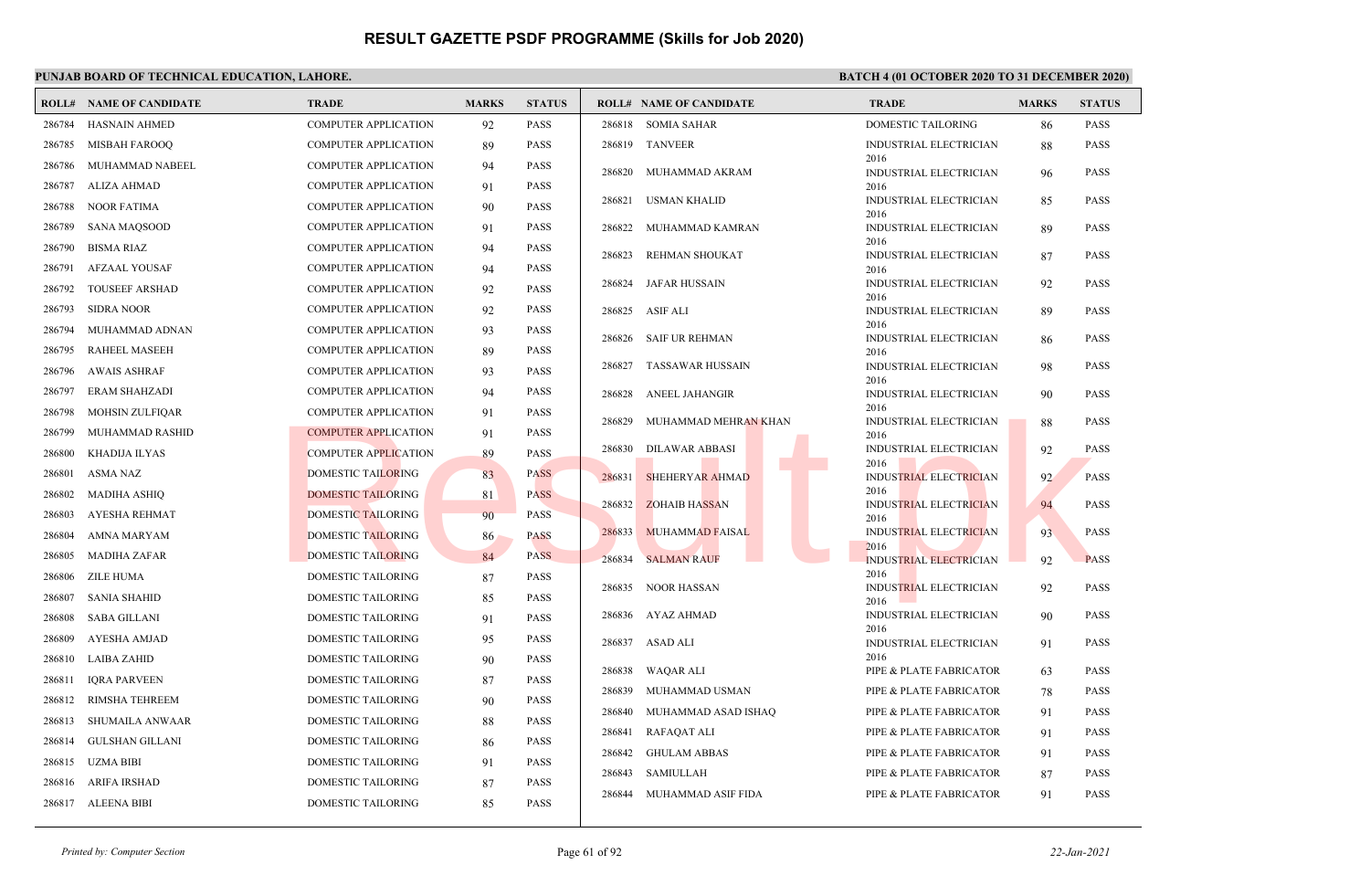|        | <b>ROLL# NAME OF CANDIDATE</b> | <b>TRADE</b>                 | <b>MARKS</b> | <b>STATUS</b> |                     | <b>ROLL# NAME OF CANDIDATE</b> | <b>TRADE</b>                  | <b>MARKS</b> | <b>STATUS</b> |
|--------|--------------------------------|------------------------------|--------------|---------------|---------------------|--------------------------------|-------------------------------|--------------|---------------|
| 286845 | <b>ISRAR ASHRAF</b>            | PIPE & PLATE FABRICATOR      | 89           | <b>PASS</b>   | 286879              | IRFAN AHMAD                    | <b>SAFETY INSPECTOR 2016</b>  | 76           | <b>PASS</b>   |
| 286846 | NOMAN HAMEED                   | PIPE & PLATE FABRICATOR      | 91           | <b>PASS</b>   | 286880              | <b>KALEEM ULLAH</b>            | <b>SAFETY INSPECTOR 2016</b>  | 80           | <b>PASS</b>   |
| 286847 | <b>MEHRAN ALI</b>              | PIPE & PLATE FABRICATOR      | 80           | <b>PASS</b>   | 286881              | MUHAMMAD UMAIR                 | SAFETY INSPECTOR 2016         | 90           | <b>PASS</b>   |
| 286848 | MUHAMMAD ASIF ZAMAN            | PIPE & PLATE FABRICATOR      | 91           | <b>PASS</b>   | 286882              | HAMZA FIAZ                     | SAFETY INSPECTOR 2016         | 82           | <b>PASS</b>   |
| 286849 | MUHAMMAD AKASH                 | PIPE & PLATE FABRICATOR      | 92           | <b>PASS</b>   | 286883              | MUHAMMAD KALEEM                | <b>SAFETY INSPECTOR 2016</b>  | 85           | <b>PASS</b>   |
| 286850 | MUHAMMAD KAMRAN                | PIPE & PLATE FABRICATOR      | 80           | <b>PASS</b>   | 286884              | MUHAMMAD FARHAN                | SAFETY INSPECTOR 2016         | 84           | <b>PASS</b>   |
| 286851 | MUHAMMAD SHAHZAD GULZAR        | PIPE & PLATE FABRICATOR      | 94           | <b>PASS</b>   | 286885              | NUSRULLAH                      | <b>SAFETY INSPECTOR 2016</b>  | 87           | <b>PASS</b>   |
| 286852 | AHMAR GHAFFAR                  | PIPE & PLATE FABRICATOR      | 89           | PASS          | 286886              | JUNAID ASHFAO                  | <b>SAFETY INSPECTOR 2016</b>  | 70           | <b>PASS</b>   |
| 286853 | MUHAMMAD EHSAN                 | PIPE & PLATE FABRICATOR      | 80           | PASS          | 286887              | AAMIR ALI                      | PIPE & GENERAL FITTER         | 81           | <b>PASS</b>   |
| 286854 | HASNAIN AHMAD                  | PIPE & PLATE FABRICATOR      | 95           | <b>PASS</b>   | 286888              | <b>BILAL ASLAM</b>             | 2016<br>PIPE & GENERAL FITTER | 78           | <b>PASS</b>   |
| 286855 | NADAM ALI                      | PIPE & PLATE FABRICATOR      | 68           | <b>PASS</b>   |                     |                                | 2016                          |              |               |
| 286856 | RAMZAN AHMAD                   | PIPE & PLATE FABRICATOR      | 91           | <b>PASS</b>   | 286889              | <b>USMAN TARIQ</b>             | PIPE & GENERAL FITTER<br>2016 | 86           | <b>PASS</b>   |
| 286857 | <b>ABDUL RAFAY</b>             | PIPE & PLATE FABRICATOR      | 94           | <b>PASS</b>   | 286890              | MUHAMMAD                       | PIPE & GENERAL FITTER         | 77           | <b>PASS</b>   |
| 286858 | <b>DHART KUMAR</b>             | PIPE & PLATE FABRICATOR      | 85           | <b>PASS</b>   | 286891              | MUHAMMAD ASHFAQ                | 2016<br>PIPE & GENERAL FITTER | 79           | <b>PASS</b>   |
| 286859 | JAMSHAID ALI                   | PIPE & PLATE FABRICATOR      | 79           | <b>PASS</b>   |                     |                                | 2016                          |              |               |
| 286860 | <b>ABDUL SHAKOOR</b>           | PIPE & PLATE FABRICATOR      | 73           | <b>PASS</b>   | 286892              | MUHAMMAD SHOAIB                | PIPE & GENERAL FITTER<br>2016 | 83           | <b>PASS</b>   |
| 286861 | MUHAMMAD AMMAR                 | PIPE & PLATE FABRICATOR      | 92           | <b>PASS</b>   | 286893              | MUHAMMAD MAROOF                | PIPE & GENERAL FITTER         | 79           | <b>PASS</b>   |
| 286862 | ALI RAZA                       | PIPE & PLATE FABRICATOR      | 89           | PASS          | 286894              | MUHAMMAD ASAD SHABEER          | 2016<br>PIPE & GENERAL FITTER |              | <b>PASS</b>   |
| 286863 | <b>MOHIYUDEEN</b>              | PIPE & PLATE FABRICATOR      | 78           | <b>PASS</b>   |                     |                                | 2016                          | 80           |               |
| 286864 | <b>INAM ULLAH</b>              | PIPE & PLATE FABRICATOR      | 92           | <b>PASS</b>   | 286895              | <b>JUNAID IQBAL</b>            | PIPE & GENERAL FITTER         | 81           | <b>PASS</b>   |
| 286865 | TALHA RAUF                     | <b>SAFETY INSPECTOR 2016</b> | 62           | <b>PASS</b>   | 286896              | <b>RIZWAN RASHEED</b>          | 2016<br>PIPE & GENERAL FITTER | 81           | <b>PASS</b>   |
| 286866 | AIQAZ SHAHID                   | <b>SAFETY INSPECTOR 2016</b> | 97           | <b>PASS</b>   | 286897              |                                | 2016                          |              | <b>PASS</b>   |
| 286867 | SAJJAD HUSSAIN                 | <b>SAFETY INSPECTOR 2016</b> | 69           | <b>PASS</b>   |                     | <b>AZHAR RAFIQUE</b>           | PIPE & GENERAL FITTER<br>2016 | 79           |               |
| 286868 | <b>SHAH ZAIB</b>               | <b>SAFETY INSPECTOR 2016</b> | 79           | <b>PASS</b>   | 286898              | <b>ADEEL ANWAR</b>             | PIPE & GENERAL FITTER         | 81           | <b>PASS</b>   |
| 286869 | MUHAMMAD ALI                   | SAFETY INSPECTOR 2016        | 79           | <b>PASS</b>   | 286899              | ABDUL REHMAN                   | 2016<br>PIPE & GENERAL FITTER | 79           | <b>PASS</b>   |
| 286870 | MUHAMMAD ZUBAIR                | <b>SAFETY INSPECTOR 2016</b> | 95           | <b>PASS</b>   |                     |                                | 2016                          |              |               |
| 286871 | <b>SOHAIL KHAN</b>             | <b>SAFETY INSPECTOR 2016</b> | 67           | <b>PASS</b>   | 286900              | MUHAMMAD ISHAQ                 | PIPE & GENERAL FITTER<br>2016 | 83           | <b>PASS</b>   |
| 286872 | MUHAMMAD HAMZA                 | <b>SAFETY INSPECTOR 2016</b> | 75           | <b>PASS</b>   | 286901              | MUHAMMAD SHERAZ                | PIPE & GENERAL FITTER         | 76           | <b>PASS</b>   |
| 286873 | ALI SARWAR                     | SAFETY INSPECTOR 2016        | 77           | <b>PASS</b>   | 286902              | MUHAMMAD ZAID                  | 2016<br>PIPE & GENERAL FITTER | 98           | <b>PASS</b>   |
| 286874 | MUHAMMAD IJAZ                  | <b>SAFETY INSPECTOR 2016</b> | 90           | <b>PASS</b>   |                     |                                | 2016                          |              |               |
| 286875 | <b>ABRAR IQBAL</b>             | SAFETY INSPECTOR 2016        | 88           | <b>PASS</b>   | AHSAN ALI<br>286903 |                                | PIPE & GENERAL FITTER<br>2016 | 77           | <b>PASS</b>   |
| 286876 | MUHAMMAD NAVEED                | SAFETY INSPECTOR 2016        | 84           | <b>PASS</b>   | 286904<br>ALI RAZA  |                                | PIPE & GENERAL FITTER         | 75           | <b>PASS</b>   |
|        | 286877 ALI ZAFAR               | SAFETY INSPECTOR 2016        | 94           | PASS          | 286905              | SHAHARYAR KHAN                 | 2016<br>PIPE & GENERAL FITTER | 80           | <b>PASS</b>   |
|        | 286878 YASIR ALI               | SAFETY INSPECTOR 2016        | 87           | <b>PASS</b>   |                     |                                | 2016                          |              |               |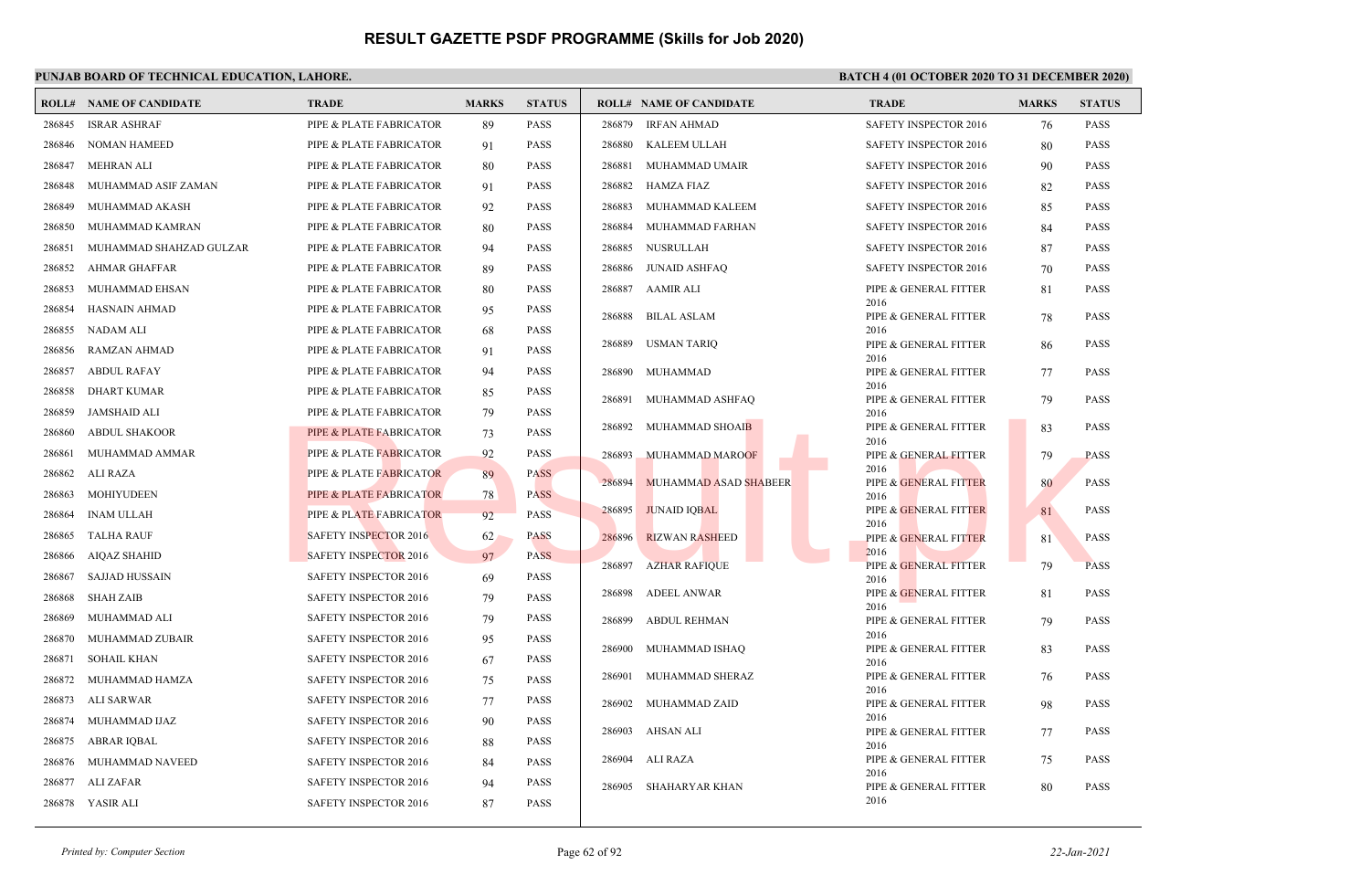|        | <b>ROLL# NAME OF CANDIDATE</b>                                                                  | <b>TRADE</b>                  | <b>MARKS</b> | <b>STATUS</b> | <b>ROLL# NAME OF CANDIDATE</b>                                  | <b>TRADE</b>              | <b>MARKS</b> | <b>STATUS</b> |
|--------|-------------------------------------------------------------------------------------------------|-------------------------------|--------------|---------------|-----------------------------------------------------------------|---------------------------|--------------|---------------|
| 286906 | <b>ABID HUSSAIN</b>                                                                             | PIPE & GENERAL FITTER         | 79           | <b>PASS</b>   | 286937<br>MUHAMMAD NADEEM                                       | <b>CIVIL SURVEYOR</b>     | 95           | <b>PASS</b>   |
| 286907 | MUHAMMAD UMAIR                                                                                  | 2016<br>PIPE & GENERAL FITTER | 81           | <b>PASS</b>   | 286938<br>MUHAMMAD ABDULLAH                                     | <b>CIVIL SURVEYOR</b>     | 95           | <b>PASS</b>   |
|        |                                                                                                 | 2016                          |              |               | 286939<br><b>RIFFAT RAHEEM</b>                                  | <b>CIVIL SURVEYOR</b>     | 95           | <b>PASS</b>   |
| 286908 | MUHAMMAD ATIF                                                                                   | PIPE & GENERAL FITTER<br>2016 | 79           | <b>PASS</b>   | 286940<br><b>SHAKEEL ABBAS</b>                                  | <b>CIVIL SURVEYOR</b>     | 95           | <b>PASS</b>   |
| 286909 | <b>ABDUL WAHAB</b>                                                                              | PIPE & GENERAL FITTER         | 86           | <b>PASS</b>   | 286941<br>MUHAMMAD SIRAJ                                        | <b>CIVIL SURVEYOR</b>     | 95           | <b>PASS</b>   |
|        |                                                                                                 | 2016                          |              |               | 286942<br><b>HABIB ULLAH</b>                                    | <b>CIVIL SURVEYOR</b>     | 89           | <b>PASS</b>   |
|        | <b>JINNAH COLLEGE OF ENGR &amp; TECHNOLOGY, NEAR DEGREE COLLEGE</b><br>IRFANABAD COLONY, JAMPUR |                               |              |               | 286943<br>MUHAMMAD JAFAR YASEEN                                 | <b>CIVIL SURVEYOR</b>     | 95           | PASS          |
|        | 286910 SHUMAILA SADDIQ                                                                          | AUTO CAD (CIVIL)              | 91           | <b>PASS</b>   | 286944<br>MUHAMMAD ADEEL                                        | <b>CIVIL SURVEYOR</b>     | 89           | <b>PASS</b>   |
| 286911 | <b>SAIMA HYDER</b>                                                                              | AUTO CAD (CIVIL)              | 93           | <b>PASS</b>   | 286945<br>KHANSA ZULFIQAR                                       | <b>OUANTITY SURVEYOR</b>  | 72           | <b>PASS</b>   |
| 286912 | MUHAMMAD NADEEM                                                                                 | AUTO CAD (CIVIL)              | 91           | <b>PASS</b>   | 286946<br><b>GHULAM MUJTABA</b>                                 | <b>QUANTITY SURVEYOR</b>  | 74           | <b>PASS</b>   |
| 286913 | MUHAMMAD MOHSIN                                                                                 | AUTO CAD (CIVIL)              | 95           | <b>PASS</b>   | 286947<br><b>UMAR FAROOQ</b>                                    | <b>QUANTITY SURVEYOR</b>  | 72           | PASS          |
| 286914 | <b>TARIO AZIZ</b>                                                                               | <b>AUTO CAD (CIVIL)</b>       | 95           | <b>PASS</b>   | 286948<br>SYED AKASH BUKHARI                                    | <b>QUANTITY SURVEYOR</b>  | 73           | PASS          |
| 286915 | <b>NAHEED YOUSAF</b>                                                                            | AUTO CAD (CIVIL)              | 91           | <b>PASS</b>   | 286949<br>MUHAMMAD YOUSUF                                       | <b>QUANTITY SURVEYOR</b>  | 70           | <b>PASS</b>   |
| 286916 | JAWAD AKRAM                                                                                     | AUTO CAD (CIVIL)              | 91           | <b>PASS</b>   | 286950<br><b>ABDUL JABBAR</b>                                   | <b>QUANTITY SURVEYOR</b>  | 72           | <b>PASS</b>   |
| 286917 | ZARTASHA BIBI                                                                                   | AUTO CAD (CIVIL)              | 95           | <b>PASS</b>   | 286951<br><b>SANA SHAHID</b>                                    | <b>QUANTITY SURVEYOR</b>  | 78           | <b>PASS</b>   |
| 286918 | <b>SAIMA NAZ</b>                                                                                | <b>AUTO CAD (CIVIL)</b>       | 93           | <b>PASS</b>   | 286952<br>ZAHRA FATIMA                                          | <b>QUANTITY SURVEYOR</b>  | 72           | PASS          |
| 286919 | <b>SIDRA PERVEEN</b>                                                                            | <b>AUTO CAD (CIVIL)</b>       | 95           | <b>PASS</b>   | 286953<br>MUHAMMAD SAQLAIN                                      | <b>QUANTITY SURVEYOR</b>  | 77           | <b>PASS</b>   |
| 286920 | AFSANA NAWAZ                                                                                    | <b>AUTO CAD (CIVIL)</b>       | 93           | <b>PASS</b>   | <b>NAVEED AHMAD</b><br>286954                                   | <b>QUANTITY SURVEYOR</b>  | 71           | <b>PASS</b>   |
| 286921 | MUHAMMAD ZABBEH ULLAH JAVED                                                                     | <b>AUTO CAD (CIVIL)</b>       | 93           | <b>PASS</b>   | 286955<br><b>MUHAMMAD NUMAN</b>                                 | <b>QUANTITY SURVEYOR</b>  | 73           | <b>PASS</b>   |
| 286922 | <b>SAWAIRA BIBI</b>                                                                             | AUTO CAD (CIVIL)              | 93           | <b>PASS</b>   | 286956<br><b>SHABANA AHMAD</b>                                  | <b>QUANTITY SURVEYOR</b>  | 72           | <b>PASS</b>   |
| 286923 | <b>GHAZALA KANWAL</b>                                                                           | <b>AUTO CAD (CIVIL)</b>       | 91           | <b>PASS</b>   | 286957<br><b>SHIFA SAMREEN</b>                                  | <b>QUANTITY SURVEYOR</b>  | 71           | <b>PASS</b>   |
| 286924 | <b>INAYATULLAH</b>                                                                              | AUTO CAD (CIVIL)              | 95           | <b>PASS</b>   | 286958<br>MUHAMMAD MUSTAQEEM                                    | <b>QUANTITY SURVEYOR</b>  | 70           | <b>PASS</b>   |
| 286925 | <b>AAMIR FAROOQ</b>                                                                             | CIVIL SURVEYOR                | 89           | <b>PASS</b>   | 286959<br>JAISHA JANAT GURMANI                                  | <b>QUANTITY SURVEYOR</b>  | 73           | PASS          |
| 286926 | <b>SHAKEEL AHMAD</b>                                                                            | <b>CIVIL SURVEYOR</b>         | 94           | <b>PASS</b>   | MUHAMMAD ASIF<br>286960                                         | <b>QUANTITY SURVEYOR</b>  | 76           | <b>PASS</b>   |
| 286927 | MUSSAVIR ALI                                                                                    | CIVIL SURVEYOR                | 94           | <b>PASS</b>   | <b>ABDUL REHMAN</b><br>286961                                   | <b>QUANTITY SURVEYOR</b>  | 72           | <b>PASS</b>   |
| 286928 | <b>RAFIQ AHMAD</b>                                                                              | <b>CIVIL SURVEYOR</b>         | 94           | <b>PASS</b>   | 286962<br>MUHAMMAD NAEEM                                        | <b>QUANTITY SURVEYOR</b>  | 74           | <b>PASS</b>   |
| 286929 | <b>ADNAN FYYAZ</b>                                                                              | <b>CIVIL SURVEYOR</b>         | 94           | <b>PASS</b>   | 286963<br>MUHAMMAD RASHID                                       | <b>QUANTITY SURVEYOR</b>  | 73           | <b>PASS</b>   |
| 286930 | <b>SOHAIL ABBAS</b>                                                                             | <b>CIVIL SURVEYOR</b>         | 94           | <b>PASS</b>   | 286964<br><b>FARZANA AHMAD</b>                                  | <b>QUANTITY SURVEYOR</b>  | 72           | <b>PASS</b>   |
| 286931 | MUHAMMAD SAQLAIN                                                                                | <b>CIVIL SURVEYOR</b>         | 94           | <b>PASS</b>   | 286965<br>MUHAMMAD ZAHID                                        | <b>QUANTITY SURVEYOR</b>  | 71           | <b>PASS</b>   |
| 286932 | <b>GHULAM ABBAS</b>                                                                             | <b>CIVIL SURVEYOR</b>         | 89           | <b>PASS</b>   | 286966<br><b>SHEHLA BIBI</b>                                    | <b>OUANTITY SURVEYOR</b>  | 75           | <b>PASS</b>   |
| 286933 | <b>SHAHID IQBAL</b>                                                                             | <b>CIVIL SURVEYOR</b>         | 94           | <b>PASS</b>   | IQRA TECHNICAL EDUCATIONAL COMPLEX, NEAR BOYS HIGH SCHOOL NO.1, |                           |              |               |
| 286934 | MUHAMMAD SAEED                                                                                  | <b>CIVIL SURVEYOR</b>         | 94           | <b>PASS</b>   | <b>EJAZ TOWN, RAJANPUR</b>                                      |                           |              |               |
| 286935 | <b>SAGHAR ABBAS</b>                                                                             | <b>CIVIL SURVEYOR</b>         | 89           | <b>PASS</b>   | 286967 MARYAM SHEHZADI                                          | DOMESTIC TAILORING        | 86           | PASS          |
| 286936 | <b>MANZOOR AHMED</b>                                                                            | <b>CIVIL SURVEYOR</b>         | 89           | <b>PASS</b>   | <b>MASOMA ABBAS</b><br>286968                                   | <b>DOMESTIC TAILORING</b> | 92           | <b>PASS</b>   |
|        |                                                                                                 |                               |              |               |                                                                 |                           |              |               |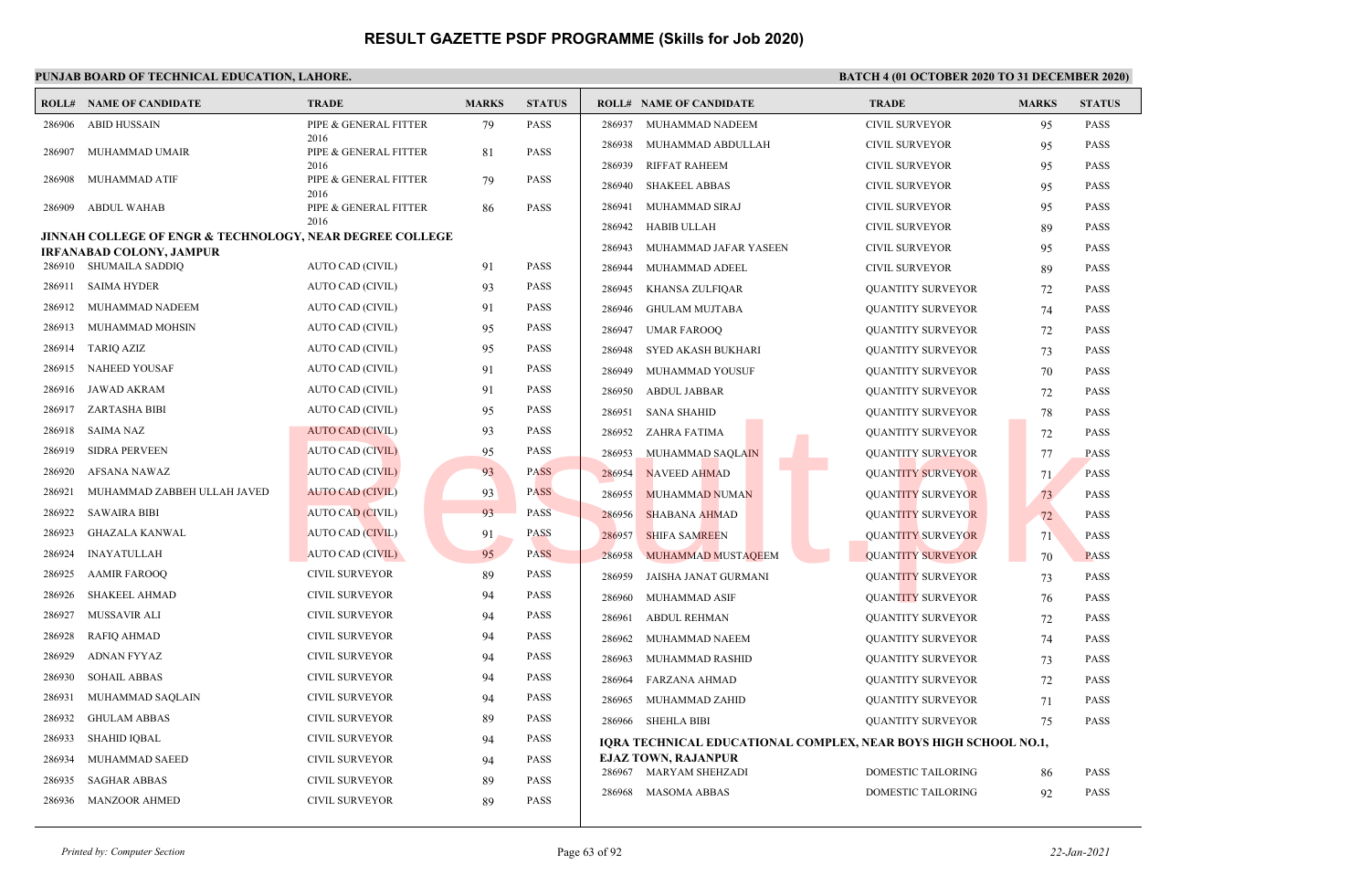|        | <b>ROLL# NAME OF CANDIDATE</b>                                       | <b>TRADE</b>                | <b>MARKS</b> | <b>STATUS</b> |        | <b>ROLL# NAME OF CANDIDATE</b> | <b>TRADE</b>                | <b>MARKS</b> | <b>STATUS</b> |
|--------|----------------------------------------------------------------------|-----------------------------|--------------|---------------|--------|--------------------------------|-----------------------------|--------------|---------------|
| 286969 | <b>TEHREEM MEHMOOD</b>                                               | <b>DOMESTIC TAILORING</b>   | 87           | <b>PASS</b>   | 287001 | <b>SOFFIA BIBI</b>             | <b>COMPUTER APPLICATION</b> | 88           | <b>PASS</b>   |
| 286970 | <b>NASREEN BIBI</b>                                                  | DOMESTIC TAILORING          | 90           | <b>PASS</b>   |        | 287002 BENISH JAMIL            | <b>COMPUTER APPLICATION</b> | 93           | <b>PASS</b>   |
| 286971 | <b>TEHMINA BIBI</b>                                                  | DOMESTIC TAILORING          | 93           | <b>PASS</b>   | 287003 | UM E RUBAB BIBI                | <b>COMPUTER APPLICATION</b> | 94           | <b>PASS</b>   |
| 286972 | KANEEZ BIBI                                                          | DOMESTIC TAILORING          | 89           | <b>PASS</b>   | 287004 | <b>NOSHEEN BUKHARI</b>         | <b>COMPUTER APPLICATION</b> | 83           | <b>PASS</b>   |
| 286973 | FATIMA DILSHAD                                                       | DOMESTIC TAILORING          | 85           | <b>PASS</b>   | 287005 | <b>ANNUM GUL</b>               | <b>COMPUTER APPLICATION</b> | 87           | <b>PASS</b>   |
| 286974 | <b>IQRA SRAFAT</b>                                                   | DOMESTIC TAILORING          | 92           | <b>PASS</b>   | 287006 | <b>SEHRISH NAZ</b>             | <b>COMPUTER APPLICATION</b> | 84           | <b>PASS</b>   |
| 286975 | <b>UME HABIBA</b>                                                    | <b>DOMESTIC TAILORING</b>   | 88           | <b>PASS</b>   | 287007 | NASRHA LYAQAT                  | <b>COMPUTER APPLICATION</b> | 85           | <b>PASS</b>   |
| 286976 | <b>ABIDA BIBI</b>                                                    | DOMESTIC TAILORING          | 89           | <b>PASS</b>   | 287008 | <b>SHABANA BIBI</b>            | <b>COMPUTER APPLICATION</b> | 86           | <b>PASS</b>   |
| 286977 | ANILA BIBI                                                           | DOMESTIC TAILORING          | 91           | <b>PASS</b>   | 287009 | <b>RABIA BIBI</b>              | <b>COMPUTER APPLICATION</b> | 86           | <b>PASS</b>   |
| 286978 | <b>TAHIRA BATOOL</b>                                                 | <b>DOMESTIC TAILORING</b>   | 84           | <b>PASS</b>   | 287010 | <b>KHALDA BIBI</b>             | <b>COMPUTER APPLICATION</b> | 87           | <b>PASS</b>   |
| 286979 | <b>KUBRA BIBI</b>                                                    | DOMESTIC TAILORING          | 90           | <b>PASS</b>   | 287011 | <b>ROBENA AHMD</b>             | <b>COMPUTER APPLICATION</b> | 84           | <b>PASS</b>   |
| 286980 | <b>AQEELA BIBI</b>                                                   | DOMESTIC TAILORING          | 89           | <b>PASS</b>   |        | 287012 UROOSA BIBI             | <b>COMPUTER APPLICATION</b> | 82           | <b>PASS</b>   |
| 286981 | <b>SONIA TOUFEEO</b>                                                 | DOMESTIC TAILORING          | 84           | <b>PASS</b>   |        | 287013 SUMMIA ISMAT            | <b>COMPUTER APPLICATION</b> | 83           | <b>PASS</b>   |
| 286982 | SHABANA ZAFAR                                                        | DOMESTIC TAILORING          | 91           | <b>PASS</b>   |        | 287014 MUSAF RIDA              | <b>COMPUTER APPLICATION</b> | 93           | <b>PASS</b>   |
| 286983 | <b>BINISH BIBI</b>                                                   | DOMESTIC TAILORING          | 87           | <b>PASS</b>   |        | 287015 ANNUM RAFIO             | <b>DOMESTIC TAILORING</b>   | 90           | <b>PASS</b>   |
| 286984 | SIDRA TUL MUNTAHA                                                    | <b>DOMESTIC TAILORING</b>   | 81           | <b>PASS</b>   |        | 287016 NUSRAT BIBI             | <b>DOMESTIC TAILORING</b>   | 88           | <b>PASS</b>   |
| 286985 | <b>SHABO MAI</b>                                                     | <b>DOMESTIC TAILORING</b>   | 88           | <b>PASS</b>   | 287017 | <b>TAAJ BIBI</b>               | DOMESTIC TAILORING          | 83           | <b>PASS</b>   |
| 286986 | <b>BATOOL BIBI</b>                                                   | <b>DOMESTIC TAILORING</b>   | 85           | <b>PASS</b>   | 287018 | <b>ZAHRA MAI</b>               | <b>DOMESTIC TAILORING</b>   | 85           | <b>PASS</b>   |
| 286987 | MUSERAT IBRAHIM                                                      | <b>DOMESTIC TAILORING</b>   | 93           | <b>PASS</b>   | 287019 | <b>SANA BIBI</b>               | DOMESTIC TAILORING          | 81           | <b>PASS</b>   |
| 286988 | <b>UME FARWA</b>                                                     | <b>DOMESTIC TAILORING</b>   | 77           | <b>PASS</b>   | 287020 | <b>SAFIA BIBI</b>              | <b>DOMESTIC TAILORING</b>   | 87           | <b>PASS</b>   |
| 286989 | <b>KIRAN BIBI</b>                                                    | <b>DOMESTIC TAILORING</b>   | 83           | <b>PASS</b>   | 287021 | <b>NABEELA MAI</b>             | DOMESTIC TAILORING          | 80           | <b>PASS</b>   |
|        | 286990 LAILA BIBI                                                    | <b>DOMESTIC TAILORING</b>   | 89           | <b>PASS</b>   | 287022 | <b>SHAZIA BIBI</b>             | <b>DOMESTIC TAILORING</b>   | 88           | <b>PASS</b>   |
|        | NADIR VOCATIONAL TECHNICAL TRAINING INSTITUTE, WARD NO. 12, FATEHPUR |                             |              |               | 287023 | <b>SAMINA BIBI</b>             | DOMESTIC TAILORING          | 89           | <b>PASS</b>   |
|        | ROAD, LANG COLONY, RAJANPUR<br>286991 AMINA BIBI                     | <b>COMPUTER APPLICATION</b> | 89           | <b>PASS</b>   | 287024 | <b>SUMAIRA ARSHAD</b>          | DOMESTIC TAILORING          | 82           | <b>PASS</b>   |
| 286992 | <b>SHASTA BIBI</b>                                                   | <b>COMPUTER APPLICATION</b> | 85           | <b>PASS</b>   | 287025 | SAEEDA LIAQAT                  | DOMESTIC TAILORING          | 80           | <b>PASS</b>   |
| 286993 | <b>REHANA TABASUM</b>                                                | <b>COMPUTER APPLICATION</b> | 84           | <b>PASS</b>   | 287026 | <b>RUKHSANA BIBI</b>           | <b>DOMESTIC TAILORING</b>   | 86           | <b>PASS</b>   |
| 286994 | <b>ANAM NAZ</b>                                                      | <b>COMPUTER APPLICATION</b> | 88           | <b>PASS</b>   | 287027 | <b>FATIMA BIBI</b>             | <b>DOMESTIC TAILORING</b>   | 85           | <b>PASS</b>   |
| 286995 | <b>SHAHIDA BIBI</b>                                                  | <b>COMPUTER APPLICATION</b> | 88           | <b>PASS</b>   | 287028 | AYESHA SIDDIQA                 | <b>DOMESTIC TAILORING</b>   | 88           | <b>PASS</b>   |
| 286996 | ARESHA SAMI                                                          | COMPUTER APPLICATION        | 87           | <b>PASS</b>   | 287029 | <b>UMM E HABBIBA</b>           | <b>DOMESTIC TAILORING</b>   | 90           | <b>PASS</b>   |
| 286997 | <b>FOZIA BIBI</b>                                                    | <b>COMPUTER APPLICATION</b> | 89           | <b>PASS</b>   | 287030 | <b>SIDRA GHAFOOR</b>           | DOMESTIC TAILORING          | 83           | <b>PASS</b>   |
| 286998 | <b>RASHDA BIBI</b>                                                   | <b>COMPUTER APPLICATION</b> | 85           | <b>PASS</b>   | 287031 | <b>SHAISTA SULTAN</b>          | <b>DOMESTIC TAILORING</b>   | 88           | <b>PASS</b>   |
| 286999 | <b>NOSHEEN RIAZ</b>                                                  | <b>COMPUTER APPLICATION</b> | 86           | <b>PASS</b>   | 287032 | <b>NAHEEDA BIBI</b>            | <b>DOMESTIC TAILORING</b>   | 80           | <b>PASS</b>   |
| 287000 | <b>SUMMIA BIBI</b>                                                   | <b>COMPUTER APPLICATION</b> | 86           | <b>PASS</b>   | 287033 | <b>SOBIA BIBI</b>              | <b>DOMESTIC TAILORING</b>   | 87           | <b>PASS</b>   |
|        |                                                                      |                             |              |               |        | 287034 KOUSAR BIBI             | <b>DOMESTIC TAILORING</b>   | 89           | <b>PASS</b>   |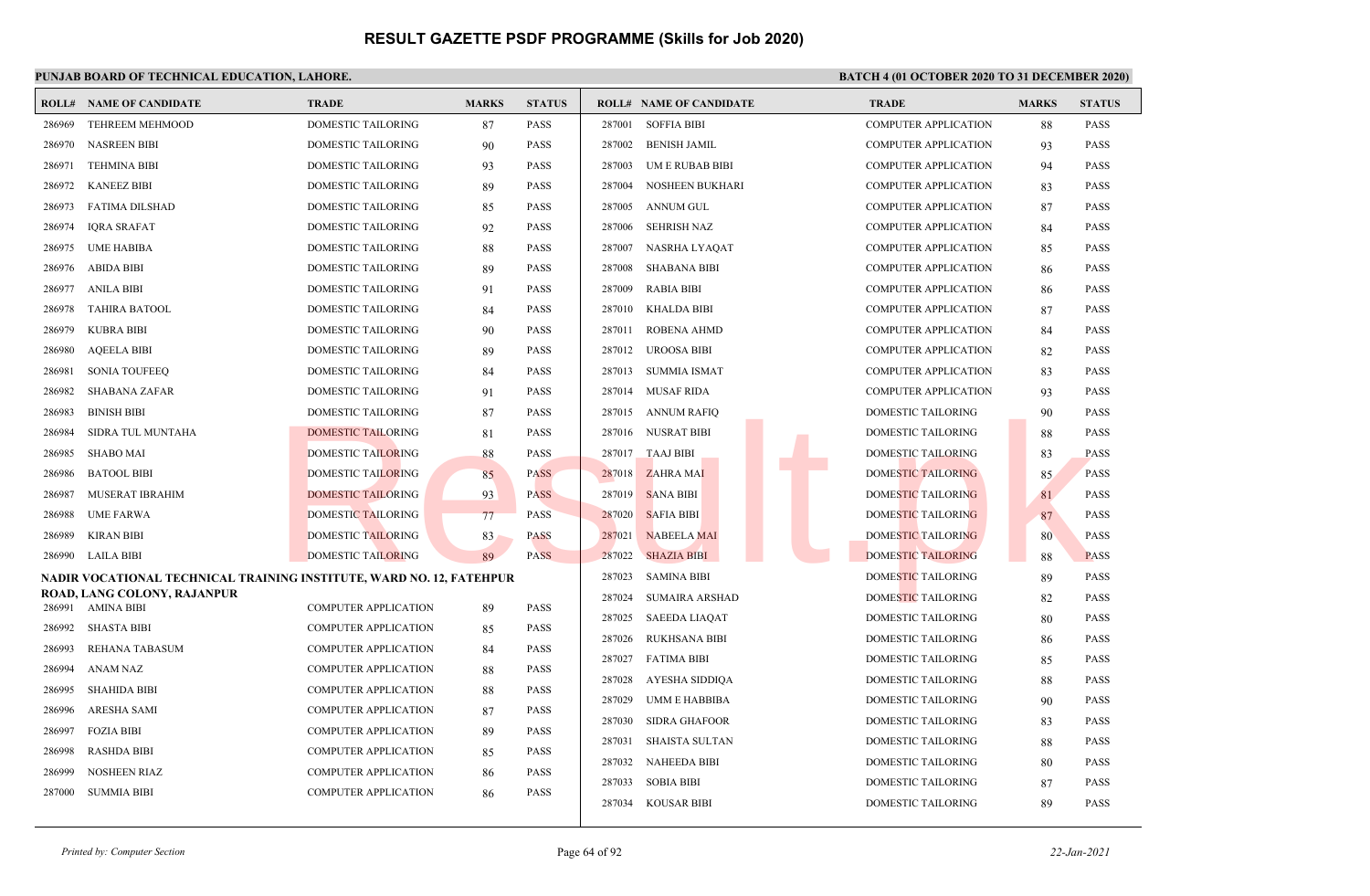|        | <b>ROLL# NAME OF CANDIDATE</b>                                     | <b>TRADE</b>              | <b>MARKS</b> | <b>STATUS</b> |        | <b>ROLL# NAME OF CANDIDATE</b>                                   | <b>TRADE</b>              | <b>MARKS</b> | <b>STATUS</b> |
|--------|--------------------------------------------------------------------|---------------------------|--------------|---------------|--------|------------------------------------------------------------------|---------------------------|--------------|---------------|
| 287035 | <b>MARIAM BATOOL</b>                                               | DOMESTIC TAILORING        | 82           | <b>PASS</b>   |        | 287067 ARFA BIBI                                                 | DOMESTIC TAILORING        | 74           | <b>PASS</b>   |
| 287036 | <b>SAYADA SHEREEN SEHAR</b>                                        | DOMESTIC TAILORING        | 91           | <b>PASS</b>   | 287068 | <b>JANAT MAI</b>                                                 | <b>DOMESTIC TAILORING</b> | 75           | <b>PASS</b>   |
| 287037 | ANILA KOUSAR                                                       | DOMESTIC TAILORING        | 85           | <b>PASS</b>   | 287069 | <b>LAILA BATOOL</b>                                              | <b>DOMESTIC TAILORING</b> | 62           | <b>PASS</b>   |
| 287038 | <b>SAIRA YOUSAF</b>                                                | DOMESTIC TAILORING        | 87           | <b>PASS</b>   | 287070 | ASMA AMANULLAHA                                                  | <b>DOMESTIC TAILORING</b> | 82           | <b>PASS</b>   |
| 287039 | <b>SAIRA BIBI</b>                                                  | DOMESTIC TAILORING        | 90           | <b>PASS</b>   |        | 287071 SABANA BIBI                                               | DOMESTIC TAILORING        | 66           | <b>PASS</b>   |
| 287040 | SHAGUFTA SULTAN                                                    | DOMESTIC TAILORING        | 89           | <b>PASS</b>   |        | 287072 SAIRA YASEEN                                              | <b>DOMESTIC TAILORING</b> | 89           | <b>PASS</b>   |
|        | THE QUAID TECHNICAL INSTITUTE, HOUSE NO. 323, STREET NO. 03, BODLA |                           |              |               | 287073 | <b>SUMAIRA HASSAN</b>                                            | DOMESTIC TAILORING        | 65           | <b>PASS</b>   |
|        | <b>COLONY, RAJANPUR</b><br>287041 ASFA KALSOOM                     | <b>BEAUTICIAN</b>         | 88           | <b>PASS</b>   | 287074 | <b>FARZANA BIBI</b>                                              | DOMESTIC TAILORING        | 82           | <b>PASS</b>   |
| 287042 | <b>MARYAM BIBI</b>                                                 | <b>BEAUTICIAN</b>         | 85           | <b>PASS</b>   | 287075 | <b>TASLEEM BIBI</b>                                              | <b>DOMESTIC TAILORING</b> | 80           | <b>PASS</b>   |
| 287043 | <b>NADIA BANO</b>                                                  | <b>BEAUTICIAN</b>         | 85           | <b>PASS</b>   | 287076 | <b>SAWERA BIBI</b>                                               | <b>DOMESTIC TAILORING</b> | 75           | <b>PASS</b>   |
| 287044 | <b>TAHMINA JABBAR</b>                                              | <b>BEAUTICIAN</b>         | 90           | <b>PASS</b>   | 287077 | <b>SUMAIRA BIBI</b>                                              | DOMESTIC TAILORING        | 84           | <b>PASS</b>   |
| 287045 | SEHRISH KANWAL                                                     | <b>BEAUTICIAN</b>         | 85           | <b>PASS</b>   | 287078 | ZAINAB HAMEED                                                    | <b>DOMESTIC TAILORING</b> | 80           | <b>PASS</b>   |
| 287046 | <b>NASREEN RAHMAN</b>                                              | <b>BEAUTICIAN</b>         | 85           | <b>PASS</b>   | 287079 | <b>AMBREEN BIBI</b>                                              | <b>DOMESTIC TAILORING</b> | 75           | <b>PASS</b>   |
| 287047 | <b>KANEEZ BIBI</b>                                                 | <b>BEAUTICIAN</b>         | 85           | <b>PASS</b>   |        | APPLIED TECHNOLOGIES INSTITUTE, NATIONAL LOGISTICS CELL PAKISTAN |                           |              |               |
| 287048 | <b>FARHAT BIBI</b>                                                 | <b>BEAUTICIAN</b>         | 85           | <b>PASS</b>   |        | (ATIN NLC), MAIN GT ROAD MANDRA, GUJAR KHAN<br>287080 MOIZ RIAZ  | AUTO CAD (CIVIL)          | 81           | <b>PASS</b>   |
| 287049 | HIRA JAMEEL                                                        | <b>BEAUTICIAN</b>         | 82           | <b>PASS</b>   | 287081 | <b>AMJAD RAHEEL</b>                                              | AUTO CAD (CIVIL)          | 65           | <b>PASS</b>   |
| 287050 | <b>SHAMEEM AMAN ULLAH</b>                                          | <b>BEAUTICIAN</b>         | 85           | <b>PASS</b>   | 287082 | <b>MUHAMMAD ATIF REHMAN</b>                                      | <b>AUTO CAD (CIVIL)</b>   | 85           | <b>PASS</b>   |
| 287051 | <b>KHALDA BB</b>                                                   | <b>BEAUTICIAN</b>         | 85           | <b>PASS</b>   | 287083 | <b>ZEESHAN ZAFAR</b>                                             | <b>AUTO CAD (CIVIL)</b>   | 85           | <b>PASS</b>   |
| 287052 | <b>REHANA BIBI</b>                                                 | <b>BEAUTICIAN</b>         | 80           | <b>PASS</b>   | 287084 | <b>BILAL ASIF</b>                                                | <b>AUTO CAD (CIVIL)</b>   | 61           | <b>PASS</b>   |
| 287053 | <b>ASIA KALSOOM</b>                                                | <b>BEAUTICIAN</b>         | 85           | <b>PASS</b>   | 287085 | RAJA MUHAMMAD ASAD ALI                                           | <b>AUTO CAD (CIVIL)</b>   | 67           | <b>PASS</b>   |
| 287054 | <b>SAIMA LATIF</b>                                                 | <b>BEAUTICIAN</b>         | 90           | <b>PASS</b>   | 287086 | <b>DANIAL GHAFOOR</b>                                            | <b>AUTO CAD (CIVIL)</b>   | 60           | <b>PASS</b>   |
| 287055 | <b>KALSOOM BIBI</b>                                                | <b>BEAUTICIAN</b>         | 85           | <b>PASS</b>   | 287087 | <b>FURQAN NASEER</b>                                             | <b>AUTO CAD (CIVIL)</b>   | 60           | <b>PASS</b>   |
| 287056 | <b>FARIA ZAHID</b>                                                 | <b>BEAUTICIAN</b>         | 88           | <b>PASS</b>   | 287088 | <b>WASEEM ABBAS</b>                                              | <b>AUTO CAD (CIVIL)</b>   | 84           | <b>PASS</b>   |
| 287057 | ZONAIRA FATMA                                                      | <b>BEAUTICIAN</b>         | 85           | <b>PASS</b>   | 287089 | ATEEO UR REHMAN                                                  | AUTO CAD (CIVIL)          | 71           | <b>PASS</b>   |
| 287058 | <b>SHAHEENA BIBI</b>                                               | <b>BEAUTICIAN</b>         | 82           | <b>PASS</b>   | 287090 | MUHAMMAD EHSAN ULLAH                                             | AUTO CAD (CIVIL)          | 85           | <b>PASS</b>   |
| 287059 | NEHAN BATOOL                                                       | <b>BEAUTICIAN</b>         | 90           | <b>PASS</b>   | 287091 | ZEHRAN ZAFAR                                                     | AUTO CAD (CIVIL)          | 77           | <b>PASS</b>   |
| 287060 | <b>KHANSA IBHRAHIM</b>                                             | DOMESTIC TAILORING        | 80           | <b>PASS</b>   | 287092 | MUHAMMAD HAMZA                                                   | AUTO CAD (CIVIL)          | 73           | <b>PASS</b>   |
| 287061 | ZARYAB MOJAHID                                                     | DOMESTIC TAILORING        | 75           | <b>PASS</b>   | 287093 | <b>IHTISHAM SIDDIQUE</b>                                         | AUTO CAD (CIVIL)          | 61           | <b>PASS</b>   |
| 287062 | <b>SHAZIA BIBI</b>                                                 | DOMESTIC TAILORING        | 82           | <b>PASS</b>   | 287094 | MUHAMMAD USAMA AFTAB                                             | AUTO CAD (CIVIL)          | 80           | <b>PASS</b>   |
| 287063 | <b>TAHSEEN B B</b>                                                 | DOMESTIC TAILORING        | 74           | <b>PASS</b>   | 287095 | <b>DILDAR HUSSAIN</b>                                            | AUTO CAD (CIVIL)          | 74           | <b>PASS</b>   |
| 287064 | <b>ZAHRA FATIMA</b>                                                | DOMESTIC TAILORING        | 72           | <b>PASS</b>   | 287096 | MUHAMMAD SHAHBAZ                                                 | AUTO CAD (CIVIL)          |              | <b>ABSENT</b> |
| 287065 | <b>SONIA FERDOOS</b>                                               | DOMESTIC TAILORING        | 90           | <b>PASS</b>   | 287097 | CHAUDHARY DANYAL AHMED                                           | AUTO CAD (CIVIL)          | 72           | <b>PASS</b>   |
| 287066 | <b>SHAHLA GHOUS</b>                                                | <b>DOMESTIC TAILORING</b> | 85           | <b>PASS</b>   | 287098 | MUHAMMAD HAMMAD SHAFAIT                                          | AUTO CAD (CIVIL)          | 60           | <b>PASS</b>   |
|        |                                                                    |                           |              |               |        |                                                                  |                           |              |               |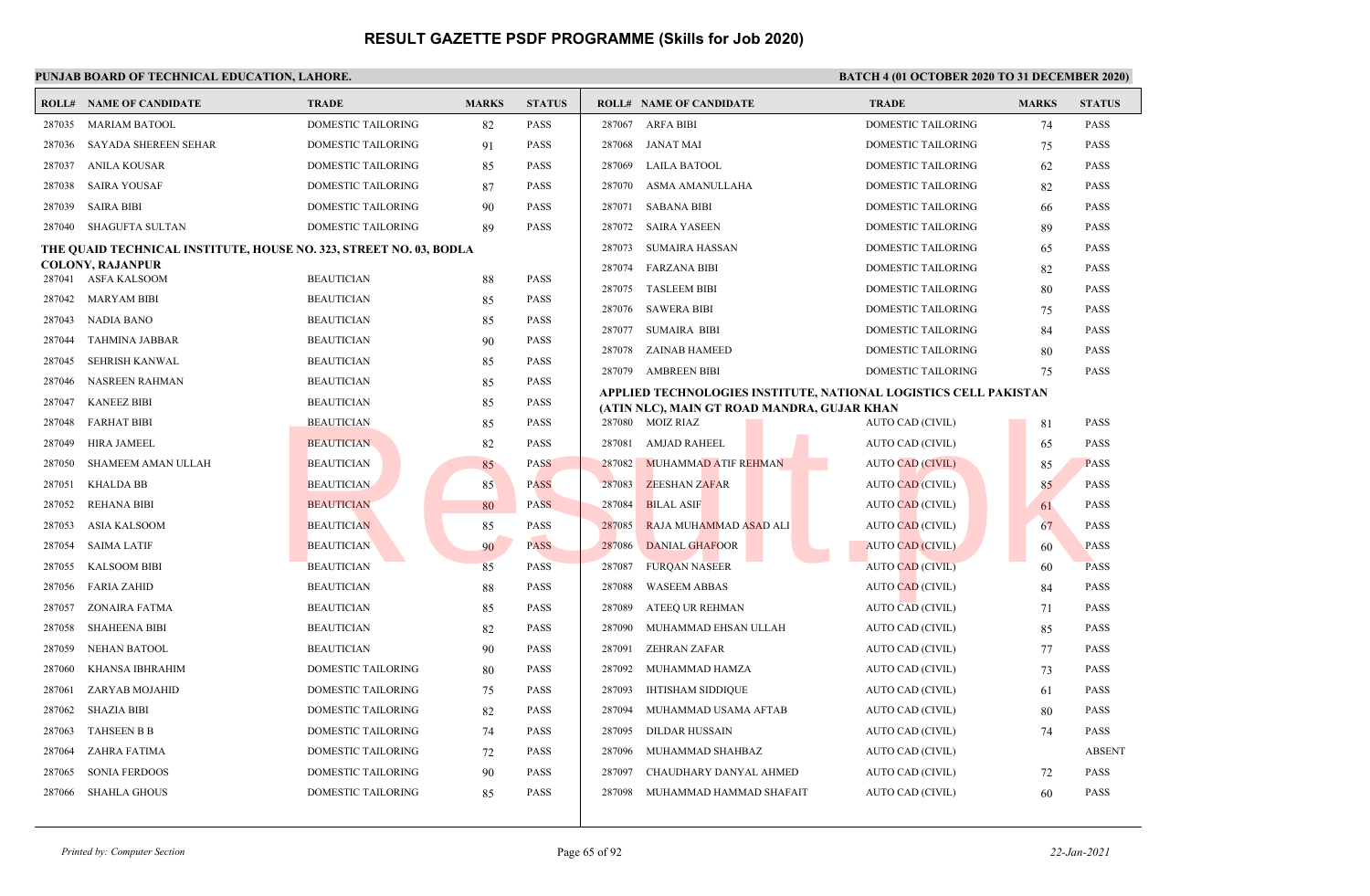### **PUNJAB BOARD OF TECHNICAL EDUCATION, LAHORE. BATCH 4 (01 OCTOBER 2020 TO 31 DECEMBER 2020)**

|        | <b>ROLL# NAME OF CANDIDATE</b> | <b>TRADE</b>          | <b>MARKS</b> | <b>STATUS</b> |                     | <b>ROLL# NAME OF CANDIDATE</b> | <b>TRADE</b>              | <b>MARKS</b> | <b>STATUS</b> |
|--------|--------------------------------|-----------------------|--------------|---------------|---------------------|--------------------------------|---------------------------|--------------|---------------|
| 287099 | <b>AMIR HUSSAIN</b>            | AUTO CAD (CIVIL)      | 70           | <b>PASS</b>   | 287133 NOOR ZAMAN   |                                | <b>CRANE OPERATOR</b>     | 70           | <b>PASS</b>   |
| 287100 | MUHAMMAD MEHRAN                | <b>CIVIL SURVEYOR</b> | 72           | <b>PASS</b>   |                     | 287134 MUHAMMAD UBAID ASLAM    | <b>CRANE OPERATOR</b>     | 81           | <b>PASS</b>   |
| 287101 | MUBASHAR NAZIR                 | <b>CIVIL SURVEYOR</b> | 78           | <b>PASS</b>   |                     | 287135 MUHAMMAD ARSLAN         | <b>CRANE OPERATOR</b>     | 65           | <b>PASS</b>   |
| 287102 | JAWAD ALI                      | <b>CIVIL SURVEYOR</b> | 66           | PASS          | 287136              | IBAD HASSAN                    | <b>CRANE OPERATOR</b>     | 69           | <b>PASS</b>   |
| 287103 | <b>NOMAN AMJAD</b>             | <b>CIVIL SURVEYOR</b> | 71           | PASS          | 287137              | FAISAL BASHIR                  | <b>CRANE OPERATOR</b>     | 80           | <b>PASS</b>   |
| 287104 | USAMA NAEEM ISHFAQ             | <b>CIVIL SURVEYOR</b> | 84           | <b>PASS</b>   | 287138              | HAFIZ AHTISHAM UR REHMAN       | <b>CRANE OPERATOR</b>     | 73           | <b>PASS</b>   |
| 287105 | <b>ABDUL MATEEN</b>            | <b>CIVIL SURVEYOR</b> | 80           | <b>PASS</b>   | 287139              | <b>KAMRAN AHMED</b>            | <b>CRANE OPERATOR</b>     | 69           | <b>PASS</b>   |
| 287106 | <b>SHAZAIB LATIF</b>           | <b>CIVIL SURVEYOR</b> | 68           | PASS          | 287140              | SYED MUHAMMAD ALI NAQVI        | <b>CRANE OPERATOR</b>     | 76           | <b>PASS</b>   |
| 287107 | <b>MOHSIN FIAZ</b>             | <b>CIVIL SURVEYOR</b> | 65           | <b>PASS</b>   | 287141              | MUHAMMAD RAFAY ALI             | <b>CRANE OPERATOR</b>     | 73           | <b>PASS</b>   |
| 287108 | <b>BILAL RAUF</b>              | <b>CIVIL SURVEYOR</b> | 68           | <b>PASS</b>   | 287142              | MUZAMMIL KHAN                  | <b>CRANE OPERATOR</b>     | 75           | <b>PASS</b>   |
| 287109 | <b>ABDUL SAMIH</b>             | <b>CIVIL SURVEYOR</b> | 72           | <b>PASS</b>   | 287143              | <b>MOHSIN ALI</b>              | <b>CRANE OPERATOR</b>     | 69           | <b>PASS</b>   |
| 287110 | MUHAMMAD SHAHBAZ               | <b>CIVIL SURVEYOR</b> | 80           | PASS          | 287144              | SYED AHMED ALI NAQVI           | <b>CRANE OPERATOR</b>     | 66           | <b>PASS</b>   |
| 287111 | <b>SOHAIB SARWAR</b>           | <b>CIVIL SURVEYOR</b> | 72           | <b>PASS</b>   | 287145              | MUHAMMAD IMTIAZ                | <b>CRANE OPERATOR</b>     | 71           | <b>PASS</b>   |
|        | 287112 HAMZA NASIR             | <b>CIVIL SURVEYOR</b> | 71           | <b>PASS</b>   | 287146              | <b>MEHRAJ ABBAS</b>            | <b>CRANE OPERATOR</b>     | 66           | <b>PASS</b>   |
|        | 287113 MUHAMMAD UMAIR          | <b>CIVIL SURVEYOR</b> | 65           | <b>PASS</b>   | 287147 JUNAID AHMED |                                | <b>CRANE OPERATOR</b>     | 73           | <b>PASS</b>   |
|        | 287114 HASSAN RAZA             | <b>CIVIL SURVEYOR</b> | 63           | PASS          | 287148              | <b>ABDUL NASIR</b>             | <b>CRANE OPERATOR</b>     | 75           | <b>PASS</b>   |
| 287115 | MUHAMMAD SAYYAM AKHTAR         | <b>CIVIL SURVEYOR</b> | 65           | <b>PASS</b>   | 287149              | <b>KHURRAM SHAFIQUE</b>        | <b>CRANE OPERATOR</b>     | 70           | <b>PASS</b>   |
| 287116 | KAMRAN FAYYAZ                  | <b>CIVIL SURVEYOR</b> | 71           | <b>PASS</b>   | 287150              | <b>EHTISHAM SHABBIR</b>        | <b>EXCAVATOR OPERATOR</b> | 68           | <b>PASS</b>   |
| 287117 | MUHAMMAD QASIM ABBASI          | <b>CIVIL SURVEYOR</b> | 73           | <b>PASS</b>   | 287151              | MUHAMMAD ZEESHAN HAIDER        | <b>EXCAVATOR OPERATOR</b> | 71           | <b>PASS</b>   |
| 287118 | MUHAMMAD WAQAS                 | <b>CIVIL SURVEYOR</b> | 65           | <b>PASS</b>   | 287152              | <b>WASEEM MUGHAL</b>           | <b>EXCAVATOR OPERATOR</b> | 71           | <b>PASS</b>   |
| 287119 | AHMED SHAHARYAR                | <b>CIVIL SURVEYOR</b> | 67           | <b>PASS</b>   | 287153              | <b>INZAMAM ANWAR</b>           | <b>EXCAVATOR OPERATOR</b> | 71           | <b>PASS</b>   |
| 287120 | MUHAMMAD SHOAIB                | <b>CIVIL SURVEYOR</b> | 65           | <b>PASS</b>   | 287154              | <b>ARSLAN IFTIKHAR</b>         | <b>EXCAVATOR OPERATOR</b> | 76           | <b>PASS</b>   |
| 287121 | MUHAMMAD WASIF JAHANGIR        | <b>CIVIL SURVEYOR</b> | 72           | <b>PASS</b>   | 287155              | MUHAMMAD JUNAID                | <b>EXCAVATOR OPERATOR</b> |              | <b>ABSENT</b> |
| 287122 | MUHAMMAD KALEEM ULLAH          | <b>CIVIL SURVEYOR</b> | 83           | <b>PASS</b>   | 287156              | MUHAMMAD ZAIN MUSHTAQ          | <b>EXCAVATOR OPERATOR</b> | 71           | <b>PASS</b>   |
| 287123 | <b>GHULAM ABBAS</b>            | <b>CIVIL SURVEYOR</b> | 77           | PASS          | 287157              | MUHAMMAD IRFAN                 | <b>EXCAVATOR OPERATOR</b> | 75           | <b>PASS</b>   |
| 287124 | <b>MOHSIN ZAHEER</b>           | <b>CIVIL SURVEYOR</b> | 78           | PASS          | 287158              | AKHTASHAM ZAFIR                | <b>EXCAVATOR OPERATOR</b> | 71           | <b>PASS</b>   |
| 287125 | ZEESHAN ALI KHAN               | <b>CRANE OPERATOR</b> | 75           | <b>PASS</b>   | 287159              | SOHAIL QAYYUM                  | <b>EXCAVATOR OPERATOR</b> | 76           | <b>PASS</b>   |
| 287126 | MUHAMMAD ABU BAKAR             | <b>CRANE OPERATOR</b> | 73           | <b>PASS</b>   | 287160              | MUHAMMAD IDREES ARSHAD         | <b>EXCAVATOR OPERATOR</b> | 70           | <b>PASS</b>   |
| 287127 | MUHAMMAD SHARYAR               | <b>CRANE OPERATOR</b> | 80           | <b>PASS</b>   | 287161              | <b>WASEEM NAZ</b>              | <b>EXCAVATOR OPERATOR</b> | 70           | <b>PASS</b>   |
| 287128 | <b>ZEESHAN AMIR</b>            | <b>CRANE OPERATOR</b> | 76           | PASS          | 287162              | <b>RASHID MEHMOOD</b>          | <b>EXCAVATOR OPERATOR</b> | 84           | <b>PASS</b>   |
| 287129 | MUHAMMAD AFTAB EJAZ            | <b>CRANE OPERATOR</b> | 72           | <b>PASS</b>   | 287163              | IHTSHAM UL HAO                 | <b>EXCAVATOR OPERATOR</b> | 77           | <b>PASS</b>   |
| 287130 | NOUMAN RAZA                    | <b>CRANE OPERATOR</b> | 74           | PASS          | 287164              | <b>SALMAN AHMED</b>            | <b>EXCAVATOR OPERATOR</b> | 88           | <b>PASS</b>   |
| 287131 | HAMMAD HUSSAIN                 | <b>CRANE OPERATOR</b> | 68           | PASS          | 287165              | <b>UZAIR ALI</b>               | <b>EXCAVATOR OPERATOR</b> | 71           | <b>PASS</b>   |
|        | 287132 MUHAMMAD ADRESS         | <b>CRANE OPERATOR</b> | 70           | <b>PASS</b>   | 287166              | HADYAT ULLAH                   | <b>EXCAVATOR OPERATOR</b> | 71           | <b>PASS</b>   |
|        |                                |                       |              |               |                     |                                |                           |              |               |

*Printed by: Computer Section* Page 66 of 92 *22-Jan-2021*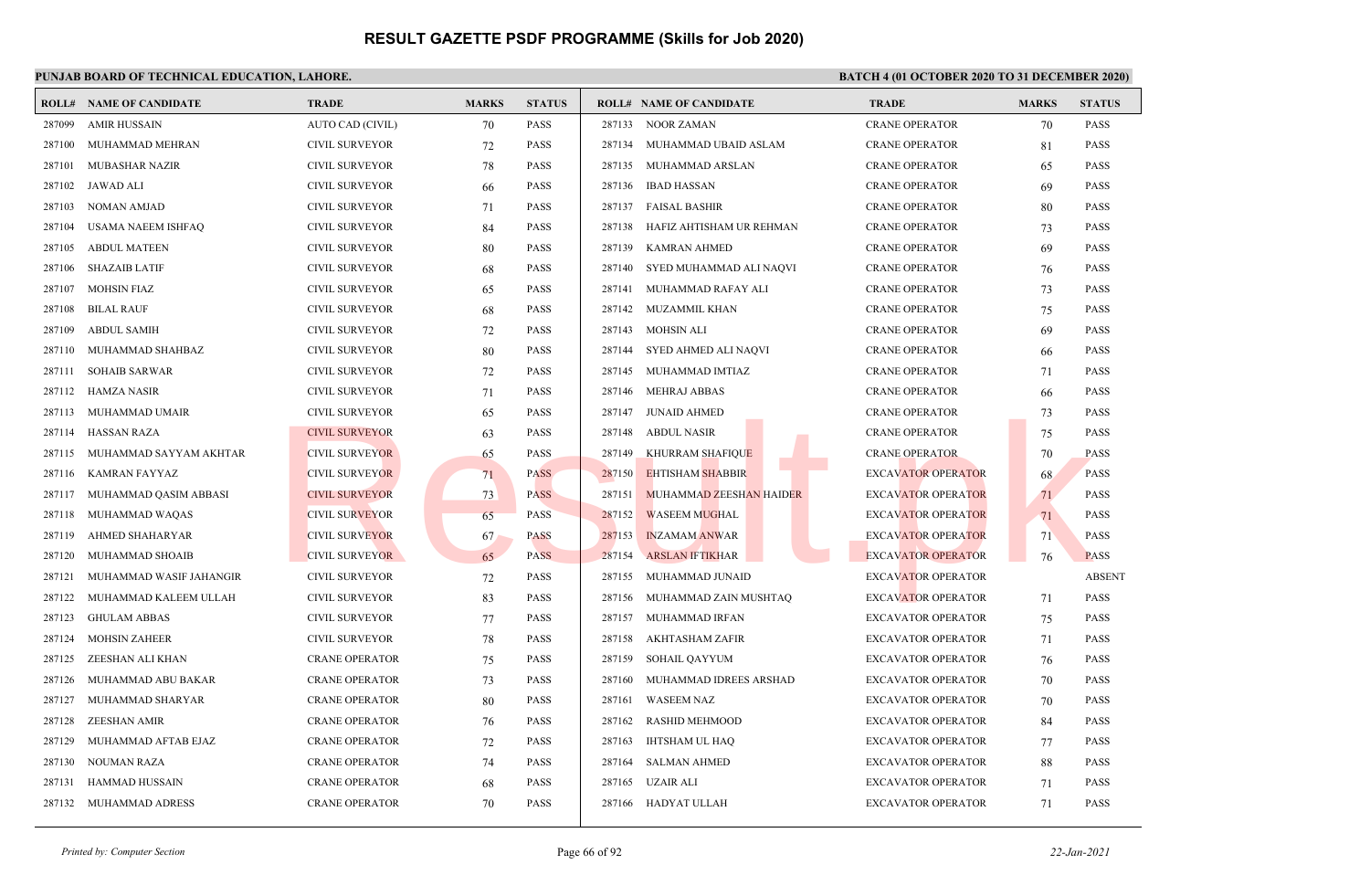|        | <b>ROLL# NAME OF CANDIDATE</b>             | <b>TRADE</b>                           | <b>MARKS</b> | <b>STATUS</b> |        | <b>ROLL# NAME OF CANDIDATE</b>                                        | <b>TRADE</b>                           | <b>MARKS</b> | <b>STATUS</b> |
|--------|--------------------------------------------|----------------------------------------|--------------|---------------|--------|-----------------------------------------------------------------------|----------------------------------------|--------------|---------------|
| 287167 | <b>WAQAS AHMED</b>                         | <b>EXCAVATOR OPERATOR</b>              | 71           | <b>PASS</b>   |        | 287194 MUHAMMAD TAYYAB                                                | <b>MOTOR GRADER</b>                    | 67           | <b>PASS</b>   |
|        | 287168 AHSAN ALI                           | <b>EXCAVATOR OPERATOR</b>              | 70           | <b>PASS</b>   |        | 287195 MUHAMMAD TAYYAB SALEEM                                         | <b>OPERATOR</b><br><b>MOTOR GRADER</b> | -66          | <b>PASS</b>   |
| 287169 | ABDUL HASEEB AQDAS                         | <b>EXCAVATOR OPERATOR</b>              | 68           | <b>PASS</b>   |        |                                                                       | <b>OPERATOR</b>                        |              |               |
| 287170 | MALIK SUBTAIN ABID                         | <b>EXCAVATOR OPERATOR</b>              | 74           | <b>PASS</b>   |        | 287196 SHAHZAIB KHAN AWAN                                             | <b>MOTOR GRADER</b>                    | 70           | <b>PASS</b>   |
| 287171 | MUNEEB HUSSAIN SHAH                        | <b>EXCAVATOR OPERATOR</b>              | 74           | <b>PASS</b>   | 287197 | MUHAMMAD USMAN AMEEN                                                  | <b>OPERATOR</b><br><b>MOTOR GRADER</b> | 72           | <b>PASS</b>   |
|        | 287172 ADNAN ARIF                          | EXCAVATOR OPERATOR                     | 75           | <b>PASS</b>   |        | 287198 SAQIB IQBAL                                                    | <b>OPERATOR</b><br><b>MOTOR GRADER</b> | 80           | <b>PASS</b>   |
|        | 287173 MIRZA MUHAMMAD MANAN                | <b>EXCAVATOR OPERATOR</b>              | 67           | <b>PASS</b>   |        |                                                                       | <b>OPERATOR</b>                        |              |               |
|        | <b>RAFIOUE</b><br>287174 NAJEEB ULLAH KHAN | <b>EXCAVATOR OPERATOR</b>              | 85           | <b>PASS</b>   | 287199 | <b>JAWAD SHAFIQ</b>                                                   | WHEEL LOADER OPERATOR                  | 71           | <b>PASS</b>   |
|        |                                            |                                        |              |               | 287200 | <b>INZAMAM HUSSAIN</b>                                                | WHEEL LOADER OPERATOR                  | 73           | <b>PASS</b>   |
|        | 287175 USAMA MUSTAFA                       | <b>MOTOR GRADER</b><br><b>OPERATOR</b> | 72           | <b>PASS</b>   | 287201 | <b>HAMZA MEHBOOB</b>                                                  | WHEEL LOADER OPERATOR                  | 71           | <b>PASS</b>   |
|        | 287176 MUHAMMAD SHABAN                     | <b>MOTOR GRADER</b>                    | 76           | <b>PASS</b>   | 287202 | FARRUKH ALI                                                           | WHEEL LOADER OPERATOR                  | 78           | <b>PASS</b>   |
|        | 287177 MUHAMMAD WAQAS AKHTAR               | <b>OPERATOR</b><br><b>MOTOR GRADER</b> | 76           | <b>PASS</b>   | 287203 | UMAR DANIYAL ALI                                                      | WHEEL LOADER OPERATOR                  | 77           | <b>PASS</b>   |
|        |                                            | <b>OPERATOR</b>                        |              |               | 287204 | <b>DANISH TAHIR</b>                                                   | WHEEL LOADER OPERATOR                  | 73           | <b>PASS</b>   |
|        | 287178 MUHAMMAD AWAIS ZULQARNAIN           | <b>MOTOR GRADER</b><br><b>OPERATOR</b> | 73           | <b>PASS</b>   | 287205 | MUHAMMAD JAWAD ALI                                                    | WHEEL LOADER OPERATOR                  | 71           | <b>PASS</b>   |
| 287179 | <b>SHAYAN HAIDER</b>                       | <b>MOTOR GRADER</b>                    | 76           | <b>PASS</b>   | 287206 | <b>ADEEL ASHIQ</b>                                                    | WHEEL LOADER OPERATOR                  | 73           | <b>PASS</b>   |
| 287180 |                                            | <b>OPERATOR</b>                        |              | <b>PASS</b>   | 287207 | <b>BABAR ALI</b>                                                      | WHEEL LOADER OPERATOR                  | 72           | <b>PASS</b>   |
|        | MUHAMMAD ESHAN                             | <b>MOTOR GRADER</b><br><b>OPERATOR</b> | 72           |               | 287208 | <b>AMEER HAMZA</b>                                                    | WHEEL LOADER OPERATOR                  | 70           | <b>PASS</b>   |
| 287181 | MALIK FAAD HUSSAIN                         | <b>MOTOR GRADER</b>                    | 73           | <b>PASS</b>   | 287209 | MUHAMMAD RIZWAN SHAHBAZ                                               | WHEEL LOADER OPERATOR                  | 73           | <b>PASS</b>   |
|        | 287182 KHIZAR HAYAT                        | <b>OPERATOR</b><br><b>MOTOR GRADER</b> | 70           | <b>PASS</b>   | 287210 | <b>USMAN NAWAZ</b>                                                    | WHEEL LOADER OPERATOR                  | 73           | <b>PASS</b>   |
|        |                                            | <b>OPERATOR</b>                        |              |               | 287211 | <b>ARSLAN ZAHOOR</b>                                                  | WHEEL LOADER OPERATOR                  | 75           | <b>PASS</b>   |
| 287183 | DANIAL ZIA                                 | <b>MOTOR GRADER</b>                    | 73           | <b>PASS</b>   |        |                                                                       |                                        |              |               |
| 287184 | WAJI ULLAH                                 | <b>OPERATOR</b><br><b>MOTOR GRADER</b> | 68           | <b>PASS</b>   | 287212 | MUHAMMAD JAMIL                                                        | WHEEL LOADER OPERATOR                  | 74           | <b>PASS</b>   |
|        |                                            | <b>OPERATOR</b>                        |              |               | 287213 | <b>GHULAM MUJTABA</b>                                                 | <b>WHEEL LOADER OPERATOR</b>           | 72           | <b>PASS</b>   |
|        | 287185 ZAIN UL ABDEEN                      | <b>MOTOR GRADER</b>                    | 68           | <b>PASS</b>   | 287214 | FAIZAN AYYAZ                                                          | WHEEL LOADER OPERATOR                  | 83           | <b>PASS</b>   |
| 287186 | MUHAMMAD MAZHER                            | <b>OPERATOR</b><br><b>MOTOR GRADER</b> | 68           | <b>PASS</b>   | 287215 | <b>HAMZA NAWAZ</b>                                                    | WHEEL LOADER OPERATOR                  | 78           | <b>PASS</b>   |
|        |                                            | <b>OPERATOR</b>                        |              |               | 287216 | MUHAMMAD HASSNAIN MAHROOF                                             | WHEEL LOADER OPERATOR                  | 71           | <b>PASS</b>   |
| 287187 | HAMMAD BASHIR                              | <b>MOTOR GRADER</b>                    | 83           | <b>PASS</b>   | 287217 | <b>INAAM BASHARAT</b>                                                 | WHEEL LOADER OPERATOR                  | 72           | <b>PASS</b>   |
| 287188 | KHIZAR MEHMOOD                             | <b>OPERATOR</b><br><b>MOTOR GRADER</b> | 86           | <b>PASS</b>   | 287218 | MUHAMMAD INTAZAN RAZA                                                 | WHEEL LOADER OPERATOR                  | 82           | <b>PASS</b>   |
|        |                                            | <b>OPERATOR</b>                        |              |               | 287219 | AAMIR ZAMAN                                                           | WHEEL LOADER OPERATOR                  | 76           | <b>PASS</b>   |
| 287189 | <b>HASHIM ASIF</b>                         | <b>MOTOR GRADER</b><br><b>OPERATOR</b> | 76           | <b>PASS</b>   | 287220 | <b>FAHAD AFTAB</b>                                                    | WHEEL LOADER OPERATOR                  | 82           | <b>PASS</b>   |
| 287190 | MUHAMMAD ASAD ULLAH RANA                   | <b>MOTOR GRADER</b>                    | 76           | PASS          | 287221 | MUHAMMAD FAIZAN                                                       | WHEEL LOADER OPERATOR                  | 71           | <b>PASS</b>   |
| 287191 | ADIL HUSSAIN                               | <b>OPERATOR</b><br><b>MOTOR GRADER</b> | 75           | <b>PASS</b>   | 287222 | SABIH SARWAR                                                          | WHEEL LOADER OPERATOR                  | 74           | <b>PASS</b>   |
|        |                                            | <b>OPERATOR</b>                        |              |               |        | 287223 DANISH KHAN                                                    | WHEEL LOADER OPERATOR                  | 72           | <b>PASS</b>   |
| 287192 | IMRAN AHMED                                | <b>MOTOR GRADER</b>                    | 69           | <b>PASS</b>   |        |                                                                       |                                        |              |               |
|        |                                            | <b>OPERATOR</b>                        |              |               |        | <b>FARAN INSTITUTE OF TECHNOLOGY, ISMAEL PLAZA, PAKISTAN MARRIAGE</b> |                                        |              |               |
| 287193 | MUHAMMAD ISHAQ                             | <b>MOTOR GRADER</b><br><b>OPERATOR</b> | 68           | <b>PASS</b>   |        | HALL, G.T ROAD,, GUJAR KHAN<br>287224 FAIZAN ZAHEER                   | <b>AUTO CAD (CIVIL)</b>                | 78           | <b>PASS</b>   |
|        |                                            |                                        |              |               |        |                                                                       |                                        |              |               |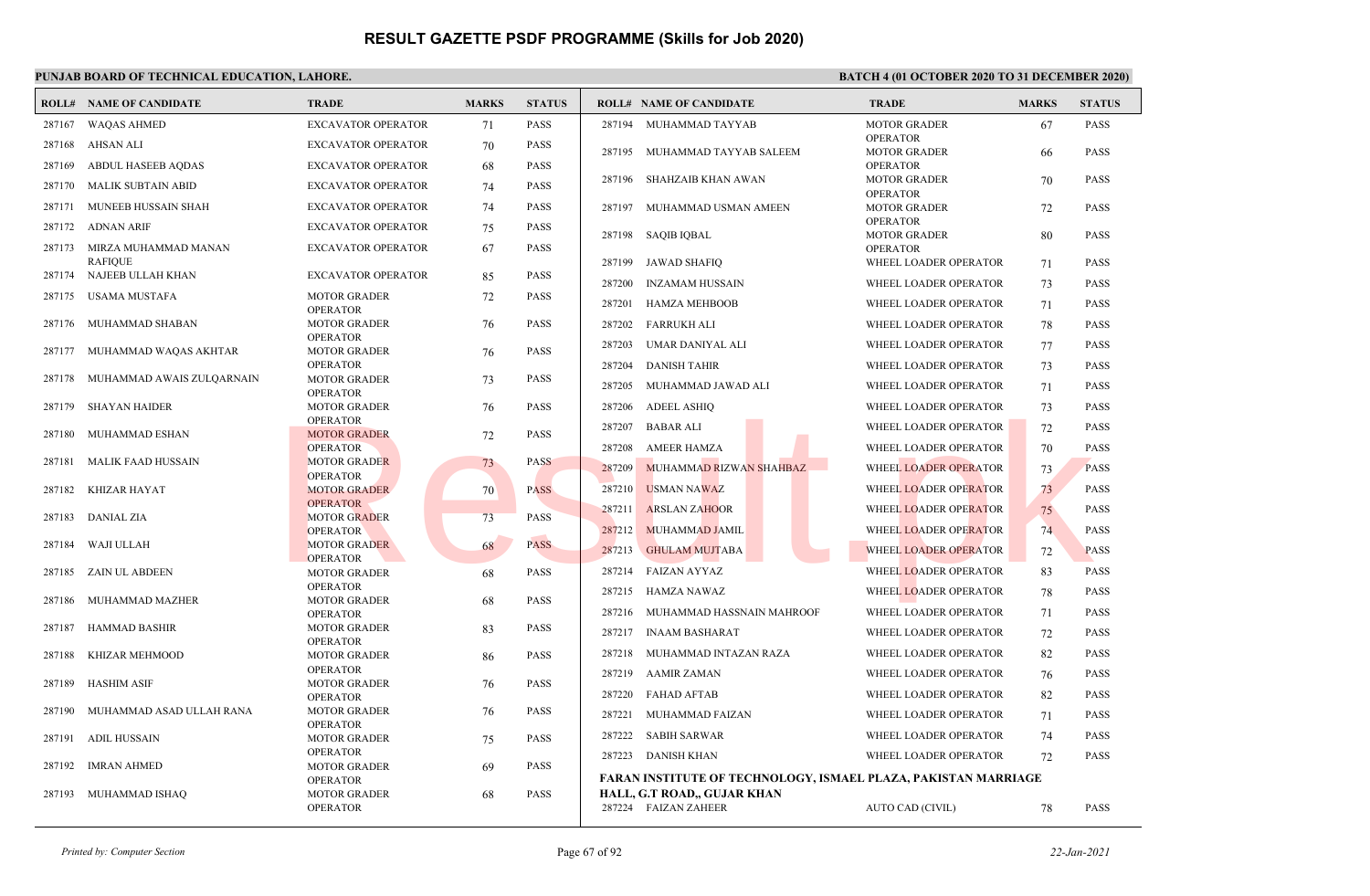|        | <b>ROLL# NAME OF CANDIDATE</b>                                                         | <b>TRADE</b>              | <b>MARKS</b> | <b>STATUS</b> | <b>ROLL# NAME OF CANDIDATE</b>                                    | <b>TRADE</b>                | <b>MARKS</b> | <b>STATUS</b> |
|--------|----------------------------------------------------------------------------------------|---------------------------|--------------|---------------|-------------------------------------------------------------------|-----------------------------|--------------|---------------|
| 287225 | ADIL IMTIAZ                                                                            | AUTO CAD (CIVIL)          | 77           | <b>PASS</b>   | 287257<br><b>GHAZAL NAZ</b>                                       | DOMESTIC TAILORING          | 70           | <b>PASS</b>   |
| 287226 | SANA ULLAH ASAD                                                                        | AUTO CAD (CIVIL)          | 79           | <b>PASS</b>   | 287258<br>RABIA ILYAS                                             | DOMESTIC TAILORING          | 71           | PASS          |
| 287227 | ZARMINA FAROOQ                                                                         | AUTO CAD (CIVIL)          | 77           | <b>PASS</b>   | 287259<br><b>SAWERA BIBI</b>                                      | <b>DOMESTIC TAILORING</b>   | 68           | PASS          |
| 287228 | <b>HINA NADEEM</b>                                                                     | <b>AUTO CAD (CIVIL)</b>   | 76           | <b>PASS</b>   | 287260<br>JAWERIA MUMTAZ                                          | <b>DOMESTIC TAILORING</b>   | 67           | <b>PASS</b>   |
| 287229 | MUHAMMAD OSAMA BIN SHAHID                                                              | AUTO CAD (CIVIL)          | 78           | <b>PASS</b>   | DALEESHA SHOUKAT<br>287261                                        | DOMESTIC TAILORING          | 65           | <b>PASS</b>   |
| 287230 | KAMALA IRSHAD                                                                          | AUTO CAD (CIVIL)          | 78           | <b>PASS</b>   | 287262 KIRAN ZAFAR                                                | DOMESTIC TAILORING          | 80           | <b>PASS</b>   |
| 287231 | <b>DANIAL RAZZAQ</b>                                                                   | AUTO CAD (CIVIL)          | 79           | <b>PASS</b>   | ASKARI INSTITUTE OF TECHNOLOGY,, OPPOSITE OLD POLICE STATION, G.T |                             |              |               |
| 287232 | ZEESHAN KHALID                                                                         | AUTO CAD (CIVIL)          | 80           | <b>PASS</b>   | ROAD RAWAT., RAWALPINDI<br>287263 ALI MATLOOB                     | AUTO CAD (CIVIL)            | 91           | <b>PASS</b>   |
| 287233 | JAMAL AHMED                                                                            | AUTO CAD (CIVIL)          | 71           | <b>PASS</b>   | 287264<br>MUHAMMAD ALI                                            | AUTO CAD (CIVIL)            | 86           | <b>PASS</b>   |
| 287234 | NEELUM AKHTAR                                                                          | AUTO CAD (CIVIL)          | 75           | <b>PASS</b>   | 287265<br>SHEHZAD AFZAL                                           | AUTO CAD (CIVIL)            | 91           | <b>PASS</b>   |
| 287235 | SANA MUSHTAQ                                                                           | AUTO CAD (CIVIL)          | 72           | <b>PASS</b>   | 287266<br><b>ABDUL REHAN</b>                                      | <b>AUTO CAD (CIVIL)</b>     | 92           | <b>PASS</b>   |
| 287236 | MUJHTABA AHMED                                                                         | AUTO CAD (CIVIL)          | 78           | <b>PASS</b>   | 287267<br>MUHAMMAD NOUMAN                                         | <b>AUTO CAD (CIVIL)</b>     | 89           | PASS          |
| 287237 | MUHAMMAD USMAN ZAFAR                                                                   | AUTO CAD (CIVIL)          | 77           | <b>PASS</b>   | 287268<br>NOUMAN NAWAZ                                            | AUTO CAD (CIVIL)            | 86           | <b>PASS</b>   |
| 287238 | ALI HUSSNAIN                                                                           | AUTO CAD (CIVIL)          | 74           | <b>PASS</b>   | 287269<br>MUHAMMAD IBRAHEEM ARIF                                  | AUTO CAD (CIVIL)            | 93           | PASS          |
| 287239 | MUHAMMAD UMAIR SHAH                                                                    | AUTO CAD (CIVIL)          | 74           | <b>PASS</b>   | 287270<br><b>UMAR FAROOQ</b>                                      | AUTO CAD (CIVIL)            | 96           | <b>PASS</b>   |
| 287240 | <b>NEELAM IDREES</b>                                                                   | <b>AUTO CAD (CIVIL)</b>   | 78           | <b>PASS</b>   | 287271<br><b>NOUMAN KHAN</b>                                      | <b>CIVIL SURVEYOR</b>       | 74           | <b>PASS</b>   |
| 287241 | <b>TEHREEM TAHIR</b>                                                                   | AUTO CAD (CIVIL)          | 79           | <b>PASS</b>   | 287272 ZEESHAN AHMED KAYANI                                       | <b>CIVIL SURVEYOR</b>       | 85           | <b>PASS</b>   |
| 287242 | <b>EMAN IDREES</b>                                                                     | <b>AUTO CAD (CIVIL)</b>   | 78           | <b>PASS</b>   | 287273<br><b>HASEEB AHMAD</b>                                     | <b>CIVIL SURVEYOR</b>       | 87           | <b>PASS</b>   |
| 287243 | <b>RABIA AQEEL</b>                                                                     | <b>AUTO CAD (CIVIL)</b>   | 81           | <b>PASS</b>   | 287274<br><b>ZAHEER IQBAL</b>                                     | <b>CIVIL SURVEYOR</b>       |              | <b>ABSENT</b> |
| 287244 | <b>TASLEEMA NOSHEEN</b>                                                                | <b>AUTO CAD (CIVIL)</b>   | 79           | <b>PASS</b>   | 287275<br>MUHAMMAD MASSHHOOD TARIQ                                | <b>CIVIL SURVEYOR</b>       | 85           | PASS          |
| 287245 | ABDULLAH BASHARAT                                                                      | <b>AUTO CAD (CIVIL)</b>   | 78           | <b>PASS</b>   | 287276<br><b>ABDUL QADEER</b>                                     | <b>CIVIL SURVEYOR</b>       | 72           | <b>PASS</b>   |
| 287246 | MUHAMMAD WAHAB                                                                         | AUTO CAD (CIVIL)          | 78           | <b>PASS</b>   | <b>TABASSAM ALI</b><br>287277                                     | <b>CIVIL SURVEYOR</b>       |              | <b>ABSENT</b> |
|        | AL-FAROOO SCIENCE AND MODERN SCIENCES, 1ST FLOOR, SUPERIOR COLLEGE                     |                           |              |               | 287278<br><b>UMAIZ KHAMEED</b>                                    | CIVIL SURVEYOR              | 87           | <b>PASS</b>   |
|        | <b>BUILDING, CHAKRI ROAD, QUAID E AZAM COLONY, RAWALPINDI</b><br>287247 SUBJA MEHARBAN | DOMESTIC TAILORING        | 72           | <b>PASS</b>   | <b>SAAD SULTAN</b><br>287279                                      | CIVIL SURVEYOR              | 77           | <b>PASS</b>   |
| 287248 | FARAH ALTAF                                                                            | DOMESTIC TAILORING        | 80           | <b>PASS</b>   | 287280<br><b>TAIMOOR KHAN</b>                                     | <b>CIVIL SURVEYOR</b>       | 80           | <b>PASS</b>   |
| 287249 | NAILA ILYAS                                                                            | DOMESTIC TAILORING        | 68           | <b>PASS</b>   | 287281<br>MUHAMMAD SHOAIB                                         | <b>CIVIL SURVEYOR</b>       | 70           | <b>PASS</b>   |
| 287250 | <b>SAMRA IDREES</b>                                                                    | DOMESTIC TAILORING        | 87           | <b>PASS</b>   | 287282<br>ZAHEER ASLAM                                            | <b>CIVIL SURVEYOR</b>       | 77           | <b>PASS</b>   |
| 287251 | <b>SOMIAH SHAHZADI</b>                                                                 | DOMESTIC TAILORING        | 89           | <b>PASS</b>   | 287283<br>AMARAH KAMRAN                                           | <b>COMPUTER APPLICATION</b> | 88           | <b>PASS</b>   |
| 287252 | SANA BIBI                                                                              | DOMESTIC TAILORING        | 82           | <b>PASS</b>   | 287284<br>MUBASHIRA MASOOD                                        | <b>COMPUTER APPLICATION</b> | 83           | <b>PASS</b>   |
| 287253 | SONIA SHOUKAT                                                                          | <b>DOMESTIC TAILORING</b> | 78           | <b>PASS</b>   | 287285<br><b>NATASHA BIBI</b>                                     | <b>COMPUTER APPLICATION</b> | 85           | <b>PASS</b>   |
| 287254 | <b>SAMRA BIBI</b>                                                                      | <b>DOMESTIC TAILORING</b> | 80           | <b>PASS</b>   | 287286<br>IQRA JAVAID                                             | <b>COMPUTER APPLICATION</b> | 85           | <b>PASS</b>   |
| 287255 | <b>MARIA SHAHEEN</b>                                                                   | <b>DOMESTIC TAILORING</b> | 75           | <b>PASS</b>   | <b>AYESHA TARIO</b><br>287287                                     | <b>COMPUTER APPLICATION</b> | 86           | <b>PASS</b>   |
|        | 287256 JAVERIA                                                                         | DOMESTIC TAILORING        | 77           | <b>PASS</b>   | 287288 HUMAIRA KIRAN                                              | COMPUTER APPLICATION        | 84           | PASS          |
|        |                                                                                        |                           |              |               |                                                                   |                             |              |               |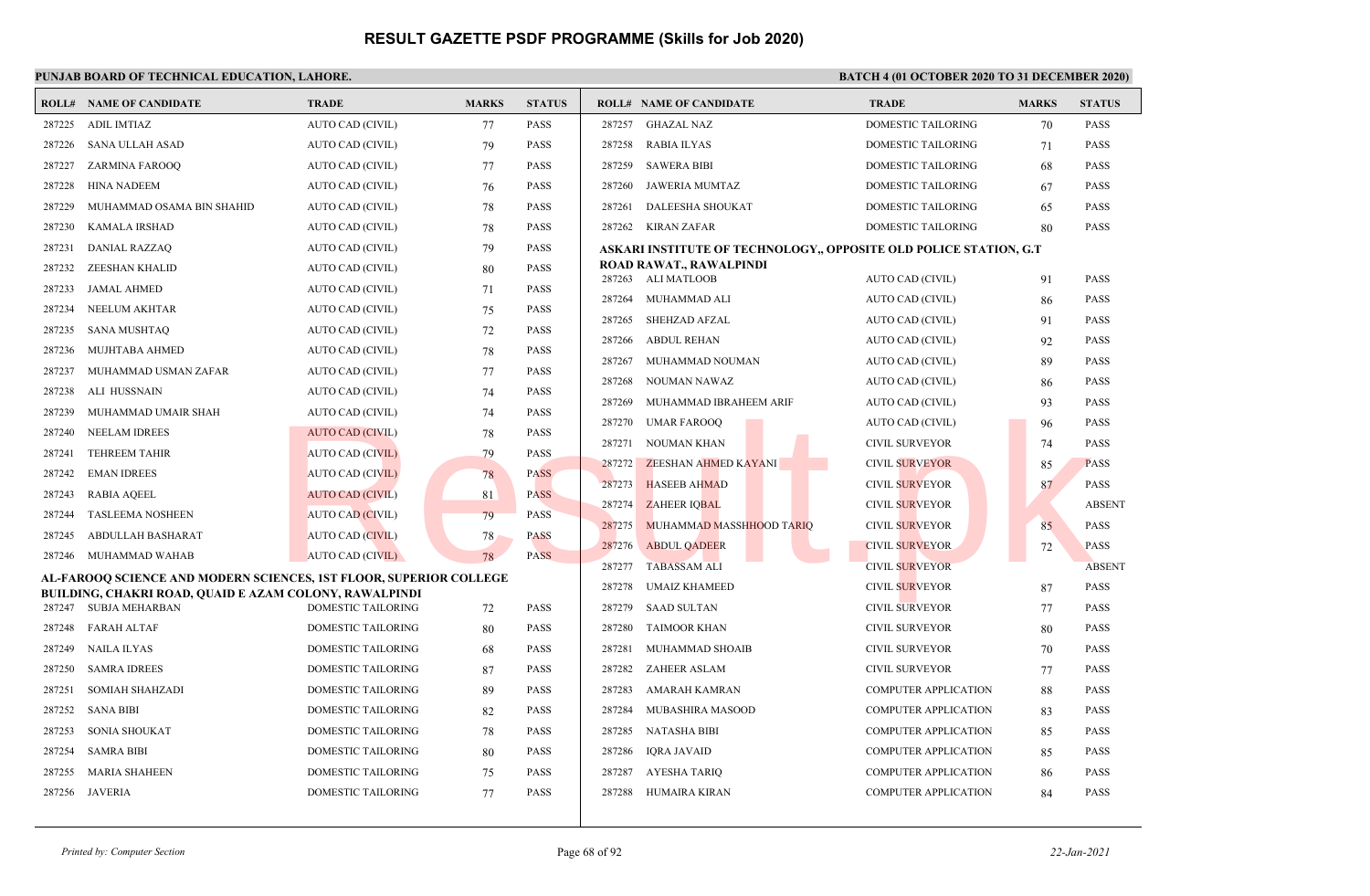| <b>ROLL#</b> | <b>NAME OF CANDIDATE</b> | <b>TRADE</b>                | <b>MARKS</b> | <b>STATUS</b> |        | <b>ROLL# NAME OF CANDIDATE</b> | <b>TRADE</b>             | <b>MARKS</b> | <b>STATUS</b> |
|--------------|--------------------------|-----------------------------|--------------|---------------|--------|--------------------------------|--------------------------|--------------|---------------|
| 287289       | <b>FARZANA NAZ</b>       | <b>COMPUTER APPLICATION</b> | 85           | PASS          | 287323 | <b>ABDUL QADEER</b>            | <b>CRANE OPERATOR</b>    | 80           | PASS          |
| 287290       | <b>NARGIS SHAHZAD</b>    | <b>COMPUTER APPLICATION</b> | 86           | <b>PASS</b>   | 287324 | <b>RIZWAN ALI</b>              | <b>CRANE OPERATOR</b>    | 77           | <b>PASS</b>   |
| 287291       | <b>HIRA AKBAR</b>        | <b>COMPUTER APPLICATION</b> | 89           | PASS          | 287325 | <b>HASSAN AKHTAR</b>           | <b>CRANE OPERATOR</b>    | 76           | PASS          |
| 287292       | <b>HIRA KANWAL</b>       | <b>COMPUTER APPLICATION</b> | 90           | PASS          | 287326 | <b>ABDUL WAHEED</b>            | <b>CRANE OPERATOR</b>    | 80           | <b>PASS</b>   |
| 287293       | MOAZZAMA AKHLAQ          | <b>COMPUTER APPLICATION</b> | 96           | <b>PASS</b>   | 287327 | <b>BASIT ALI</b>               | <b>CRANE OPERATOR</b>    | 82           | <b>PASS</b>   |
| 287294       | <b>JAVERIA KANWAL</b>    | <b>COMPUTER APPLICATION</b> | 85           | PASS          | 287328 | <b>NOMAN TARIQ</b>             | <b>DOZER OPERATOR</b>    | 84           | <b>PASS</b>   |
| 287295       | <b>SABA MASOOD</b>       | <b>COMPUTER APPLICATION</b> | 87           | <b>PASS</b>   | 287329 | ARBAZ SADIQ                    | <b>DOZER OPERATOR</b>    | 77           | <b>PASS</b>   |
| 287296       | <b>ROOBIA SIDDIQUE</b>   | <b>COMPUTER APPLICATION</b> | 85           | <b>PASS</b>   | 287330 | <b>HASNAIN HAIDER</b>          | <b>DOZER OPERATOR</b>    | 81           | <b>PASS</b>   |
| 287297       | <b>SEHRISH</b>           | <b>COMPUTER APPLICATION</b> | 88           | <b>PASS</b>   | 287331 | <b>SAQLAIN IRFAD</b>           | <b>DOZER OPERATOR</b>    | 88           | <b>PASS</b>   |
| 287298       | <b>ESHA ASGHAR</b>       | <b>COMPUTER APPLICATION</b> | 90           | <b>PASS</b>   | 287332 | MUHAMMAD NAVEED ANWAR          | <b>DOZER OPERATOR</b>    | 83           | <b>PASS</b>   |
| 287299       | <b>HAFSA SAEED</b>       | <b>COMPUTER APPLICATION</b> | 92           | <b>PASS</b>   | 287333 | <b>SAQIB AZEEM</b>             | <b>DOZER OPERATOR</b>    | 78           | <b>PASS</b>   |
| 287300       | <b>MISHAL HANIA</b>      | <b>COMPUTER APPLICATION</b> | 93           | PASS          | 287334 | MUHAMMAD BILAL                 | <b>DOZER OPERATOR</b>    | 77           | PASS          |
| 287301       | <b>EMAN HAYAT</b>        | <b>COMPUTER APPLICATION</b> | 86           | <b>PASS</b>   | 287335 | <b>HASSAN ILYAS</b>            | <b>DOZER OPERATOR</b>    | 83           | PASS          |
| 287302       | ANAM NAYAB               | <b>COMPUTER APPLICATION</b> | 96           | <b>PASS</b>   | 287336 | KAMRAN RIAZ                    | DOZER OPERATOR           | 80           | <b>PASS</b>   |
| 287303       | <b>SHABANA KOUSAR</b>    | <b>COMPUTER APPLICATION</b> | 88           | <b>PASS</b>   | 287337 | <b>USMAN IQBAL</b>             | <b>DOZER OPERATOR</b>    | 88           | PASS          |
| 287304       | ZUBAIRA KHATOON          | <b>COMPUTER APPLICATION</b> | 84           | <b>PASS</b>   | 287338 | MUHAMMAD WAQAS                 | <b>DOZER OPERATOR</b>    | 76           | <b>PASS</b>   |
| 287305       | <b>SHUJIA SAROOJ</b>     | <b>COMPUTER APPLICATION</b> | 86           | <b>PASS</b>   | 287339 | <b>ASMAT JAVED</b>             | <b>DOZER OPERATOR</b>    | 79           | <b>PASS</b>   |
| 287306       | <b>SANIA MEHMOOD</b>     | <b>COMPUTER APPLICATION</b> | 88           | <b>PASS</b>   | 287340 | <b>SAMEER AHMAD</b>            | <b>DOZER OPERATOR</b>    | 81           | <b>PASS</b>   |
| 287307       | <b>ISHA TARIQ</b>        | <b>COMPUTER APPLICATION</b> | 86           | <b>PASS</b>   | 287341 | <b>RAJA IBRAR AHMED</b>        | <b>DOZER OPERATOR</b>    | 84           | PASS          |
| 287308       | DAIM IOBAL               | <b>CRANE OPERATOR</b>       | 80           | <b>PASS</b>   | 287342 | <b>TOUSEEF AHMAD</b>           | <b>ELECTRICAL WIRING</b> | 81           | <b>PASS</b>   |
| 287309       | <b>SHAHROZ KHAN</b>      | <b>CRANE OPERATOR</b>       |              | <b>ABSENT</b> | 287343 | <b>ARSLAN MASOOD</b>           | ELECTRICAL WIRING        | 75           | PASS          |
| 287310       | <b>FARHAD ALI YOUNAS</b> | <b>CRANE OPERATOR</b>       | 80           | <b>PASS</b>   | 287344 | <b>SAIM NASIR</b>              | <b>ELECTRICAL WIRING</b> | 86           | <b>PASS</b>   |
| 287311       | EHTISHAM JAVAID          | <b>CRANE OPERATOR</b>       | 78           | <b>PASS</b>   | 287345 | MUHAMMAD MOGHEES               | ELECTRICAL WIRING        |              | <b>ABSENT</b> |
| 287312       | MUHAMMAD WAQAS           | <b>CRANE OPERATOR</b>       | 82           | PASS          | 287346 | MUHAMMAD REHMAN                | ELECTRICAL WIRING        | 87           | PASS          |
| 287313       | <b>USAMA SHAHID</b>      | <b>CRANE OPERATOR</b>       | 77           | <b>PASS</b>   | 287347 | <b>WALEED IRSHAD</b>           | ELECTRICAL WIRING        | 85           | <b>PASS</b>   |
| 287314       | MUHAMMAD RIZWAN          | <b>CRANE OPERATOR</b>       | 75           | <b>PASS</b>   | 287348 | ATTA MOHIUDDIN                 | ELECTRICAL WIRING        | 77           | <b>PASS</b>   |
| 287315       | MUHAMMAD ALI SAMEER      | <b>CRANE OPERATOR</b>       | 82           | <b>PASS</b>   | 287349 | HAMZA ALI                      | ELECTRICAL WIRING        | 72           | PASS          |
| 287316       | <b>SAEED ANWAR</b>       | <b>CRANE OPERATOR</b>       | 80           | <b>PASS</b>   | 287350 | MUHAMMAD WAQAR                 | ELECTRICAL WIRING        | 88           | <b>PASS</b>   |
| 287317       | <b>USAMA BIN ABRAR</b>   | <b>CRANE OPERATOR</b>       | 81           | <b>PASS</b>   | 287351 | <b>AHSAN ZAIB</b>              | ELECTRICAL WIRING        | 91           | <b>PASS</b>   |
| 287318       | MUHAMMAD IMRAN           | <b>CRANE OPERATOR</b>       | 81           | PASS          | 287352 | <b>FAHAD WAHEED</b>            | ELECTRICAL WIRING        | 86           | PASS          |
| 287319       | MUHAMMAD HUSNAIN         | <b>CRANE OPERATOR</b>       | 80           | <b>PASS</b>   | 287353 | HAMMAD ALI                     | ELECTRICAL WIRING        | 76           | <b>PASS</b>   |
| 287320       | <b>MEHTAB HUSSAIN</b>    | <b>CRANE OPERATOR</b>       | 80           | <b>PASS</b>   | 287354 | KHAWAR HUSSAIN                 | ELECTRICAL WIRING        | 81           | <b>PASS</b>   |
| 287321       | <b>SHOAIB HUSSAIN</b>    | <b>CRANE OPERATOR</b>       | 82           | PASS          | 287355 | MUHAMMAD USAMA                 | ELECTRICAL WIRING        | 94           | <b>PASS</b>   |
| 287322       | MUHAMMAD ISMAIL          | <b>CRANE OPERATOR</b>       | 78           | <b>PASS</b>   |        | 287356 HASSAN ARBAB            | ELECTRICAL WIRING        |              | <b>ABSENT</b> |
|              |                          |                             |              |               |        |                                |                          |              |               |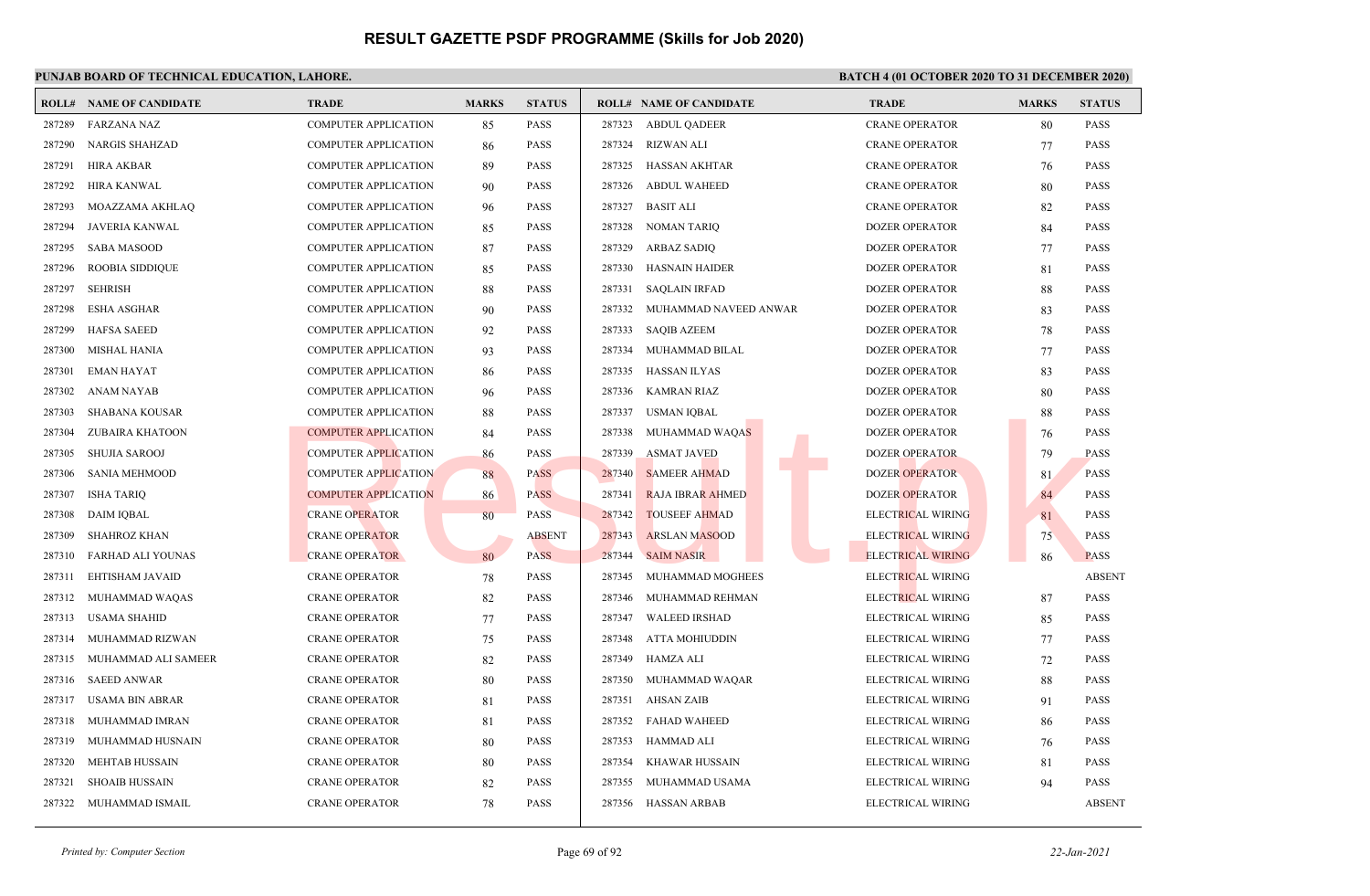|        | <b>ROLL# NAME OF CANDIDATE</b> | <b>TRADE</b>                           | <b>MARKS</b> | <b>STATUS</b> |        | <b>ROLL# NAME OF CANDIDATE</b> | <b>TRADE</b>                           | <b>MARKS</b> | <b>STATUS</b> |
|--------|--------------------------------|----------------------------------------|--------------|---------------|--------|--------------------------------|----------------------------------------|--------------|---------------|
| 287357 | MIRZA MUDDSAR ISLAM            | ELECTRICAL WIRING                      | 91           | <b>PASS</b>   | 287390 | <b>SAJID MEHMOOD</b>           | <b>MOTOR GRADER</b>                    | 86           | <b>PASS</b>   |
| 287358 | MUHAMMAD BILAL                 | ELECTRICAL WIRING                      | 89           | <b>PASS</b>   |        | 287391 MUHAMMAD ZAMAN          | <b>OPERATOR</b><br><b>MOTOR GRADER</b> | 82           | <b>PASS</b>   |
| 287359 | MUHAMMAD SOBHAN                | ELECTRICAL WIRING                      | 84           | PASS          |        |                                | <b>OPERATOR</b>                        |              |               |
| 287360 | <b>MOBASHAR HUSSAIN</b>        | ELECTRICAL WIRING                      | 79           | <b>PASS</b>   | 287392 | SYED JAMIL MEHMOOD             | <b>MOTOR GRADER</b>                    | 92           | <b>PASS</b>   |
| 287361 | MALIK USMAN ALI                | ELECTRICAL WIRING                      | 80           | <b>PASS</b>   | 287393 | AHMED BILAL ASHRAF             | <b>OPERATOR</b><br><b>MOTOR GRADER</b> | 83           | <b>PASS</b>   |
| 287362 | <b>AZHAR MEHMOOD</b>           | ELECTRICAL WIRING                      |              | <b>ABSENT</b> |        |                                | <b>OPERATOR</b>                        |              |               |
| 287363 | <b>IMRAN SAJID</b>             | ELECTRICAL WIRING                      | 85           | <b>PASS</b>   | 287394 | SHAHID FIAZ BAJWA              | <b>MOTOR GRADER</b><br><b>OPERATOR</b> | 83           | <b>PASS</b>   |
| 287364 | <b>BASIT NAEEM</b>             | <b>EXCAVATOR OPERATOR</b>              | 90           | <b>PASS</b>   | 287395 | ZAMAN ALI                      | <b>MOTOR GRADER</b>                    | 85           | <b>PASS</b>   |
|        |                                |                                        |              |               |        |                                | <b>OPERATOR</b>                        |              |               |
| 287365 | <b>NOUMAN TAHIR</b>            | <b>EXCAVATOR OPERATOR</b>              | 84           | <b>PASS</b>   | 287396 | TANVEER AKHTAR                 | <b>MOTOR GRADER</b><br><b>OPERATOR</b> | 90           | <b>PASS</b>   |
| 287366 | KAMRAN KHAN                    | <b>EXCAVATOR OPERATOR</b>              | 91           | <b>PASS</b>   |        | 287397 MUHAMMAD ADNAN ARIF     | <b>MOTOR GRADER</b>                    | 88           | <b>PASS</b>   |
| 287367 | <b>UMAIR TARIQ</b>             | <b>EXCAVATOR OPERATOR</b>              | 89           | <b>PASS</b>   |        |                                | <b>OPERATOR</b>                        |              |               |
| 287368 | <b>WAJAHAT AFTAB</b>           | <b>EXCAVATOR OPERATOR</b>              | 88           | <b>PASS</b>   |        | 287398 YASIR ISHAQ             | <b>MOTOR GRADER</b><br><b>OPERATOR</b> | 81           | <b>PASS</b>   |
| 287369 | SHAHBAZ SHAMSHAD               | <b>EXCAVATOR OPERATOR</b>              | 90           | <b>PASS</b>   | 287399 | HAIDER                         | <b>MOTOR GRADER</b>                    | 96           | <b>PASS</b>   |
| 287370 | ZIA UR REHMAN                  | <b>EXCAVATOR OPERATOR</b>              | 88           | <b>PASS</b>   | 287400 | <b>MUNEEB PERVAIZ</b>          | <b>OPERATOR</b><br><b>MOTOR GRADER</b> |              | <b>PASS</b>   |
| 287371 | CHOUDHARY MUHAMMAD MASAB       | <b>EXCAVATOR OPERATOR</b>              | 85           | <b>PASS</b>   |        |                                | <b>OPERATOR</b>                        | 85           |               |
|        | ALI                            |                                        |              |               | 287401 | <b>SYED HASSAN RAZA</b>        | <b>MOTOR GRADER</b>                    | 73           | <b>PASS</b>   |
|        | 287372 HUZAIFA USMAN           | <b>EXCAVATOR OPERATOR</b>              | 86           | <b>PASS</b>   | 287402 | <b>TAHIR MEHMOOD</b>           | <b>OPERATOR</b><br><b>MOTOR GRADER</b> | 79           | <b>PASS</b>   |
| 287373 | MUHAMMAD SABIR ALI             | <b>EXCAVATOR OPERATOR</b>              | 88           | <b>PASS</b>   |        |                                | <b>OPERATOR</b>                        |              |               |
| 287374 | MUHAMMAD ASIF MEHMOOD          | <b>EXCAVATOR OPERATOR</b>              | 91           | <b>PASS</b>   | 287403 | <b>SHAHID</b>                  | <b>MOTOR GRADER</b>                    | 83           | <b>PASS</b>   |
| 287375 | <b>USMAN ARIF</b>              | <b>EXCAVATOR OPERATOR</b>              | 90           | <b>PASS</b>   | 287404 | MUHAMMAD AHMAD                 | <b>OPERATOR</b><br><b>MOTOR GRADER</b> | 85           | <b>PASS</b>   |
| 287376 | MUDASAR ASGHAR                 | <b>EXCAVATOR OPERATOR</b>              | 86           | <b>PASS</b>   |        |                                | <b>OPERATOR</b>                        |              |               |
| 287377 | <b>ASIF MEHMOOD</b>            | <b>EXCAVATOR OPERATOR</b>              | 84           | <b>PASS</b>   | 287405 | <b>FAHAD FAROOO</b>            | <b>MOTOR GRADER</b>                    | 77           | <b>PASS</b>   |
|        | 287378 USAMA ROUF              | <b>EXCAVATOR OPERATOR</b>              | 86           | <b>PASS</b>   | 287406 | NOUMAN SHAKEEL                 | <b>OPERATOR</b><br><b>MOTOR GRADER</b> | 81           | <b>PASS</b>   |
|        | 287379 MALIK HASEEB ZAFAR      | <b>EXCAVATOR OPERATOR</b>              |              | <b>ABSENT</b> |        |                                | <b>OPERATOR</b>                        |              |               |
| 287380 | <b>ASAD ABBASI</b>             | <b>EXCAVATOR OPERATOR</b>              | 90           | <b>PASS</b>   | 287407 | ASIF LATIF                     | <b>MOTOR GRADER</b><br><b>OPERATOR</b> | 82           | <b>PASS</b>   |
| 287381 | SAQIB HUSSAIN                  | <b>EXCAVATOR OPERATOR</b>              | 85           | <b>PASS</b>   | 287408 | BILAL AHMAD                    | <b>MOTOR GRADER</b>                    | 84           | <b>PASS</b>   |
| 287382 | MUHAMMAD BILAL                 | <b>EXCAVATOR OPERATOR</b>              | 87           | <b>PASS</b>   |        |                                | <b>OPERATOR</b>                        |              |               |
| 287383 | AHSAN IQBAL                    | <b>EXCAVATOR OPERATOR</b>              |              | <b>PASS</b>   | 287409 | SYED ZAQI ABBAS NAQVI          | SAFETY INSPECTOR 2016                  | 81           | <b>PASS</b>   |
|        |                                |                                        | 85           |               | 287410 | RIZWAN NAWAZ                   | SAFETY INSPECTOR 2016                  | 83           | <b>PASS</b>   |
| 287384 | <b>HABIB HUSSAIN</b>           | <b>EXCAVATOR OPERATOR</b>              | 80           | <b>PASS</b>   |        | 287411 MUHAMMAD SHAKEEL        | SAFETY INSPECTOR 2016                  | 86           | <b>PASS</b>   |
| 287385 | <b>QASIM SULTAN</b>            | <b>EXCAVATOR OPERATOR</b>              | 81           | PASS          |        | 287412 DANISH JAVED            | SAFETY INSPECTOR 2016                  | 88           | <b>PASS</b>   |
| 287386 | HAMZA NISAR                    | <b>EXCAVATOR OPERATOR</b>              | 84           | <b>PASS</b>   | 287413 | WAJAHAT ULLAH                  | <b>SAFETY INSPECTOR 2016</b>           | 80           | <b>PASS</b>   |
| 287387 | <b>AQEEL AHMED</b>             | <b>MOTOR GRADER</b>                    |              | <b>ABSENT</b> |        | 287414 SYED HAMDAN ALI         | SAFETY INSPECTOR 2016                  | 84           | <b>PASS</b>   |
| 287388 | <b>BASIT ALI</b>               | <b>OPERATOR</b><br><b>MOTOR GRADER</b> | 80           | <b>PASS</b>   | 287415 | RAJA GUL SHER                  | <b>SAFETY INSPECTOR 2016</b>           | 87           | <b>PASS</b>   |
|        |                                | <b>OPERATOR</b>                        |              |               | 287416 | <b>FARHAD AHMED</b>            | <b>SAFETY INSPECTOR 2016</b>           | 89           | <b>PASS</b>   |
| 287389 | MALIK URWAH HAMMAD             | <b>MOTOR GRADER</b><br><b>OPERATOR</b> | 86           | <b>PASS</b>   |        |                                |                                        |              |               |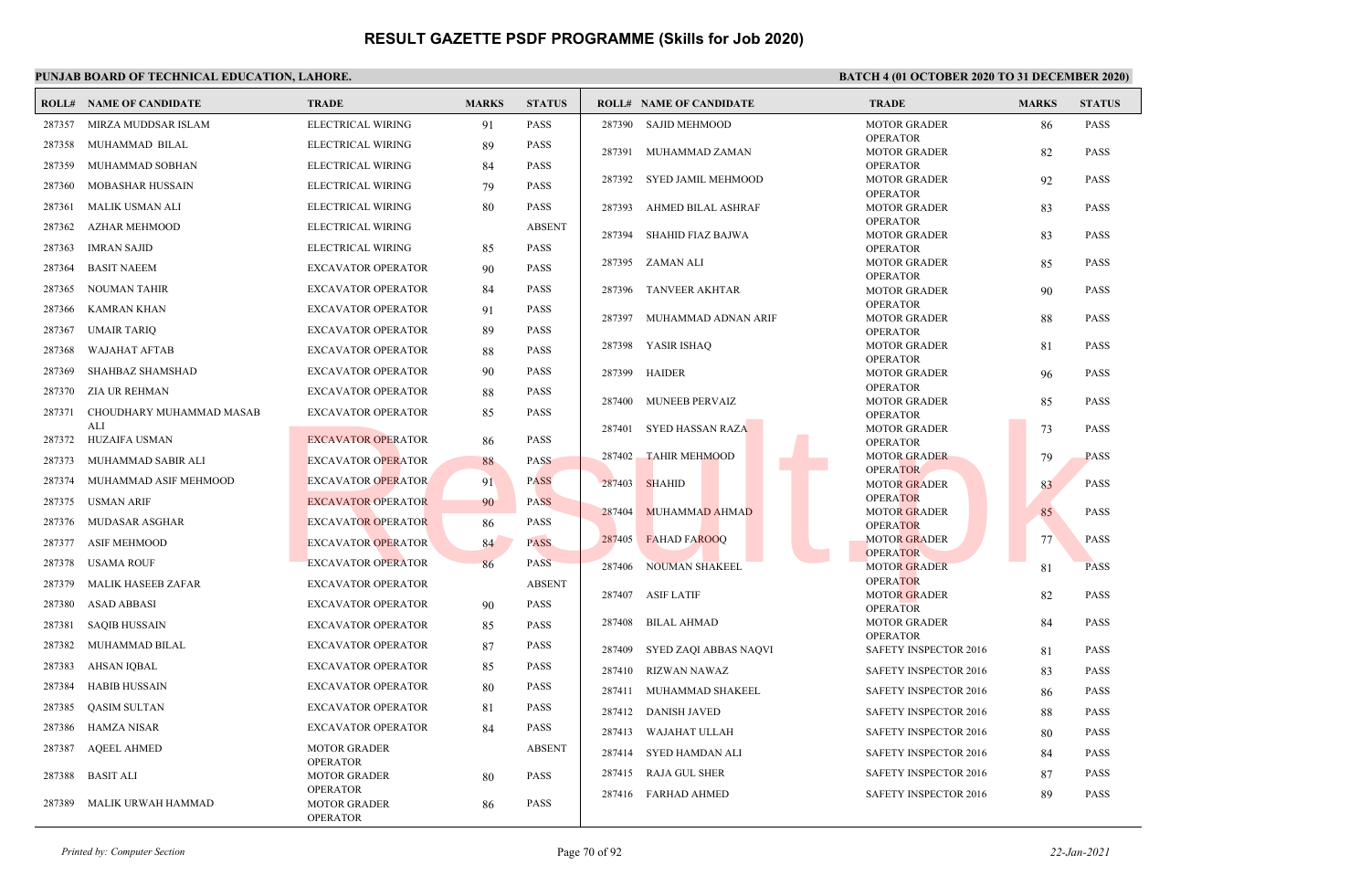|                   | <b>ROLL# NAME OF CANDIDATE</b>                                          | <b>TRADE</b>                                        | <b>MARKS</b> | <b>STATUS</b> |        | <b>ROLL# NAME OF CANDIDATE</b>                                                                                   | <b>TRADE</b>                                        | <b>MARKS</b> | <b>STATUS</b> |
|-------------------|-------------------------------------------------------------------------|-----------------------------------------------------|--------------|---------------|--------|------------------------------------------------------------------------------------------------------------------|-----------------------------------------------------|--------------|---------------|
| 287417            | MUHAMMAD SAQIB AZIZ                                                     | SAFETY INSPECTOR 2016                               | 81           | <b>PASS</b>   |        | 287445 MUNEEB-UR-REHMAN                                                                                          | CLOSE CIRCUIT TV (CCTV)                             | 75           | PASS          |
| 287418            | HAMMAD NOOR MUGHAL                                                      | SAFETY INSPECTOR 2016                               | 93           | <b>PASS</b>   |        | 287446 MUHAMMAD WAQAS                                                                                            | <b>TECHNICIAN</b><br>CLOSE CIRCUIT TV (CCTV)        | 65           | PASS          |
| 287419            | JAWAD UL HASSAN                                                         | SAFETY INSPECTOR 2016                               | 86           | <b>PASS</b>   |        |                                                                                                                  | <b>TECHNICIAN</b>                                   |              |               |
| 287420            | MUHAMMAD GHAFFAR                                                        | SAFETY INSPECTOR 2016                               | 89           | <b>PASS</b>   |        | 287447 ULFAT ABBAS                                                                                               | CLOSE CIRCUIT TV (CCTV)<br><b>TECHNICIAN</b>        | 74           | <b>PASS</b>   |
| 287421            | MUHAMMAD HAIDER ALI                                                     | SAFETY INSPECTOR 2016                               | 80           | <b>PASS</b>   | 287448 | NAUMAN TAYYAB                                                                                                    | CLOSE CIRCUIT TV (CCTV)                             | 63           | PASS          |
| 287422            | AMMAR AZHAR                                                             | SAFETY INSPECTOR 2016                               | 82           | <b>PASS</b>   | 287449 | MUHAMMAD BILAL MALIK                                                                                             | <b>TECHNICIAN</b><br>CLOSE CIRCUIT TV (CCTV)        | 63           | PASS          |
| 287423            | <b>WALEED JABBAR</b>                                                    | SAFETY INSPECTOR 2016                               | 85           | <b>PASS</b>   |        |                                                                                                                  | <b>TECHNICIAN</b>                                   |              |               |
| 287424            | <b>HUSSAIN ALI</b>                                                      | <b>SAFETY INSPECTOR 2016</b>                        | 83           | <b>PASS</b>   |        | 287450 SAMEE ULLAH                                                                                               | CLOSE CIRCUIT TV (CCTV)<br><b>TECHNICIAN</b>        | 76           | PASS          |
| 287425            | RAZA ALI SAFDAR                                                         | SAFETY INSPECTOR 2016                               | 85           | <b>PASS</b>   | 287451 | MUHAMMAD MOHSIN                                                                                                  | CLOSE CIRCUIT TV (CCTV)                             |              | <b>ABSENT</b> |
| 287426            | <b>HISSAN NAVEED</b>                                                    | SAFETY INSPECTOR 2016                               | 81           | <b>PASS</b>   |        | 287452 SAGHEER HUSSAIN                                                                                           | <b>TECHNICIAN</b><br>CLOSE CIRCUIT TV (CCTV)        | 69           | <b>PASS</b>   |
| 287427            | MUHAMMAD FAIZAN JAVED                                                   | SAFETY INSPECTOR 2016                               | 89           | <b>PASS</b>   |        |                                                                                                                  | <b>TECHNICIAN</b>                                   |              |               |
| 287428            | <b>HAROON RASHEED</b>                                                   | SAFETY INSPECTOR 2016                               | 94           | <b>PASS</b>   | 287453 | <b>USAMA MANZOOR</b>                                                                                             | CLOSE CIRCUIT TV (CCTV)<br><b>TECHNICIAN</b>        |              | <b>ABSENT</b> |
| 287429            | MUHAMMAD AKASH                                                          | <b>SAFETY INSPECTOR 2016</b>                        | 86           | <b>PASS</b>   | 287454 | <b>HASSAN ALI</b>                                                                                                | CLOSE CIRCUIT TV (CCTV)                             | 68           | <b>PASS</b>   |
| 287430            | <b>ZEESHAN NASIR</b>                                                    | <b>SAFETY INSPECTOR 2016</b>                        | 87           | <b>PASS</b>   | 287455 | MUHAMMAD SAFEEULLAH SIDDIQUI                                                                                     | <b>TECHNICIAN</b><br>CLOSE CIRCUIT TV (CCTV)        |              | <b>PASS</b>   |
| 287431            | NAQEEB UR REHMAN                                                        | SAFETY INSPECTOR 2016                               | 90           | <b>PASS</b>   |        |                                                                                                                  | <b>TECHNICIAN</b>                                   | 67           |               |
|                   | 287432 SAJID ALI                                                        | <b>SAFETY INSPECTOR 2016</b>                        | 90           | <b>PASS</b>   | 287456 | <b>HASNAIN HAIDER</b>                                                                                            | CLOSE CIRCUIT TV (CCTV)<br><b>TECHNICIAN</b>        | 90           | PASS          |
|                   | 287433 SHAYAN AMJAD                                                     | <b>SAFETY INSPECTOR 2016</b>                        | 93           | <b>PASS</b>   | 287457 | <b>UMAIR HAMZA</b>                                                                                               | <b>CLOSE CIRCUIT TV (CCTV)</b>                      |              | <b>ABSENT</b> |
|                   | <b>CENTRE OF EXCELLENCE IN NETWORKING AND IT, 2ND AND 3RD FLOOR, IT</b> |                                                     |              |               | 287458 | <b>MUHAMMAD AWAIS</b>                                                                                            | <b>TECHNICIAN</b><br><b>CLOSE CIRCUIT TV (CCTV)</b> | 70           | <b>PASS</b>   |
|                   | PLAZA B-841, NEAR ASKARI ISLAMIC BANK, COMMERCIAL MARKET,               |                                                     |              |               |        |                                                                                                                  | <b>TECHNICIAN</b>                                   |              |               |
| <b>RAWALPINDI</b> | 287434 HASEEB AHMAD                                                     | <b>CLOSE CIRCUIT TV (CCTV)</b>                      | 72           | <b>PASS</b>   | 287459 | <b>KAINAT MANZOOR</b>                                                                                            | MICROWAVE TECHNICIAN                                | 69           | PASS          |
|                   |                                                                         | <b>TECHNICIAN</b>                                   |              |               | 287460 | <b>NOREEN AKHTER</b>                                                                                             | MICROWAVE TECHNICIAN                                | 75           | <b>PASS</b>   |
|                   | 287435 SULEMAN YAQOOB                                                   | <b>CLOSE CIRCUIT TV (CCTV)</b><br><b>TECHNICIAN</b> | 70           | <b>PASS</b>   | 287461 | <b>SUMMIYA HAMEED</b>                                                                                            | MICROWAVE TECHNICIAN                                | 70           | <b>PASS</b>   |
|                   | 287436 AFFAQ AHMED MEHDI                                                | CLOSE CIRCUIT TV (CCTV)                             | 78           | <b>PASS</b>   | 287462 | <b>MEHWISH SALEEM</b>                                                                                            | MICROWAVE TECHNICIAN                                | 75           | PASS          |
|                   | 287437 ADIL RAUF                                                        | <b>TECHNICIAN</b><br>CLOSE CIRCUIT TV (CCTV)        | 80           | <b>PASS</b>   | 287463 | <b>ASIFA SAEED</b>                                                                                               | MICROWAVE TECHNICIAN                                | 77           | PASS          |
|                   |                                                                         | <b>TECHNICIAN</b>                                   |              |               | 287464 | <b>SAREENA NASIR</b>                                                                                             | MICROWAVE TECHNICIAN                                | 62           | PASS          |
| 287438            | SYED AFZAL ISHFAQ                                                       | CLOSE CIRCUIT TV (CCTV)<br><b>TECHNICIAN</b>        | 82           | <b>PASS</b>   | 287465 | ANIQA KHALID                                                                                                     | MICROWAVE TECHNICIAN                                |              | <b>ABSENT</b> |
| 287439            | MUHMMAD IBRAHIM DAR                                                     | CLOSE CIRCUIT TV (CCTV)                             | 69           | <b>PASS</b>   | 287466 | <b>TAYYABA SAEED</b>                                                                                             | MICROWAVE TECHNICIAN                                | 60           | <b>PASS</b>   |
| 287440            | <b>SOHAIL IQBAL</b>                                                     | <b>TECHNICIAN</b><br>CLOSE CIRCUIT TV (CCTV)        | 68           | <b>PASS</b>   | 287467 | <b>AFFA RIZWAN</b>                                                                                               | MICROWAVE TECHNICIAN                                | 65           | PASS          |
|                   |                                                                         | <b>TECHNICIAN</b>                                   |              |               | 287468 | <b>FATIMA NAEEM</b>                                                                                              | MICROWAVE TECHNICIAN                                |              | <b>ABSENT</b> |
|                   | 287441 ALI ABBAS                                                        | CLOSE CIRCUIT TV (CCTV)<br><b>TECHNICIAN</b>        | 84           | <b>PASS</b>   | 287469 | ZAINAB JAVAID                                                                                                    | MICROWAVE TECHNICIAN                                | 60           | PASS          |
| 287442            | MUHAMMAD FAKHAR UD DIN                                                  | CLOSE CIRCUIT TV (CCTV)                             |              | <b>ABSENT</b> | 287470 | <b>ZUNAIRA SHAHID</b>                                                                                            | MICROWAVE TECHNICIAN                                | 62           | PASS          |
| 287443            |                                                                         | <b>TECHNICIAN</b>                                   |              |               |        | 287471 NIMRA JAMIL                                                                                               | MICROWAVE TECHNICIAN                                | 63           | PASS          |
|                   | ABDUL MUNEEB MUGHAL                                                     | CLOSE CIRCUIT TV (CCTV)<br><b>TECHNICIAN</b>        | 76           | <b>PASS</b>   |        | 287472 RAHAT RASHEED                                                                                             | MICROWAVE TECHNICIAN                                | 61           | PASS          |
| 287444            | AHMED MAQSOOD                                                           | CLOSE CIRCUIT TV (CCTV)<br><b>TECHNICIAN</b>        | 66           | <b>PASS</b>   |        | INSTITUTE OF ENGINEERING & TECHNOLOGY, STREET 25, NASEERABAD NEAR<br><b>GOLRA MOR, PESHAWAR ROAD, RAWALPINDI</b> |                                                     |              |               |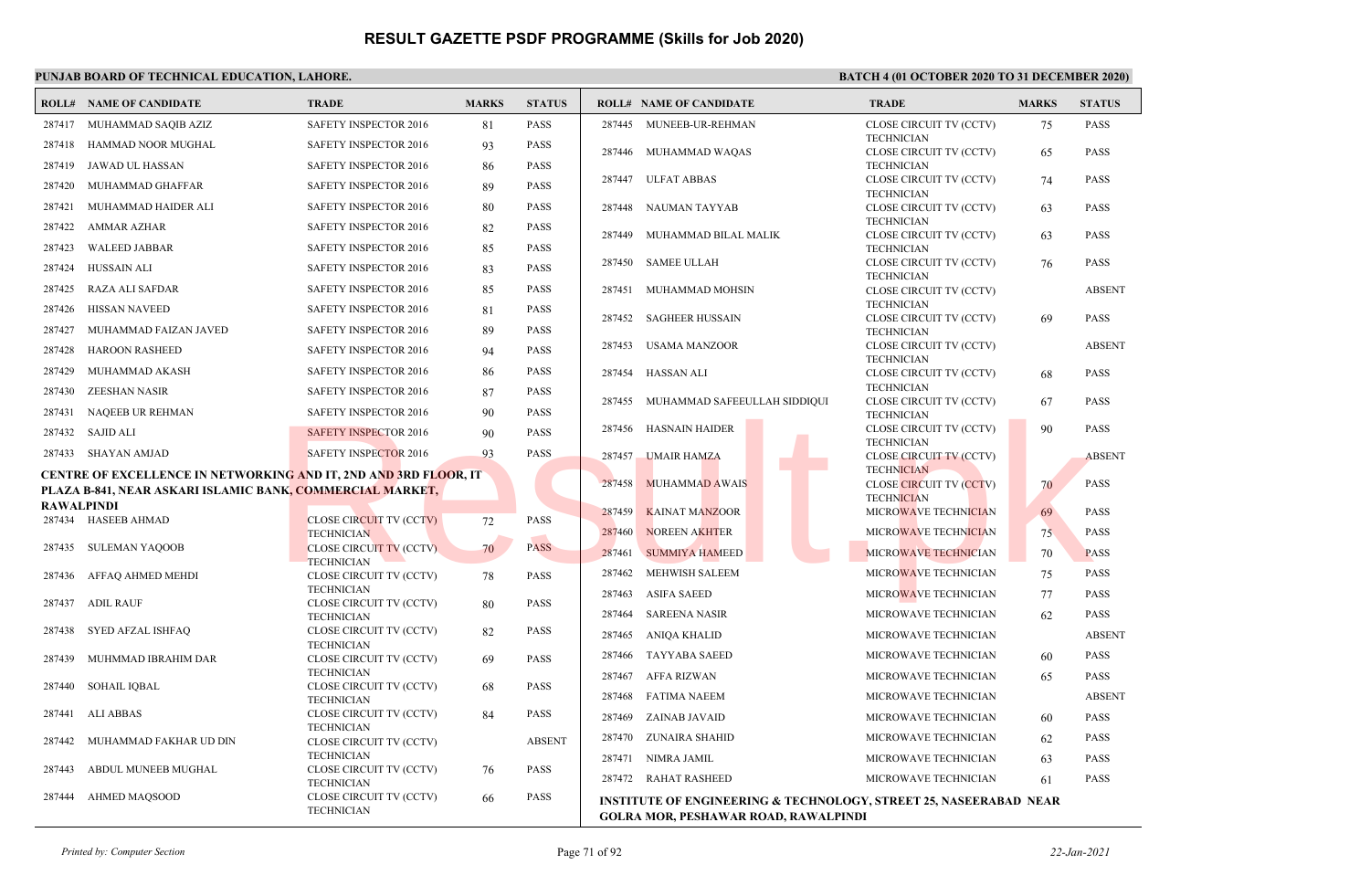|        | <b>ROLL# NAME OF CANDIDATE</b>                                        | <b>TRADE</b>                             | <b>MARKS</b> | <b>STATUS</b> |        | <b>ROLL# NAME OF CANDIDATE</b>  | <b>TRADE</b>                                        | <b>MARKS</b> | <b>STATUS</b> |
|--------|-----------------------------------------------------------------------|------------------------------------------|--------------|---------------|--------|---------------------------------|-----------------------------------------------------|--------------|---------------|
|        | 287473 MUHAMMAD KASHIF                                                | HOME APPLIANCES REPAIR                   | 90           | <b>PASS</b>   | 287503 | NAUMAN MUSHARAF                 | 2D & 3D DRAFTING USING                              | 68           | <b>PASS</b>   |
| 287474 | HAMMAD AKRAM                                                          | HOME APPLIANCES REPAIR                   | 90           | <b>PASS</b>   | 287504 | MUHAMMAD ZUBAIR                 | <b>AUTOCAD</b><br>2D & 3D DRAFTING USING            |              | <b>PASS</b>   |
| 287475 | MUHAMMAD HASEEB                                                       | HOME APPLIANCES REPAIR                   | 91           | <b>PASS</b>   |        |                                 | <b>AUTOCAD</b>                                      | 69           |               |
| 287476 | <b>SOHAIB HASSAN</b>                                                  | HOME APPLIANCES REPAIR                   | 81           | <b>PASS</b>   |        | 287505 FIDA UR REHMAN           | 2D & 3D DRAFTING USING                              | 72           | <b>PASS</b>   |
| 287477 | <b>USAMULLAH</b>                                                      | HOME APPLIANCES REPAIR                   | 85           | <b>PASS</b>   | 287506 | SYED ALI RAZA NAQVI             | <b>AUTOCAD</b><br>2D & 3D DRAFTING USING            |              | <b>ABSENT</b> |
|        |                                                                       |                                          |              |               |        |                                 | <b>AUTOCAD</b>                                      |              |               |
| 287478 | <b>SARAM KHAN</b>                                                     | HOME APPLIANCES REPAIR                   | 86           | PASS          | 287507 | SYED ASGHAR ABBAS               | 2D & 3D DRAFTING USING                              |              | <b>ABSENT</b> |
| 287479 | <b>JAMEEL KHAN</b>                                                    | <b>MACHINIST</b>                         | 82           | PASS          |        |                                 | <b>AUTOCAD</b>                                      |              |               |
| 287480 | <b>AQIB NAWAZ</b>                                                     | <b>MACHINIST</b>                         | 77           | <b>PASS</b>   | 287508 | HAMZA KHALIL                    | 2D & 3D DRAFTING USING<br><b>AUTOCAD</b>            | 71           | <b>PASS</b>   |
| 287481 | MUDDASAR ALI                                                          | <b>MACHINIST</b>                         | 80           | <b>PASS</b>   | 287509 | <b>MUAZ BIN SABIR</b>           | 2D & 3D DRAFTING USING                              | 71           | <b>PASS</b>   |
| 287482 | MUHAMMAD NADEEM                                                       | <b>WELDER</b>                            | 84           | <b>PASS</b>   |        |                                 | <b>AUTOCAD</b>                                      |              |               |
| 287483 | MALIK ASHAR                                                           | WELDER                                   | 78           | <b>PASS</b>   |        | 287510 MUHAMMAD SHAHRUKH IRSHAD | 2D & 3D DRAFTING USING<br><b>AUTOCAD</b>            | 75           | <b>PASS</b>   |
| 287484 | AITZAZ AHSAN KHAN                                                     | <b>WELDER</b>                            | 84           | <b>PASS</b>   |        | 287511 MANSOOR KHALIQ           | 2D & 3D DRAFTING USING                              | 78           | <b>PASS</b>   |
| 287485 | MUBEEN AHMAD                                                          | WELDER                                   | 82           | <b>PASS</b>   |        | 287512 RAZA ALI                 | <b>AUTOCAD</b><br>2D & 3D DRAFTING USING            | 78           | <b>PASS</b>   |
| 287486 | ANSAR MEHMOOD                                                         | WELDER                                   |              | <b>PASS</b>   |        |                                 | <b>AUTOCAD</b>                                      |              |               |
|        |                                                                       |                                          | 85           |               |        | 287513 AFAQ HUSSAIN             | 2D & 3D DRAFTING USING                              |              | <b>ABSENT</b> |
| 287487 | MUHAMMAD ZAIN TARIQ                                                   | <b>WELDER</b>                            | 86           | PASS          |        |                                 | <b>AUTOCAD</b>                                      |              |               |
| 287488 | MEHMOOD KHAN                                                          | <b>WELDER</b>                            | 75           | <b>PASS</b>   |        | 287514 MUHAMMAD KALEEM ABBAS    | 2D & 3D DRAFTING USING<br><b>AUTOCAD</b>            | 78           | <b>PASS</b>   |
| 287489 | <b>UMAR AKRAM</b>                                                     | <b>WELDER</b>                            | 81           | PASS          |        | 287515 TAYYAB SHAHZAD           | 2D & 3D DRAFTING USING                              | 80           | <b>PASS</b>   |
|        | 287490 MUHAMMAD SHAHRUKH IQBAL                                        | WELDER                                   | 80           | <b>PASS</b>   |        |                                 | <b>AUTOCAD</b>                                      |              |               |
|        | ZAFAR                                                                 |                                          |              |               |        | 287516 ZAEEM UR RASHID          | 2D & 3D DRAFTING USING<br><b>AUTOCAD</b>            | 78           | <b>PASS</b>   |
|        | 287491 MUHAMMAD ASIF                                                  | <b>WELDER</b>                            | 82           | <b>PASS</b>   |        | 287517 WAQAR ALI                | <b>CLOSE CIRCUIT TV (CCTV)</b>                      | 68           | <b>PASS</b>   |
| 287492 | AWAIS AHMED AWAN                                                      | <b>WELDER</b>                            | 83           | PASS          |        |                                 | <b>TECHNICIAN</b>                                   |              |               |
| 287493 | CH HAIDER ALI                                                         | <b>WELDER</b>                            | 86           | <b>PASS</b>   | 287518 | <b>HUSSNAIN SAEED</b>           | <b>CLOSE CIRCUIT TV (CCTV)</b><br><b>TECHNICIAN</b> | 63           | <b>PASS</b>   |
| 287494 | ALI RAZA                                                              | WELDER                                   | 85           | <b>PASS</b>   | 287519 | <b>SAJEEL WAHEED</b>            | CLOSE CIRCUIT TV (CCTV)                             | 68           | <b>PASS</b>   |
|        | 287495 ANSAR ABBAS                                                    | WELDER                                   | 78           | PASS          |        |                                 | <b>TECHNICIAN</b>                                   |              |               |
|        | <b>IUSE SCHOOL OF TECHNICAL EDUCATION RUN BY OALM FOUNDATION, 3RD</b> |                                          |              |               | 287520 | <b>ASIM MEHMOOD</b>             | CLOSE CIRCUIT TV (CCTV)<br><b>TECHNICIAN</b>        | 65           | <b>PASS</b>   |
|        | <b>FLOOR, MALIKABAD COMPLEX, MURREE ROAD, RAWALPINDI</b>              |                                          |              |               |        | 287521 FAHAD NAEEM              | CLOSE CIRCUIT TV (CCTV)                             | 77           | <b>PASS</b>   |
|        | 287496 MUHAMMAD DANIYAL SAFWAT                                        | 2D & 3D DRAFTING USING                   | 65           | <b>PASS</b>   |        |                                 | <b>TECHNICIAN</b>                                   |              |               |
|        |                                                                       | <b>AUTOCAD</b>                           |              |               |        | 287522 USAMA JAVED              | CLOSE CIRCUIT TV (CCTV)                             | 70           | <b>PASS</b>   |
| 287497 | <b>UMER FAROOQ</b>                                                    | 2D & 3D DRAFTING USING<br><b>AUTOCAD</b> | 70           | <b>PASS</b>   | 287523 | <b>ZOHAIB SAMARAT</b>           | <b>TECHNICIAN</b><br>CLOSE CIRCUIT TV (CCTV)        | 73           | <b>PASS</b>   |
| 287498 | <b>ASIF MEHMOOD</b>                                                   | 2D & 3D DRAFTING USING                   | 70           | <b>PASS</b>   |        |                                 | <b>TECHNICIAN</b>                                   |              |               |
|        |                                                                       | <b>AUTOCAD</b>                           |              |               | 287524 | MUHAMMAD BILAL AHMED            | CLOSE CIRCUIT TV (CCTV)                             | 70           | <b>PASS</b>   |
| 287499 | <b>WAQAR YOUNAS</b>                                                   | 2D & 3D DRAFTING USING<br><b>AUTOCAD</b> | 76           | <b>PASS</b>   |        | 287525 MUHAMMAD ALI             | <b>TECHNICIAN</b><br>CLOSE CIRCUIT TV (CCTV)        |              | <b>PASS</b>   |
| 287500 | MUHAMMAD BILAL                                                        | 2D & 3D DRAFTING USING                   | 78           | <b>PASS</b>   |        |                                 | <b>TECHNICIAN</b>                                   | 66           |               |
|        |                                                                       | <b>AUTOCAD</b>                           |              |               |        | 287526 FAIZAN ALI               | CLOSE CIRCUIT TV (CCTV)                             | 66           | <b>PASS</b>   |
| 287501 | <b>SIKANDAR ALI</b>                                                   | 2D & 3D DRAFTING USING                   | 71           | <b>PASS</b>   |        |                                 | <b>TECHNICIAN</b>                                   |              |               |
|        | 287502 SHAHZAIB RAZA SATTI                                            | <b>AUTOCAD</b><br>2D & 3D DRAFTING USING | 73           | <b>PASS</b>   |        | 287527 SYED AHMED AHSAN         | CLOSE CIRCUIT TV (CCTV)<br><b>TECHNICIAN</b>        | 80           | PASS          |
|        |                                                                       | <b>AUTOCAD</b>                           |              |               |        |                                 |                                                     |              |               |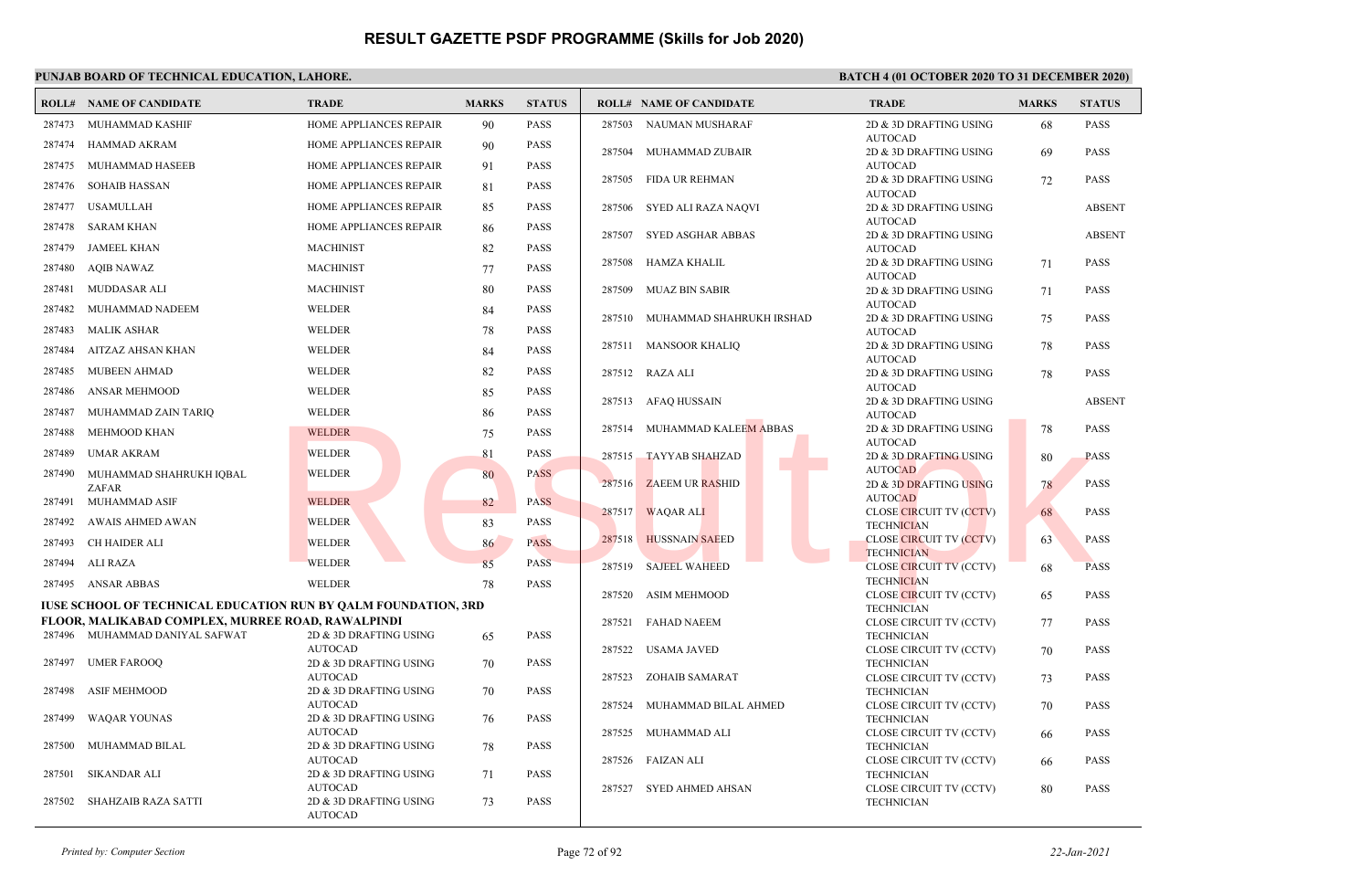|        | <b>ROLL# NAME OF CANDIDATE</b>   | <b>TRADE</b>                                                      | <b>MARKS</b> | <b>STATUS</b> |        | <b>ROLL# NAME OF CANDIDATE</b> | <b>TRADE</b>                                                  | <b>MARKS</b> | <b>STATUS</b> |
|--------|----------------------------------|-------------------------------------------------------------------|--------------|---------------|--------|--------------------------------|---------------------------------------------------------------|--------------|---------------|
| 287528 | MUHAMMAD BILAL SIDDIQUE          | CLOSE CIRCUIT TV (CCTV)<br><b>TECHNICIAN</b>                      |              | <b>ABSENT</b> | 287553 | <b>IQRA SAEED</b>              | <b>COMPUTERIZED</b><br><b>ACCOUNTING</b>                      | 93           | PASS          |
|        | 287529 ASMAT BILAL               | CLOSE CIRCUIT TV (CCTV)                                           | 68           | <b>PASS</b>   |        | 287554 MALAIKA SHAFIQUE        | <b>COMPUTERIZED</b>                                           |              | <b>ABSENT</b> |
|        | 287530 MUHAMMAD ABUBAKAR KHURRAM | <b>TECHNICIAN</b><br>CLOSE CIRCUIT TV (CCTV)<br><b>TECHNICIAN</b> | 65           | <b>PASS</b>   |        | 287555 MISHAL IQBAL            | <b>ACCOUNTING</b><br><b>COMPUTERIZED</b><br><b>ACCOUNTING</b> | 88           | <b>PASS</b>   |
| 287531 | <b>FAISAL AYAZ</b>               | CLOSE CIRCUIT TV (CCTV)<br><b>TECHNICIAN</b>                      | 70           | <b>PASS</b>   |        | 287556 ZAINAB BIBI             | <b>COMPUTERIZED</b><br><b>ACCOUNTING</b>                      | 89           | <b>PASS</b>   |
| 287532 | ALI YAZDAN                       | CLOSE CIRCUIT TV (CCTV)<br><b>TECHNICIAN</b>                      | 68           | <b>PASS</b>   | 287557 | <b>MEHROSH JABBAR</b>          | <b>COMPUTERIZED</b><br><b>ACCOUNTING</b>                      | 92           | <b>PASS</b>   |
|        | 287533 JALEEL AHMED              | CLOSE CIRCUIT TV (CCTV)<br><b>TECHNICIAN</b>                      | 66           | <b>PASS</b>   | 287558 | <b>RIMSHAH IQBAL</b>           | <b>COMPUTERIZED</b><br><b>ACCOUNTING</b>                      | 92           | <b>PASS</b>   |
| 287534 | MUHAMMAD JUNAID JAMSHAID         | CLOSE CIRCUIT TV (CCTV)<br><b>TECHNICIAN</b>                      | 64           | <b>PASS</b>   | 287559 | <b>ASMA BATOOL</b>             | <b>COMPUTERIZED</b><br><b>ACCOUNTING</b>                      | 93           | <b>PASS</b>   |
|        | 287535 NABEEL SHAHZAD            | CLOSE CIRCUIT TV (CCTV)<br><b>TECHNICIAN</b>                      | 60           | <b>PASS</b>   | 287560 | <b>QANDEEL FATIMA</b>          | <b>COMPUTERIZED</b><br><b>ACCOUNTING</b>                      | 90           | <b>PASS</b>   |
|        | 287536 AAFAQ AHMED               | CLOSE CIRCUIT TV (CCTV)<br><b>TECHNICIAN</b>                      | 72           | <b>PASS</b>   | 287561 | <b>AOSA ASLAM</b>              | <b>COMPUTERIZED</b><br><b>ACCOUNTING</b>                      |              | <b>ABSENT</b> |
| 287537 | EHTISHAM ABDULLAH                | CLOSE CIRCUIT TV (CCTV)<br><b>TECHNICIAN</b>                      |              | <b>ABSENT</b> |        | 287562 RUBAB TAJ               | <b>COMPUTERIZED</b><br><b>ACCOUNTING</b>                      | 92           | <b>PASS</b>   |
| 287538 | AHMED AMMAR                      | CLOSE CIRCUIT TV (CCTV)<br><b>TECHNICIAN</b>                      |              | <b>ABSENT</b> | 287563 | HAJRA AMAN                     | <b>COMPUTERIZED</b><br><b>ACCOUNTING</b>                      | 95           | <b>PASS</b>   |
| 287539 | MALIK UMAR MUSHTAQ AWAN          | <b>CLOSE CIRCUIT TV (CCTV)</b><br><b>TECHNICIAN</b>               |              | <b>ABSENT</b> | 287564 | <b>MUQADDAS LIAQAT</b>         | <b>COMPUTERIZED</b><br><b>ACCOUNTING</b>                      | 93           | <b>PASS</b>   |
| 287540 | MUHAMMAD TAIMOOR ALI             | <b>CLOSE CIRCUIT TV (CCTV)</b><br><b>TECHNICIAN</b>               |              | <b>ABSENT</b> | 287565 | <b>MUQADDAS NADEEM</b>         | <b>COMPUTERIZED</b><br><b>ACCOUNTING</b>                      | 92           | <b>PASS</b>   |
| 287541 | <b>SAAD NASEER</b>               | <b>CLOSE CIRCUIT TV (CCTV)</b><br><b>TECHNICIAN</b>               |              | <b>ABSENT</b> | 287566 | <b>UZMA NAZ</b>                | <b>COMPUTERIZED</b><br><b>ACCOUNTING</b>                      | 93           | <b>PASS</b>   |
| 287542 | <b>ABDUL RAFEH</b>               | <b>CLOSE CIRCUIT TV (CCTV)</b><br><b>TECHNICIAN</b>               |              | <b>ABSENT</b> | 287567 | <b>IQRA BASHARAT</b>           | <b>COMPUTERIZED</b><br><b>ACCOUNTING</b>                      | 94           | <b>PASS</b>   |
| 287543 | <b>REEM SAFEER</b>               | <b>COMPUTERIZED</b><br><b>ACCOUNTING</b>                          | 80           | <b>PASS</b>   | 287568 | <b>AASHIR WAHEED OURESHI</b>   | <b>OPTICAL FIBER CABLE</b><br><b>SPLICING</b>                 |              | <b>ABSENT</b> |
| 287544 | <b>NABEEHA YOUNAS</b>            | <b>COMPUTERIZED</b><br><b>ACCOUNTING</b>                          | 85           | <b>PASS</b>   | 287569 | AOIB                           | <b>OPTICAL FIBER CABLE</b><br><b>SPLICING</b>                 | 89           | <b>PASS</b>   |
| 287545 | EISHA NOOR                       | <b>COMPUTERIZED</b><br><b>ACCOUNTING</b>                          | 85           | <b>PASS</b>   | 287570 | CHAUDHRY FARHAN ALI            | <b>OPTICAL FIBER CABLE</b><br><b>SPLICING</b>                 |              | <b>ABSENT</b> |
| 287546 | NIMRA BASHARAT                   | <b>COMPUTERIZED</b>                                               | 88           | <b>PASS</b>   | 287571 | <b>BADDAR YAMEEN SATTI</b>     | OPTICAL FIBER CABLE<br><b>SPLICING</b>                        | 76           | <b>PASS</b>   |
| 287547 | MUQQADDAS NOOR BASHARAT          | <b>ACCOUNTING</b><br><b>COMPUTERIZED</b><br><b>ACCOUNTING</b>     | 89           | <b>PASS</b>   |        | 287572 USAMA FAREED            | OPTICAL FIBER CABLE<br><b>SPLICING</b>                        | 84           | <b>PASS</b>   |
| 287548 | WAJEEHA BUKHARI                  | COMPUTERIZED                                                      | 90           | <b>PASS</b>   | 287573 | MUHAMMAD HAMZA                 | OPTICAL FIBER CABLE                                           | 68           | PASS          |
| 287549 | ZAINAB BATOOL                    | <b>ACCOUNTING</b><br><b>COMPUTERIZED</b><br><b>ACCOUNTING</b>     |              | <b>ABSENT</b> | 287574 | USAMA AKHTAR                   | <b>SPLICING</b><br>OPTICAL FIBER CABLE<br><b>SPLICING</b>     | 69           | <b>PASS</b>   |
| 287550 | SYEDA TEHREEM HASHMI             | <b>COMPUTERIZED</b>                                               | 90           | <b>PASS</b>   | 287575 | MUHAMMAD IBRAHIM               | OPTICAL FIBER CABLE                                           | 79           | <b>PASS</b>   |
| 287551 | <b>HUMA PERVEEN</b>              | <b>ACCOUNTING</b><br><b>COMPUTERIZED</b>                          | 90           | <b>PASS</b>   | 287576 | MUHAMMAD SARIM SOHAIB          | <b>SPLICING</b><br>OPTICAL FIBER CABLE                        | 76           | <b>PASS</b>   |
| 287552 | KAINAT FATIMA                    | <b>ACCOUNTING</b><br><b>COMPUTERIZED</b><br><b>ACCOUNTING</b>     | 92           | <b>PASS</b>   | 287577 | <b>SUMMER TOUQEER</b>          | <b>SPLICING</b><br>OPTICAL FIBER CABLE<br><b>SPLICING</b>     | 74           | <b>PASS</b>   |
|        |                                  |                                                                   |              |               |        |                                |                                                               |              |               |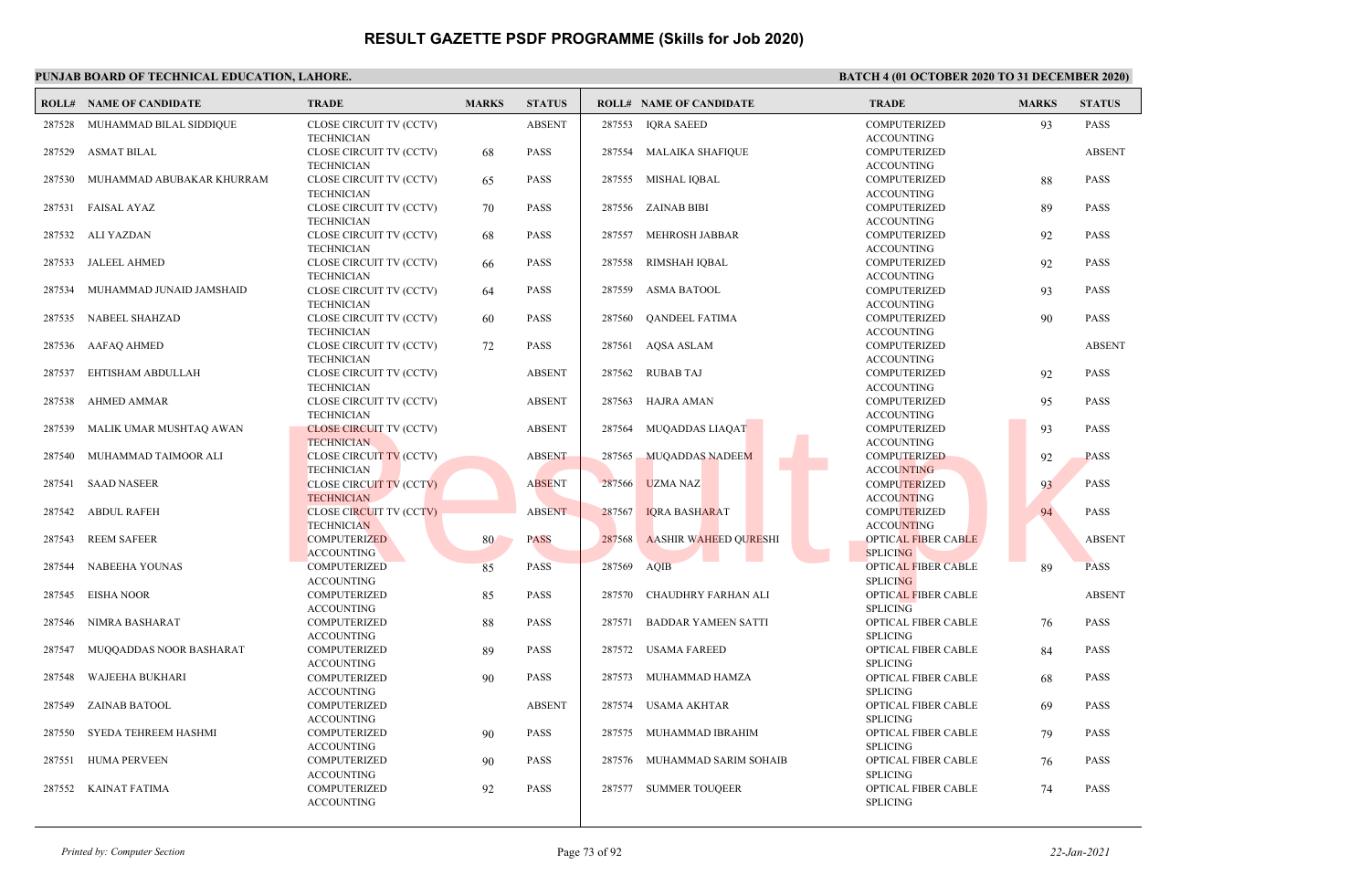|        | <b>ROLL# NAME OF CANDIDATE</b>                                            | <b>TRADE</b>                           | <b>MARKS</b> | <b>STATUS</b> |        | <b>ROLL# NAME OF CANDIDATE</b>                                                                              | <b>TRADE</b>                | <b>MARKS</b> | <b>STATUS</b> |
|--------|---------------------------------------------------------------------------|----------------------------------------|--------------|---------------|--------|-------------------------------------------------------------------------------------------------------------|-----------------------------|--------------|---------------|
| 287578 | RAJA ATIF HUSSAIN                                                         | OPTICAL FIBER CABLE                    | 72           | <b>PASS</b>   |        | 287607 MAHAM ISHFAQ                                                                                         | <b>AUTO CAD (CIVIL)</b>     |              | <b>ABSENT</b> |
| 287579 | USAMA SAJID                                                               | <b>SPLICING</b><br>OPTICAL FIBER CABLE | 66           | <b>PASS</b>   | 287608 | KHURAM SHAHZAD                                                                                              | AUTO CAD (CIVIL)            |              | <b>ABSENT</b> |
|        |                                                                           | <b>SPLICING</b>                        |              |               | 287609 | HIBAH TAHIR                                                                                                 | AUTO CAD (CIVIL)            |              | <b>ABSENT</b> |
| 287580 | MUHAMMAD USMAN                                                            | OPTICAL FIBER CABLE<br><b>SPLICING</b> | 76           | PASS          | 287610 | <b>BILAL YAQOOB</b>                                                                                         | AUTO CAD (CIVIL)            |              | <b>ABSENT</b> |
| 287581 | <b>HUSNAIN KHALID</b>                                                     | OPTICAL FIBER CABLE                    | 76           | <b>PASS</b>   | 287611 | MUHAMMAD NOUMAN                                                                                             | AUTO CAD (CIVIL)            |              | <b>ABSENT</b> |
|        |                                                                           | <b>SPLICING</b>                        |              |               | 287612 | FATIMA BINTE KAMAL                                                                                          | AUTO CAD (CIVIL)            | 95           | <b>PASS</b>   |
| 287582 | GUL SHAFIQUE                                                              | OPTICAL FIBER CABLE<br><b>SPLICING</b> | 82           | <b>PASS</b>   | 287613 | <b>UMAIR KHALID</b>                                                                                         | AUTO CAD (CIVIL)            | 95           | <b>PASS</b>   |
| 287583 | MUHAMMAD SHAHZIAB                                                         | OPTICAL FIBER CABLE                    | 76           | <b>PASS</b>   | 287614 | MUHAMMAD ARSHAD                                                                                             | AUTO CAD (CIVIL)            |              | <b>ABSENT</b> |
| 287584 | ALI RAZA                                                                  | <b>SPLICING</b><br>OPTICAL FIBER CABLE | 66           | <b>PASS</b>   | 287615 | TALHA TARIQ                                                                                                 | AUTO CAD (CIVIL)            | 97           | <b>PASS</b>   |
|        |                                                                           | <b>SPLICING</b>                        |              |               | 287616 | MUHAMMAD RAFI                                                                                               | AUTO CAD (CIVIL)            |              | <b>ABSENT</b> |
|        | KAUS E KAZAH ORGANIZATION, HOUSE 188, STREET 7, PHASE 2, RAWALPINDI       |                                        |              |               | 287617 | <b>SUMAYYA IMRAN</b>                                                                                        | AUTO CAD (CIVIL)            | 90           | <b>PASS</b>   |
| 287585 | HURMAT NAWAZ                                                              | INVENTORY CONTROL                      | 89           | <b>PASS</b>   | 287618 | <b>SHAHBAZ MASEEH</b>                                                                                       | AUTO CAD (CIVIL)            |              | <b>ABSENT</b> |
| 287586 | <b>MANAHEL IRAM</b>                                                       | <b>INVENTORY CONTROL</b>               | 85           | PASS          | 287619 | <b>MOIZ AHMED KHAN</b>                                                                                      | AUTO CAD (CIVIL)            |              | <b>ABSENT</b> |
| 287587 | <b>MERRY</b>                                                              | <b>INVENTORY CONTROL</b>               | 91           | <b>PASS</b>   | 287620 | <b>AQSA SEHAR</b>                                                                                           | AUTO CAD (CIVIL)            |              | <b>ABSENT</b> |
| 287588 | JAWAD KHAN                                                                | <b>INVENTORY CONTROL</b>               | 84           | <b>PASS</b>   | 287621 | <b>ANUM MUJEEB</b>                                                                                          | AUTO CAD (CIVIL)            | 95           | <b>PASS</b>   |
| 287589 | <b>HASSAN RAZA</b>                                                        | <b>INVENTORY CONTROL</b>               | 86           | PASS          | 287622 | <b>USMAN RAFIQ</b>                                                                                          | AUTO CAD (CIVIL)            |              | <b>ABSENT</b> |
| 287590 | MUHAMMAD ABDULLAH                                                         | <b>INVENTORY CONTROL</b>               | 89           | <b>PASS</b>   | 287623 | MUHAMMAD USMAN                                                                                              | AUTO CAD (CIVIL)            |              | <b>ABSENT</b> |
| 287591 | <b>RIMSHA KHALID</b>                                                      | <b>INVENTORY CONTROL</b>               | 91           | <b>PASS</b>   | 287624 | MALIK AQEEL MEHMOOD WARSI                                                                                   | <b>AUTO CAD (CIVIL)</b>     |              | <b>ABSENT</b> |
| 287592 | <b>RIMSHA BIBI</b>                                                        | <b>INVENTORY CONTROL</b>               | 88           | <b>PASS</b>   | 287625 | <b>BASIL NAVEED</b>                                                                                         | <b>AUTO CAD (CIVIL)</b>     |              | <b>ABSENT</b> |
| 287593 | M TAYYAB ISHFAQ                                                           | <b>INVENTORY CONTROL</b>               | -84          | <b>PASS</b>   | 287626 | <b>IRTIZA HAIDER</b>                                                                                        | <b>AUTO CAD (CIVIL)</b>     |              | <b>ABSENT</b> |
| 287594 | PHILIPS GIL                                                               | <b>INVENTORY CONTROL</b>               | 72           | <b>PASS</b>   | 287627 | <b>NABEEL TAHIR</b>                                                                                         | <b>AUTO CAD (CIVIL)</b>     | 98           | <b>PASS</b>   |
| 287595 | <b>SAQIB MUNIR</b>                                                        | <b>INVENTORY CONTROL</b>               | 83           | <b>PASS</b>   | 287628 | <b>MUHAMMAD AON</b>                                                                                         | <b>AUTO CAD (CIVIL)</b>     |              | <b>ABSENT</b> |
| 287596 | ALI RAZA                                                                  | <b>INVENTORY CONTROL</b>               | 86           | <b>PASS</b>   | 287629 | MUHAMMAD HAMZA                                                                                              | <b>AUTO CAD (CIVIL)</b>     |              | <b>PASS</b>   |
| 287597 | <b>SHAMAUN QAISER</b>                                                     | <b>INVENTORY CONTROL</b>               | 87           | <b>PASS</b>   |        |                                                                                                             |                             | 90           |               |
| 287598 | MUHAMMAD FOZAN NAWAZ                                                      | <b>INVENTORY CONTROL</b>               | 86           | PASS          |        | <b>MODERN COLLEGE OF COMMERCE &amp; SCIENCES, PLOT # 238/4, TUFAIL ROAD LAL</b><br>KURTI, CANTT, RAWALPINDI |                             |              |               |
| 287599 | QAMROSH HAYAT                                                             | <b>INVENTORY CONTROL</b>               | 84           | <b>PASS</b>   |        | 287630 KINZA NAHEED                                                                                         | <b>COMPUTER APPLICATION</b> | 81           | <b>PASS</b>   |
| 287600 | ZARGUL                                                                    | <b>INVENTORY CONTROL</b>               | 94           | PASS          | 287631 | <b>ANMOL QAISAR</b>                                                                                         | <b>COMPUTER APPLICATION</b> | 93           | <b>PASS</b>   |
| 287601 | <b>ABDUL MOMIN</b>                                                        | <b>INVENTORY CONTROL</b>               | 87           | <b>PASS</b>   | 287632 | <b>SAMREEN OAISAR</b>                                                                                       | <b>COMPUTER APPLICATION</b> | 95           | <b>PASS</b>   |
| 287602 | <b>ASHIR MASIH</b>                                                        | <b>INVENTORY CONTROL</b>               | 90           | <b>PASS</b>   | 287633 | <b>AYESHA LATIF</b>                                                                                         | <b>COMPUTER APPLICATION</b> | 87           | <b>PASS</b>   |
| 287603 | <b>DANISH SAJID</b>                                                       | <b>INVENTORY CONTROL</b>               | 89           | <b>PASS</b>   | 287634 | <b>AMINA BIBI</b>                                                                                           | <b>COMPUTER APPLICATION</b> | 90           | <b>PASS</b>   |
| 287604 | <b>FAIZAN KHAN</b>                                                        | <b>INVENTORY CONTROL</b>               | 85           | <b>PASS</b>   | 287635 | <b>AROOJ IMAN</b>                                                                                           | <b>COMPUTER APPLICATION</b> | 90           | <b>PASS</b>   |
| 287605 | MUHAMMAD SAQLAIN                                                          | <b>INVENTORY CONTROL</b>               | 85           | PASS          | 287636 | JAVERIA UBAID AWAN                                                                                          | <b>COMPUTER APPLICATION</b> | 85           | <b>PASS</b>   |
|        | <b>MANSOL TECHNICAL TRAINING SERVICES (PVT) LTD, 39-LINEAR COMMERCIAL</b> |                                        |              |               | 287637 | <b>KAINAT ZAHEER</b>                                                                                        | <b>COMPUTER APPLICATION</b> | 74           | <b>PASS</b>   |
|        | MARKET, BAHRIA TOWN, PHASE VII, RAWALPINDI                                |                                        |              |               | 287638 | <b>MAIRA FARHEEN</b>                                                                                        | <b>COMPUTER APPLICATION</b> | 90           | <b>PASS</b>   |
|        | 287606 MUHAMMAD USAMA KHAN                                                | AUTO CAD (CIVIL)                       | 89           | <b>PASS</b>   |        |                                                                                                             |                             |              |               |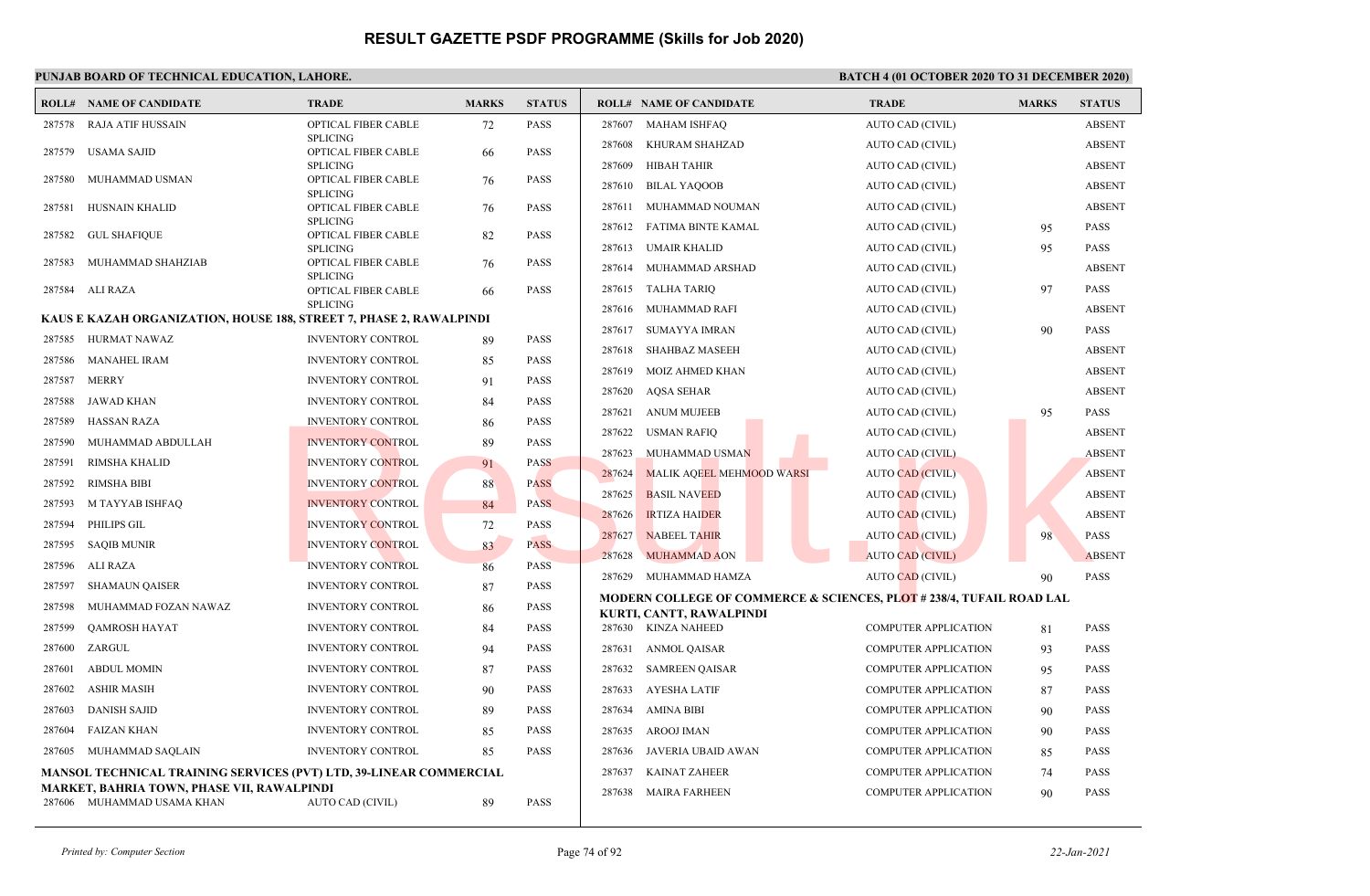| 287639<br><b>SEHRISH ZAHEER</b><br><b>COMPUTER APPLICATION</b><br><b>PASS</b><br>287671 KHURAM SHAHZAD<br>HOME APPLIANCES REPAIR<br>92<br><b>PASS</b><br>72<br><b>PASS</b><br><b>SANIA SHEHZADI</b><br><b>COMPUTER APPLICATION</b><br>287672<br>SIDRA MUNIR<br>MICROWAVE TECHNICIAN<br>88<br><b>PASS</b><br>287640<br>84<br><b>PASS</b><br>287641<br>HUDABIA MUSHTAQ<br><b>COMPUTER APPLICATION</b><br>287673<br>MEHR UN NISA HANIF<br>MICROWAVE TECHNICIAN<br><b>PASS</b><br>86<br>87<br><b>AMNA AWAIS</b><br><b>COMPUTER APPLICATION</b><br>89<br><b>PASS</b><br>287674<br><b>HAMNA ABBASI</b><br>89<br><b>PASS</b><br>287642<br>MICROWAVE TECHNICIAN<br><b>REHMA IMRAN</b><br><b>PASS</b><br>287675<br><b>MAHNOOR ALTAF</b><br><b>PASS</b><br>287643<br><b>COMPUTER APPLICATION</b><br>MICROWAVE TECHNICIAN<br>88<br>87<br>SYEDA SAMANA ZAINAB<br><b>COMPUTER APPLICATION</b><br>91<br><b>PASS</b><br>287676 UM E AYMEN<br>287644<br>MICROWAVE TECHNICIAN<br><b>ABSENT</b><br>MEHWISH AFZAL<br><b>ABSENT</b><br>287677<br>MICROWAVE TECHNICIAN<br><b>RAWALPINDI INSTITUTE OF TECHNOLOGY, 2ND FLOOR , MAKAH SHOPPING</b><br>CENTRER KHANNA ROAD, RAWALPINDI<br><b>AMBREEN BIBI</b><br><b>PASS</b><br>287678<br>MICROWAVE TECHNICIAN<br>92<br>287645 MUHAMMAD AWAIS<br><b>HOME APPLIANCES REPAIR</b><br><b>PASS</b><br>80<br><b>IRSA JAVED</b><br>287679<br>MICROWAVE TECHNICIAN<br>91<br><b>PASS</b><br><b>ABDU SSALAM</b><br><b>PASS</b><br>287646<br>HOME APPLIANCES REPAIR<br>89<br>287680<br><b>SIDRA WAQAR</b><br>MICROWAVE TECHNICIAN<br><b>PASS</b><br>91<br><b>SAIM TANVAIZ</b><br><b>PASS</b><br>287647<br>HOME APPLIANCES REPAIR<br>89<br>287681<br>AINA IKHLAO<br>MICROWAVE TECHNICIAN<br><b>PASS</b><br>89<br>287648<br>MUHAMMAD ALIYAN NAFEES<br>HOME APPLIANCES REPAIR<br><b>PASS</b><br>91<br>287682<br><b>SANA RAMZAN</b><br>MICROWAVE TECHNICIAN<br><b>PASS</b><br>88<br><b>PASS</b><br>287649<br><b>USAMA ASMAT</b><br>HOME APPLIANCES REPAIR<br>90<br>287683<br>KAINAT NAYYAR<br>MICROWAVE TECHNICIAN<br>92<br><b>PASS</b><br><b>PASS</b><br>287650<br>AZHAR UL HAQ<br>HOME APPLIANCES REPAIR<br>92<br>287684<br><b>KINZA JAVEED</b><br>MICROWAVE TECHNICIAN<br>91<br><b>PASS</b><br><b>PASS</b><br>287651<br>MUSTAFA MEHMOOD<br>HOME APPLIANCES REPAIR<br>87<br>287685<br><b>PASS</b><br>KAINAT FATIMA<br>MICROWAVE TECHNICIAN<br>90<br><b>PASS</b><br><b>SAMI ULLAH IBRAR</b><br><b>HOME APPLIANCES REPAIR</b><br>87<br>287652<br><b>MEDIHA EHSAN</b><br>MICROWAVE TECHNICIAN<br>287686<br><b>PASS</b><br>89<br><b>ABSENT</b><br>287653<br><b>SARFARAZ MASIH</b><br><b>HOME APPLIANCES REPAIR</b><br><b>IRAM TARIQ ABBASI</b><br><b>PASS</b><br>287687<br>MICROWAVE TECHNICIAN<br>92<br><b>PASS</b><br>287654<br>SYED ADEEL HUSSAIN SHAH<br><b>HOME APPLIANCES REPAIR</b><br>94<br>287688<br><b>NAEEMA SAJID</b><br><b>ABSENT</b><br>MICROWAVE TECHNICIAN<br>KHURRAM SHAHID<br><b>HOME APPLIANCES REPAIR</b><br>83<br><b>PASS</b><br>287655<br><b>PASS</b><br>287689<br><b>HAJIRA HANIF</b><br>MICROWAVE TECHNICIAN<br>90<br><b>PASS</b><br>MUHAMMAD ARSLAN<br><b>HOME APPLIANCES REPAIR</b><br>287656<br>75<br>287690<br><b>BUSHRA ZAFAR</b><br>MICROWAVE TECHNICIAN<br>90<br><b>PASS</b><br><b>ZEESHAN RAFIOUE</b><br><b>HOME APPLIANCES REPAIR</b><br><b>PASS</b><br>287657<br>82<br>287691<br><b>SAIRA JABEEN</b><br><b>TELECOM TECHNICIAN</b><br><b>ABSENT</b><br><b>ABDULLAH</b><br><b>HOME APPLIANCES REPAIR</b><br><b>PASS</b><br>287658<br>83<br>(LINE & MOBILE)<br>287692<br><b>MARYAM KHALID</b><br><b>TELECOM TECHNICIAN</b><br>91<br><b>PASS</b><br>HOME APPLIANCES REPAIR<br>80<br><b>PASS</b><br>287659<br><b>TAIMOOR ATIQUE</b><br>(LINE & MOBILE)<br>287660<br>ZAID ALI SANDHU<br>HOME APPLIANCES REPAIR<br><b>PASS</b><br>89<br><b>PASS</b><br>287693<br><b>SAJIDA PARVEEN</b><br><b>TELECOM TECHNICIAN</b><br>93<br>(LINE & MOBILE)<br><b>PASS</b><br>MUHAMMAD DANISH RIAZ<br>HOME APPLIANCES REPAIR<br>91<br>287661<br><b>AQSA MANZOOR</b><br>TELECOM TECHNICIAN<br>93<br><b>PASS</b><br>287694<br><b>ABSENT</b><br>MUHAMMAD IFTIKHAR<br>HOME APPLIANCES REPAIR<br>287662<br>(LINE & MOBILE)<br><b>MISBHA ABID</b><br>TELECOM TECHNICIAN<br><b>PASS</b><br>287695<br>91<br><b>PASS</b><br>287663<br>HAMZA ALI<br>HOME APPLIANCES REPAIR<br>90<br>(LINE & MOBILE)<br><b>ABSENT</b><br>287664<br>MUHAMMAD HASEEB MALIK<br>HOME APPLIANCES REPAIR<br>287696<br><b>SABA AFTAB</b><br>TELECOM TECHNICIAN<br>89<br><b>PASS</b><br>(LINE & MOBILE)<br>MUHAMMAD HAMMAD NAEEM<br>HOME APPLIANCES REPAIR<br>92<br><b>PASS</b><br>287665<br>287697<br><b>WAJEEHA ZAMEER</b><br>TELECOM TECHNICIAN<br><b>ABSENT</b><br>287666<br>ATEEQ UR REHMAN<br>HOME APPLIANCES REPAIR<br><b>PASS</b><br>80<br>(LINE & MOBILE)<br>287698<br>SANA NOREEN<br>TELECOM TECHNICIAN<br><b>PASS</b><br>91<br><b>PASS</b><br>287667<br>HAMMAD BIN ABRAR<br>HOME APPLIANCES REPAIR<br>90<br>(LINE & MOBILE)<br><b>PASS</b><br>287668<br>MUHAMMAD RASHID ALI<br>HOME APPLIANCES REPAIR<br>87<br><b>IQRA ABID</b><br>TELECOM TECHNICIAN<br>93<br><b>PASS</b><br>287699<br>(LINE & MOBILE)<br><b>ABSENT</b><br>287669<br>MUHAMMAD ISHTIAQ<br>HOME APPLIANCES REPAIR<br>TELECOM TECHNICIAN<br>287700 SEHRISH BIBI<br><b>PASS</b><br>86<br><b>SHOAIB AKHTAR</b><br>287670<br>HOME APPLIANCES REPAIR<br>94<br><b>PASS</b><br>(LINE & MOBILE) | <b>ROLL# NAME OF CANDIDATE</b> | <b>TRADE</b> | <b>MARKS</b> | <b>STATUS</b> | <b>ROLL# NAME OF CANDIDATE</b> | <b>TRADE</b> | <b>MARKS</b> | <b>STATUS</b> |
|--------------------------------------------------------------------------------------------------------------------------------------------------------------------------------------------------------------------------------------------------------------------------------------------------------------------------------------------------------------------------------------------------------------------------------------------------------------------------------------------------------------------------------------------------------------------------------------------------------------------------------------------------------------------------------------------------------------------------------------------------------------------------------------------------------------------------------------------------------------------------------------------------------------------------------------------------------------------------------------------------------------------------------------------------------------------------------------------------------------------------------------------------------------------------------------------------------------------------------------------------------------------------------------------------------------------------------------------------------------------------------------------------------------------------------------------------------------------------------------------------------------------------------------------------------------------------------------------------------------------------------------------------------------------------------------------------------------------------------------------------------------------------------------------------------------------------------------------------------------------------------------------------------------------------------------------------------------------------------------------------------------------------------------------------------------------------------------------------------------------------------------------------------------------------------------------------------------------------------------------------------------------------------------------------------------------------------------------------------------------------------------------------------------------------------------------------------------------------------------------------------------------------------------------------------------------------------------------------------------------------------------------------------------------------------------------------------------------------------------------------------------------------------------------------------------------------------------------------------------------------------------------------------------------------------------------------------------------------------------------------------------------------------------------------------------------------------------------------------------------------------------------------------------------------------------------------------------------------------------------------------------------------------------------------------------------------------------------------------------------------------------------------------------------------------------------------------------------------------------------------------------------------------------------------------------------------------------------------------------------------------------------------------------------------------------------------------------------------------------------------------------------------------------------------------------------------------------------------------------------------------------------------------------------------------------------------------------------------------------------------------------------------------------------------------------------------------------------------------------------------------------------------------------------------------------------------------------------------------------------------------------------------------------------------------------------------------------------------------------------------------------------------------------------------------------------------------------------------------------------------------------------------------------------------------------------------------------------------------------------------------------------------------------------------------------------------------------------------------------------------------------------------------------------------------------------------------------------------------------------------------------------------------------------------------------------------------------------------------------------------------------------------------------------------------------------------------------------------------------------------------------------------------------------------------------------------------------------------------------------------------------------------------------------------------------------------------------------------|--------------------------------|--------------|--------------|---------------|--------------------------------|--------------|--------------|---------------|
|                                                                                                                                                                                                                                                                                                                                                                                                                                                                                                                                                                                                                                                                                                                                                                                                                                                                                                                                                                                                                                                                                                                                                                                                                                                                                                                                                                                                                                                                                                                                                                                                                                                                                                                                                                                                                                                                                                                                                                                                                                                                                                                                                                                                                                                                                                                                                                                                                                                                                                                                                                                                                                                                                                                                                                                                                                                                                                                                                                                                                                                                                                                                                                                                                                                                                                                                                                                                                                                                                                                                                                                                                                                                                                                                                                                                                                                                                                                                                                                                                                                                                                                                                                                                                                                                                                                                                                                                                                                                                                                                                                                                                                                                                                                                                                                                                                                                                                                                                                                                                                                                                                                                                                                                                                                                                                                                                  |                                |              |              |               |                                |              |              |               |
|                                                                                                                                                                                                                                                                                                                                                                                                                                                                                                                                                                                                                                                                                                                                                                                                                                                                                                                                                                                                                                                                                                                                                                                                                                                                                                                                                                                                                                                                                                                                                                                                                                                                                                                                                                                                                                                                                                                                                                                                                                                                                                                                                                                                                                                                                                                                                                                                                                                                                                                                                                                                                                                                                                                                                                                                                                                                                                                                                                                                                                                                                                                                                                                                                                                                                                                                                                                                                                                                                                                                                                                                                                                                                                                                                                                                                                                                                                                                                                                                                                                                                                                                                                                                                                                                                                                                                                                                                                                                                                                                                                                                                                                                                                                                                                                                                                                                                                                                                                                                                                                                                                                                                                                                                                                                                                                                                  |                                |              |              |               |                                |              |              |               |
|                                                                                                                                                                                                                                                                                                                                                                                                                                                                                                                                                                                                                                                                                                                                                                                                                                                                                                                                                                                                                                                                                                                                                                                                                                                                                                                                                                                                                                                                                                                                                                                                                                                                                                                                                                                                                                                                                                                                                                                                                                                                                                                                                                                                                                                                                                                                                                                                                                                                                                                                                                                                                                                                                                                                                                                                                                                                                                                                                                                                                                                                                                                                                                                                                                                                                                                                                                                                                                                                                                                                                                                                                                                                                                                                                                                                                                                                                                                                                                                                                                                                                                                                                                                                                                                                                                                                                                                                                                                                                                                                                                                                                                                                                                                                                                                                                                                                                                                                                                                                                                                                                                                                                                                                                                                                                                                                                  |                                |              |              |               |                                |              |              |               |
|                                                                                                                                                                                                                                                                                                                                                                                                                                                                                                                                                                                                                                                                                                                                                                                                                                                                                                                                                                                                                                                                                                                                                                                                                                                                                                                                                                                                                                                                                                                                                                                                                                                                                                                                                                                                                                                                                                                                                                                                                                                                                                                                                                                                                                                                                                                                                                                                                                                                                                                                                                                                                                                                                                                                                                                                                                                                                                                                                                                                                                                                                                                                                                                                                                                                                                                                                                                                                                                                                                                                                                                                                                                                                                                                                                                                                                                                                                                                                                                                                                                                                                                                                                                                                                                                                                                                                                                                                                                                                                                                                                                                                                                                                                                                                                                                                                                                                                                                                                                                                                                                                                                                                                                                                                                                                                                                                  |                                |              |              |               |                                |              |              |               |
|                                                                                                                                                                                                                                                                                                                                                                                                                                                                                                                                                                                                                                                                                                                                                                                                                                                                                                                                                                                                                                                                                                                                                                                                                                                                                                                                                                                                                                                                                                                                                                                                                                                                                                                                                                                                                                                                                                                                                                                                                                                                                                                                                                                                                                                                                                                                                                                                                                                                                                                                                                                                                                                                                                                                                                                                                                                                                                                                                                                                                                                                                                                                                                                                                                                                                                                                                                                                                                                                                                                                                                                                                                                                                                                                                                                                                                                                                                                                                                                                                                                                                                                                                                                                                                                                                                                                                                                                                                                                                                                                                                                                                                                                                                                                                                                                                                                                                                                                                                                                                                                                                                                                                                                                                                                                                                                                                  |                                |              |              |               |                                |              |              |               |
|                                                                                                                                                                                                                                                                                                                                                                                                                                                                                                                                                                                                                                                                                                                                                                                                                                                                                                                                                                                                                                                                                                                                                                                                                                                                                                                                                                                                                                                                                                                                                                                                                                                                                                                                                                                                                                                                                                                                                                                                                                                                                                                                                                                                                                                                                                                                                                                                                                                                                                                                                                                                                                                                                                                                                                                                                                                                                                                                                                                                                                                                                                                                                                                                                                                                                                                                                                                                                                                                                                                                                                                                                                                                                                                                                                                                                                                                                                                                                                                                                                                                                                                                                                                                                                                                                                                                                                                                                                                                                                                                                                                                                                                                                                                                                                                                                                                                                                                                                                                                                                                                                                                                                                                                                                                                                                                                                  |                                |              |              |               |                                |              |              |               |
|                                                                                                                                                                                                                                                                                                                                                                                                                                                                                                                                                                                                                                                                                                                                                                                                                                                                                                                                                                                                                                                                                                                                                                                                                                                                                                                                                                                                                                                                                                                                                                                                                                                                                                                                                                                                                                                                                                                                                                                                                                                                                                                                                                                                                                                                                                                                                                                                                                                                                                                                                                                                                                                                                                                                                                                                                                                                                                                                                                                                                                                                                                                                                                                                                                                                                                                                                                                                                                                                                                                                                                                                                                                                                                                                                                                                                                                                                                                                                                                                                                                                                                                                                                                                                                                                                                                                                                                                                                                                                                                                                                                                                                                                                                                                                                                                                                                                                                                                                                                                                                                                                                                                                                                                                                                                                                                                                  |                                |              |              |               |                                |              |              |               |
|                                                                                                                                                                                                                                                                                                                                                                                                                                                                                                                                                                                                                                                                                                                                                                                                                                                                                                                                                                                                                                                                                                                                                                                                                                                                                                                                                                                                                                                                                                                                                                                                                                                                                                                                                                                                                                                                                                                                                                                                                                                                                                                                                                                                                                                                                                                                                                                                                                                                                                                                                                                                                                                                                                                                                                                                                                                                                                                                                                                                                                                                                                                                                                                                                                                                                                                                                                                                                                                                                                                                                                                                                                                                                                                                                                                                                                                                                                                                                                                                                                                                                                                                                                                                                                                                                                                                                                                                                                                                                                                                                                                                                                                                                                                                                                                                                                                                                                                                                                                                                                                                                                                                                                                                                                                                                                                                                  |                                |              |              |               |                                |              |              |               |
|                                                                                                                                                                                                                                                                                                                                                                                                                                                                                                                                                                                                                                                                                                                                                                                                                                                                                                                                                                                                                                                                                                                                                                                                                                                                                                                                                                                                                                                                                                                                                                                                                                                                                                                                                                                                                                                                                                                                                                                                                                                                                                                                                                                                                                                                                                                                                                                                                                                                                                                                                                                                                                                                                                                                                                                                                                                                                                                                                                                                                                                                                                                                                                                                                                                                                                                                                                                                                                                                                                                                                                                                                                                                                                                                                                                                                                                                                                                                                                                                                                                                                                                                                                                                                                                                                                                                                                                                                                                                                                                                                                                                                                                                                                                                                                                                                                                                                                                                                                                                                                                                                                                                                                                                                                                                                                                                                  |                                |              |              |               |                                |              |              |               |
|                                                                                                                                                                                                                                                                                                                                                                                                                                                                                                                                                                                                                                                                                                                                                                                                                                                                                                                                                                                                                                                                                                                                                                                                                                                                                                                                                                                                                                                                                                                                                                                                                                                                                                                                                                                                                                                                                                                                                                                                                                                                                                                                                                                                                                                                                                                                                                                                                                                                                                                                                                                                                                                                                                                                                                                                                                                                                                                                                                                                                                                                                                                                                                                                                                                                                                                                                                                                                                                                                                                                                                                                                                                                                                                                                                                                                                                                                                                                                                                                                                                                                                                                                                                                                                                                                                                                                                                                                                                                                                                                                                                                                                                                                                                                                                                                                                                                                                                                                                                                                                                                                                                                                                                                                                                                                                                                                  |                                |              |              |               |                                |              |              |               |
|                                                                                                                                                                                                                                                                                                                                                                                                                                                                                                                                                                                                                                                                                                                                                                                                                                                                                                                                                                                                                                                                                                                                                                                                                                                                                                                                                                                                                                                                                                                                                                                                                                                                                                                                                                                                                                                                                                                                                                                                                                                                                                                                                                                                                                                                                                                                                                                                                                                                                                                                                                                                                                                                                                                                                                                                                                                                                                                                                                                                                                                                                                                                                                                                                                                                                                                                                                                                                                                                                                                                                                                                                                                                                                                                                                                                                                                                                                                                                                                                                                                                                                                                                                                                                                                                                                                                                                                                                                                                                                                                                                                                                                                                                                                                                                                                                                                                                                                                                                                                                                                                                                                                                                                                                                                                                                                                                  |                                |              |              |               |                                |              |              |               |
|                                                                                                                                                                                                                                                                                                                                                                                                                                                                                                                                                                                                                                                                                                                                                                                                                                                                                                                                                                                                                                                                                                                                                                                                                                                                                                                                                                                                                                                                                                                                                                                                                                                                                                                                                                                                                                                                                                                                                                                                                                                                                                                                                                                                                                                                                                                                                                                                                                                                                                                                                                                                                                                                                                                                                                                                                                                                                                                                                                                                                                                                                                                                                                                                                                                                                                                                                                                                                                                                                                                                                                                                                                                                                                                                                                                                                                                                                                                                                                                                                                                                                                                                                                                                                                                                                                                                                                                                                                                                                                                                                                                                                                                                                                                                                                                                                                                                                                                                                                                                                                                                                                                                                                                                                                                                                                                                                  |                                |              |              |               |                                |              |              |               |
|                                                                                                                                                                                                                                                                                                                                                                                                                                                                                                                                                                                                                                                                                                                                                                                                                                                                                                                                                                                                                                                                                                                                                                                                                                                                                                                                                                                                                                                                                                                                                                                                                                                                                                                                                                                                                                                                                                                                                                                                                                                                                                                                                                                                                                                                                                                                                                                                                                                                                                                                                                                                                                                                                                                                                                                                                                                                                                                                                                                                                                                                                                                                                                                                                                                                                                                                                                                                                                                                                                                                                                                                                                                                                                                                                                                                                                                                                                                                                                                                                                                                                                                                                                                                                                                                                                                                                                                                                                                                                                                                                                                                                                                                                                                                                                                                                                                                                                                                                                                                                                                                                                                                                                                                                                                                                                                                                  |                                |              |              |               |                                |              |              |               |
|                                                                                                                                                                                                                                                                                                                                                                                                                                                                                                                                                                                                                                                                                                                                                                                                                                                                                                                                                                                                                                                                                                                                                                                                                                                                                                                                                                                                                                                                                                                                                                                                                                                                                                                                                                                                                                                                                                                                                                                                                                                                                                                                                                                                                                                                                                                                                                                                                                                                                                                                                                                                                                                                                                                                                                                                                                                                                                                                                                                                                                                                                                                                                                                                                                                                                                                                                                                                                                                                                                                                                                                                                                                                                                                                                                                                                                                                                                                                                                                                                                                                                                                                                                                                                                                                                                                                                                                                                                                                                                                                                                                                                                                                                                                                                                                                                                                                                                                                                                                                                                                                                                                                                                                                                                                                                                                                                  |                                |              |              |               |                                |              |              |               |
|                                                                                                                                                                                                                                                                                                                                                                                                                                                                                                                                                                                                                                                                                                                                                                                                                                                                                                                                                                                                                                                                                                                                                                                                                                                                                                                                                                                                                                                                                                                                                                                                                                                                                                                                                                                                                                                                                                                                                                                                                                                                                                                                                                                                                                                                                                                                                                                                                                                                                                                                                                                                                                                                                                                                                                                                                                                                                                                                                                                                                                                                                                                                                                                                                                                                                                                                                                                                                                                                                                                                                                                                                                                                                                                                                                                                                                                                                                                                                                                                                                                                                                                                                                                                                                                                                                                                                                                                                                                                                                                                                                                                                                                                                                                                                                                                                                                                                                                                                                                                                                                                                                                                                                                                                                                                                                                                                  |                                |              |              |               |                                |              |              |               |
|                                                                                                                                                                                                                                                                                                                                                                                                                                                                                                                                                                                                                                                                                                                                                                                                                                                                                                                                                                                                                                                                                                                                                                                                                                                                                                                                                                                                                                                                                                                                                                                                                                                                                                                                                                                                                                                                                                                                                                                                                                                                                                                                                                                                                                                                                                                                                                                                                                                                                                                                                                                                                                                                                                                                                                                                                                                                                                                                                                                                                                                                                                                                                                                                                                                                                                                                                                                                                                                                                                                                                                                                                                                                                                                                                                                                                                                                                                                                                                                                                                                                                                                                                                                                                                                                                                                                                                                                                                                                                                                                                                                                                                                                                                                                                                                                                                                                                                                                                                                                                                                                                                                                                                                                                                                                                                                                                  |                                |              |              |               |                                |              |              |               |
|                                                                                                                                                                                                                                                                                                                                                                                                                                                                                                                                                                                                                                                                                                                                                                                                                                                                                                                                                                                                                                                                                                                                                                                                                                                                                                                                                                                                                                                                                                                                                                                                                                                                                                                                                                                                                                                                                                                                                                                                                                                                                                                                                                                                                                                                                                                                                                                                                                                                                                                                                                                                                                                                                                                                                                                                                                                                                                                                                                                                                                                                                                                                                                                                                                                                                                                                                                                                                                                                                                                                                                                                                                                                                                                                                                                                                                                                                                                                                                                                                                                                                                                                                                                                                                                                                                                                                                                                                                                                                                                                                                                                                                                                                                                                                                                                                                                                                                                                                                                                                                                                                                                                                                                                                                                                                                                                                  |                                |              |              |               |                                |              |              |               |
|                                                                                                                                                                                                                                                                                                                                                                                                                                                                                                                                                                                                                                                                                                                                                                                                                                                                                                                                                                                                                                                                                                                                                                                                                                                                                                                                                                                                                                                                                                                                                                                                                                                                                                                                                                                                                                                                                                                                                                                                                                                                                                                                                                                                                                                                                                                                                                                                                                                                                                                                                                                                                                                                                                                                                                                                                                                                                                                                                                                                                                                                                                                                                                                                                                                                                                                                                                                                                                                                                                                                                                                                                                                                                                                                                                                                                                                                                                                                                                                                                                                                                                                                                                                                                                                                                                                                                                                                                                                                                                                                                                                                                                                                                                                                                                                                                                                                                                                                                                                                                                                                                                                                                                                                                                                                                                                                                  |                                |              |              |               |                                |              |              |               |
|                                                                                                                                                                                                                                                                                                                                                                                                                                                                                                                                                                                                                                                                                                                                                                                                                                                                                                                                                                                                                                                                                                                                                                                                                                                                                                                                                                                                                                                                                                                                                                                                                                                                                                                                                                                                                                                                                                                                                                                                                                                                                                                                                                                                                                                                                                                                                                                                                                                                                                                                                                                                                                                                                                                                                                                                                                                                                                                                                                                                                                                                                                                                                                                                                                                                                                                                                                                                                                                                                                                                                                                                                                                                                                                                                                                                                                                                                                                                                                                                                                                                                                                                                                                                                                                                                                                                                                                                                                                                                                                                                                                                                                                                                                                                                                                                                                                                                                                                                                                                                                                                                                                                                                                                                                                                                                                                                  |                                |              |              |               |                                |              |              |               |
|                                                                                                                                                                                                                                                                                                                                                                                                                                                                                                                                                                                                                                                                                                                                                                                                                                                                                                                                                                                                                                                                                                                                                                                                                                                                                                                                                                                                                                                                                                                                                                                                                                                                                                                                                                                                                                                                                                                                                                                                                                                                                                                                                                                                                                                                                                                                                                                                                                                                                                                                                                                                                                                                                                                                                                                                                                                                                                                                                                                                                                                                                                                                                                                                                                                                                                                                                                                                                                                                                                                                                                                                                                                                                                                                                                                                                                                                                                                                                                                                                                                                                                                                                                                                                                                                                                                                                                                                                                                                                                                                                                                                                                                                                                                                                                                                                                                                                                                                                                                                                                                                                                                                                                                                                                                                                                                                                  |                                |              |              |               |                                |              |              |               |
|                                                                                                                                                                                                                                                                                                                                                                                                                                                                                                                                                                                                                                                                                                                                                                                                                                                                                                                                                                                                                                                                                                                                                                                                                                                                                                                                                                                                                                                                                                                                                                                                                                                                                                                                                                                                                                                                                                                                                                                                                                                                                                                                                                                                                                                                                                                                                                                                                                                                                                                                                                                                                                                                                                                                                                                                                                                                                                                                                                                                                                                                                                                                                                                                                                                                                                                                                                                                                                                                                                                                                                                                                                                                                                                                                                                                                                                                                                                                                                                                                                                                                                                                                                                                                                                                                                                                                                                                                                                                                                                                                                                                                                                                                                                                                                                                                                                                                                                                                                                                                                                                                                                                                                                                                                                                                                                                                  |                                |              |              |               |                                |              |              |               |
|                                                                                                                                                                                                                                                                                                                                                                                                                                                                                                                                                                                                                                                                                                                                                                                                                                                                                                                                                                                                                                                                                                                                                                                                                                                                                                                                                                                                                                                                                                                                                                                                                                                                                                                                                                                                                                                                                                                                                                                                                                                                                                                                                                                                                                                                                                                                                                                                                                                                                                                                                                                                                                                                                                                                                                                                                                                                                                                                                                                                                                                                                                                                                                                                                                                                                                                                                                                                                                                                                                                                                                                                                                                                                                                                                                                                                                                                                                                                                                                                                                                                                                                                                                                                                                                                                                                                                                                                                                                                                                                                                                                                                                                                                                                                                                                                                                                                                                                                                                                                                                                                                                                                                                                                                                                                                                                                                  |                                |              |              |               |                                |              |              |               |
|                                                                                                                                                                                                                                                                                                                                                                                                                                                                                                                                                                                                                                                                                                                                                                                                                                                                                                                                                                                                                                                                                                                                                                                                                                                                                                                                                                                                                                                                                                                                                                                                                                                                                                                                                                                                                                                                                                                                                                                                                                                                                                                                                                                                                                                                                                                                                                                                                                                                                                                                                                                                                                                                                                                                                                                                                                                                                                                                                                                                                                                                                                                                                                                                                                                                                                                                                                                                                                                                                                                                                                                                                                                                                                                                                                                                                                                                                                                                                                                                                                                                                                                                                                                                                                                                                                                                                                                                                                                                                                                                                                                                                                                                                                                                                                                                                                                                                                                                                                                                                                                                                                                                                                                                                                                                                                                                                  |                                |              |              |               |                                |              |              |               |
|                                                                                                                                                                                                                                                                                                                                                                                                                                                                                                                                                                                                                                                                                                                                                                                                                                                                                                                                                                                                                                                                                                                                                                                                                                                                                                                                                                                                                                                                                                                                                                                                                                                                                                                                                                                                                                                                                                                                                                                                                                                                                                                                                                                                                                                                                                                                                                                                                                                                                                                                                                                                                                                                                                                                                                                                                                                                                                                                                                                                                                                                                                                                                                                                                                                                                                                                                                                                                                                                                                                                                                                                                                                                                                                                                                                                                                                                                                                                                                                                                                                                                                                                                                                                                                                                                                                                                                                                                                                                                                                                                                                                                                                                                                                                                                                                                                                                                                                                                                                                                                                                                                                                                                                                                                                                                                                                                  |                                |              |              |               |                                |              |              |               |
|                                                                                                                                                                                                                                                                                                                                                                                                                                                                                                                                                                                                                                                                                                                                                                                                                                                                                                                                                                                                                                                                                                                                                                                                                                                                                                                                                                                                                                                                                                                                                                                                                                                                                                                                                                                                                                                                                                                                                                                                                                                                                                                                                                                                                                                                                                                                                                                                                                                                                                                                                                                                                                                                                                                                                                                                                                                                                                                                                                                                                                                                                                                                                                                                                                                                                                                                                                                                                                                                                                                                                                                                                                                                                                                                                                                                                                                                                                                                                                                                                                                                                                                                                                                                                                                                                                                                                                                                                                                                                                                                                                                                                                                                                                                                                                                                                                                                                                                                                                                                                                                                                                                                                                                                                                                                                                                                                  |                                |              |              |               |                                |              |              |               |
|                                                                                                                                                                                                                                                                                                                                                                                                                                                                                                                                                                                                                                                                                                                                                                                                                                                                                                                                                                                                                                                                                                                                                                                                                                                                                                                                                                                                                                                                                                                                                                                                                                                                                                                                                                                                                                                                                                                                                                                                                                                                                                                                                                                                                                                                                                                                                                                                                                                                                                                                                                                                                                                                                                                                                                                                                                                                                                                                                                                                                                                                                                                                                                                                                                                                                                                                                                                                                                                                                                                                                                                                                                                                                                                                                                                                                                                                                                                                                                                                                                                                                                                                                                                                                                                                                                                                                                                                                                                                                                                                                                                                                                                                                                                                                                                                                                                                                                                                                                                                                                                                                                                                                                                                                                                                                                                                                  |                                |              |              |               |                                |              |              |               |
|                                                                                                                                                                                                                                                                                                                                                                                                                                                                                                                                                                                                                                                                                                                                                                                                                                                                                                                                                                                                                                                                                                                                                                                                                                                                                                                                                                                                                                                                                                                                                                                                                                                                                                                                                                                                                                                                                                                                                                                                                                                                                                                                                                                                                                                                                                                                                                                                                                                                                                                                                                                                                                                                                                                                                                                                                                                                                                                                                                                                                                                                                                                                                                                                                                                                                                                                                                                                                                                                                                                                                                                                                                                                                                                                                                                                                                                                                                                                                                                                                                                                                                                                                                                                                                                                                                                                                                                                                                                                                                                                                                                                                                                                                                                                                                                                                                                                                                                                                                                                                                                                                                                                                                                                                                                                                                                                                  |                                |              |              |               |                                |              |              |               |
|                                                                                                                                                                                                                                                                                                                                                                                                                                                                                                                                                                                                                                                                                                                                                                                                                                                                                                                                                                                                                                                                                                                                                                                                                                                                                                                                                                                                                                                                                                                                                                                                                                                                                                                                                                                                                                                                                                                                                                                                                                                                                                                                                                                                                                                                                                                                                                                                                                                                                                                                                                                                                                                                                                                                                                                                                                                                                                                                                                                                                                                                                                                                                                                                                                                                                                                                                                                                                                                                                                                                                                                                                                                                                                                                                                                                                                                                                                                                                                                                                                                                                                                                                                                                                                                                                                                                                                                                                                                                                                                                                                                                                                                                                                                                                                                                                                                                                                                                                                                                                                                                                                                                                                                                                                                                                                                                                  |                                |              |              |               |                                |              |              |               |
|                                                                                                                                                                                                                                                                                                                                                                                                                                                                                                                                                                                                                                                                                                                                                                                                                                                                                                                                                                                                                                                                                                                                                                                                                                                                                                                                                                                                                                                                                                                                                                                                                                                                                                                                                                                                                                                                                                                                                                                                                                                                                                                                                                                                                                                                                                                                                                                                                                                                                                                                                                                                                                                                                                                                                                                                                                                                                                                                                                                                                                                                                                                                                                                                                                                                                                                                                                                                                                                                                                                                                                                                                                                                                                                                                                                                                                                                                                                                                                                                                                                                                                                                                                                                                                                                                                                                                                                                                                                                                                                                                                                                                                                                                                                                                                                                                                                                                                                                                                                                                                                                                                                                                                                                                                                                                                                                                  |                                |              |              |               |                                |              |              |               |
|                                                                                                                                                                                                                                                                                                                                                                                                                                                                                                                                                                                                                                                                                                                                                                                                                                                                                                                                                                                                                                                                                                                                                                                                                                                                                                                                                                                                                                                                                                                                                                                                                                                                                                                                                                                                                                                                                                                                                                                                                                                                                                                                                                                                                                                                                                                                                                                                                                                                                                                                                                                                                                                                                                                                                                                                                                                                                                                                                                                                                                                                                                                                                                                                                                                                                                                                                                                                                                                                                                                                                                                                                                                                                                                                                                                                                                                                                                                                                                                                                                                                                                                                                                                                                                                                                                                                                                                                                                                                                                                                                                                                                                                                                                                                                                                                                                                                                                                                                                                                                                                                                                                                                                                                                                                                                                                                                  |                                |              |              |               |                                |              |              |               |
|                                                                                                                                                                                                                                                                                                                                                                                                                                                                                                                                                                                                                                                                                                                                                                                                                                                                                                                                                                                                                                                                                                                                                                                                                                                                                                                                                                                                                                                                                                                                                                                                                                                                                                                                                                                                                                                                                                                                                                                                                                                                                                                                                                                                                                                                                                                                                                                                                                                                                                                                                                                                                                                                                                                                                                                                                                                                                                                                                                                                                                                                                                                                                                                                                                                                                                                                                                                                                                                                                                                                                                                                                                                                                                                                                                                                                                                                                                                                                                                                                                                                                                                                                                                                                                                                                                                                                                                                                                                                                                                                                                                                                                                                                                                                                                                                                                                                                                                                                                                                                                                                                                                                                                                                                                                                                                                                                  |                                |              |              |               |                                |              |              |               |
|                                                                                                                                                                                                                                                                                                                                                                                                                                                                                                                                                                                                                                                                                                                                                                                                                                                                                                                                                                                                                                                                                                                                                                                                                                                                                                                                                                                                                                                                                                                                                                                                                                                                                                                                                                                                                                                                                                                                                                                                                                                                                                                                                                                                                                                                                                                                                                                                                                                                                                                                                                                                                                                                                                                                                                                                                                                                                                                                                                                                                                                                                                                                                                                                                                                                                                                                                                                                                                                                                                                                                                                                                                                                                                                                                                                                                                                                                                                                                                                                                                                                                                                                                                                                                                                                                                                                                                                                                                                                                                                                                                                                                                                                                                                                                                                                                                                                                                                                                                                                                                                                                                                                                                                                                                                                                                                                                  |                                |              |              |               |                                |              |              |               |
|                                                                                                                                                                                                                                                                                                                                                                                                                                                                                                                                                                                                                                                                                                                                                                                                                                                                                                                                                                                                                                                                                                                                                                                                                                                                                                                                                                                                                                                                                                                                                                                                                                                                                                                                                                                                                                                                                                                                                                                                                                                                                                                                                                                                                                                                                                                                                                                                                                                                                                                                                                                                                                                                                                                                                                                                                                                                                                                                                                                                                                                                                                                                                                                                                                                                                                                                                                                                                                                                                                                                                                                                                                                                                                                                                                                                                                                                                                                                                                                                                                                                                                                                                                                                                                                                                                                                                                                                                                                                                                                                                                                                                                                                                                                                                                                                                                                                                                                                                                                                                                                                                                                                                                                                                                                                                                                                                  |                                |              |              |               |                                |              |              |               |
|                                                                                                                                                                                                                                                                                                                                                                                                                                                                                                                                                                                                                                                                                                                                                                                                                                                                                                                                                                                                                                                                                                                                                                                                                                                                                                                                                                                                                                                                                                                                                                                                                                                                                                                                                                                                                                                                                                                                                                                                                                                                                                                                                                                                                                                                                                                                                                                                                                                                                                                                                                                                                                                                                                                                                                                                                                                                                                                                                                                                                                                                                                                                                                                                                                                                                                                                                                                                                                                                                                                                                                                                                                                                                                                                                                                                                                                                                                                                                                                                                                                                                                                                                                                                                                                                                                                                                                                                                                                                                                                                                                                                                                                                                                                                                                                                                                                                                                                                                                                                                                                                                                                                                                                                                                                                                                                                                  |                                |              |              |               |                                |              |              |               |
|                                                                                                                                                                                                                                                                                                                                                                                                                                                                                                                                                                                                                                                                                                                                                                                                                                                                                                                                                                                                                                                                                                                                                                                                                                                                                                                                                                                                                                                                                                                                                                                                                                                                                                                                                                                                                                                                                                                                                                                                                                                                                                                                                                                                                                                                                                                                                                                                                                                                                                                                                                                                                                                                                                                                                                                                                                                                                                                                                                                                                                                                                                                                                                                                                                                                                                                                                                                                                                                                                                                                                                                                                                                                                                                                                                                                                                                                                                                                                                                                                                                                                                                                                                                                                                                                                                                                                                                                                                                                                                                                                                                                                                                                                                                                                                                                                                                                                                                                                                                                                                                                                                                                                                                                                                                                                                                                                  |                                |              |              |               |                                |              |              |               |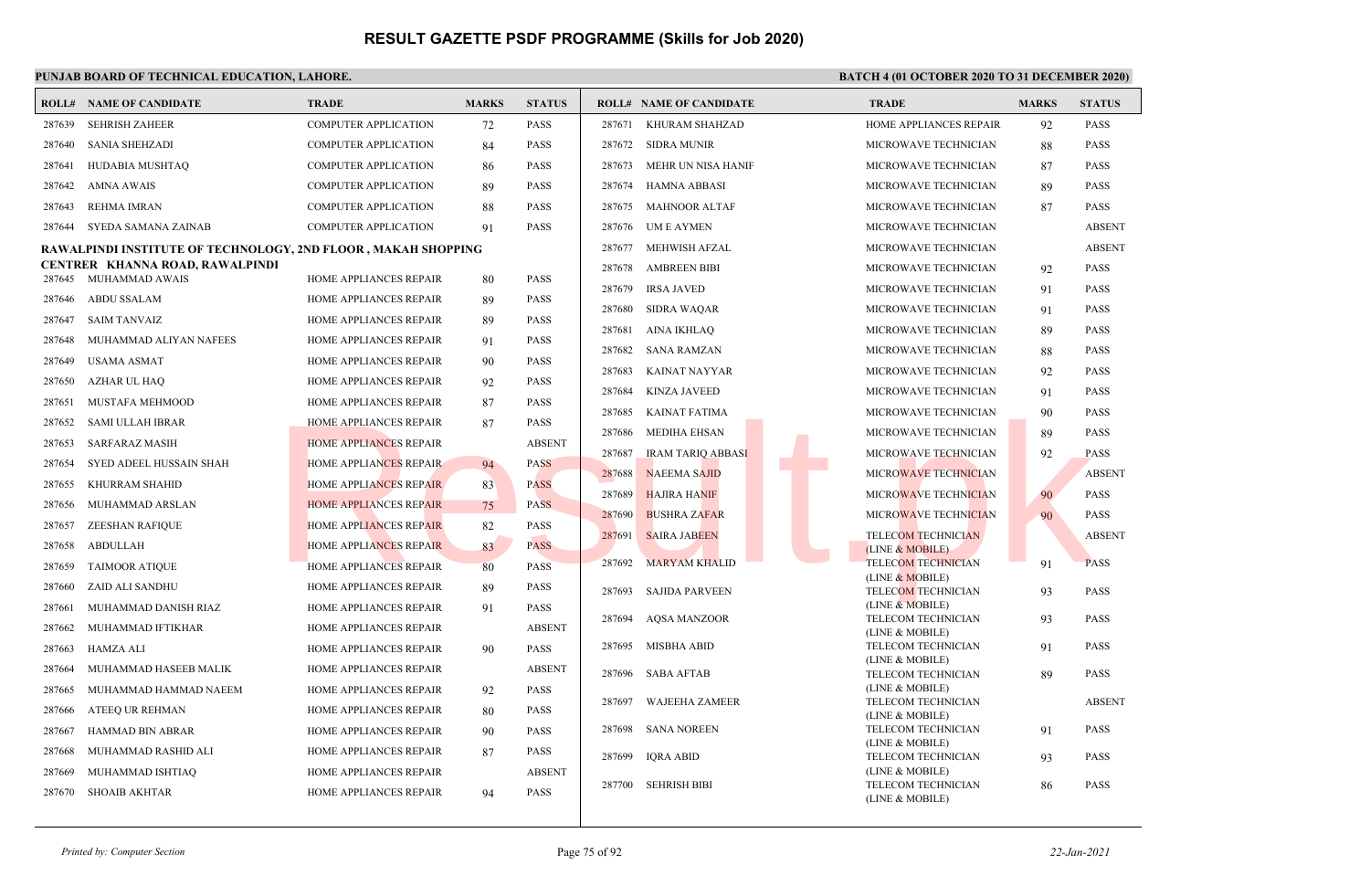|        | <b>ROLL# NAME OF CANDIDATE</b>                                  | <b>TRADE</b>                           | <b>MARKS</b> | <b>STATUS</b> |        | <b>ROLL# NAME OF CANDIDATE</b>         | <b>TRADE</b>                          | <b>MARKS</b> | <b>STATUS</b> |
|--------|-----------------------------------------------------------------|----------------------------------------|--------------|---------------|--------|----------------------------------------|---------------------------------------|--------------|---------------|
| 287701 | <b>SUMAIRA BATOOL</b>                                           | TELECOM TECHNICIAN<br>(LINE & MOBILE)  | 87           | <b>PASS</b>   |        | 287725 MUHAMMAD ZEESHAN                | <b>INDUSTRIAL ELECTRICIAN</b><br>2016 | 74           | <b>PASS</b>   |
| 287702 | <b>HINA HABIB</b>                                               | TELECOM TECHNICIAN<br>(LINE & MOBILE)  | 87           | <b>PASS</b>   | 287726 | MUHAMMAD AMEER HAMZA                   | INDUSTRIAL ELECTRICIAN<br>2016        | 70           | <b>PASS</b>   |
| 287703 | <b>BAKHTAWAR TARIQ</b>                                          | TELECOM TECHNICIAN<br>(LINE & MOBILE)  | 95           | <b>PASS</b>   | 287727 | AHMED HASSAN                           | INDUSTRIAL ELECTRICIAN<br>2016        | 78           | <b>PASS</b>   |
| 287704 | RAFINA ARJUMAND                                                 | TELECOM TECHNICIAN<br>(LINE & MOBILE)  | 84           | <b>PASS</b>   | 287728 | MUHAMMAD ADIL                          | INDUSTRIAL ELECTRICIAN<br>2016        | -69          | <b>PASS</b>   |
| 287705 | <b>FOZIA ILYAS</b>                                              | TELECOM TECHNICIAN<br>(LINE & MOBILE)  | 88           | <b>PASS</b>   | 287729 | MUNEEB HUSSAN                          | <b>INDUSTRIAL ELECTRICIAN</b><br>2016 |              | <b>ABSENT</b> |
| 287706 | NADIA MAQBOOL ELAHI                                             | TELECOM TECHNICIAN                     | 85           | <b>PASS</b>   | 287730 | <b>NAYYER MUNIR</b>                    | MICROWAVE TECHNICIAN                  | 82           | <b>PASS</b>   |
| 287707 | <b>LAIBA AWAIS</b>                                              | (LINE & MOBILE)<br>TELECOM TECHNICIAN  | 94           | <b>PASS</b>   | 287731 | <b>SHAROON KHAN</b>                    | MICROWAVE TECHNICIAN                  | 63           | <b>PASS</b>   |
|        |                                                                 | (LINE & MOBILE)                        |              |               | 287732 | MUHAMMAD HUZAIFA                       | MICROWAVE TECHNICIAN                  | 74           | <b>PASS</b>   |
|        | RAWALPINDI POLYTECHNIC INSTITUTE, NE-273, TIPU ROAD, RAWALPINDI |                                        |              |               | 287733 | USAMA QURESHI                          | MICROWAVE TECHNICIAN                  | 80           | <b>PASS</b>   |
|        | 287708 ZAIN SULMAN BHATTI                                       | INDUSTRIAL ELECTRICIAN<br>2016         | 78           | <b>PASS</b>   | 287734 | MUHAMMAD BILAL                         | MICROWAVE TECHNICIAN                  | 70           | <b>PASS</b>   |
| 287709 | <b>HARRIS KHAWAJA</b>                                           | <b>INDUSTRIAL ELECTRICIAN</b>          | 70           | <b>PASS</b>   | 287735 | <b>HASEEB HASSAN</b>                   | MICROWAVE TECHNICIAN                  | 70           | <b>PASS</b>   |
|        | 287710 USAMA ARSHAD                                             | 2016<br>INDUSTRIAL ELECTRICIAN         |              | <b>PASS</b>   | 287736 | MUHAMMAD HAMMAD ZAFAR                  | MICROWAVE TECHNICIAN                  | 68           | <b>PASS</b>   |
|        |                                                                 | 2016                                   | 70           |               | 287737 | AHMAD HASSAN                           | MICROWAVE TECHNICIAN                  | 68           | <b>PASS</b>   |
|        | 287711 ZEESHAN AKHTAR                                           | <b>INDUSTRIAL ELECTRICIAN</b><br>2016  | 72           | PASS          | 287738 | USAMA ABBASI                           | MICROWAVE TECHNICIAN                  | 70           | <b>PASS</b>   |
|        | 287712 SUDAIS KHURSHID                                          | INDUSTRIAL ELECTRICIAN                 | 68           | <b>PASS</b>   | 287739 | <b>OSAMA IRFAN</b>                     | MICROWAVE TECHNICIAN                  | 66           | <b>PASS</b>   |
|        |                                                                 | 2016                                   |              |               | 287740 | <b>MIRZA NOMAN BASHIR</b>              | MICROWAVE TECHNICIAN                  | 72           | <b>PASS</b>   |
| 287713 | MUHAMMAD YASIN                                                  | <b>INDUSTRIAL ELECTRICIAN</b><br>2016  | 68           | <b>PASS</b>   | 287741 | <b>MUHAMMAD MOEEN RIAZ</b>             | MICROWAVE TECHNICIAN                  | 67           | <b>PASS</b>   |
| 287714 | <b>USAMA EHTISHAM</b>                                           | <b>INDUSTRIAL ELECTRICIAN</b><br>2016  |              | <b>ABSENT</b> | 287742 | MUHAMMAD ABUZAR MASOOD<br><b>MALIK</b> | MICROWAVE TECHNICIAN                  | 78           | <b>PASS</b>   |
| 287715 | USAMA AKHTAR                                                    | <b>INDUSTRIAL ELECTRICIAN</b><br>2016  | 69           | <b>PASS</b>   | 287743 | <b>ABDULLAH</b>                        | MICROWAVE TECHNICIAN                  | 70           | <b>PASS</b>   |
|        | 287716 UMER QADEER                                              | INDUSTRIAL ELECTRICIAN                 | 63           | PASS          | 287744 | <b>MUHAMMAD SHAZAD</b>                 | <b>MICROWAVE TECHNICIAN</b>           | 66           | <b>PASS</b>   |
|        | 287717 MUHAMMAD JAFFAR                                          | 2016<br>INDUSTRIAL ELECTRICIAN         | 62           | <b>PASS</b>   | 287745 | MUHAMMAD HAMMAD KHAN                   | MICROWAVE TECHNICIAN                  | -64          | <b>PASS</b>   |
|        |                                                                 | 2016                                   |              |               |        | 287746 JAWAD ALI                       | MICROWAVE TECHNICIAN                  | 62           | <b>PASS</b>   |
| 287718 | HAMZA                                                           | <b>INDUSTRIAL ELECTRICIAN</b><br>2016  | 75           | <b>PASS</b>   | 287747 | MUHAMMAD OWAIS ALI                     | MICROWAVE TECHNICIAN                  |              | <b>ABSENT</b> |
| 287719 | SYED ALI HASSAN                                                 | INDUSTRIAL ELECTRICIAN                 | 73           | <b>PASS</b>   | 287748 | MUHAMMAD TAIMOOR                       | MICROWAVE TECHNICIAN                  | 63           | <b>PASS</b>   |
|        |                                                                 | 2016                                   |              |               | 287749 | SHABAN RAMZAN                          | MICROWAVE TECHNICIAN                  | 79           | <b>PASS</b>   |
| 287720 | MUHAMMAD RIZWAN                                                 | INDUSTRIAL ELECTRICIAN<br>2016         | 80           | <b>PASS</b>   | 287750 | ABDUL REHMAN ALI                       | MICROWAVE TECHNICIAN                  | 78           | <b>PASS</b>   |
| 287721 | MUHADIS REHMAN                                                  | INDUSTRIAL ELECTRICIAN                 | 65           | <b>PASS</b>   | 287751 | MUHAMMAD MUJEEB UR REHMAN              | MICROWAVE TECHNICIAN                  | 74           | <b>PASS</b>   |
| 287722 | MUHAMMAD MUDASSAR NAWAZ                                         | 2016<br>INDUSTRIAL ELECTRICIAN<br>2016 | 63           | <b>PASS</b>   | 287752 | MUHAMMAD MUDASSAR HAYAT<br><b>KHAN</b> | MICROWAVE TECHNICIAN                  | 75           | <b>PASS</b>   |
| 287723 | <b>SAJID HAYAT</b>                                              | INDUSTRIAL ELECTRICIAN                 | 70           | PASS          | 287753 | <b>JAMAL KHAN</b>                      | MICROWAVE TECHNICIAN                  | 70           | <b>PASS</b>   |
|        |                                                                 | 2016                                   |              |               | 287754 | KHURRAM ISHTIAQ                        | MICROWAVE TECHNICIAN                  | 86           | <b>PASS</b>   |
|        | 287724 SHAWAIZ ALI                                              | INDUSTRIAL ELECTRICIAN<br>2016         | 73           | <b>PASS</b>   | 287755 | <b>SALEEM AHMED</b>                    | MICROWAVE TECHNICIAN                  | 73           | <b>PASS</b>   |
|        |                                                                 |                                        |              |               |        | 287756 MUHAMMAD IBADULLAH YOUSAF       | MICROWAVE TECHNICIAN                  | 74           | <b>PASS</b>   |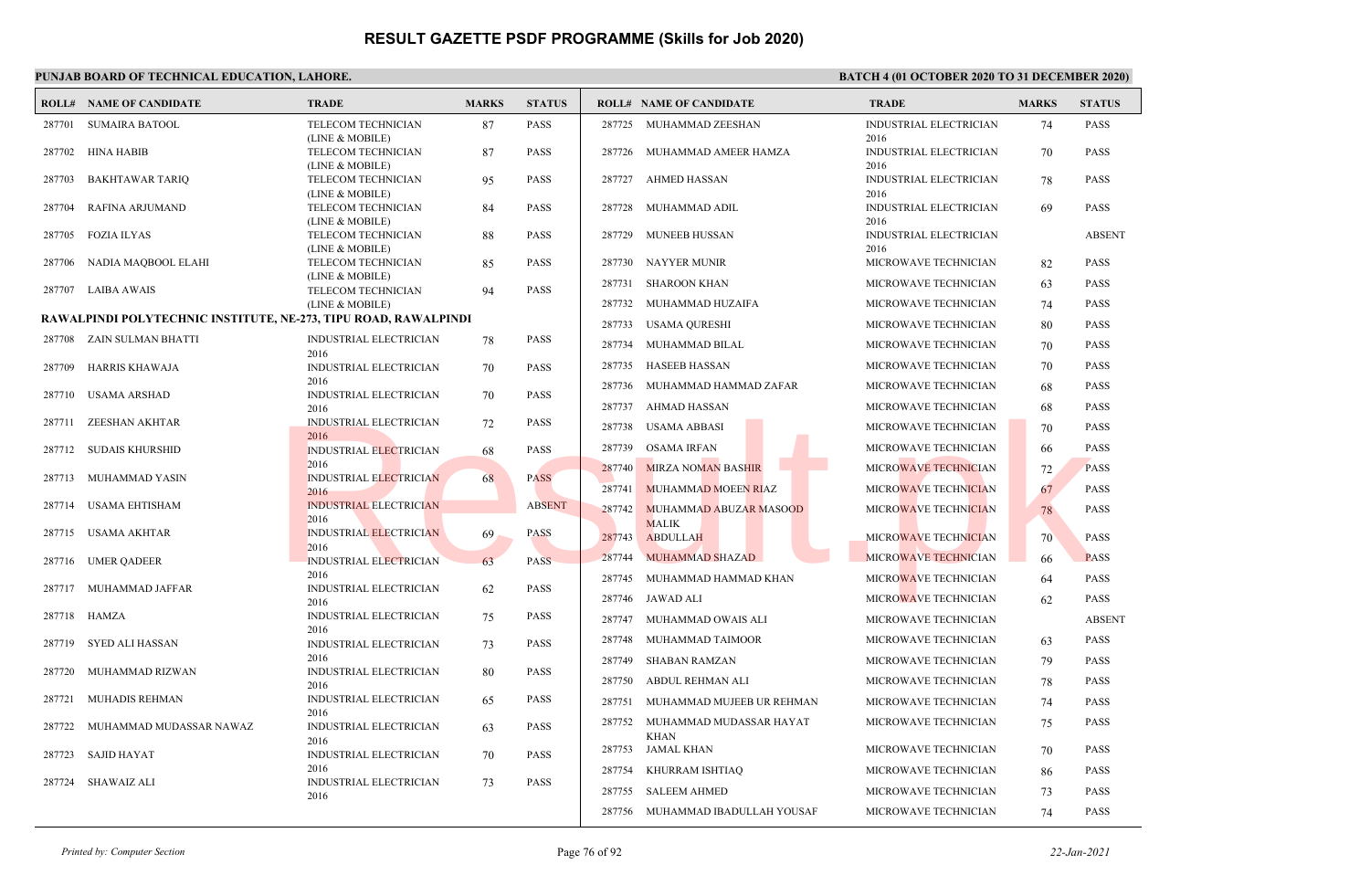|        | <b>ROLL# NAME OF CANDIDATE</b> | <b>TRADE</b>                                 | <b>MARKS</b> | <b>STATUS</b> | <b>ROLL# NAME OF CANDIDATE</b>                                          | <b>TRADE</b>                                  | <b>MARKS</b> | <b>STATUS</b> |
|--------|--------------------------------|----------------------------------------------|--------------|---------------|-------------------------------------------------------------------------|-----------------------------------------------|--------------|---------------|
| 287757 | <b>AMAR HABIB</b>              | MICROWAVE TECHNICIAN                         | 80           | <b>PASS</b>   | 287786 MUHAMMAD HASSAAN AMEEN                                           | TELECOM TECHNICIAN                            | 70           | <b>PASS</b>   |
| 287758 | HAMZA ALI                      | MICROWAVE TECHNICIAN                         | 68           | <b>PASS</b>   | 287787<br>ABDUL RAFAY DURRANI                                           | (LINE & MOBILE)<br>TELECOM TECHNICIAN         | 68           | <b>PASS</b>   |
| 287759 | MUHAMMAD MOHSIN AWAISI         | MICROWAVE TECHNICIAN                         |              | <b>ABSENT</b> |                                                                         | (LINE & MOBILE)                               |              |               |
|        |                                |                                              |              | <b>PASS</b>   | 287788<br>MUHAMMAD BILAL                                                | TELECOM TECHNICIAN                            | 64           | <b>PASS</b>   |
| 287760 | TALHA MUSA MUHAMMAD            | MICROWAVE TECHNICIAN                         | 70           |               |                                                                         | (LINE & MOBILE)                               |              |               |
| 287761 | <b>USAMA HAMID</b>             | MICROWAVE TECHNICIAN                         | 69           | <b>PASS</b>   | AHMAD ALI<br>287789                                                     | TELECOM TECHNICIAN                            |              | <b>ABSENT</b> |
| 287762 | RAI MUHAMMAD KASHIF            | MICROWAVE TECHNICIAN                         | 63           | <b>PASS</b>   | 287790<br>SIBT E HASSAN                                                 | (LINE & MOBILE)<br>TELECOM TECHNICIAN         | 68           | <b>PASS</b>   |
| 287763 | ROHAIL ISHTIAQ                 | MICROWAVE TECHNICIAN                         | 64           | <b>PASS</b>   |                                                                         | (LINE & MOBILE)                               |              |               |
| 287764 | <b>AAQIB SHOAIB</b>            | MICROWAVE TECHNICIAN                         | 68           | <b>PASS</b>   | RAJA ABDUL REHMAN<br>287791                                             | TELECOM TECHNICIAN                            | 68           | <b>PASS</b>   |
| 287765 | <b>HASNAIN HAFEEZ</b>          | MICROWAVE TECHNICIAN                         | 72           | <b>PASS</b>   | 287792<br>ABDUL MOIZ                                                    | (LINE & MOBILE)<br>TELECOM TECHNICIAN         |              | <b>ABSENT</b> |
| 287766 | <b>SHAYYIAN ALI HAIDER</b>     | MICROWAVE TECHNICIAN                         |              | <b>PASS</b>   |                                                                         | (LINE & MOBILE)                               |              |               |
|        |                                |                                              | 76           |               | 287793<br><b>IKRAM HUSSAIN</b>                                          | TELECOM TECHNICIAN                            | 70           | <b>PASS</b>   |
| 287767 | <b>HABIB UR REHMAN</b>         | MICROWAVE TECHNICIAN                         | 78           | <b>PASS</b>   |                                                                         | (LINE & MOBILE)                               |              |               |
| 287768 | JAWAD ALI JANJUA               | MICROWAVE TECHNICIAN                         | 68           | <b>PASS</b>   | 287794<br><b>BILAL TARIO</b>                                            | TELECOM TECHNICIAN                            | 74           | <b>PASS</b>   |
| 287769 | MUHAMMAD IDREES KIYANI         | MICROWAVE TECHNICIAN                         | 68           | <b>PASS</b>   | 287795<br><b>UZAIR ARSHAD</b>                                           | (LINE & MOBILE)<br>TELECOM TECHNICIAN         | 80           | <b>PASS</b>   |
| 287770 | <b>HAMZA ASIM</b>              | MICROWAVE TECHNICIAN                         | 70           | <b>PASS</b>   |                                                                         | (LINE & MOBILE)                               |              |               |
| 287771 | <b>WAQAR AHMED</b>             | TELECOM TECHNICIAN                           | 72           | PASS          | 287796<br>GHULLAM MURTAZA                                               | TELECOM TECHNICIAN                            | 80           | <b>PASS</b>   |
|        |                                | (LINE & MOBILE)                              |              |               | ZIA SIDDIOUE FOUNDATION, EMIRATES BUILDING IJP ROAD PIRWADHAI MORE      | (LINE & MOBILE)                               |              |               |
| 287772 | <b>M.TALAL NOOR</b>            | <b>TELECOM TECHNICIAN</b>                    | 70           | <b>PASS</b>   | PESHAWAR ROAD NEAR KOHISTAN BUS STAND CANTT. RAWALPINDI                 |                                               |              |               |
|        |                                | (LINE & MOBILE)                              |              |               | 287797 SUNNY JAMES                                                      | <b>CIVIL SURVEYOR</b>                         | 86           | <b>PASS</b>   |
| 287773 | ZIA UR REHMAN                  | <b>TELECOM TECHNICIAN</b>                    | 75           | <b>PASS</b>   |                                                                         |                                               |              |               |
|        |                                | (LINE & MOBILE)                              |              |               | 287798<br><b>AHSIN ALI KHAN</b>                                         | <b>CIVIL SURVEYOR</b>                         | 82           | <b>PASS</b>   |
|        | 287774 MUHAMMAD SULAIMAN       | <b>TELECOM TECHNICIAN</b><br>(LINE & MOBILE) | 80           | <b>PASS</b>   | 287799<br><b>MALIK RIZWAN HUSSAIN</b>                                   | <b>CIVIL SURVEYOR</b>                         | 68           | <b>PASS</b>   |
| 287775 | <b>MOBEEN AHMAD</b>            | <b>TELECOM TECHNICIAN</b>                    | 72           | <b>PASS</b>   | 287800<br>MUHAMMAD WALEED                                               | CIVIL SURVEYOR                                | 90           | <b>PASS</b>   |
|        |                                | (LINE & MOBILE)                              |              |               | MUHAMMAD SARFRAZ RIAZ<br>287801                                         | <b>CIVIL SURVEYOR</b>                         | 79           | <b>PASS</b>   |
| 287776 | <b>M.SHOAIB</b>                | <b>TELECOM TECHNICIAN</b>                    | 70           | <b>PASS</b>   | 287802<br><b>ZAKAULLAH KHAN</b>                                         | <b>CIVIL SURVEYOR</b>                         |              | <b>PASS</b>   |
| 287777 | WAJIH UL HASSAN MALIK          | (LINE & MOBILE)<br>TELECOM TECHNICIAN        |              | <b>PASS</b>   |                                                                         |                                               | 82           |               |
|        |                                | (LINE & MOBILE)                              | 70           |               | 287803<br>MUHAMMAD QAMAR                                                | <b>CIVIL SURVEYOR</b>                         | 86           | <b>PASS</b>   |
| 287778 | M. MUBASHIR KHAN               | TELECOM TECHNICIAN                           | 68           | <b>PASS</b>   | 287804<br>HAFIZ MUHAMMAD BURHAN                                         | <b>CIVIL SURVEYOR</b>                         | 67           | <b>PASS</b>   |
|        |                                | (LINE & MOBILE)                              |              |               | <b>SHAHID</b>                                                           |                                               |              |               |
| 287779 | <b>ABDUL REHMAN</b>            | TELECOM TECHNICIAN                           | 68           | <b>PASS</b>   | 287805<br>ARBAB HASSAN                                                  | <b>CIVIL SURVEYOR</b>                         | 89           | <b>PASS</b>   |
|        |                                | (LINE & MOBILE)                              |              |               | 287806<br>MUHAMMAD AWAIS                                                | <b>CIVIL SURVEYOR</b>                         | 80           | <b>PASS</b>   |
| 287780 | MUHAMMAD SAQIB                 | TELECOM TECHNICIAN<br>(LINE & MOBILE)        | 70           | PASS          | 287807<br>HAMZA ARIF                                                    | <b>CIVIL SURVEYOR</b>                         | 80           | <b>PASS</b>   |
| 287781 | USAMA RAMZAN                   | TELECOM TECHNICIAN                           | 78           | <b>PASS</b>   | 287808<br><b>GHULAM HASSAN</b>                                          | <b>CIVIL SURVEYOR</b>                         | 86           | <b>PASS</b>   |
|        |                                | (LINE & MOBILE)                              |              |               | 287809<br>MUHAMMAD RAMEEZ                                               | <b>CIVIL SURVEYOR</b>                         | 80           | <b>PASS</b>   |
| 287782 | <b>AHSAN HAMMAD</b>            | TELECOM TECHNICIAN<br>(LINE & MOBILE)        | 78           | <b>PASS</b>   |                                                                         |                                               |              |               |
| 287783 | HAFIZ MOHAMMAD QASIM           | TELECOM TECHNICIAN                           | 70           | <b>PASS</b>   | 287810<br><b>AHMED FEEHAM</b>                                           | <b>CIVIL SURVEYOR</b>                         | 87           | <b>PASS</b>   |
|        |                                | (LINE & MOBILE)                              |              |               | 287811 MUHAMMAD ABDULLAH AWAN                                           | <b>CIVIL SURVEYOR</b>                         | 79           | <b>PASS</b>   |
| 287784 | <b>SAIF UR REHMAN</b>          | TELECOM TECHNICIAN                           | 65           | PASS          | <b>CHICHAWATNI COLLEGE OF TECHNOLOGY, BUREWALA ROAD OPP.STREET NO 4</b> |                                               |              |               |
|        |                                | (LINE & MOBILE)                              |              |               | HAYATABAD COLONY, CHICHAWATNI                                           |                                               |              |               |
|        | 287785 M. WALEED ABDULLAH      | TELECOM TECHNICIAN<br>(LINE & MOBILE)        | 64           | <b>PASS</b>   | 287812 HAFSA ASHRAF ZAIDI                                               | <b>DRESS DESIGN &amp;</b><br><b>TAILORING</b> | 81           | <b>PASS</b>   |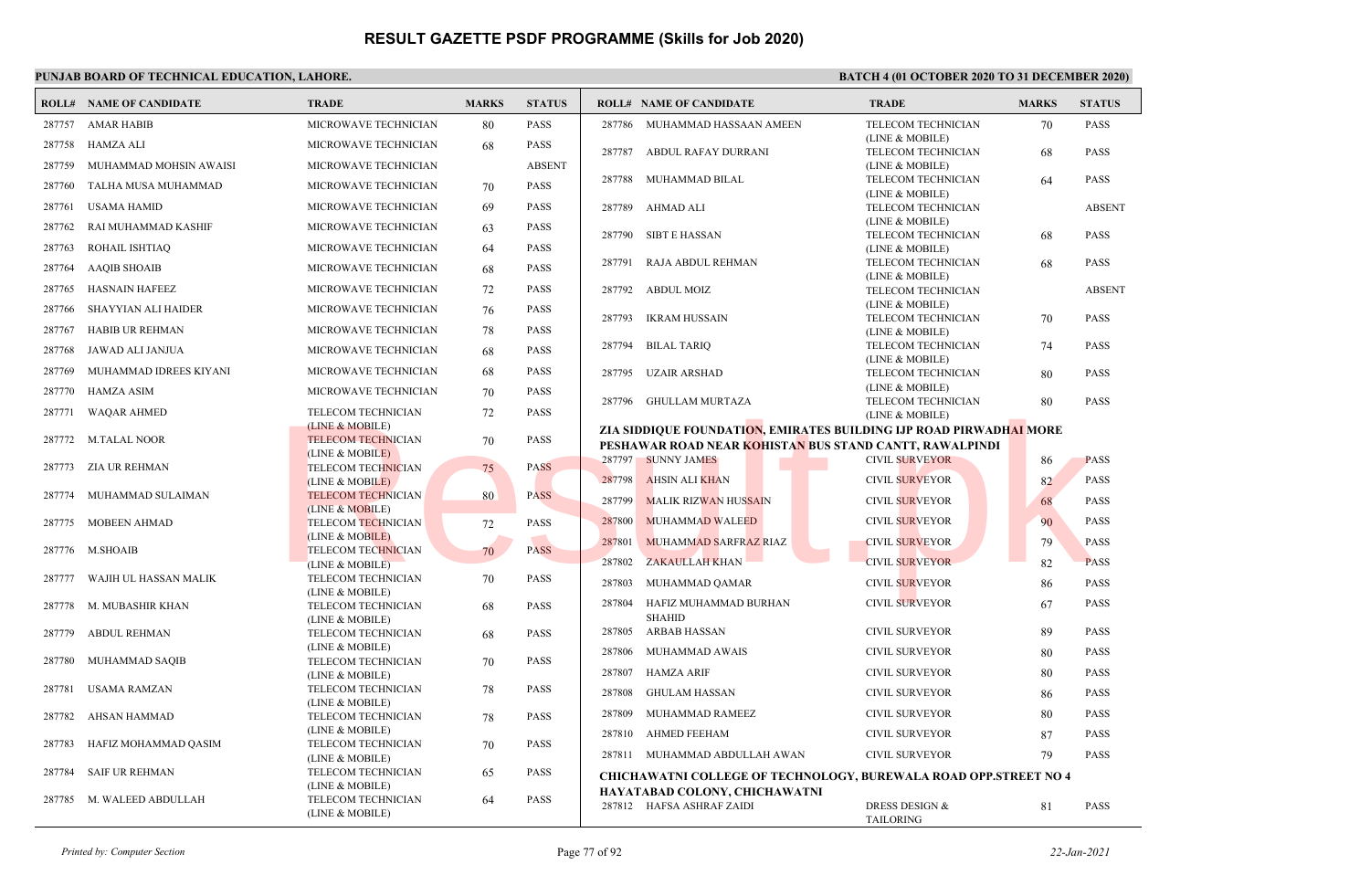|        | <b>ROLL# NAME OF CANDIDATE</b> | <b>TRADE</b>                                  | <b>MARKS</b> | <b>STATUS</b> |        | <b>ROLL# NAME OF CANDIDATE</b>                                     | <b>TRADE</b>                       | <b>MARKS</b> | <b>STATUS</b> |
|--------|--------------------------------|-----------------------------------------------|--------------|---------------|--------|--------------------------------------------------------------------|------------------------------------|--------------|---------------|
|        | 287813 NOUSHEEN HINA           | <b>DRESS DESIGN &amp;</b>                     | 84           | <b>PASS</b>   |        | 287841 MUHAMMAD FAISAL NIAZ                                        | SAFETY INSPECTOR 2016              | 94           | <b>PASS</b>   |
|        |                                | <b>TAILORING</b>                              |              |               |        | 287842 UMER HAYAT                                                  | SAFETY INSPECTOR 2016              | 87           | <b>PASS</b>   |
|        | 287814 SALMA BIBI              | DRESS DESIGN &<br><b>TAILORING</b>            | 84           | <b>PASS</b>   | 287843 | MUHAMMAD AZHAAR                                                    | SAFETY INSPECTOR 2016              | 90           | <b>PASS</b>   |
|        | 287815 MAHNAZ                  | DRESS DESIGN &                                | 83           | PASS          | 287844 | <b>REHAN YASEEN</b>                                                | SAFETY INSPECTOR 2016              | 92           | <b>PASS</b>   |
|        |                                | <b>TAILORING</b>                              |              |               |        |                                                                    |                                    |              |               |
|        | 287816 MARIA MALIK             | DRESS DESIGN &<br><b>TAILORING</b>            | 86           | <b>PASS</b>   |        | 287845 AHSAN ALI                                                   | <b>SAFETY INSPECTOR 2016</b>       | 96           | <b>PASS</b>   |
| 287817 | SABEEN MUNAWAR                 | DRESS DESIGN &                                | 77           | <b>PASS</b>   |        | 287846 MUZAFFAR MUNIR                                              | SAFETY INSPECTOR 2016              |              | <b>ABSENT</b> |
|        |                                | <b>TAILORING</b>                              |              |               |        | 287847 ALI RAZA                                                    | SAFETY INSPECTOR 2016              | 94           | <b>PASS</b>   |
| 287818 | MARYAM HAYAT                   | DRESS DESIGN &                                | 73           | <b>PASS</b>   |        | 287848 MUBEEN ARSHAD                                               | <b>SAFETY INSPECTOR 2016</b>       | 95           | <b>PASS</b>   |
| 287819 | <b>ISHRAT PERVEEN</b>          | <b>TAILORING</b><br>DRESS DESIGN &            |              | <b>PASS</b>   | 287849 | MUHAMMAD IRFAN MANZOOR                                             | <b>SAFETY INSPECTOR 2016</b>       | 90           | <b>PASS</b>   |
|        |                                | <b>TAILORING</b>                              | 84           |               |        |                                                                    |                                    |              |               |
| 287820 | <b>FATIMA BIBI</b>             | DRESS DESIGN &                                | 76           | <b>PASS</b>   |        | 287850 MUHAMMAD                                                    | SAFETY INSPECTOR 2016              | 88           | <b>PASS</b>   |
|        |                                | <b>TAILORING</b>                              |              |               | 287851 | MUHAMMAD TALHA RAUF                                                | <b>SAFETY INSPECTOR 2016</b>       | 88           | <b>PASS</b>   |
| 287821 | AYESHA                         | <b>DRESS DESIGN &amp;</b><br><b>TAILORING</b> | 78           | <b>PASS</b>   |        | 287852 MUHAMMAD AFZAL                                              | SAFETY INSPECTOR 2016              | 89           | <b>PASS</b>   |
|        | 287822 ZUNAIRA                 | <b>DRESS DESIGN &amp;</b>                     | 82           | <b>PASS</b>   |        | 287853 HABIB UR REHMAN                                             | SAFETY INSPECTOR 2016              | 91           | <b>PASS</b>   |
|        |                                | <b>TAILORING</b>                              |              |               |        | 287854 MUHAMMAD UMAR FAROOQ                                        | SAFETY INSPECTOR 2016              | 88           | <b>PASS</b>   |
| 287823 | MISHEE KHAN                    | <b>DRESS DESIGN &amp;</b>                     | 82           | <b>PASS</b>   |        | 287855 NAVEED IQBAL                                                | SAFETY INSPECTOR 2016              | 86           | <b>PASS</b>   |
| 287824 | EZA ASHRAF                     | <b>TAILORING</b><br><b>DRESS DESIGN &amp;</b> | 81           | <b>PASS</b>   |        |                                                                    |                                    |              |               |
|        |                                | <b>TAILORING</b>                              |              |               |        | 287856 HAFIZ ALLAH DITTA                                           | SAFETY INSPECTOR 2016              | 96           | <b>PASS</b>   |
| 287825 | MUNIBA SARWAR                  | <b>DRESS DESIGN &amp;</b>                     | 85           | PASS          |        | 287857 HAFIZ ABDUL REHMAN                                          | SAFETY INSPECTOR 2016              | 87           | <b>PASS</b>   |
| 287826 | AYESHA NOOR                    | <b>TAILORING</b><br><b>DRESS DESIGN &amp;</b> |              | <b>PASS</b>   |        | JINNAH COLLEGE OF ENGINEERING AND TECHNOLOGY, UPPER MCB, GT ROAD,, |                                    |              |               |
|        |                                | <b>TAILORING</b>                              | 77           |               |        | <b>CHICHAWATNI</b>                                                 |                                    |              |               |
| 287827 | AYESHA SIDDIQUE                | <b>DRESS DESIGN &amp;</b>                     | 84           | <b>PASS</b>   |        | 287858 SULEMAN AHMAD                                               | MATERIAL TECHNICIAN                | 87           | <b>PASS</b>   |
|        |                                | <b>TAILORING</b>                              |              |               |        | 287859 MUHAMMAD SHAHZAD                                            | 2016<br><b>MATERIAL TECHNICIAN</b> | 89           | <b>PASS</b>   |
| 287828 | SEHAR ALTAF                    | <b>DRESS DESIGN &amp;</b>                     | 80           | <b>PASS</b>   |        |                                                                    | 2016                               |              |               |
| 287829 | HAJRA FATIMA                   | <b>TAILORING</b><br>DRESS DESIGN &            | 80           | <b>PASS</b>   |        | 287860 QAISER MAQSOOD                                              | <b>MATERIAL TECHNICIAN</b>         | 89           | <b>PASS</b>   |
|        |                                | <b>TAILORING</b>                              |              |               |        |                                                                    | 2016                               |              |               |
| 287830 | HINA GULZAR                    | <b>DRESS DESIGN &amp;</b>                     |              | <b>ABSENT</b> |        | 287861 NOURAIZ SIDDIQUE                                            | MATERIAL TECHNICIAN<br>2016        | 90           | <b>PASS</b>   |
| 287831 | ALISHBA MUKHTAR                | <b>TAILORING</b><br><b>DRESS DESIGN &amp;</b> |              | <b>PASS</b>   |        | 287862 MUHAMMAD HAROON                                             | MATERIAL TECHNICIAN                | 85           | <b>PASS</b>   |
|        |                                | <b>TAILORING</b>                              | 96           |               |        |                                                                    | 2016                               |              |               |
| 287832 | MUHAMMAD TALHA ILYAS           | <b>SAFETY INSPECTOR 2016</b>                  | 96           | <b>PASS</b>   | 287863 | MUHAMMAD AZEEM AMJAD                                               | MATERIAL TECHNICIAN<br>2016        | 90           | <b>PASS</b>   |
| 287833 | AHTASHAM IQBAL                 | SAFETY INSPECTOR 2016                         | 96           | <b>PASS</b>   | 287864 | NOOR UL HUDA                                                       | MATERIAL TECHNICIAN                | 95           | <b>PASS</b>   |
| 287834 | HAFIZ MUHAMMAD NUMAN           | SAFETY INSPECTOR 2016                         | 90           | <b>PASS</b>   |        |                                                                    | 2016                               |              |               |
| 287835 | <b>ABDUL HAYEE</b>             | SAFETY INSPECTOR 2016                         | 90           | <b>PASS</b>   |        | 287866 ILYAS RAZA                                                  | MATERIAL TECHNICIAN<br>2016        | 85           | <b>PASS</b>   |
| 287837 | MUHAMMAD ARSLAN                | <b>SAFETY INSPECTOR 2016</b>                  |              | <b>PASS</b>   | 287867 | MUHAMMAD USMAN RAZA                                                | MATERIAL TECHNICIAN                | 93           | <b>PASS</b>   |
|        |                                |                                               | 85           |               |        |                                                                    | 2016                               |              |               |
| 287838 | MUHAMMAD ADIL SHAHZAD          | SAFETY INSPECTOR 2016                         | 96           | <b>PASS</b>   | 287868 | MUHAMMAD SAJJAD                                                    | MATERIAL TECHNICIAN<br>2016        | 87           | <b>PASS</b>   |
| 287839 | <b>WASEEM ASHRAF</b>           | SAFETY INSPECTOR 2016                         | 90           | <b>PASS</b>   | 287869 | MUHAMMAD BILAL                                                     | MATERIAL TECHNICIAN                | 86           | <b>PASS</b>   |
| 287840 | MUHAMMAD HAROON TABASSUM       | <b>SAFETY INSPECTOR 2016</b>                  | 90           | <b>PASS</b>   |        |                                                                    | 2016                               |              |               |
|        |                                |                                               |              |               |        |                                                                    |                                    |              |               |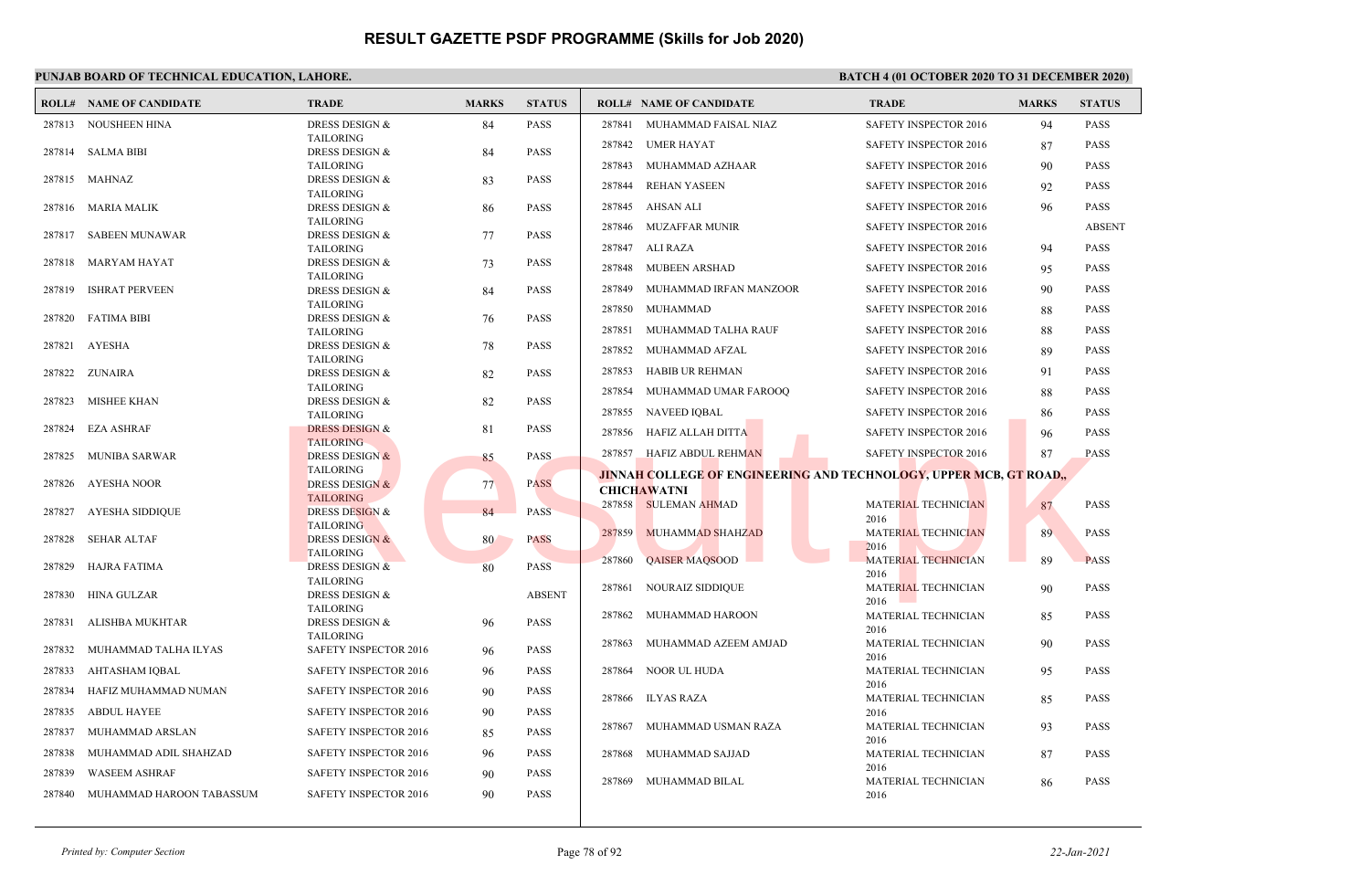|        | <b>ROLL# NAME OF CANDIDATE</b> | <b>TRADE</b>                       | <b>MARKS</b> | <b>STATUS</b> | <b>ROLL# NAME OF CANDIDATE</b>   | <b>TRADE</b>                  | <b>MARKS</b> | <b>STATUS</b> |
|--------|--------------------------------|------------------------------------|--------------|---------------|----------------------------------|-------------------------------|--------------|---------------|
| 287870 | HAMZA ALI                      | MATERIAL TECHNICIAN                | 94           | <b>PASS</b>   | 287901<br>SHAH FAISAL BUKHARI    | <b>QUANTITY SURVEYOR</b>      | 94           | <b>PASS</b>   |
| 287871 | MUHAMMAD ARSLAN                | 2016<br>MATERIAL TECHNICIAN        | 88           | PASS          | 287902<br>AHMAD HASSAN RAZA      | <b>QUANTITY SURVEYOR</b>      | 92           | <b>PASS</b>   |
|        |                                | 2016                               |              |               | 287903<br><b>NOREENA KOUSAR</b>  | <b>SAFETY INSPECTOR 2016</b>  | 87           | <b>PASS</b>   |
| 287872 | MUHAMMAD AHTSHAM ANWAR         | MATERIAL TECHNICIAN<br>2016        | 89           | <b>PASS</b>   | 287904<br>RABIA AFZAL            | SAFETY INSPECTOR 2016         | 87           | PASS          |
| 287873 | <b>BISHARAT ALI</b>            | MATERIAL TECHNICIAN                | 89           | <b>PASS</b>   | 287905<br><b>AREEBA SADDIQUE</b> | <b>SAFETY INSPECTOR 2016</b>  | 81           | <b>PASS</b>   |
| 287874 | MUHAMMAD ADEEL AKHTAR          | 2016<br><b>MATERIAL TECHNICIAN</b> | 90           | <b>PASS</b>   | 287906<br><b>NIDA GULZAR</b>     | SAFETY INSPECTOR 2016         | 90           | PASS          |
|        |                                | 2016                               |              |               | 287907<br>PARNIYAN JAVED         | SAFETY INSPECTOR 2016         | 90           | PASS          |
| 287875 | MUHAMMAD ADNAN                 | <b>MATERIAL TECHNICIAN</b><br>2016 | 93           | <b>PASS</b>   | 287908<br><b>MUBEEN MUNIR</b>    | SAFETY INSPECTOR 2016         | 90           | PASS          |
| 287876 | RIZWAN                         | <b>MATERIAL TECHNICIAN</b>         | 91           | <b>PASS</b>   | 287909<br><b>SEHRISH PARVEEN</b> | SAFETY INSPECTOR 2016         | 88           | <b>PASS</b>   |
| 287877 | NUMAN MAQSOOD                  | 2016<br>MATERIAL TECHNICIAN        | 88           | <b>PASS</b>   | 287910<br>ALEEZA FATIMA          | <b>SAFETY INSPECTOR 2016</b>  | 89           | <b>PASS</b>   |
|        |                                | 2016                               |              |               | <b>ZUNERA</b><br>287911          | <b>SAFETY INSPECTOR 2016</b>  | 90           | <b>PASS</b>   |
| 287878 | NAMRA SHAHZADI                 | <b>QUANTITY SURVEYOR</b>           | 82           | <b>PASS</b>   | 287912 IFFAT MUNIR               | SAFETY INSPECTOR 2016         | 87           | <b>PASS</b>   |
| 287879 | <b>SHAZIA BIBI</b>             | <b>QUANTITY SURVEYOR</b>           | 85           | PASS          | 287913<br><b>MUBEEN AKHTAR</b>   | <b>SAFETY INSPECTOR 2016</b>  | 87           | <b>PASS</b>   |
| 287880 | <b>SIDRA</b>                   | <b>QUANTITY SURVEYOR</b>           | 88           | <b>PASS</b>   | 287914<br><b>SOBIA SHOUKAT</b>   | SAFETY INSPECTOR 2016         | 86           | <b>PASS</b>   |
| 287881 | <b>SADIA</b>                   | <b>QUANTITY SURVEYOR</b>           | 90           | PASS          | 287915<br><b>RIMSHA NAZ</b>      | SAFETY INSPECTOR 2016         | 87           | PASS          |
| 287882 | NAZIA RIAZ                     | QUANTITY SURVEYOR                  | 92           | <b>PASS</b>   | 287916<br>MINAHIL                | <b>SAFETY INSPECTOR 2016</b>  | 87           | <b>PASS</b>   |
| 287883 | <b>SHAZMINA AROOJ</b>          | <b>QUANTITY SURVEYOR</b>           | 93           | <b>PASS</b>   | 287917<br><b>SAMREEN GULZAR</b>  | SAFETY INSPECTOR 2016         | 86           | PASS          |
| 287884 | MIRZA MUHAMMAD AFTAB           | <b>QUANTITY SURVEYOR</b>           | 91           | <b>PASS</b>   | 287918<br><b>ROMEEN NAZ</b>      | <b>SAFETY INSPECTOR 2016</b>  | 90           | <b>PASS</b>   |
| 287885 | MUKARRAM JAVED                 | <b>QUANTITY SURVEYOR</b>           | 88           | <b>PASS</b>   | 287919<br><b>AISHA</b>           | <b>SAFETY INSPECTOR 2016</b>  | 87           | <b>PASS</b>   |
| 287886 | <b>MISBAH ASHRAF</b>           | <b>QUANTITY SURVEYOR</b>           | 87           | PASS          | 287920<br><b>SAHER ASIF</b>      | <b>SAFETY INSPECTOR 2016</b>  | 94           | <b>PASS</b>   |
| 287887 | <b>ABIDA YOUSUF</b>            | <b>QUANTITY SURVEYOR</b>           | 85           | <b>PASS</b>   | 287921<br><b>DUA WASEEM</b>      | <b>SAFETY INSPECTOR 2016</b>  | 81           | PASS          |
| 287888 | <b>KIRAN NAZ</b>               | <b>QUANTITY SURVEYOR</b>           | 86           | <b>PASS</b>   | 287922<br><b>LUBNA IRAM</b>      | <b>SAFETY INSPECTOR 2016</b>  | 93           | <b>PASS</b>   |
| 287889 | <b>IQRA DASTGEER</b>           | <b>QUANTITY SURVEYOR</b>           | 82           | <b>PASS</b>   | 287923<br><b>RAMISHA</b>         | SAFETY INSPECTOR 2016         | 96           | <b>PASS</b>   |
| 287890 | <b>SABA ASHRAF</b>             | <b>QUANTITY SURVEYOR</b>           | 82           | PASS          | 287924<br><b>RUKHSANA YOUSUF</b> | SAFETY INSPECTOR 2016         | 94           | <b>PASS</b>   |
| 287891 | YAUMNA SHAHZADI                | <b>QUANTITY SURVEYOR</b>           | 88           | <b>PASS</b>   | 287925<br><b>BUSHRA SHOUKAT</b>  | <b>SAFETY INSPECTOR 2016</b>  | 91           | <b>PASS</b>   |
| 287892 | <b>BUSHRA BIBI</b>             | <b>QUANTITY SURVEYOR</b>           | 87           | PASS          | 287926<br><b>ARSHIA MUNIR</b>    | SAFETY INSPECTOR 2016         | 89           | PASS          |
| 287893 | MUHAMMAD SUFYAN                | <b>QUANTITY SURVEYOR</b>           | 88           | <b>PASS</b>   | 287927<br>RUOYYA                 | <b>SAFETY INSPECTOR 2016</b>  | 90           | <b>PASS</b>   |
| 287894 | <b>HAMNA ABBS</b>              | <b>QUANTITY SURVEYOR</b>           | 92           | <b>PASS</b>   | 287928<br>MUHAMMAD ZUBAIR        | PIPE & GENERAL FITTER         | 88           | <b>PASS</b>   |
| 287895 | <b>RIDA KANWAL</b>             | <b>QUANTITY SURVEYOR</b>           | 91           | <b>PASS</b>   |                                  | 2016                          |              |               |
| 287896 | <b>IORA</b>                    | <b>QUANTITY SURVEYOR</b>           | 93           | <b>PASS</b>   | 287929<br><b>ABDULLAH ASHRAF</b> | PIPE & GENERAL FITTER<br>2016 | 90           | <b>PASS</b>   |
| 287897 | <b>RIMSHA RIAZ</b>             | <b>QUANTITY SURVEYOR</b>           | 89           | <b>PASS</b>   | 287930<br>SHARJEEL SALEEM        | PIPE & GENERAL FITTER         | 90           | PASS          |
| 287898 | MUHAMMAD NAEEM SARWAR          | <b>QUANTITY SURVEYOR</b>           | 90           | PASS          | 287931<br>MUHAMMAD EHTASHAM      | 2016<br>PIPE & GENERAL FITTER | 95           | PASS          |
| 287899 | <b>SHAHEEN FATIMA</b>          | <b>QUANTITY SURVEYOR</b>           | 91           | <b>PASS</b>   |                                  | 2016                          |              |               |
| 287900 | <b>TALHA NAZ</b>               | <b>QUANTITY SURVEYOR</b>           | 93           | <b>PASS</b>   | 287932<br>MUHAMMAD HAMZA         | PIPE & GENERAL FITTER<br>2016 | 89           | PASS          |
|        |                                |                                    |              |               |                                  |                               |              |               |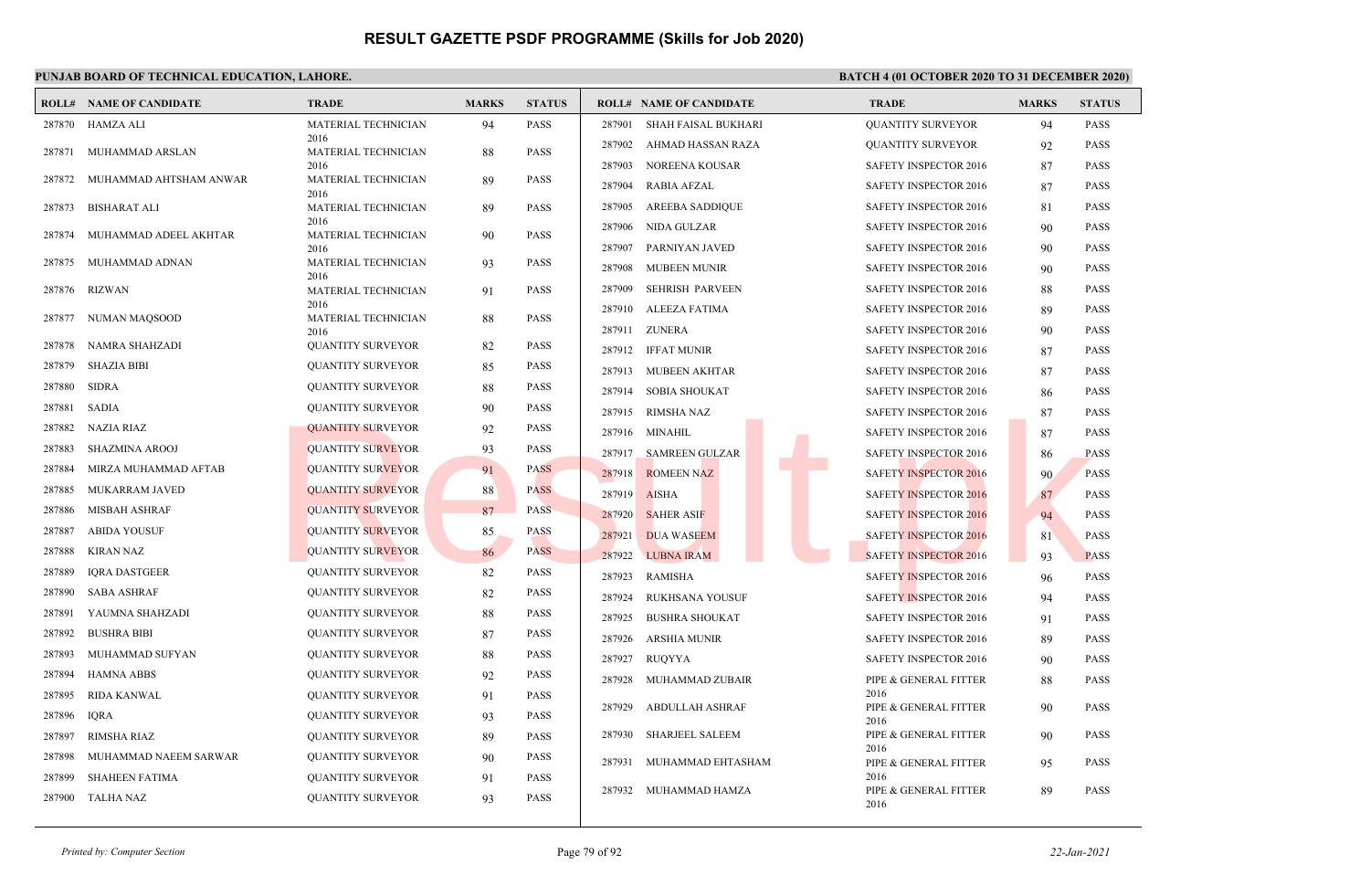|        | <b>ROLL# NAME OF CANDIDATE</b>                                              | <b>TRADE</b>                             | <b>MARKS</b> | <b>STATUS</b> |        | <b>ROLL# NAME OF CANDIDATE</b>                                              | <b>TRADE</b>                | <b>MARKS</b> | <b>STATUS</b> |
|--------|-----------------------------------------------------------------------------|------------------------------------------|--------------|---------------|--------|-----------------------------------------------------------------------------|-----------------------------|--------------|---------------|
| 287933 | MUHAMMAD WASEEM AKRAM                                                       | PIPE & GENERAL FITTER                    | 95           | <b>PASS</b>   | 287961 | M. RASHID SAJWAR                                                            | <b>CHEF</b>                 | 93           | PASS          |
| 287934 | MUHAMMAD SAQIB JAVEID                                                       | 2016<br>PIPE & GENERAL FITTER            | 93           | <b>PASS</b>   | 287962 | MUHAMMAD HAMZA TANVEER                                                      | <b>CHEF</b>                 | 91           | <b>PASS</b>   |
|        |                                                                             | 2016                                     |              |               | 287963 | <b>TOOEER SHOUKAT</b>                                                       | <b>CHEF</b>                 | 87           | <b>PASS</b>   |
| 287935 | RANA MUHAMMAD AHMAD                                                         | PIPE & GENERAL FITTER<br>2016            | 90           | <b>PASS</b>   | 287964 | <b>ALIHA SHEIKH</b>                                                         | <b>CHEF</b>                 | 83           | <b>PASS</b>   |
| 287936 | MUHAMMAD UMAIR                                                              | PIPE & GENERAL FITTER                    | 93           | <b>PASS</b>   | 287965 | KHOULA ZAINAB                                                               | <b>CHEF</b>                 | 96           | <b>PASS</b>   |
| 287937 | ALI FAIZAN                                                                  | 2016<br>PIPE & GENERAL FITTER            | 93           | <b>PASS</b>   | 287966 | RABBIA ALI                                                                  | <b>CHEF</b>                 | 86           | <b>PASS</b>   |
|        |                                                                             | 2016                                     |              |               | 287967 | KASHAF JILLANI                                                              | <b>CHEF</b>                 | 95           | <b>PASS</b>   |
| 287938 | MUHAMMAD HAMZA SAEED                                                        | PIPE & GENERAL FITTER<br>2016            | 87           | <b>PASS</b>   | 287968 | <b>AMNA TEHREEM</b>                                                         | <b>CHEF</b>                 | 79           | <b>PASS</b>   |
| 287939 | MUHAMMAD MOHSAN                                                             | PIPE & GENERAL FITTER                    | 90           | <b>PASS</b>   | 287969 | <b>MAHNOOR SHEIKH</b>                                                       | <b>CHEF</b>                 | 91           | <b>PASS</b>   |
| 287940 | MUHAMMAD SABOOR ANWAR                                                       | 2016<br>PIPE & GENERAL FITTER            |              | <b>PASS</b>   | 287970 | MUHAMMAD BILAL SARWAR                                                       | <b>CHEF</b>                 | 80           | <b>PASS</b>   |
|        |                                                                             | 2016                                     | 96           |               | 287971 | MUHAMMAD ASAD                                                               | <b>CHEF</b>                 | 91           | <b>PASS</b>   |
| 287941 | <b>IHSAN AMJAD</b>                                                          | PIPE & GENERAL FITTER<br>2016            | 98           | <b>PASS</b>   |        | 287972 M. ZAMAN JAVED                                                       | <b>CHEF</b>                 | 94           | <b>PASS</b>   |
| 287942 | ABAID UR REHMAN                                                             | PIPE & GENERAL FITTER                    | 91           | <b>PASS</b>   | 287973 | MAHAM PERVAIZ                                                               | <b>CHEF</b>                 | 75           | <b>PASS</b>   |
|        |                                                                             | 2016                                     |              |               |        | 287974 SADIA MASOOD                                                         | <b>CHEF</b>                 | 95           | <b>PASS</b>   |
| 287943 | MUHAMMAD ABOU BAKAR                                                         | PIPE & GENERAL FITTER<br>2016            | 83           | <b>PASS</b>   |        | <b>LOGIX COLLEGE OF INFORMATION TECHNOLOGY &amp; BUSINESS STUDIES, JAIL</b> |                             |              |               |
| 287944 | TALHA MAQSOOD                                                               | PIPE & GENERAL FITTER                    | 97           | <b>PASS</b>   |        | <b>ROAD, SARGODHA</b>                                                       |                             |              |               |
| 287945 | ALI RAZA                                                                    | 2016<br>PIPE & GENERAL FITTER            | 99           | <b>PASS</b>   |        | 287975 NAZIA BANARAS                                                        | <b>COMPUTER APPLICATION</b> | 70           | <b>PASS</b>   |
|        |                                                                             | 2016                                     |              |               |        | 287976 NIMRA SADIA                                                          | <b>COMPUTER APPLICATION</b> | 80           | <b>PASS</b>   |
| 287946 | MUHAMMAD AHMAD HASSAN                                                       | <b>PIPE &amp; GENERAL FITTER</b><br>2016 | 90           | <b>PASS</b>   | 287977 | <b>AMARA NAZ</b>                                                            | <b>COMPUTER APPLICATION</b> | 76           | <b>PASS</b>   |
|        | 287947 MOIN ALI                                                             | PIPE & GENERAL FITTER                    | 89           | <b>PASS</b>   | 287978 | <b>GHULAM LUBABA</b>                                                        | <b>COMPUTER APPLICATION</b> | 74           | <b>PASS</b>   |
|        | <b>COLLEGE OF TOURISM &amp; HOTEL MANAGEMENT, 925-B FARID TOWN, SAHIWAL</b> | 2016                                     |              |               | 287979 | <b>SANIA AFZAAL</b>                                                         | <b>COMPUTER APPLICATION</b> | 65           | <b>PASS</b>   |
|        | 287948 ABU HURAIRA                                                          | <b>CHEF</b>                              | 94           | <b>PASS</b>   | 287980 | <b>JANA MALIK</b>                                                           | <b>COMPUTER APPLICATION</b> |              | <b>ABSENT</b> |
| 287949 | ALIZA RIAZ                                                                  | <b>CHEF</b>                              | 84           | <b>PASS</b>   | 287981 | <b>SAYEDA NEHA ALTAF</b>                                                    | <b>COMPUTER APPLICATION</b> | 81           | <b>PASS</b>   |
| 287950 | MUSTANSAR RIAZ                                                              | <b>CHEF</b>                              | 79           | <b>PASS</b>   | 287982 | ANOSHEYA SARWAR                                                             | <b>COMPUTER APPLICATION</b> | 81           | <b>PASS</b>   |
| 287951 | <b>MOMINA NOOR</b>                                                          | <b>CHEF</b>                              | 80           | <b>PASS</b>   | 287983 | <b>RUBINA</b>                                                               | <b>COMPUTER APPLICATION</b> | 86           | <b>PASS</b>   |
| 287952 | ALI ABBAS                                                                   | <b>CHEF</b>                              | 77           | <b>PASS</b>   | 287984 | <b>SIDRA NASIR</b>                                                          | <b>COMPUTER APPLICATION</b> | 60           | <b>PASS</b>   |
| 287953 | <b>KAINAT</b>                                                               | <b>CHEF</b>                              | 86           | <b>PASS</b>   | 287985 | <b>SHAKEELA ASLAM</b>                                                       | <b>COMPUTER APPLICATION</b> | 79           | <b>PASS</b>   |
| 287954 | MOMNA SARWAR                                                                | <b>CHEF</b>                              | 77           | <b>PASS</b>   | 287986 | <b>SADAF NAZISH</b>                                                         | <b>COMPUTER APPLICATION</b> | 80           | <b>PASS</b>   |
| 287955 | <b>SIDRA ZAHOOR</b>                                                         | <b>CHEF</b>                              | 87           | <b>PASS</b>   | 287987 | <b>NAZIA BIBI</b>                                                           | <b>COMPUTER APPLICATION</b> | 96           | <b>PASS</b>   |
| 287956 | AKIFA NAZ WAHIDI                                                            | <b>CHEF</b>                              | 91           | <b>PASS</b>   | 287988 | <b>ANILA TARIQ</b>                                                          | <b>COMPUTER APPLICATION</b> | 83           | <b>PASS</b>   |
| 287957 | SOFIA MARYAM                                                                | <b>CHEF</b>                              | 78           | <b>PASS</b>   | 287989 | <b>SADAF ASLAM</b>                                                          | <b>COMPUTER APPLICATION</b> | 75           | <b>PASS</b>   |
| 287958 | ALI ASJAD                                                                   | <b>CHEF</b>                              | 84           | <b>PASS</b>   | 287990 | <b>HADIA ZULFIQAR</b>                                                       | <b>COMPUTER APPLICATION</b> | 72           | <b>PASS</b>   |
| 287959 | <b>HAIDER ALI</b>                                                           | <b>CHEF</b>                              | 93           | <b>PASS</b>   | 287991 | <b>SUMYYA SHOUKAT</b>                                                       | <b>COMPUTER APPLICATION</b> | 71           | <b>PASS</b>   |
| 287960 | MUHAMMAD HAMZA                                                              | <b>CHEF</b>                              |              | <b>PASS</b>   | 287992 | <b>SADIA MARYUM</b>                                                         | <b>COMPUTER APPLICATION</b> | 89           | PASS          |
|        |                                                                             |                                          | 84           |               |        |                                                                             |                             |              |               |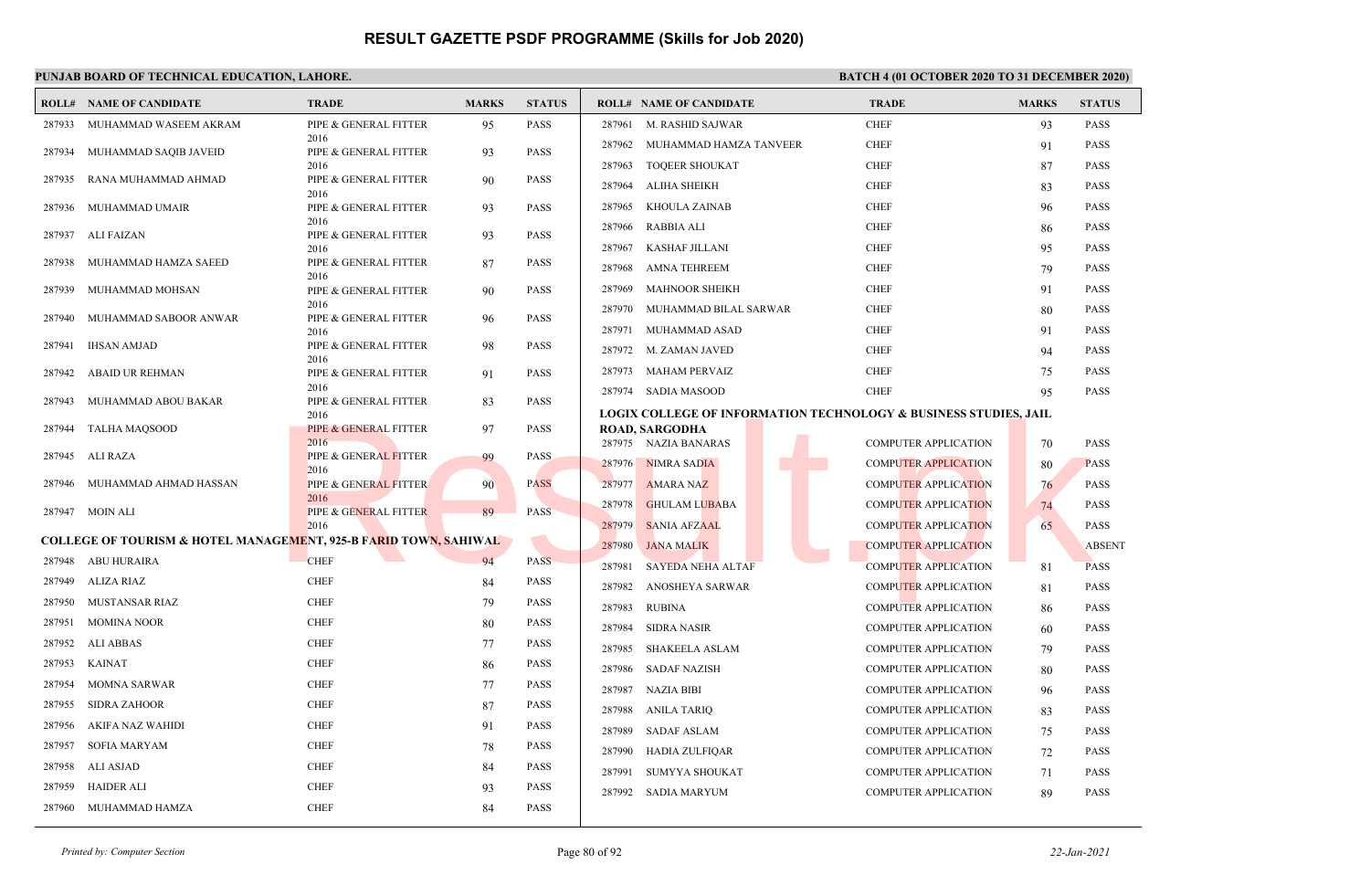|        | <b>ROLL# NAME OF CANDIDATE</b> | <b>TRADE</b>                             | <b>MARKS</b> | <b>STATUS</b> |        | <b>ROLL# NAME OF CANDIDATE</b> | <b>TRADE</b>                                  | <b>MARKS</b> | <b>STATUS</b> |
|--------|--------------------------------|------------------------------------------|--------------|---------------|--------|--------------------------------|-----------------------------------------------|--------------|---------------|
| 287993 | <b>AYESHA KHALID</b>           | <b>COMPUTER APPLICATION</b>              | 84           | PASS          | 288021 | <b>NAEEM HUSSAIN</b>           | <b>COMPUTERIZED</b>                           | 81           | <b>PASS</b>   |
| 287994 | ZILAY HUMA                     | <b>COMPUTER APPLICATION</b>              | 82           | PASS          |        |                                | <b>ACCOUNTING</b>                             |              |               |
|        |                                |                                          |              |               | 288022 | ZOHAIB HASSAN                  | <b>COMPUTERIZED</b>                           | 78           | <b>PASS</b>   |
| 287995 | <b>BAREERA IJAZ</b>            | <b>COMPUTER APPLICATION</b>              | 98           | PASS          |        |                                | <b>ACCOUNTING</b>                             |              |               |
| 287996 | <b>MISHAL SHOUKAT</b>          | <b>COMPUTER APPLICATION</b>              | 96           | PASS          | 288023 | <b>HUMA GEORGE</b>             | <b>COMPUTERIZED</b><br><b>ACCOUNTING</b>      | 100          | <b>PASS</b>   |
| 287997 | ADEELA AMAN ULLAH              | <b>COMPUTER APPLICATION</b>              | 76           | PASS          | 288024 | MISBAH RAFIQUE                 | <b>COMPUTERIZED</b>                           | 95           | <b>PASS</b>   |
| 287998 | AMNA JAVED                     | <b>COMPUTER APPLICATION</b>              | 94           | PASS          | 288025 | USMAN SAEED                    | <b>ACCOUNTING</b><br><b>COMPUTERIZED</b>      | 93           | <b>PASS</b>   |
| 287999 | <b>ANITA KHAN</b>              | <b>COMPUTER APPLICATION</b>              | 85           | PASS          |        |                                | <b>ACCOUNTING</b>                             |              |               |
| 288000 | <b>TAHIRA AKBAR</b>            | <b>COMPUTER APPLICATION</b>              | 77           | PASS          | 288026 | <b>UMER SAEED</b>              | <b>COMPUTERIZED</b><br><b>ACCOUNTING</b>      | 89           | <b>PASS</b>   |
| 288001 | <b>ALIYA AMBREEN</b>           | <b>COMPUTER APPLICATION</b>              | 83           | <b>PASS</b>   | 288027 | NADIA ALLAH BUKHASH            | <b>DRESS DESIGN &amp;</b>                     | 88           | <b>PASS</b>   |
| 288002 | <b>GHULAM FATIMA</b>           | <b>COMPUTER APPLICATION</b>              |              | PASS          |        |                                | <b>TAILORING</b>                              |              |               |
|        |                                |                                          | 78           |               | 288028 | KIRAN                          | DRESS DESIGN &                                | 81           | <b>PASS</b>   |
| 288003 | SUMAYA HALEEM                  | <b>COMPUTERIZED</b>                      | 98           | PASS          |        |                                | <b>TAILORING</b>                              |              |               |
|        |                                | <b>ACCOUNTING</b>                        |              |               | 288029 | SAMAIRA FARYAD                 | DRESS DESIGN &                                | 90           | <b>PASS</b>   |
| 288004 | MUHAMMAD ZAIN UL ABIDEN        | <b>COMPUTERIZED</b>                      | 87           | <b>PASS</b>   |        |                                | <b>TAILORING</b>                              |              |               |
| 288005 | MUHAMMAD IJAZ                  | <b>ACCOUNTING</b><br>COMPUTERIZED        | 93           | PASS          | 288030 | AMARA RAFIQUE                  | <b>DRESS DESIGN &amp;</b>                     | 89           | <b>PASS</b>   |
|        |                                | <b>ACCOUNTING</b>                        |              |               | 288031 | KHADIJA BILAL                  | <b>TAILORING</b><br><b>DRESS DESIGN &amp;</b> |              | <b>PASS</b>   |
| 288006 | AROOJ GEORGE                   | <b>COMPUTERIZED</b>                      | 98           | PASS          |        |                                | <b>TAILORING</b>                              | 88           |               |
|        |                                | <b>ACCOUNTING</b>                        |              |               | 288032 | TOOBA QAMAR                    | <b>DRESS DESIGN &amp;</b>                     | 83           | <b>PASS</b>   |
| 288007 | ALI RAZA                       | <b>COMPUTERIZED</b>                      | 93           | PASS          |        |                                | <b>TAILORING</b>                              |              |               |
|        |                                | <b>ACCOUNTING</b>                        |              |               | 288033 | <b>IQRA BATOOL</b>             | <b>DRESS DESIGN &amp;</b>                     | 87           | <b>PASS</b>   |
| 288008 | MUHAMMAD USMAN HALEEM          | <b>COMPUTERIZED</b>                      | 98           | <b>PASS</b>   |        |                                | <b>TAILORING</b>                              |              |               |
|        |                                | <b>ACCOUNTING</b>                        |              |               | 288034 | <b>AYESHA ARSHAD</b>           | DRESS DESIGN &                                | 89           | <b>PASS</b>   |
| 288009 | HAJRA BIBI                     | <b>COMPUTERIZED</b>                      | 95           | <b>PASS</b>   |        |                                | <b>TAILORING</b>                              |              |               |
| 288010 | <b>SAMEER JOHNSON</b>          | <b>ACCOUNTING</b><br><b>COMPUTERIZED</b> |              | PASS          | 288035 | <b>SUMNA MUSHTAO</b>           | <b>DRESS DESIGN &amp;</b>                     | 89           | <b>PASS</b>   |
|        |                                | <b>ACCOUNTING</b>                        | 86           |               | 288036 | <b>KINZA GHAFFAR</b>           | <b>TAILORING</b><br><b>DRESS DESIGN &amp;</b> | 89           | <b>PASS</b>   |
| 288011 | ABDUL QADEER USMAN             | <b>COMPUTERIZED</b>                      | 91           | <b>PASS</b>   |        |                                | <b>TAILORING</b>                              |              |               |
|        |                                | <b>ACCOUNTING</b>                        |              |               | 288037 | <b>RIMSHA GHAFFAR</b>          | <b>DRESS DESIGN &amp;</b>                     | 78           | <b>PASS</b>   |
| 288012 | MUHAMMAD RAHEEL SHAHZAD        | COMPUTERIZED                             | 91           | PASS          |        |                                | <b>TAILORING</b>                              |              |               |
|        |                                | <b>ACCOUNTING</b>                        |              |               | 288038 | <b>MINAHIL FATIMA</b>          | <b>DRESS DESIGN &amp;</b>                     | 88           | <b>PASS</b>   |
| 288013 | MUHAMMAD TAIMOOR SHAHBAZ       | <b>COMPUTERIZED</b>                      | 90           | <b>PASS</b>   |        |                                | <b>TAILORING</b>                              |              |               |
|        |                                | <b>ACCOUNTING</b>                        |              |               | 288039 | AMNA BIBI                      | DRESS DESIGN &                                | 89           | <b>PASS</b>   |
| 288014 | ASIF IJAZ                      | <b>COMPUTERIZED</b>                      | 81           | PASS          |        |                                | <b>TAILORING</b>                              |              |               |
| 288015 | MUHAMMAD AFZAAL                | <b>ACCOUNTING</b><br>COMPUTERIZED        | 93           | PASS          | 288040 | MEHWISH GHULAM MUHAMMAD        | <b>DRESS DESIGN &amp;</b>                     | 96           | <b>PASS</b>   |
|        |                                | <b>ACCOUNTING</b>                        |              |               | 288041 | <b>BUSHRA SHAHZADI</b>         | <b>TAILORING</b><br>DRESS DESIGN &            |              | <b>PASS</b>   |
| 288016 | MUHAMMAD SAQLAIN               | COMPUTERIZED                             | 86           | PASS          |        |                                | <b>TAILORING</b>                              | 89           |               |
|        |                                | <b>ACCOUNTING</b>                        |              |               | 288042 | LAIBA                          | <b>DRESS DESIGN &amp;</b>                     | 87           | <b>PASS</b>   |
|        | 288017 MUHAMMAD BILAL          | <b>COMPUTERIZED</b>                      | 95           | PASS          |        |                                | <b>TAILORING</b>                              |              |               |
|        |                                | <b>ACCOUNTING</b>                        |              |               | 288043 | <b>MARIUM NISAR</b>            | <b>DRESS DESIGN &amp;</b>                     | 90           | <b>PASS</b>   |
|        | 288018 AAQIB SHER              | COMPUTERIZED                             | 94           | PASS          |        |                                | <b>TAILORING</b>                              |              |               |
|        |                                | <b>ACCOUNTING</b>                        |              |               | 288044 | ZARMINA BASHIR                 | <b>DRESS DESIGN &amp;</b>                     | 95           | <b>PASS</b>   |
| 288019 | ALI HASSAN                     | <b>COMPUTERIZED</b>                      | 84           | PASS          |        |                                | <b>TAILORING</b>                              |              |               |
| 288020 | ZAINAB IRFAN                   | <b>ACCOUNTING</b><br>COMPUTERIZED        | 96           | PASS          | 288045 | <b>SADAF AMBREEN</b>           | <b>DRESS DESIGN &amp;</b>                     | 89           | <b>PASS</b>   |
|        |                                | <b>ACCOUNTING</b>                        |              |               |        |                                | <b>TAILORING</b>                              |              |               |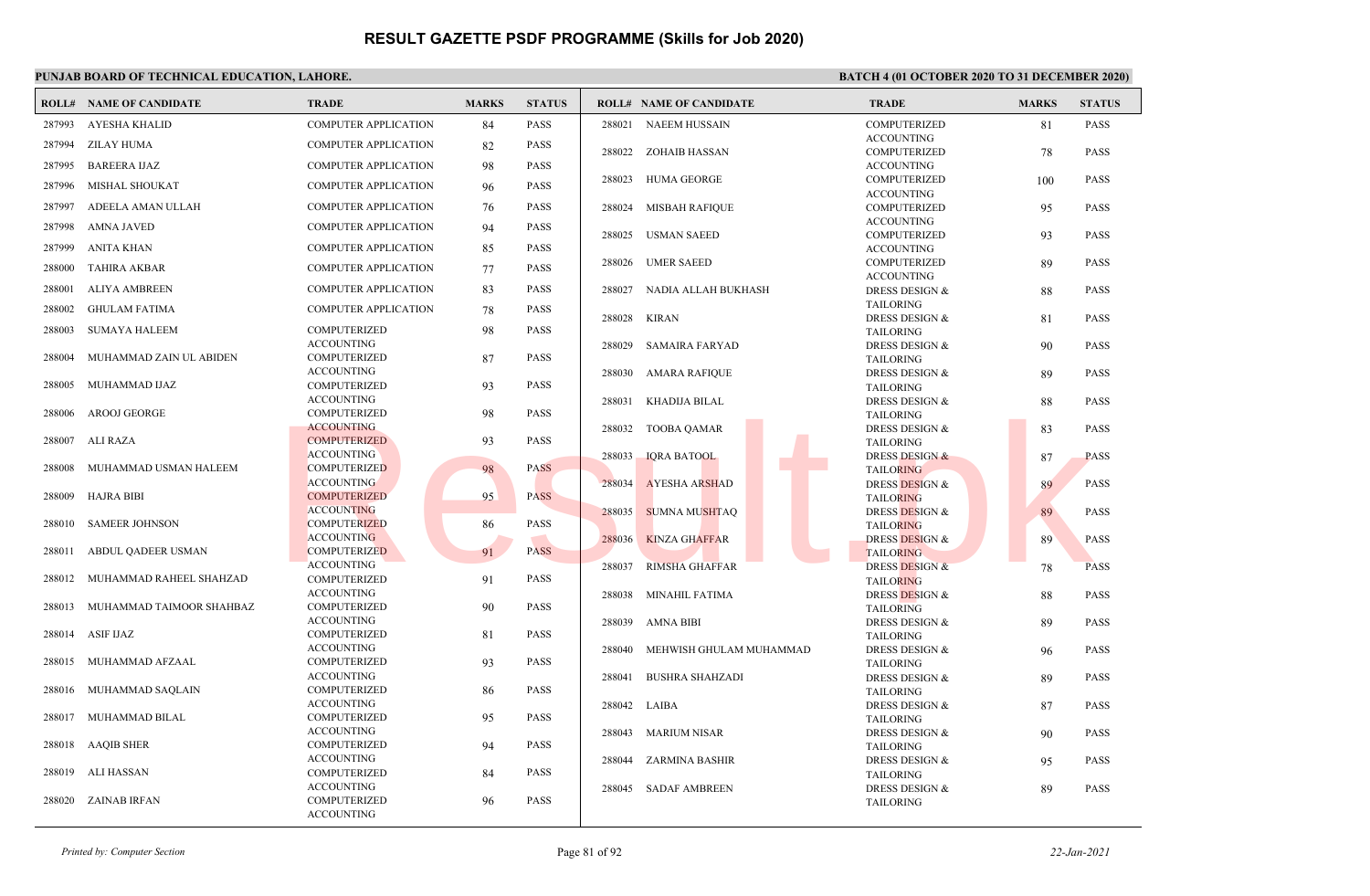|        | <b>ROLL# NAME OF CANDIDATE</b>                                                                             | <b>TRADE</b>                                  | <b>MARKS</b> | <b>STATUS</b> |        | <b>ROLL# NAME OF CANDIDATE</b>                                      | <b>TRADE</b>                                        | <b>MARKS</b> | <b>STATUS</b> |
|--------|------------------------------------------------------------------------------------------------------------|-----------------------------------------------|--------------|---------------|--------|---------------------------------------------------------------------|-----------------------------------------------------|--------------|---------------|
|        | 288046 ZAIB UN NISA                                                                                        | <b>DRESS DESIGN &amp;</b>                     | 80           | <b>PASS</b>   |        | 288076 HASSAN MAWIYA                                                | AUTO CAD (CIVIL)                                    | 70           | <b>PASS</b>   |
| 288047 | NABIHA SAEED                                                                                               | <b>TAILORING</b><br><b>DRESS DESIGN &amp;</b> | 97           | <b>PASS</b>   | 288077 | MUHAMMAD AHSAN NADEEM                                               | AUTO CAD (CIVIL)                                    | 86           | <b>PASS</b>   |
|        |                                                                                                            | <b>TAILORING</b>                              |              |               | 288078 | MUNAZA NADEEM                                                       | AUTO CAD (CIVIL)                                    | 79           | <b>PASS</b>   |
| 288048 | UMM-E-HABIBA                                                                                               | DRESS DESIGN &<br><b>TAILORING</b>            | 89           | <b>PASS</b>   | 288079 | <b>MUJTABA LATIF</b>                                                | CLOSE CIRCUIT TV (CCTV)<br><b>TECHNICIAN</b>        | 97           | <b>PASS</b>   |
| 288049 | <b>SAMIA SARWAR</b>                                                                                        | <b>DRESS DESIGN &amp;</b><br><b>TAILORING</b> | 95           | <b>PASS</b>   | 288080 | MUHAMMAD ARSLAN                                                     | CLOSE CIRCUIT TV (CCTV)<br><b>TECHNICIAN</b>        | 72           | <b>PASS</b>   |
| 288050 | RABIA RIAZ                                                                                                 | <b>DRESS DESIGN &amp;</b><br><b>TAILORING</b> | 92           | <b>PASS</b>   | 288081 | ALI HASSAN                                                          | CLOSE CIRCUIT TV (CCTV)                             | 88           | <b>PASS</b>   |
| 288051 | MUNEEBA JAVAID                                                                                             | <b>DRESS DESIGN &amp;</b><br><b>TAILORING</b> | 90           | <b>PASS</b>   | 288082 | <b>ADIL JAMEEL</b>                                                  | <b>TECHNICIAN</b><br>CLOSE CIRCUIT TV (CCTV)        | 75           | <b>PASS</b>   |
| 288052 | KULSOOM TAHIRA                                                                                             | <b>DRESS DESIGN &amp;</b><br><b>TAILORING</b> | 91           | <b>PASS</b>   | 288083 | MUHAMMAD SULEMAN ASIF                                               | <b>TECHNICIAN</b><br>CLOSE CIRCUIT TV (CCTV)        | 82           | <b>PASS</b>   |
| 288053 | UM-E-HABIBA                                                                                                | DRESS DESIGN &<br><b>TAILORING</b>            | 90           | <b>PASS</b>   | 288084 | ALI HAIDER                                                          | <b>TECHNICIAN</b><br>CLOSE CIRCUIT TV (CCTV)        | 81           | <b>PASS</b>   |
|        | <b>LOGIX COLLEGE OF INFORMATION TECHNOLOGY &amp; BUSINESS STUDIES, CLUB</b><br>ROAD, SHAMA CHOWK, SARGODHA |                                               |              |               | 288085 | DAUD IOBAL                                                          | <b>TECHNICIAN</b><br>CLOSE CIRCUIT TV (CCTV)        | 83           | <b>PASS</b>   |
|        | 288054 NOMAN ARSHAD                                                                                        | AUTO CAD (CIVIL)                              | 76           | PASS          | 288086 | MUNAWAR ALI                                                         | <b>TECHNICIAN</b><br>CLOSE CIRCUIT TV (CCTV)        | 83           | <b>PASS</b>   |
|        | 288055 AHTESHAM UL HAQ                                                                                     | AUTO CAD (CIVIL)                              | 97           | PASS          | 288087 | <b>UZAIR TANVEER</b>                                                | <b>TECHNICIAN</b><br>CLOSE CIRCUIT TV (CCTV)        | 92           | <b>PASS</b>   |
| 288056 | <b>MUBASHER ALI</b>                                                                                        | <b>AUTO CAD (CIVIL)</b>                       | 69           | <b>PASS</b>   |        |                                                                     | <b>TECHNICIAN</b>                                   |              |               |
| 288057 | HIFZA WAHID                                                                                                | <b>AUTO CAD (CIVIL)</b>                       | 72           | <b>PASS</b>   | 288088 | MUHAMMAD HAMAD                                                      | CLOSE CIRCUIT TV (CCTV)<br><b>TECHNICIAN</b>        | 82           | <b>PASS</b>   |
| 288058 | <b>AOIB JAVID</b>                                                                                          | <b>AUTO CAD (CIVIL)</b>                       | 72           | <b>PASS</b>   | 288089 | <b>MOHSIN RANJHA</b>                                                | <b>CLOSE CIRCUIT TV (CCTV)</b>                      | 70           | <b>PASS</b>   |
| 288059 | SYED ALI ZAINULABIDIEN AKBAR                                                                               | <b>AUTO CAD (CIVIL)</b>                       | 100          | <b>PASS</b>   |        |                                                                     | <b>TECHNICIAN</b>                                   |              |               |
| 288060 | <b>USMAN SHEHZAD</b>                                                                                       | <b>AUTO CAD (CIVIL)</b>                       | 72           | <b>PASS</b>   | 288090 | <b>MUJEEB UR REHMAN</b>                                             | <b>CLOSE CIRCUIT TV (CCTV)</b><br><b>TECHNICIAN</b> | 92           | PASS          |
| 288061 | <b>AHSAN QAYYUM</b>                                                                                        | <b>AUTO CAD (CIVIL)</b>                       | 63           | <b>PASS</b>   | 288091 | MUHAMMAD MOAZZAM UL HASSAN                                          | <b>CLOSE CIRCUIT TV (CCTV)</b>                      | 96           | <b>PASS</b>   |
| 288062 | <b>BABAR ALI</b>                                                                                           | <b>AUTO CAD (CIVIL)</b>                       | 89           | <b>PASS</b>   | 288092 | <b>AWAN</b><br><b>TAYYAB</b>                                        | <b>TECHNICIAN</b><br><b>CLOSE CIRCUIT TV (CCTV)</b> | 75           | <b>PASS</b>   |
| 288063 | <b>ABDUL REHMAN</b>                                                                                        | <b>AUTO CAD (CIVIL)</b>                       | 85           | <b>PASS</b>   |        |                                                                     | <b>TECHNICIAN</b>                                   |              |               |
| 288064 | MUHAMMAD ABUBAKER                                                                                          | AUTO CAD (CIVIL)                              | 94           | <b>PASS</b>   | 288093 | <b>ABDUL GHAFFAR</b>                                                | CLOSE CIRCUIT TV (CCTV)<br><b>TECHNICIAN</b>        | 95           | <b>PASS</b>   |
| 288065 | <b>MATI UR REHMAN</b>                                                                                      | <b>AUTO CAD (CIVIL)</b>                       | 86           | <b>PASS</b>   | 288094 | MUHAMMAD REHAN SAEED                                                | <b>CLOSE CIRCUIT TV (CCTV)</b><br><b>TECHNICIAN</b> | 94           | <b>PASS</b>   |
| 288066 | <b>SAIF-UR-REHMAN</b>                                                                                      | AUTO CAD (CIVIL)                              | 96           | <b>PASS</b>   | 288095 | MUHAMMAD HANAN                                                      | CLOSE CIRCUIT TV (CCTV)                             | 83           | <b>PASS</b>   |
| 288067 | <b>USAMA NAZEER</b>                                                                                        | AUTO CAD (CIVIL)                              | 77           | <b>PASS</b>   |        |                                                                     | <b>TECHNICIAN</b>                                   |              |               |
| 288068 | MUHAMMAD HAMZA AZIZ                                                                                        | AUTO CAD (CIVIL)                              | 86           | <b>PASS</b>   |        | 288096 NOUMAN ASLAM                                                 | CLOSE CIRCUIT TV (CCTV)<br><b>TECHNICIAN</b>        | 93           | <b>PASS</b>   |
| 288069 | <b>ADEEL RAZA</b>                                                                                          | AUTO CAD (CIVIL)                              | 83           | <b>PASS</b>   |        | NATIONAL COLLEGE OF ENGINEERING & TECHNOLOGY, 252-B PEER            |                                                     |              |               |
| 288070 | <b>RAWAHA TALIB</b>                                                                                        | AUTO CAD (CIVIL)                              | 70           | <b>PASS</b>   |        | MUHAMMAD COLONY, MAIN UNIVERSITY ROAD,, SARGODHA<br>288097 SHAHZAIB | <b>CIVIL SURVEYOR</b>                               |              | <b>PASS</b>   |
| 288071 | <b>MAIRA TAHIR</b>                                                                                         | AUTO CAD (CIVIL)                              | 96           | <b>PASS</b>   |        |                                                                     |                                                     | 71           |               |
| 288072 | MUHAMMAD USAMA SHAKOOR                                                                                     | AUTO CAD (CIVIL)                              | 96           | <b>PASS</b>   | 288098 | <b>BAKHTAWAR</b>                                                    | <b>CIVIL SURVEYOR</b>                               | 75           | <b>PASS</b>   |
| 288073 | MUHAMMAD USAMA                                                                                             | AUTO CAD (CIVIL)                              | 66           | <b>PASS</b>   | 288099 | <b>IMRAN HAIDER</b>                                                 | <b>CIVIL SURVEYOR</b>                               | 81           | <b>PASS</b>   |
| 288074 | MUHAMMAD SHERAZ KHAN                                                                                       | AUTO CAD (CIVIL)                              | 92           | <b>PASS</b>   | 288100 | MUHMMMAD EHSAN                                                      | <b>CIVIL SURVEYOR</b>                               | 72           | <b>PASS</b>   |
|        | 288075 ABU BAKR IQBAL                                                                                      | AUTO CAD (CIVIL)                              | 85           | <b>PASS</b>   |        | 288101 WAQAS AHMAD                                                  | <b>CIVIL SURVEYOR</b>                               | 69           | <b>PASS</b>   |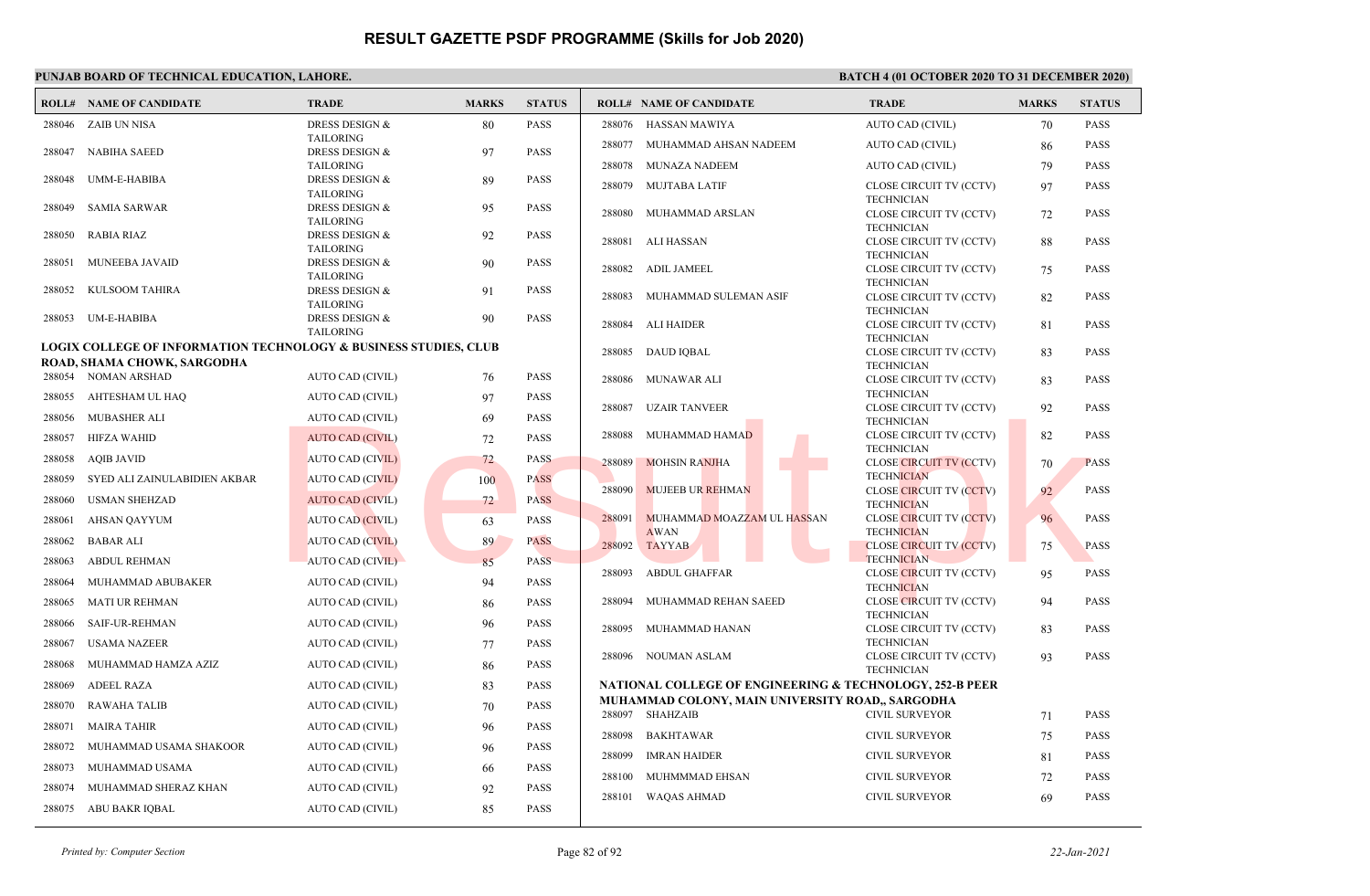|        | <b>ROLL# NAME OF CANDIDATE</b> | <b>TRADE</b>                 | <b>MARKS</b> | <b>STATUS</b> |        | <b>ROLL# NAME OF CANDIDATE</b>                                          | <b>TRADE</b>                          | <b>MARKS</b> | <b>STATUS</b> |
|--------|--------------------------------|------------------------------|--------------|---------------|--------|-------------------------------------------------------------------------|---------------------------------------|--------------|---------------|
| 288102 | WASEEM ALI WAHAB KHAN          | <b>CIVIL SURVEYOR</b>        | 64           | <b>PASS</b>   |        | 288136 MUHAMMAD ABDULLAH                                                | SAFETY INSPECTOR 2016                 | 75           | <b>PASS</b>   |
| 288103 | MUHAMMAD WAQAR HASSAN          | CIVIL SURVEYOR               | 78           | PASS          |        | 288137 EHSAN IQBAL                                                      | SAFETY INSPECTOR 2016                 | 75           | <b>PASS</b>   |
| 288104 | <b>TOOEER ABBAS</b>            | <b>CIVIL SURVEYOR</b>        | 80           | <b>PASS</b>   | 288138 | RANA SHAHID HAMID                                                       | SAFETY INSPECTOR 2016                 | 70           | <b>PASS</b>   |
| 288105 | SYED SHAHID WAQAR ABID         | <b>CIVIL SURVEYOR</b>        | 62           | <b>PASS</b>   | 288139 | <b>SHERAZ AHMAD</b>                                                     | SAFETY INSPECTOR 2016                 | 68           | <b>PASS</b>   |
| 288106 | MUHAMMAD ABDULLAH              | <b>CIVIL SURVEYOR</b>        | 92           | <b>PASS</b>   | 288140 | HAFIZ MUHAMMAD ZEESHAN                                                  | SAFETY INSPECTOR 2016                 | 77           | <b>PASS</b>   |
| 288107 | AZAZ MURTAZA                   | <b>CIVIL SURVEYOR</b>        | 92           | <b>PASS</b>   | 288141 | MUHAMMAD UMAIR HUSSAIN                                                  | SAFETY INSPECTOR 2016                 |              | <b>ABSENT</b> |
| 288108 | MUHAMMAD JAWAD YASIN           | <b>CIVIL SURVEYOR</b>        | 64           | <b>PASS</b>   |        | 288142 ABDUL REHMAN                                                     | SAFETY INSPECTOR 2016                 |              | <b>ABSENT</b> |
| 288109 | DANISH MUMTAZ ALI              | <b>CIVIL SURVEYOR</b>        | 62           | <b>PASS</b>   |        | 288143 MUTAHIR ZAMAN                                                    | SAFETY INSPECTOR 2016                 | 71           | PASS          |
| 288110 | ANAS ARSHAD                    | <b>CIVIL SURVEYOR</b>        | 73           | <b>PASS</b>   |        | 288144 ALI ZAIN QAMAR                                                   | SAFETY INSPECTOR 2016                 | 85           | <b>PASS</b>   |
|        | 288111 MATTI ULLAH KHAN        | <b>CIVIL SURVEYOR</b>        | 70           | <b>PASS</b>   | 288145 | KAINAT SHAHEEN                                                          | SAFETY INSPECTOR 2016                 | 75           | <b>PASS</b>   |
|        | 288112 SABA AZAM               | <b>CIVIL SURVEYOR</b>        | 88           | <b>PASS</b>   | 288146 | MUHAMMAD AWAIS                                                          | SAFETY INSPECTOR 2016                 | 92           | <b>PASS</b>   |
|        | 288113 MUHAMMAD ZEESHAN        | <b>CIVIL SURVEYOR</b>        |              | <b>ABSENT</b> |        | 288147 MUHAMMAD REHAN                                                   | <b>SAFETY INSPECTOR 2016</b>          | 90           | <b>PASS</b>   |
| 288114 | INZAMAM UL HAQ                 | <b>CIVIL SURVEYOR</b>        | 75           | <b>PASS</b>   |        | <b>MANSOL TECHNICAL TRAINING SERVICES (PVT) LTD, NEAR QASR-E-SULTAN</b> |                                       |              |               |
|        | 288115 HAMZA ZIA               | <b>CIVIL SURVEYOR</b>        |              | <b>ABSENT</b> |        | MARRIAGE HALL, FAISALABAD BYPASS LAHORE ROAD, SHEIKHUPURA               |                                       |              |               |
|        | 288116 HINA MUMTAZ             | <b>CIVIL SURVEYOR</b>        | 85           | <b>PASS</b>   |        | 288148 HUSNAIN ALI                                                      | INDUSTRIAL ELECTRICIAN<br>2016        | 93           | <b>PASS</b>   |
|        | 288117 MUHAMMAD USAMA          | <b>CIVIL SURVEYOR</b>        | 70           | <b>PASS</b>   | 288149 | MUHAMMAD TALHA NASIR                                                    | INDUSTRIAL ELECTRICIAN                | 71           | <b>PASS</b>   |
|        | 288118 NABEEL RAZA             | <b>CIVIL SURVEYOR</b>        | 74           | <b>PASS</b>   |        | 288150 MUHAMMAD NASIR                                                   | 2016<br><b>INDUSTRIAL ELECTRICIAN</b> | 90           | <b>PASS</b>   |
| 288119 | UMAIR HASSAN                   | <b>CIVIL SURVEYOR</b>        | 90           | <b>PASS</b>   |        |                                                                         | 2016                                  |              |               |
| 288120 | <b>UMAR ASHRAF</b>             | <b>CIVIL SURVEYOR</b>        | 65           | <b>PASS</b>   | 288151 | MUHAMMAD MAZHAR LIAQAT                                                  | <b>INDUSTRIAL ELECTRICIAN</b><br>2016 |              | <b>ABSENT</b> |
| 288121 | <b>USMAN HAIDER</b>            | <b>CIVIL SURVEYOR</b>        | 71           | <b>PASS</b>   | 288152 | <b>MUHAMMAD MUSTAFA</b>                                                 | <b>INDUSTRIAL ELECTRICIAN</b>         | 89           | <b>PASS</b>   |
| 288122 | HASSAN ASHRAF                  | <b>SAFETY INSPECTOR 2016</b> | 74           | <b>PASS</b>   | 288153 | <b>ZAHID GHAFFAR</b>                                                    | 2016<br><b>INDUSTRIAL ELECTRICIAN</b> | 91           | <b>PASS</b>   |
| 288123 | <b>UMAR FAROOQ</b>             | <b>SAFETY INSPECTOR 2016</b> | 70           | <b>PASS</b>   |        |                                                                         | 2016                                  |              |               |
| 288124 | MUHAMMAD HASSAN                | SAFETY INSPECTOR 2016        | 86           | <b>PASS</b>   | 288154 | <b>SOHAIB SHAKOOR</b>                                                   | <b>INDUSTRIAL ELECTRICIAN</b><br>2016 | 94           | <b>PASS</b>   |
| 288125 | NUMAN NAZAR                    | <b>SAFETY INSPECTOR 2016</b> | 70           | <b>PASS</b>   |        | 288155 ALI SUFYAN                                                       | <b>INDUSTRIAL ELECTRICIAN</b>         | 90           | <b>PASS</b>   |
| 288126 | MUHAMMAD AMIR SHEHZAD          | SAFETY INSPECTOR 2016        |              | <b>ABSENT</b> |        | 288156 MUHAMMAD SHAN                                                    | 2016<br><b>INDUSTRIAL ELECTRICIAN</b> | 76           | PASS          |
| 288127 | <b>ABDUL REHMAN</b>            | SAFETY INSPECTOR 2016        | 74           | PASS          |        |                                                                         | 2016                                  |              |               |
| 288128 | QANDILA MARYAM                 | SAFETY INSPECTOR 2016        | 76           | <b>PASS</b>   | 288157 | MUHAMMAD RIZWAN                                                         | <b>INDUSTRIAL ELECTRICIAN</b><br>2016 | 95           | <b>PASS</b>   |
| 288129 | MUHAMMAD SHOAIB HAIDER         | SAFETY INSPECTOR 2016        | 69           | PASS          |        | 288158 EMMANUAL                                                         | INDUSTRIAL ELECTRICIAN                | 76           | <b>PASS</b>   |
| 288130 | MUHAMMAD SULMAN                | <b>SAFETY INSPECTOR 2016</b> | 70           | <b>PASS</b>   | 288159 | <b>SALMAN ASIF</b>                                                      | 2016<br>INDUSTRIAL ELECTRICIAN        | 92           | <b>PASS</b>   |
| 288131 | SHAHZADA SHARJEEL              | SAFETY INSPECTOR 2016        | 85           | PASS          |        |                                                                         | 2016                                  |              |               |
| 288132 | MUHAMMAD USMAN                 | SAFETY INSPECTOR 2016        | 69           | <b>PASS</b>   | 288160 | MUHAMMAD AWAIS                                                          | <b>INDUSTRIAL ELECTRICIAN</b><br>2016 | 86           | <b>PASS</b>   |
| 288133 | <b>MASOOD AHMAD</b>            | <b>SAFETY INSPECTOR 2016</b> | 72           | <b>PASS</b>   | 288161 | MUHAMMAD ARSLAN                                                         | <b>INDUSTRIAL ELECTRICIAN</b>         | 86           | <b>PASS</b>   |
| 288134 | <b>EMAN FATIMA</b>             | SAFETY INSPECTOR 2016        | 80           | <b>PASS</b>   | 288162 | <b>MUBASHER HANIF</b>                                                   | 2016<br><b>INDUSTRIAL ELECTRICIAN</b> | 86           | <b>PASS</b>   |
|        | 288135 MUHAMMAD ATIF FAROOO    | <b>SAFETY INSPECTOR 2016</b> | 75           | <b>PASS</b>   |        |                                                                         | 2016                                  |              |               |
|        |                                |                              |              |               |        |                                                                         |                                       |              |               |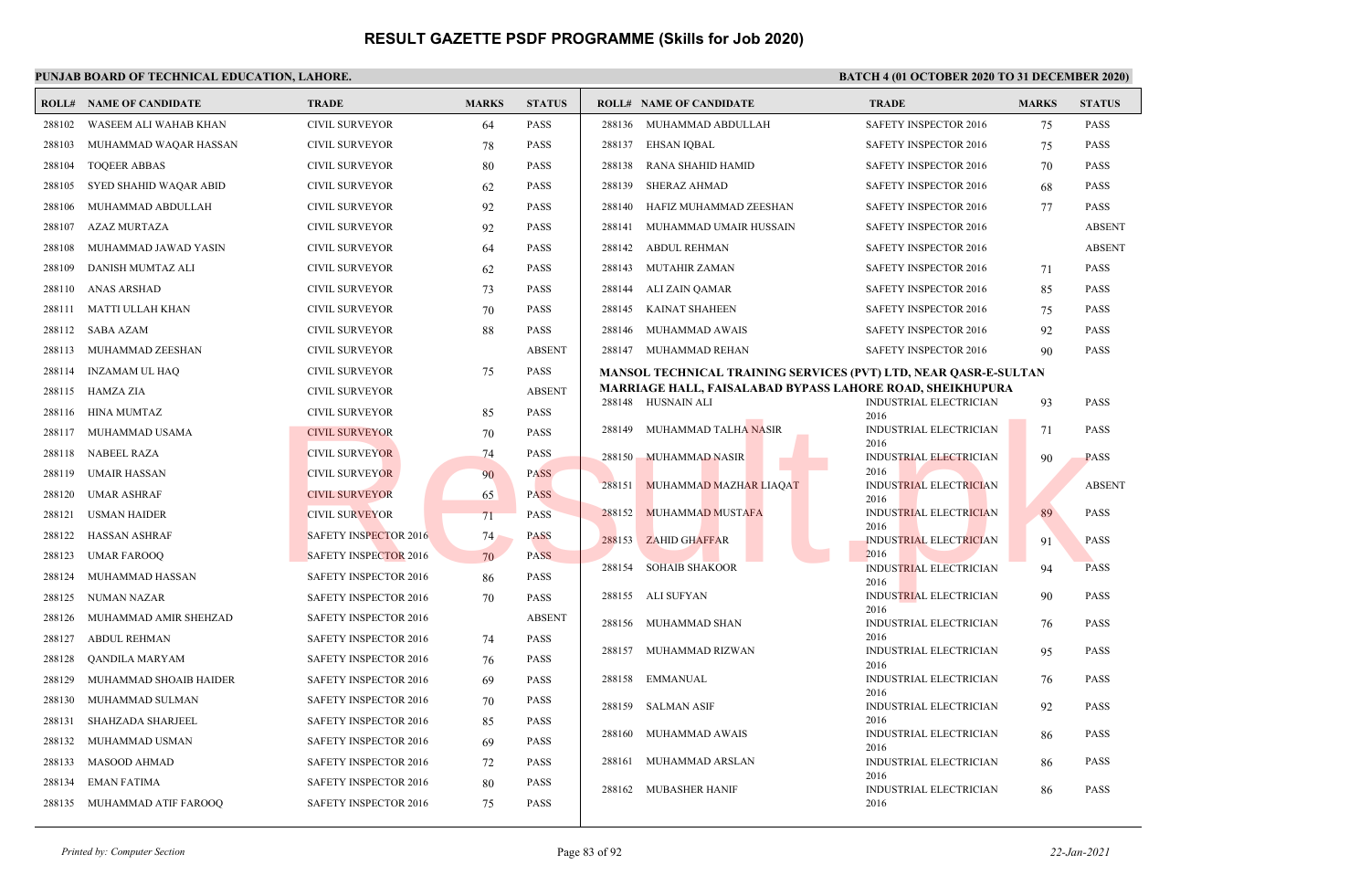|        | <b>ROLL# NAME OF CANDIDATE</b>  | <b>TRADE</b>                       | <b>MARKS</b> | <b>STATUS</b> |        | <b>ROLL# NAME OF CANDIDATE</b> | <b>TRADE</b>                 | <b>MARKS</b> | <b>STATUS</b> |
|--------|---------------------------------|------------------------------------|--------------|---------------|--------|--------------------------------|------------------------------|--------------|---------------|
| 288163 | SARMAD HAYAT                    | INDUSTRIAL ELECTRICIAN             | 82           | <b>PASS</b>   | 288195 | ARSLAN ABDUR REHMAN            | SAFETY INSPECTOR 2016        | 80           | <b>PASS</b>   |
| 288164 | ASAD ALI                        | 2016<br>INDUSTRIAL ELECTRICIAN     | 86           | <b>PASS</b>   | 288196 | <b>ABDUL MANAN</b>             | SAFETY INSPECTOR 2016        | 94           | <b>PASS</b>   |
|        |                                 | 2016                               |              |               | 288197 | ALI HUSSAIN                    | <b>SAFETY INSPECTOR 2016</b> | 75           | <b>PASS</b>   |
| 288165 | ZEESHAN ASLAM                   | INDUSTRIAL ELECTRICIAN<br>2016     | 82           | <b>PASS</b>   | 288198 | MUHAMMAD JAVEED                | <b>SAFETY INSPECTOR 2016</b> | 82           | <b>PASS</b>   |
| 288166 | ARFAN MANSHA                    | INDUSTRIAL ELECTRICIAN             | 81           | <b>PASS</b>   | 288199 | SHAFAQAT ALI                   | <b>SAFETY INSPECTOR 2016</b> | 72           | <b>PASS</b>   |
| 288167 | WAQAR ALI                       | 2016<br>INDUSTRIAL ELECTRICIAN     | 84           | <b>PASS</b>   | 288200 | WAQAS SADIQ                    | <b>SAFETY INSPECTOR 2016</b> | 90           | <b>PASS</b>   |
|        |                                 | 2016                               |              |               | 288201 | MUHAMMAD ARSLAN                | <b>SAFETY INSPECTOR 2016</b> | 88           | <b>PASS</b>   |
| 288168 | <b>TAYYIB HUSSAIN</b>           | INDUSTRIAL ELECTRICIAN<br>2016     | 83           | <b>PASS</b>   | 288202 | MUHAMMAD WAHAB ABBAS           | SAFETY INSPECTOR 2016        | 89           | <b>PASS</b>   |
| 288169 | MUHAMMAD IMRAN                  | PIPE & PLATE FABRICATOR            | 88           | <b>PASS</b>   | 288203 | <b>ARSLAN</b>                  | SAFETY INSPECTOR 2016        | 70           | <b>PASS</b>   |
| 288170 | MEHAR MUHAMMAD TAUSEEF          | PIPE & PLATE FABRICATOR            | 85           | <b>PASS</b>   | 288204 | <b>SADAM HUSSAIN</b>           | <b>SAFETY INSPECTOR 2016</b> | 75           | <b>PASS</b>   |
|        | <b>ZULFIQAR</b><br>288171 ASHAR | PIPE & PLATE FABRICATOR            | 83           | <b>PASS</b>   | 288205 | <b>SUHAIB ALI</b>              | SAFETY INSPECTOR 2016        | 73           | PASS          |
| 288172 | MUHAMMAD SHAHEEN SARFRAZ        | PIPE & PLATE FABRICATOR            | 81           | <b>PASS</b>   | 288206 | <b>HUSSAIN MUKHTAR</b>         | <b>SAFETY INSPECTOR 2016</b> | 78           | <b>PASS</b>   |
| 288173 | SYED USAMA MAQSOOD SHAH         | PIPE & PLATE FABRICATOR            | 85           | <b>PASS</b>   | 288207 | <b>NOUMAN SAEED</b>            | SAFETY INSPECTOR 2016        | 92           | <b>PASS</b>   |
| 288174 | MUHAMMAD USMAN MURTAZA          | PIPE & PLATE FABRICATOR            | 81           | <b>PASS</b>   | 288208 | <b>SHOAIB HASSAN</b>           | SAFETY INSPECTOR 2016        | 78           | <b>PASS</b>   |
| 288175 | SHAMSHAD ALI                    | PIPE & PLATE FABRICATOR            | 90           | <b>PASS</b>   | 288209 | <b>AHMAD BILAL</b>             | <b>SAFETY INSPECTOR 2016</b> | 77           | <b>PASS</b>   |
| 288176 | MUHAMMAD WASEEM                 | PIPE & PLATE FABRICATOR            | 83           | <b>PASS</b>   | 288210 | ZIA UR REHMAN                  | SAFETY INSPECTOR 2016        | 83           | <b>PASS</b>   |
| 288177 | MUHTASAN SAJJAD                 | PIPE & PLATE FABRICATOR            | 86           | <b>PASS</b>   | 288211 | <b>ARSLAN ARSHAD</b>           | SAFETY INSPECTOR 2016        | 82           | <b>PASS</b>   |
| 288178 | AOIB ALI                        | PIPE & PLATE FABRICATOR            | 81           | <b>PASS</b>   | 288212 | <b>ALI HAMZA</b>               | <b>SAFETY INSPECTOR 2016</b> | 85           | <b>PASS</b>   |
| 288179 | <b>AQIB NADEEM</b>              | <b>PIPE &amp; PLATE FABRICATOR</b> | 86           | <b>PASS</b>   | 288213 | <b>ABDUL REHMAN</b>            | <b>SAFETY INSPECTOR 2016</b> | 94           | <b>PASS</b>   |
| 288180 | <b>HAMZA ASHRAF</b>             | PIPE & PLATE FABRICATOR            | 86           | <b>PASS</b>   | 288214 | MUHAMMAD AHMAD RAZA            | SAFETY INSPECTOR 2016        | 93           | <b>PASS</b>   |
| 288181 | MUHAMMAD NAEEM                  | PIPE & PLATE FABRICATOR            | 84           | <b>PASS</b>   | 288215 | <b>BABAR ASLAM</b>             | <b>SAFETY INSPECTOR 2016</b> | 95           | <b>PASS</b>   |
| 288182 | KALEEM ALI                      | PIPE & PLATE FABRICATOR            | 85           | <b>PASS</b>   | 288216 | <b>FAISAL UR REHMAN</b>        | <b>WELDER</b>                | 80           | <b>PASS</b>   |
| 288183 | HUSSNAIN AHMAD                  | PIPE & PLATE FABRICATOR            | 86           | <b>PASS</b>   | 288217 | <b>UMER</b>                    | <b>WELDER</b>                | 78           | <b>PASS</b>   |
| 288184 | <b>AMIR ALI</b>                 | PIPE & PLATE FABRICATOR            | 83           | <b>PASS</b>   | 288218 | ALI RAZA                       | WELDER                       | 74           | <b>PASS</b>   |
| 288185 | <b>HAMMAD ALI</b>               | PIPE & PLATE FABRICATOR            | 86           | <b>PASS</b>   | 288219 | MUHAMMAD SHAFIO                | WELDER                       | 82           | <b>PASS</b>   |
| 288186 | ALI RAZA                        | PIPE & PLATE FABRICATOR            | 84           | <b>PASS</b>   | 288220 | MUHAMMAD USMAN                 | WELDER                       | 76           | <b>PASS</b>   |
| 288187 | <b>ALI HUSSAIN</b>              | PIPE & PLATE FABRICATOR            | 86           | <b>PASS</b>   | 288221 | MUHAMMAD RAMZAN                | WELDER                       | 78           | <b>PASS</b>   |
| 288188 | <b>SOHAIB DILAWAR</b>           | PIPE & PLATE FABRICATOR            | 86           | <b>PASS</b>   | 288222 | ATIF HUSSAIN                   | <b>WELDER</b>                | 78           | <b>PASS</b>   |
| 288189 | MUHAMMAD QASIM ALI              | PIPE & PLATE FABRICATOR            | 81           | <b>PASS</b>   | 288223 | ALI HAMZA                      | WELDER                       | 80           | <b>PASS</b>   |
| 288190 | MUHAMMAD QAISER                 | PIPE & PLATE FABRICATOR            | 83           | <b>PASS</b>   | 288224 | MUHAMMAD FAROOO                | WELDER                       | 82           | <b>PASS</b>   |
| 288191 | <b>FAIZ ULLAH</b>               | PIPE & PLATE FABRICATOR            | 81           | <b>PASS</b>   | 288225 | <b>HAROON ALI</b>              | WELDER                       | 84           | <b>PASS</b>   |
| 288192 | ABAID ULLAH                     | SAFETY INSPECTOR 2016              | 81           | <b>PASS</b>   | 288226 | ATTIQ UR REHMAN                | WELDER                       | 80           | <b>PASS</b>   |
| 288193 | AHMAR IQBAL                     | SAFETY INSPECTOR 2016              | 90           | <b>PASS</b>   | 288227 | MUHAMMAD KALEEM QAISAR         | WELDER                       | 76           | <b>PASS</b>   |
| 288194 | SHAHZAD MANZOOR                 | SAFETY INSPECTOR 2016              | 84           | <b>PASS</b>   | 288228 | AHSAN IBRAHIM                  | WELDER                       | 74           | <b>PASS</b>   |
|        |                                 |                                    |              |               |        |                                |                              |              |               |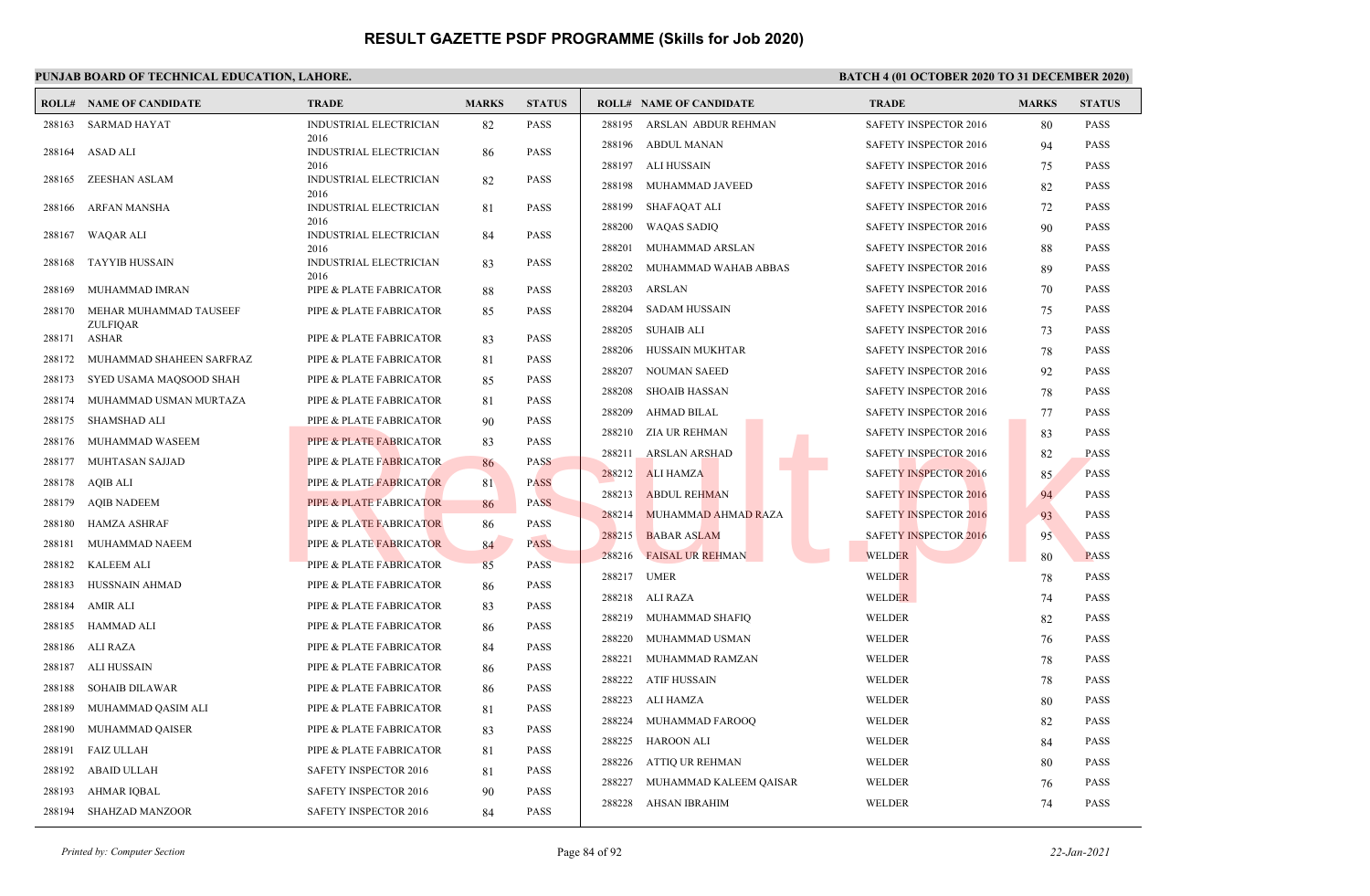|        | <b>ROLL# NAME OF CANDIDATE</b>                                             | <b>TRADE</b>                           | <b>MARKS</b> | <b>STATUS</b> |        | <b>ROLL# NAME OF CANDIDATE</b>                                  | <b>TRADE</b>                           | <b>MARKS</b> | <b>STATUS</b> |
|--------|----------------------------------------------------------------------------|----------------------------------------|--------------|---------------|--------|-----------------------------------------------------------------|----------------------------------------|--------------|---------------|
|        | <b>PCSIR-CAST METALS &amp; FOUNDRY TECHNOLOGY CENTRE, SMALL INDUSTRIES</b> |                                        |              |               | 288253 | BAKHTAWAR BIBI                                                  | DIE CASTING MACHINE<br><b>OPERATOR</b> | 76           | <b>PASS</b>   |
|        | ESTATE, GALOTIYAN MOR, DASKA<br>288229 M. ASGHAR                           | DIE CASTING MACHINE                    |              | <b>PASS</b>   |        | KNOWLEDGE HOUSE INSTITUTE OF TECHNOLOGY, NEAR SHEL PETROLEUM,   |                                        |              |               |
|        |                                                                            | <b>OPERATOR</b>                        | 64           |               |        | PENSRA ROAD, GOJRA                                              |                                        |              |               |
|        | 288230 FAIZAN ARSHAD                                                       | DIE CASTING MACHINE                    | 63           | <b>PASS</b>   |        | 288254 MUHAMMAD ABDUL TAWWAB                                    | ELECTRICAL SUPERVISOR                  | 95           | <b>PASS</b>   |
|        |                                                                            | <b>OPERATOR</b>                        |              |               | 288255 | <b>AHTISHAM NASEER</b>                                          | ELECTRICAL SUPERVISOR                  | 92           | <b>PASS</b>   |
| 288231 | <b>FAIZA RANI</b>                                                          | DIE CASTING MACHINE                    | 61           | <b>PASS</b>   |        |                                                                 |                                        |              |               |
| 288232 | NIZA                                                                       | <b>OPERATOR</b><br>DIE CASTING MACHINE | 64           | <b>PASS</b>   | 288256 | SYED MUHAMMAD ASAD AHMAD                                        | ELECTRICAL SUPERVISOR                  | 96           | <b>PASS</b>   |
|        |                                                                            | <b>OPERATOR</b>                        |              |               | 288257 | MUHAMMAD ABDULLAH                                               | ELECTRICAL SUPERVISOR                  | 91           | <b>PASS</b>   |
| 288233 | <b>INSHAL ARSHAD</b>                                                       | DIE CASTING MACHINE                    | 64           | <b>PASS</b>   | 288258 | <b>SAOOD UR REHMAN</b>                                          | ELECTRICAL SUPERVISOR                  | 94           | <b>PASS</b>   |
|        |                                                                            | <b>OPERATOR</b>                        |              |               | 288259 | MUHAMMAD AHMAD                                                  | ELECTRICAL SUPERVISOR                  | 91           | <b>PASS</b>   |
| 288234 | ASIA AHMED                                                                 | DIE CASTING MACHINE<br><b>OPERATOR</b> | 83           | <b>PASS</b>   | 288260 | RIZWAN ARSHAD CHEEMA                                            | ELECTRICAL SUPERVISOR                  | 96           | <b>PASS</b>   |
| 288235 | NOOR UL AIN                                                                | DIE CASTING MACHINE                    | 68           | <b>PASS</b>   |        |                                                                 |                                        |              |               |
|        |                                                                            | <b>OPERATOR</b>                        |              |               | 288261 | AZHAR HAYYAT                                                    | ELECTRICAL SUPERVISOR                  | 94           | <b>PASS</b>   |
|        | 288236 M. HAROON                                                           | DIE CASTING MACHINE                    | 71           | <b>PASS</b>   | 288262 | <b>GHULAM SHABBIR</b>                                           | ELECTRICAL SUPERVISOR                  | 97           | <b>PASS</b>   |
|        |                                                                            | <b>OPERATOR</b>                        |              |               | 288263 | HASSAN AMIN                                                     | ELECTRICAL SUPERVISOR                  | 96           | <b>PASS</b>   |
| 288237 | AWAIS TAHIR                                                                | DIE CASTING MACHINE<br><b>OPERATOR</b> | 80           | <b>PASS</b>   | 288264 | MUHAMMAD ZEESHAN                                                | ELECTRICAL SUPERVISOR                  | 96           | <b>PASS</b>   |
| 288238 | ARIKA                                                                      | DIE CASTING MACHINE                    | 74           | <b>PASS</b>   | 288265 | HASSAN RAZA                                                     | ELECTRICAL SUPERVISOR                  |              | <b>PASS</b>   |
|        |                                                                            | <b>OPERATOR</b>                        |              |               |        |                                                                 |                                        | 94           |               |
| 288239 | SHAH BANO                                                                  | DIE CASTING MACHINE                    | 71           | <b>PASS</b>   | 288266 | <b>MUDASSER HUSSAIN</b>                                         | <b>SCAFFOLDING 2016</b>                | 88           | <b>PASS</b>   |
|        | ZULQARNAIN HAIDER                                                          | <b>OPERATOR</b><br>DIE CASTING MACHINE |              | <b>PASS</b>   | 288267 | MUHAMMAD AHMA <mark>R A</mark> LI                               | <b>SCAFFOLDING 2016</b>                | 90           | <b>PASS</b>   |
| 288240 |                                                                            | <b>OPERATOR</b>                        | 77           |               | 288268 | <b>MUHAMMAD SHAHZAD</b>                                         | <b>SCAFFOLDING 2016</b>                | 88.          | <b>PASS</b>   |
|        | 288241 SHAHID                                                              | DIE CASTING MACHINE                    | 70           | <b>PASS</b>   | 288269 | <b>ZOHAIB AKRAM</b>                                             | <b>SCAFFOLDING 2016</b>                |              | <b>ABSENT</b> |
|        |                                                                            | <b>OPERATOR</b>                        |              |               |        |                                                                 |                                        |              |               |
|        | 288242 MUBARRA                                                             | DIE CASTING MACHINE                    | 72           | <b>PASS</b>   | 288270 | MUHAMMAD HUSSAIN ASGHAR                                         | <b>SCAFFOLDING 2016</b>                | 87           | <b>PASS</b>   |
| 288243 | AZAN ALI                                                                   | <b>OPERATOR</b><br>DIE CASTING MACHINE | 74           | <b>PASS</b>   | 288271 | <b>MASEEM</b>                                                   | <b>SCAFFOLDING 2016</b>                | 86           | <b>PASS</b>   |
|        |                                                                            | <b>OPERATOR</b>                        |              |               | 288272 | <b>RAJAB RAMAZAN</b>                                            | <b>SCAFFOLDING 2016</b>                | 91           | <b>PASS</b>   |
| 288244 | SAMIYA                                                                     | DIE CASTING MACHINE                    | 81           | PASS          | 288273 | HASSAN RAZA                                                     | <b>SCAFFOLDING 2016</b>                | 88           | <b>PASS</b>   |
|        |                                                                            | <b>OPERATOR</b>                        |              |               | 288274 | <b>BARKAT ALI</b>                                               | <b>SCAFFOLDING 2016</b>                | 86           | <b>PASS</b>   |
| 288245 | AHMED HASSAN                                                               | DIE CASTING MACHINE<br><b>OPERATOR</b> | 72           | <b>PASS</b>   |        |                                                                 |                                        |              |               |
| 288246 | SADIA BIBI                                                                 | DIE CASTING MACHINE                    | 73           | <b>PASS</b>   | 288275 | ALI HUSNAIN RAZA                                                | <b>SCAFFOLDING 2016</b>                | 90           | <b>PASS</b>   |
|        |                                                                            | <b>OPERATOR</b>                        |              |               |        | 288276 FAISAL REHMAN                                            | <b>SCAFFOLDING 2016</b>                | 89           | <b>PASS</b>   |
| 288247 | HUMA SHEHZADI                                                              | DIE CASTING MACHINE                    | 76           | <b>PASS</b>   | 288277 | HUSSNAIN KHALID                                                 | <b>SCAFFOLDING 2016</b>                | 75           | <b>PASS</b>   |
|        |                                                                            | <b>OPERATOR</b>                        |              |               | 288278 | <b>WAQAR AHMAD</b>                                              | <b>SCAFFOLDING 2016</b>                |              | <b>ABSENT</b> |
| 288248 | USMAN HABIB                                                                | DIE CASTING MACHINE<br><b>OPERATOR</b> | 75           | <b>PASS</b>   | 288279 |                                                                 |                                        |              | <b>PASS</b>   |
|        | 288249 M. ATIZAZ                                                           | DIE CASTING MACHINE                    | 76           | <b>PASS</b>   |        | MUHAMMAD ARIF                                                   | SCAFFOLDING 2016                       | 83           |               |
|        |                                                                            | <b>OPERATOR</b>                        |              |               | 288280 | MUHAMMAD SUFYAN                                                 | <b>SCAFFOLDING 2016</b>                | 85           | <b>PASS</b>   |
| 288250 | NOOR ZAINAB                                                                | DIE CASTING MACHINE                    | 76           | <b>PASS</b>   | 288281 | MUHAMMAD MUQDAS IQBAL                                           | <b>SCAFFOLDING 2016</b>                | 83           | <b>PASS</b>   |
|        | 288251 ALI HUSSAIN                                                         | <b>OPERATOR</b><br>DIE CASTING MACHINE | 79           | <b>PASS</b>   |        | 288282 SHAHBAZ AHMAD                                            | <b>SCAFFOLDING 2016</b>                | 82           | <b>PASS</b>   |
|        |                                                                            | <b>OPERATOR</b>                        |              |               |        | PUNJAB COLLEGE OF TECHNOLOGY, CHAK NO 291-GB, TOBA ROAD RAJANA, |                                        |              |               |
|        | 288252 KHUSH BAKHT                                                         | DIE CASTING MACHINE                    | 76           | <b>PASS</b>   |        | <b>TOBA TEK SINGH</b>                                           |                                        |              |               |
|        |                                                                            | <b>OPERATOR</b>                        |              |               |        | 288283 FATIMA ZAHID                                             | AUTO CAD (CIVIL)                       | 87           | <b>PASS</b>   |
|        |                                                                            |                                        |              |               |        |                                                                 |                                        |              |               |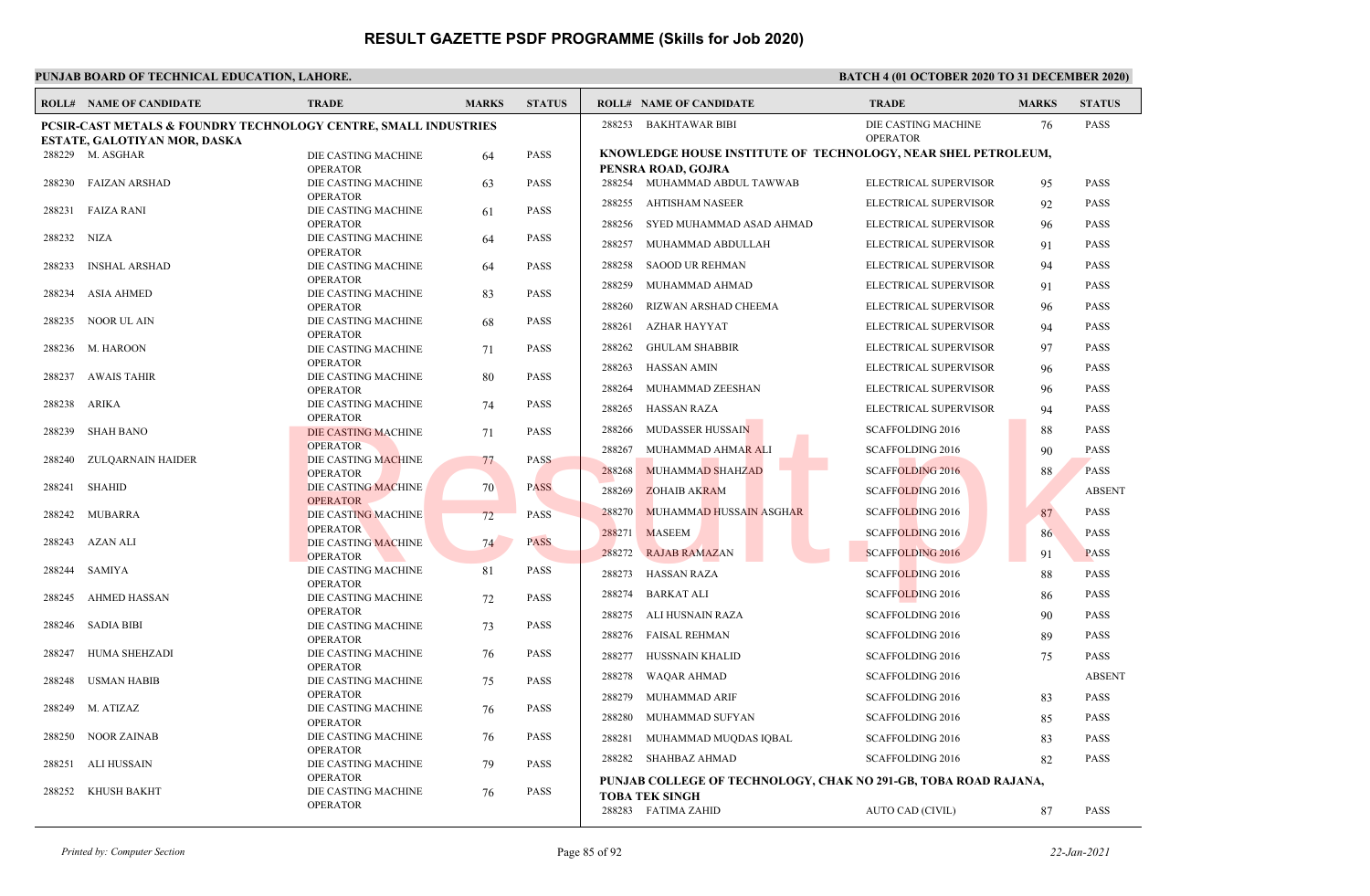|        | <b>ROLL# NAME OF CANDIDATE</b>                 | <b>TRADE</b>             | <b>MARKS</b> | <b>STATUS</b> | <b>ROLL# NAME OF CANDIDATE</b>                                    | <b>TRADE</b>                | <b>MARKS</b> | <b>STATUS</b> |
|--------|------------------------------------------------|--------------------------|--------------|---------------|-------------------------------------------------------------------|-----------------------------|--------------|---------------|
| 288284 | <b>HIRA TAZEEM</b>                             | <b>AUTO CAD (CIVIL)</b>  | 83           | <b>PASS</b>   | 288318<br>AHSAN RAZA                                              | <b>QUANTITY SURVEYOR</b>    | 64           | <b>PASS</b>   |
| 288285 | MUHAMMAD HAMMAD                                | AUTO CAD (CIVIL)         | 89           | <b>PASS</b>   | 288319<br><b>ABUHURERAH</b>                                       | <b>QUANTITY SURVEYOR</b>    | 64           | <b>PASS</b>   |
| 288286 | <b>ANSAR ABBAS</b>                             | AUTO CAD (CIVIL)         | 82           | <b>PASS</b>   | 288320<br>ABDULLAH ANWAR                                          | <b>QUANTITY SURVEYOR</b>    | 65           | <b>PASS</b>   |
| 288287 | <b>RIZWAN MUSTAFA</b>                          | AUTO CAD (CIVIL)         | 84           | <b>PASS</b>   | 288321<br><b>USAMA HAFEEZ</b>                                     | <b>QUANTITY SURVEYOR</b>    | 63           | <b>PASS</b>   |
| 288288 | <b>MOHSIN RAZA</b>                             | AUTO CAD (CIVIL)         | 85           | <b>PASS</b>   | 288322<br><b>INZMAM UL HAQ</b>                                    | <b>QUANTITY SURVEYOR</b>    | 70           | <b>PASS</b>   |
| 288289 | MUHAMMAD ZAIN                                  | AUTO CAD (CIVIL)         | 83           | <b>PASS</b>   | 288323<br><b>SHAROON SAMUEL</b>                                   | <b>QUANTITY SURVEYOR</b>    | 68           | <b>PASS</b>   |
| 288290 | AMAN ULLAH                                     | AUTO CAD (CIVIL)         | 87           | <b>PASS</b>   | <b>SHAROON AZIZ</b><br>288324                                     | <b>QUANTITY SURVEYOR</b>    | 69           | <b>PASS</b>   |
| 288291 | <b>LARAIB BILAL</b>                            | AUTO CAD (CIVIL)         | 87           | <b>PASS</b>   | 288325<br><b>FAISAL YASEEN</b>                                    | <b>QUANTITY SURVEYOR</b>    | 67           | <b>PASS</b>   |
| 288292 | <b>MAHAM MAHMOOD</b>                           | AUTO CAD (CIVIL)         | 85           | <b>PASS</b>   | 288326<br>KHURRAM IQBAL                                           | <b>QUANTITY SURVEYOR</b>    | 64           | <b>PASS</b>   |
| 288293 | <b>AISHA BILAL</b>                             | AUTO CAD (CIVIL)         | 89           | <b>PASS</b>   | 288327<br>MUHAMMAD TALHA                                          | <b>QUANTITY SURVEYOR</b>    | 66           | PASS          |
| 288294 | MUZAMAL HUSSAIN                                | AUTO CAD (CIVIL)         |              | <b>ABSENT</b> | NATIONAL COLLEGE OF COMMERCE & COMPUTER SCIENCES, 13/V CHUNGI NO. |                             |              |               |
| 288295 | <b>RABIA NASEER</b>                            | AUTO CAD (CIVIL)         | 89           | <b>PASS</b>   | 5, MULTAN ROAD, BUREWALA<br>288328 ALI ZUBAIR                     | <b>COMPUTER APPLICATION</b> | 92           | <b>PASS</b>   |
| 288296 | <b>ALI HAIDER</b>                              | <b>AUTO CAD (CIVIL)</b>  | 87           | <b>PASS</b>   | 288329<br><b>IQRA</b>                                             | <b>COMPUTER APPLICATION</b> | 90           | <b>PASS</b>   |
| 288297 | <b>WALEED MAZHAR</b>                           | AUTO CAD (CIVIL)         | 87           | <b>PASS</b>   | 288330<br>MUHAMMAD HAMZA                                          | <b>COMPUTER APPLICATION</b> | 94           | <b>PASS</b>   |
| 288298 | MUHAMMAD HAMZA REHMAN                          | AUTO CAD (CIVIL)         | 83           | <b>PASS</b>   | 288331<br><b>NASIR JAVED</b>                                      | COMPUTER APPLICATION        | 91           | <b>PASS</b>   |
| 288299 | SHUZZENA MUBARAK                               | <b>AUTO CAD (CIVIL)</b>  | 87           | <b>PASS</b>   | 288332<br>MUHAMMAD AMJAD                                          | <b>COMPUTER APPLICATION</b> | 92           | <b>PASS</b>   |
| 288300 | <b>NOUMAN RASHID</b>                           | <b>AUTO CAD (CIVIL)</b>  | 89           | <b>PASS</b>   | 288333<br><b>SAMRA SHAHEEN</b>                                    | <b>COMPUTER APPLICATION</b> | 95           | <b>PASS</b>   |
| 288301 | MUHAMMAD UMAR                                  | AUTO CAD (CIVIL)         | 85           | PASS          | 288334<br><b>MUHAMMAD NISAR</b>                                   | <b>COMPUTER APPLICATION</b> | 92           | <b>PASS</b>   |
| 288302 | MUHAMMAD ASIF RAZA                             | AUTO CAD (CIVIL)         |              | <b>ABSENT</b> | 288335<br>MUHAMMAD AWAIS SARWAR                                   | <b>COMPUTER APPLICATION</b> | 95           | <b>PASS</b>   |
| 288303 | ALI JAAN                                       | <b>AUTO CAD (CIVIL)</b>  |              | <b>ABSENT</b> | 288336<br><b>SANA SADIQUE</b>                                     | <b>COMPUTER APPLICATION</b> | 96           | <b>PASS</b>   |
| 288304 | <b>FATIMA BILAL</b>                            | <b>AUTO CAD (CIVIL)</b>  | 89           | <b>PASS</b>   | 288337<br><b>TAHREEM KHALID</b>                                   | <b>COMPUTER APPLICATION</b> | 93           | <b>PASS</b>   |
| 288305 | NAUMAN ALI ZAHID                               | AUTO CAD (CIVIL)         | 87           | <b>PASS</b>   | 288338<br><b>ZAHID HUSSAIN</b>                                    | <b>COMPUTER APPLICATION</b> | 92           | <b>PASS</b>   |
| 288306 | MUHAMMAD ZAIN ALI KHAN                         | AUTO CAD (CIVIL)         |              | <b>ABSENT</b> | 288339<br>SANIA                                                   | <b>COMPUTER APPLICATION</b> | 93           | <b>PASS</b>   |
| 288307 | KHURRAM SHAHZAD                                | <b>QUANTITY SURVEYOR</b> | 68           | <b>PASS</b>   | 288340<br><b>SHABBIR ALYAS</b>                                    | <b>COMPUTER APPLICATION</b> | 91           | <b>PASS</b>   |
| 288308 | YASIR SULTAN                                   | <b>QUANTITY SURVEYOR</b> | 66           | <b>PASS</b>   | 288341<br><b>TAYYAB HUSSAIN</b>                                   | <b>COMPUTER APPLICATION</b> | 96           | <b>PASS</b>   |
| 288309 | <b>OADASH M BHATTI</b>                         | <b>QUANTITY SURVEYOR</b> | 64           | <b>PASS</b>   | 288342<br>MUHAMMAD AHMAD                                          | <b>COMPUTER APPLICATION</b> | 94           | <b>PASS</b>   |
| 288310 | AHTISHAM ALI                                   | <b>QUANTITY SURVEYOR</b> |              | <b>ABSENT</b> | 288343<br><b>FATIMA AFZAL</b>                                     | <b>COMPUTER APPLICATION</b> | 100          | <b>PASS</b>   |
| 288311 | SYED SHABBIR HUSSAIN SHAH                      | <b>QUANTITY SURVEYOR</b> | 73           | <b>PASS</b>   | 288344<br><b>IQRA AKRAM</b>                                       | <b>COMPUTER APPLICATION</b> | 96           | <b>PASS</b>   |
| 288312 | <b>ABDUR REHMAN</b>                            | <b>QUANTITY SURVEYOR</b> | 68           | <b>PASS</b>   | 288345<br><b>SAMREEN KHADIM</b>                                   | <b>COMPUTER APPLICATION</b> | 94           | <b>PASS</b>   |
| 288313 | <b>SAMEER ALI</b>                              | <b>QUANTITY SURVEYOR</b> | 70           | <b>PASS</b>   | 288346<br>RANA SAGHEER AKHTAR                                     | <b>COMPUTER APPLICATION</b> | 94           | <b>PASS</b>   |
| 288314 | MUHAMMAD TAUQEER AHMAD                         | <b>QUANTITY SURVEYOR</b> | 64           | <b>PASS</b>   | 288347<br><b>HAIDER ABBAS</b>                                     | <b>COMPUTER APPLICATION</b> | 92           | <b>PASS</b>   |
|        | <b>KAYANI</b><br>288315 MUHAMMAD FAIZAN SALEEM | <b>QUANTITY SURVEYOR</b> | 62           | <b>PASS</b>   | 288348<br>MUHAMMAD HUSNAIN ALI                                    | <b>COMPUTER APPLICATION</b> | 95           | <b>PASS</b>   |
| 288316 | ALI RAZA                                       | <b>QUANTITY SURVEYOR</b> | 67           | <b>PASS</b>   | 288349<br><b>KASHIF ALI</b>                                       | <b>COMPUTER APPLICATION</b> | 91           | PASS          |
|        | 288317 AAGHAZ GILL                             | <b>QUANTITY SURVEYOR</b> | 66           | <b>PASS</b>   |                                                                   |                             |              |               |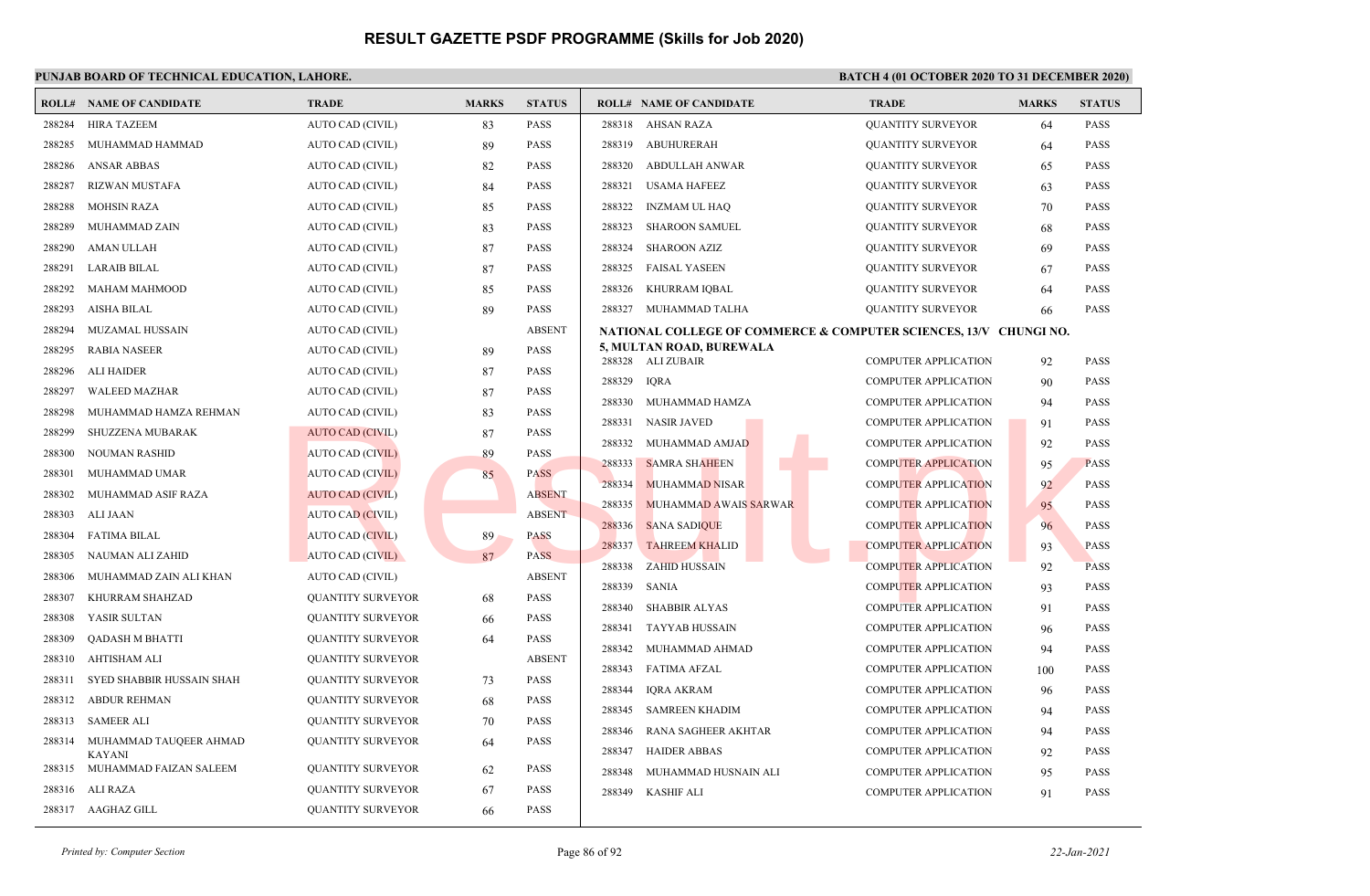### **PUNJAB BOARD OF TECHNICAL EDUCATION, LAHORE. BATCH 4 (01 OCTOBER 2020 TO 31 DECEMBER 2020)**

| ROLL#  | <b>NAME OF CANDIDATE</b>                                          | <b>TRADE</b>                | <b>MARKS</b> | <b>STATUS</b> |        | <b>ROLL# NAME OF CANDIDATE</b> | <b>TRADE</b>                           | <b>MARKS</b> | <b>STATUS</b> |
|--------|-------------------------------------------------------------------|-----------------------------|--------------|---------------|--------|--------------------------------|----------------------------------------|--------------|---------------|
| 288350 | <b>SHAMZA BABAR</b>                                               | <b>COMPUTER APPLICATION</b> | 92           | <b>PASS</b>   | 288383 | <b>UMM E KALSOOM BIBI</b>      | <b>COMPUTER APPLICATION</b>            | 94           | <b>PASS</b>   |
| 288351 | <b>SADAM HUSSAIN</b>                                              | <b>COMPUTER APPLICATION</b> | 91           | <b>PASS</b>   | 288384 | <b>FAIZA SHARIF</b>            | <b>COMPUTER APPLICATION</b>            | 92           | <b>PASS</b>   |
|        | NATIONAL POLYTECHNIC INSTITUTE, LAHORE ROAD, CANAL BANK, BUREWALA |                             |              |               | 288385 | <b>TAIBA</b>                   | <b>COMPUTER APPLICATION</b>            | 96           | <b>PASS</b>   |
| 288352 | <b>SHUJAT ALI</b>                                                 | AUTO CAD (CIVIL)            | 90           | <b>PASS</b>   | 288386 | <b>SAMEELA MAQSOOD</b>         | <b>COMPUTER APPLICATION</b>            | 96           | <b>PASS</b>   |
| 288353 | MUHAMMAD AHSAN NAEEM                                              | AUTO CAD (CIVIL)            | 94           | <b>PASS</b>   | 288387 | <b>MAHAM KOMAL</b>             | <b>COMPUTER APPLICATION</b>            | 98           | <b>PASS</b>   |
| 288354 | MUHAMMAD UMAR AKRAM                                               | AUTO CAD (CIVIL)            |              | <b>ABSENT</b> | 288388 | <b>NADIA</b>                   | <b>COMPUTER APPLICATION</b>            | 94           | <b>PASS</b>   |
| 288355 | <b>IMRAN ASGHAR</b>                                               | AUTO CAD (CIVIL)            | 86           | <b>PASS</b>   | 288389 | KHADIJA TUL KUBRA              | <b>COMPUTER APPLICATION</b>            | 96           | <b>PASS</b>   |
| 288356 | MUHAMMAD ADNAN JAVEED                                             | AUTO CAD (CIVIL)            |              | <b>ABSENT</b> | 288390 | MUHAMMAD DILSHAD BASHIR        | <b>COMPUTER APPLICATION</b>            | 92           | <b>PASS</b>   |
| 288357 | <b>SAGHEER AHMAD</b>                                              | AUTO CAD (CIVIL)            | 96           | <b>PASS</b>   | 288391 | <b>HINA SADDIQUE</b>           | <b>COMPUTER APPLICATION</b>            | 96           | <b>PASS</b>   |
| 288358 | SYED SHAHID IQBAL                                                 | AUTO CAD (CIVIL)            | 80           | <b>PASS</b>   | 288392 | KAMRAN NISAR                   | <b>COMPUTER APPLICATION</b>            | 96           | <b>PASS</b>   |
| 288359 | <b>PARIS ALI</b>                                                  | AUTO CAD (CIVIL)            | 98           | PASS          | 288393 | ZAIN ALI                       | <b>COMPUTER APPLICATION</b>            | 96           | <b>PASS</b>   |
| 288360 | <b>USAMA RAZAQ</b>                                                | AUTO CAD (CIVIL)            | 92           | <b>PASS</b>   | 288394 | <b>ZEESHAN RASHEED</b>         | <b>COMPUTER APPLICATION</b>            | 96           | <b>PASS</b>   |
| 288361 | <b>HAMAD ALI</b>                                                  | AUTO CAD (CIVIL)            | 82           | PASS          | 288395 | <b>IRAM ZAFARULLAH</b>         | <b>COMPUTER APPLICATION</b>            | 96           | <b>PASS</b>   |
| 288362 | MUHAMMAD ADEEB                                                    | AUTO CAD (CIVIL)            | 97           | <b>PASS</b>   | 288396 | MUHAMMAD ZOHAIB ASLAM          | <b>COMPUTER APPLICATION</b>            | 98           | <b>PASS</b>   |
| 288363 | MUHAMMAD ABDULLAH                                                 | AUTO CAD (CIVIL)            | 98           | <b>PASS</b>   | 288397 | <b>AHMAD RAZA</b>              | <b>COMPUTER APPLICATION</b>            | 94           | <b>PASS</b>   |
| 288364 | <b>SHAHBAZ HUSSAIN</b>                                            | <b>AUTO CAD (CIVIL)</b>     | 98           | <b>PASS</b>   | 288398 | ZAKIA FARAZ                    | <b>COMPUTER APPLICATION</b>            | 98           | <b>PASS</b>   |
| 288365 | <b>SHARJEEL AHMAD</b>                                             | <b>AUTO CAD (CIVIL)</b>     | 83           | <b>PASS</b>   | 288399 | MUHAMMAD ATIF ABBASI           | <b>COMPUTER APPLICATION</b>            | 94           | <b>PASS</b>   |
| 288366 | <b>KASHIF LATIF</b>                                               | <b>AUTO CAD (CIVIL)</b>     | 96           | <b>PASS</b>   | 288400 | <b>MUHAMMAD SHAKEEL</b>        | <b>ELECTRICAL WIRING</b>               | 91           | <b>PASS</b>   |
| 288367 | MUHAMMAD USMAN                                                    | AUTO CAD (CIVIL)            | 80           | <b>PASS</b>   | 288401 | <b>JAMSHAID ALI</b>            | <b>ELECTRICAL WIRING</b>               | 96           | <b>PASS</b>   |
| 288368 | ALI OMAN                                                          | AUTO CAD (CIVIL)            | 78           | <b>PASS</b>   | 288402 | <b>SHAHRAN MASEEH</b>          | <b>ELECTRICAL WIRING</b>               |              | <b>ABSENT</b> |
| 288369 | MUHAMMAD IFRAHIM                                                  | <b>AUTO CAD (CIVIL)</b>     | 87           | <b>PASS</b>   | 288403 | <b>ASIF ALI</b>                | <b>ELECTRICAL WIRING</b>               | 92           | <b>PASS</b>   |
| 288370 | DANIYAL AHMAD                                                     | AUTO CAD (CIVIL)            |              | <b>ABSENT</b> | 288404 | <b>MUHAMMAD RAEES</b>          | <b>ELECTRICAL WIRING</b>               |              | <b>ABSENT</b> |
| 288371 | <b>ZEESHAN ALI</b>                                                | AUTO CAD (CIVIL)            | 96           | <b>PASS</b>   | 288405 | <b>SAJAWAL MANZOOR</b>         | ELECTRICAL WIRING                      | 94           | <b>PASS</b>   |
| 288372 | <b>RAO AHSAN</b>                                                  | AUTO CAD (CIVIL)            | 84           | <b>PASS</b>   | 288406 | MUHAMMAD SHAHZAD               | ELECTRICAL WIRING                      | 90           | <b>PASS</b>   |
| 288373 | AHMAD RAZA CHAUDHARY                                              | AUTO CAD (CIVIL)            |              | <b>ABSENT</b> | 288407 | SUBHAN ALI                     | ELECTRICAL WIRING                      | 94           | <b>PASS</b>   |
| 288374 | MUHAMMAD SHAHID                                                   | AUTO CAD (CIVIL)            | 94           | PASS          | 288408 | <b>MUHAMMAD IMRAN</b>          | ELECTRICAL WIRING                      | 96           | <b>PASS</b>   |
| 288375 | MUZAMAL LIAQAT                                                    | AUTO CAD (CIVIL)            | 82           | PASS          | 288409 | ASAD ALI                       | ELECTRICAL WIRING                      | 92           | <b>PASS</b>   |
| 288376 | <b>AMIR RAHMAN</b>                                                | AUTO CAD (CIVIL)            | 81           | <b>PASS</b>   | 288410 | MUHAMMAD ARSLAN TAHIR          | ELECTRICAL WIRING                      |              | <b>ABSENT</b> |
| 288377 | ZAHID NAZIR                                                       | <b>COMPUTER APPLICATION</b> | 98           | PASS          | 288411 | MUHAMMAD SAJID                 | ELECTRICAL WIRING                      | 92           | <b>PASS</b>   |
| 288378 | <b>SANIA NAIM</b>                                                 | <b>COMPUTER APPLICATION</b> | 98           | PASS          | 288412 | MUHAMMAD TALHA                 | PLUMBER & SANITARY                     | 92           | <b>PASS</b>   |
| 288379 | MUHAAMAD USMAN HAIDER                                             | <b>COMPUTER APPLICATION</b> | 98           | PASS          | 288413 | MUHAMMAD FAIZAN                | <b>INSTALLER</b><br>PLUMBER & SANITARY |              | <b>ABSENT</b> |
| 288380 | <b>AMIR MANZOOR</b>                                               | <b>COMPUTER APPLICATION</b> | 98           | <b>PASS</b>   |        |                                | <b>INSTALLER</b>                       |              |               |
| 288381 | <b>MADEEHA SHARIF</b>                                             | <b>COMPUTER APPLICATION</b> | 98           | <b>PASS</b>   | 288414 | MUHAMMAD FARYAD                | PLUMBER & SANITARY<br><b>INSTALLER</b> | 92           | <b>PASS</b>   |
| 288382 | <b>AMINA BIBI</b>                                                 | <b>COMPUTER APPLICATION</b> | 98           | <b>PASS</b>   |        | 288415 HAMZA ARSHAD            | PLUMBER & SANITARY<br><b>INSTALLER</b> | 92           | <b>PASS</b>   |

*Printed by: Computer Section* Page 87 of 92 *22-Jan-2021*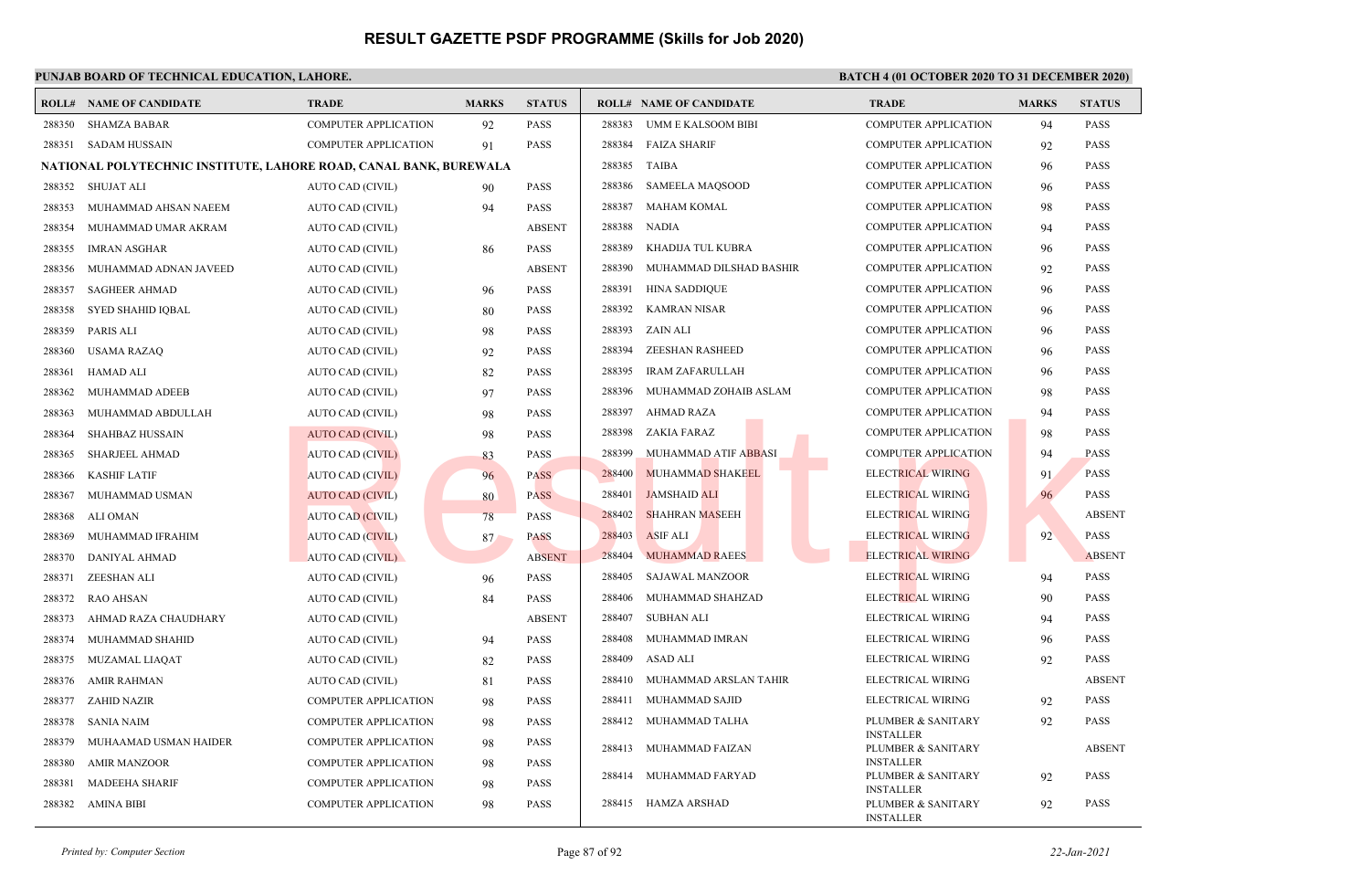### **PUNJAB BOARD OF TECHNICAL EDUCATION, LAHORE. BATCH 4 (01 OCTOBER 2020 TO 31 DECEMBER 2020)**

|                  | <b>ROLL# NAME OF CANDIDATE</b>                                 | <b>TRADE</b>                           | <b>MARKS</b> | <b>STATUS</b> |        | <b>ROLL# NAME OF CANDIDATE</b> | <b>TRADE</b>                | <b>MARKS</b> | <b>STATUS</b> |
|------------------|----------------------------------------------------------------|----------------------------------------|--------------|---------------|--------|--------------------------------|-----------------------------|--------------|---------------|
|                  | 288416 NASEEM RAHMAN                                           | PLUMBER & SANITARY                     | 92           | <b>PASS</b>   | 288445 | <b>SHAHEEN NAZ</b>             | <b>COMPUTER APPLICATION</b> | 86           | <b>PASS</b>   |
| 288417           | MUHAMMAD SHAN RIAZ                                             | <b>INSTALLER</b><br>PLUMBER & SANITARY | 90           | <b>PASS</b>   | 288446 | <b>SANIA SAEED</b>             | <b>COMPUTER APPLICATION</b> | 82           | <b>PASS</b>   |
|                  |                                                                | <b>INSTALLER</b>                       |              |               | 288447 | <b>TAHIRA IRSHAD</b>           | <b>COMPUTER APPLICATION</b> | 83           | <b>PASS</b>   |
| 288418           | <b>ABDUL REHMAN</b>                                            | PLUMBER & SANITARY<br><b>INSTALLER</b> | 92           | PASS          | 288448 | <b>SAHIRA ZAHID</b>            | <b>COMPUTER APPLICATION</b> | 81           | <b>PASS</b>   |
| 288419           | <b>IRFAN ALI</b>                                               | PLUMBER & SANITARY                     |              | <b>ABSENT</b> | 288449 | <b>MAH NOOR ZAMAN</b>          | <b>COMPUTER APPLICATION</b> | 81           | <b>PASS</b>   |
|                  |                                                                | <b>INSTALLER</b>                       |              |               | 288450 | MEHNAZ AKHTAR                  | <b>COMPUTER APPLICATION</b> | 91           | <b>PASS</b>   |
| 288420           | UMAR JAMEEL                                                    | PLUMBER & SANITARY<br><b>INSTALLER</b> | 94           | <b>PASS</b>   | 288451 | <b>ALWINA TALIB</b>            | COMPUTER APPLICATION        | 85           | PASS          |
| 288421           | MUZAMMAL HUSSAN                                                | PLUMBER & SANITARY                     | 90           | <b>PASS</b>   | 288452 | <b>AYESHA JABBAR</b>           | <b>COMPUTER APPLICATION</b> | 83           | PASS          |
| 288422           | MUHAMMAD TAYYAB MAJEED                                         | <b>INSTALLER</b><br>PLUMBER & SANITARY | 96           | <b>PASS</b>   | 288453 | MUHAMMAD UMAR NAWAZ            | <b>COMPUTER APPLICATION</b> | 90           | <b>PASS</b>   |
|                  |                                                                | <b>INSTALLER</b>                       |              |               | 288454 | <b>MARIA SHAUKAT</b>           | <b>COMPUTER APPLICATION</b> | 92           | <b>PASS</b>   |
| 288423           | MUHAMMAD IMRAN                                                 | PLUMBER & SANITARY<br><b>INSTALLER</b> |              | <b>ABSENT</b> | 288455 | <b>TAKREEM AKRAM</b>           | <b>COMPUTER APPLICATION</b> | 71           | <b>PASS</b>   |
| 288424           | MUHAMMAD HAMAD IJAZ                                            | PLUMBER & SANITARY                     | 92           | <b>PASS</b>   | 288456 | <b>SAIQA ZAHID</b>             | <b>COMPUTER APPLICATION</b> | 81           | <b>PASS</b>   |
| 288425           | ARHAM ALI                                                      | <b>INSTALLER</b><br>PLUMBER & SANITARY | 94           | <b>PASS</b>   | 288457 | MUHAMMAD HAMZA                 | <b>COMPUTER APPLICATION</b> | 73           | <b>PASS</b>   |
|                  |                                                                | <b>INSTALLER</b>                       |              |               | 288458 | <b>MARIA ASLAM</b>             | <b>COMPUTER APPLICATION</b> | 80           | <b>PASS</b>   |
| 288426           | MUHAMMAD RAMZAN                                                | PLUMBER & SANITARY<br><b>INSTALLER</b> | 90           | <b>PASS</b>   | 288459 | MARIA AHMAD                    | <b>COMPUTER APPLICATION</b> | -66          | <b>PASS</b>   |
| 288427           | <b>ABDUL GHAFAR</b>                                            | <b>QUANTITY SURVEYOR</b>               | 93           | <b>PASS</b>   | 288460 | MEHNAZ                         | DOMESTIC TAILORING          | 85           | <b>PASS</b>   |
| 288428           | <b>HANAN MANZOOR</b>                                           | <b>QUANTITY SURVEYOR</b>               | 90           | <b>PASS</b>   | 288461 | <b>MASHAL SAEED</b>            | DOMESTIC TAILORING          | 83           | <b>PASS</b>   |
| 288429           | <b>SALAHUDDIN</b>                                              | <b>QUANTITY SURVEYOR</b>               | 75           | <b>PASS</b>   | 288462 | <b>NAZIA BIBI</b>              | <b>DOMESTIC TAILORING</b>   | 89           | <b>PASS</b>   |
| 288430           | <b>ALI HASSAN</b>                                              | <b>QUANTITY SURVEYOR</b>               | 72           | <b>PASS</b>   | 288463 | <b>MISBAH RASHID</b>           | DOMESTIC TAILORING          | 71           | <b>PASS</b>   |
| 288431           | JAWAD                                                          | <b>QUANTITY SURVEYOR</b>               |              | <b>ABSENT</b> | 288464 | <b>SADIA SHAHZADI</b>          | DOMESTIC TAILORING          | 82           | <b>PASS</b>   |
| 288432           | <b>IMRAN ALI</b>                                               | <b>QUANTITY SURVEYOR</b>               | 76           | <b>PASS</b>   | 288465 | <b>ANAM NAWAZ</b>              | DOMESTIC TAILORING          | 86           | <b>PASS</b>   |
| 288433           | ALI ABBAS                                                      | <b>QUANTITY SURVEYOR</b>               | 70           | <b>PASS</b>   | 288466 | <b>SAFIA NAZIR</b>             | <b>DOMESTIC TAILORING</b>   | 84           | <b>PASS</b>   |
|                  | 288434 MUHAMMAD SOHAIL QAISAR                                  | <b>QUANTITY SURVEYOR</b>               | 68           | <b>PASS</b>   | 288467 | <b>MARIA</b>                   | <b>DOMESTIC TAILORING</b>   | 81           | PASS          |
|                  | QUAID COLLEGE OF TECHNOLOGY, SHEIKH FAZAL ROAD, GAGGOO MANDHI, |                                        |              |               | 288468 | <b>TABINDA ISHAQ</b>           | DOMESTIC TAILORING          | 77           | PASS          |
| <b>BUREWALA</b>  | 288435 SANAM NAZLI                                             | <b>COMPUTER APPLICATION</b>            | 80           | <b>PASS</b>   | 288469 | <b>JAVERIA HANIF</b>           | DOMESTIC TAILORING          | 82           | <b>PASS</b>   |
| 288436           | MALIK NOMAN NAZAR                                              | <b>COMPUTER APPLICATION</b>            |              | <b>PASS</b>   | 288470 | <b>MISBAH PARVEEN</b>          | DOMESTIC TAILORING          | 82           | <b>PASS</b>   |
|                  |                                                                |                                        | 69           | <b>PASS</b>   | 288471 | <b>MUQDDAS</b>                 | DOMESTIC TAILORING          | 83           | <b>PASS</b>   |
| 288437<br>288438 | URFA RAFIQUE                                                   | <b>COMPUTER APPLICATION</b>            | 93           | <b>PASS</b>   | 288472 | <b>ABIDA AKRAM</b>             | DOMESTIC TAILORING          | 88           | PASS          |
|                  | AHTSHAM RIAZ                                                   | <b>COMPUTER APPLICATION</b>            | 77           |               | 288473 | <b>SANA BIBI</b>               | DOMESTIC TAILORING          | 80           | <b>PASS</b>   |
| 288439           | AFAIQA NOREEN ARSHAD                                           | <b>COMPUTER APPLICATION</b>            | 85           | <b>PASS</b>   | 288474 | <b>SADIA PARVEEN</b>           | DOMESTIC TAILORING          | 87           | <b>PASS</b>   |
| 288440           | MUHAMMAD ARSHAD                                                | COMPUTER APPLICATION                   | 70           | <b>PASS</b>   | 288475 | MUQADAS HAKIM ALI              | DOMESTIC TAILORING          | 80           | <b>PASS</b>   |
| 288441           | MUHAMMAD KASHIF                                                | <b>COMPUTER APPLICATION</b>            | 70           | <b>PASS</b>   | 288476 | <b>TAHREEM ARSHAD</b>          | DOMESTIC TAILORING          | -80          | <b>PASS</b>   |
| 288442           | MUHAMMAD SALEEM FAIZ                                           | <b>COMPUTER APPLICATION</b>            | 71           | <b>PASS</b>   | 288477 | <b>IRAM BIBI</b>               | DOMESTIC TAILORING          | 85           | <b>PASS</b>   |
| 288443           | <b>IRAM NADEEM</b>                                             | COMPUTER APPLICATION                   | 84           | <b>PASS</b>   |        | 288478 KALSOOM JABBAR          | DOMESTIC TAILORING          | 81           | <b>PASS</b>   |
| 288444           | NAVEED HUSSAIN                                                 | <b>COMPUTER APPLICATION</b>            | 91           | <b>PASS</b>   |        |                                |                             |              |               |

*Printed by: Computer Section* Page 88 of 92 *22-Jan-2021*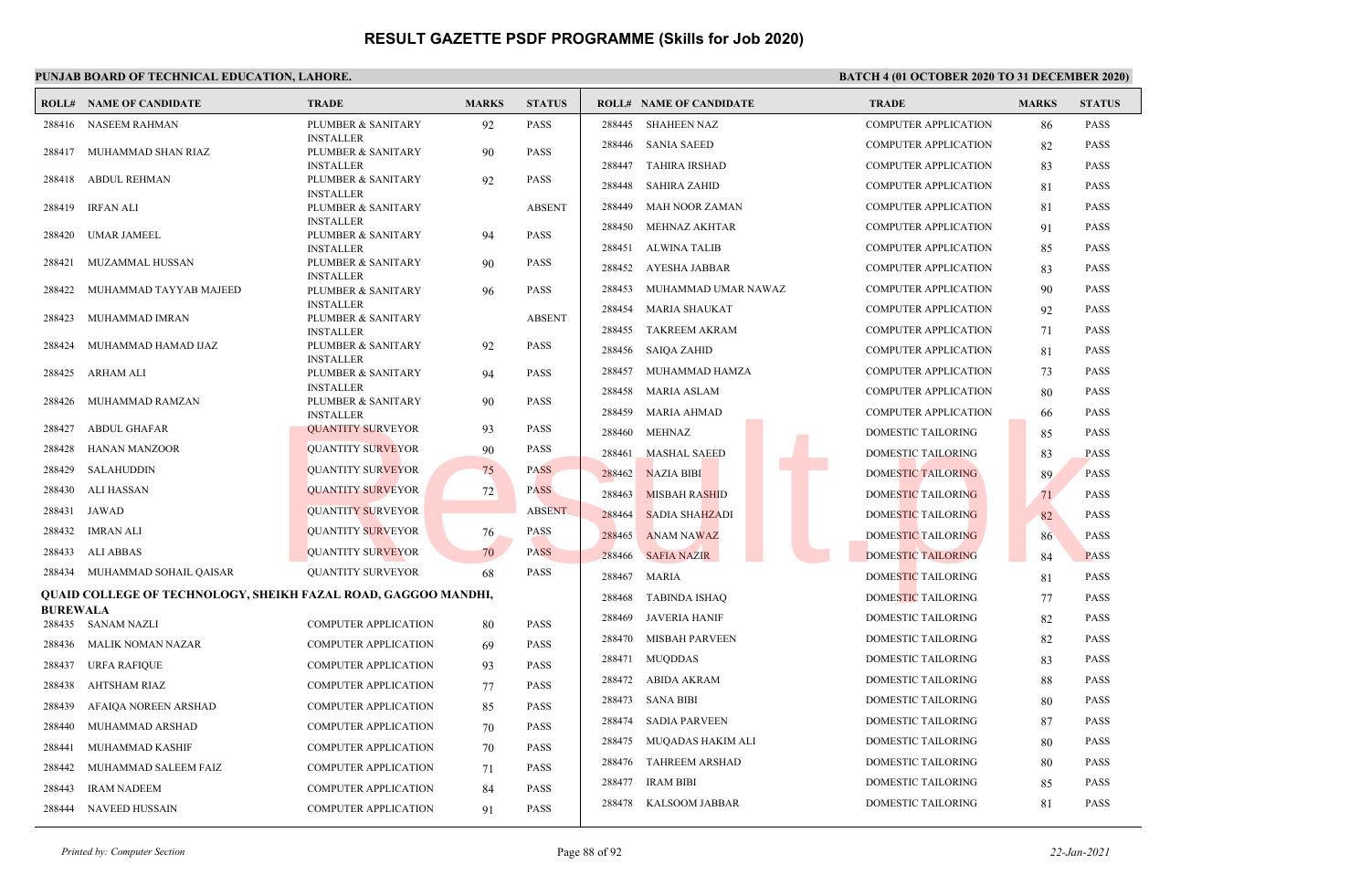|                  | <b>ROLL# NAME OF CANDIDATE</b>                                 | <b>TRADE</b>              | <b>MARKS</b> | <b>STATUS</b> | <b>ROLL# NAME OF CANDIDATE</b>     | <b>TRADE</b>          | <b>MARKS</b> | <b>STATUS</b> |
|------------------|----------------------------------------------------------------|---------------------------|--------------|---------------|------------------------------------|-----------------------|--------------|---------------|
| 288479           | <b>JAVERIA JABBAR</b>                                          | <b>DOMESTIC TAILORING</b> | 80           | <b>PASS</b>   | 288511 FATIMA BIBI                 | AUTO CAD (CIVIL)      | 87           | <b>PASS</b>   |
| 288480           | <b>SIDRA KANWAL</b>                                            | DOMESTIC TAILORING        | 80           | PASS          | 288512 MUHAMMAD QAISAR             | AUTO CAD (CIVIL)      | 89           | PASS          |
| 288481           | RIMSHA IMTIAZ                                                  | DOMESTIC TAILORING        | 81           | <b>PASS</b>   | 288513 SAJIDA PARVEEN              | AUTO CAD (CIVIL)      | 91           | <b>PASS</b>   |
| 288482           | <b>RAIMA RASHID</b>                                            | <b>DOMESTIC TAILORING</b> | 79           | PASS          | 288514<br><b>IRAM HASSAN</b>       | AUTO CAD (CIVIL)      | 91           | <b>PASS</b>   |
| 288483           | <b>ZAKIA FIRDOS</b>                                            | DOMESTIC TAILORING        | 86           | <b>PASS</b>   | 288515<br>MUHAMMAD RASHID          | AUTO CAD (CIVIL)      | 81           | <b>PASS</b>   |
| 288484           | <b>TANZILA FATIMA</b>                                          | <b>DOMESTIC TAILORING</b> | 83           | PASS          | 288516<br>MUHAMMAD HAMZA           | AUTO CAD (CIVIL)      | 75           | <b>PASS</b>   |
| 288485           | MUHAMMAD AQEEL                                                 | <b>HVACR</b>              | 79           | <b>PASS</b>   | 288517<br>HASSAN AZEEM             | AUTO CAD (CIVIL)      | 88           | <b>PASS</b>   |
| 288486           | <b>ABDUL QADEER</b>                                            | <b>HVACR</b>              | 91           | <b>PASS</b>   | 288518<br>MUHAMMAD KAMRAN          | AUTO CAD (CIVIL)      | 78           | <b>PASS</b>   |
| 288487           | <b>GHULAM MAHI UDIN</b>                                        | <b>HVACR</b>              | 89           | <b>PASS</b>   | 288519<br>MUHAMMAD SHAHBAZ         | AUTO CAD (CIVIL)      | 85           | <b>PASS</b>   |
| 288488           | <b>QAMAR ABBAS</b>                                             | <b>HVACR</b>              | 81           | <b>PASS</b>   | 288520<br>USAMA JAMSHAID           | AUTO CAD (CIVIL)      | 82           | <b>PASS</b>   |
| 288489           | MUHAMMAD ARSLAN                                                | <b>HVACR</b>              | 82           | <b>PASS</b>   | 288521<br>MURTAZA RAZA             | AUTO CAD (CIVIL)      | 89           | <b>PASS</b>   |
| 288490           | <b>MUSHAHID HUSSAIN</b>                                        | <b>HVACR</b>              | 85           | <b>PASS</b>   | 288522<br>SONIA SHAHBAZ            | AUTO CAD (CIVIL)      | 90           | <b>PASS</b>   |
| 288491           | <b>FAISAL IQBAL</b>                                            | <b>HVACR</b>              | 83           | <b>PASS</b>   | 288523<br>RIDA FATIMA              | AUTO CAD (CIVIL)      | 89           | <b>PASS</b>   |
| 288492           | MUHAMMAD ABID                                                  | <b>HVACR</b>              | 84           | <b>PASS</b>   | 288524<br>MUHAMMAD IMRAN           | <b>CIVIL SURVEYOR</b> | 88           | <b>PASS</b>   |
| 288493           | <b>ARSLAN HANIF</b>                                            | <b>HVACR</b>              | 85           | <b>PASS</b>   | 288525<br><b>NADEEM ABBAS</b>      | <b>CIVIL SURVEYOR</b> | 82           | <b>PASS</b>   |
| 288494           | MUHAMMAD AHMAD                                                 | <b>HVACR</b>              | 90           | <b>PASS</b>   | RAO ZULQARNAIN<br>288526           | <b>CIVIL SURVEYOR</b> | 74           | <b>PASS</b>   |
| 288495           | <b>SHAHZAIB MURTAZA</b>                                        | <b>HVACR</b>              | 80           | <b>PASS</b>   | 288527<br>MUHAMMAD AFTAB           | <b>CIVIL SURVEYOR</b> | 80           | <b>PASS</b>   |
| 288496           | MUHAMMAD USMAN                                                 | <b>HVACR</b>              | 82           | <b>PASS</b>   | <b>AFTAB IJAZ</b><br>288528        | <b>CIVIL SURVEYOR</b> | 79           | <b>PASS</b>   |
| 288497           | <b>TAHIR YOUNAS</b>                                            | <b>HVACR</b>              | 79           | <b>PASS</b>   | 288529<br>MUHAMMAD AQIB IRSHAD     | <b>CIVIL SURVEYOR</b> | 84           | <b>PASS</b>   |
| 288498           | MUHAMMAD AQEEL ZAFAR                                           | <b>HVACR</b>              | 84           | <b>PASS</b>   | <b>MUHAMMAD AMMAR</b><br>288530    | <b>CIVIL SURVEYOR</b> | 75           | <b>PASS</b>   |
| 288499           | MUHAMMAD YAMIN                                                 | <b>HVACR</b>              | 83           | <b>PASS</b>   | 288531<br><b>AADIL MEHMOOD</b>     | <b>CIVIL SURVEYOR</b> | 83           | <b>PASS</b>   |
| 288500           | <b>BILAL HUSSAIN</b>                                           | <b>HVACR</b>              | 79           | <b>PASS</b>   | 288532<br><b>GUL SHER ALI</b>      | <b>CIVIL SURVEYOR</b> | 82           | <b>PASS</b>   |
|                  | PAKISTAN COLLEGE OF TECHNOLOGY, GOVT BOYS DEGREE COLLEGE ROAD, |                           |              |               | 288533<br>MUHAMMAD SIDDIQUE        | <b>CIVIL SURVEYOR</b> | 78           | <b>PASS</b>   |
| MAILSI<br>288501 | SAWAIRA NAWAZ                                                  | AUTO CAD (CIVIL)          | 93           | PASS          | 288534<br>MUHAMMAD IRFAN           | <b>CIVIL SURVEYOR</b> | 77           | <b>PASS</b>   |
| 288502           | <b>IRAM JABEEN</b>                                             | AUTO CAD (CIVIL)          | 90           | <b>PASS</b>   | 288535<br>MUHAMMAD FAISAL          | <b>CIVIL SURVEYOR</b> | 83           | <b>PASS</b>   |
| 288503           | <b>ZAID DAOUD</b>                                              | AUTO CAD (CIVIL)          | 75           | <b>PASS</b>   | SALMAN AKRAM<br>288536             | <b>CIVIL SURVEYOR</b> | 73           | <b>PASS</b>   |
| 288504           | MUHAMMAD BILAL YASIN                                           | AUTO CAD (CIVIL)          | 72           | <b>PASS</b>   | 288537<br>MUHAMMAD MEHTAB EJAZ     | <b>CIVIL SURVEYOR</b> | 77           | <b>PASS</b>   |
| 288505           | <b>MUQADAS BIBI</b>                                            | AUTO CAD (CIVIL)          | 91           | <b>PASS</b>   | 288538<br>ABDUL WAHAB              | <b>CIVIL SURVEYOR</b> | 74           | <b>PASS</b>   |
| 288506           | <b>SHAZIA RIAZ</b>                                             | AUTO CAD (CIVIL)          | 84           | <b>PASS</b>   | 288539<br>MUHAMMAD QASIM           | <b>CIVIL SURVEYOR</b> | 76           | <b>PASS</b>   |
| 288507           | AMEER BABAR ALI                                                | AUTO CAD (CIVIL)          | 88           | <b>PASS</b>   | 288540<br><b>FAISAL IOBAL</b>      | <b>CIVIL SURVEYOR</b> | 72           | <b>PASS</b>   |
| 288508           | YASIR IQBAL                                                    | AUTO CAD (CIVIL)          | 84           | <b>PASS</b>   | 288541<br>MUHAMMAD ALI SHAN        | <b>CIVIL SURVEYOR</b> | 80           | <b>PASS</b>   |
| 288509           | ALI MUHAMMAD                                                   | AUTO CAD (CIVIL)          | 85           | <b>PASS</b>   | 288542<br>MUHAMMAD ALTAF           | <b>CIVIL SURVEYOR</b> | 79           | <b>PASS</b>   |
| 288510           | <b>JAWAD RAZA</b>                                              | AUTO CAD (CIVIL)          | 81           | <b>PASS</b>   | 288543<br>MUHAMMAD ABRAR UL HASSAN | ELECTRICAL WIRING     | 95           | <b>PASS</b>   |
|                  |                                                                |                           |              |               | 288544<br>MUHAMMAD ADNAN ASIF      | ELECTRICAL WIRING     | 86           | <b>PASS</b>   |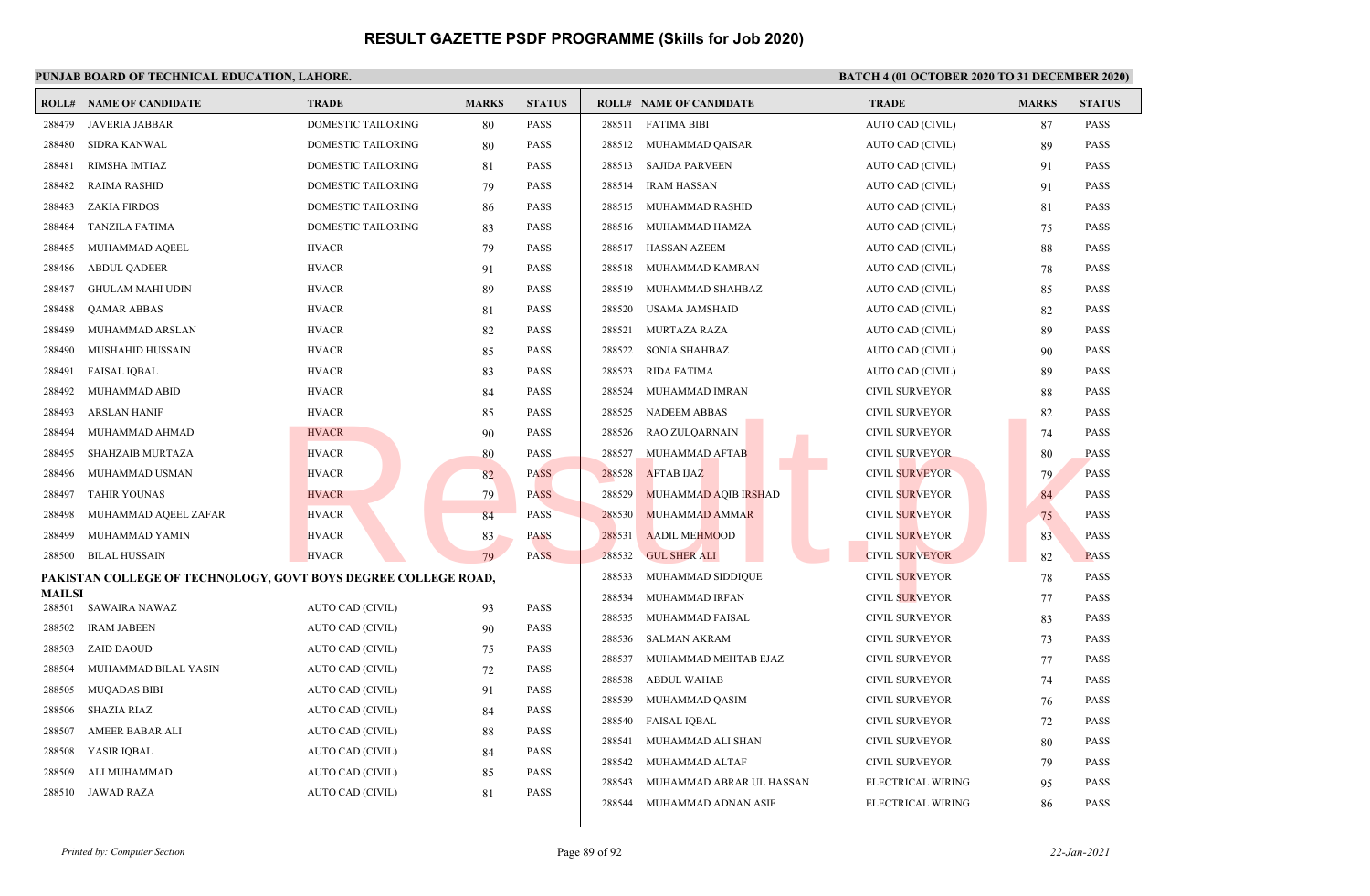|        | <b>ROLL# NAME OF CANDIDATE</b> | <b>TRADE</b>             | <b>MARKS</b> | <b>STATUS</b> |        | <b>ROLL# NAME OF CANDIDATE</b>                   | <b>TRADE</b>                                                    | <b>MARKS</b> | <b>STATUS</b> |
|--------|--------------------------------|--------------------------|--------------|---------------|--------|--------------------------------------------------|-----------------------------------------------------------------|--------------|---------------|
| 288545 | MUHAMMAD ADIL                  | ELECTRICAL WIRING        | 92           | <b>PASS</b>   | 288579 | ALI SUBTAIN                                      | <b>QUANTITY SURVEYOR</b>                                        | 75           | <b>PASS</b>   |
| 288546 | MUHAMMAD SHAHBAZ               | ELECTRICAL WIRING        | 90           | <b>PASS</b>   | 288580 | <b>WAQAS AZIZ</b>                                | <b>QUANTITY SURVEYOR</b>                                        | 67           | <b>PASS</b>   |
| 288547 | <b>SAQLAIN SHAH</b>            | ELECTRICAL WIRING        | 90           | <b>PASS</b>   | 288581 | <b>HASNAIN RASHEED</b>                           | <b>QUANTITY SURVEYOR</b>                                        | 72           | <b>PASS</b>   |
| 288548 | MUHAMMAD RIZWAN UL HAQ         | ELECTRICAL WIRING        | 95           | <b>PASS</b>   | 288582 | <b>MEHWISH NAWAZ</b>                             | <b>QUANTITY SURVEYOR</b>                                        | 70           | <b>PASS</b>   |
| 288549 | MUHAMMAD FAISAL SIDDIQUE       | ELECTRICAL WIRING        | 82           | <b>PASS</b>   | 288583 | <b>ZEENAT PARVEEN</b>                            | <b>QUANTITY SURVEYOR</b>                                        | 69           | <b>PASS</b>   |
| 288550 | MUHAMMAD SHEHZAD               | ELECTRICAL WIRING        | 94           | <b>PASS</b>   | 288584 | <b>NADIA SALEEM</b>                              | <b>QUANTITY SURVEYOR</b>                                        | 70           | <b>PASS</b>   |
| 288551 | MUHAMMAD NOMAN SAEED           | ELECTRICAL WIRING        | 94           | <b>PASS</b>   |        | 288585 HUSNAIN KAREEM                            | <b>QUANTITY SURVEYOR</b>                                        | 69           | <b>PASS</b>   |
| 288552 | MUHAMMAD USMAN                 | ELECTRICAL WIRING        | 89           | <b>PASS</b>   |        |                                                  | PUNJAB INSTITUTE OF TECHNOLOGY, FAISAL TOWN, OPP. GOVT COLLEGE, |              |               |
| 288553 | SYED FAHEEM HASNAIN SHAH       | ELECTRICAL WIRING        | 69           | <b>PASS</b>   |        | <b>MULTAN ROAD, VEHARI</b><br>288586 ABDUL BASIT | AUTO CAD (CIVIL)                                                | 94           | <b>PASS</b>   |
| 288554 | MUHAMMAD AKHTAR                | ELECTRICAL WIRING        | 78           | <b>PASS</b>   | 288587 | <b>SANA SULEMAN</b>                              | <b>AUTO CAD (CIVIL)</b>                                         | 94           | <b>PASS</b>   |
| 288555 | <b>MAZHAR ABBAS</b>            | ELECTRICAL WIRING        | 82           | <b>PASS</b>   | 288588 | <b>RAHEELA KHAN</b>                              | AUTO CAD (CIVIL)                                                | 87           | <b>PASS</b>   |
| 288556 | SADDAQAT HUSSAIN               | ELECTRICAL WIRING        | 82           | PASS          | 288589 | <b>USAMA</b>                                     | AUTO CAD (CIVIL)                                                | 90           | <b>PASS</b>   |
| 288557 | MUSHARAF JAVAID                | ELECTRICAL WIRING        | 78           | <b>PASS</b>   | 288590 | <b>MARYAM AZKAR</b>                              | AUTO CAD (CIVIL)                                                | 100          | <b>PASS</b>   |
| 288558 | <b>USMAN BILAL</b>             | ELECTRICAL WIRING        | 95           | <b>PASS</b>   | 288591 | <b>SANA ASHRAF</b>                               | AUTO CAD (CIVIL)                                                | 97           | <b>PASS</b>   |
| 288559 | MUHAMMAD ADIL SALEEM           | ELECTRICAL WIRING        | 78           | <b>PASS</b>   | 288592 | <b>NIDA SHAFIQ</b>                               | AUTO CAD (CIVIL)                                                | 88           | <b>PASS</b>   |
| 288560 | <b>ASIF ABBAS SHAH</b>         | ELECTRICAL WIRING        | 92           | <b>PASS</b>   | 288593 | <b>IQRA SHAREEF</b>                              | AUTO CAD (CIVIL)                                                | 93           | <b>PASS</b>   |
| 288561 | AYESHA ASLAM                   | <b>QUANTITY SURVEYOR</b> | 82           | <b>PASS</b>   | 288594 | <b>TEHMINA FARNAZ</b>                            | <b>AUTO CAD (CIVIL)</b>                                         | 93           | <b>PASS</b>   |
| 288562 | ANILA SAFDAR                   | <b>QUANTITY SURVEYOR</b> | 80           | <b>PASS</b>   | 288595 | <b>ZAINAB BASHIR</b>                             | <b>AUTO CAD (CIVIL)</b>                                         | 93           | <b>PASS</b>   |
| 288563 | <b>SHAZIA SALEEM</b>           | <b>QUANTITY SURVEYOR</b> | 80           | <b>PASS</b>   | 288596 | <b>WAOAR YOUNAS</b>                              | <b>AUTO CAD (CIVIL)</b>                                         | 96           | <b>PASS</b>   |
| 288564 | MUHAMMAD ISMAIL                | <b>QUANTITY SURVEYOR</b> | 81           | <b>PASS</b>   | 288597 | <b>SAQLAIN SABIR</b>                             | <b>AUTO CAD (CIVIL)</b>                                         | 87           | <b>PASS</b>   |
| 288565 | MUHAMMAD IQRAR                 | <b>QUANTITY SURVEYOR</b> | 82           | <b>PASS</b>   | 288598 | <b>FAKHIRA SHAFIQ</b>                            | <b>AUTO CAD (CIVIL)</b>                                         | 97           | <b>PASS</b>   |
| 288566 | <b>SADAF MUKHTIAR</b>          | <b>QUANTITY SURVEYOR</b> | 79           | <b>PASS</b>   | 288599 | <b>ZAIN MEHMOOD</b>                              | <b>AUTO CAD (CIVIL)</b>                                         | 94           | <b>PASS</b>   |
| 288567 | MUHAMMAD AHMAD TAHIR           | <b>QUANTITY SURVEYOR</b> | 77           | <b>PASS</b>   | 288600 | MUHAMMAD USMAN                                   | <b>AUTO CAD (CIVIL)</b>                                         | 92           | <b>PASS</b>   |
| 288568 | MUHAMMAD SLMAN                 | <b>QUANTITY SURVEYOR</b> | 79           | <b>PASS</b>   | 288601 | <b>RABIA ASHRAF</b>                              | AUTO CAD (CIVIL)                                                | 96           | <b>PASS</b>   |
| 288569 | ANILA SHAKEEL                  | <b>QUANTITY SURVEYOR</b> | 77           | <b>PASS</b>   | 288602 | <b>SADIA KIRAN</b>                               | AUTO CAD (CIVIL)                                                | 94           | <b>PASS</b>   |
| 288570 | MUHAMMAD WAQAS                 | <b>QUANTITY SURVEYOR</b> | 74           | <b>PASS</b>   | 288603 | <b>SADIA ASLAM</b>                               | AUTO CAD (CIVIL)                                                | 87           | <b>PASS</b>   |
| 288571 | <b>ALI AHMAD</b>               | <b>QUANTITY SURVEYOR</b> | 75           | <b>PASS</b>   | 288604 | <b>ALQA BIBI</b>                                 | AUTO CAD (CIVIL)                                                | 96           | <b>PASS</b>   |
| 288572 | <b>MEHBOOB ALI</b>             | <b>QUANTITY SURVEYOR</b> | 72           | <b>PASS</b>   | 288605 | <b>TALHA AKRAM</b>                               | AUTO CAD (CIVIL)                                                | 93           | <b>PASS</b>   |
| 288573 | MUHAMMAD BILAL                 | <b>QUANTITY SURVEYOR</b> | 76           | <b>PASS</b>   | 288606 | <b>EHSAN ALI</b>                                 | AUTO CAD (CIVIL)                                                | 92           | <b>PASS</b>   |
| 288574 | MUHAMMAD JUNAID AKRAM          | <b>QUANTITY SURVEYOR</b> | 81           | <b>PASS</b>   | 288607 | ZOYA SULEMAN                                     | AUTO CAD (CIVIL)                                                | 92           | <b>PASS</b>   |
| 288575 | <b>FATIMA</b>                  | <b>OUANTITY SURVEYOR</b> | 74           | <b>PASS</b>   | 288608 | PASHMINA SADIQ                                   | AUTO CAD (CIVIL)                                                | 96           | <b>PASS</b>   |
| 288576 | MUHAMMAD TABISH ASLAM          | <b>QUANTITY SURVEYOR</b> | 76           | <b>PASS</b>   | 288609 | <b>UMAR HAKEEM</b>                               | AUTO CAD (CIVIL)                                                | 87           | <b>PASS</b>   |
| 288577 | <b>KALSOOM ASLAM</b>           | <b>QUANTITY SURVEYOR</b> | 77           | <b>PASS</b>   | 288610 | FAIZAN AHMAD KHAN                                | AUTO CAD (CIVIL)                                                | 73           | <b>PASS</b>   |
|        | 288578 MUHAMMAD UMAR           | <b>QUANTITY SURVEYOR</b> | 72           | <b>PASS</b>   |        |                                                  |                                                                 |              |               |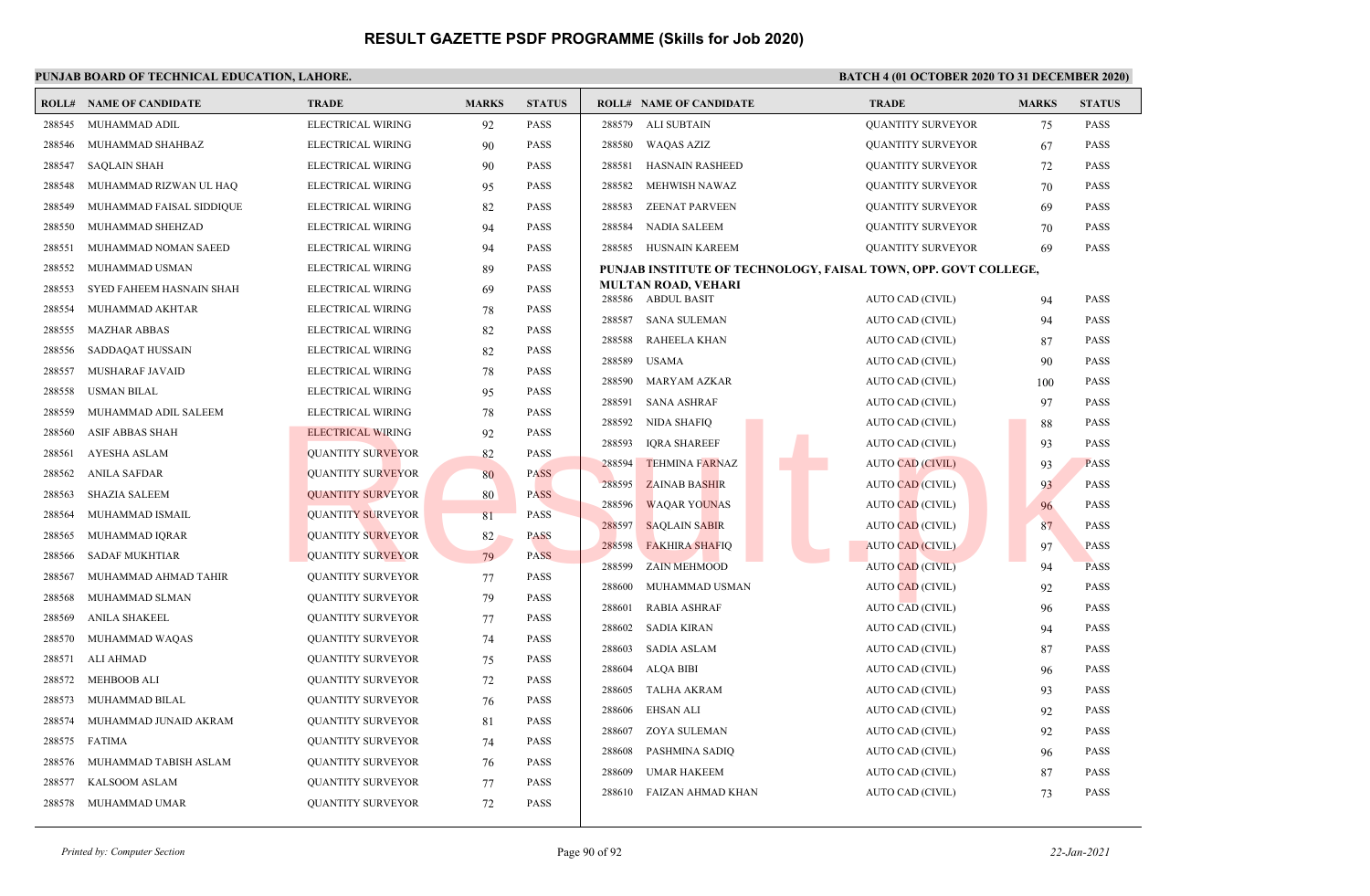|        | <b>ROLL# NAME OF CANDIDATE</b> | <b>TRADE</b>             | <b>MARKS</b> | <b>STATUS</b> | <b>ROLL# NAME OF CANDIDATE</b>       | <b>TRADE</b>                                                      | <b>MARKS</b> | <b>STATUS</b> |
|--------|--------------------------------|--------------------------|--------------|---------------|--------------------------------------|-------------------------------------------------------------------|--------------|---------------|
| 288611 | <b>AMNA NASEEM</b>             | AUTO CAD (CIVIL)         | 98           | <b>PASS</b>   | MUHAMMAD MUBEEN<br>288645            | <b>QUANTITY SURVEYOR</b>                                          | 64           | <b>PASS</b>   |
| 288612 | <b>SADAF YOUSAF</b>            | AUTO CAD (CIVIL)         | 98           | PASS          | RIZWAN ALI YASIR<br>288646           | <b>QUANTITY SURVEYOR</b>                                          | 63           | <b>PASS</b>   |
| 288613 | RABIA ASLAM                    | AUTO CAD (CIVIL)         | 98           | <b>PASS</b>   | 288647<br><b>TAHIR ABBAS</b>         | <b>QUANTITY SURVEYOR</b>                                          | 66           | <b>PASS</b>   |
| 288614 | ALI RAZA ZAHOOR                | <b>CIVIL SURVEYOR</b>    | 96           | <b>PASS</b>   | 288648<br>MUHAMMAD USMAN             | <b>QUANTITY SURVEYOR</b>                                          | 63           | <b>PASS</b>   |
| 288615 | ABDULLAH MUSTAFA               | <b>CIVIL SURVEYOR</b>    | 94           | <b>PASS</b>   | <b>SAEED BASHIR</b><br>288649        | <b>QUANTITY SURVEYOR</b>                                          | 64           | <b>PASS</b>   |
| 288616 | MIAN MUHAMMAD FARHAN YOUSAF    | <b>CIVIL SURVEYOR</b>    | 96           | <b>PASS</b>   | 288650<br>MUHAMMAD SAIF ULLAH        | <b>QUANTITY SURVEYOR</b>                                          | 62           | <b>PASS</b>   |
| 288617 | MUHAMMAD MUDASSAR              | <b>CIVIL SURVEYOR</b>    | 95           | <b>PASS</b>   | 288651<br>MUHAMMAD USMAN             | SAFETY INSPECTOR 2016                                             | 87           | <b>PASS</b>   |
| 288618 | MUHAMMAD WAQAS                 | <b>CIVIL SURVEYOR</b>    | 96           | <b>PASS</b>   | 288652<br>MUHAMMAD HASSAN            | SAFETY INSPECTOR 2016                                             | 84           | <b>PASS</b>   |
| 288619 | YASIR ALI                      | <b>CIVIL SURVEYOR</b>    | 97           | <b>PASS</b>   | <b>FAISAL RAZA</b><br>288653         | SAFETY INSPECTOR 2016                                             | 88           | <b>PASS</b>   |
| 288620 | ARSLAN                         | <b>CIVIL SURVEYOR</b>    | 93           | <b>PASS</b>   | 288654<br>MUHAMMAD AZHAR             | SAFETY INSPECTOR 2016                                             | 91           | <b>PASS</b>   |
| 288621 | MUHAMMAD YASEEN                | <b>CIVIL SURVEYOR</b>    | 96           | <b>PASS</b>   | <b>MEHRAN QAMAR</b><br>288655        | SAFETY INSPECTOR 2016                                             | 88           | <b>PASS</b>   |
| 288622 | MUHAMMAD ASAD UR REHMAN        | <b>CIVIL SURVEYOR</b>    | 96           | <b>PASS</b>   | 288656<br>MUHAMMAD ASAD              | SAFETY INSPECTOR 2016                                             | 89           | <b>PASS</b>   |
| 288623 | <b>USMAN ANWAR</b>             | <b>CIVIL SURVEYOR</b>    | 95           | <b>PASS</b>   | 288657<br>MUHAMMAD SOHAIB ALI        | SAFETY INSPECTOR 2016                                             | 84           | <b>PASS</b>   |
| 288624 | KHALIL AHMAD                   | CIVIL SURVEYOR           | 90           | <b>PASS</b>   | 288658<br>UMAIR AHMAD                | <b>SAFETY INSPECTOR 2016</b>                                      | 91           | <b>PASS</b>   |
| 288625 | ALI HASAN                      | <b>CIVIL SURVEYOR</b>    | 95           | <b>PASS</b>   | 288659<br><b>KHIZAR HAYAT</b>        | SAFETY INSPECTOR 2016                                             | 89           | <b>PASS</b>   |
| 288626 | FAISAL ALI                     | <b>CIVIL SURVEYOR</b>    | 91           | PASS          | HAFIZ ALI ZEESHAN<br>288660          | SAFETY INSPECTOR 2016                                             | 88           | <b>PASS</b>   |
| 288627 | MUHAMMAD MAVIA                 | <b>CIVIL SURVEYOR</b>    | 90           | <b>PASS</b>   | 288661<br><b>ZESHAN KHALID</b>       | <b>SAFETY INSPECTOR 2016</b>                                      | 90           | <b>PASS</b>   |
| 288628 | MUHAMMAD AHMAD                 | <b>CIVIL SURVEYOR</b>    | 94           | <b>PASS</b>   | 288662<br><b>FARHAN ALI</b>          | <b>SAFETY INSPECTOR 2016</b>                                      | 98           | <b>PASS</b>   |
| 288629 | <b>AHMAD HASAN</b>             | <b>CIVIL SURVEYOR</b>    | 94           | <b>PASS</b>   | 288663<br><b>ALIYAN ZADI</b>         | <b>SAFETY INSPECTOR 2016</b>                                      | 99           | <b>PASS</b>   |
| 288630 | MUHAMMAD ABDULLAH              | <b>QUANTITY SURVEYOR</b> | 62           | <b>PASS</b>   | 288664<br><b>ABDUR REHMAN RIASAT</b> | <b>SAFETY INSPECTOR 2016</b>                                      | 99           | <b>PASS</b>   |
| 288631 | MUHAMMAD REHMAN                | <b>QUANTITY SURVEYOR</b> | 66           | <b>PASS</b>   | 288665<br><b>HAIDER ALI</b>          | <b>SAFETY INSPECTOR 2016</b>                                      | 98           | <b>PASS</b>   |
| 288632 | FARMAN ALI                     | <b>QUANTITY SURVEYOR</b> | 64           | <b>PASS</b>   | <b>MUHAMMAD ZOHAIB</b><br>288666     | <b>SAFETY INSPECTOR 2016</b>                                      | 95           | <b>PASS</b>   |
| 288633 | <b>JAVID ALI</b>               | <b>QUANTITY SURVEYOR</b> | 63           | <b>PASS</b>   | <b>ZAIN UL ABIDEEN</b><br>288667     | SAFETY INSPECTOR 2016                                             | 97           | <b>PASS</b>   |
| 288634 | <b>AZHAR RAFIQUE</b>           | <b>QUANTITY SURVEYOR</b> | 65           | <b>PASS</b>   | 288668<br>IZHAR UL HAQ               | SAFETY INSPECTOR 2016                                             | 88           | <b>PASS</b>   |
| 288635 | HAFIZ MUHAMMAD AHSAN           | <b>QUANTITY SURVEYOR</b> | 63           | <b>PASS</b>   | MUHAMMAD SAJID<br>288670             | SAFETY INSPECTOR 2016                                             | 88           | <b>PASS</b>   |
| 288636 | MIRZA FAHAD BAIG               | <b>QUANTITY SURVEYOR</b> | 62           | <b>PASS</b>   | <b>AZHAR MAHMOOD</b><br>288671       | SAFETY INSPECTOR 2016                                             | 95           | <b>PASS</b>   |
| 288637 | <b>ABDUL JABBAR</b>            | <b>QUANTITY SURVEYOR</b> | 64           | <b>PASS</b>   | 288672 MUHAMMAD RAFIQUE              | <b>SAFETY INSPECTOR 2016</b>                                      | 95           | <b>PASS</b>   |
| 288638 | <b>ALI HASNAT</b>              | <b>QUANTITY SURVEYOR</b> | 62           | <b>PASS</b>   |                                      | JINNAH POLYTECHNIC INSTITUTE, KAROR ROAD FATEHPUR, LAYYAH         |              |               |
| 288639 | <b>SOHAIB JAVED</b>            | <b>QUANTITY SURVEYOR</b> | 64           | <b>PASS</b>   | 289202 MARIYAM RAOUF                 | AUTO CAD (CIVIL)                                                  | 94           | <b>PASS</b>   |
| 288640 | <b>NOMAN ASLAM</b>             | <b>QUANTITY SURVEYOR</b> | 63           | <b>PASS</b>   |                                      | WEBSOL INSTITUTE OF CAREER BUILDING AND VOCATIONAL TRAINING, MAIN |              |               |
| 288641 | <b>HAIDER ALI</b>              | <b>QUANTITY SURVEYOR</b> | 66           | <b>PASS</b>   | CAMPUS, HOUSING COLONY, HAROONABAD   |                                                                   |              |               |
| 288642 | MUHAMMAD EHTISHAM NAGRA        | <b>QUANTITY SURVEYOR</b> | 63           | <b>PASS</b>   | 289203 SHUMAILA MATLOOB              | <b>BEAUTICIAN</b>                                                 | 97           | <b>PASS</b>   |
| 288643 | <b>SHAN RAFIQ</b>              | <b>QUANTITY SURVEYOR</b> | 64           | <b>PASS</b>   |                                      |                                                                   |              |               |
| 288644 | FAROOQ AFZAL                   | <b>QUANTITY SURVEYOR</b> | 66           | <b>PASS</b>   |                                      |                                                                   |              |               |
|        |                                |                          |              |               |                                      |                                                                   |              |               |